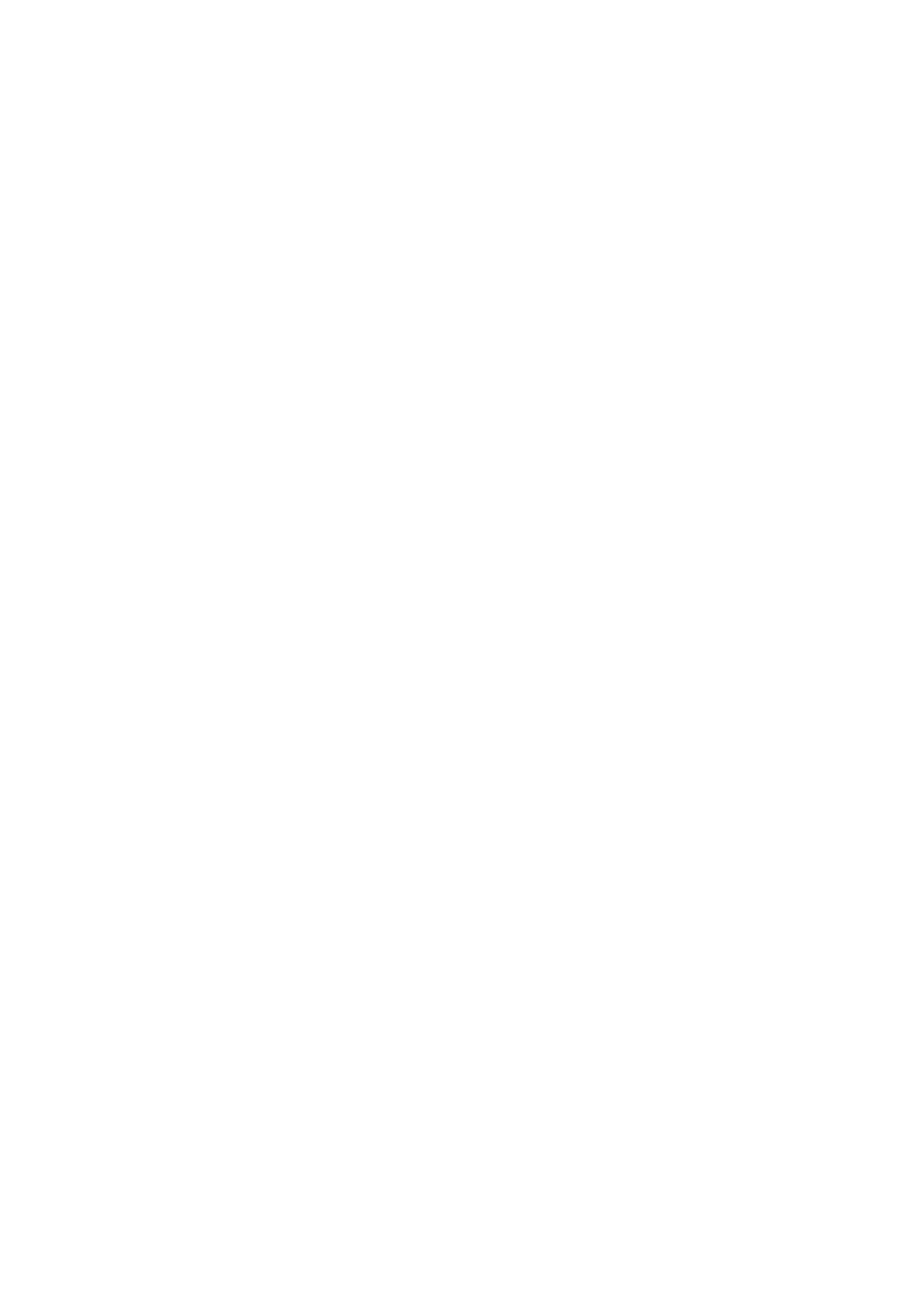# **Alcohol Use and Sexual Risk Behaviour: A Cross-Cultural Study in Eight Countries**



**World Health Organization Geneva**

**Mental Health: Evidence and Research Management of Substance Abuse Department of Mental Health and Substance Abuse**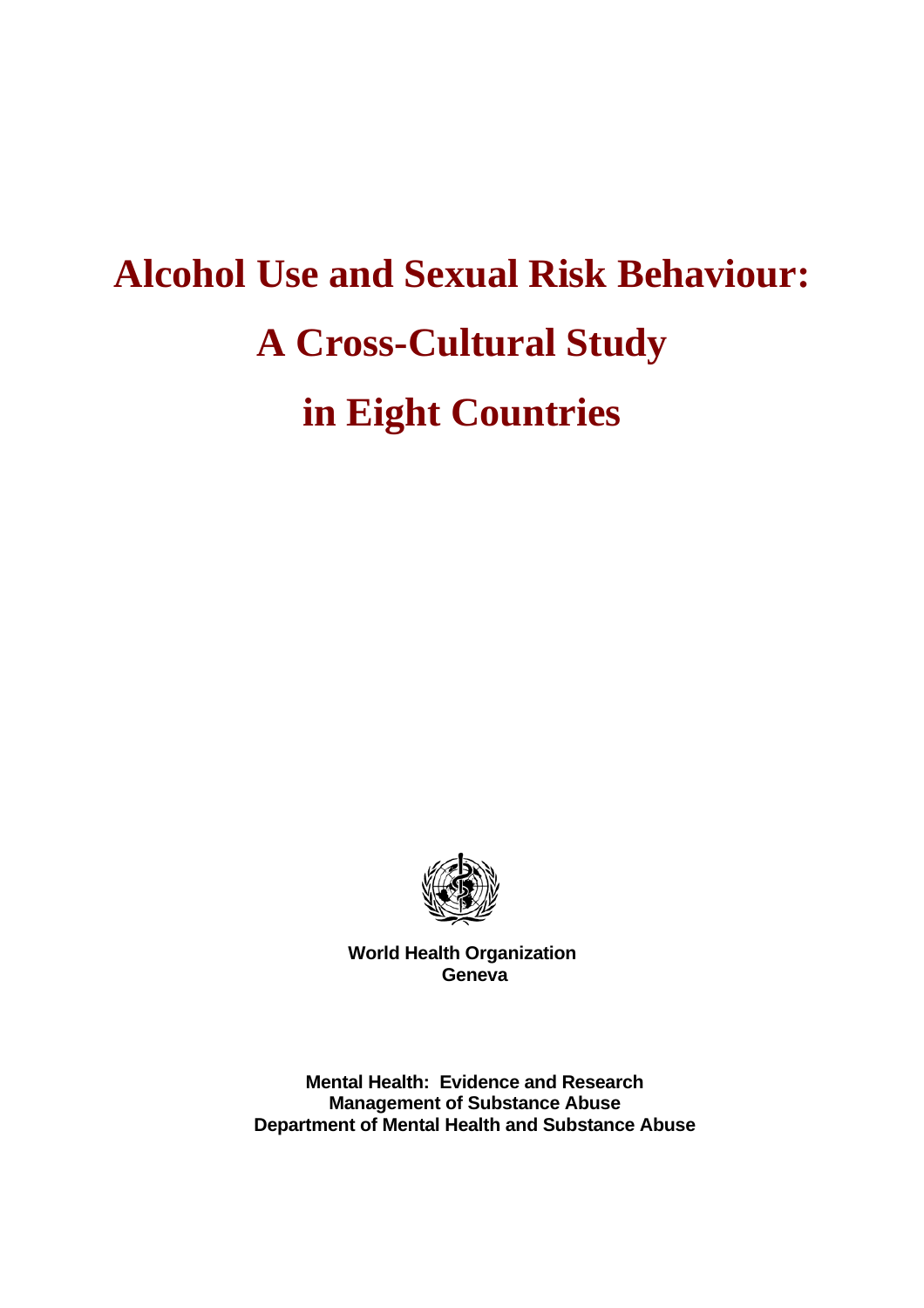WHO Library Cataloguing-in-Publication Data

Alcohol use and sexual risk behaviour : a cross-cultural study in eight countries.

1.Alcohol-related disorders 2.Sexual behavior 3.Sexually transmitted diseases transmission 4.HIV infections - transmission 5.Risk reduction behavior 6.Empirical research 7.Focus groups 8.Socioeconomic factors I.World Health Organization

ISBN 92 4 156289 7 (NLM classification: WM 274)

#### **© World Health Organization 2005**

All rights reserved. Publications of the World Health Organization can be obtained from WHO Press, World Health Organization, 20 Avenue Appia, 1211 Geneva 27, Switzerland (tel: +41 22 791 2476; fax: +41 22 791 4857; email: **bookorders@who.int**). Requests for permission to reproduce or translate WHO publications – whether for sale or for noncommercial distribution – should be addressed to WHO Press, at the above address (fax: +41 22 791 4806; email: permissions@who.int).

The designations employed and the presentation of the material in this publication do not imply the expression of any opinion whatsoever on the part of the World Health Organization concerning the legal status of any country, territory, city or area or of its authorities, or concerning the delimitation of its frontiers or boundaries. Dotted lines on maps represent approximate border lines for which there may not yet be full agreement.

The mention of specific companies or of certain manufacturers' products does not imply that they are endorsed or recommended by the World Health Organization in preference to others of a similar nature that are not mentioned. Errors and omissions excepted, the names of proprietary products are distinguished by initial capital letters.

All reasonable precautions have been taken by WHO to verify the information contained in this publication. However, the published material is being distributed without warranty of any kind, either express or implied. The responsibility for the interpretation and use of the material lies with the reader. In no event shall the World Health Organization be liable for damages arising from its use.

Printed in Switzerland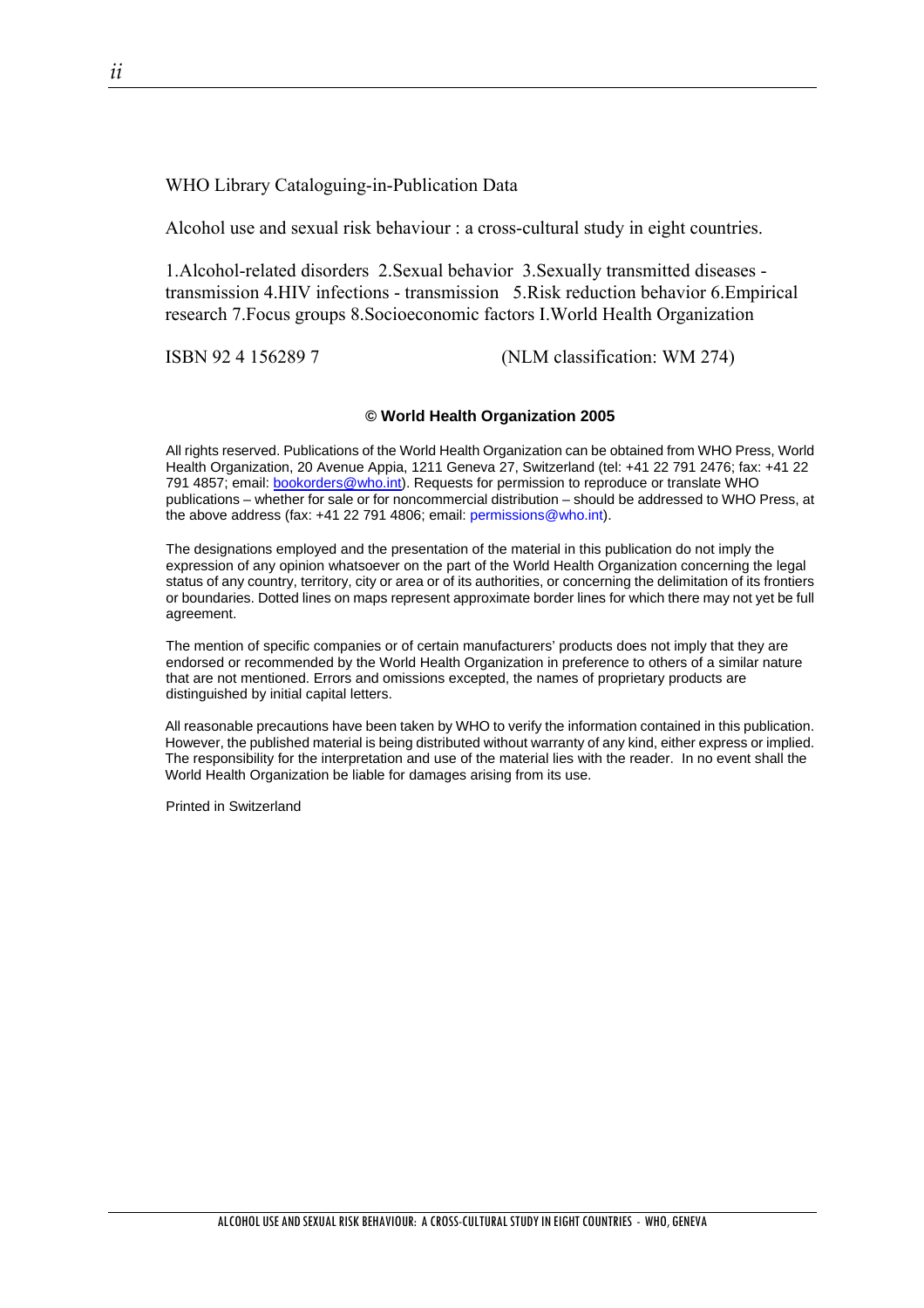# **CONTENTS**

| 1.1   |                                                                                  |  |
|-------|----------------------------------------------------------------------------------|--|
| 1.2   |                                                                                  |  |
| 1.3   |                                                                                  |  |
|       |                                                                                  |  |
| 2.1   |                                                                                  |  |
| 2.2   |                                                                                  |  |
| 2.3   |                                                                                  |  |
| 2.4   |                                                                                  |  |
| 2.5   |                                                                                  |  |
| 2.6   |                                                                                  |  |
| 2.7   |                                                                                  |  |
|       |                                                                                  |  |
|       |                                                                                  |  |
| 3.1   |                                                                                  |  |
| 3.2   |                                                                                  |  |
| 3.3   |                                                                                  |  |
| 3.4   |                                                                                  |  |
| 3.4.1 |                                                                                  |  |
| 3.4.2 |                                                                                  |  |
| 3.4.3 | Key patterns of the interaction between alcohol use and sexual behaviour that    |  |
| 3.5   |                                                                                  |  |
| 3.5.1 | Behaviour patterns manifesting at the level of the individual                    |  |
| 3.5.2 | Behaviour patterns manifesting at the level of the general population, the small |  |
| 3.6   |                                                                                  |  |
| 3.7   |                                                                                  |  |
| 3.8   |                                                                                  |  |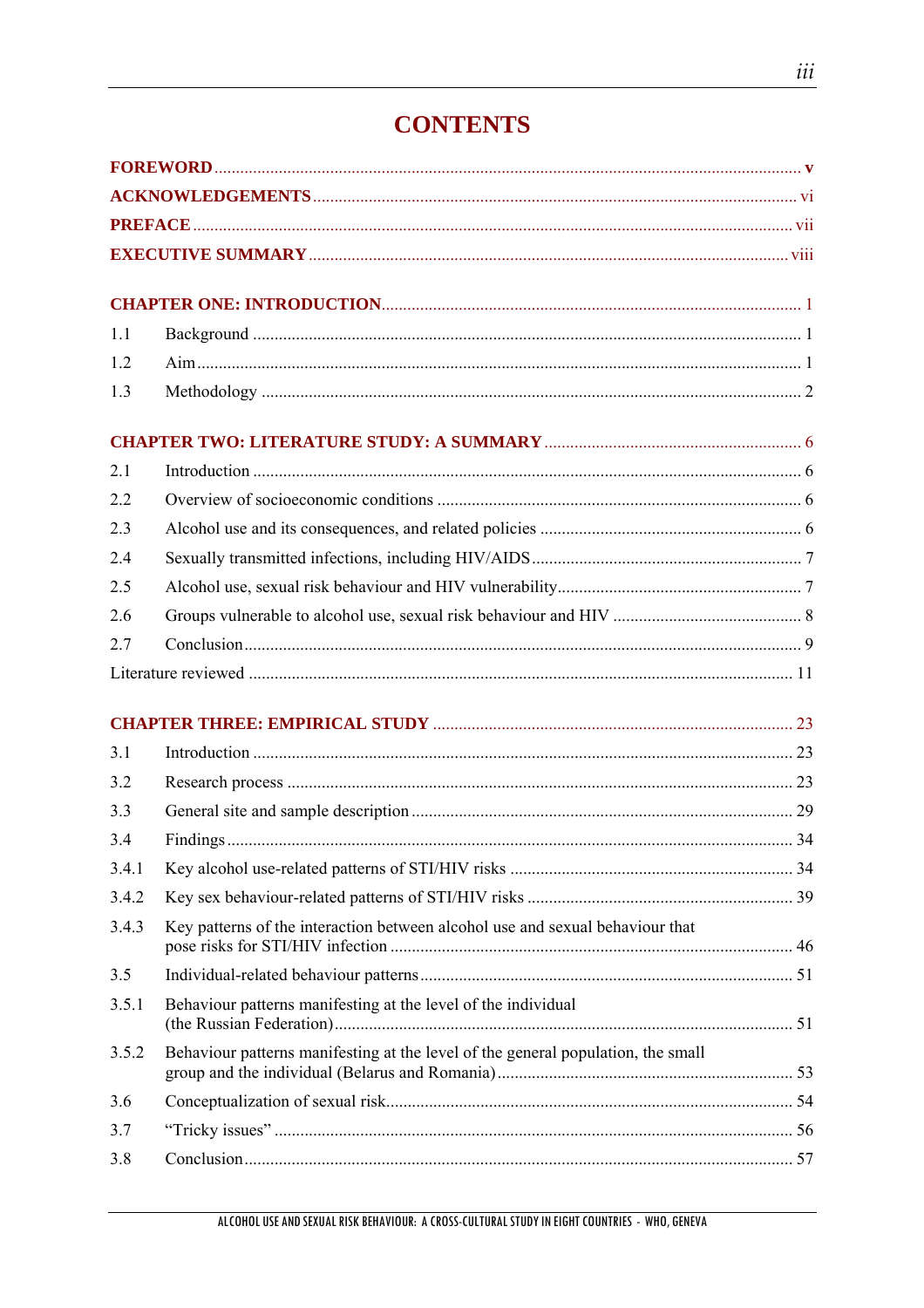| 4.1 |                                                                                                |  |  |  |
|-----|------------------------------------------------------------------------------------------------|--|--|--|
| 4.2 |                                                                                                |  |  |  |
| 4.3 | Prevention of health risks related to psychoactive substance use (including alcohol use):      |  |  |  |
| 4.4 |                                                                                                |  |  |  |
| 4.5 | General strategies for preventing alcohol use and sexual behaviour risks for STI/HIV infection |  |  |  |
| 4.6 |                                                                                                |  |  |  |
| 4.7 |                                                                                                |  |  |  |
| 4.8 |                                                                                                |  |  |  |
|     |                                                                                                |  |  |  |
|     |                                                                                                |  |  |  |
|     |                                                                                                |  |  |  |
|     |                                                                                                |  |  |  |

## **LIST OF TABLES**

| Table 1:  |                                                                                                                                                  |    |
|-----------|--------------------------------------------------------------------------------------------------------------------------------------------------|----|
| Table 2a: | General research questions/issues in Kenya, South Africa,                                                                                        |    |
| Table 2b: | General research questions/issues in project sites in Belarus, Romania,                                                                          | 26 |
| Table 3:  | Common research questions/issues across the project countries by data                                                                            |    |
| Table 4:  |                                                                                                                                                  |    |
| Table 5:  | General characteristics of the research sample by data-gathering instrument 32                                                                   |    |
| Table 6:  | Key alcohol use-related patterns of STI/HIV risks and particular manifestations                                                                  |    |
| Table 7a: | Key sex behaviour-related patterns of STI/HIV risks and particular<br>manifestations of these risks in Kenya, South Africa, Zambia and Mexico 41 |    |
| Table 7b: | Key sex behaviour-related patterns of STI/HIV risks and particular<br>manifestations of these risks in Belarus, Romania, the Russian Federation  |    |
| Table 8a: | Key patterns of the interaction between alcohol consumption and sexual                                                                           |    |
| Table 8b: | Key patterns of the interaction between alcohol consumption and sexual                                                                           |    |
| Table 9:  |                                                                                                                                                  |    |
| Table 10: |                                                                                                                                                  |    |
| Table 11: |                                                                                                                                                  |    |
| Table 12: |                                                                                                                                                  |    |
| Table 13: | Framework for developing interventions related to alcohol use-related sexual                                                                     |    |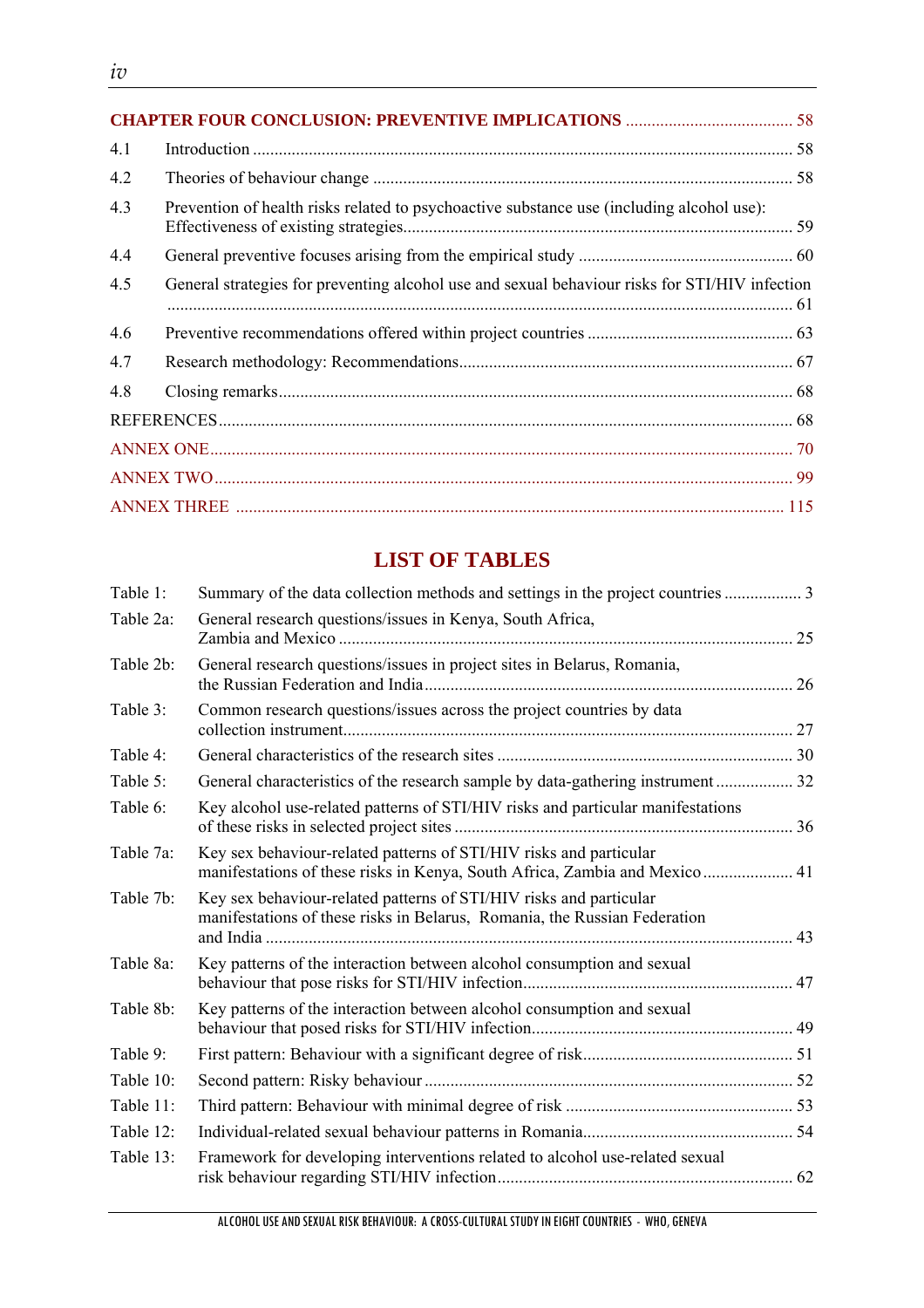## **FOREWORD**

Alcohol use and unsafe sex are common behaviours and are responsible for a large proportion of the overall burden of diseases. However, very little literature exists on their co-occurrence and interactions including their likely contribution to HIV infection. This is in marked contrast to substantial literature on injecting drug use and HIV infection. The present publication is an initial attempt to fill this gap.

The enormous problems in studying sensitive issues like alcohol use and sexual behaviour dictated the choice of systematic step-wise research methodology. The present publication reports on two of these steps - a literature search (including unpublished documents) and study on selected respondents using qualitative methods. These two steps have led to some initial findings that require further investigation using quantitative methods and testable hypotheses.

Since alcohol use and sexual behaviour are both culture-sensitive phenomena, it was important to conduct this study in several countries that varied widely in culture, language and prevalence of these behaviours. However, the results showed overlapping themes that highlight some commonalities across cultures.

The results of this study can be used for initiating some policy actions, but the real objective of the study is to attract the attention of programme managers and researchers to design preventive programmes that can then be evaluated systematically. We believe that the interaction of alcohol use and sexual behaviour requires sustained work and has the potential to contribute substantially to decreasing the burden associated with these behaviours. Even a small beginning in developing country-level activities in this area will be adequate reward for this initial effort made by WHO. These activities will strengthen the programmes already in place to prevent alcohol related harms and to prevent HIV/AIDS.

Benedetto Saraceno Jim Yong Kim Director, Department of Mental Health and Director Substance Abuse **Department of HIV/AIDS** World Health Organization World Health Organization Geneva Geneva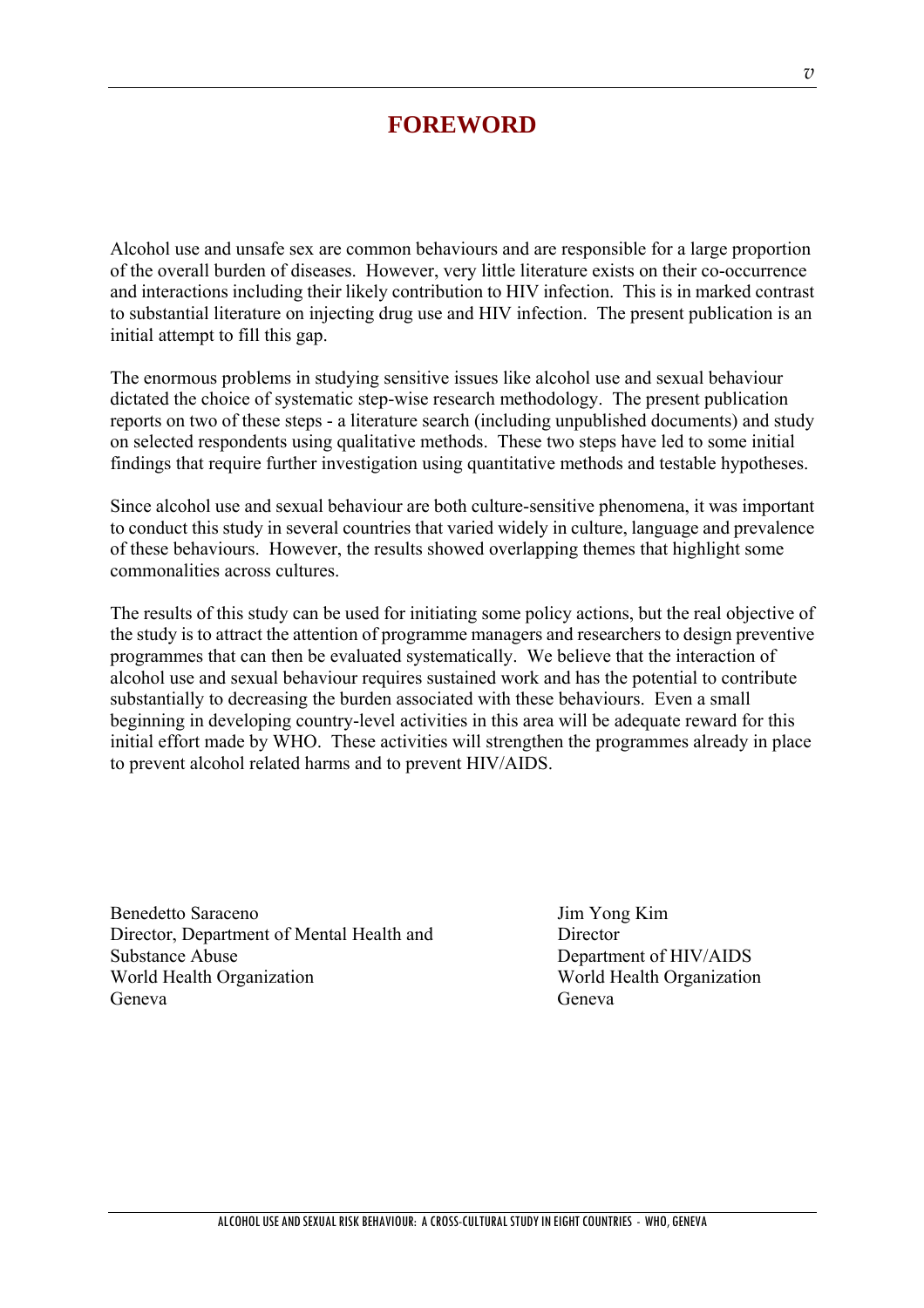## **ACKNOWLEDGEMENTS**

This manuscript was prepared for WHO/UNAIDS by:

Dr Gabriel Bianchi, Department of Social and Biological Communication, Slovak Academy of Sciences, Bratislava, Slovakia.

WHO also gratefully acknowledges the contributions of community agencies, research respondents, fieldworkers and the following principal investigators and their institutions for carrying out the literature review on alcohol and sexual risk behaviour, as well as the empirical on-site research, analyses and design of the research reports in the particular countries:

Professor Vladimir Nicholaevich Rostovtsev, Belarusian Medical Academy for Post-Graduate Education, Minsk (Belarus), Kalinina Tatjana V., Belorussian Medical Academy for Postgraduate Education, Minsk, Dr B.M. Tripathi and Dr Sameer Malhotra, All-India Institute of Medical Sciences, New Delhi (India), Professor Elizabeth N. Ngugi, College of Health Sciences, University of Nairobi, Nairobi (Kenya), Mrs Gabina Villagran Vazquez, Facultad de Psicologia, UNAM (Mexico), Professor Radu Vrasti, Psychiatric Hospital, Timis (Romania), Professor Eugenia Koshkina, National Research Institute on Addiction, Moscow (Russian Federation), Dr Neo Morojele**,** Ms Millicent Kachieng'a, Ms Anne Pithey, Mr Matsobane Nkoko, Ms Mavis Moshia, Ms Evodia Mokoko and Dr Charles Parry, Medical Research Council, Pretoria (South Africa), and Mr Richard Zulu and Mr Augustus K. Kapungwe, Institute of Economic and Social Research, University of Zambia, Lusaka (Zambia).

Dr B.M. Tripathi is particularly acknowledged for his substantial work in summarizing and compiling the literature review. Mrs Mwansa Nkowane provided technical support to the research institutions and assisted in the compilation of the literature review. Also acknowledged are: Ms Lee Rocha Silva who provided technical assistance to the compilation of the literature review and the final report and Mrs Rosemary Westermeyer who provided secretarial assistance.

The Department of Mental Health and Substance Abuse wishes to acknowledge the financial support of the Joint United Nations Programme on HIV/AIDS (UNAIDS).

| Layout and design   | Ms Annemarie Booyens                      |
|---------------------|-------------------------------------------|
| Copy-editing        | Ms Ina Stahmer                            |
| Text editing        | Mrs Mwansa Nkowane and Ms Lee Rocha Silva |
| <b>SECRETARIAT</b>  |                                           |
| Mrs Mwansa Nkowane  | World Health Organization, Geneva         |
| Dr Shekhar Saxena   | World Health Organization, Geneva         |
| Dr Vladimir Poznyak | World Health Organization, Geneva         |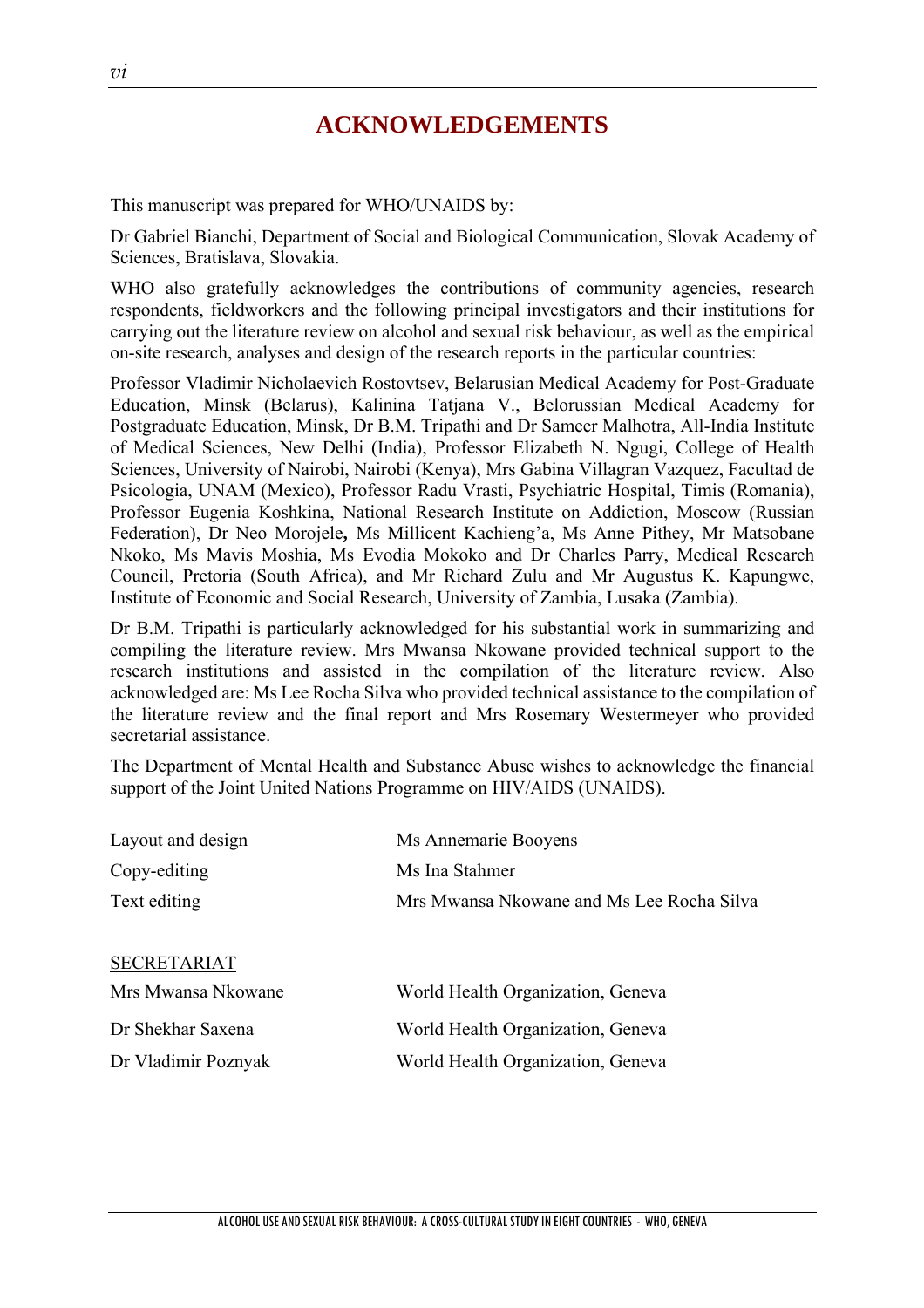## **PREFACE**

Alcohol use occurs in association with sexual behaviour for a variety of social, cultural and other reasons. In most societies, alcohol use was rooted in tradition. However, tradition has lost its grip, causing alcohol to be used in other settings, including where people engage in sex. This has opened the way for sexual risk behaviour. The alcohol-sex linkage has serious implications for the health of populations due to the advent of HIV infection. For example, where young people use alcohol before they engage in sex, risk-taking behaviour occurs, notably unsafe sex. Even in the general population, people are less likely to adopt safe sex procedures when under the influence of alcohol. The perception that alcohol has a disinhibitory effect propels some individuals to consume alcohol in order for them to engage in behaviours they would not normally participate in. The use of alcohol should therefore be recognized as a risk factor in the transmission of HIV and other sexually transmitted infections.

At present AIDS is the leading cause of death in sub-Saharan Africa and the fourth-biggest killer globally. According to current UNAIDS estimates, more than 60 million people have been infected with the virus, with 58% of adult infections occurring in sub-Saharan Africa, 20% in Europe, 30% in South East Asia, and 20% in Europe and the USA. At the end of 2002, an estimated 38.6 million adults were living with HIV infection, of whom almost half were women and with the majority of new infections occurring in young adults. Sexual risk behaviour accounts for a large proportion of HIV transmission and alcohol has been shown to increase such behaviour. In its association with HIV-related sexual risk behaviour, alcohol use is thus a significant public health concern. The social dynamics that surround alcohol use and sexual risk behaviour warrant a search for alternative ways of dealing effectively with the problem in diverse sociocultural settings. Effective counter action is particularly important when considering that although there is treatment to slow down the progression of AIDS, no cure or vaccine has yet been found. As a contribution to effective intervention, research is critical for providing data that are culturally specific and contextual.

WHO is pleased to have had the opportunity to initiate and coordinate this comprehensive process of developing a methodology to study factors related to risky sexual behaviour among alcohol users in diverse cultural settings. The project focused on eight countries from four continents (Belarus, India, Mexico, Kenya, Romania, the Russian Federation, South Africa and Zambia) and consisted of (1) a literature review carried out during 2002; (2) developing methodological premises for a field study aimed at complementing the literature data with up-to-date empirical findings (2002); (3) on-site research in the eight countries, yielding eight country reports (2002/2003); and (4) country-specific findings, which are the subject of this report.

The *synergy* between sexual behaviour and alcohol use enormously multiplies the potential negative consequences of the two behaviours separately. Therefore, it is our sincere hope that researchers and policy and programme implementers will use the findings in this review to respond in specific and appropriate ways to the problem of alcohol use and sexual risk behaviour so as to reduce their impact. At the same time, we do hope that the comprehensive approach encompassed by this methodology and its modifications and improvements will stimulate other countries to conduct similar research with the purpose of improving their health policies.

Dr Shekhar Saxena, Coordinator Mental Health: Evidence and Research (MER) WHO, Geneva

Dr Vladimir Poznyak, Coordinator Management of Substance Abuse (MSB), WHO, Geneva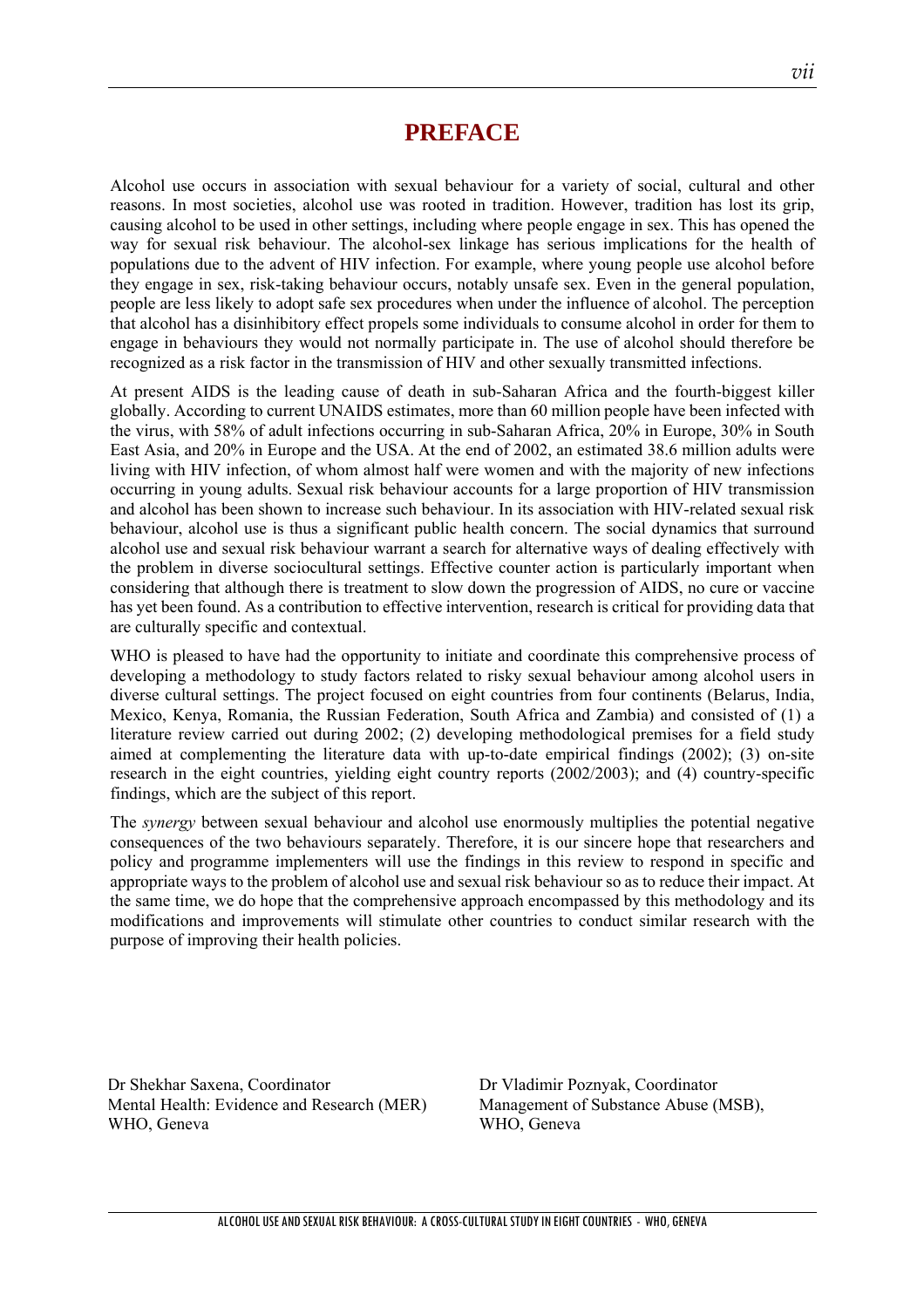# **EXECUTIVE SUMMARY**

The coexistence of alcohol use and sexual behaviour has the potential to increase harms associated with each of these separately. This report reviews the outcomes of a project to better understand as well as develop a methodology to study the factors associated with sexual risk behaviour among alcohol users in diverse cultural settings. The project is to inform preventive initiatives. It was initiated and supervised by the World Health Organization (WHO) with financial support from the Joint United Nations Programme on HIV/AIDS (UNAIDS).

The project was conducted in eight countries and consisted of two distinct phases: (1) A literature study provided an overview of existing knowledge on the subject, i.e. on alcohol, on sexual behaviour and related topics such as sexually transmitted infections, including HIV, and health risks involved in sexual behaviour, and finally on the interaction between alcohol use and sexual behaviour. (2) Following this orientation, an empirical study was conducted to gain first-hand material on which to build prevention measures.

The literature study reviewed available documents on the subject in the project countries, including scientific publications, conference summaries, reports of NGOs and government agencies, newspapers and other media, hospital and health service records, and police and law enforcement records. The emphasis was on quantitative data.

Along with more or less representative pictures of alcohol use and sexual risk behaviours in the studied regions/countries, the following key issues emerged in the review of the literature: the prevalence of certain myths and notions about "masculinity"; a lack of clear and firm alcohol-related policies; increasing HIV prevalence and a need to augment prevention efforts; the interwovenness of alcohol use, sexual risk behaviours and STI/HIV/AIDS; the effect of modernization and the media on the youth, which manifests in early drinking, early sexual activity and increasing vulnerability to risk behaviours; and a paucity of research data on alcohol and sexual risk behaviours. The review also highlighted that the social dynamics of alcohol use and sexual risk behaviours warrant a search for culture-specific and context-specific ways of dealing with the problem.

The empirical study was designed to gather evidence to complement the literature review. A qualitative approach to data gathering and analysis was adopted in which the emphasis was on generalizing (developing "theory") from largely unstructured and multiple observations of "reality". Initially, semi-structured interviews were conducted with key informants (KII) (persons living/working in the studied environments or servicing the target population) in the project countries. These interviews were supplemented with on-site observations of the places where the target population was supposed to engage in the studied behaviour. Following this orientation, focus group discussions (FGDs) and in-depth semi-structured interviews (IDIs) were conducted with representatives of the target population. This approach allowed the gathering of comprehensive data, as well as a gradual refinement of the findings. A data-driven procedure was followed in which presumptions and indications from earlier steps were either refined, supported or omitted/rejected in follow-up steps. Research teams also collected data on the broad socio-economic conditions in the project countries. Some research teams conducted a quantitative survey to corroborate and/or refine the qualitative data.

The empirical study showed that: A wide variety of conceptualizations of risk related to sexuality existed in the project countries, with an individual's subjective conceptualization of risk (e.g. unwanted pregnancy, STI, or losing a partner) significantly correlating with individual behaviour-change potential. Furthermore, patterns of high, moderate and minimal unsafe/risky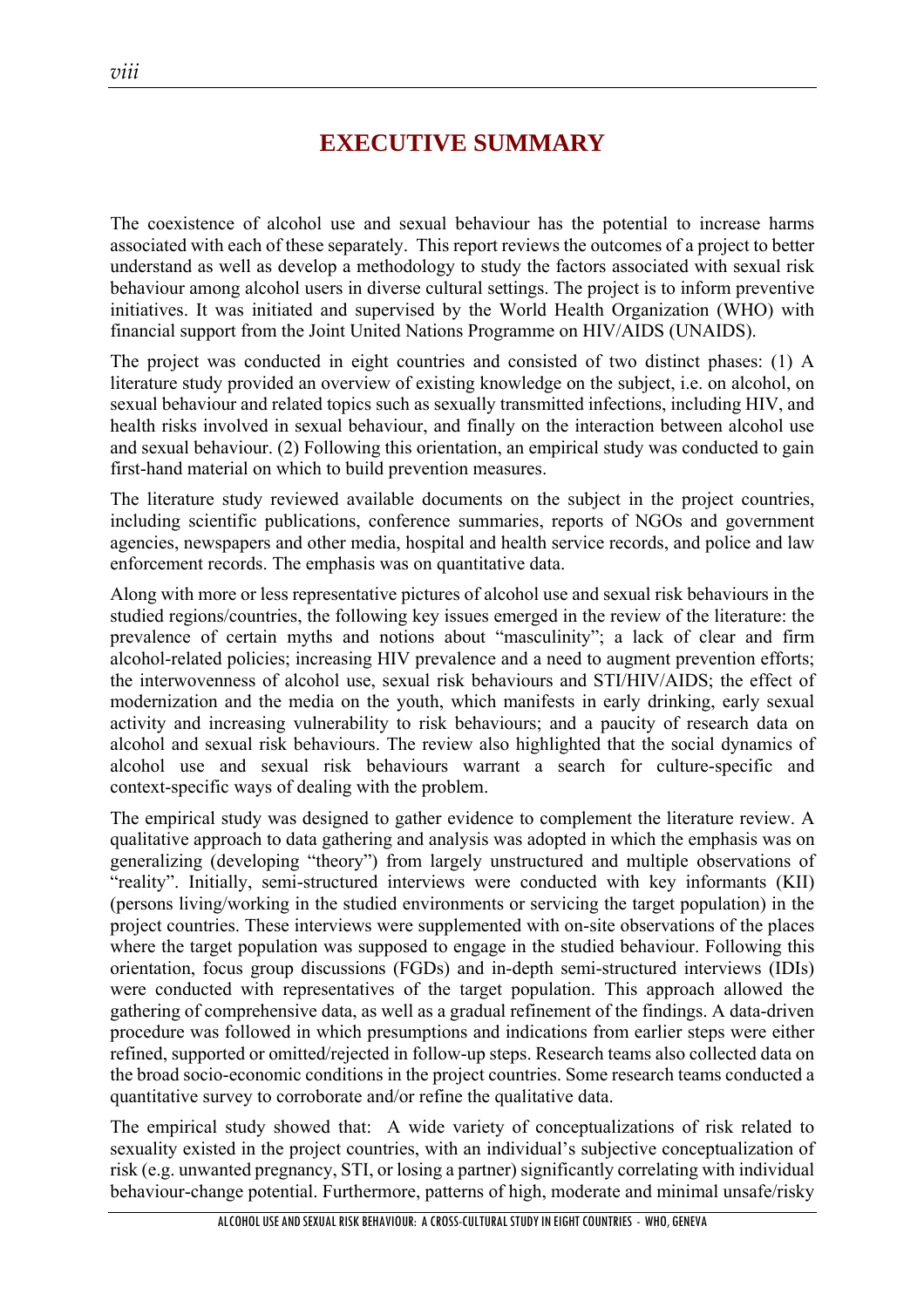behaviour existed. Although some alcohol use and sexual behaviour patterns operated "separately" or independently of one another, a number of patterns of interaction between alcohol use and sexual risk taking were identified, with some of these patterns manifesting a specific individual behavioural scheme, some a cultural scheme and some a cross-cultural scheme.

Key patterns of interaction between alcohol use and sexual behaviour related to the following issues:

- 1 The construction of maleness in terms of alcohol use
- 2 A denial and neglect of risk as a way of coping with life
- 3 The use of alcohol-serving venues as contact places for sexual encounters
- 4 The use of alcohol at/during (first) sexual encounters
- 5 The promotion of alcohol use in pornographic material

The findings of the study has implications for prevention programmes for harm related to alcohol use and also harm related to sexual risk behaviour including HIV/AIDS.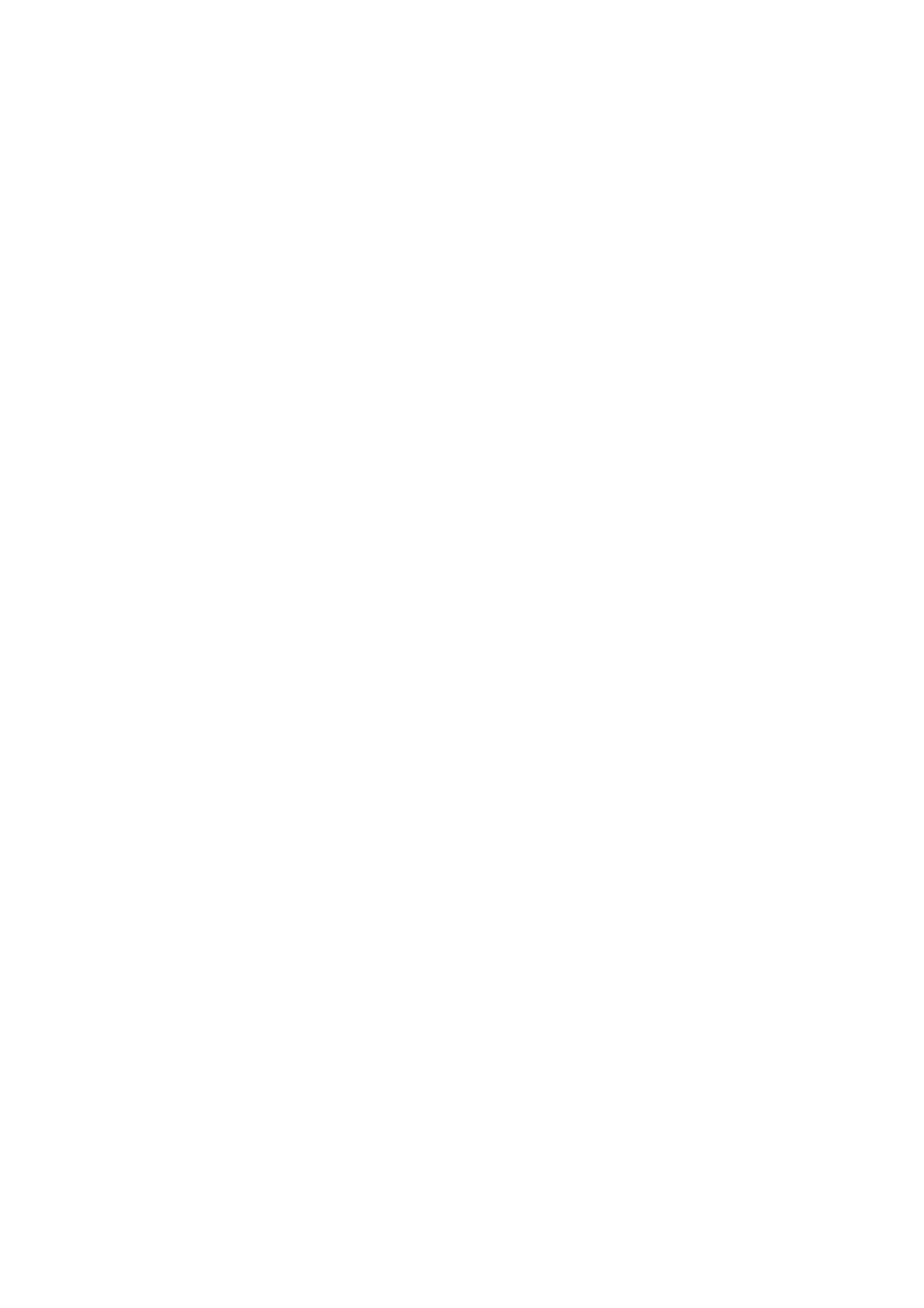# **Chapter One**

# **INTRODUCTION**

#### **1.1 Background**

Available literature suggests that the global burden of disease with regard to both alcohol and unsafe sex is considerable. For example, in 1990 alcohol accounted for 3.5% of the total disability-adjusted life years (DALYs) lost globally, and for 2.1% of the total years of life lost; unsafe sex accounted for 3.0% of the total years of life lost globally (Room et al., 2002:17; Murray & Lopez, 1996). The respective contributions of alcohol and unsafe sex to the global burden of disease are, furthermore, amplified through the linkages that have been shown to exist between alcohol, risky sexual behaviour (unintended or unprotected sexual contact) and the spread of sexually transmitted infections (STIs), including HIV infection.

Sexual risk behaviour accounts for a large number of opportunities for acquiring HIV infection, and alcohol use has been shown to increase high-risk sexual behaviour. Moreover, the social dynamics that surround alcohol use, sexual risk behaviour and HIV infection and interactions between these issues warrant a search for alternative ways of dealing with the problem in diverse sociocultural settings, if intervention is to be effective. Only by unravelling the social dynamics of alcohol use-related sexual risk behaviour within particular cultural settings can this be achieved. It can be anticipated that the body of knowledge acquired through proven scientifically sound instruments will not only highlight the relevant preventive measures to be adopted but will bring out relevant clinical and experimental research questions to be considered by all disciplines interested in curbing the problem of alcohol use-related sexual risk behaviour with regard to HIV infection.

Against this background the WHO secured international collaboration in 2001 to promote the exchange of knowledge and experience in the design and testing of the necessary methods, as well as contribute cross-cultural research and analysis regarding the alcohol use-risky sex-HIV nexus. As cross-cultural issues have been shown to play a role in this nexus the results of the present multicultural initiative are anticipated to be of global relevance.

This report provides an overview of the specific aim of this WHO study, the manner (methodology) in which the study has been developed and implemented, as well as the results and the implications of these results for prevention.

#### **1.2 Aim**

The overall aim of this project was to identify factors related to alcohol use-related sexual risk behaviour with regard to HIV infection in diverse communities and cultures. These communities/cultures were to be more or less representative of global diversity. The project was, thus, implemented in eight countries namely the African Region (Kenya, South Africa and Zambia), the Central and Eastern European Region (Belarus, Romania and the Russian Federation), the South-East Asia Region (India) and the Region of the Americas (Mexico).

The more specific aims of the project were as follows: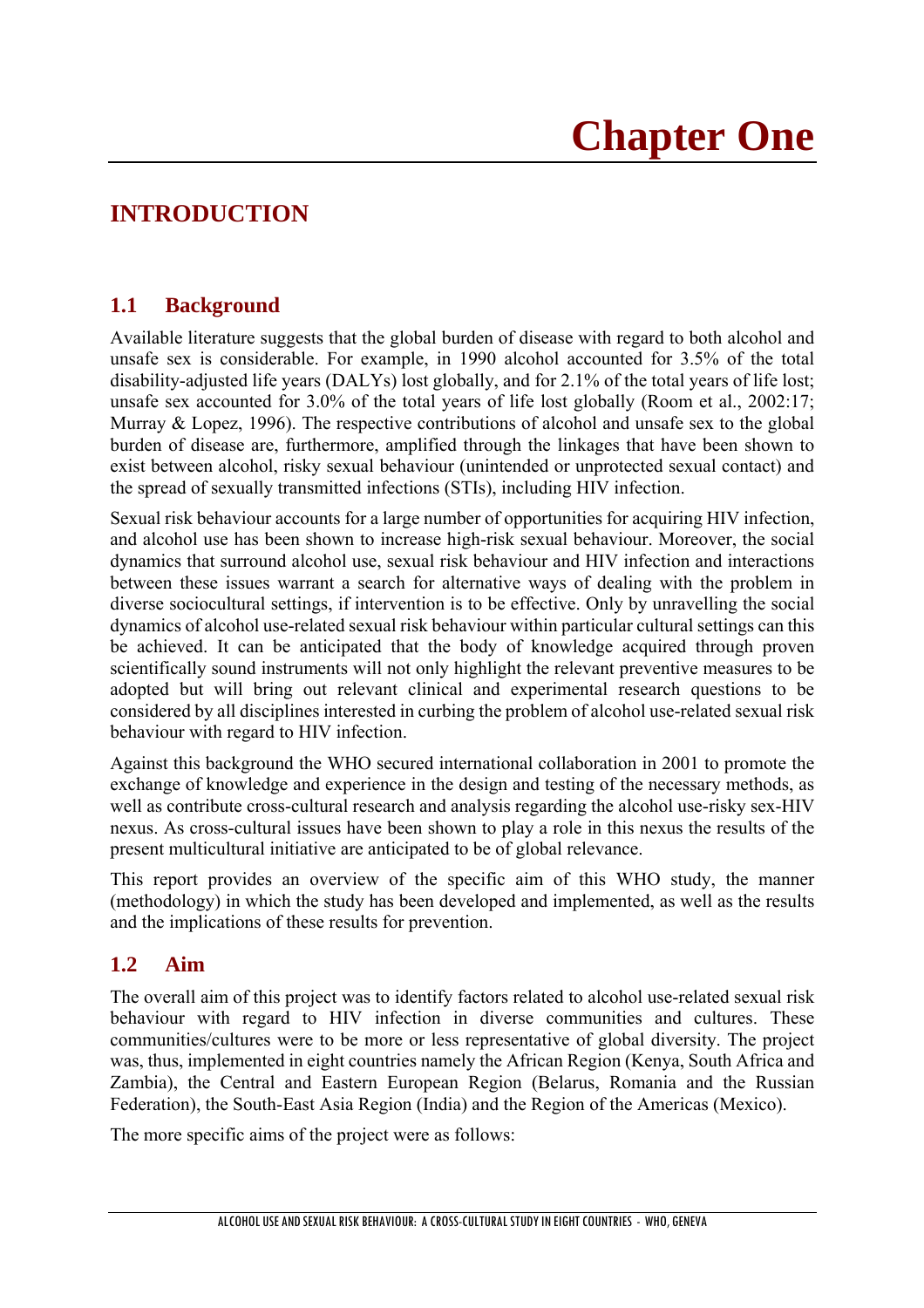- 1 To provide the deepest and broadest possible insight into existing knowledge on alcohol use-related sexual risk behaviour through a review of available literature on the subject in the project countries (literature study).
- 2 To develop a methodology for studying the subject in diverse cultural settings (*methodology*).
- 3 To collect data—in line with the developed methodology—from diverse cultures/ communities on the subject so as to inform health promotion/preventive initiatives, and contribute towards the improvement of the developed methodology (*empirical study*).
- 4 To (a) extract general, cultural/social group-specific and individual-specific patterns from the data collected in the empirical study on alcohol use-related sexual risk behaviour, and (b) indicate the implications of these patterns for health promotion/preventive initiatives and for the methodology to be adopted when studying the subject.

## **1.3 Methodology**

The literature study entailed a review of the available documents on the subject in the eight countries, including scientific publications, conference summaries, reports of NGOs and government agencies, newspapers and other media, hospital and health service records, and police and other law enforcement records. The emphasis was on statistical (quantitative) data. The review was directed at orientating and complementing data collection in the empirical study.

As discussed in more detail in (a) the methodological premises noted in the annexes to this report, and in (b) the description of the manner in which the research was implemented in Chapter 3, the empirical study was developed in terms of a qualitative approach to data gathering and analysis. The emphasis was on generalizing (developing "theory") from largely unstructured and multiple observations of "reality". In brief, researchers conducted semi-structured interviews with key informants (KIs) (persons living/working in the studied environments or servicing the target population) in the project countries. These interviews were then supplemented with on-site observations of the places where the target population was engaged in the studied behaviour. Following this orientation, the researchers conducted focus group discussions (FGDs) and then in-depth semi-structured interviews (IDIs) with representatives of the target population.

Researchers were, furthermore recruited as key informants (KIs) persons with (in)direct access to the target population (e.g. bar keeper, commercial sex worker, teacher, police officer). They were either established confidants of members of the target population or temporary bridges between the researcher and the target population. KIs provided information on issues such as (a) the social/cultural context (e.g. (un)acceptable practices) within which psychoactive substance use (including alcohol use) and sexual behaviour occurred in the target population; (b) the status of knowledge, attitudes and practices concerning health-compromising (risky) behaviour; and (c) the status of intervention measures within the target population. In each project country approximately 10 KIs were to be recruited.

The unstructured field observations were conducted at venues where opportunities for psychoactive substance use and related sexual risk behaviour occurred. Attention was given to issues such as type of group members (e.g. who they were, their ages, sex, social class, etc.), behaviour, language/dialect used, interpersonal interaction, social hierarchy or power structures, spontaneous communication with non-members and the health status of the environment (e.g. health promotion messages, condoms). Observations facilitated the identification and specification of target populations and research questions, apart from assist in the validation of the findings. (Various key contact persons enabled researchers to gain unobtrusive access to the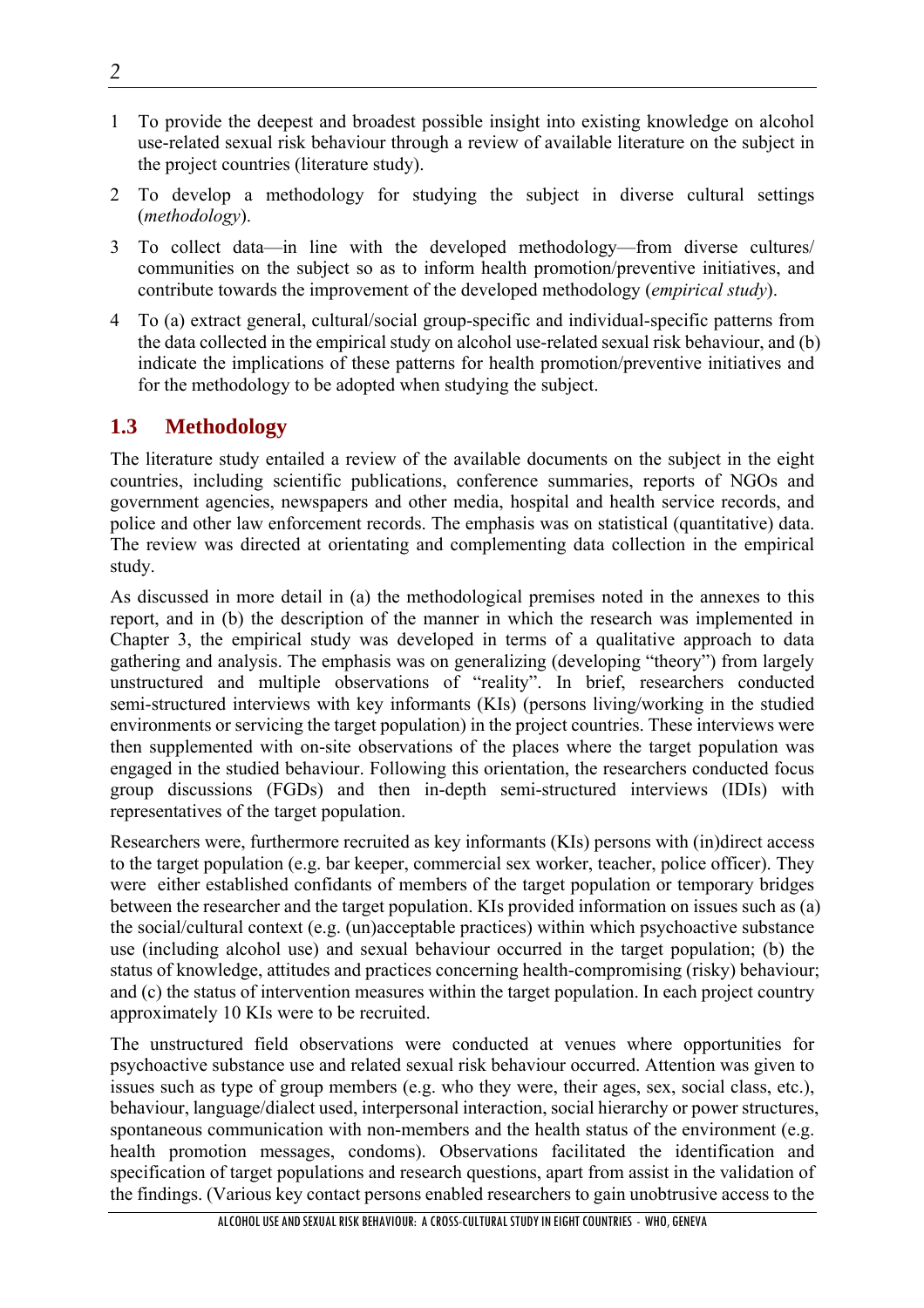observation venues. Multiple observers/teams who differed in terms of age group and gender facilitated corroboration of the data.)

Focus group discussions (FGDs) were conducted (altogether about four discussions per project country) with alcohol and non-alcohol users (between six and eight participants per group) in an environment that guaranteed group confidentiality. (These discussions provided opportunities for following up on questions that arose from the key informant interviews.) Groups were divided into male, female and mixed-sex groups and discussed descriptive issues as well as dilemmas. Descriptive issues were, for example, related to scenarios in which alcohol use was associated with sexual relations, reasons for drinking alcohol before/during sex, facilitators/barriers to safe sex, the meaning of safe/unsafe/risky sex, and opportunities for and the feasibility of various intervention approaches. Dilemmas addressed in discussions through (a) presenting participants with a fictitious story, and (b) a role-playing exercise related to the research topic.

The participants in the in-depth interviews (IDIs) were selected from the focus groups or the key informants. (Altogether about 10 to 15 IDIs were conducted in each project country.) The interviews took place at a venue where confidentiality was guaranteed. Interviewers elicited (a) in-depth information about motivations for various types of behaviour; (b) insight into decision-making processes and internal conflicts; (c) subjective evaluations of particular forms of behaviour (satisfaction, feelings of guilt, etc.); and (d) other specific and/or intimate information that participants would not disclose in group settings or that would be non-ethical to ask about in groups. More specifically, attention was given to (a) reasons (motives) for intercourse; (b) the occurrence of communication before/during/ after intercourse; (c) the use of alcohol/other psychoactive substances before/during intercourse and expectations in this regard; (d) the use of protection in various situations (including during intercourse) and opportunities in this regard; (e) possibilities regarding the negotiation of safe sex on the part of the partner or on the initiative of the subject, according to the experience of the subject; (f) level of sexual satisfaction (each partner separately); (g) personal history with regard to intercourse; (h) patterns of relationships (casual, steady, combined); (i) the relation between changes in sexual behaviour and changes in social life; and (j) perceived opportunities for preventive interventions.

Table 1 provides a systematic *summary* of the data collection methods that were used in the implementation of the empirical study, the extent to which they were employed and the settings within which they were administered in the project countries.

| Country        | <b>Method</b>                                                    | Number of<br>times<br>administered | <b>Setting</b>                                                                                                 |
|----------------|------------------------------------------------------------------|------------------------------------|----------------------------------------------------------------------------------------------------------------|
|                | Key informant interviews                                         | 12 interviews                      | Field of medicine, education, psychology, social work,<br>safety and security, entertainment (drinking places) |
|                | <b>Observations</b>                                              | 4 settings                         | University hostel, disco, bar, informal gathering in a<br>public garden                                        |
| <b>Belarus</b> | Focus group discussions                                          | 6 groups                           | Students of a medical college, the parishioners of a<br>Protestant Church, patients at a hospital              |
|                | In-depth interviews                                              | 12 interviews                      | Protestant Church (parishioners), hospital (patients)                                                          |
|                | Interview-administered<br>questionnaire (115 items) in<br>survey | 300<br>respondents                 | Youth in the general population                                                                                |

**Table 1: Summary of the data collection methods and settings in the project countries**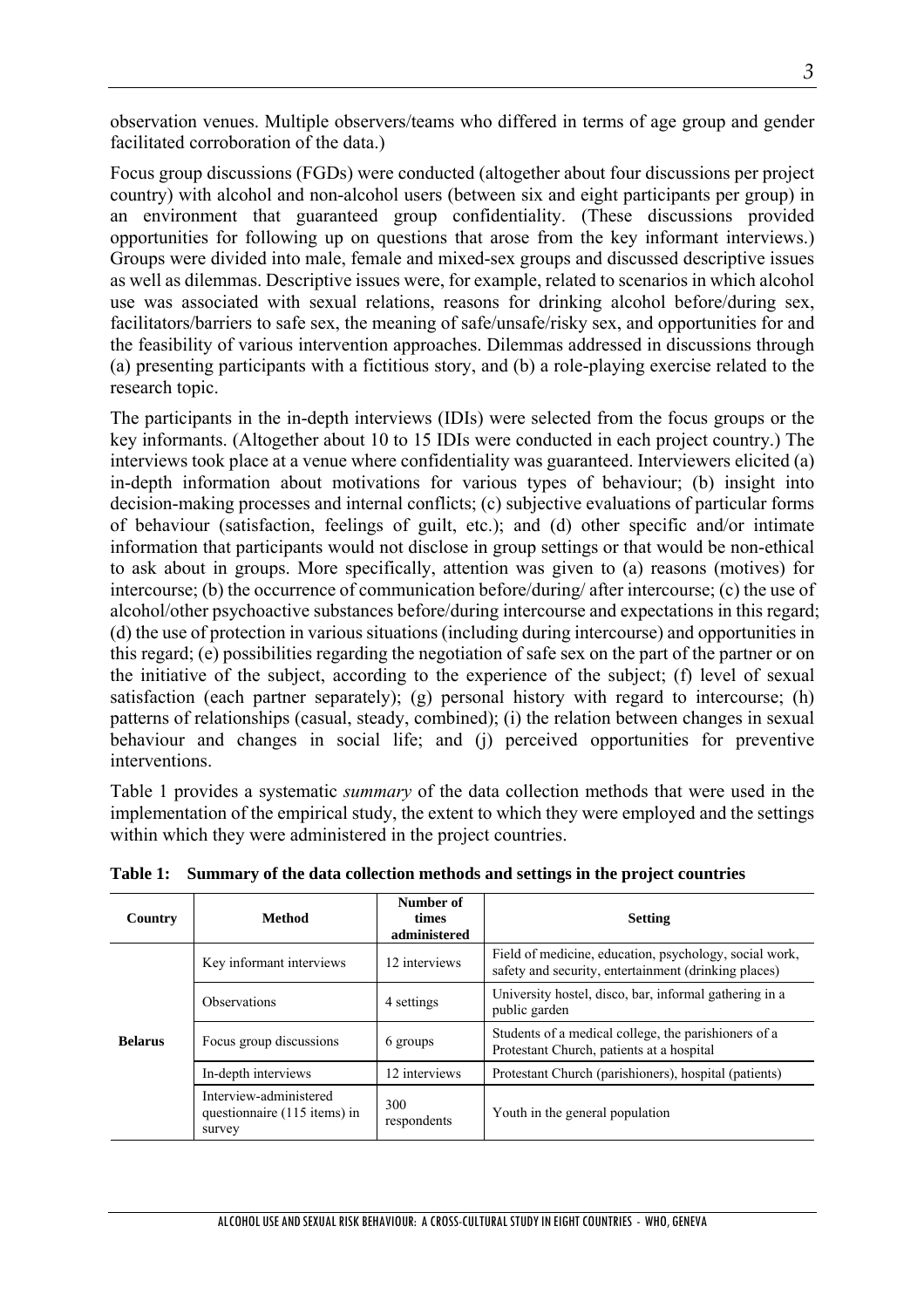| Country         | <b>Method</b>                                     | Number of<br>times<br>administered | <b>Setting</b>                                                                                                                                                                             |
|-----------------|---------------------------------------------------|------------------------------------|--------------------------------------------------------------------------------------------------------------------------------------------------------------------------------------------|
|                 | Key informant interviews                          | 10 interviews                      | Field of NGO work, education, business, labour (skilled<br>work, self-employment, migrant work, commercial sex<br>work), youth work, community work                                        |
|                 | Observations                                      | 2 types of<br>settings             | Roadside refreshment and commercial sex<br>establishments                                                                                                                                  |
| India           | Focus group discussions                           | 6 groups                           | Field of labour (truck drivers, factory, restaurant and<br>migrant workers, commercial sex workers), slum<br>neighbourhoods, performing arts                                               |
|                 | In-depth interviews                               | 14 interviews                      | Labour (business, long-distance driving, commercial<br>sex, trading in alcohol, migrant work, low-paid work,<br>skilled work), estranged husbands/wives                                    |
|                 | Interview-administered<br>questionnaire in survey | 118<br>respondents                 | Representative sample of alcohol users in households in<br>the general population in Delhi                                                                                                 |
|                 | Key informant interviews                          | 12 interviews                      | Field of education, rice trading, entertainment (waiters at<br>drinking places), finance (cashiers), safety and security,<br>housekeeping                                                  |
|                 | Observations                                      | 7 settings                         | Entertainment establishments (drinking places,<br>restaurants, hotels)                                                                                                                     |
| Kenya           | Focus group discussions                           | 4 groups                           | Field of labour (commercial sex work), urban<br>neighbourhoods, rural neighbourhoods, various gender<br>groups (females; males and females)                                                |
|                 | In-depth interviews                               | 10 interviews                      | Labour (commercial sex work, bar tendering, waitering,<br>cashier and mechanical work), unemployment                                                                                       |
|                 | Key informant interviews                          | 9 interviews                       | Field of heterosexual and homosexual entertainment                                                                                                                                         |
| Mexico          | Observations                                      | 11 settings                        | Entertainment venues for respectively young<br>heterosexual persons and MSMs                                                                                                               |
|                 | Focus group discussions                           | 8 groups                           | Heterosexual persons and MSMs, divided into persons<br>younger than 24 and persons 24 years and older                                                                                      |
|                 | In-depth interviews                               | 10 interviews                      | Heterosexual persons and MSMs                                                                                                                                                              |
|                 | Key informant interviews                          | 10 interviews                      | Field of medicine, education, safety and security,<br>entertainment (drinking place), music, social work,<br>transport (truck driving), commercial sex work                                |
| Romania         | Observations                                      | 5 settings                         | Railway station, university campus, disco, highway<br>where commercial sex workers operated, marketplace                                                                                   |
|                 | Focus group discussions                           | 4 groups                           | Nursing, social work, teaching, safety and security,<br>journalism, music, law, hairdressing, entertainment<br>(drinking places)                                                           |
|                 | In-depth interviews                               | 10 interviews                      | Selected participants in the focus groups                                                                                                                                                  |
|                 | Key informant interviews                          | 10 interviews                      | Field of youth work, entertainment (drinking places),<br>social work, medicine and illness (person living with<br>HIV), the church, safety and security, alcohol<br>consumption (drinkers) |
| South<br>Africa | Observations                                      | 7 settings                         | Entertainment venues (bars, jazz clubs) and alcohol<br>retail businesses (bottle stores) in city centres as well as<br>in neighbouring poor districts (townships)                          |
|                 | Focus group discussions                           | 6 groups                           | Drinkers and their partners within different age groups                                                                                                                                    |
|                 | In-depth interviews                               | 16 interviews                      | Risk-taking male and female drinkers                                                                                                                                                       |
|                 | Interview-administered<br>questionnaire in survey | 160<br>respondents                 | Representative sample of the general population in Cape<br>Town                                                                                                                            |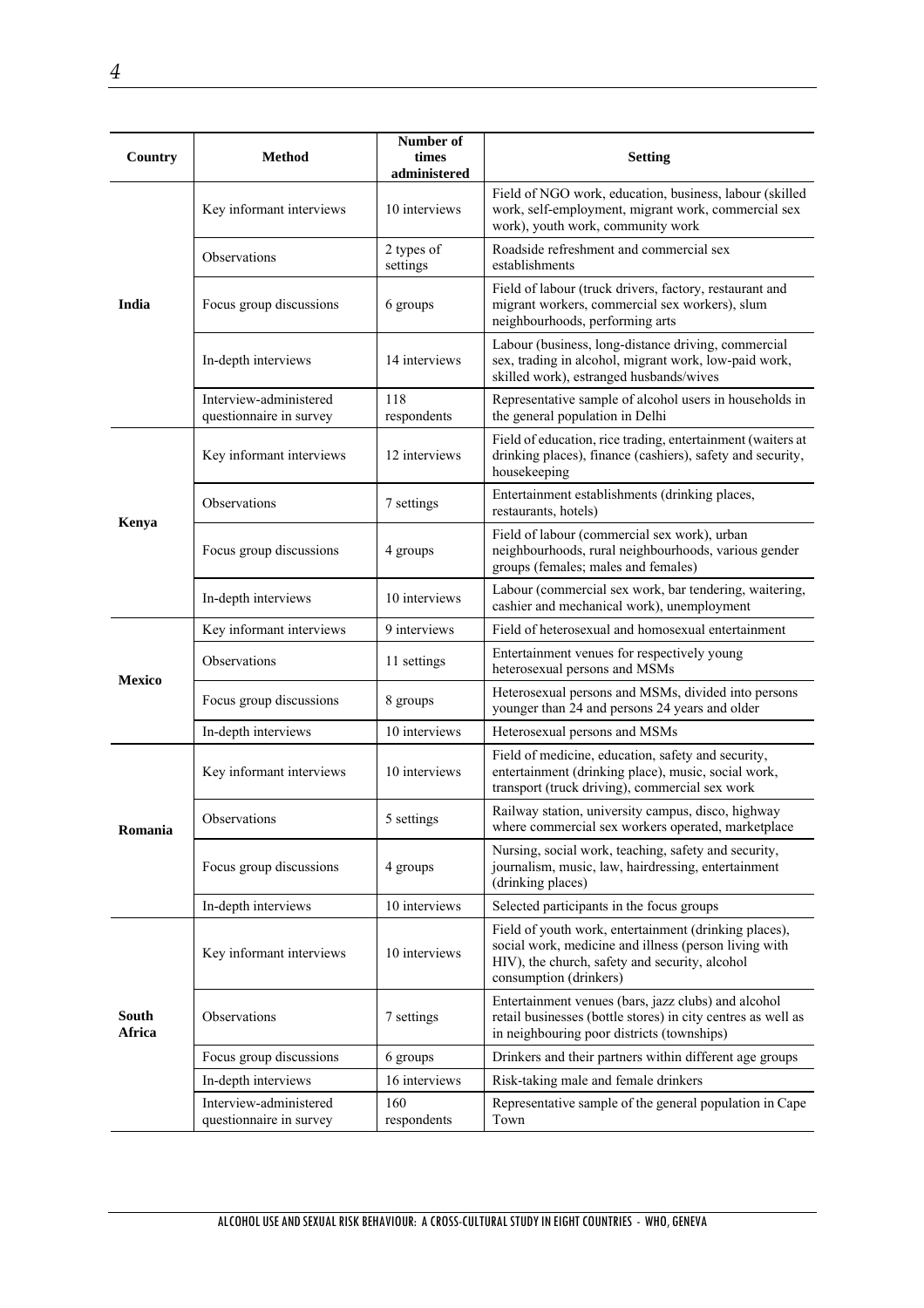| Country                             | Method                                                                        | Number of<br>times<br>administered | <b>Setting</b>                                                                                                               |
|-------------------------------------|-------------------------------------------------------------------------------|------------------------------------|------------------------------------------------------------------------------------------------------------------------------|
|                                     | Key informant interviews                                                      | 10 interviews                      | Field of medicine, psychology, pharmacy, university<br>teaching, arts, entertainment venues (restaurants,<br>hotels), labour |
| <b>The</b>                          | <b>Observations</b>                                                           | 3 settings                         | Entertainment venues (nightclubs, beer hall)                                                                                 |
| <b>Russian</b><br><b>Federation</b> | Focus group discussions                                                       | 4 groups                           | Students, patients in alcohol-related treatment centres,<br>medical practitioners, lawyers, teachers                         |
|                                     | Interview-administered<br>in-depth semi-structured<br>questionnaire in survey | 88 respondents                     | Purposively selected students and persons in<br>professional occupations                                                     |
|                                     | Key informant interviews                                                      | 10 interviews                      | Persons acquainted with risky venues (e.g. barmaids)                                                                         |
|                                     | <b>Observations</b>                                                           | 2 types of<br>settings             | Entertainment venues (drinking places, places where<br>commercial sex work occurred)                                         |
| Zambia                              | Focus group discussions                                                       | 3 groups                           | Different gender and age groups                                                                                              |
|                                     | In-depth interviews, using a<br>semi-structured interview<br>schedule         | 50 interviews                      | Commercial sex workers and their clients                                                                                     |

The project's approach to data collection allowed comprehensive and diverse data gathering, as well as a gradual refinement of the findings. Indeed, a data-driven procedure was followed in which presumptions and indications from earlier steps were either refined, supported or omitted in follow-up steps. Research teams also collected data on the broad socioeconomic conditions in the project countries. Some research teams conducted a quantitative survey to corroborate and refine the qualitative data. In Foucauldian tradition, the body of data collected in the empirical study was finally subjected to re-analysis within a broader cultural and political context.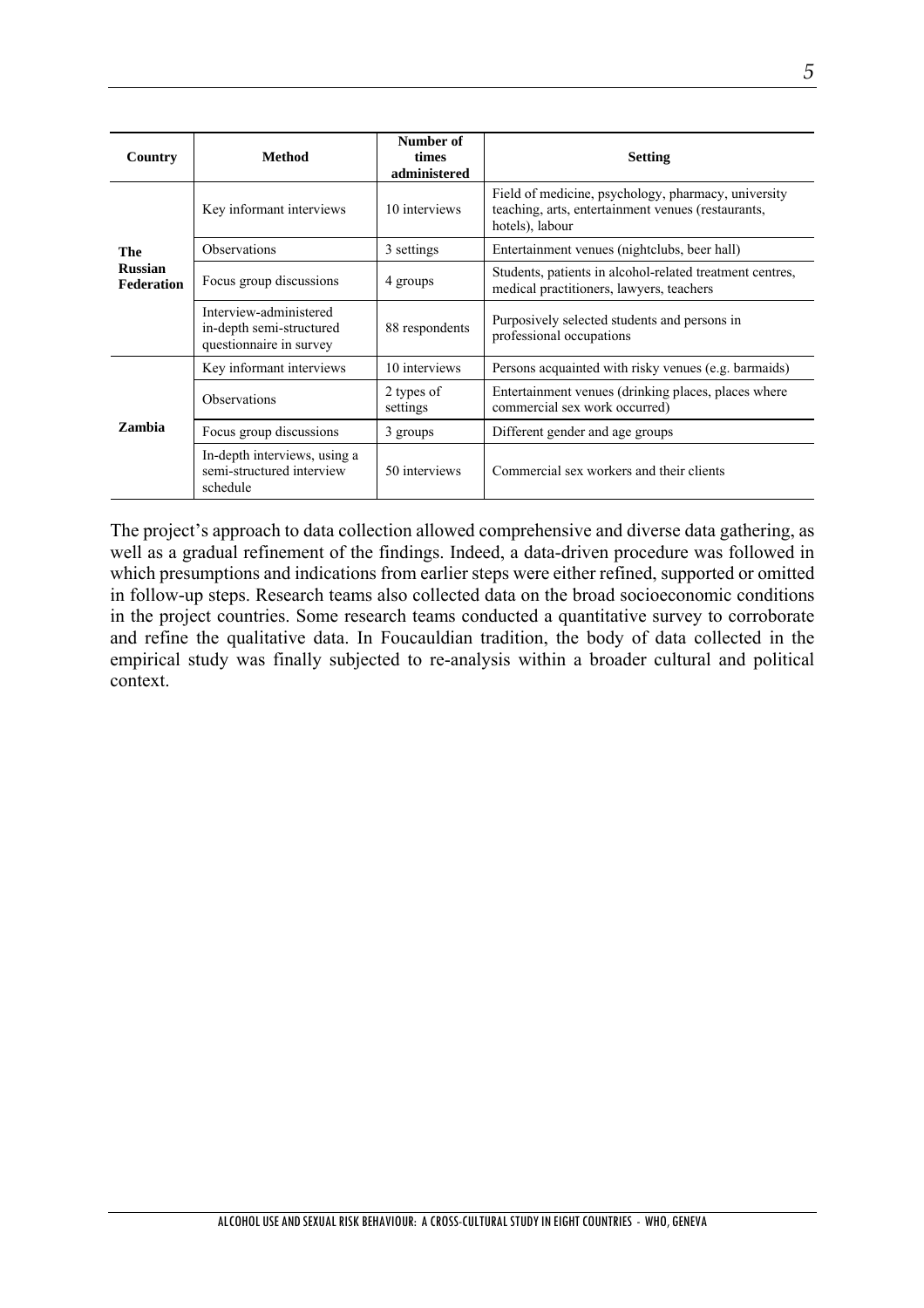# **LITERATURE STUDY: A SUMMARY**

## **2.1 Introduction**

This chapter provides an overview of the results of the review of available literature on the risk of contracting STIs/HIV where alcohol is used in sexual encounters in the selected project sites. Attention is given to the following issues: broad socioeconomic conditions in the countries concerned; the nature, extent and consequences of alcohol use as well as policies in this regard; the prevalence of sexually transmitted infections (STIs), HIV and AIDS; relationships between alcohol use and sexual risk behaviour with respect to HIV infection; and groups who are vulnerable to alcohol use, sexual risk behaviour and HIV infection. The chapter concludes with a summary of the key issues that emerged from the literature.

It should also be noted that the vast number of documents reviewed complicated referencing to data sources within the text. For this reason and *to distinguish the data sourced in the literature review from all the documents perused in the present project, a complete list of data sources is provided at the end of this chapter* instead of at the end of the publication.

## **2.2 Overview of socioeconomic conditions**

The variable sociodemographic features of the project countries attest to the great diversity among developing countries and countries in transition. India, South Africa, Kenya, Zambia and Mexico have experienced Western/colonial rule. Whereas Belarus is culturally homogenous, India, Mexico and South Africa have significantly diverse cultures. A negative population growth is generally evident in the countries in transition, but in India the population growth is high. Poverty, malnutrition and unemployment affect sub-Saharan Africa and India in particular. Gross economic disparity is evident in South Africa and the Russian Federation. In contrast to the other countries, India is still deeply rooted in its traditions, despite the influence of colonization and modernization. The countries differ in the degree to which urbanization has occurred. About half of the population in South Africa is urbanized. Most of the population in the Russian Federation, Belarus, Mexico and Romania reside in the urban areas, in contrast to India, Kenya and Zambia where most of the population reside in the rural areas. Overall, migration to urban areas is on the increase. This has led to demographic change and socio-economic imbalances. Post-colonial adjustment is evident in South Africa, Mexico and India. Change in the political and socioeconomic systems is marked in Romania, the Russian Federation and Belarus. Economic transition has led to increasing unemployment and social instability (e.g. criminal activity and family disintegration).

## **2.3 Alcohol use and its consequences, and related policies**

Although recorded alcohol consumption has declined during the 1990s in developed countries, it has risen steadily in developing countries and countries of the former Soviet Union. There has been a significant increase in recorded alcohol consumption in India, South Africa, Mexico and Romania in these years.

Alcohol use is quite common in central and eastern European countries and in Mexico, where alcohol is part of the daily life. Adult per capita alcohol consumption is high in Romania,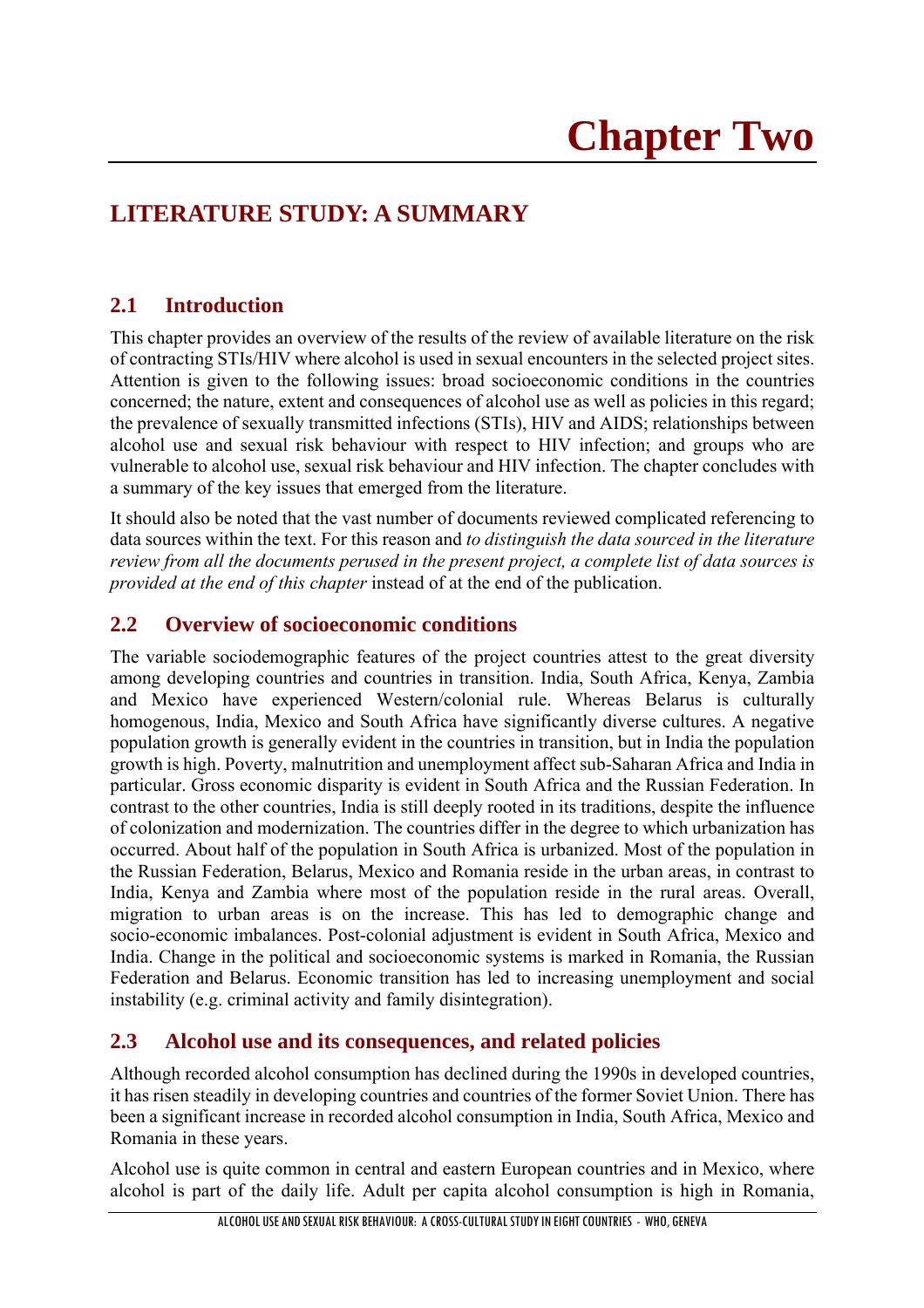Belarus, the Russian Federation, South Africa, Mexico and Kenya. In sharp contrast, alcohol use in India is low and mainly restricted to males. In all the countries, males consume the most alcohol and consume it the most frequently, although there are indications—e.g. in the Russian Federation—that the traditionally smaller consumer segments are growing, namely females and young people. Heavy drinking among those who drink alcohol is common in India and Mexico; as a result a small percentage of the population accounts for a large share of the country's overall alcohol consumption.

Illicit and home-brewed alcohol, which is mainly consumed by the lower strata, is available in all the countries and constitutes a major part of alcohol consumption in Kenya and South Africa. *Changaa* and *kumi kumi* in the African Region, *aguardiente* and *pulque* in Mexico and *arrack*, *desi sharab* and *tari* in India are the popular home-made/illicit brews. The preferred alcoholic beverages are spirits in Romania, Belarus, the Russian Federation and India, and beer in South Africa, Mexico and Zambia.

Alcohol use is associated with considerable morbidity and mortality in the Russian Federation, Mexico and South Africa. Alcohol control policies are, however, either absent or largely ignored. In Kenya, Mexico and South Africa alcohol use is actively promoted.

## **2.4 Sexually transmitted infections, including HIV/AIDS**

The magnitude of HIV/AIDS differs across the countries, with the HIV epidemic having seemingly reached its peak in the African Region. There are large numbers of AIDS-related orphans in Zambia and Kenya, and many children in Zambia and Romania have AIDS. In Zambia and Romania, mother-to-child transmission is high; so is HIV mortality among adults.

The heterosexual route is generally the predominant route of HIV transmission in the project sites. However, in the Russian Federation and Belarus, the majority of the reported HIV infections are related to injecting drug use, although intravenous drug use has been reported as an important route of HIV transmission in Romania. In Mexico, homosexual and bisexual men are the high-risk groups.

In general, STIs are on the rise in all the countries. A high prevalence of STI has been reported in the Russian Federation, e.g. a rate of 186.7 per 100 000 of the population for syphilis, and 119.8 per 100 000 of the population for gonorrhoea. The comparable rates in Romania are 31.2 and 21.8, and in Belarus 105.2 and 98.8. STIs are also prevalent in the African countries. In India the incidence of STIs is estimated at 5%.

## **2.5 Alcohol use, sexual risk behaviour and HIV vulnerability**

There is generally an increase in alcohol use by teenagers and women. Men, however, generally have more social liberties than women, with respect to alcohol use as well as sexual activities. Furthermore, the literature shows that the age for initiating alcohol use and experimenting with sex is on the decline, but the age for marriage is on the rise (e.g. the Russian Federation, India). Teenage pregnancies are also on the rise. Sexual experimentation outside marriage is increasing. Risky sexual behaviours continue despite a confirmed STI/HIV status, as reported in Belarus, Zambia and India. Denial of the problem and social stigma prevent people with STIs to seek treatment. Severity of symptoms is another factor that influences the decision of persons with STIs to seek treatment. Despite knowledge about preventive measures, condom use is limited. The spread of the HIV epidemic from high-risk groups to the general population is a concern in a populous country like India. Male dominance also limits the ability of women to adopt preventive measures such as the use of condoms.

Alcohol use is associated with certain types of sexual activity. Crime often plays a role in unprotected casual sex, group sex and anal sex when participants in these activities are under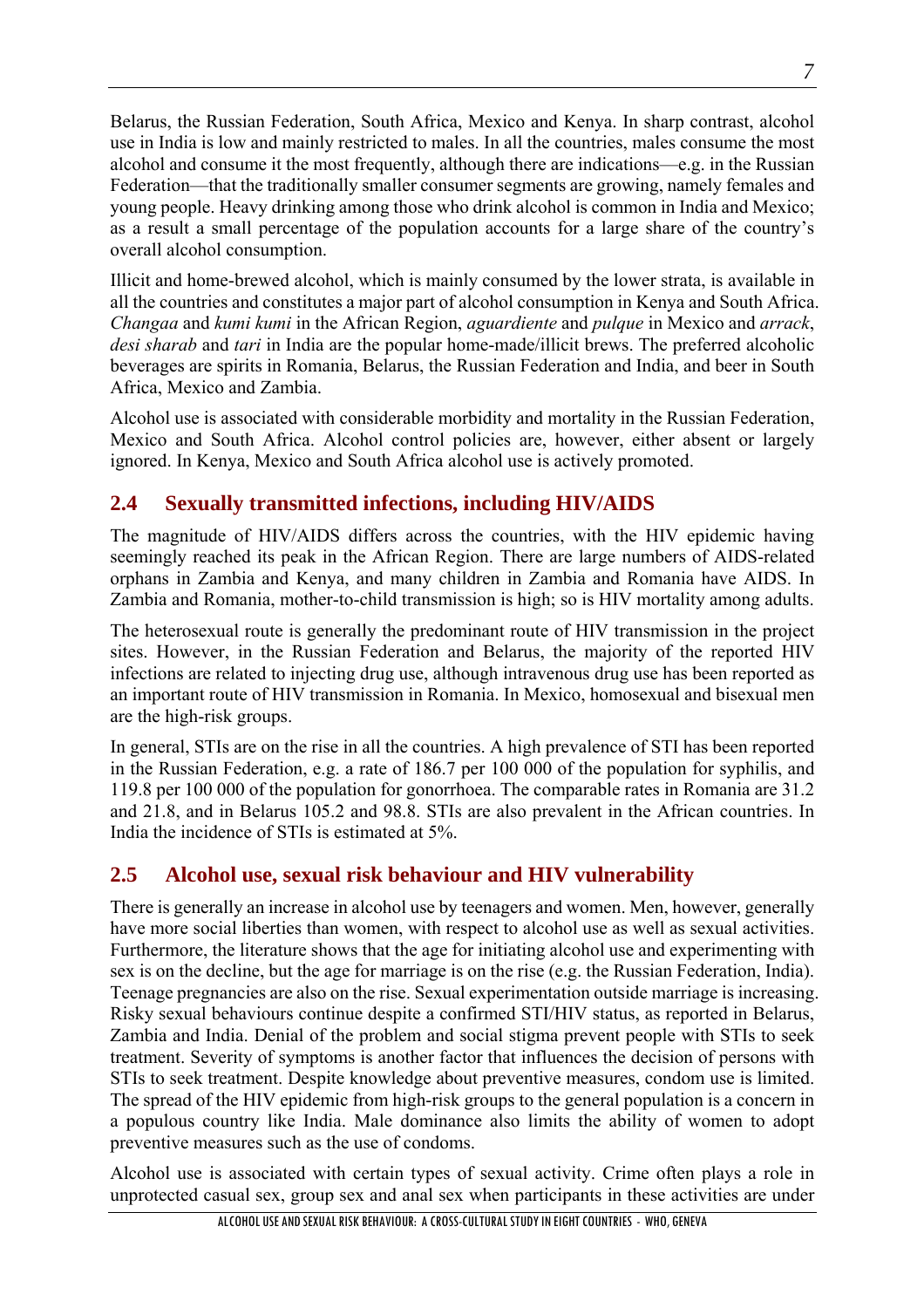the influence of alcohol. Alcohol use has also been linked to early sexual experiences (e.g. Belarus, the Russian Federation, Kenya and South Africa). Alcohol use and sexual risk behaviours are particularly prevalent in settings such as nightclubs, bars, dark houses, highway eating joints and motels, and brothels.

Furthermore, alcohol is commonly used as a disinhibitor, a sex facilitator, a symbol of masculinity, and a means of relaxation, recreation, socializing and improving communication skills (e.g. in Mexico and Romania). Alcoholic beverages are also used as a facilitator in approaching the opposite sex. "Masculinity" is often linked to the ability to have multiple partners, imbibe alcohol and engage in promiscuous behaviour. Among women, alcohol use increases involvement in risky sexual encounters and sexual victimization, exposing them to the risk of unwanted pregnancies and STIs (e.g. in the Russian Federation and South Africa).

It has also been shown that alcohol use and sexual risk behaviours increase during certain festivities and celebrations across countries (e.g. in South Africa, Kenya and Romania). Alcohol use and promiscuity are customary during funerals among certain population groups in Kenya. In contrast, certain religions and religious sects prohibit the use of alcohol and indulgence in risky sexual practices. Dry sex (a preference among certain rural tribes in Zambia and South Africa), sexual cleansing and levirate marriage (Zambia) increase the risk of STIs in Africa.

The media (electronic and print) play an important role in shaping and influencing sexual behaviour and alcohol use patterns. Certain advertisements, pornographic movies, thrillers and romantic programmes glamorize and promote engagement in these activities.

#### **2.6 Groups vulnerable to alcohol use, sexual risk behaviour and HIV**

The National Behavioural Sentinel Surveys among high-risk groups in India showed that alcohol use (at least once a week) is increasing among female commercial sex workers (FCSWs), their clients, among men having sex with men (MSMs), and among injecting drug users (IDUs). A number of these groups reported regular alcohol use before sex (FCSWs 15%; clients of FCSWs 13%; MSMs 36%). High rates of alcohol use have also been observed among vulnerable groups such as adolescents, commercial sex workers and their clients in other countries (e.g. South Africa, Belarus, Romania and Mexico). Furthermore, the prevalence of alcohol dependence in men with HIV infection is high in all the countries. It has also been shown that despite knowledge about preventive measures, condom use is low in vulnerable groups, especially when under the influence of alcohol and/or other psychoactive substances.

Alcohol use and sexual risk behaviour go hand in hand in commercial sex encounters. FCSWs use alcohol to cope with the pressures of their work, e.g. a large number of sexual encounters. Many a time they and their clients use alcohol together. Condom use is more evident among paying sex partners than non-paying sex partners of sex workers. Brothel-based workers are able to negotiate condom use better than non-brothel-based workers in India. Most studies suggest that there is greater consistency of condom use in commercial sex than in private encounters, but that levels of alcohol use do not necessarily alter levels of condom use. However, clients' alcohol use has emerged as an important determinant of condom use in some studies. Other studies have found no differences in condom use between FCSWs who use alcohol and those who do not.

Drinking alcohol and visiting commercial sex workers are evident among long-distance drivers all over the world. Transport workers and migrant populations who frequently visit FCSWs, spread STIs and HIV infection from one place to the other and from high-risk groups to the general population. IDUs who are sexually active contribute to the spread of HIV infection in Belarus, the Russian Federation, Romania and India.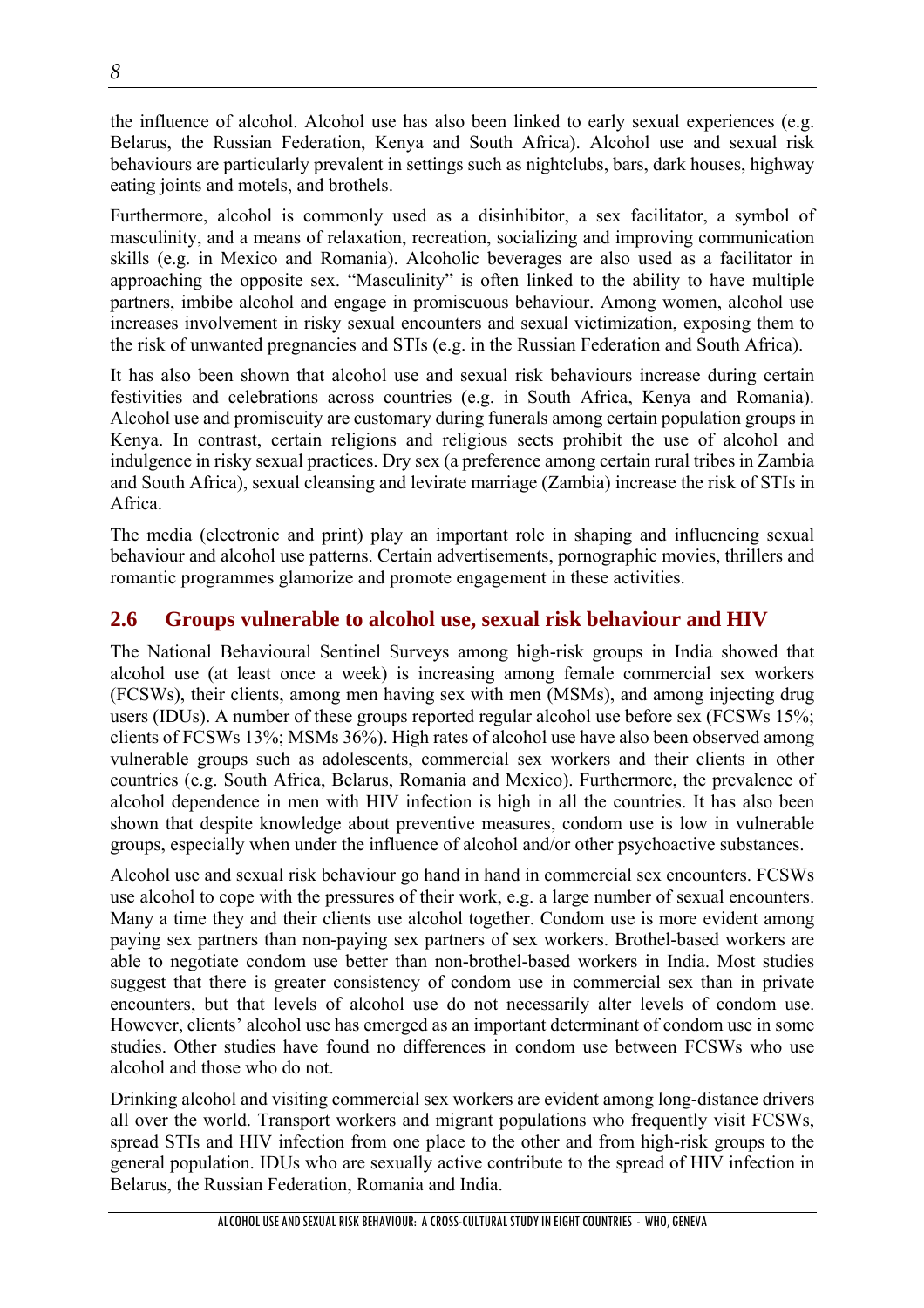Alcohol use, especially among young adolescents, is associated with casual sex encounters, traffic accidents, violence, crime and social problems (e.g. in Belarus, South Africa, Mexico). Early sexual experience, a high level of risk taking and alcohol use increase the risk of contracting STIs and HIV among adolescents.

Direct and indirect links have been demonstrated between alcohol use and sexual risk behaviours in vulnerable groups as well as in the general population, but only a few studies have specifically examined the nature of such linkage and its effect on high-risk behaviour and prevention of health problems. Overall, research on the relationship between alcohol use, sexual behaviour, risk taking, condom use and STI/HIV vulnerability, especially in the general population, is scanty.

There is also some indication that decreased availability of alcohol corresponds with a reduction in risk behaviours in India.

In contrast to the other regions, HIV prevalence is higher among women than among men in the African region. Migrant workers, truck drivers, mineworkers, FCSWs, prison inmates, psychoactive substance users, antenatal clinic attendees, young adolescents and tribal populations are also particularly at risk of HIV in this region.

## **2.7 Conclusion**

The project sites show clear differences in broad socioeconomic features, in lifestyle, in culture, and, indeed, in drinking and sexual practices and related attitudes. They are, however, all undergoing socio-political changes that are reflected in the prevailing practices and attitudes towards alcohol and sexual matters. The literature review underlined the interaction between broad socioeconomic conditions and individual/group behaviour and attitudes. One example is the strain that the large proportion of HIV/AIDS-related deaths among the productive sector in the populations has placed on socioeconomic development. Increasing modernization and liberalization in the project sites have contributed towards more permissive attitudes towards alcohol use and sexual risk behaviour. In developing countries, globalization (e.g. through the media) has contributed towards the erosion of traditional values and the adoption of Western lifestyles, particularly among younger groups.

More specifically, the fact that India, South Africa, Kenya, Zambia and Mexico have been subjected to Western/colonial rule has contributed towards alcohol use no longer being restricted to traditional or ceremonial use of low-alcohol brews by specific population groups; alcohol is now used widely and is socially more acceptable than before. Romania, the Russian Federation and Belarus are no longer under Communist influence and, like the other five countries, witnessed socioeconomic and political change in the late 1980s and 19990s. This has led to changes in lifestyle, a decline in adherence to traditional moral values, in health standards, and to increased vulnerability to alcohol use and sexual risk behaviours (e.g. participation in commercial sex work), and thus to STIs, including HIV/AIDS. An increase in foreign traffic, psychoactive substance use, commercial sex work and STI prevalence have contributed towards an increase in HIV infection in the Russian Federation, Belarus and Romania.

STIs, including HIV/AIDS, are a serious public health problem in the project countries, although the transmission route differs to some extent. For example, whereas heterosexual transmission of HIV predominates in most of the countries, in the Russian Federation and Belarus the majority of the reported HIV infections are related to injecting drug use. In contrast to the other regions, in the African region HIV prevalence is higher among women than among men.

All the countries except India report high levels of alcohol consumption, including the use of homebrews. Furthermore, notwithstanding considerable morbidity and mortality associated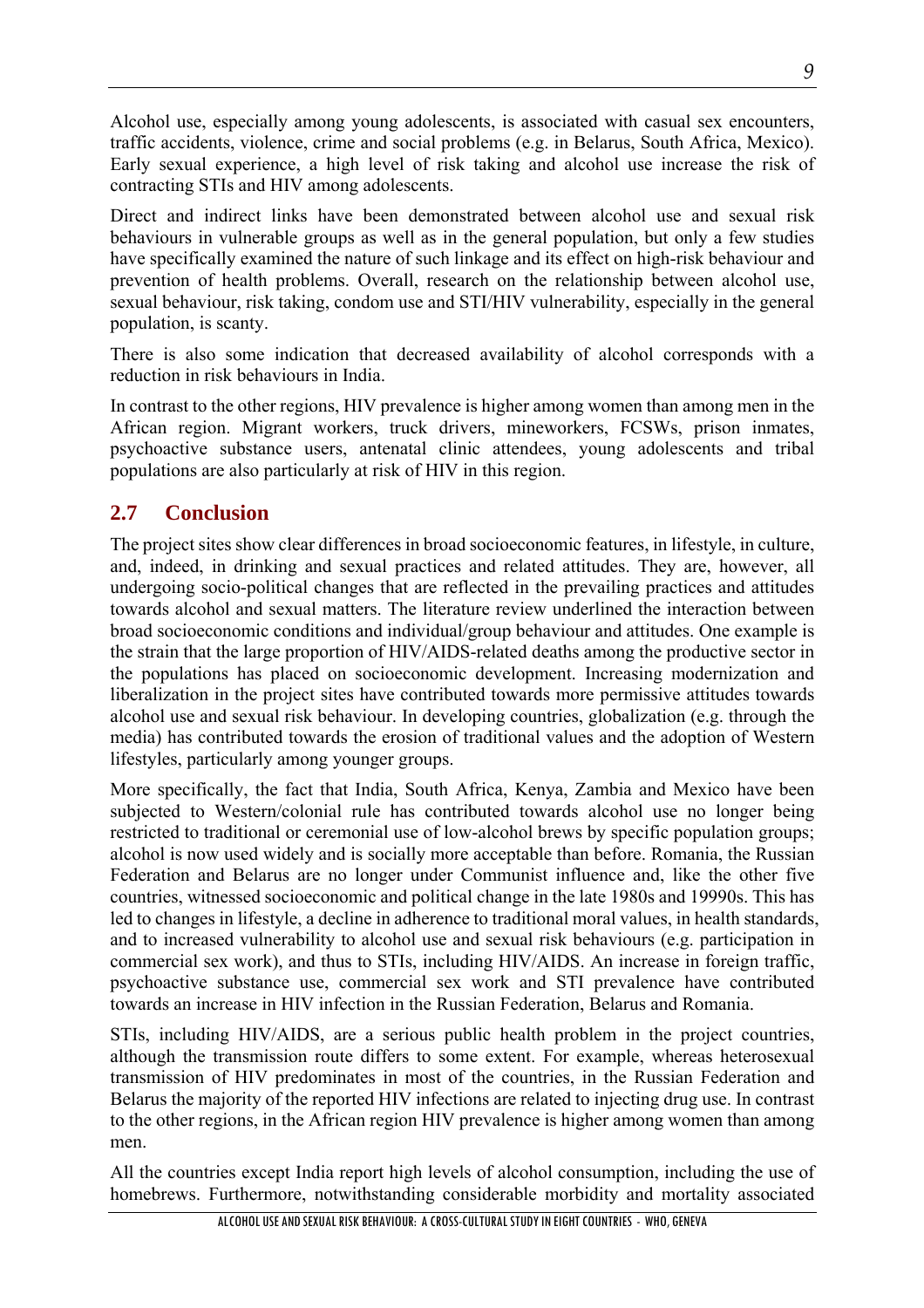with alcohol use in certain countries (e.g. the Russian Federation, Mexico and South Africa), control measures are largely absent.

A link between alcohol use and sexual risk behaviours in terms of HIV infection has been observed within particularly certain population groups, in certain settings or places where these behaviours take place, and in the case of certain sexual encounters. The literature also shows that this link is embedded in the perceptions and expectations of individuals, which in turn are influenced by sociocultural and other individual-related factors.

In general, alcohol use and engagement in sexual risk behaviours are more common among males, adolescents, the mobile population (truck drivers, migrant workers), commercial sex workers and prison inmates than among other groups. In this respect it is also important to note that the notion that alcohol use and promiscuous behaviour "prove" masculinity seems to be universal. Nightclubs, bars and pubs are emerging as places for alcohol use and initiation of sexual activity at an early age. These venues attract young people.

In short, the following key issues emerged in the course of the review of literature on the subject: the *prevalence of certain myths and notions about "masculinity"; a lack of clear and firm alcohol-related policies; increasing HIV prevalence and the need to augment prevention efforts in this respect; the interwovenness of alcohol use, sexual risk behaviours and STI/HIV/AIDS; the effect of modernization and the media on the youth, which manifests in early drinking, early sexual activity and increasing vulnerability to risk behaviours; and a paucity of research data on alcohol and sexual risk behaviours across the countries.* The review also highlighted that the social dynamics of alcohol use and sexual risk behaviours warrant a search for culture-specific and context-specific ways of dealing with the problem. Despite differences in demographics, in alcohol use patterns and sexual practices across the countries, alcohol use is generally associated with sexual risk behaviours and HIV vulnerability. However, research data on this triangular relationship are limited. The issue needs to be examined from the sociocultural as well as the individual's perspective in order to devise appropriate interventions.

Finally, the literature study suggests that in order to understand the factors that lead to sexual risk behaviours when alcohol is used, it is important to have a basic understanding of:

- 1 the patterns and settings of alcohol use in diverse cultural settings and regions of the world;
- 2 the prevalence of HIV infection and STIs in different regions of the world;
- 3 the sexual norms, attitudes, beliefs and behaviours in different cultures and regions with a focus on sexual risk behaviours, the high-risk groups and the settings in which high-risk behaviours occur; and
- 4 the association between alcohol and sexual risk behaviours in the different regions.

At the macro level, there is a need for an in-depth understanding of the sociocultural factors that influence risk behaviours, some of them common to most of the sites/countries, such as myths and notions about masculinity, alcohol use and sexual risk behaviours, the role of religion, the media, modernization and social liberalization, the role of substance use, ignorance and poverty/economic disparity, gender inequality, norms, the vulnerability of the teenage population, inadequate implementation of policies related to alcohol use and high-risk groups; and others peculiar to a given region/site, such as alcohol use and sex during funerals in Kenya, polygamy in certain groups in Kenya, dry sex in Zambia and South Africa, factors related to the free market economy and an increase in foreign traffic in Central and Eastern Europe.

At the micro level, it becomes important to understand the links between risk behaviours and cognitive, affective and behavioural factors in the individual at the time of the event. What makes the person drink before having sex? What happens to the risk perception? What kinds of sexual encounters is one likely to engage in? What happens to the likelihood of and the ability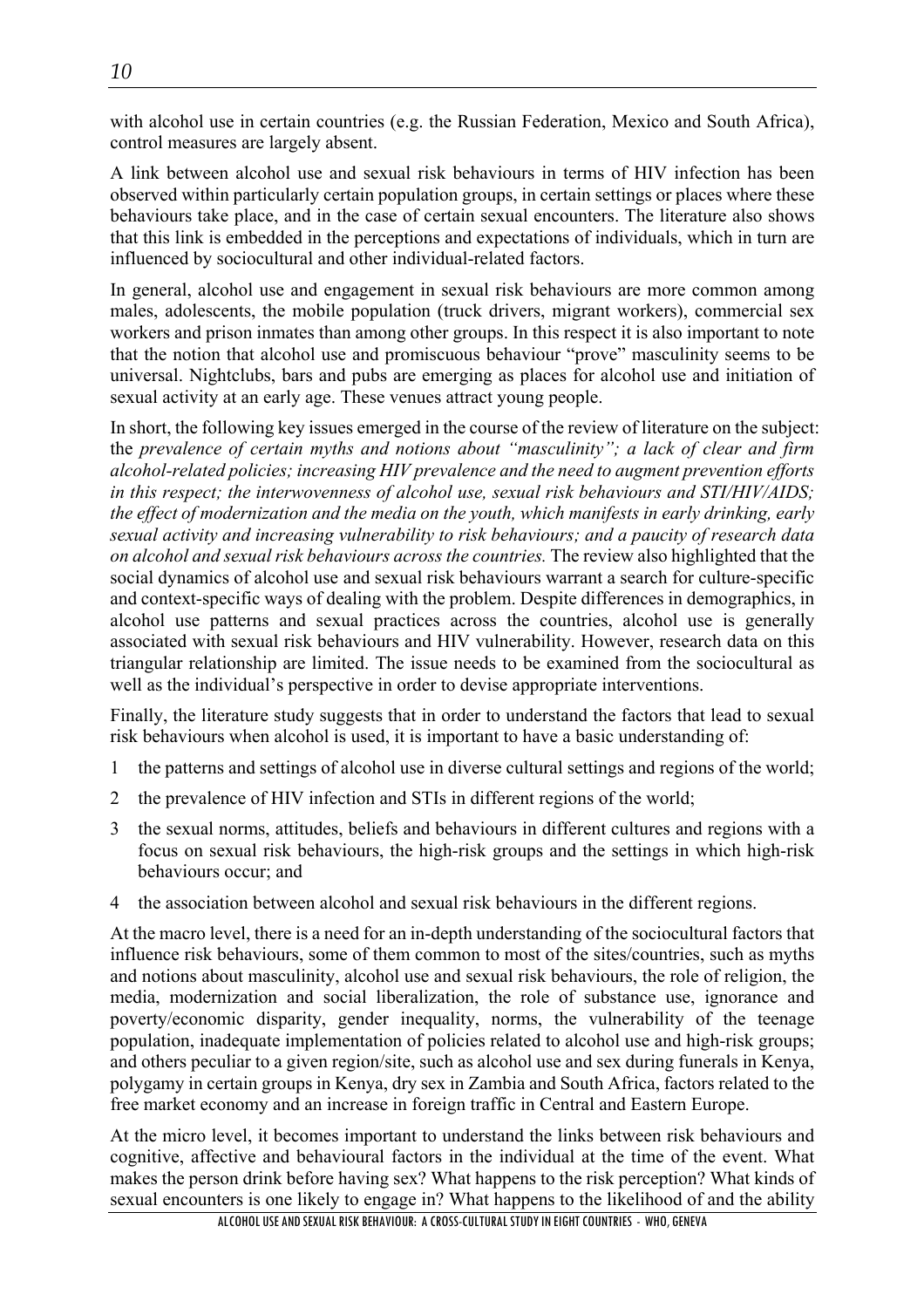to use condoms under the influence of alcohol in a given individual? What is the likelihood of STI/HIV transmission? Are appropriate steps taken by the individual towards primary or secondary prevention?

#### **LITERATURE REVIEWED**

#### **Belarus**

- Barabanov LG, Navrotskiy AL, Barabanov AL. (2001) The Epidemiological Situation with Respect to Venereal Diseases in Belarus. Compendium. *Pathogenesis, Diagnosis Treatment and Prevention of Sexually Transmitted Infections and Skin Diseases.* Materials of the IV<sup>th</sup> Congress of Dermatologists and Venereologists of the Republic of Belarus, Minsk, pp. 14-17.
- Belarusian Center for Scientific Medical Information. (2001) *Public Healthcare in the Republic of Belarus.* Minsk, Official Statistical Data.
- Healthy Way of Life. (1999) *AIDS in Belarus: A Problem of the Young*. Minsk, Republic of Belarus, Healthy Way of Life.
- Ivchenkova IP, Efimova AV, Akkuzina OP. (2001) Teenagers' Aims by the Beginning of their Sexual Life. *Problems of Psychology,* 3:49-56.
- Kozlovskiy AV, Razvodovskiy YuE, Lelevich VV Zimiatkin SМ. (2000) Alcohol Situation in Belarus and its Regions. *Medical News,* 1:21-24.
- Loseva OK, Bobkova IN, Kravets TA. (2001) Changes of Sexual Behavior Pattern as a Factor of Syphilis Expansion. *Disease Prevention and Health Boosting,* 3:23-26.
- Ministry of Public Healthcare. (2002) *Report on the Execution of the Governmental Program of Nation-Wide Actions Preventing and Overcoming Hard Drinking and Alcoholism.* Minsk, Republic of Belarus, Ministry of Public Healthcare.
- Ministry of Statistics and Analysis of the Republic of Belarus. (1998) *Social Status and Living Standard of the Population of the Republic of Belarus: Statistical Compendium.* Minsk, Republic of Belarus, Ministry of Statistics and Analysis of the Republic of Belarus.
- Ministry of Statistics and Analysis of the Republic of Belarus. (2000) *Statistical Yearbook of the Republic of Belarus*. Minsk, Republic of Belarus, Ministry of Statistics and Analysis of the Republic of Belarus.
- Moroz IN, Moroz VA, Plakhotia AP, Kalinina TV. (2000) *Reproductive Health Problems in Teenagers*. Materials of the IV<sup>th</sup> Congress of the Social Hygienists and Public Health Officials of the Republic of Belarus, pp. 181-182.
- Nikulina EYu. (2001) *Psychosocial Peculiarities of Alcohol and Drug Abuse in Teenagers. Modern Medicine and Pharmacy*. Materials of the Conference of Students and Young Scholars of Vitebsk State Medical University, pp. 206-298.
- Razvodovskiy YuE. (2001) Alcohol-Associated Problems in Belarus. *Medical News,* 7:41-43.
- Republican AIDS Prevention Center. (1999) *Distribution of Information on the Problem of HIV/AIDS among Various Groups of the Population of the Republic*. Report on a sociological study. Minsk, Republic of Belarus, Republican AIDS Prevention Center, UNAIDS Programme, Institute of Social and Political Research affiliated with the Administration of the President of the Republic of Belarus.
- Republican AIDS Prevention Center. (2000) *Distribution of Information on the Problem of HIV/AIDS among Various Groups of the Population of the Republic*. Minsk, Republic of Belarus, Republican AIDS Prevention Center, UNAIDS Programme, Institute of Social and Political Research affiliated with the Administration of the President of the Republic of Belarus.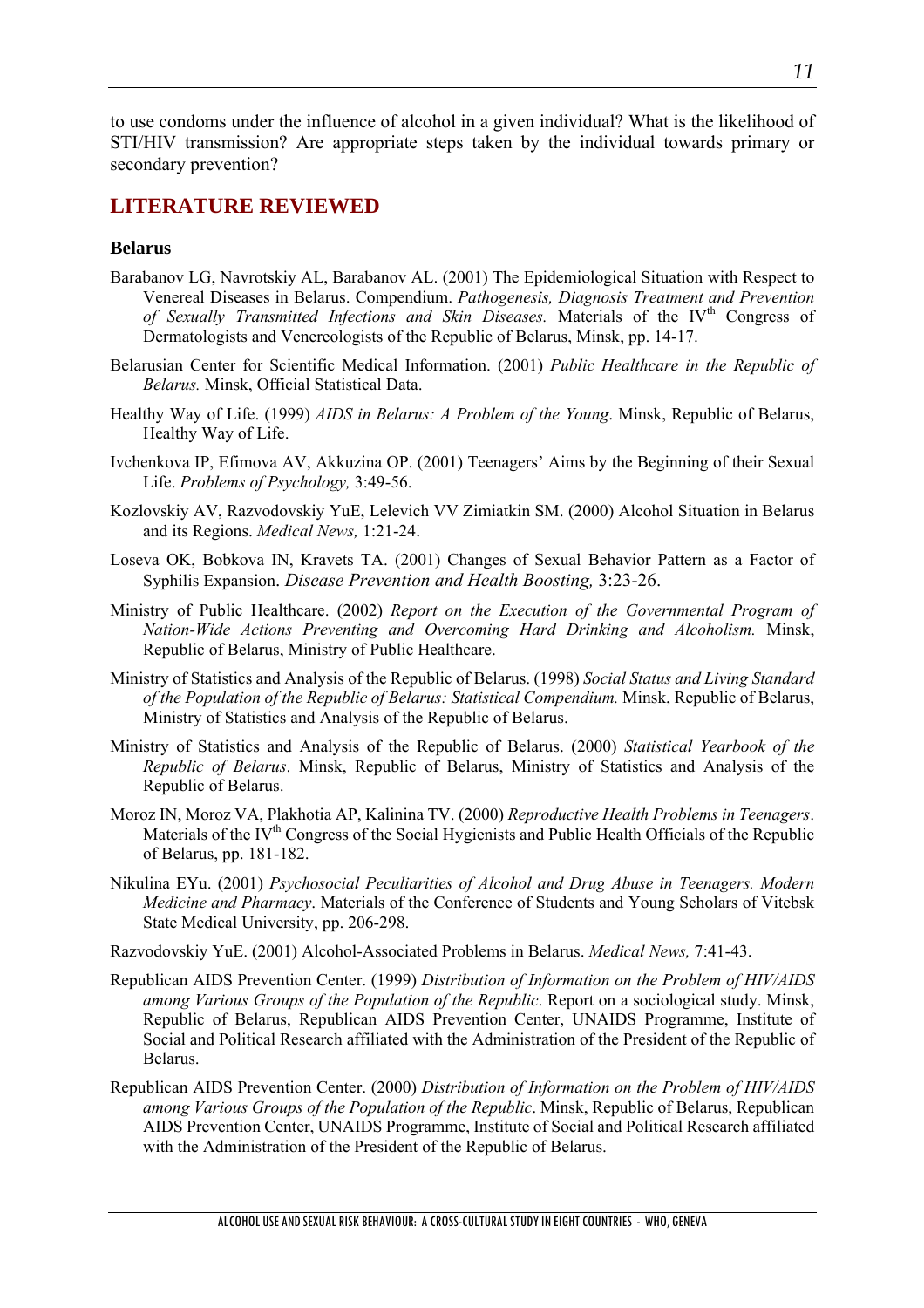- Republican Health Center of the Ministry of Public Health. (2001) *Student Youth of Belarus. Reproductive Health and Sexual Behavior*. Minsk, Republic of Belarus, UNIPAC Publishing House.
- Rychkov AE, Vissenberg YuV. (1999) *Sociological Analysis of Reproductive Behavior of Teenage Girls. Belarus Children's Health.* Materials of the VII<sup>th</sup> Congress of Pediatricians of the Republic of Belarus, Minsk, Republic of Belarus, pp. 174-175.
- Scientific Society of Dermatologists and Venereologists. (2000) *Pathogenesis, Diagnosis Treatment and Prevention of Sexually Transmitted Infections and Skin Diseases*. Materials of the Plenary Session of the Scientific Society of Dermatologists and Venereologists, Minsk, Republic of Belarus.
- Shpakov AI, Omelianchik MS. (2000) Epidemiological Studies of School Students' and High School Students' Attitude to Alcohol. *Public Healthcare*, 1:22-24.
- Snytko NI. (2001) *Social Problems of Demographic Aging*. Minsk, Republic of Belarus, Law and Economics Publishing Co Ltd.
- Zorko YuA. (2001) Studies on Students' Mental Health. *Medical News,* 2:63-65.
- Zorko YuA. (1998) Peculiar Features of Students' Mental Health. *Medical News*, 12:9-12.

#### **India**

- Abraham L, Kumar KA. (1999) Sexual Experiences and their Correlates among College Students in Mumbai City, India. *International Family Planning Perspectives*, 25:139-146.
- Advani GB, Sharma HK, Sundaram KR, Mohan D. (1981) Recent trends in alcohol and drug abuse in India. In: Mohan D, Sethi HS, Tongue E, editors. *Current Research in Drug Abuse in India.* New Delhi, AIIMS.
- Ambwani PN, Gilada IS. (1998) *Dry alcohol days during festivals to prevent HIV/AIDS*. XIIth International Conference on AIDS, Geneva. AIDSLINE ICA 12/98410386.
- *Aswar NS, Wahab SN, Kale KM. (1998) Prevalence and some epidemiological factors of syphilis in Madia Tribe of Gadricholi District*. Indian Journal of Sexually Transmitted Diseases*, 19:53-57.*
- *Bryan AD, Fisher JD, Joseph Benziger T. (2001) Determinants of HIV risk among Indian truck drivers*. Social Science & Medicine*, 53:1413-1426.*
- Chandiramani R, Kepadia S, Khanna R, Misra G. (2001) *Critical review of studies on sexuality and sexual behaviour conducted in India from 1990 to 2000*. Paper presented at the Reproductive Health Research Review Dissemination Workshop, Mumbai, December.
- *Chandra PS, Bengal V, Ramkrishna J, Krishna VAS. (1999)* Development and evaluation of a module for HIV/AIDS related risk reduction among patients with alcohol dependence*. Project report. Bangalore, National Institute of Mental Health and Neurosciences.*
- Deb PC, Jindal RB. (1974) *Drinking in rural areas: A study in selected villages of Punjab in wake of Green Revolution*. Monograph. Ludhiana, Punjab Agricultural University.
- Dhawan A, Mohan D. (1999) Epidemiology of alcohol and substance abuse. *NIMHANS Journal*, 17:367-376.
- FHI. (2001) *What drives HIV in Asia? A summary of trends in sexual and drug-taking behaviours*. FHI/DFID/USAID/Impact.
- Gawande AV, Vasudeo ND, Zodpey SP, Khandait DW. (2000) Sexually transmitted infections in long distance truck drivers. *Journal of Communicable Diseases*, 32:212-215.
- Gilada IS. (1994) The Bombay model goes international. *AIDS Asia 6. Sexual behaviour in India with risk of HIV/AIDS transmission*, p. 305.
- Government of India. (2001) *India 2001- A reference annual*. New Delhi, Publication Division, Ministry of Information and Broadcasting, Government of India.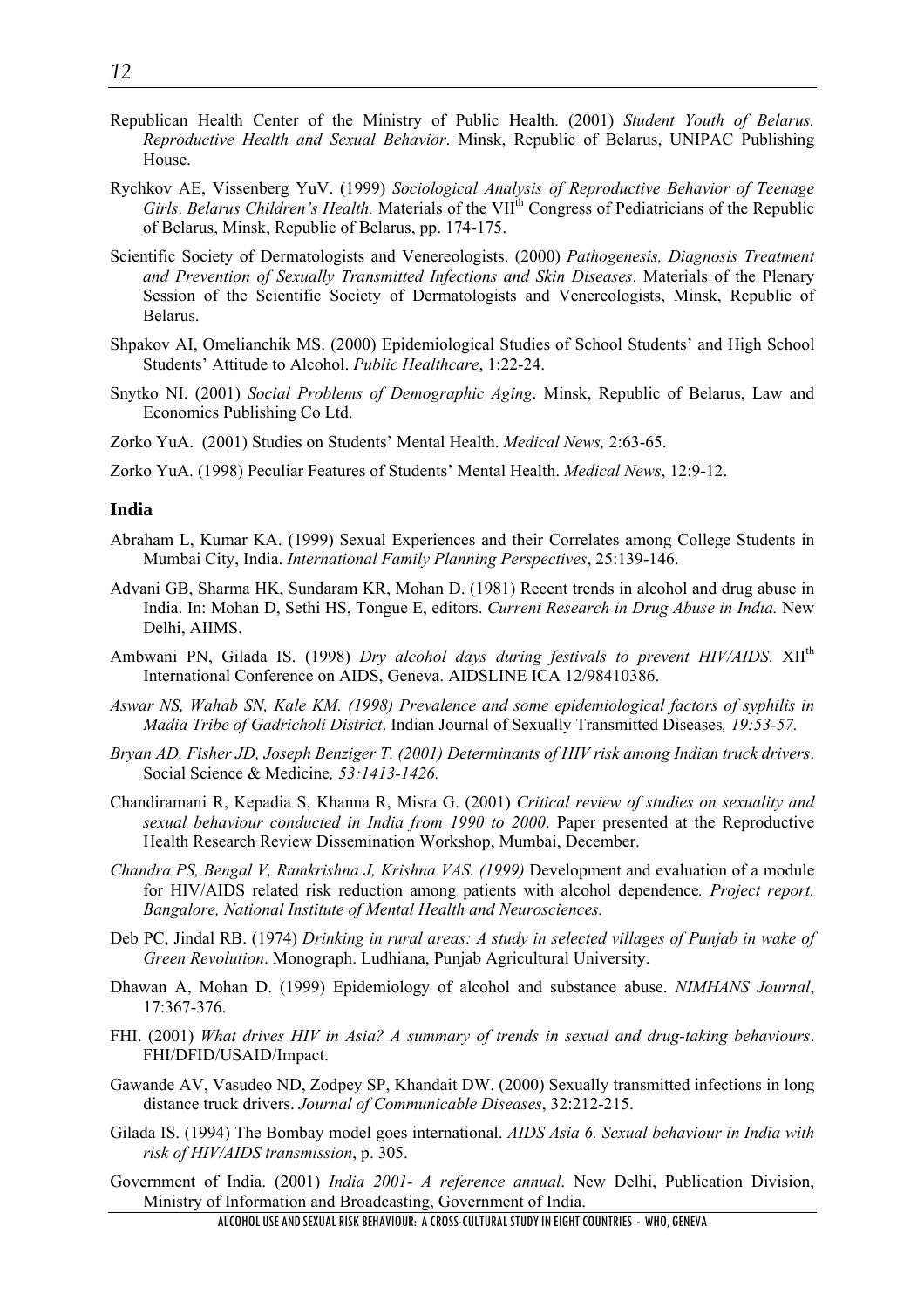- Jain, MK, John TJ, Keuseh GT. (1994) *A review of human immunodeficiency virus infection inIndia*. Journal of Acquired Immune Deficiency Syndromes, 7:1185-1194.
- Jha P, Nagelkerke JD, Ngugi EN, Prasada Rao JV, Willbond B, Moses S, Plummer FA. (2001) Reducing HIV transmission in developing countries. *Science 2001*, 292:224-225.
- Kannan AT. (1995) Adolescent health: Issues and concerns in India. *Health for the Millions*, pp. 29-30.
- Kar HK, Jain RK, Sharma PK, Gautam RK, Gupta AK, Sharma SK, Hans C, Doda V. (2001) Increasing HIV prevalence in STD clinic attendees in Delhi, India: 6 year (1995-2000) hospital based study results. *Sexually Transmitted Infections,* 77:393.
- Kishore J, Singh A, Grewal I, Singh SR, Roy K. (1999) Risk behaviour in an urban and rural male adolescent population. *National Medical Journal of India,* 12:107-110.
- Kok P. (2002) *Dynamics of the HIV/AIDS Epidemic and its Implications for Prevention Programmes in Asia*. Draft report, personal communication.
- Kootikuppala SR, Pilli RD, Rao AS, Chalam PS. (1999) *Sexual lifestyle of long distance lorry drivers in India: Questionnaire survey*. Paper presented at AIDS Prevention Division, Andhra Pradesh, India.
- Lal B, Singh G. (1978) Alcohol consumption in Punjab. *Indian Journal of Psychiatry,* 20:212-216.
- Lamptey PR. (2002) Reducing heterosexual transmission of HIV in poor countries. *British Medical Journal,* 324:207-211.
- MAP (Monitoring the AIDS Pandemic). (2001) *The Status and Trends of HIV/AIDS/STI Epidemics in Asia and the Pacific*. MAP.
- Mohan D, Chopra A, Sethi H. (2001) A rapid assessment study on prevalence of substance abuse disorders in metropolis Delhi. Indian Journal of Medical Research, 114:107-14.
- Mohan D, Chopra A, Sethi H. (2002) The co-occurrence of tobacco & alcohol in general population of metropolis Delhi. Indian Journal of Medical Research, 16:150-4.
- Mohan D, Sharma HK, Sundaram KR, Advani GB. (1981) *Prevalence and pattern of alcohol abuse in rural community and its correlation with psycho-social sequelae*. Report. New Delhi, Ministry of Social Welfare.
- Mohan D, Sharma HK, Sundaram KR, Neki JS. (1980) Pattern of Alcohol Consumption of Rural Punjab Males. *Indian Journal of Medical Research*, 72:702-711.
- Mohan D, Sharma HK. (1995) Alcohol and culture in India. In: Heath DB, editor. *International Handbook on Alcohol and Culture*. Westpost, CP Green Wood Publishing Group.
- Mohan D, Sundaram KR, Advami GB, Sharma HK, Bajaj JS. (1984) Alcohol Abuse in Rural Community in India. Part II. Characteristics of Alcohol Users. *Drug and Alcohol Dependence*, 14:121-128.
- Mohan D, Sundaram KR, Sharma HK. (1983) *A Study on Health Education, Intervention on Non Medical Use of Drugs in the Community*. Report. New Delhi, Indian Council of Medical Research.
- Mohan D, Sundaram KR. (1987) *Drug abuse among college students a replicated study among university students*. Report. New Delhi, Ministry of Welfare, India.
- *Mohan D. (1999a)* Rapid assessment survey on alcohol, tobacco and other substances in districts of Aizawl (Mizoram), Kohima (Nagaland) and Darjeeling (West Bengal)*. Project report. New Delhi, Drug Dependence Treatment Centre, AIIMS.*
- Mohan D. (1999b) *Rapid assessment survey on alcohol, tobacco and other substances in districts of Thobul (Manipur), Mandsaur (Madhya Pradesh) and Barabanki (Uttar Pradesh)*. Project report. New Delhi, Drug Dependence Treatment Centre, AIIMS.
- NACO, DFID. (2001) *Situational analysis of sexual health in India (SASHI).* New Delhi, NACO & DFID, India.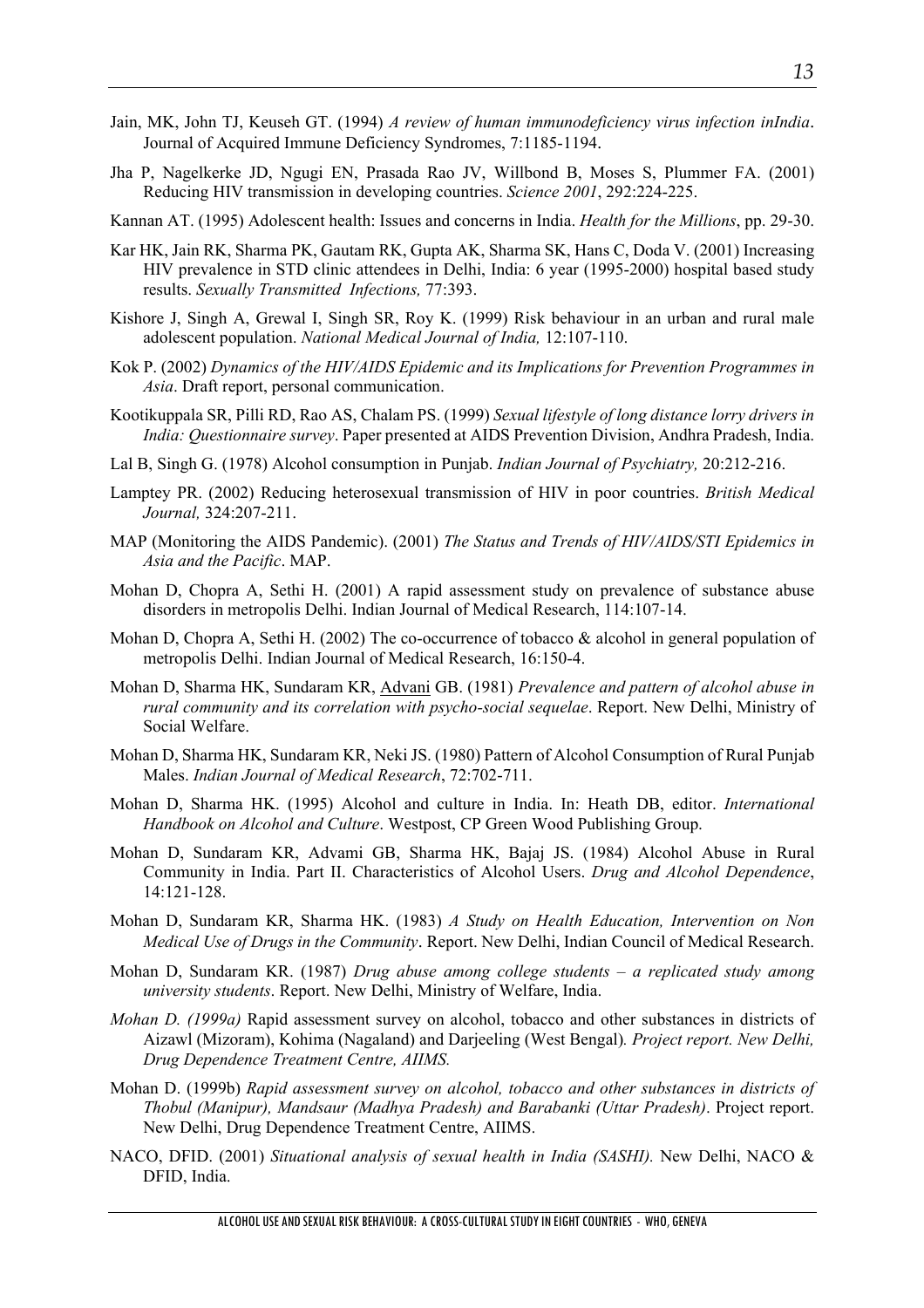- NACO. (2001a) *Combating HIV/AIDS in India 2000-2001*. New Delhi, Ministry of Health and Family Welfare.
- NACO. (2001b) *National HIV Sentinel Behavioural Surveillance Survey 2000*. New Delhi, Ministry of Health and Family Welfare, Government of India.
- NACO. (2002a) *National Baseline General Population Behavioural Surveillance Survey 2001*. New Delhi, Ministry of Health and Family Welfare, Government of India.
- NACO. (2002b) *National HIV Sentinel Behavioural Surveillance Survey 2001*. New Delhi, Ministry of Health and Family Welfare, Government of India.
- Nag M. (1996) *Sexual Behaviour and AIDS in India*. New Delhi, Vikas Publishing House.
- *Office of the Registrar General. (2001)* Census of India*. http://www.censusindia.net/results/resultsmain.html.*
- Panicker R. (1998) Street children and drug abuse in India. In: Ray R, editor. *Drug demand reduction report*. New Delhi, India, UNDCP Regional Office for South Asia, pp. 34-36.
- Ramasubban R. (1999) HIV/AIDS in India: Between Rhetoric and Reality. In: Pachauri S, Subramanian, S, editors. *Implementing a reproductive health agenda in India: The beginning*. Population Council, South East Asia – Regional Office, pp. 347-376.
- Ramasundaram S. (2002) Can India avoid being devastated by HIV? *British Medical Journal*, 324:182-183.
- Rao A, Nag M, Mishra K, Dey A. (1994) Sexual behaviour pattern of truck drivers and their helpers in relation to female sex workers. *Indian Journal of Social Work,* 55(4):603-616.
- Rao KS, Pilli RD, Rao AS, Chalam PS. (1999) Sexual lifestyle of long distance lorry drivers in India: Questionnaire survey. *British Medical Journal*, 318:162-163.
- Ray R. (1998) *South Asia: Drug Demand Reduction Report*. New Delhi, India, UNDCP Regional Office for South Asia.
- Reid G, Costigan G. (2002) *Revisiting the Hidden Epidemic A Situational Assessment of Drug Use in Asia in the Context of HIV/AIDS*. Perth, Australia, Centre for Harm Reduction, Burnet Institute.
- Saxena S. (2000) Alcohol problems and responses: Challenges for India. *Journal of Substance Use*, 5:62-70.
- Saxena S. (2001) Alcohol related problems in India: Need for policy oriented approach. In: Murthy RS, editor. *Mental Health in India 1950-2000: Essays in honour of Professor N.N. Wig*. Bangalore, PAMH, pp. 54-59.
- Sayal SK, Gupta CM, Sanghi S. (1999) HIV infection in patients of sexually transmitted disease. *Indian Journal of Dermatology, Venereology & Leprology*, 65:131-133.
- Sethi BB, Trivedi JK. (1979) Drug abuse in a rural population. *Indian Journal of Psychiatry,*  21:211-216.
- Singh IN, Malaviya AN. (1994) Long distance truck drivers in India. HIV infection and their possible role in disseminating HIV into rural areas. *International Journal of STD and AIDS,* 5:137-138.
- Singh S, Prasad R, Mohanty A. (1999) High prevalence of sexually transmitted and blood borne infections amongst the inmates of a district jail in Northern India. *International Journal of STD & AIDS*, 10:475-478.
- Tripathi BM, Lal R. (1999) Substance abuse in children and adolescents. *Indian Journal of Paediatrics*, 66:569-575.
- UNAIDS, WHO. (2001) *AIDS Epidemic Update 2001 revised*. Geneva, UNAIDS/WHO.
- UNAIDS, WHO. (2003) *AIDS Epidemic Update 2003 revised*. Geneva, UNAIDS/WHO.

Varma VK, Singh A, Singh S, Malhotra A. (1980) Extent and pattern of alcohol use and alcohol-related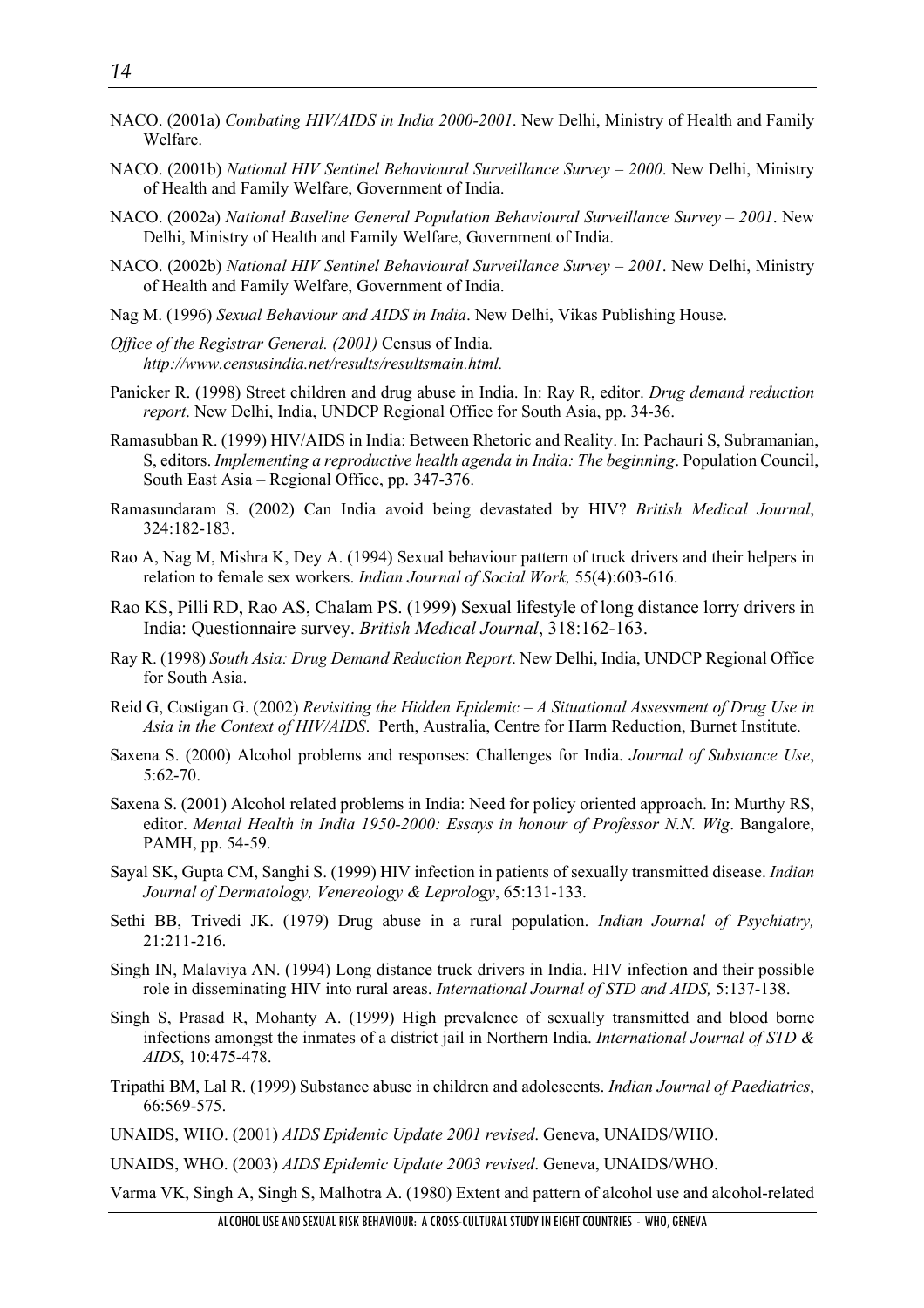problems in North India. *Indian Journal of Psychiatry*, 22:331-337.

Venkataramana CB, Sarada PV. (2001) Extent and speed of HIV infection in India through the commercial sex networks: A perspective. *Tropical Medicine and International Health*, 6:1040-1061.

World Health Organization. (1999) *Global status report*. Geneva, World Health Organization.

#### **Kenya**

Kenya Demographic and Health Survey (KDHS). (2000) Nairobi, Ministry of Statistics.

- Kimani V, Olenja J. (1998) A Multicentre Study of Kisumu (Western Kenya). Unpublished data.
- Miguda-Attyang J. (1996) A study on behaviour change among commercial sex workers in Kisumu Municipality. Unpublished data.
- Ministry of Health. (2001a) AIDS Control Units, HIV Prevalence among Antenatal Clients. Sixth edition. Nairobi, Ministry of Health.
- Ministry of Health. (2001b) AIDS in Kenya, Background, Projections, Impact, Interventions, Policy. Sixth edition. Nairobi, Ministry of Health.
- Ministry of Health. (2001c) Republic of Kenya. National AIDS Control Council and AIDS Control Unit. Sixth edition. Nairobi, Ministry of Health.
- Mwenesi H. (1995) Rapid Assessment of Drug Abuse in Kenya A National Report supported by United Nations International Drug Programme. Unpublished data.
- National AIDS and STD Control Programme (NASCOP). (2001) Guidelines for Voluntary Counseling and Testing. Nairobi, National AIDS Control Council.
- Ngugi EN, Costigan A, Moses S. (1999) Strengthening STD/HIV/AIDS Control Project in Kenya: A Report on Knowledge, Attitude and Practices. Survey in Thika. Thika, Touts, Sand Harvesters and Jua Kali Artisans.
- Ngugi EN, Jackson D. (2000) STD control in female sex-workers in Africa. Health Co-operation Papers, Sexually Transmitted Diseases in the Tropics. Unpublished data, pp. 143-149.
- Ngugi EN, Kimani V, Toroitich C. (2000) Gender, Power and HIV/AIDS Vulnerability. Results from a Male Female Condom Use Study of Sex Workers in Nairobi, March to September. Unpublished data.
- Ngugi EN. (2000) Interview with a sex-worker (Thika) about her behaviour. Unpublished data.
- Njuguna B. (2001) Alcohol and Substance Abuse in Relation to HIV/AIDS among Young People. Paper presented at Straight Talk Clinic, September, Nairobi.
- Ong'ang'o J. (2001) Knowledge, Attitudes and Practices on Substance Use among High School Students in Nairobi, Kenya. Thesis submitted in part fulfillment of the master's degree in public health, May, Nairobi.
- Pan African News Agency. (2001) Officials Worried by Rising Alcoholism. Pan African News (Dakar), March.
- Pathfinder. (no date) HIV/AIDS Training Manual for Youth (10-15 years): HIV/AIDS Prevention through Behaviour Change.
- Preventive Health Education Against Drug Use. (1991) A Handbook On Substance Abuse: A Reflection of Mombassa Meeting, August, pp. 21, 48, 49.
- Sabo K, Iitus S. (1998) What Do Young People around the World Think about Drug Issues. Paper and work book. Banft, Alberta, Canada, Youth Vision, April.
- UNAIDS, WHO. (2002) Report on the global HIV/AIDS epidemic, 2002- Fact sheet. Geneva, World Health Organization.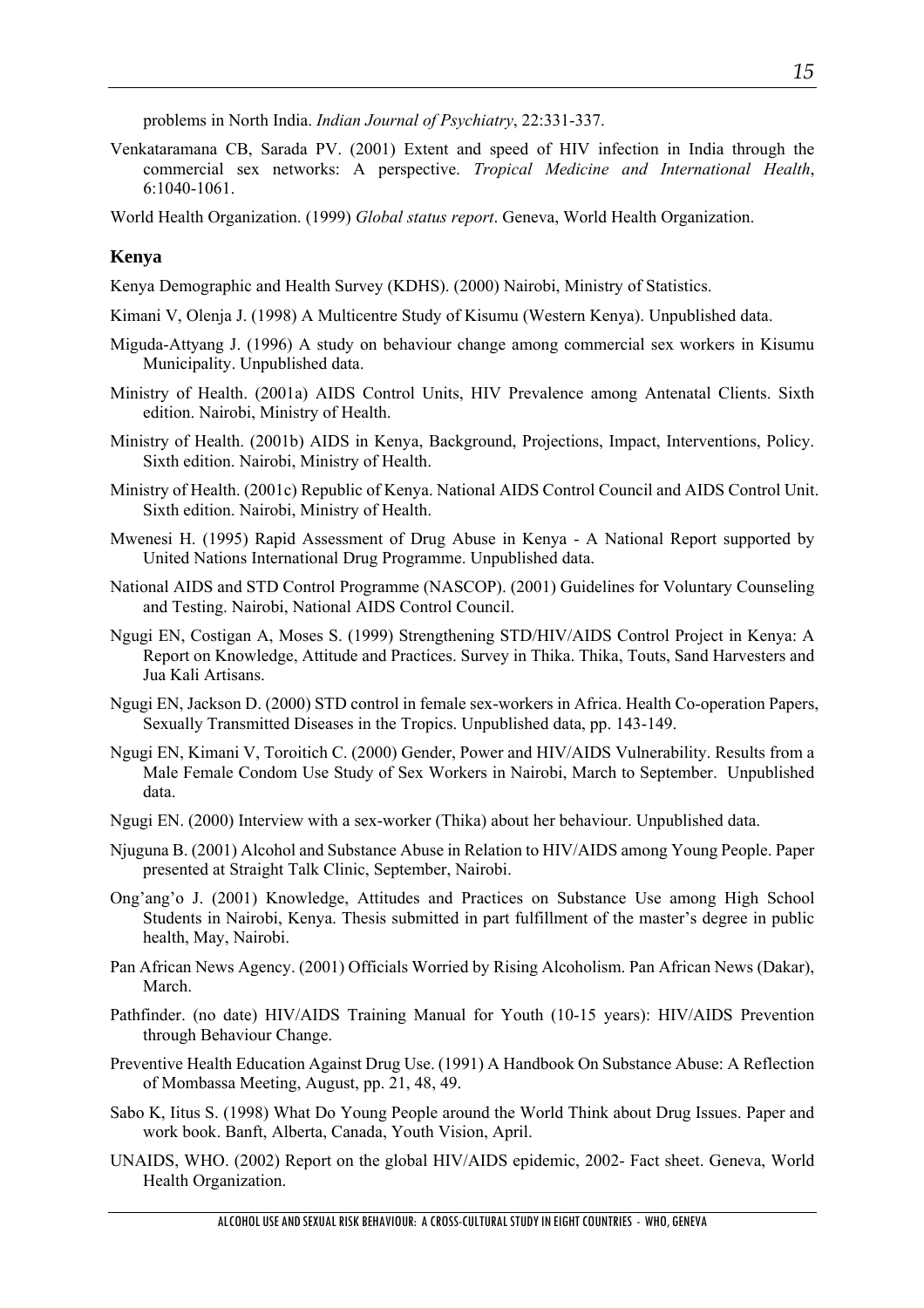- World Bank. (1995) The World Bank Staff Appraisal Report. The Republic of Kenya Sexually Transmitted Infections Project, February, Nairobi, p. 6.
- World Health Organization. (1999) Global Status Report on Alcohol. Geneva, World Health Organization.

#### **Mexico**

- Annis H, Sobell L, Ayala H, Rybakowski J, Sandahl C, Saunders B, Thomas S, Ziolkowski M. (1996) Drinking-related assessment instruments: Cross-cultural studies. *Substance Use and Misuse*, 31(11/12):1525-1546.
- Ayala H, Echeverría L, Sobell M, Sobell L. (1998) Una alternativa de intervención breve y temprana para bebedores problema en México. *Acta Comportamentalia*, 6(1):71-93.
- Berenzon S, Carreño S, Medina-Mora ME, Juárez F, Villatoro J. (1996) El uso de alcohol entre la población estudiantil de nivel secundaria y bachillerato en el distrito federal. *La Psicología Social en México*, VI:554-560.
- Bernal B, Hernández G. (1997) Las enfermedades de transmisión sexual (ETS): otro reto para la prevención y control de la epidemia del VIH/SIDA. *SIDA/ETS*, 4(3):63-67.
- Bronfman M, Amuchástigui A, Martina RM, Minello N, Rivas M, Rodríguez G. (1995) *SIDA en México migración, adolescencia y género.* México, Información Profesional Especializada.
- Campillo C, Romero M. (1994) Efectos del abuso de drogas y alcohol en la sexualidad. En: *Antología de la sexualidad humana III*. México, Porrúa y Conapo.
- CONASIDA. (2002) *El SIDA en México en el año 2000*. México, CONASIDA-Secretaría de Salud. http://www.ssa.gob.mx/conasida/.
- Conde-González CJ, Juárez-Figueroa L, Uribe-Salas F, Hernández-Nevárez L, Schmid H, Calderon P, Hernández-Avila M. (1999) Analysis of herpes simples virus 1 and 2 infection in women with high risk sexual behavior in Mexico. *International Journal of Epidemiology*, 28:571-576.
- Crowe LC, George WH. (1989) Alcohol and human sexuality: Review and integration. *Psychological Bulletin*, 105:374-386.
- Díaz-Loving R. (1994) Personalidad, valores y patrones sexuales relacionados con el SIDA. En: Piña JA. *SIDA perspectiva psicológica de un problema de salud mundial*. México, UniSon.
- González Pérez MJ. (1998) *Personalidad y comportamientos sexuales ante la transmisión del VIH/SIDA en adolescentes*. Tesis de Licenciatura, ENEP Iztacala, UNAM.
- Gordis E. (1995) Critical issues in alcoholism research. *International Journal of the Addictions*, 30(4):497-505.
- INEGI. (2001) *Tablas estadísticas III-IX Censos Nacionales de Población y Vivienda*. México, Instituto Nacional de Geografía e Informática.
- INEGI. (2001b) *Sistema de Indicadores para el Seguimiento de la Situación de la Mujer en México (SISESIM*). Versión 2.0. México: INEGI.
- Juárez-Figueroa LA, Wheeler CM, Uribe-Salas FJ, Conde-Glez CJ, Zamilpa-Mejía LG, García-Cisneros S, Hernández-Avila M. (2001) Human Papillomavirus. A Highly Prevalent Sexually Transmitted Disease Agent among Female Sex Workers from Mexico City. *Sexually Transmitted Diseases*, 28(3):125-130.
- Kalichman S, Tannenbaum L, Nachimson D. (1998) Personality and Cognitive Factors Influencing Substance Use and Sexual Risk for HIV Infection Among Gay and Bisexual Men. *Psychology of Addictive Behaviors*, 12(4):262-271.
- Luna Cadena A. (In press) *Hombres que tienen sexo con hombres: cuartos oscuros en la ciudad de México*. México.
- ALCOHOL USE AND SEXUALRISK BEHAVIOUR: A CROSS-CULTURALSTUDYIN EIGHTCOUNTRIES WHO, GENEVA Mayne T, Acree M, Chesney M, Folkman S. (1998) HIV Sexual Risk Behavior Following Bereavement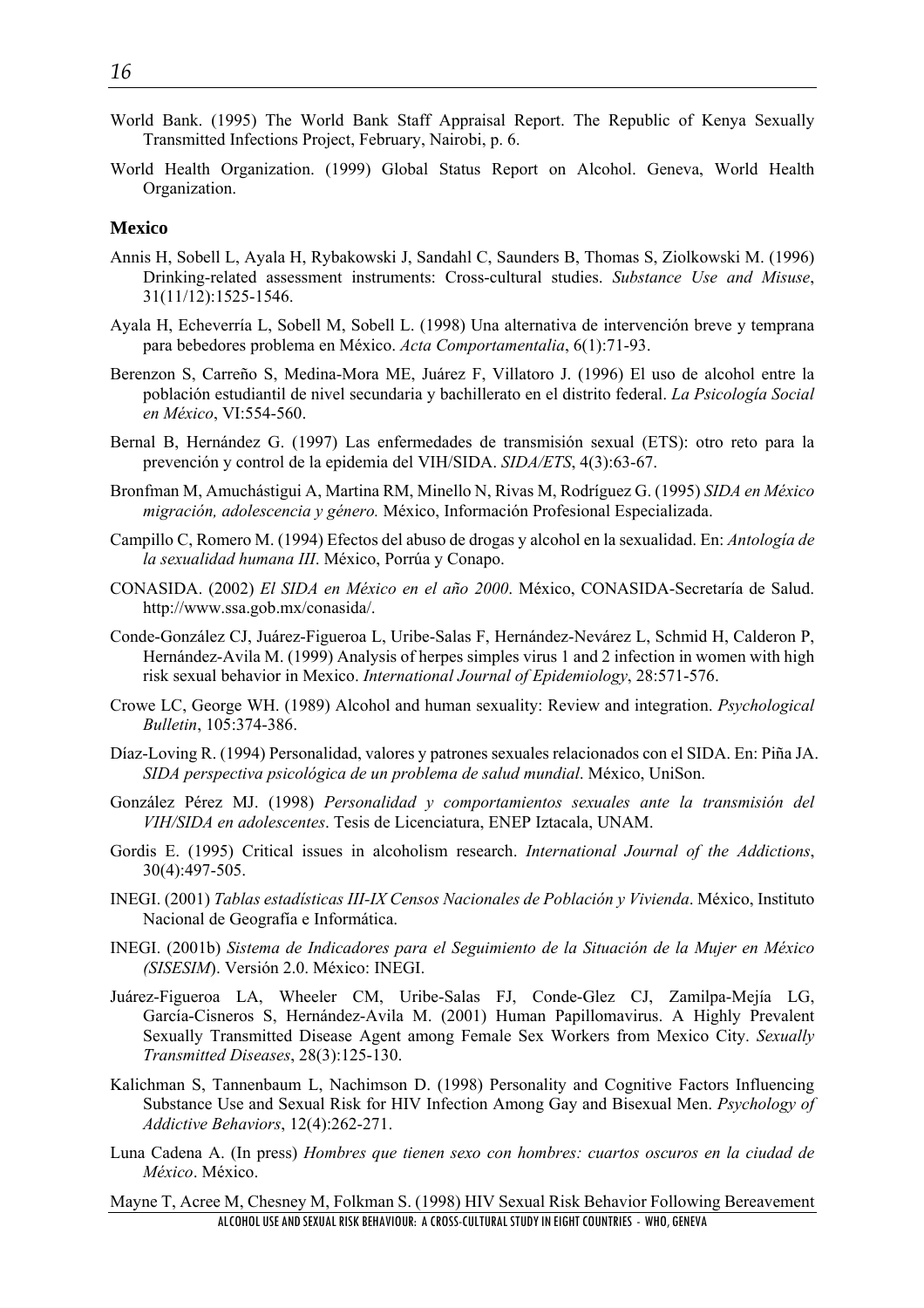in Gay Men. *Health Psychology*, 17(5):403-411.

- Medina-Mora ME. (2001) Los conceptos de uso, abuso, dependencia y su medición. En: Tapia R, editor. *Las adicciones: dimensión, impacto y perspectiva*. México, Manual Moderno, pp. 21-44.
- Mora Barbosa A, Olivier Téllez L. (2001) *Comparación de Estrategias de Afrontamiento en hombres y mujeres ante el diagnóstico de VIH*. Tesis de licenciatura (no publicada). Facultad de Psicología, UNAM.
- Mora Ríos J, Natera G, Tiburcio M. (2000) Expectativas de Consumo de Alcohol en Estudiantes Universitarios. *La Psicología Social en México*, VIII:639-644.
- Pérez JL. (2001) El papel de los padres de familia frente al consumo de alcohol. *Cuadernos Fisac*, 2, 1, 009:11-15.
- Ponce de León M, Castellanos L, Solís R, Alfaro L. (2000) El Consumo de Alcohol entre los Adolescentes y su Influencia en la Familia y Personalidad. *La Psicología Social en México*, VIII:676-681.
- Rivera I. (2001) Hábitos y prácticas de consumo de alcohol de los jóvenes en bares y discotecas del país. *Cuadernos Fisac*, 2, 1, 009:35-45.
- Rosovsky H, Romero M. (1996) Prevention issues in a multicultural developing country: The Mexican case. *Substance Use & Misuse*, 31(11-12):1657-1688.
- Secretaría de Salud. (1998) *Encuesta Nacional de Adicciones*. México, Instituto Nacional de Psiquiatría Ramón de la Fuente.
- SSA. (2002) *Principales causas de mortalidad general 2000*. http://www.ssa.gob.mx.
- Stern C, editor. (2001) *Reporte del Estudio de la Salud Sexual y Reproductiva de los adolescentes varones y hombres jóvenes en América Latina*. Proyecto financiado por la Organización Panamericana de la Salud.
- Trejo MC. (2001) Adolescentes y jóvenes: diversión, sexualidad y consumo de alcohol. *Liber-Addictus*, 50:24-26.
- Uribe-Salas F, Del Rio Chiriboga C. (1996) Prevalence, Incidence, and Determinants of Syphilis in Female Commercial Sex Workers in Mexico City. *Sexually Transmitted Diseases*, 23(2):120-126.
- Valdespino GJ, García-García MI, Cruz-Palacios C. (1993) Enfermedades de Transmisión Sexual y SIDA. *Clínica, Laboratorio, Psicología y Sociología*. México, INDIRE Secretaría de Salud.
- Valdespino J, García M, Izazola J. (1989) Distribución de la epidemia del SIDA. En: Sepúlveda Amor J, Bronfman M, Ruíz P, Stanislawski E, Valdespino J, editors. *Sida*, *Ciencia y Sociedad en México*. México, Fondo de Cultura Económica.
- Villatoro J, Medina-Mora ME, Cardiel H, Alcántara E, Fleiz C, Navarro C, Blanco J, Parra J, Néquiz G. (1999) *Consumo de Drogas, Alcohol y Tabaco en Estudiantes del Distrito Federal: medición otoño 1997*. Reporte Estadístico. SEP, IMP, México.
- William HG, Stoner SA. (2000) Understanding acute alcohol effects on sexual behavior. *Annual Review of Sex Research*, 11:92-124.
- Zuno LE. (2001) Corresponsabilidad de los jóvenes, las autoridades y la familia en la resolución del problema de consumo de alcohol. *Cuadernos Fisac*, 2, 1, 009:17-33.
- Zwerling C, Sprince NL, Wallace RB, Davis CS, Whitten PS, Heeringa SG. (1996) Alcohol and occupational injuries among older workers. *Accident Analysis & Prevention*, 28(3):371-376.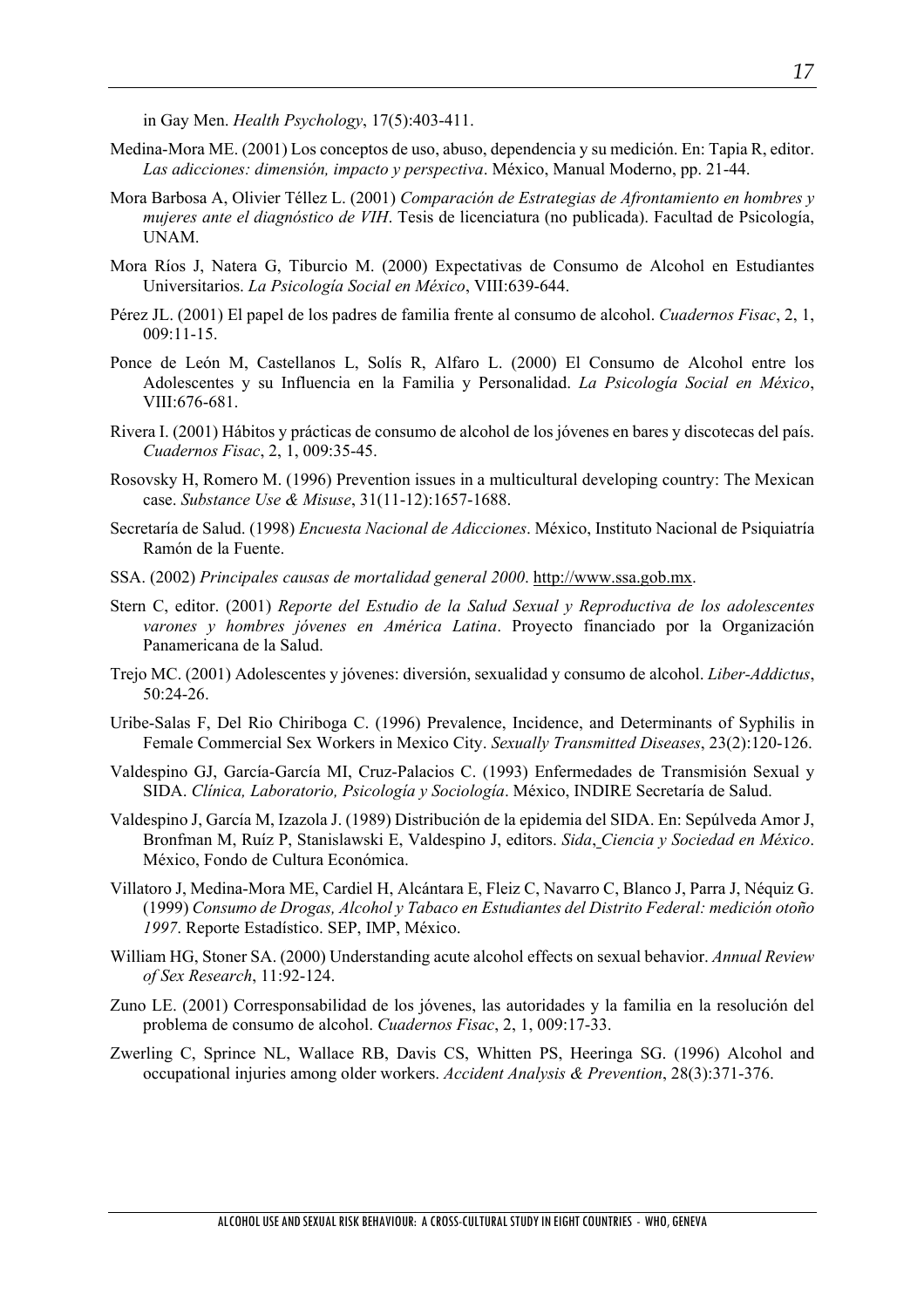#### **Romania**

- Anghel F. (1998) *Educatia pentru toti in Romania* [Education for all in Romania]. Bucuresti, Alternative.
- Mihailescu R. (2000) Relatia om-alcohol-societate. [The relationship alcohol-person-society.] In: Prelipceanu D, Mihailescu R, Teodorescu R, editors. *Tratat de Sanatate Mentala.* [Handbook of Mental Health.] Bucuresti, Editura Enciclopedica.
- Ministry of Health. (1994) *Health Status in Romania.* Bucharest, National Institute for Health Services and Management, Ministry of Health.
- Ministry of Health. (1997) *Yearbook of Health Statistics 1996*. Bucharest, Center for Sanitary Statistics and Medical Documentation, Ministry of Health.
- Ministry of Health. (1999) *Yearbook of Health Statistics 1998*. Bucharest, Center for Sanitary Statistics and Medical Documentation, Ministry of Health.
- Ministry of Health. (2000) *Public health monitoring on HIV/AIDS in Romania*. Bucharest, Ministry of Health.
- Ministry of Internal Affairs. (1998) *General Police Inspectorate: Interim Report*. Bucharest, Ministry of Internal Affairs.
- Muntean A, Popescu M, Popa S. (2001) *Victimele violentei domestice: femeile si copii*. [Victims of domestic violence: Women and children.] Eurostampa ed., Timisoara.
- National Commission for Statistics. (1992) *Census of Population and Dwellings on January 2, Bucharest, 1992*, *2nd Volume: Population-ethnical and confessional structure.* Bucharest, National Commission for Statistics.
- National Commission for Statistics. (2000) *Romanian Statistical Yearbook*. Bucharest, National Commission for Statistics.
- Romanian National Institute of Statistics & UNICEF. (2001) Social Trends. Bucharest, Romanian National Institute of Statistics.
- *Traficul de femei si prostitutia fortata* [Women traffic and forced prostitution.] (1999) Proceedings of a conference held from 7-11 November, Timisoara.

#### **Russian Federation**

- Ivanova LYu. (2002) A state and perspectives of HIV infection prevention in the educational establishments of Russia. *Round Table*, 2:58-65.
- Koshkina EA. (1999) Drug abuse: Situation among Moscow students. *Pulse*, 9:61.
- Koshkina EA. (2001a) The epidemiology of alcoholism in Russia at the modern stage. *Psychiatry and Psychopharmacotherapy,* 3:89-91.
- Koshkina EA. (2001b) The prevalence of drug abuse diseases in Russian Federation in 2000. According to the official statistics. *Voprosy narcologii,* 3:61-66.
- Koshkina EA, Korchagina GA, Shamota AZ. (2000) *The prevalence of alcoholism and drug abuse in the Russian Federation*. *Guideline for physicians, psychiatrists and narcologists*. Moscow, Russian Ministry of Health.
- Kostenko S. (2000) Who will help the prostitute? *Round Table*, 5:34-37.
- Kungurov NV, Syrneva TA, Sarapulova IB. (1998) Sexual behaviour of women with venereal illnesses. *The diseases, transmitted by sexual way,* 6:33-35.
- Loseva OK, Bobkova IN. (2000) Before marriage, marriage and after marriage sexual behavior and orientation of males and females. *The infections, transmitted by sexual way*, 1:16-22.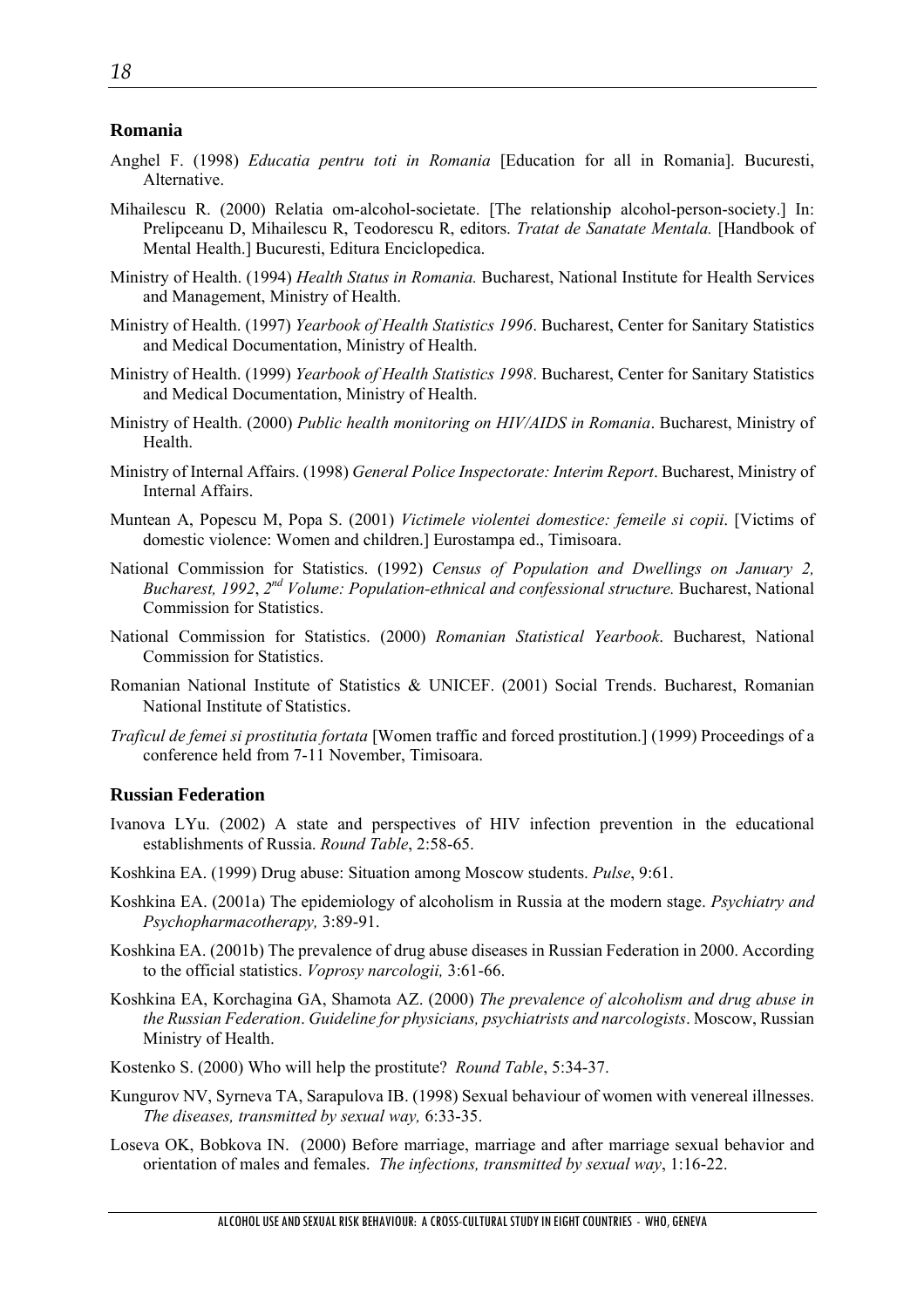- Loseva OK, Kravets TA. (2001) Medical and sociological investigations of teenagers' sexual behaviour for the period 1989-2000. *Bulletin of Dermatology and Venereology*, 5:34-36.
- Loseva OK, Nashkhoev MP, Platt L. (1999) The outreach new form of the work with the high risk groups. *The infections, transmitted by sexual way*, 3:19-23.
- Luzan NV. (2000) The organization of the prevention of STD/AIDS among adolescents from social risk groups. *The infections, transmitted by sexual way,* 1:38-40.
- Luzan NV. (1998) The problem of morbidity from diseases transmitted by sexual way among adolescents. *The diseases, transmitted by sexual way,* 1:28-31.
- Nashkhoev MP, Iliina SV. (2000) Psychological features of women of the street sex business. *The infections, transmitted by sexual way*, 6:31-36.
- *Russia in figures. 2000*. (2001) Moscow.
- *Round Table*. (2001) It is all the same for me, and what about you? *Round Table*, 5/6:3-15.
- Shegai M, Peryshkina A. (2000) The concept of the outreach program and target educational work as the component of AIDS control. *Round Table*, 5:13-17.
- Shumov AV, Fedotov AV, Taraskin OV. (2001) The infections, transmitted by sexual way, and female prostitution in territory of the Saratov Region. *Bulletin of Dermatology and Venereology*, 1:69-72.
- Shuvalova TM, Tumanyan AG, Sokolova IM, Gevorkyan GKh, Ovakemyan LS. (1998) The prevalence of syphilis in Moscow Region. *The diseases, transmitted by sexual way*, 6:28-32.
- *The 1999 ESPAD Report*. (1999) Paris, The Pompidou Group, Council of Europe.
- Tikhonova LI. (2001) The dermatological service of Russia: Problems, searches, solutions. *The infections, transmitted by sexual way*, 3:28-36.
- Vyshinskii KV. (1999) *The study of the prevalence of PAS using the example of Moscow*. Synopsis of thesis, Moscow, p. 26.

#### **South Africa**

- Colvin M, Gouws E, Kleinschmidt I, Dlamini M. (2000) *The prevalence of HIV in a South African working population*. XIII<sup>th</sup> International AIDS Conference, Durban, South Africa, 9-14 July.
- Community Agency for Social Enquiry. (2001) *Youth in Brief: A summary of the Youth 2001 Report*. Johannesburg, South Africa, Community Agency for Social Enquiry.
- Department of Health. (2001) *National HIV sero-prevalence survey of women attending public antenatal clinics in South Africa, 2000*. Pretoria, South Africa, Department of Health.
- Department of Health. (2001-2002) *South Africa Demographic and Health Survey 1998*. Pretoria, South Africa, Department of Health.
- Flisher AJ, Chalton DO. (2001) Adolescent contraceptive non-use and covariation among risk behaviours. *Journal of Adolescent Health*, 28(3):235-241.
- Flisher AJ, Ziervogel CF, Chalton DO, Leger PH, Robertson BA. (1996a) Risk-taking behaviour of Cape Peninsula high-school students: Part IX. Evidence for a syndrome of adolescent risk behaviour. *South African Medical Journal*, 86(9):1090-1093.
- Flisher AJ, Ziervogel CF, Chalton DO, Leger PH, Robertson BA. (1996b) Risk-taking behaviour of Cape Peninsula high-school students. Part X: Multivariate relationships among behaviours. *South African Medical Journal*, 86(9): 1094-1098.
- Flisher AJ, Parry CDH, Evans J, Muller M, Lombard C. (2003) Substance use by adolescents in Cape Town: Prevalence and correlates*. Journal of Adolescent Health*, 32(1):58-65*.*
- Gilgen D, Williams BG, MacPhail C, Van Dam CJ, Campbell C, Ballard RC, Taljaard D. (2001) The natural history of HIV/AIDS in a major goldmining centre in South Africa: Results of a biomedical and social survey. *South African Journal of Science*, 97:387-392.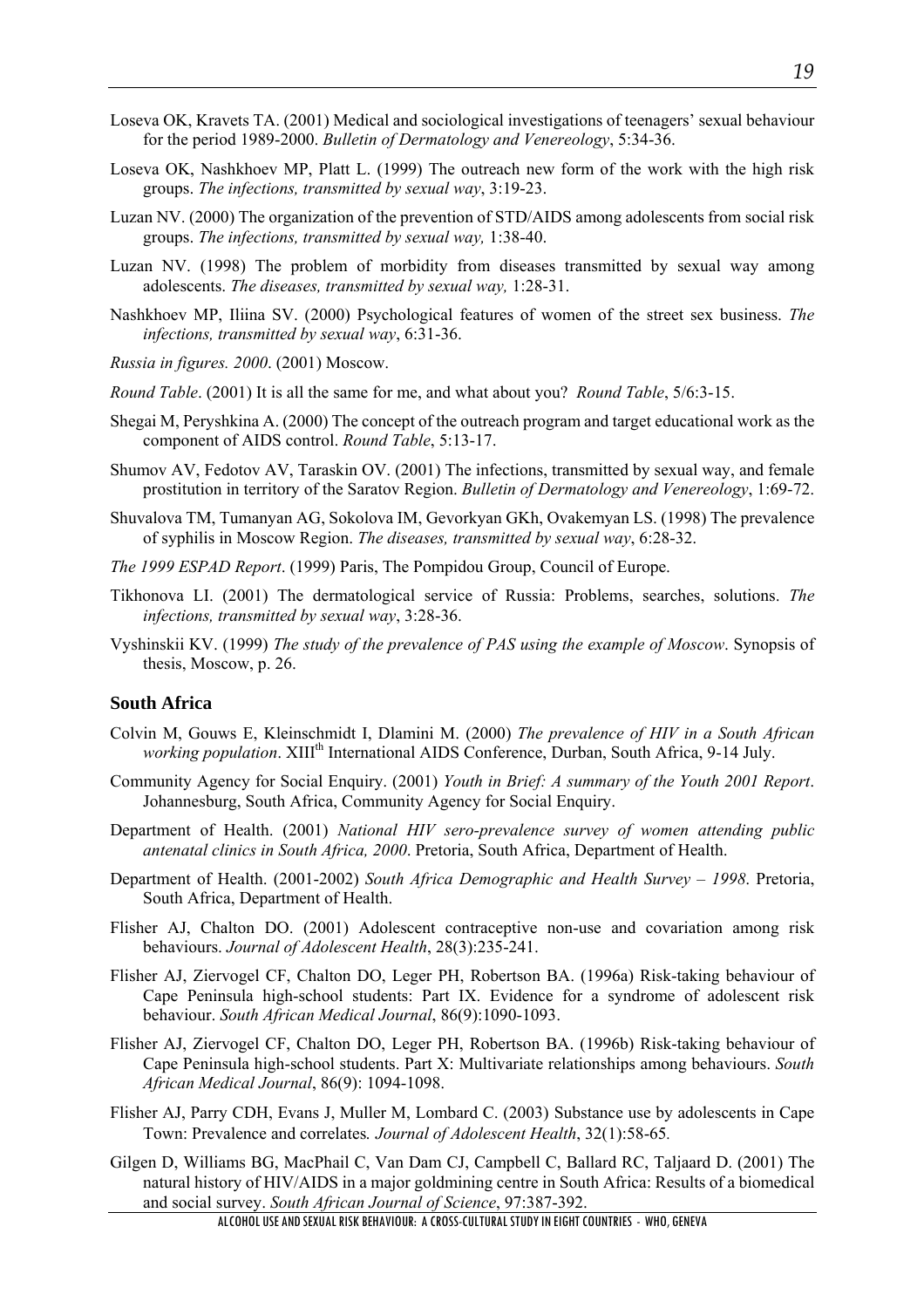- Gumede V. (1995) *Alcohol use and abuse in South Africa: A socio-medical problem*. Pietermaritzburg, South Africa, Reach Out Publishers.
- Hlongwa L, Conco N, Beksinska M. (2001) *Comparing the lifestyle of urban and rural youth: A case study of two schools in KwaZulu-Natal*. Paper presented at the AIDS in Context Conference, University of the Witwatersrand, Johannesburg, 4-7 April.
- Jewkes R, Penn-Kekana L, Levin J, Ratsaka M, Schrieber M. (1999) *"He must give me money he mustn't beat me". Violence against women in three South African provinces*. Medical Research Council Technical Report. Parow, South Africa, Medical Research Council.
- Leclerc-Madlala S. (2001) *HIV/AIDS, youth and the disabling sexual context*. Paper presented at the AIDS in Context Conference, University of the Witwatersrand, Johannesburg, 4-7April.
- Leggett T. (2000) Drugs, sex work and HIV in three South African cities. In: NIDA, editors. *Proceedings of the 3rd Global Research Network Meeting on HIV Prevention in Drug-Using Populations, Durban*. US Department of Health and Human Services, Washington DC, USA.
- London L. (1999) The "dop" system, alcohol abuse and social control amongst farm workers in South Africa: A public health challenge. *Social Science and Medicine*, 48(10):1407-1414.
- London L, Sanders D, Te Water Naudé J. (1998) Farm workers in South Africa the challenge of eradicating alcohol abuse and the legacy of the "dop" system. *South African Medical Journal*, 88(9):1092-1094.
- LoveLife. (2001) *Hot Prospects, Cold Facts*. Parklands, South Africa, Henry J. Kaiser Family Foundation.
- MacDonald D. (1996) Drugs in Southern Africa: An overview. *Drugs: Education, Prevention and Policy*, 3(2):127-144.
- Macheke C, Campbell C. (1998) Perceptions of HIV/AIDS on a Johannesburg gold mine. *South African Journal of Psychology*, 28(3):146-153.
- MacPhail C, Campbell C. (2001) "I think condoms are good but, aai, I hate those things": Condom use among adolescents and young people in a South African township. *Social Science and Medicine*, 52(11):1613-1627.
- Malala J. (2001) *The perceptions of the body, illness and disease amongst sex workers in Hillbrow*. Paper presented at the AIDS in Context Conference, University of the Witwatersrand, Johannesburg, 4-7April.
- Morojele NK, Parry CDH, Ziervogel CF, Robertson BA. (2000) Prediction of binge drinking intentions of female school-leavers in Cape Town, South Africa, using the theory of planned behaviour. *Journal of Substance Use*, 5:240-251.
- Morojele NK, Flisher AJ, Muller M, Ziervogel CF, Reddy P, & Lombard CJ. (2001) Adolescents, HIV and drug abuse in South Africa. In: NIDA, editors. *Proceedings of the 3rd Global Research Network Meeting on HIV Prevention in Drug-Using Populations, Durban*. Washington DC, US Department of Health and Human Services.
- Nkhoma P, Maforah F. (1994) Drinking patterns among students in a university self-catering residence at the University of Cape Town. *Urbanization and Health Newsletter*, 21:54-58.
- Parry CDH. (2001) Alcohol and other drug use. In: Ntuli A, Crisp N, Clarke E, Barron P, editors. *South African Health Review, 2000.* Health Systems Trust, Durban, South Africa, pp. 441-454.
- Parry CDH, Abdool-Karim Q. (1999) Country report: Substance abuse and HIV/AIDS in South Africa. *Proceedings of 2nd Global Research Network Meeting on HIV Prevention in Drug-Using Populations, Atlanta*. Washington DC, USA, US Department of Health and Human Services, pp. 81-88.
- Parry CDH, Bennetts AL. (1998) *Alcohol policy and public health in South Africa*. Cape Town, South Africa, Oxford University Press.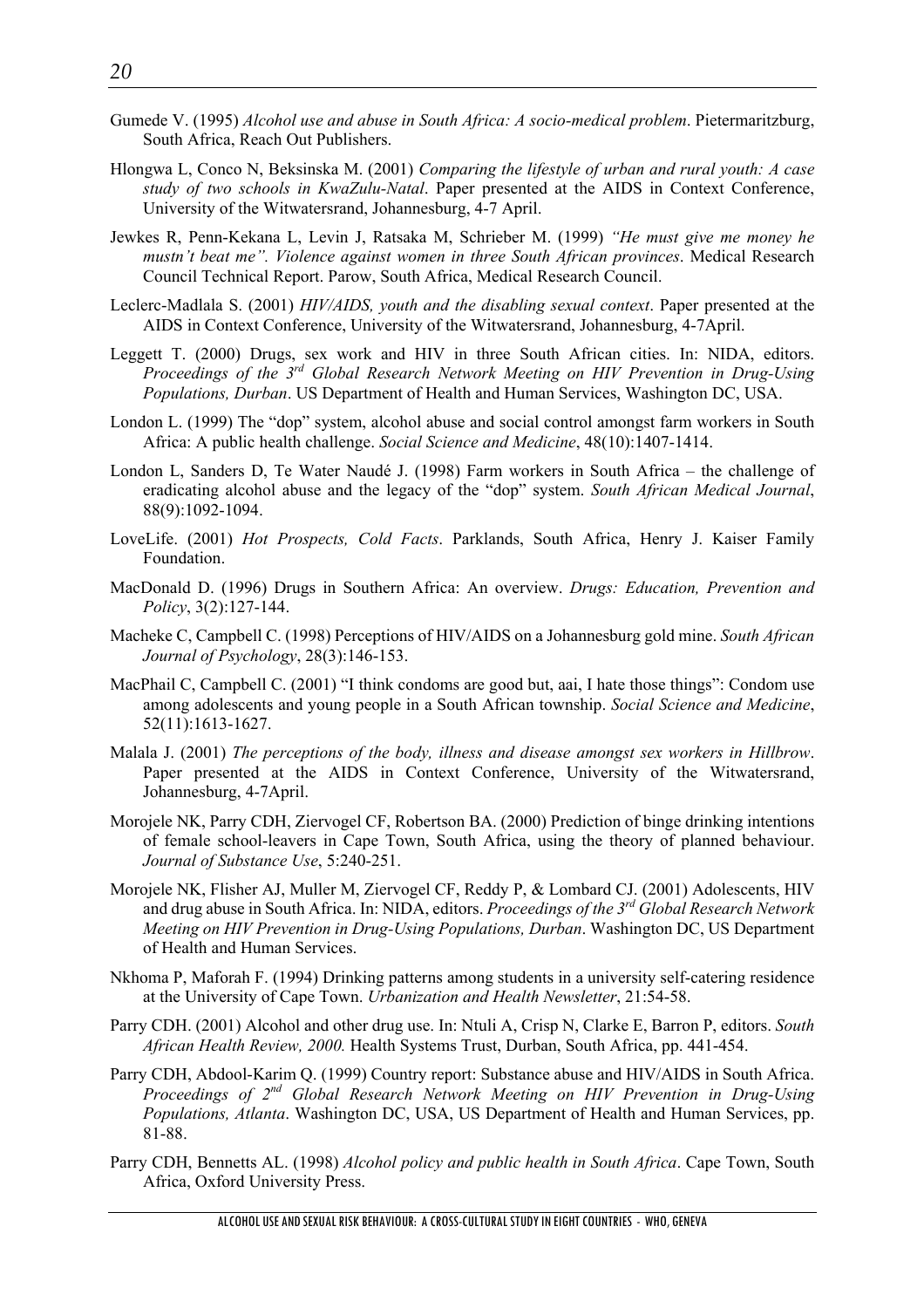- Parry CDH, Bennetts AL. (1999) Country Profile on Alcohol in South Africa*. Alcohol and Public Health in 8 Developing Countries*. Geneva, World Health Organization, pp. 139-160.
- Peltzer K, Cherian L. (2000) Substance use among urban and rural secondary school pupils in South Africa. *Psychological Reports*, 87(2):582-584.
- Plüddemann A, Theron W, Steel H. (1999) The relationship between adolescent alcohol use and self-consciousness. *Journal of Alcohol and Drug Education*, 44(3):10-20.
- Ramiee G, Gouws E, (2001) Targeting HIV prevention efforts on truck drivers and sex workers: Implications for a decline in the spread of HIV in Southern Africa. *AIDS Bulletin*, 10(1).
- Reddy P, Meyer-Weitz A. (1999) *Sense and sensibilities: The psychosocial and contextual determinants of STD-related behaviour*. Parow, South Africa, Medical Research Council.
- Rocha-Silva L. (1989) *Drinking practices, drinking-related attitudes and public impressions of services for alcohol and other drug problems in urban South Africa*. Pretoria, South Africa, Human Sciences Research Council.
- Rocha-Silva L, De Miranda D, Erasmus R. (1996) *Alcohol, tobacco and other drug use among black youth*. Pretoria, South Africa, Human Sciences Research Council.
- Simpson MR. (1997) *Knowledge of safe sex practices and HIV transmission, propensity for risk taking, and alcohol/drug use in the aetiology of unprotected sex*. MA Thesis (Clinical Psychology). Grahamstown, South Africa, Rhodes University.
- Statistics South Africa. (1996) *The people of South Africa: Population Census, 1996. Census in Brief*. Pretoria, South Africa, Statistics South Africa.
- Visser M, Moleko AG. (1999) High-risk behaviour of primary school learners. *Urban Health and Development Bulletin*, 2(1):69-77.
- Vundule C, Maforah F, Jewkes R, Jordaan E. (2001) Risk factors for teenage pregnancy among sexually active black adolescents in Cape Town: A case control study. *South African Medical Journal*, 91(1):73-80.
- Wojcicki JM, Malala J. (2001) Condom use, power and HIV/AIDS risk: Sex workers bargain for survival in Hillbrow/Joubert Park/Berea, Johannesburg*. Social Science and Medicine*, 53(1):99-121.

#### **Zambia**

Agha S. (1998) Sexual activity and condom use in Zambia. *International Family Planning Perspectives*, 24(1):32-37.

- Agha S, Nchima MC. (2001) *HIV risk among street and nightclub-based sex workers in Lusaka, Zambia: Implications for HIV prevention intervention.* Working Paper No. 38. Washington DC, USA, Population Services International (PSI), Research Division, PSI Research Division.
- Baleta A. (1998) Concern voiced over "dry sex" practices in South Africa. *LANCET*, 352(9136):1292.
- Central Statistical Office. (1998) *1996 Zambia Demographic and Health Survey*. Lusaka, Central Statistical Office.
- Malungo JRS. (1999) Challenges to sexual behavioural changes in the era of AIDS: Sexual cleansing and levirate marriage in Zambia. In: Caldwell JC, et al, editors. *Resistance to Behavioural Change to Reduce HIV/AIDS Infection in Predominantly Heterosexual Epidemics in Third World Countries*. Canberra, Australia, Health Transition Center, National Center for Epidemiology and Population Health, Australian National University.
- MOH/CboH. (1997) *HIV/AIDS in Zambia: Background, Projections and Interventions*. Lusaka, MOH/CboH.
- University of North Carolina. (2002) *Zambia Sexual Behaviour, 2000*. Chapel Hill, North Carolina (CPC), MEASURE Evaluation, University of North Carolina.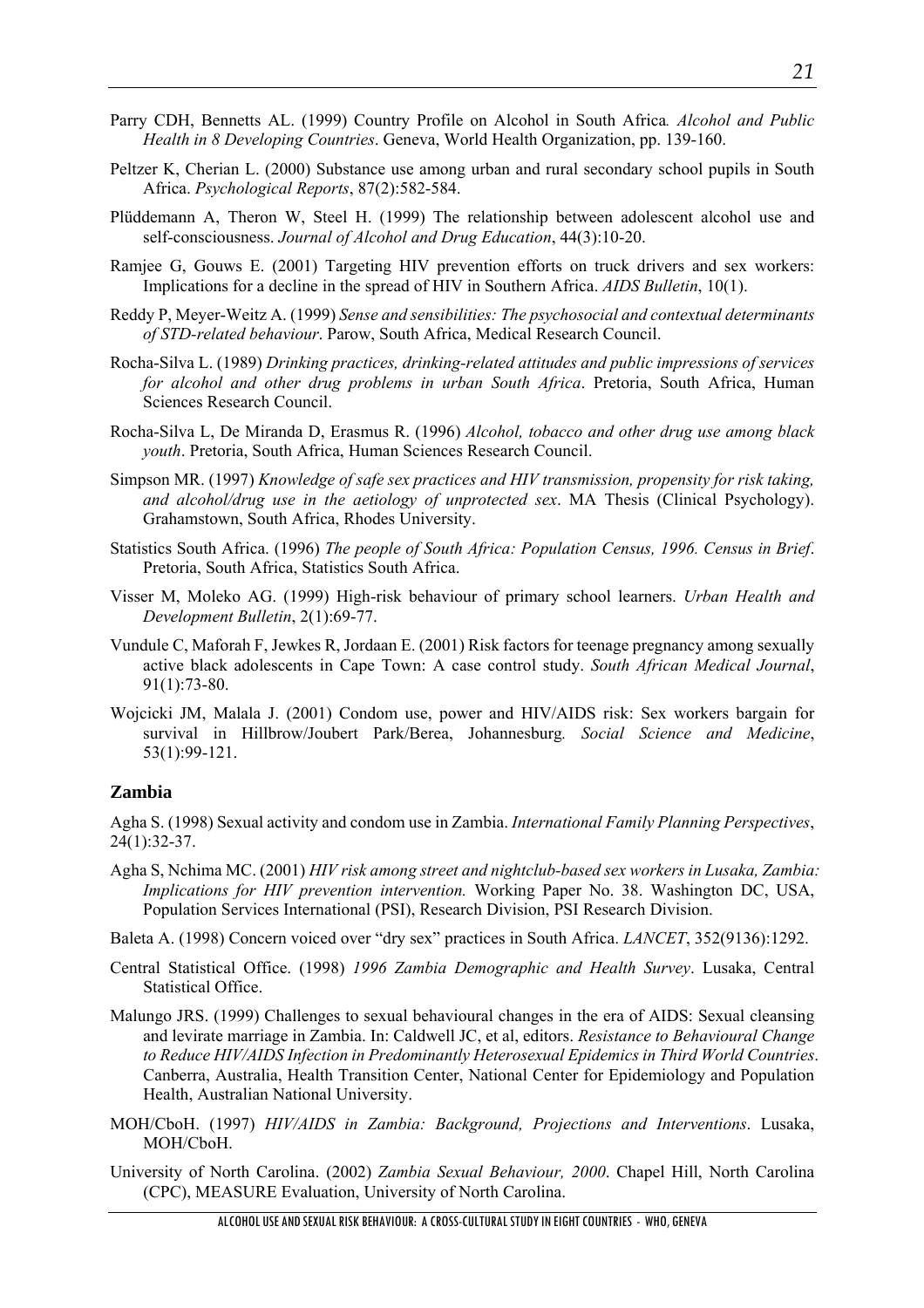University of North Carolina. (1998) *Zambia Sexual Behaviour Survey, 1998*. Quality of STD Services Assessment. Chapel Hill, North Carolina (CPC), MEASURE Evaluation, University of North Carolina.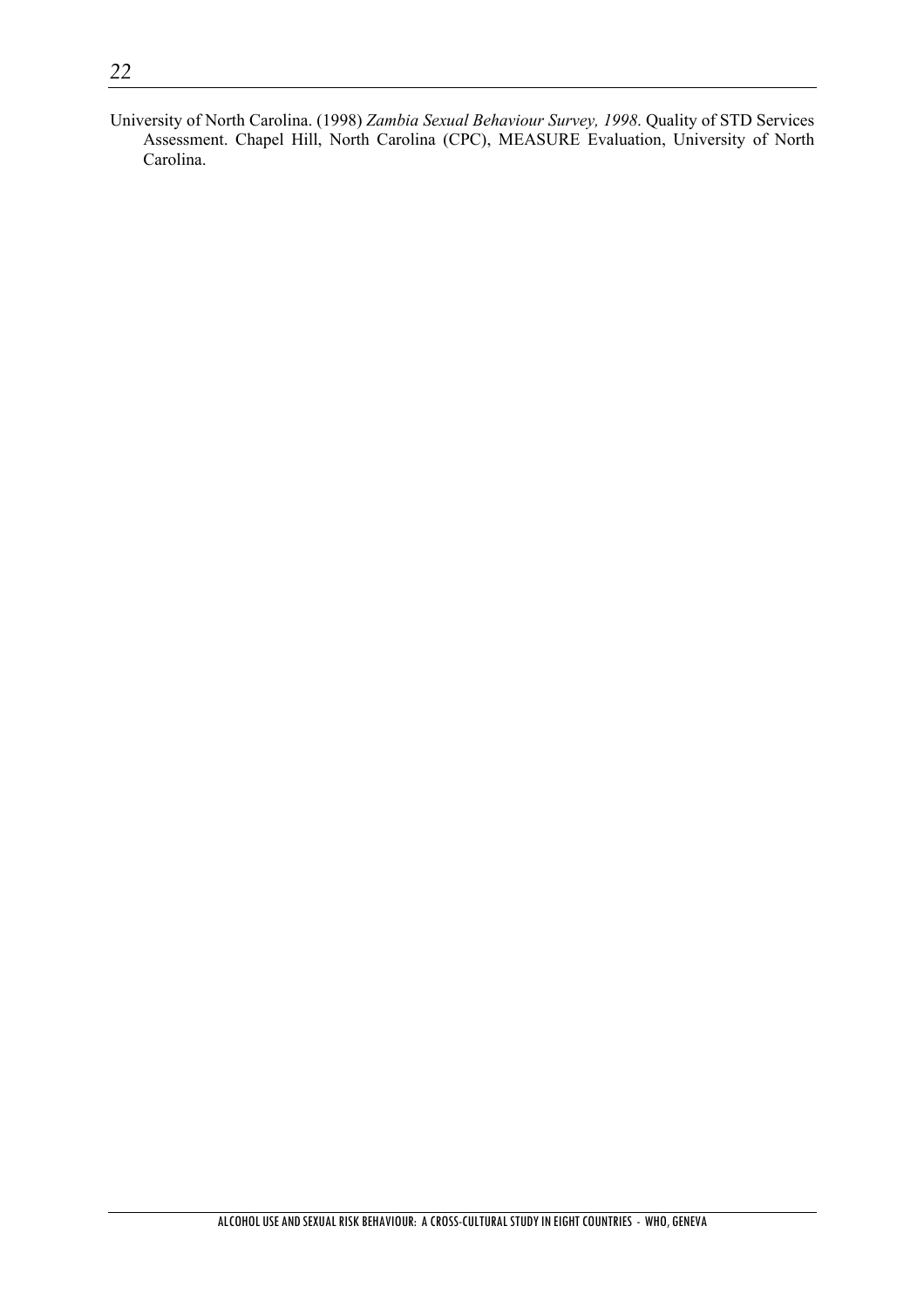# **EMPIRICAL STUDY**

## **3.1 Introduction**

This chapter presents the key patterns/regularities in the empirical data collected in the project sites. The presentation first provides a comparative overview—across the project sites—of key patterns of risk with regard to HIV/STI contraction in respect of the three main dimensions of the subject, namely alcohol use, sexual behaviour, and interactions between these two. To facilitate understanding and comparison, the presentation is largely in tabulated format. The cross-country comparative presentation of the key findings is followed by a more detailed discussion of the country-specific data collected within selected project countries. This is followed by examples of the results of an analysis of the subjective meanings that individuals attached to the concept of sexual risk in selected countries, as well as a list of very complex patterns of alcohol use-related sexual risk behaviour.

In accordance with the empirical study's underlying assumptions about the subject and ways of studying it (see the methodological premises in the annexes), the comparative presentation and more detailed discussion illustrate the manner in which the data collected in the project countries differentiated in terms of various levels of social interaction, i.e. the level of the individual , cultural/social groups, and the studied countries as regional groups. In fact, regional, cultural/social group-specific and individual-specific regularities or patterns are extracted.

To enhance insight into and usability of the findings and methodology of the empirical study in the overall project, the chapter is introduced with (1) an overview of regularities in the specific manner in which the research actually proceeded in the project countries, and (2) the specific characteristics of the research sites and samples. Readers are reminded that the empirical study basically followed the same overall data-gathering and data-analysis strategy in all the eight countries, as outlined in the methodological premises noted in the annexes.

## **3.2 Research process**

Generally, data-analysis showed that the empirical study employed an abductive research strategy**,** which leans heavily on inductive reasoning (moving from the particular to the general) as well as on retrospective reasoning (moving from a description of empirical data to an explanation that draws attention to not only regularities in the data but also to why these regularities occur, to what is "behind" these regularities). Blaikie (2000:24) describes the abductive strategy as follows:

*The starting-point for abductive strategy is the social world of the social actors being investigated: their construction of reality, their way of conceptualizing and giving meaning to their social world, their tacit knowledge. This can only be discovered from the accounts which social actors provide. Their reality, the way they have constructed and interpreted their activities together, is embedded in their language. Hence, the researcher has to enter their world in order to discover the motives and reasons that accompany social activities. The task is then to redescribe these motives and actions, and the situations in which they occur, in the technical language of social scientific discourse. Individual motives and actions have to be abstracted into typical motives for typical actions in typical situations ... These social scientific*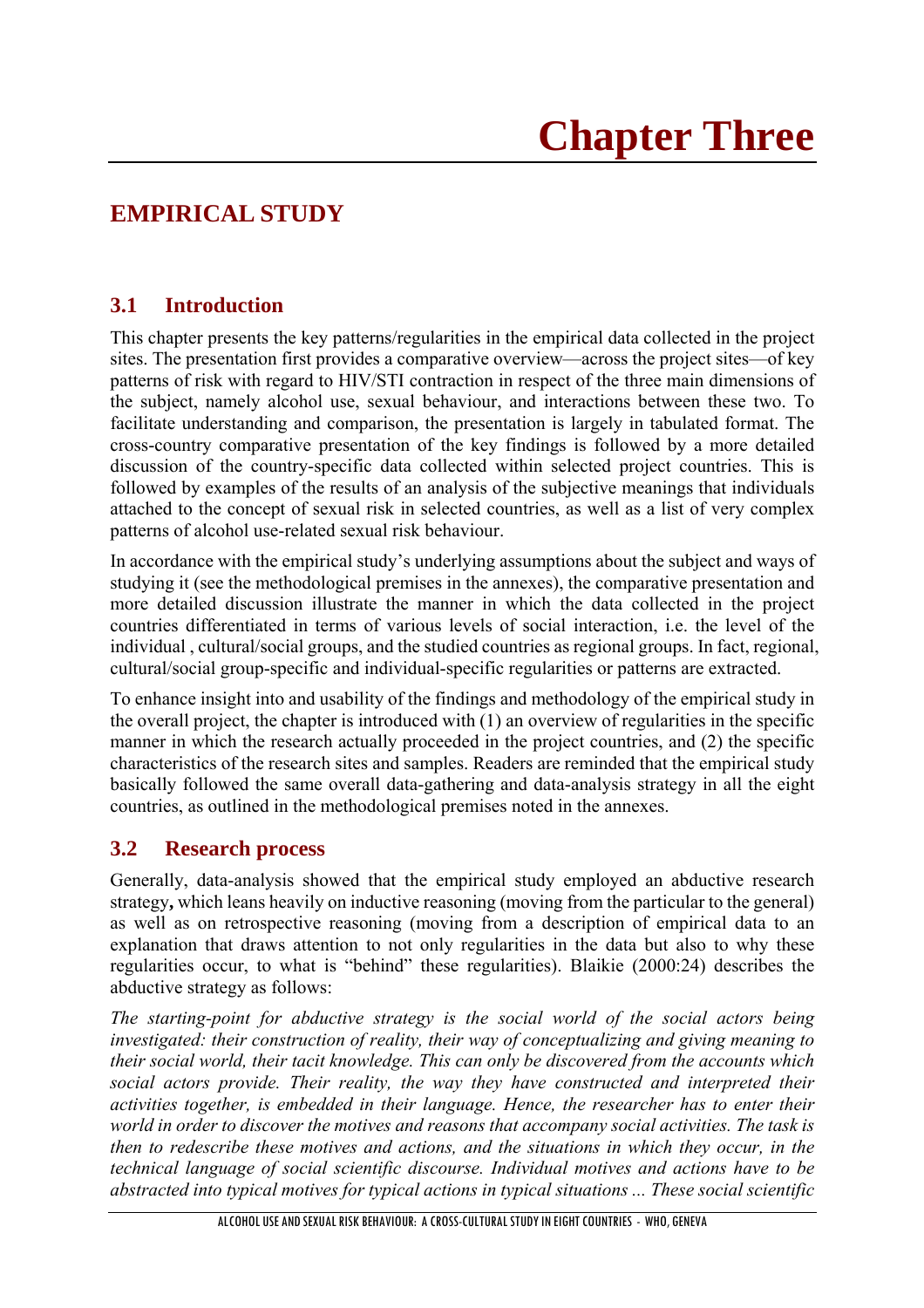#### *typifications provide an understanding of the activities, and may then become the ingredients in more systematic explanatory accounts.*

More particularly, within the context of the two broad concerns (risks of contracting HIV where alcohol use and sexual encounters coincide and health promotion/preventive initiatives) in the present project, as well as a special interest in the "hidden" characteristics of the subject, the questions or issues addressed in the empirical study showed the following regularities: (1) a series of general questions/issues that were common among some of the project countries and specific to others, as well as (2) a series of questions/issues that were specific to the respective instruments used in data collection.

Table 2a and Table 2b present the general research questions/issues that the respective project sites addressed. Table 3 indicates the more specific questions or issues that were investigated in the respective phases of data collection, using particular instruments (key informant interviews, observations, focus group discussions, in-depth interviews). Examples of the particular questions that participants in the research were asked during various phases of data collection are presented in the annexes. The characteristics of the research participants and research sites are presented in subsequent paragraphs in this chapter.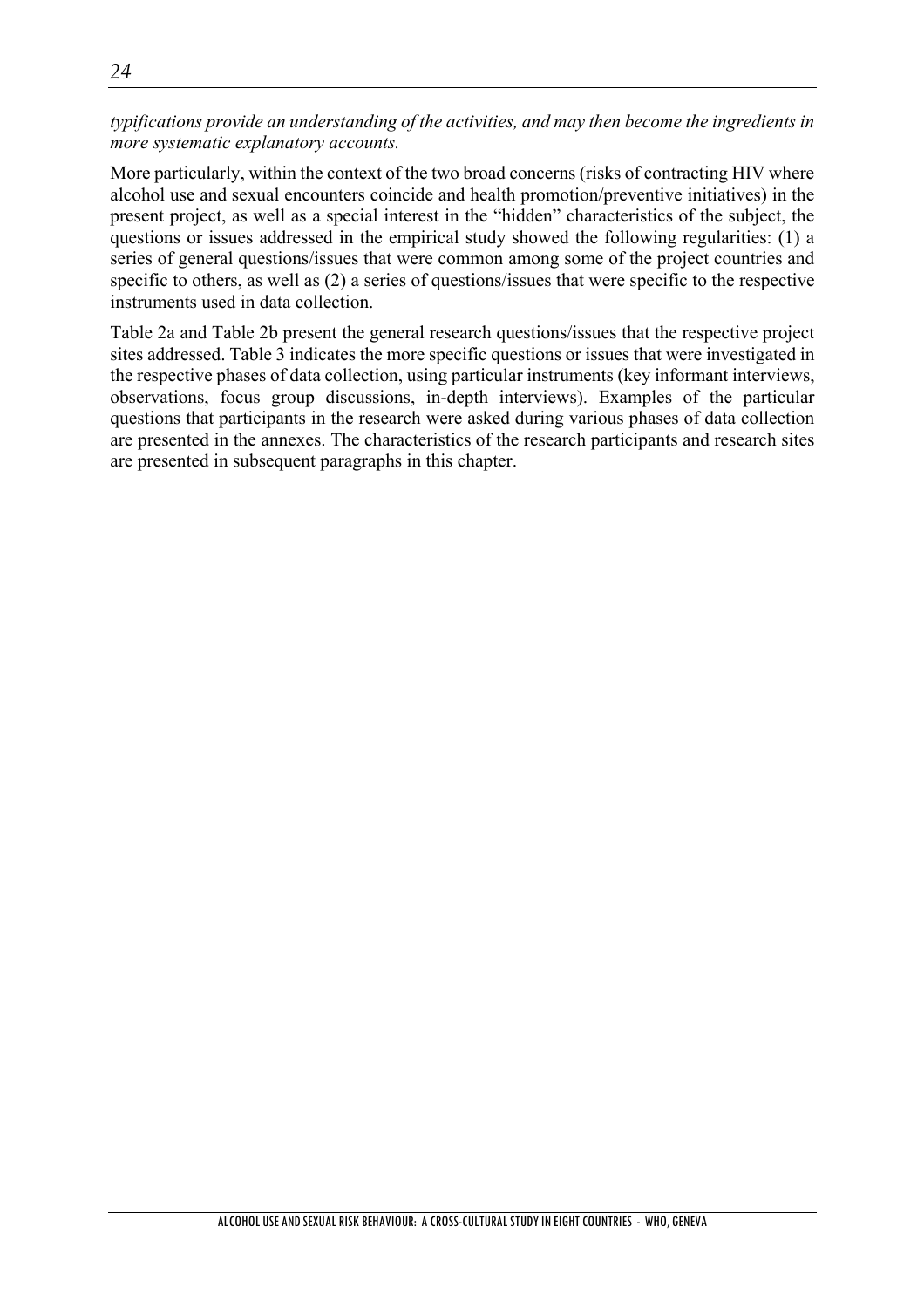| Table 2a: General research questions/issues in Kenya, South Africa, Zambia and Mexico |
|---------------------------------------------------------------------------------------|
|---------------------------------------------------------------------------------------|

|                                                                                                                                                                                                                        | Africa                                                                                                                                                                      |                                                                                                                                                                             | <b>Americas</b>                                                                                                                                                                                                                                            |
|------------------------------------------------------------------------------------------------------------------------------------------------------------------------------------------------------------------------|-----------------------------------------------------------------------------------------------------------------------------------------------------------------------------|-----------------------------------------------------------------------------------------------------------------------------------------------------------------------------|------------------------------------------------------------------------------------------------------------------------------------------------------------------------------------------------------------------------------------------------------------|
| <b>South Africa</b>                                                                                                                                                                                                    | Kenya                                                                                                                                                                       | Zambia                                                                                                                                                                      | <b>Mexico</b>                                                                                                                                                                                                                                              |
| Determination of the social, psychological,<br>economic, cultural, contextual and<br>gender-related factors that increased alcohol<br>use-related sexual risk behaviour<br>Determination of the social, psychological, | Extent and nature of alcohol use<br>among vulnerable groups, both<br>female and male (e.g. quantity and<br>frequency of alcohol intake; time<br>and setting of alcohol use) | Extent and nature of alcohol use<br>among vulnerable groups, both<br>female and male (e.g. quantity and<br>frequency of alcohol intake; time<br>and setting of alcohol use) | • Determination of individual, social and<br>cultural factors related to the association<br>between the use of alcohol and other<br>psychoactive substances and unsafe sex in<br>the transmission of HIV/AIDS in two<br>groups of people (episodic users): |
| economic, cultural, contextual and<br>gender-related factors that protected against<br>alcohol use-related sexual risk behaviour                                                                                       | Extent and nature of sexual<br>behaviour of vulnerable persons, the<br>nature of their partners, the nature of                                                              | Extent and nature of sexual<br>behaviour of vulnerable persons, the<br>nature of their partners, the nature of                                                              | heterosexuals and men having sex with<br>men (MSMs) over the age of 15                                                                                                                                                                                     |
| Exploration of cultural views on alcohol<br>use-related sexual risk behaviour                                                                                                                                          | the sexual contact, and the nature of<br>protective sexual behaviour                                                                                                        | the sexual contact, and the nature of<br>protective sexual behaviour                                                                                                        | Why young people used alcohol and/or<br>other psychoactive substances (regular and<br>occasional users)                                                                                                                                                    |
| Determination of communication patterns and<br>language used when referring to alcohol                                                                                                                                 | Association between alcohol use and<br>sexual behaviour                                                                                                                     | Association between alcohol use and<br>sexual behaviour                                                                                                                     | Contexts in which young people used<br>$\bullet$<br>alcohol and other psychoactive substances                                                                                                                                                              |
| use-related sexual risk behaviour<br>Development of a conceptual framework to<br>describe and explain the phenomenon of                                                                                                | Attitudes, knowledge, skills,<br>barriers, and perceptions of alcohol<br>use and sexual behaviour                                                                           | Attitudes, knowledge, skills,<br>barriers, and perceptions of alcohol<br>use and sexual behaviour                                                                           | (regular and occasional users)<br>Types of sexual behaviour that young<br>$\bullet$                                                                                                                                                                        |
| alcohol use-related sexual risk behaviour                                                                                                                                                                              | Itemization of factors that predicted<br>and/or contributed to alcohol<br>use-related sexual risk behaviour in                                                              | Itemization of factors that predicted<br>and/or contributed to alcohol<br>use-related sexual risk behaviour in                                                              | people engaged in while using or not using<br>alcohol and other psychoactive substances<br>Use of condoms where alcohol and other                                                                                                                          |
|                                                                                                                                                                                                                        | the different cultural settings<br>Assessment of alcohol's effect on<br>sexual risk behaviour among some<br>groups of predisposed people                                    | the different cultural settings<br>Assessment of alcohol's effect on<br>sexual risk behaviour among some<br>groups of predisposed people                                    | psychoactive substances were used during<br>intercourse                                                                                                                                                                                                    |
|                                                                                                                                                                                                                        | Itemization of factors (general,<br>cultural, social and individual<br>patterns) that predicted and/or<br>contributed to alcohol use-related<br>sexual risk behaviour       | Itemization of factors (general,<br>cultural, social and individual<br>patterns) that predicted and/or<br>contributed to alcohol se-related<br>sexual risk behaviour        |                                                                                                                                                                                                                                                            |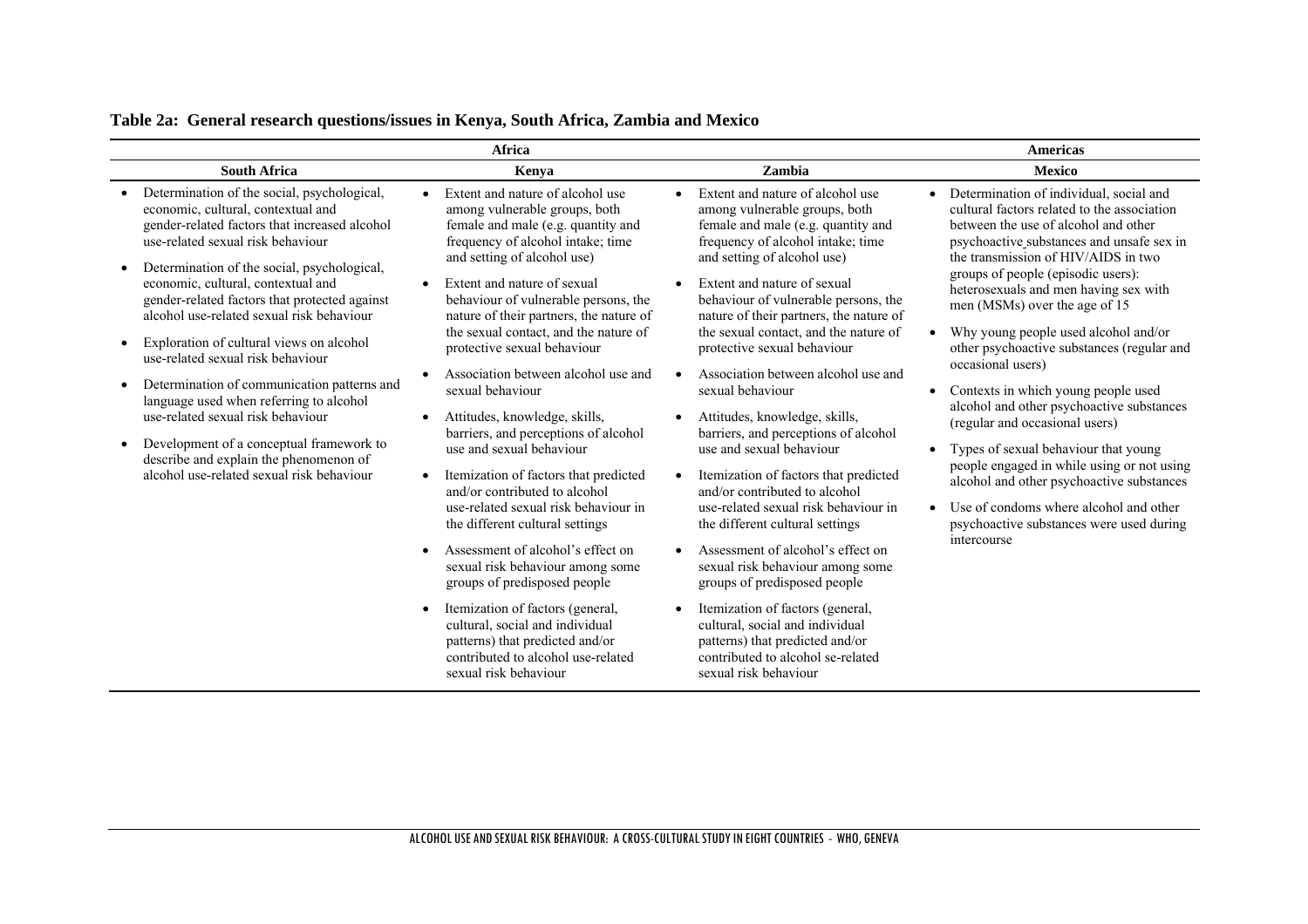|                                                                                                                                                                                                  | <b>Central and Eastern Europe</b>                                                                                                                                                                                   |                                                                                                                                                                                        | <b>South East Asia</b>                                                                                                                                                                 |
|--------------------------------------------------------------------------------------------------------------------------------------------------------------------------------------------------|---------------------------------------------------------------------------------------------------------------------------------------------------------------------------------------------------------------------|----------------------------------------------------------------------------------------------------------------------------------------------------------------------------------------|----------------------------------------------------------------------------------------------------------------------------------------------------------------------------------------|
| <b>Belarus</b>                                                                                                                                                                                   | Romania                                                                                                                                                                                                             | <b>The Russian Federation</b>                                                                                                                                                          | India                                                                                                                                                                                  |
| • Extent and nature of alcohol use among<br>vulnerable groups, both female and male<br>(e.g. quantity and frequency of alcohol<br>intake; time and setting of alcohol<br>intake)                 | Determination of the extent and nature of<br>alcohol use-related sexual risk behaviour;<br>knowledge, attitudes and behaviours in the<br>general population with regard to<br>HIV/AIDS/STIs in Timis County for the | Extent and nature of alcohol use among<br>vulnerable groups, both female and male<br>(e.g. quantity and frequency of alcohol<br>intake; time and setting of alcohol intake)            | • Extent and nature of alcohol use among<br>vulnerable groups, both female and male<br>(e.g. quantity and frequency of alcohol<br>intake; time and setting of alcohol intake)          |
| • Extent and nature of sexual behaviour of<br>vulnerable persons, the nature of their<br>partners, the nature of the sexual contact,<br>and the nature of protective sexual                      | development of intervention and control<br>activities to contribute to the reduction of<br>sexual risk behaviour when alcohol was<br>used                                                                           | Extent and nature of sexual behaviour of<br>vulnerable persons, the nature of their<br>partners, the nature of the sexual contact,<br>and the nature of protective sexual<br>behaviour | Extent and nature of sexual behaviour of<br>vulnerable persons, the nature of their<br>partners, the nature of the sexual contact,<br>and the nature of protective sexual<br>behaviour |
| behaviour<br>Association between alcohol use and                                                                                                                                                 | Distinction of the particular sex behaviour<br>patterns that increased the risk for<br>contracting HIV/AIDS and STIs and the                                                                                        | Association between alcohol use and<br>sexual behaviour                                                                                                                                | Association between alcohol use and<br>sexual behaviour                                                                                                                                |
| sexual behaviour<br>• Attitudes, knowledge, skills, barriers,<br>and perceptions of alcohol use and                                                                                              | role of alcohol use in this<br>• Traditional habits and beliefs regarding<br>alcohol drinking in sexual relationships                                                                                               | Attitudes, knowledge, skills, barriers, and<br>perceptions of alcohol use and sexual<br>behaviour                                                                                      | Attitudes, knowledge, skills, barriers, and<br>perceptions of alcohol use and sexual<br>behaviour                                                                                      |
| sexual behaviour<br>• Itemization of factors that predicted<br>and/or contributed to alcohol use-related<br>sexual risk behaviour in the different                                               | Sexual effects expected from the use of<br>alcohol<br>• Seeking sex partners and alcohol use                                                                                                                        | Itemization of factors that predicted and/or<br>contributed to alcohol use-related sexual<br>risk behaviour in the different cultural<br>settings                                      | Itemization of factors that predicted and/or<br>contributed to alcohol use-related sexual<br>risk behaviour in the different cultural<br>settings                                      |
| cultural settings<br>Assessment of the effect of alcohol use                                                                                                                                     | • Awareness of sexual risks and the influence<br>of alcohol use                                                                                                                                                     | Assessment of the effect of alcohol use on                                                                                                                                             | Assessment of the effect of alcohol use on                                                                                                                                             |
| on sexual risk behaviour among some                                                                                                                                                              | • Use of condoms during casual sex                                                                                                                                                                                  | sexual risk behaviour among some groups<br>of predisposed people                                                                                                                       | sexual risk behaviour among some groups<br>of predisposed people                                                                                                                       |
| groups of predisposed people<br>• Itemization of factors (general, cultural,<br>social and individual patterns) that<br>predicted and/or contributed to<br>alcohol-related sexual risk behaviour |                                                                                                                                                                                                                     | Itemization of factors (general, cultural,<br>social and individual patterns) that<br>predicted and/or contributed to alcohol<br>use-related sexual risk behaviour                     | • Itemization of factors (general, cultural,<br>social and individual patterns) that<br>predicted and/or contributed to alcohol<br>use-related sexual risk behaviour                   |

**Table 2b: General research questions/issues in project sites in Belarus, Romania, the Russian Federation and India**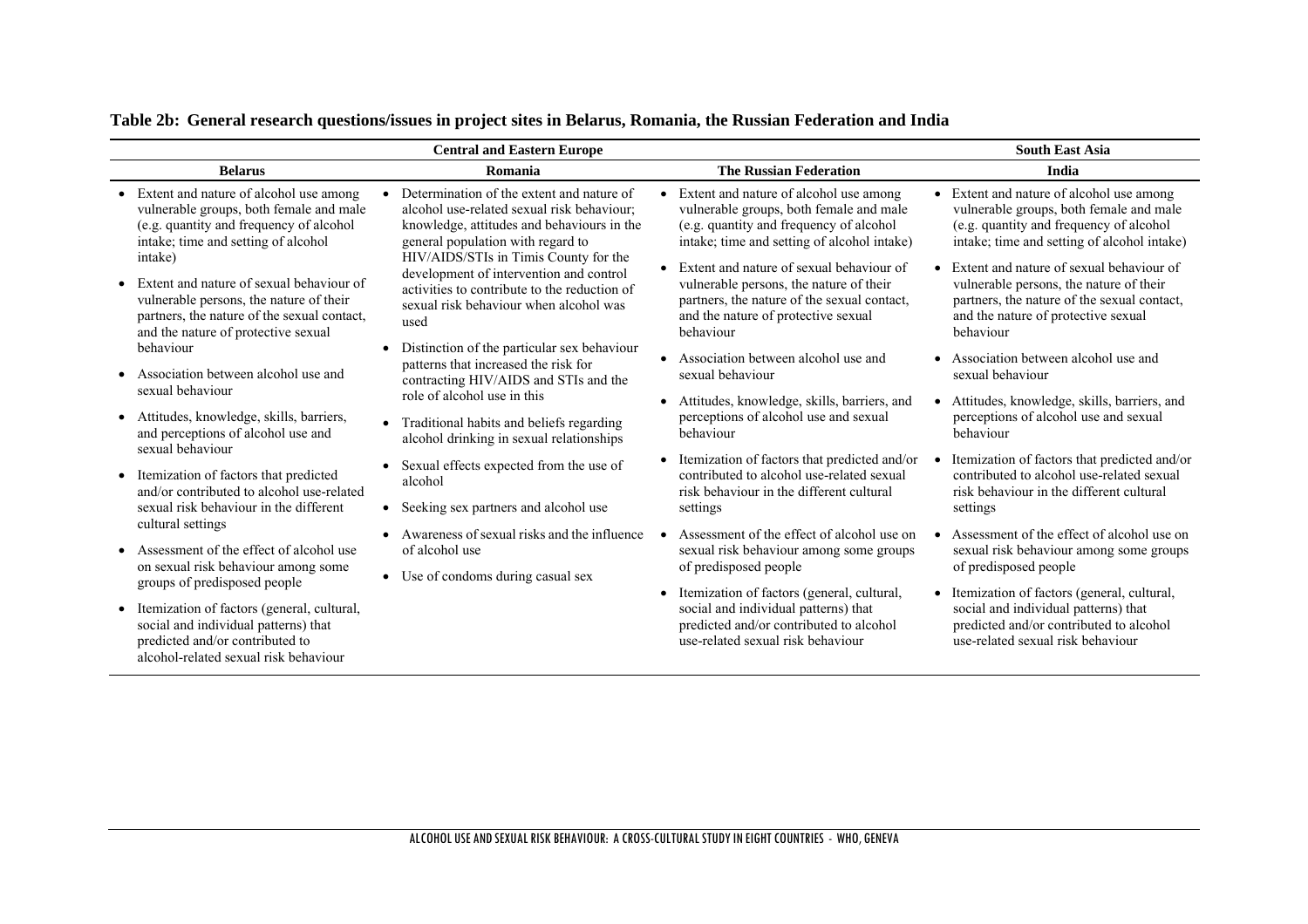| Key informant interviews                                                                                                                                                                                                                                                                                                                                                                                                                                                                                                                                                                                                                                                                                                                                                                                                                                                                                                             | <b>Observations</b>                                                                                                                                                                                                                                                                                                                                                                                                                                                                                                                                                                                                     | Focus group discussions                                                                                                                                                                                                                                                                                                                                                                                                                                                                                                                                                                                                                                                                                                                                                                                                                      | In-depth interviews                                                                                                                                                                                                                                                                                                                                                                                                                                                                                                                                                                   |
|--------------------------------------------------------------------------------------------------------------------------------------------------------------------------------------------------------------------------------------------------------------------------------------------------------------------------------------------------------------------------------------------------------------------------------------------------------------------------------------------------------------------------------------------------------------------------------------------------------------------------------------------------------------------------------------------------------------------------------------------------------------------------------------------------------------------------------------------------------------------------------------------------------------------------------------|-------------------------------------------------------------------------------------------------------------------------------------------------------------------------------------------------------------------------------------------------------------------------------------------------------------------------------------------------------------------------------------------------------------------------------------------------------------------------------------------------------------------------------------------------------------------------------------------------------------------------|----------------------------------------------------------------------------------------------------------------------------------------------------------------------------------------------------------------------------------------------------------------------------------------------------------------------------------------------------------------------------------------------------------------------------------------------------------------------------------------------------------------------------------------------------------------------------------------------------------------------------------------------------------------------------------------------------------------------------------------------------------------------------------------------------------------------------------------------|---------------------------------------------------------------------------------------------------------------------------------------------------------------------------------------------------------------------------------------------------------------------------------------------------------------------------------------------------------------------------------------------------------------------------------------------------------------------------------------------------------------------------------------------------------------------------------------|
| • Advantages and disadvantages of drinking alcohol<br>before sex<br>Ke, Ru, In<br>• Understanding of the risky sex/safe sex concept<br>with regard to HIV/AIDS<br>Be, Ke, Ru, Za, In<br>• Effects of alcohol use on sexual behaviour (risk)<br>taking)<br>Be, Ke, Ro, SA, Za, In<br>• Expectations of using alcohol before sex<br>Ke, Ro, Ru, Me, In<br>• Protection during $sex$ – behavioural patterns<br>Be, Ke, Za, In<br>• Protection – condom availability<br>Be, Me, In<br>$\bullet$ Patterns – alcohol consumption<br>Be, Me, Ro, Za, SA, In<br>$\bullet$ Patterns – sexual behaviour<br>Be, Me, Ro, Za, In<br>• Non-drinkers<br>Me<br>• Prospects for preventive intervention<br>Be, Me, Ru, SA, In<br>• Commercial sex and alcohol consumption<br>Ro, Za, In<br>• Commercial sex and HIV/AIDS<br>Za<br>• Attitudes towards drinking in the community<br><b>SA</b><br>• Attitudes towards sexual risks in the culture<br>Ro | • Character of people observed<br>Be, Ke, SA, In<br>• Type of language<br>Be, Ke, SA, In<br>• Nature of behaviour<br>Be, Ke, SA, In<br>• Interpersonal interaction<br>Be, Ke, In<br>• Social hierarchy<br>Be, Ke, SA, In<br>$\bullet$ Hygiene<br>Be, Ke, SA, In<br>• Behaviour towards observers/researchers<br>Be, Ke, SA<br>• Indicators of previous preventive<br>measures and health promotion<br>Be, Ke<br>• Risk reduction strategies<br>Ke<br>• Drinking patterns<br>SA, In<br>• Educational awareness<br><b>SA</b><br>• Availability of security (bouncers)<br>SA, In<br>• Availability of condoms<br><b>SA</b> | • Reasons for drinking alcohol before sex<br>Be, Ke, Ro, Ru, Me, In<br>• Advantages and disadvantages of<br>drinking alcohol before sex<br>Be, Ke, Ro, Ru, SA, In<br>• Understanding of the sexual risk<br>behaviour/safe sex concept with regard to<br><b>HIV/AIDS</b><br>Be, Ke, Ro, Ru, SA, In<br>• Prospects for preventive intervention<br>Be, Ke, Ro, Ru, SA, In<br>• Effect of alcohol/other psychoactive<br>substance use on decisions about<br>protection against STDs/HIV/AIDS as<br>well as pregnancy<br>Be, Ke, SA, Za, Me, In<br>• Casual sex<br>Be, Me, SA<br>• Behavioural differences between men<br>and women<br>Me<br>• Pressure to drink<br>Me, In<br>• Commercial sex and alcohol use<br>Za, In<br>• Multiple sexual/polygamous<br>relationships<br>SA, Me<br>• Types of sexual intercourse e.g. oral, anal<br><b>SA</b> | • Effect of alcohol use on sexual<br>behaviour<br>Be, Ke, Me, Ro, SA, In<br>• Expectations of using alcohol before<br>sex<br>Be, Ke, In<br>• Protection<br>Be, Ke, Me, Ro, Ru, SA, In<br>• Prospects for HIV/AIDS-related<br>preventive intervention<br>Be, Ke, Me, SA, In<br>• Sexual satisfaction<br>Be, Ke, Ro, SA<br>• Motives for sexual relationship<br>Be, Ke, In<br>• Nature of episodes when preventive<br>measures were not taken<br>Be, Ru, Za, In<br>• Negotiating safe sex with partner<br>Be, Ke, Ro, SA, In<br>• Occasional sex<br>Ru<br>• Oral, anal, group sex<br>Ru |

Table 3: Common research questions/issues across the project countries by data collection instrument<sup>x</sup>

xAbbreviations below the questions/items refer to the particular countries in which the question concerned was posed: Be=Belarus, In=India, Ke=Kenia, Me=Mexico, Ro=Romania, Ru=The Russian Federation, SA= South Africa, Za=Zambia, In=India.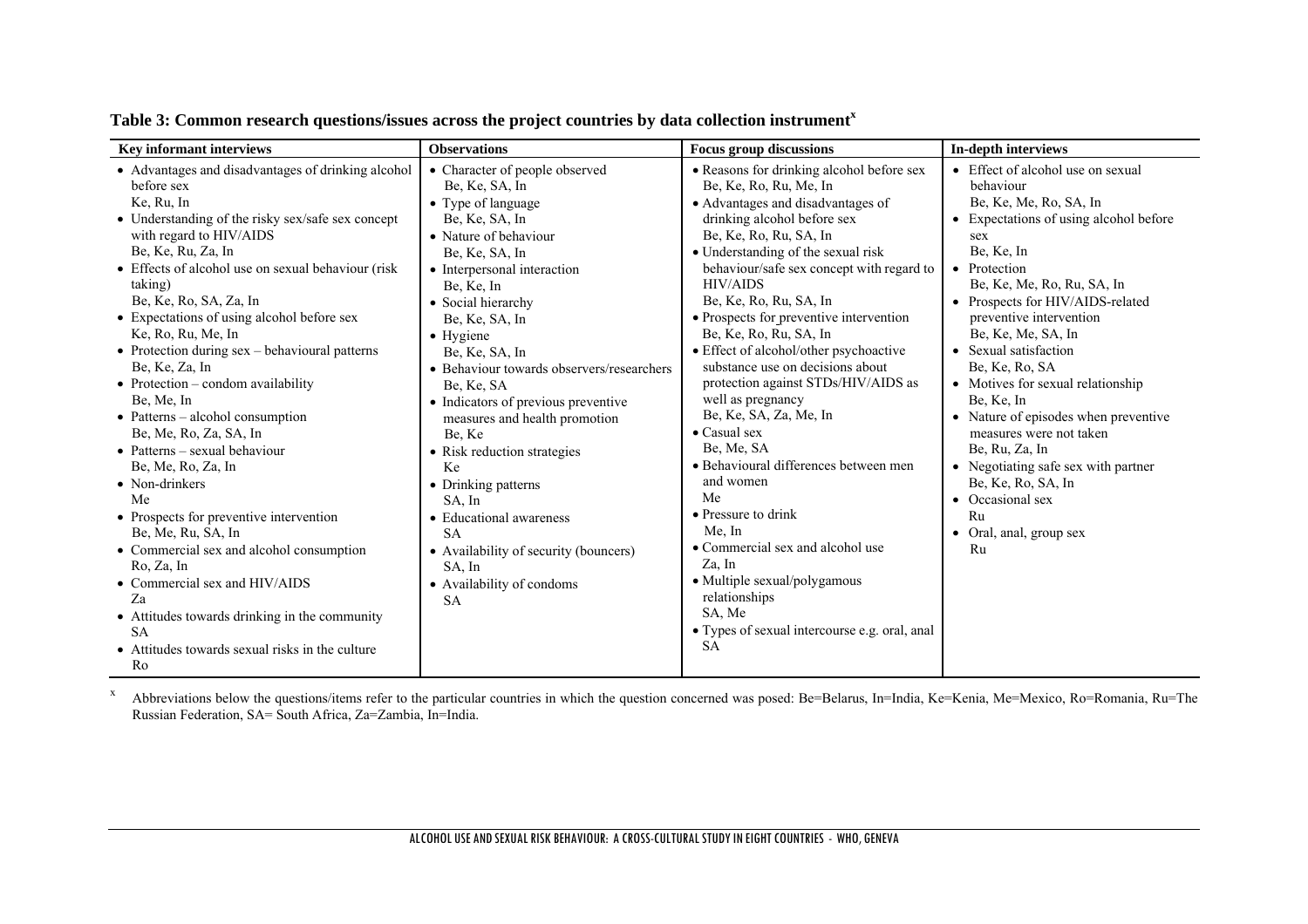To facilitate comprehensiveness, corroboration and refinement and, thus, enhance integrity, multiple sources and methods/techniques were used in data gathering and analysis. For example, three levels of phenomena were sourced, namely:

- 1 **Microsocial phenomena** focusing on individuals (e.g. particular individuals representing certain others, informants), small groups, and social episodes
- 2 **Mesosocial phenomena** focusing on particular communities (e.g. homosexual groups, school-mate groups), cohorts (e.g. household women, sex workers), organizations or settings (e.g. restaurants, bars, clubs, universities)
- 3 **Macrosocial phenomena** focusing (to a limited extent, as the issue was addressed through the earlier discussion of the literature) on broad socioeconomic conditions

Data on these phenomena were, furthermore, sourced within the following three general settings:

- 1 Natural social settings (observations)
- 2 Semi-natural social settings (focus group discussions and in-depth interviews with participants on the practices studied, as well as with persons who had frequent contact with these participants, i.e. various "experts" on the activities studied)
- 3 Social artefacts, i.e. objects of or information on the real-life environments of the studied population.

**Primary, secondary and tertiary data** were gathered. For example, national research teams collected primary data and complemented these with secondary data (the findings of completed surveys and census and other statistics) to facilitate a thorough interpretation. In the re-analysis below the results of the eight national reports on the empirical study conducted were used as tertiary data sources.The country reports were at the same time used as secondary data sources, as new or additional insight into the primary data emerged when the data were placed within the broader international context within which they were collected.

Although there was a clear **preference for qualitative data**-gathering instruments, **quantitative instruments were also used**. For example, within the qualitative tradition, semi-structured site observations, focus group interviews and in-depth interviews were employed. Key-informant interviews were also used, but were largely structured. Respondents in the focus groups, in-depth interviews and key-informant interviews were purposively sampled and through the snowball technique. Furthermore, the literature study yielded predominantly quantitative knowledge on broad socioeconomic conditions in the project countries, including health conditions related to alcohol and other psychoactive substance use and sexual behaviour. Building on this, research questions were formulated so as to gain deeper insight into the social and cultural context of sexual health. Frequently, **qualitative data were converted into numeric data** (via a categorization procedure). In addition, quantitative instruments were applied, e.g. an introductory questionnaire for participants in focus group discussions in Belarus and a post-hoc survey questionnaire in South Africa.

**Descriptive statistical techniques** were used in the analysis of the quantitative data. In the analysis of the qualitative data, the emphasis was largely on description, categorization and typification, which are defined in the methodological premises noted in the annexes.

The **researchers** in the project countries **played a variety of roles**. Whereas all of them accommodated the needs of the research situation, different researchers adopted at different stages of the research and to a variable extent the following roles that are described in some detail in the methodological premises noted in the annexes: detached observer, faithful observer, mediator of languages (language interpreter) and dialogic facilitator.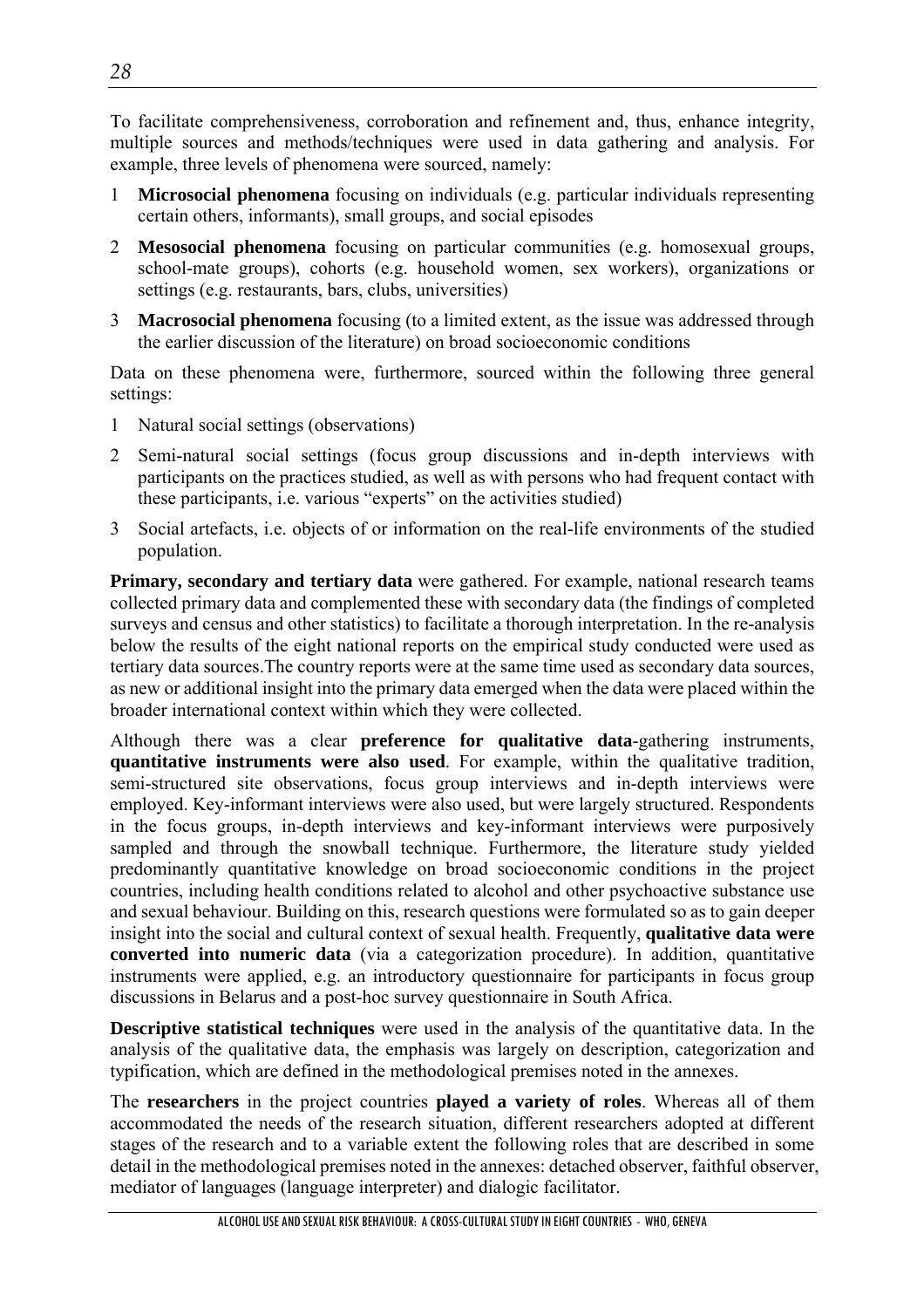## **3.3 General site and sample description**

To synthesize the empirical findings from the specific environments in which they were gathered into a more comprehensive image of problems "globally" related to alcohol use-related sexual risk behaviour, Table 4 presents a comparison of the general characteristics of the various research sites. The sex-health problems and broad moral/cultural context in these sites are compared. Table 5 presents the variety of participant groups and venues where data were collected in each country per data-gathering instrument/method.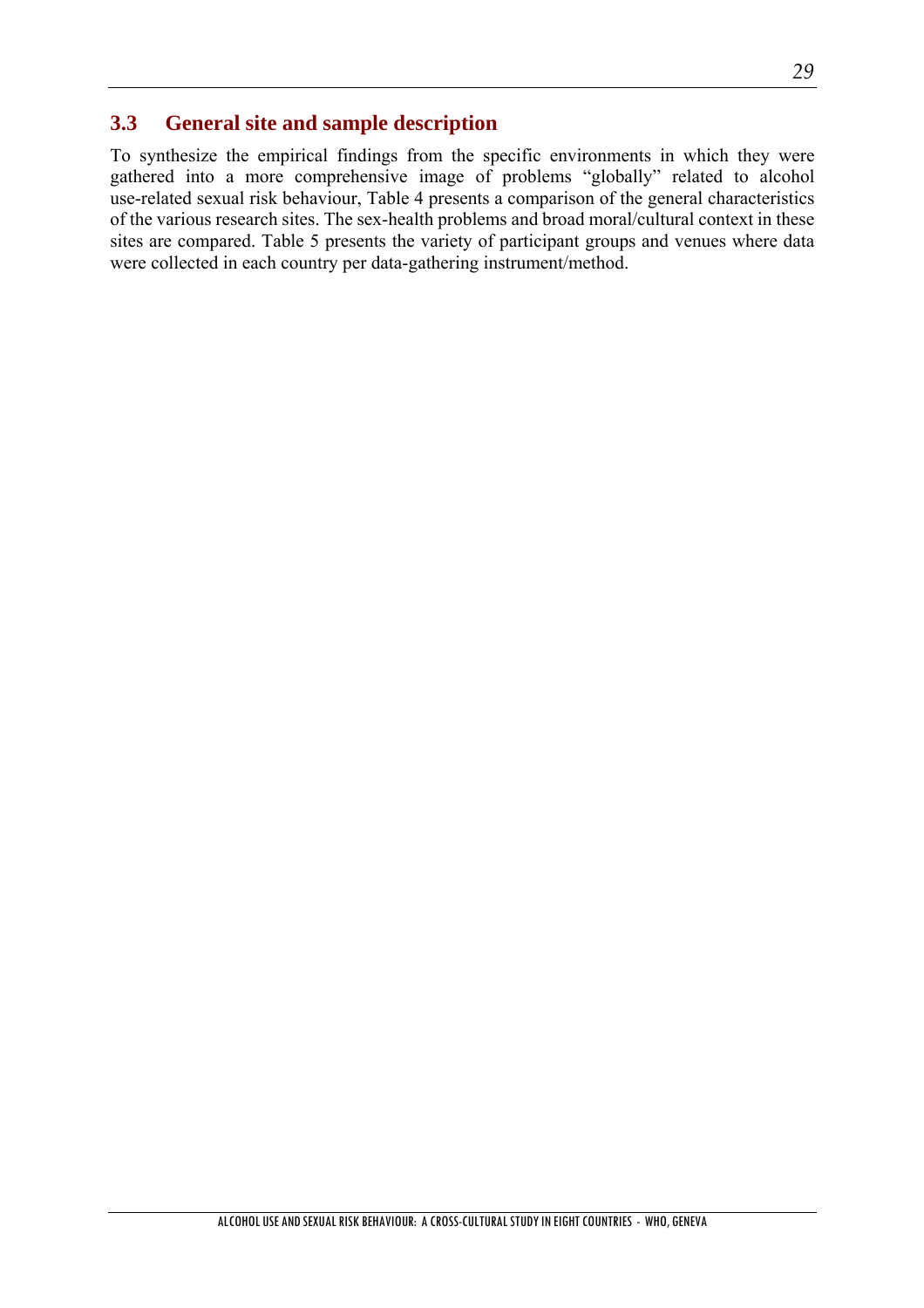|  |  | Table 4: General characteristics of the research sites |  |  |
|--|--|--------------------------------------------------------|--|--|
|--|--|--------------------------------------------------------|--|--|

| Country        | Moral-religious and cultural-value<br>context                                                                                                                                                                                                                                                                      | <b>Target population</b>                                                                                                                                                                                                                                       | Specific reason for<br>selecting the target                                      | Other important "independent<br>variables"                                                                                                                                                                                                                                                                                                                                                                                                                                                                                                                                                           | <b>HIV transmission modes</b>                                                                                                                                                                                                                                                                                                                                                                                                                                                                                                                                 |
|----------------|--------------------------------------------------------------------------------------------------------------------------------------------------------------------------------------------------------------------------------------------------------------------------------------------------------------------|----------------------------------------------------------------------------------------------------------------------------------------------------------------------------------------------------------------------------------------------------------------|----------------------------------------------------------------------------------|------------------------------------------------------------------------------------------------------------------------------------------------------------------------------------------------------------------------------------------------------------------------------------------------------------------------------------------------------------------------------------------------------------------------------------------------------------------------------------------------------------------------------------------------------------------------------------------------------|---------------------------------------------------------------------------------------------------------------------------------------------------------------------------------------------------------------------------------------------------------------------------------------------------------------------------------------------------------------------------------------------------------------------------------------------------------------------------------------------------------------------------------------------------------------|
| <b>Belarus</b> | - Ruled by a single-party<br>authoritarian political system; in a<br>sense an island among<br>post-totalitarian,<br>democracy-developing countries<br>- Historically a Christian culture with<br>Catholic and Greek Orthodox<br>Churches dominating (about 70% of<br>population)                                   | - Young people                                                                                                                                                                                                                                                 | - Binge drinking and<br>extremely high<br>syphilis rate                          | - Rapid increase of children born out of<br>wedlock (18.6% of total births<br>and 23.7% of births in rural population<br>in 2000). This indicated a radical<br>transformation of the<br>partnership/marriage patterns<br>- The mortality rate was growing (from<br>7.6 to 14.0% between 1970 and 2001;<br>for men from $11.7$ to $15.0\%$ and for<br>women from 10.7 to 12.2% between<br>1991 and 2000); there was a<br>significant difference between rural<br>and urban people (21.6% and 12.2%<br>respectively in 2000)<br>- Large amounts of uncontrolled illicit<br>alcohol were being produced | - 1996: HIV related to sexual<br>intercourse in 7.4% cases;<br>2001: HIV related to sexual<br>intercourse in 20.5% cases<br>and to intravenous drug use<br>in $78.2\%$ cases<br>- Total incidence of<br>HIV-positive cases: 3 858<br>- The most vulnerable groups<br>were young people,<br>psychoactive substance<br>users, female commercial sex<br>workers, homosexual men<br>and convicts<br>- Women were at particular<br>risk-46% of HIV-positive<br>women had been infected<br>through sexual intercourse<br>with their long-term partner<br>or husband |
| India          | - Multiligual and multicultural<br>society<br>- Majority Hindu<br>Significant post-colonial changes in<br>patterns of alcohol use and<br>sexuality<br>- The majority of people do not drink<br>- Traditional society in which<br>discussion of sexuality was tabooed.                                              | Groups such as transport and roadside<br>restaurant workers, migrant workers,<br>clients of FCSWs and MSMs, as well as a<br>random sample of the general population<br>in Delhi, stratified in terms of five types of<br>housing clusters (400-500 households) | - High risk groups and<br>alcohol users in the<br>targeted general<br>population | Risk perception was overall low in<br>vulnerable groups                                                                                                                                                                                                                                                                                                                                                                                                                                                                                                                                              | Sexual contact (mainly<br>heterosexual)<br>Intravenous drug use in some<br>parts of the country                                                                                                                                                                                                                                                                                                                                                                                                                                                               |
| Kenya          | Key informants represented various<br>professions and who often reported<br>on entertainment venues/bars, focus<br>group discussions with several<br>samples from the general<br>population including two<br>commercial sex workers, in-depth<br>interviews with commerial sex<br>workers, entertainment employees | - General population                                                                                                                                                                                                                                           |                                                                                  |                                                                                                                                                                                                                                                                                                                                                                                                                                                                                                                                                                                                      | - Heterosexual contact                                                                                                                                                                                                                                                                                                                                                                                                                                                                                                                                        |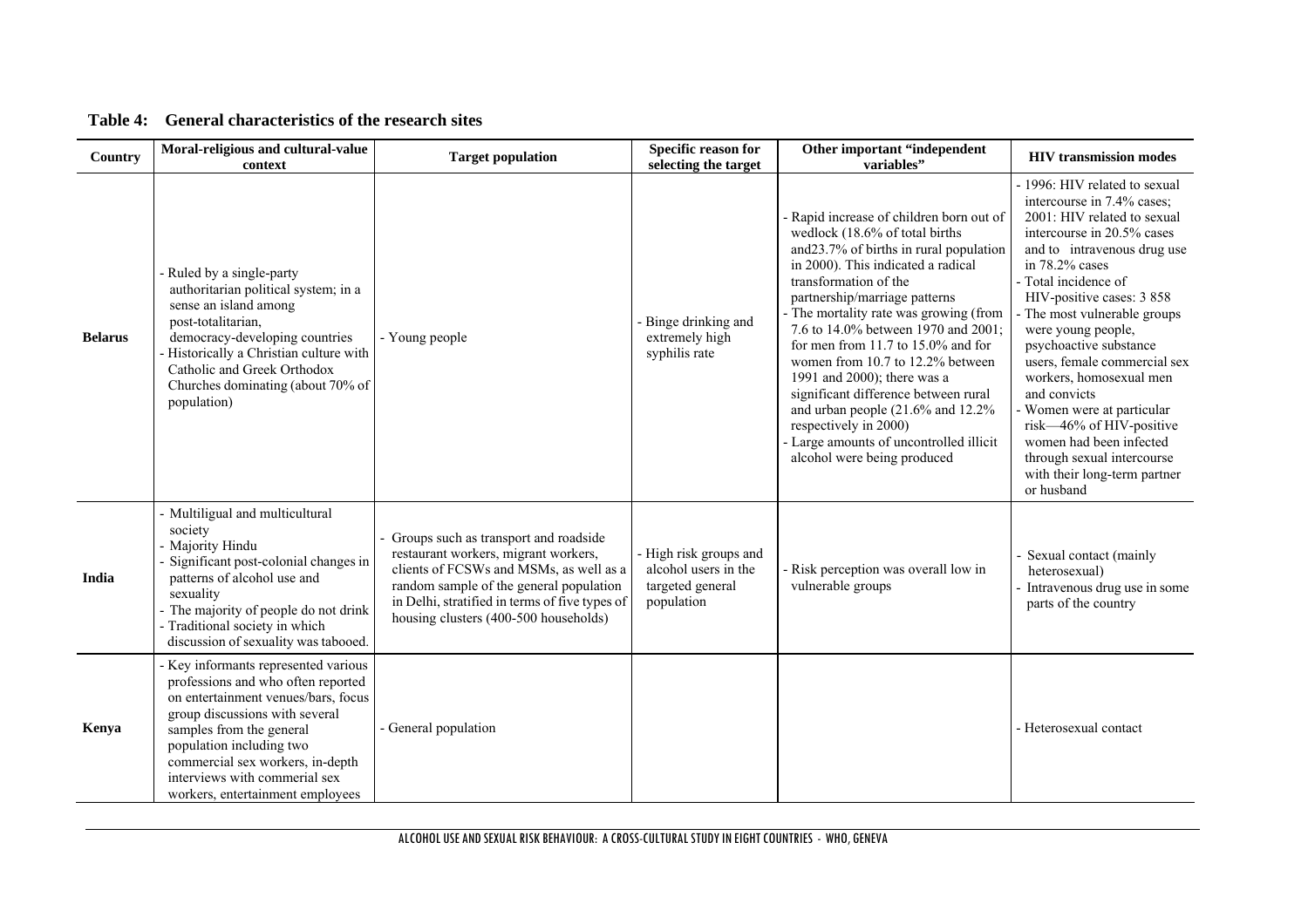| Country                      | Moral-religious and cultural-value<br>context                                                                                                                                                                                                                                   | <b>Target population</b>                                                                                                                                                                                                                                                                                                                                                                 | Specific reason for<br>selecting the target                                                    | Other important "independent<br>variables"                                                                                                                                  | <b>HIV</b> transmission modes                                                                                                                                                                                                     |
|------------------------------|---------------------------------------------------------------------------------------------------------------------------------------------------------------------------------------------------------------------------------------------------------------------------------|------------------------------------------------------------------------------------------------------------------------------------------------------------------------------------------------------------------------------------------------------------------------------------------------------------------------------------------------------------------------------------------|------------------------------------------------------------------------------------------------|-----------------------------------------------------------------------------------------------------------------------------------------------------------------------------|-----------------------------------------------------------------------------------------------------------------------------------------------------------------------------------------------------------------------------------|
| Mexico                       | Country dominated by<br>Roman-Catholic church, officially<br>very restrictive (e.g. abortions are<br>illegal); the research team found<br>only one heterosexual participant<br>for an in-depth inteview)<br>Strong presence of male domination<br>(macho image)                 | - Men, hetero- and homosexual, aged 15-41                                                                                                                                                                                                                                                                                                                                                | - Most afflicted by HIV<br>and engaged in<br>episodic drunkenness                              | - Alcohol consumption was associated<br>with the highest number of deaths                                                                                                   | - Main mode was sexual<br>transmission: 20%<br>homosexual; 20% bisexual;<br>55% heterosexual<br>- Male population was affected<br>the most: 88% of<br>HIV-positive cases; 70% of<br>them had any form of sex<br>with a man (MSMs) |
| Romania                      | Rapid social change after decades of<br>communist dictatorship                                                                                                                                                                                                                  | - Timis Region (western part of Romania):<br>key informants from various spheres of<br>life (sex business, entertainment,<br>transport, police, NGOs, public health);<br>observations at railway station, university<br>campus, "Discoland", main road to the<br>West, marketplace; individual interviews<br>with sex worker, taxi drivers, truck<br>drivers, nurse, DJ, waiter, student | Casual sex<br>- Commercial sex<br>- Extramarital sex                                           | - High proportion of illicit alcohol<br>production-for home consumption<br>AND for sale                                                                                     | - 5 730 HIV cases were<br>registered in 1998, of whom<br>only 690 were adults, the rest<br>being children                                                                                                                         |
| South<br>Africa              | Multicultural and patriarchal<br>society<br>Few sanctions against<br>pre-/extra-marital sexual relations<br>Since 1994 rapid sociopolitical<br>change and high rates of violence,<br>crime, HIV/AIDS, unemployment                                                              | - General population aged 25-44                                                                                                                                                                                                                                                                                                                                                          | - Weekend risky<br>drinking                                                                    | - The most endangered groups were<br>young people aged 18-20 because of<br>their drinking, and women in general<br>because of being forced into sex by<br>drunk men         | - Heterosexual contact                                                                                                                                                                                                            |
| The<br>Russian<br>Federation | Rapid social change one decade<br>after abolishing the communist<br>regime, strong tradition of Russian<br>Orthodox Church, incremental<br>introduction of free market<br>economy, liberal moral values, sex<br>entering the public sphere after<br>being repressed for decades | - Experts and patients of psychiatric clinics<br>- Alcohol addicts<br>- Observations in night clubs<br>- Focus group discussions were conducted<br>with medical students, lawyers and police,<br>and teachers<br>- The target population, the young people,<br>were contacted to a very limited extent                                                                                   |                                                                                                | - Alcohol use was traditionally<br>extremely high in Russia, and was<br>growing, although the type of alcohol<br>was changing<br>- Young people predominantly drank<br>beer | - Mainly through intravenous<br>drug use to the general<br>population                                                                                                                                                             |
| Zambia                       | Almost 20% of the adult population<br>was HIV positive<br>The Christian religion was about<br>half/half catholic/protestant (at least<br>in the target sample of commercial<br>sex workers)                                                                                     | - Vulnerable groups: FCSWs, their clients,<br>uniformed officers, students in colleges<br>from four high-risk places in Zambia                                                                                                                                                                                                                                                           | - Overall poverty<br>rendered sex work a<br>significant means of<br>survival for many<br>women |                                                                                                                                                                             |                                                                                                                                                                                                                                   |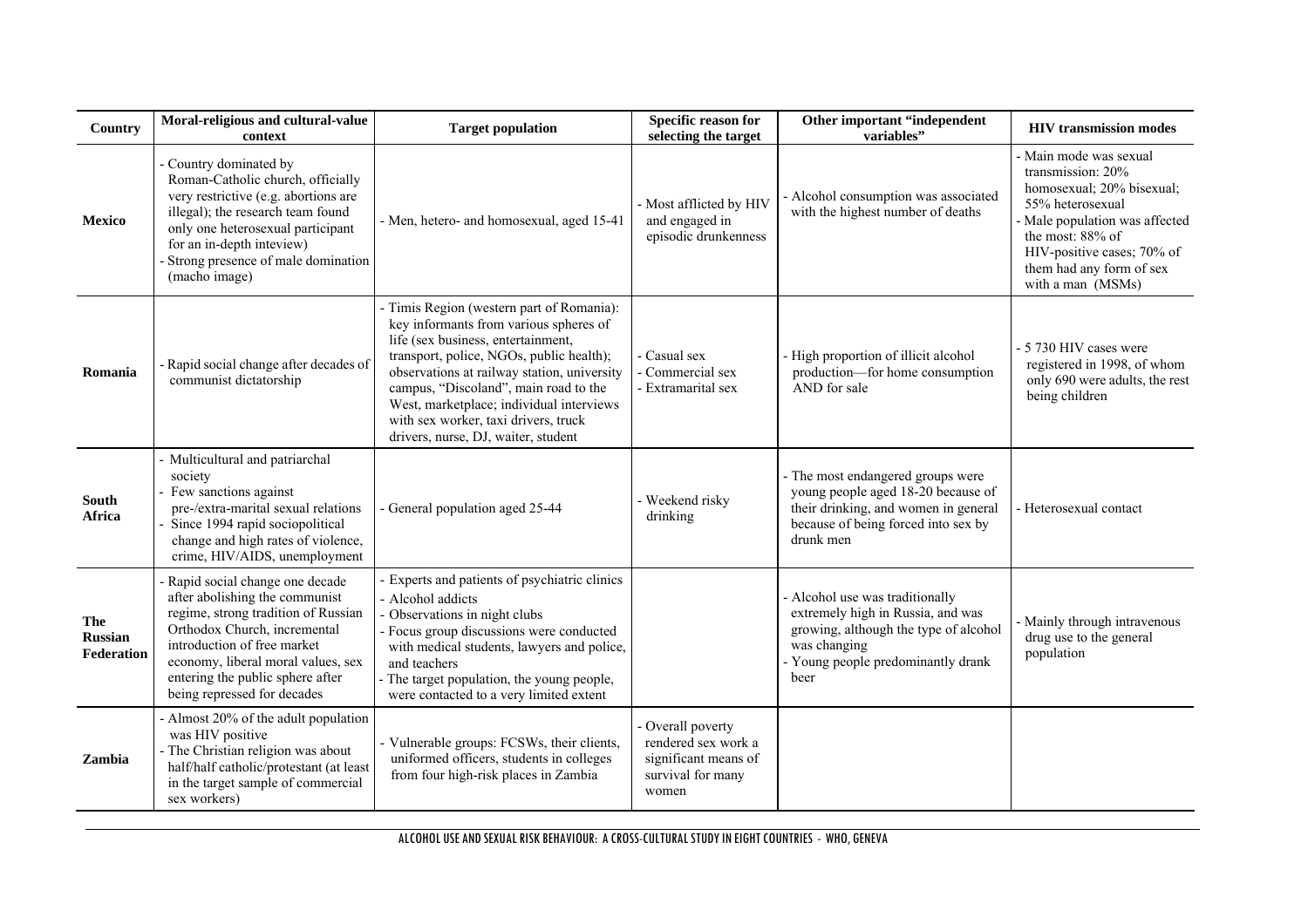| Country        | <b>General research interest</b>                                                      | Key informant interviews                                                                                                                                                                             | <b>Observations</b>                                                                                                            | Focus group discussions (FGDs)                                                                                                                                                                                               | In-depth interviews                                                                                                                                                                                                                                                                                                                     | Other                                                                                      |
|----------------|---------------------------------------------------------------------------------------|------------------------------------------------------------------------------------------------------------------------------------------------------------------------------------------------------|--------------------------------------------------------------------------------------------------------------------------------|------------------------------------------------------------------------------------------------------------------------------------------------------------------------------------------------------------------------------|-----------------------------------------------------------------------------------------------------------------------------------------------------------------------------------------------------------------------------------------------------------------------------------------------------------------------------------------|--------------------------------------------------------------------------------------------|
| <b>Belarus</b> | Young people (teenage years<br>up to 25 years)                                        | N=12: experts (medical, educational,<br>psychological, social work, police)<br>and one bar assistant                                                                                                 | University hostel, disco, bar,<br>informal gatherings in a<br>public garden                                                    | -Students of medical college, 2<br>groups, $N=15$<br>-Parishioners of Protestant Church, 2<br>groups, $N=13$<br>-Patients of dermato-venerology<br>department, $2$ groups, $N=9$                                             | $N=12$<br>10 participants of<br>FGDs (parishioners<br>and patients) and 2 KII                                                                                                                                                                                                                                                           | Ouestionnaire<br>(115 questions)<br>administered to<br>additional 300<br>respondents       |
| India          | General population and some<br>risk populations                                       | 10 informants: 2 NGO workers,<br>businessman, self-employed person,<br>skilled worker, HIV infected migrant<br>labourer, school teacher, youth<br>leader, community leader, family of<br>sex workers | Roadside venues, sex work<br>localities                                                                                        | 6 FGDs: truck drivers,<br>factory/migrant workers,<br>restaurant/migrant workers, slum<br>dwellers/folk artists (male and female<br>group), commercial sex workers                                                           | 14 interviews: long<br>distance truck driver,<br>businessman,<br>commercial sex<br>workers (brothel and<br>non-brothel based),<br>trader in alcohol,<br>migrant and low paid<br>workers (bus and car<br>driver, restaurant<br>worker, maid servant).<br>skilled worker,<br>government employee,<br>separated husband,<br>separated wife | Structured<br>interview with<br>118 persons<br>(alcohol users) in<br>general<br>population |
| Kenya          | Regular and risk population                                                           | 6 men and 6 women: teachers,<br>housekeeper supervisors, rice<br>traders, bar waiters/tresses, cashiers,<br>security guard etc.                                                                      | 7 sites: bars, restaurants and<br>hotels                                                                                       | 4 FGDs: 2 rural and 2 urban; 1 purely<br>female and 3 mixed; participants were<br>"regular" people; 1 FGD included 2<br>female commercial sex workers                                                                        | 10 participants (6<br>female and 4 male),<br>including 2 female sex<br>workers, bar tenders,<br>a waitress, a cashier, a<br>mechanic, an<br>unemployed person                                                                                                                                                                           | None                                                                                       |
| Mexico         | This was the only site where<br>there was a serious focus on<br>homosexual/MSM issues | 5 informants from heterosexual<br>venues and 4 informants from MSM<br>venues                                                                                                                         | 5 entertainment venues for<br>young heterosexuals<br>and 6 venues for<br>entertainment of MSMs                                 | 8 FGDs: heterosexuals younger than<br>24, heterosexuals over 24, MSMs<br>younger than 24, MSMs over 24                                                                                                                       | $N=10$ :<br>3 with heterosexuals,<br>7 with MSMs                                                                                                                                                                                                                                                                                        | None                                                                                       |
| Romania        | Regional specifics of the area<br>of Timis, and population at<br>increased risk       | 10 participants: nurse, sex worker,<br>policeman, teacher, bar keeper,<br>physician, musician, truck driver,<br>social worker, member of NGO<br>protecting commercial sex workers                    | Main railway station,<br>university campus,<br>"Discoland", highway with<br>street commercial sex<br>workers, main marketplace | 4 FGDs, mixed sexes, mixed<br>professions: nurse, social worker,<br>teacher, policeman and policewoman,<br>journalist, sex worker, bar keeper, DJ,<br>musician, waiter, guard, physician,<br>lawyer, counsellor, hairdresser | N=10: recruited from<br>FGDs                                                                                                                                                                                                                                                                                                            | None                                                                                       |

#### **Table 5: General characteristics of the research sample by data-gathering instrument**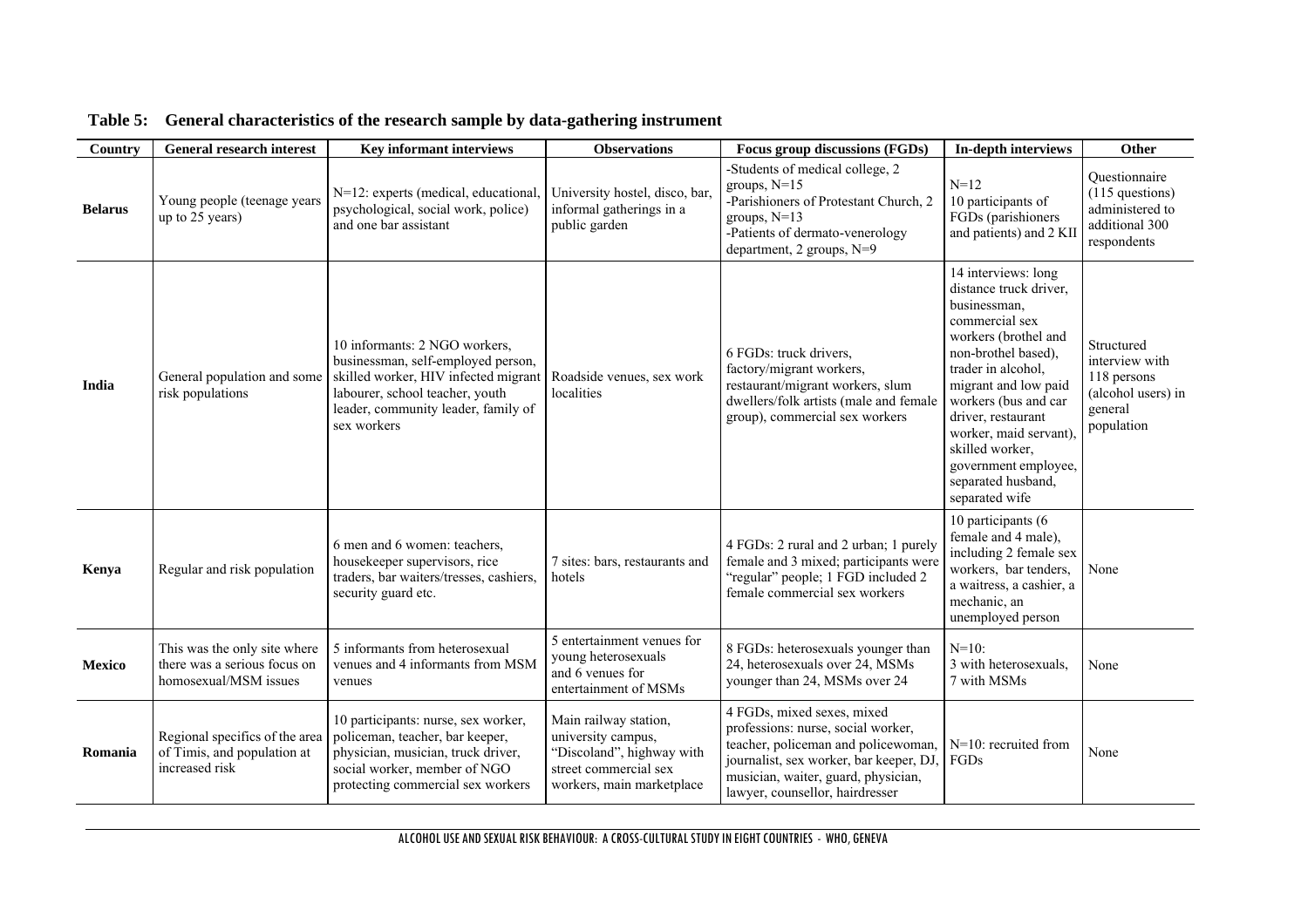| Country                                  | <b>General research interest</b>                                                                                                  | <b>Key informant interviews</b>                                                                                                                        | <b>Observations</b>                                                               | Focus group discussions (FGDs)                                                                                     | In-depth interviews                                                                               | Other                                                                                                                                                                               |
|------------------------------------------|-----------------------------------------------------------------------------------------------------------------------------------|--------------------------------------------------------------------------------------------------------------------------------------------------------|-----------------------------------------------------------------------------------|--------------------------------------------------------------------------------------------------------------------|---------------------------------------------------------------------------------------------------|-------------------------------------------------------------------------------------------------------------------------------------------------------------------------------------|
| South<br>Africa                          | Population labeled as "risky<br>drinkers" and their sexual<br>partners                                                            | $N=18$ : youth coordinator, bar<br>manager/owner, social worker,<br>drinker, person with HIV, physician,<br>nurse, policeman/woman, church<br>minister | 7 venues: 4 in city, 3 in<br>township (bars, taverns, jazz<br>club, bottle store) | 6 FGDs:<br>Younger and older male and female<br>drinkers and their partners                                        | $N=16$ :<br>male and female risky<br>drinkers                                                     | Structured<br>interview with a<br>sample of 160<br>people in general<br>population                                                                                                  |
| The<br><b>Russian</b><br>Fede-<br>ration | Main focus on young<br>people/students                                                                                            | N=10: 3 physicians, psychologist,<br>pharmacist, university teacher, art<br>director, restaurant and hotel<br>manager, worker                          | 2 nightclubs and 1 beer hall                                                      | 4 FGDs:<br>-Students<br>-Patients in alcoholism-treatment unit<br>-Physicians and biologists<br>-Lawyers, teachers | None—because of<br>refusal to answer<br>intimate questions                                        | Instead of<br>in-depth<br>semi-structured<br>interviews a<br>questionnaire was<br>administered to<br>88 people<br>(students,<br>physicians and<br>people of various<br>occupations) |
| Zambia                                   | Risk population: commercial<br>sex workers, their clients,<br>uniformed officers and<br>students in colleges and<br>universitites | People with knowledge about risky<br>venues, e.g. barmaids                                                                                             | Venues where alcohol use<br>and sexual behaviour took<br>place                    | 3 FGDs: Young women, young men,<br>older men                                                                       | Individual<br>"semi-structured<br>interviews" with 27<br>commercial sex<br>workers and 23 clients | None                                                                                                                                                                                |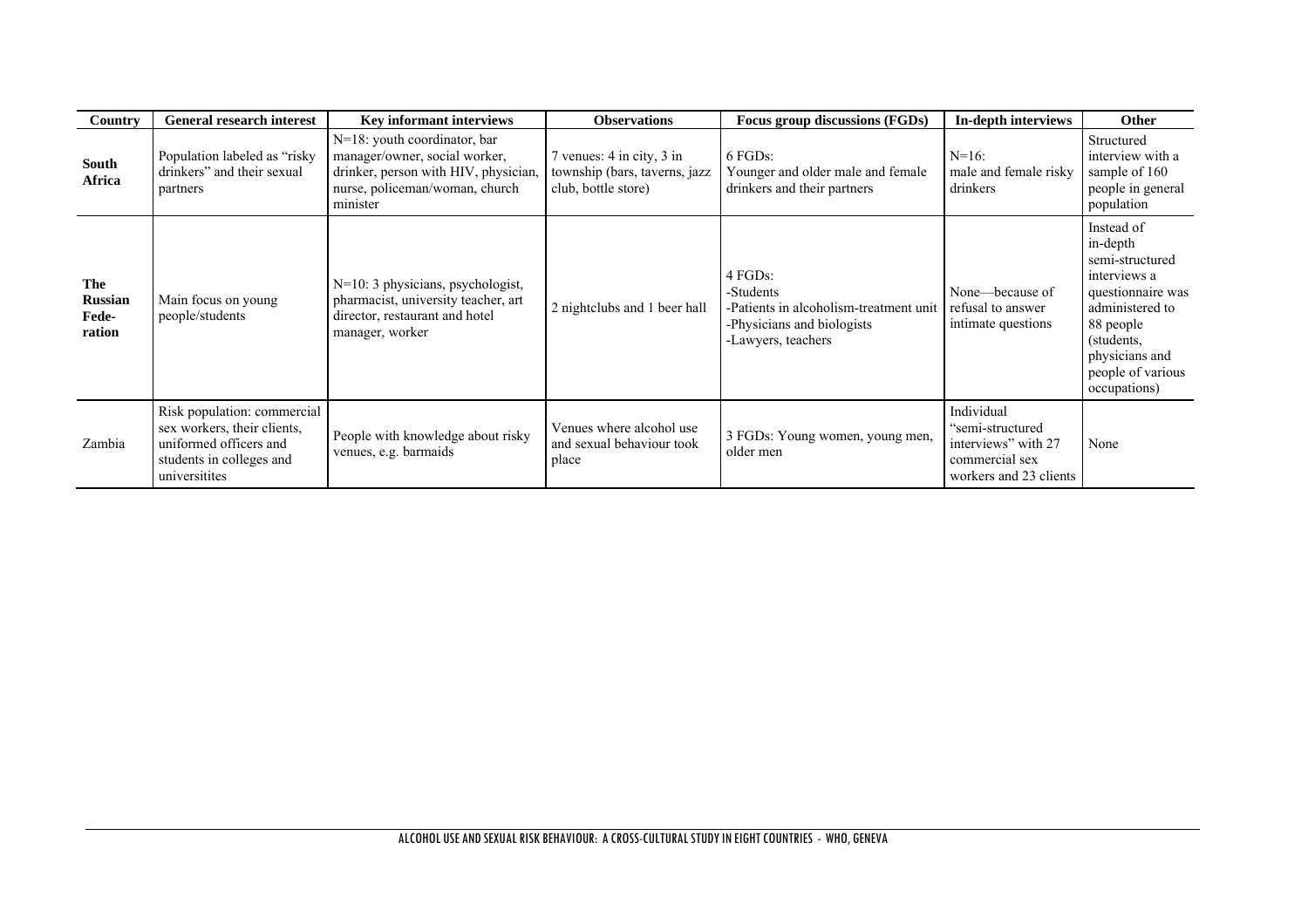# **3.4 Findings**

This section first presents the key findings of the analysis of the empirical data gathered in the eight countries with regard to alcohol consumption and sexual risk behaviour related to STI/HIV transmission as well as interactions between alcohol use and sexual behaviour. With regard to each of these dimensions and to facilitate an understanding of the extent to which the data differentiated into *cross-country and country-specific patterns* of alcohol use and sexual risk behaviour, a table provides a comparative overview of the incidence of the relevant key risks in the project countries with examples of the specific manner in which the risks manifested in particular countries. A more comprehensive list of the specific risks within the respective project countries is presented in the annexes.

The presentation of key findings is followed by a more detailed discussion of the data collected within selected project sites to illustrate that alcohol use-related sexual risk behaviour differentiated into *patterns* that manifested *on the level of the individual and/or specific cultural/social groups*. The discussion is followed by examples of the results of an analysis of the *subjective meanings* that individuals attached to the *concept of sexual risk* in the selected countries, as well as a list of very complex patterns of risk behaviour.

## **3.4.1 Key alcohol use-related patterns of STI/HIV risks**

Table 6 presents the key patterns/regularities that emerged in the analysis of the data reported in the country reports regarding the risks that alcohol consumption posed for STI/HIV infection. The table shows that within the context of sexual activity various alcohol-related psychological factors, sociocultural factors and environmental factors (e.g. behaviour settings/situations) placed individuals at risk of STI/HIV infection. In brief, and to a varying extent across the project sites, drinking manifested as "a lifestyle"; occurred at places (bars, pubs) and times (weekends) when the focus was on such activities (e.g. in the form of drinking competitions); and was "encouraged in family settings and by peers", particularly in the case of males. These sociocultural and environmental factors were supported by beliefs such as the following: that alcohol use was "normal" and signified "maturity" and, more particularly, "maleness or masculinity"; that beer was a non-alcoholic drink; and that alcohol consumption was "integral in partnership development" and functional in sexual encounters. Gender differences also occurred in drinking practices and expectations concerning alcohol's effects in the project countries.

More specifically and as shown in Table 6, analysis showed that "drinking was an indispensable part of social life" in nearly all the project sites. India was an exception. The table underscores this generalization within individual countries by drawing attention to more detailed findings such as the following: In the African region and specifically in South Africa, "alcohol was referred to as the friendship brew". In Mexico "social gatherings constituted an excuse to drink". In Belarus, "any celebration" was synonymous with "binge drinking"; and "alcohol use accompanied all important events in life" in Romania.

Table 6 also shows that in Mexico and Belarus drinking started early, as reflected in the finding that "children were encouraged to take alcohol in the family setting" in these countries. Moreover, the occurrence of "drinking as a lifestyle" was observed among young and old there. Table 6, for example, notes that in Belarus "an overwhelming majority of the population, including young people, were regularly intoxicated by alcohol". In all the project sites—to a lesser extent in India—young people also experienced direct pressure to drink, and to drink heavily in the case of South Africa. Table 6, furthermore, shows that in nearly all the countries (India was an exception) young and old tended to drink at times (weekends) when and in settings (pubs and discos) where pressure to drink could be expected.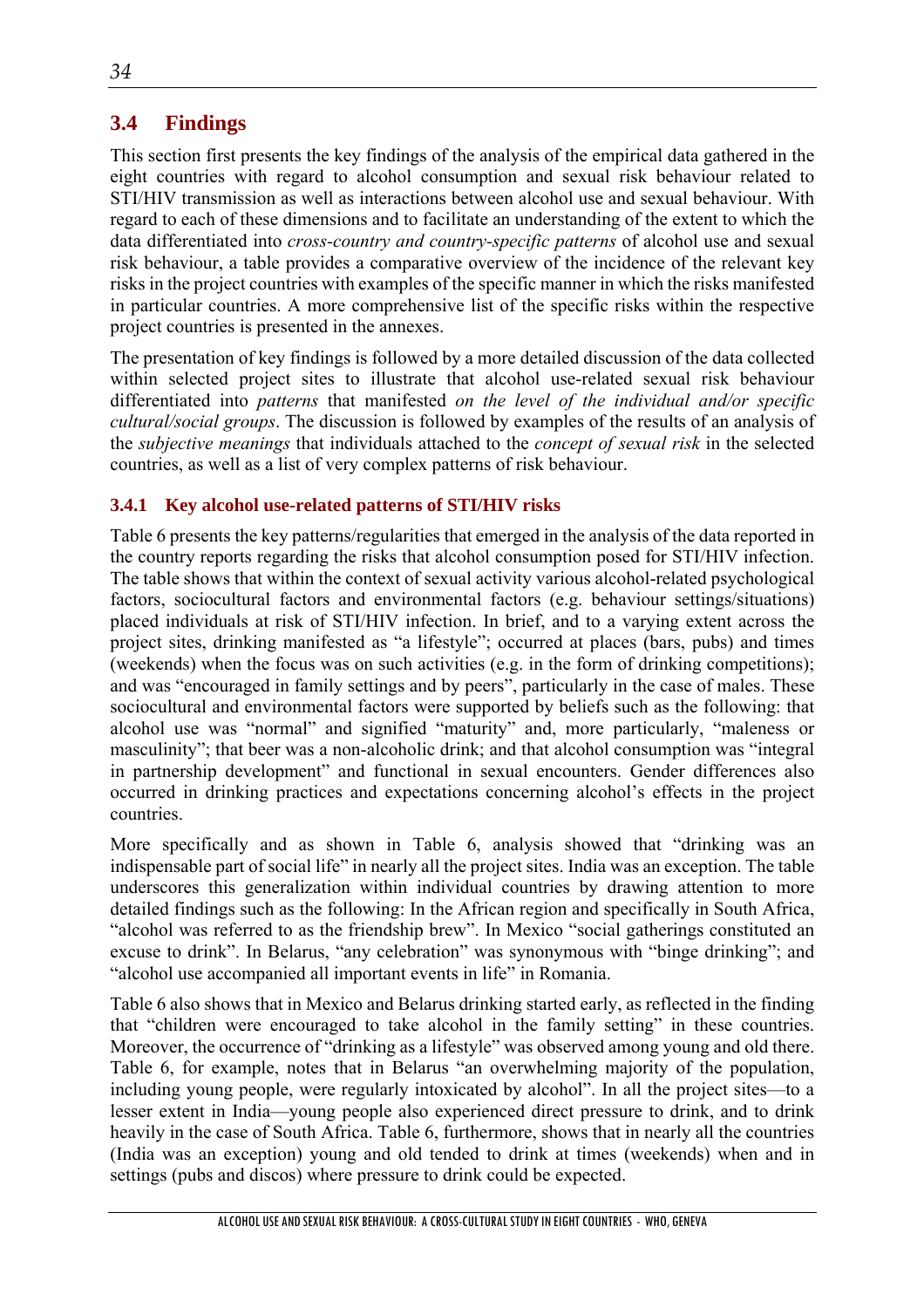Alcohol consumption tended to be a male rather than a female phenomenon in all the project countries, although to a lesser extent in Belarus and South Africa. Table 6, for example, notes that in Belarus "usage was increasing among women and teenagers". In South Africa "men and women (particularly those who visit shebeens and bars very often, spend much of their leisure time drinking, are regular and heavy drinkers, and sometimes are unemployed) drank almost equal amounts; and in some instances women drank more". Consistent with the finding that drinking tended to concentrate among males in the project countries, Table 6 indicates that in all the project countries—except in India—alcohol consumption was believed to signify maleness. In South Africa, for example, "being able to hold one's drink and drink heavily were regarded as signs of masculinity". In Mexico "a man was expected to drink whenever he was offered a drink so as to prove his masculinity and social independence"; and in Romania "males tended to use stronger alcoholic beverages ... [which they] associated ... with maleness".

What is particularly significant in terms of vulnerability to STI/HIV infection and considering the disinhibiting properties of alcohol, is that Table 6 shows that alcohol was found to be "integral in partnership development" in all the project sites, to a lesser extent in India. In Mexico, the integration of alcohol consumption and partnership development manifested specifically within the homosexual environment. Furthermore, Table 6 notes gender differences in expectations about the effects of alcohol within the context of sexual activity in some countries—Mexico and Romania. For example, in Mexico "men had higher expectations of alcohol as concerns the facilitation of social interaction, sexuality and feelings of power than women, and expected women to experiment with alcohool in order to stimulate sexual behaviour". In Romania "women were believed to have a stronger 'censor' and were thus expected to be more 'responsible' and to control male behaviour; men were [also] expected to be more rude and aggressive than women".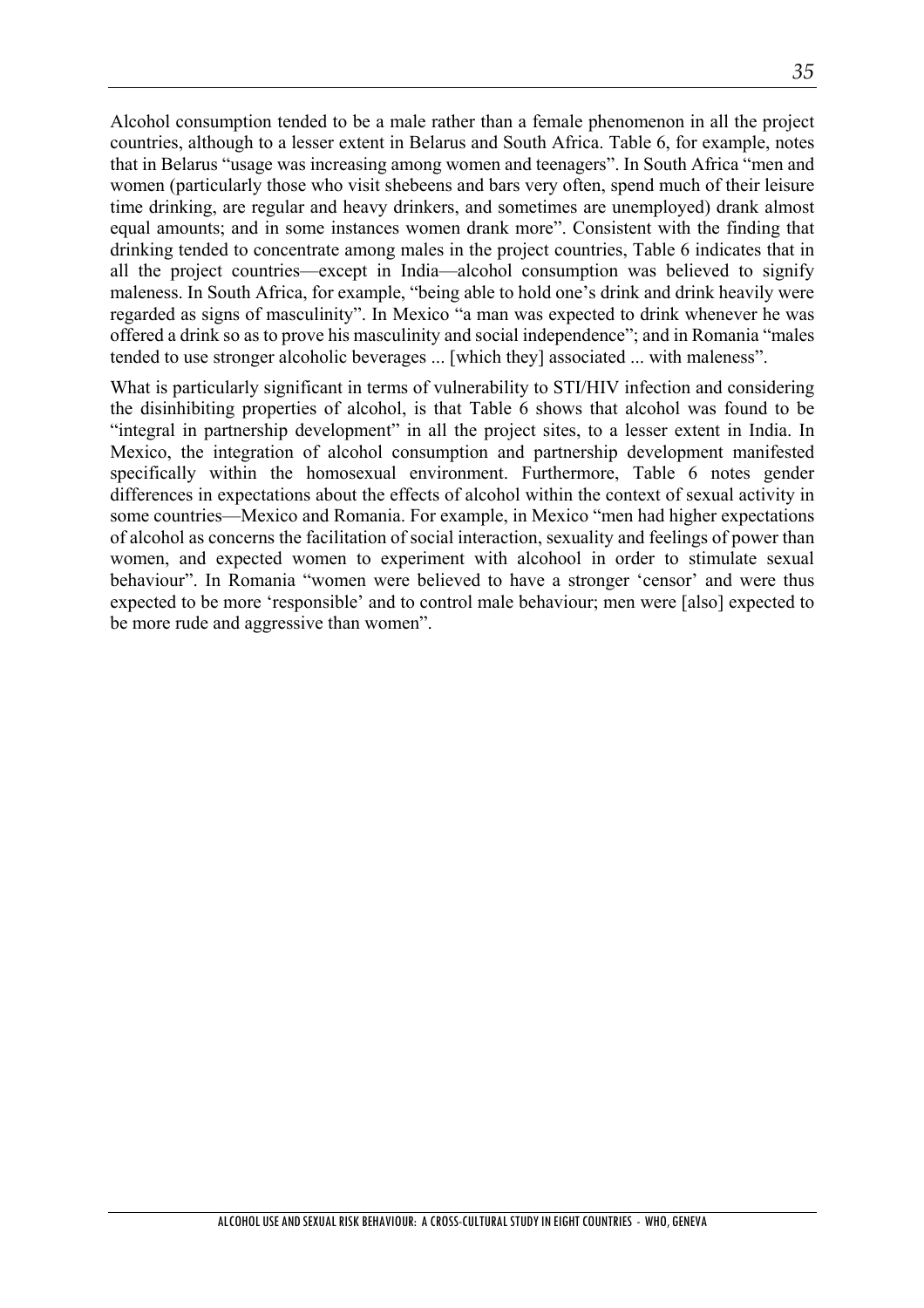| Key alcohol use-related                                                                    | Africa                                                                                                                                                                                                                                                                          | <b>Americas</b>                                                                                                                           | <b>Central and Eastern Europe</b>                                                                                                                                                                                                      |                                                                                                        | <b>South East Asia</b>                                                          |
|--------------------------------------------------------------------------------------------|---------------------------------------------------------------------------------------------------------------------------------------------------------------------------------------------------------------------------------------------------------------------------------|-------------------------------------------------------------------------------------------------------------------------------------------|----------------------------------------------------------------------------------------------------------------------------------------------------------------------------------------------------------------------------------------|--------------------------------------------------------------------------------------------------------|---------------------------------------------------------------------------------|
| patterns of STI/HIV risks                                                                  | <b>South Africa</b>                                                                                                                                                                                                                                                             | Mexico                                                                                                                                    | <b>Belarus</b>                                                                                                                                                                                                                         | Romania                                                                                                | India                                                                           |
| Drinking as a lifestyle (urban)                                                            | Yes, drinking alcohol was a kind<br>of lifestyle, mainly in the urban<br>environment.                                                                                                                                                                                           | Yes, particularly among young<br>people.                                                                                                  | An overwhelming majority of<br>the population, including<br>young people, were regularly<br>intoxicated by alcohol.                                                                                                                    |                                                                                                        |                                                                                 |
| Drinking was incorporated into<br>social life; was an undispensable<br>part of social life | Alcohol was referred to as the<br>"friendship brew", and considered<br>to be a vital part of social<br>functions; enjoying a party meant<br>using alcohol.                                                                                                                      | Social gatherings constituted an<br>excuse to drink.                                                                                      | Any celebration is a synonym<br>for binge drinking. "Binge for<br>three" - a new form of the<br>traditional binge drinking at<br>every possible "celebration"<br>(personal, family, public).<br>No celebration without<br>alcohol use. | Alcohol use accompanied all<br>important events in life.                                               |                                                                                 |
| Places of consumption                                                                      | Public: bars, taverns, shebeens,<br>public parks.<br>Private: homes.                                                                                                                                                                                                            | Bars, pubs.                                                                                                                               | Young people particularly<br>used alcohol at parties, sport<br>events, discos and bars.                                                                                                                                                | Bars, pubs.                                                                                            | Private places<br>(e.g. homes).                                                 |
| "Weekend" pattern of drinking<br>alcohol                                                   | Yes, alcohol was used mostly on<br>weekends, except for the<br>unemployed who drank on<br>weekdays, mornings and<br>afternoons.                                                                                                                                                 | Yes, the main drinking pattern was<br>excessive drinking on weekends, and<br>none or little during weekdays.                              | At student residences-all<br>celebrations get shoved in<br>over the weekend.                                                                                                                                                           |                                                                                                        |                                                                                 |
| Drinking competitions                                                                      | "Last man standing" competitions<br>among young men.                                                                                                                                                                                                                            | Supported by restaurants/bars/<br>beer halls-free snacks awarded after<br>certain number of drinks.                                       |                                                                                                                                                                                                                                        |                                                                                                        |                                                                                 |
| Children encouraged to take<br>alcohol in the family setting                               |                                                                                                                                                                                                                                                                                 | Yes, families encouraged children to<br>drink alcohol at the young age of<br>10-12 years (boys were being more<br>encouraged than girls). | Yes, "initiation" into alcohol<br>use mostly took place at<br>home-with parents.                                                                                                                                                       |                                                                                                        |                                                                                 |
| Sex differences in alcohol<br>consumption                                                  | Men and women (particularly<br>those who frequented shebeens<br>and bars very often, spend much of<br>their leisure time drinking, are<br>regular and heavy drinkers, and<br>sometimes are unemployed) drank<br>almost equal amounts (but<br>separately); and in some instances | Alcohol consumption more common<br>among males; in families, boys rather<br>than girls were encouraged to<br>consume alcohol.             | Mostly males consume<br>alcohol, but usage was<br>increasing among women and<br>teenagers. Furthermore, males<br>mostly preferred vodka, and<br>females "champaign".                                                                   | Males rather than females used<br>alcohol; men drank beer and spirits,<br>women wine and sweet liquor. | Alcohol<br>consumption<br>was common<br>among men,<br>very rare among<br>women. |

Table 6: Key alcohol use-related patterns of STI/HIV risks and particular manifestations of these risks in selected project sites<sup>x</sup>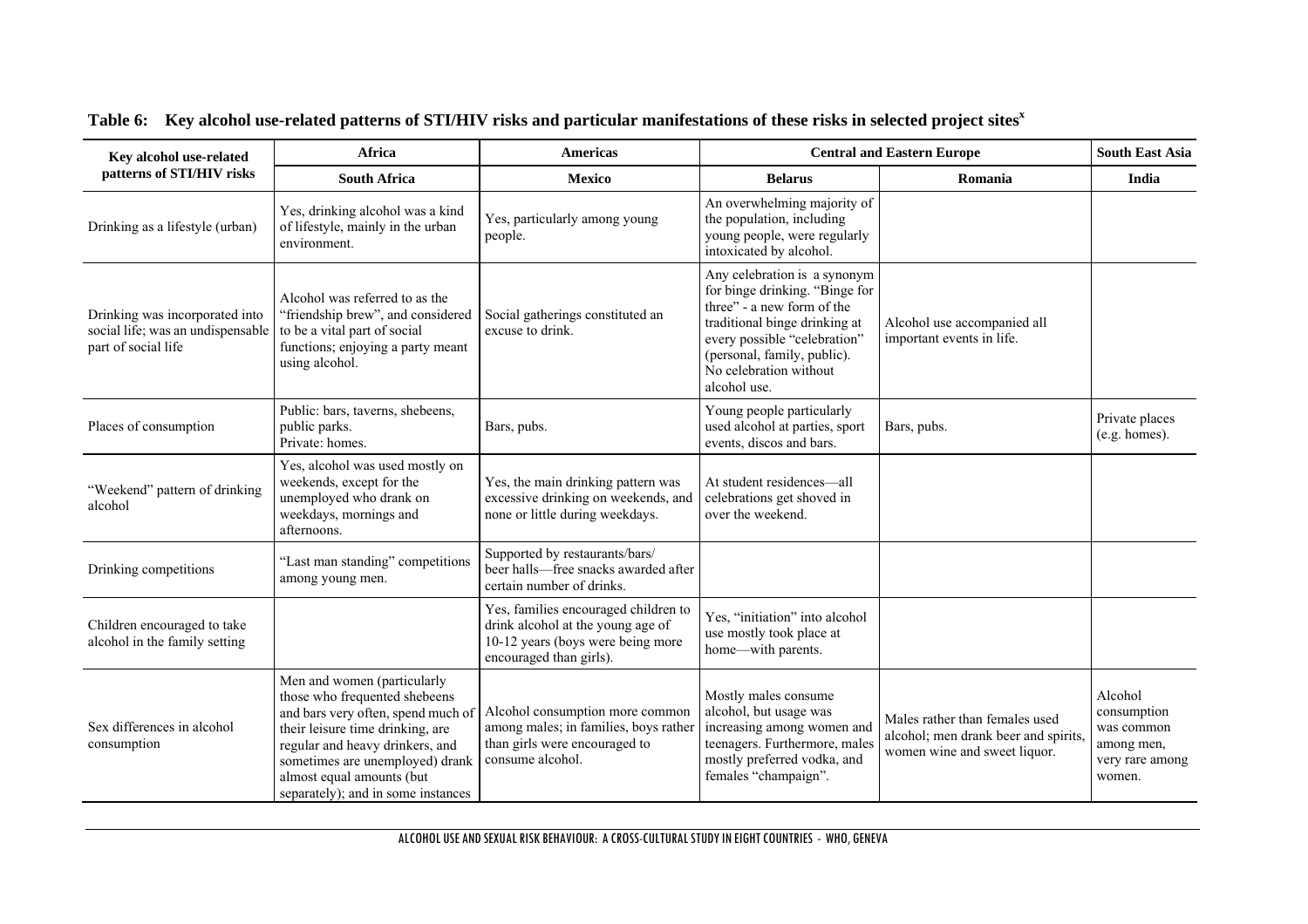| Key alcohol use-related                                                       | Africa                                                                                                                                                                                                                                                                     | <b>Americas</b>                                                                                                                                                                                                                                    |                                                                                                                    | <b>Central and Eastern Europe</b>                                                                                                                                                                                            | <b>South East Asia</b>     |
|-------------------------------------------------------------------------------|----------------------------------------------------------------------------------------------------------------------------------------------------------------------------------------------------------------------------------------------------------------------------|----------------------------------------------------------------------------------------------------------------------------------------------------------------------------------------------------------------------------------------------------|--------------------------------------------------------------------------------------------------------------------|------------------------------------------------------------------------------------------------------------------------------------------------------------------------------------------------------------------------------|----------------------------|
| patterns of STI/HIV risks                                                     | <b>South Africa</b>                                                                                                                                                                                                                                                        | <b>Mexico</b>                                                                                                                                                                                                                                      | <b>Belarus</b>                                                                                                     | Romania                                                                                                                                                                                                                      | India                      |
|                                                                               | women drank more and seemed to<br>fit the concept of "risky drinker"<br>more frequently.<br>In a survey men rather than women<br>admitted ever having drunk<br>alcohol.                                                                                                    |                                                                                                                                                                                                                                                    |                                                                                                                    |                                                                                                                                                                                                                              |                            |
| Peer pressure to drink                                                        | Yes, especially among younger<br>males; also pressure to hold one's<br>drink or to drink heavily as<br>evidenced from the occurrence of<br>drinking competitions.                                                                                                          | Yes, particularly among young<br>people and at the venues frequented<br>by young people.                                                                                                                                                           | Young people in particular<br>were pressurized into<br>initiating alcohol use.                                     |                                                                                                                                                                                                                              | Generally not<br>the case. |
| Alcohol drinking was "normal"<br>and signalled maturity                       | Particularly among males.                                                                                                                                                                                                                                                  | Particualrly among males.                                                                                                                                                                                                                          | The state of alcohol<br>intoxication is not considered<br>scandalous by most people.                               | Alcohol use regarded as non-normal<br>only if a person gets into real<br>trouble; no negative perceptions of<br>alcohol in the general discourse on<br>alcohol; usage a sign of maturity,<br>happiness, omnipotence, humour. |                            |
| Alcohol and maleness                                                          | Being able to hold one's drink and<br>drink heavily were regarded as<br>signs of masculinity; drinking<br>alcohol was proof of "maleness";<br>some women stated that partners<br>who did not drink, tended to<br>complain and nag around the<br>house, or "had a problem." | Alcohol drinking signalled maleness;<br>any male behaviour under the<br>influence of alcohol tended to be<br>excused; a man was expected to drink<br>whenever he was offered a drink so as<br>to prove his masculinity and social<br>independence. | Males tended to use the<br>stronger alcoholic beverage<br>(vodka); they associated this<br>beverage with maleness. | Males tended to use the stronger<br>alcoholic beverages (spirits, beer);<br>they associated these beverages<br>with maleness.                                                                                                |                            |
| Beer was considered to be a<br>non-alcoholic beverage                         |                                                                                                                                                                                                                                                                            |                                                                                                                                                                                                                                                    | Beer is the most frequently<br>consumed alcoholic beverage,<br>and regarded as<br>non-alcoholic.                   |                                                                                                                                                                                                                              |                            |
| Alcohol integral in partnership<br>development                                | Many sexual partnerships are<br>initiated in drinking venues.                                                                                                                                                                                                              |                                                                                                                                                                                                                                                    | In discos alcohol was much<br>more consumed by those who<br>showed up single and was<br>looking for a partner.     | Alcohol drinking was part of all<br>stages of dating.                                                                                                                                                                        | Occurs in risk<br>groups.  |
| Sex differences in expected<br>effects of alcohol and alcohol<br>"management" |                                                                                                                                                                                                                                                                            | Men had higher expectations of<br>alcohol use as concerns the<br>facilitation of social interaction,<br>sexuality and feelings of power than                                                                                                       |                                                                                                                    | Women were believed to have a<br>stronger "censor" than men and<br>were thus expected to be more<br>"responsible" and to control male                                                                                        |                            |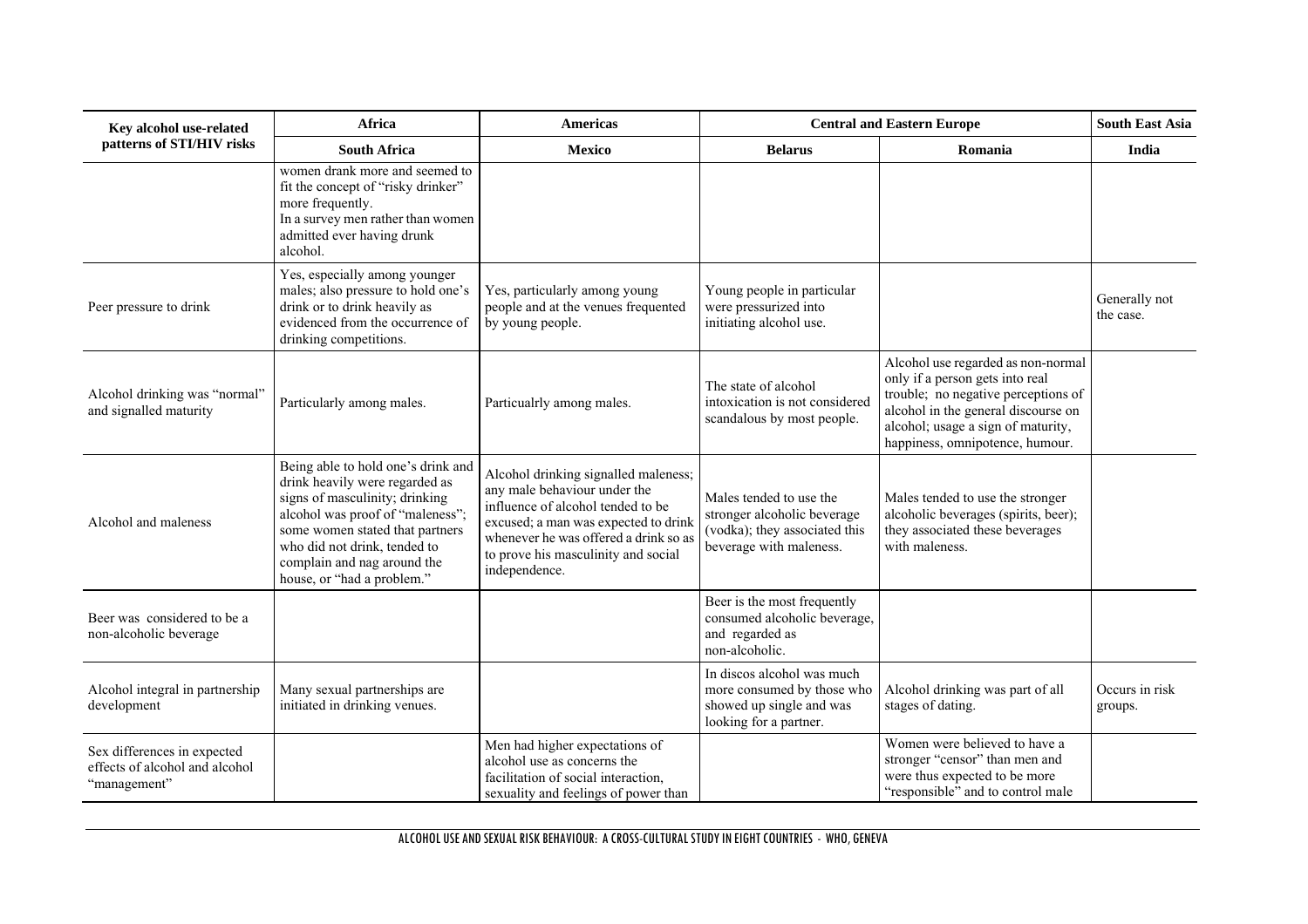| Key alcohol use-related               | Africa              | <b>Americas</b>                                                                                                                                                                                                                                                                                                                                           | <b>Central and Eastern Europe</b>                                                                         |                                                                                                                                                                                  | <b>South East Asia</b>                                             |
|---------------------------------------|---------------------|-----------------------------------------------------------------------------------------------------------------------------------------------------------------------------------------------------------------------------------------------------------------------------------------------------------------------------------------------------------|-----------------------------------------------------------------------------------------------------------|----------------------------------------------------------------------------------------------------------------------------------------------------------------------------------|--------------------------------------------------------------------|
| patterns of STI/HIV risks             | <b>South Africa</b> | <b>Mexico</b>                                                                                                                                                                                                                                                                                                                                             | <b>Belarus</b>                                                                                            | Romania                                                                                                                                                                          | India                                                              |
|                                       |                     | women; and men expected women to<br>experiment with alcohol in order to<br>stimulate sexual behaviour. Another<br>justification for male alcohol use in<br>heterosexual relations was disclosed:<br>"Women do not need alcohol to cry<br>and feel melancholic, but men do."<br>Therefore a man "had to" drink in<br>order to get in tune with his partner |                                                                                                           | behaviour; men were also expected<br>to be more rude and aggressive than<br>women, and stopping drinking may<br>result in a man becoming more<br>gentle in his sexual behaviour. |                                                                    |
| Homosexual environment<br>and alcohol |                     | Alcohol facilitated homosexual<br>socializing.                                                                                                                                                                                                                                                                                                            | Yes, among homosexual men<br>the use of soft psychoactive<br>substances, including alcohol,<br>prevailed. |                                                                                                                                                                                  | Alcohol<br>"enabled"<br>performance of<br>homosexual<br>sexuality. |

 $^{\circ}$  The data collected in the countries cited did not necessarily manifest the risk categories noted in the table, thus the empty cells. The table also does not include data from Kenya and Zambia in Africa as well as the Russian Federation in Central and Eastern Europe as the findings in these countries either did not relate to the risk categories cited or generally coincided with the data reflected in the table.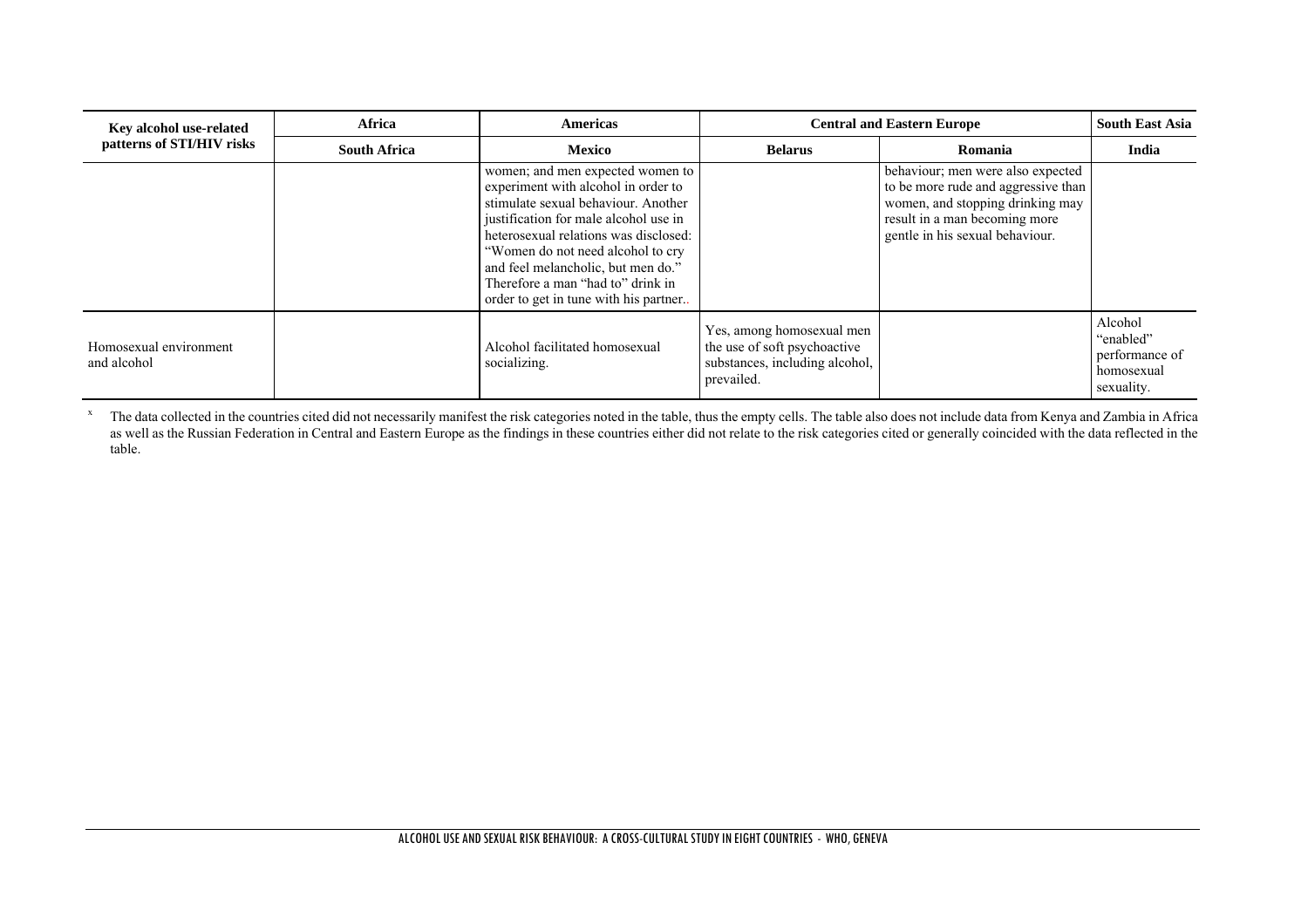#### **3.4.2 Key sex behaviour-related patterns of STI/HIV risks**

Tables 7a and 7b present the key patterns in respect of the risks that sexual behaviour posed for STI/HIV infection in the project sites, as identified in the analysis of the data reported in the country reports. These risks included psychological, sociocultural and environmental issues such as (a) a poor understanding of the transmission of STI/HIV, (b) risky sexual orientations, (c) a need for immediate gratification, (d) sexual violence against women, (e) opportunities to engage in casual/commercial sex at public places of entertainment, (f) inadequate access to condoms, and (g) an increase in traditionally tabooed sexual practices. More specifically, Tables 7a and 7b show that in all the project sites there were misunderstandings of the modes of transmission of HIV. In Africa and the Americas, for example, misunderstandings such as shown in Table 7a presented:

- 1 "Fat people did not have HIV" (Kenya);
- 2 "One cannot be HIV positive if one has a healthy living child" and "older people are unlikely to be living with or contract HIV" (South Africa);
- 3 The view among commercial sex workers that an HIV-positive person could be distinguished in terms of his/her outward appearance (Zambia);
- 4 "HIV was just an issue for homosexuals and prostitutes"(particularly among women in Mexico);
- 5 HIV infection could be prevented through "cleaning genitalia with alcohol, urine or antiseptic solutions", through "finishing the sexual act quickly", or through "ejaculating 'outside'" (Mexico).

In Belarus, Romania, the Russian Federation and India (Table 7b), misunderstandings regarding the transmission of STI/HIV such as the following: In Romania STI/HIV was considered as "bad fortune" among especially superstitious men, and as "a phenomenon of Africa or the USA". In the Russian Federation it was believed that "all diseases were curable"; and in India that cleaning agents and particular ways of performing the sexual act could prevent HIV infection.

Risky sexual orientations manifested to a varying degree in the project sites, including views and beliefs such as the following (Tables 7a and 7b):

- 1 Men's unquestioning engagement in multi-partner or polygamous sex (Kenya and Zambia; homosexual men in Mexico; Belarus, Romania and the Russian Federation; and to some extent India);
- 2 The belief among women that they were expected to "please men sexually" and "tolerate" their sexual needs and behaviour (South Africa);
- 3 The view that stable partners should insist on mutual trust rather than on the use of condoms (Kenya, South Africa and Mexico);
- 4 The belief that the use of condoms signified sexual promiscuity, as reflected in the observation that "heterosexual encounters usually had symbolic meaning and included rituals such as going for coffee/dinner, which rendered open negotiations on condom use improper"; that "many young people were too shy to buy condoms"; and that "girls had, or pretended to have, little experience of sexual issues and therefore did not insist on condom use or did not carry condoms" (Mexico);
- 5 The association of condoms with the prevention of unwanted pregnancy rather than with the prevention of HIV infection (Mexico; Belarus, Romania and the Russian Federation).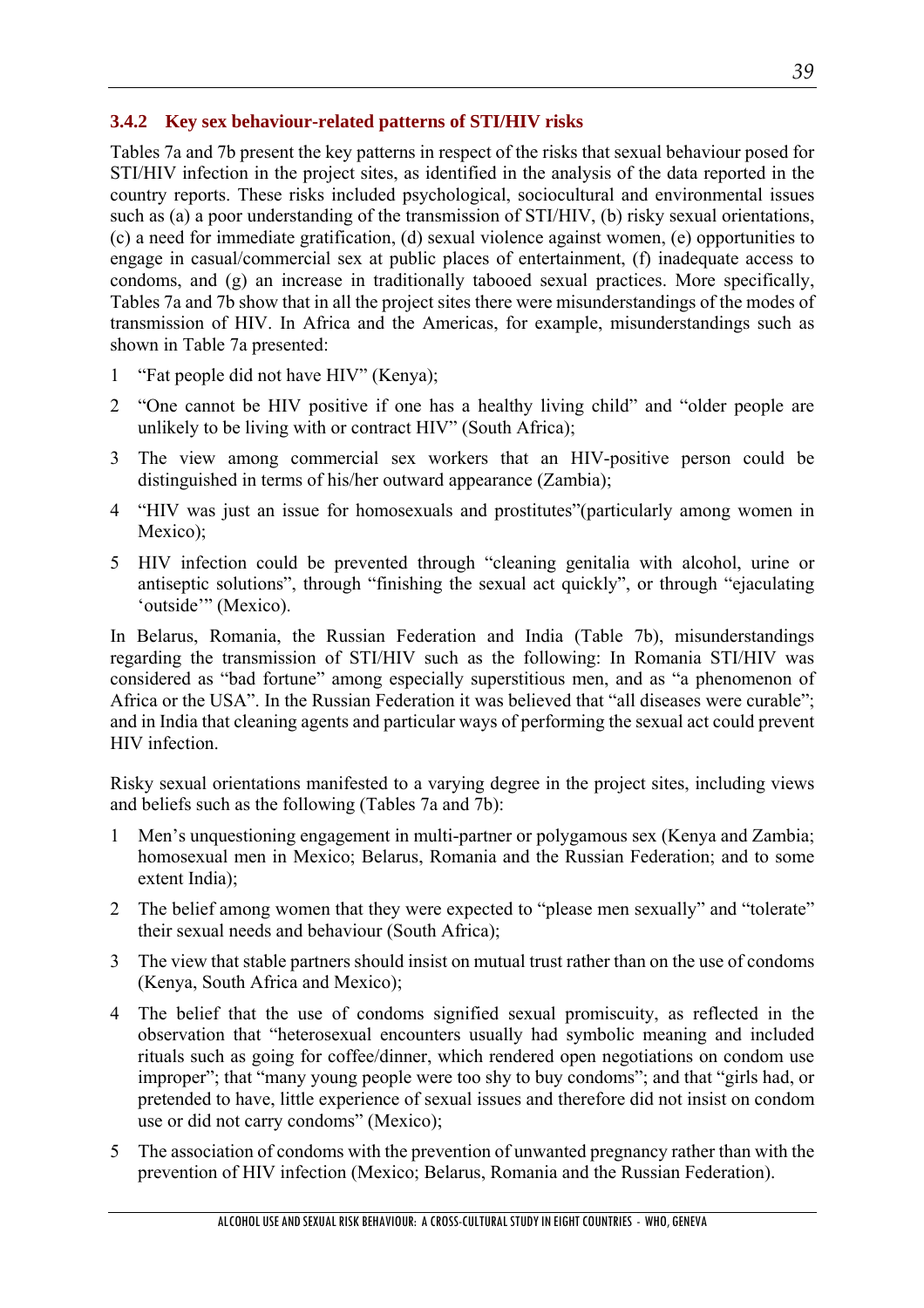A tendency to prefer material gain or sexual pleasure to safe sex is also noted in Tables 7a and 7b with regard to all the project sites but especially in Belarus, Romania and the Russian Federation. In South Africa "sugar daddy and sugar mummy relationships were commonly engaged in for money and gifts and unsafe sex was often part of these relationships". In Mexico such relationships presented within the context of homosexuality—"older men (sugar daddies) paying for drinks and giving gifts to young men in exchange for sex" were observed there. Similarly, in Belarus "promises of rewards in the form of money, clothes, etc persuaded young people to have sex". In Romania "some taxi drivers allowed their clients to pay them by having sex with them". In Zambia a willingness to engage in unprotected sex for an increased fee was noticed among commercial sex workers. A preference for the "natural way" (Romania and India) or "flesh-to-flesh sex" (South Africa) was observed in some countries. In Mexico "condoms were believed to reduce sexual sensitivity".

Tables 7a and 7b, furthermore, note that sexual violence against women occurred in Belarus, the Russian Federation and in South Africa. Participation in casual and/or commercial sex took place in all the project sites except in India, with such practices being tolerated and in some cases facilitated (e.g. in Russia) in public places of entertainment (e.g. in toilets, on balconies, at street corners, in rest/dark rooms of bars, restaurants and discos). In Mexico, some fitness centres catered specifically for homosexual encounters. A lack of (free/ affordable) condoms at places of entertainment (e.g. in Kenya, South Africa, Mexico, India and Belarus) increased vulnerability to STI/HIV.

Table 7b, finally, draws attention to the social process of sexual "liberalization" in Belarus, the Russian Federation and in India. This process was facilitated by increased travelling and the (electronic) media as well as free time. It was characterized by changing values/attitudes and practices with regard to sex, such as increased tolerance of practices such as multi-partner sex (e.g. extramarital partnerships) and casual sex (Romania), and a regard for "sex and sexual pleasure" as "the most sought after pleasures" (the Russian Federation).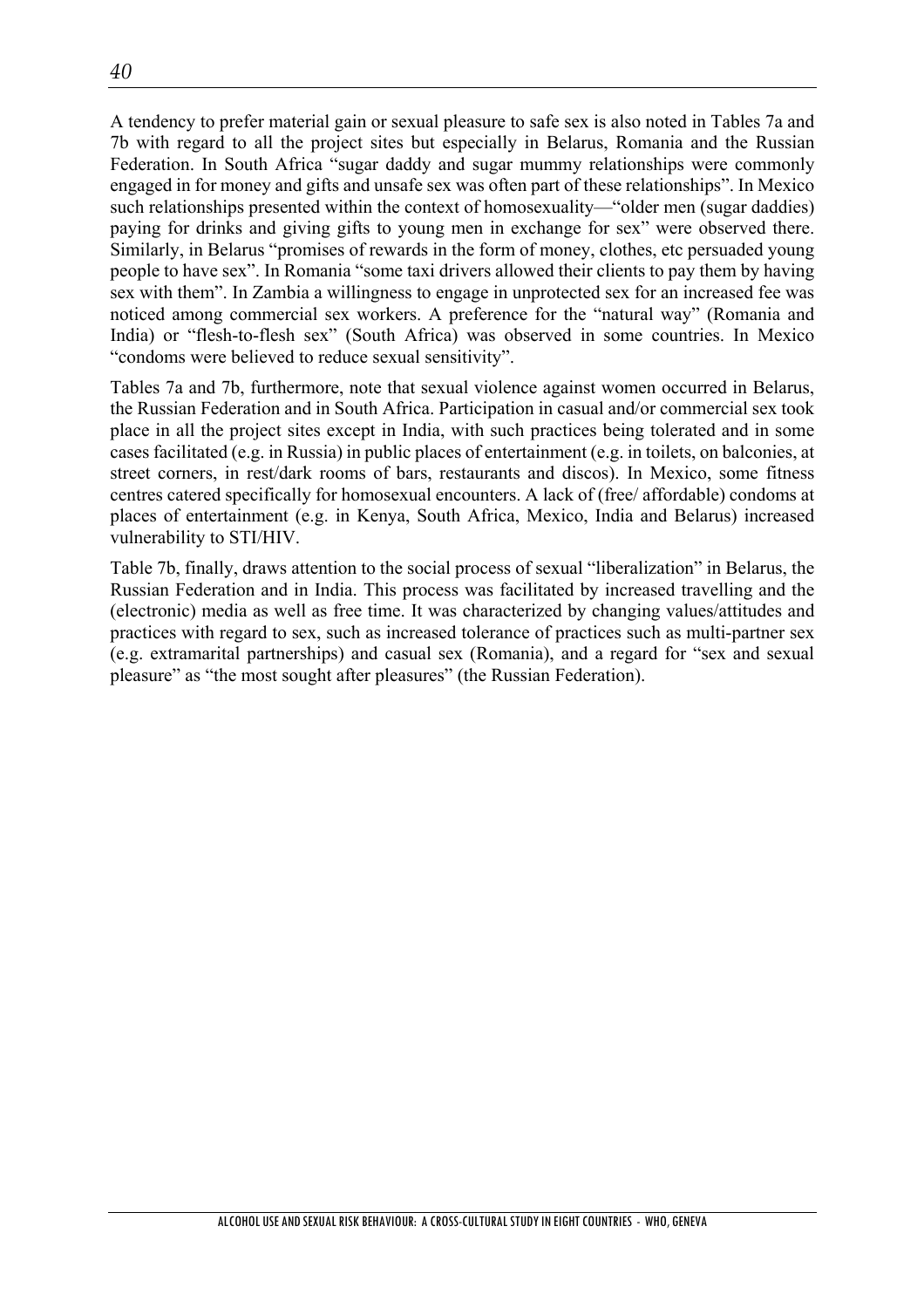| Key sex-related<br>patterns of STI/HIV                                  |                                                                                                                                                                                                                                                                                                                                                                                                                            | <b>Americas</b>                                                                                                                                                                                                                                                                                                                         |                                                                                                                                                                                                                                    |                                                                                                                                                                                                                                                                                                                                                                                                                                                                                                                                                                                                                                                                                                      |
|-------------------------------------------------------------------------|----------------------------------------------------------------------------------------------------------------------------------------------------------------------------------------------------------------------------------------------------------------------------------------------------------------------------------------------------------------------------------------------------------------------------|-----------------------------------------------------------------------------------------------------------------------------------------------------------------------------------------------------------------------------------------------------------------------------------------------------------------------------------------|------------------------------------------------------------------------------------------------------------------------------------------------------------------------------------------------------------------------------------|------------------------------------------------------------------------------------------------------------------------------------------------------------------------------------------------------------------------------------------------------------------------------------------------------------------------------------------------------------------------------------------------------------------------------------------------------------------------------------------------------------------------------------------------------------------------------------------------------------------------------------------------------------------------------------------------------|
| risks                                                                   | Kenya                                                                                                                                                                                                                                                                                                                                                                                                                      | <b>South Africa</b>                                                                                                                                                                                                                                                                                                                     | Zambia                                                                                                                                                                                                                             | Mexico                                                                                                                                                                                                                                                                                                                                                                                                                                                                                                                                                                                                                                                                                               |
| Myths and/or wrong<br>understandings of<br>modes of HIV<br>transmission | Fat people did not have HIV.                                                                                                                                                                                                                                                                                                                                                                                               | Relatively good knowledge in general; some<br>wrong understanding included the belief that<br>one cannot be HIV positive if one has a<br>healthy living child; another myth was the<br>view that older people are unlikely to be<br>living with or contract HIV.                                                                        | About half the sex workers<br>and their clients believed they<br>could distinguish an<br>HIV-positive person by<br>simply looking at him/her;<br>young people less informed<br>than adults regarding modes<br>of HIV transmission. | Cleaning genitalia with alcohol, urine or antiseptic<br>solutions, finishing the sexual act quickly, or<br>ejaculating "outside" might prevent HIV<br>transmission.                                                                                                                                                                                                                                                                                                                                                                                                                                                                                                                                  |
| "HIV is just an issue for<br>homosexuals and<br>prostitutes"            |                                                                                                                                                                                                                                                                                                                                                                                                                            |                                                                                                                                                                                                                                                                                                                                         |                                                                                                                                                                                                                                    | Yes, and is a stereotype that has been acquired mainly<br>by women.                                                                                                                                                                                                                                                                                                                                                                                                                                                                                                                                                                                                                                  |
| Gendered meaning of<br>sex patterns of partners                         | A polygamous conceptualization of<br>male sex given by males.                                                                                                                                                                                                                                                                                                                                                              | Some young men attached three meanings to<br>sex-procreation, love and recreational sex;<br>women were socialized to please men<br>sexually; men's sexual needs and behaviour<br>were tolerated; men "feared" more an<br>infection from their stable partners, whereas<br>women feared more an infection from their<br>casual partners. | Women frequently believed a<br>man could not be sexually<br>satisfied with only one<br>woman.                                                                                                                                      | Homosexual men expressed their "masculinity"<br>through engaging in multiple sexual relations with<br>other men. The man who has had the highest number<br>of sexual partners is considered "the best of the best".                                                                                                                                                                                                                                                                                                                                                                                                                                                                                  |
| Barriers to condom use                                                  | Condom use was estimated to be very<br>low—5% of sexually active people.<br>Condoms were for sale at almost all<br>visited hotels and bars, but sales were<br>low. Safe sex was often seen as<br>"mutual trust", and such was insisted<br>on ("We should learn to trust our<br>partners and stick to the trusted one<br>instead of using condoms"); condom<br>use was seen as proper for casual sex<br>and commercial sex. | Limited access to condoms at drinking<br>venues. Some men who would seek out<br>casual sexual relations in drinking venues<br>failed to carry condoms for fear of being<br>caught by their regular partners.                                                                                                                            | Young people were more<br>uninformed than adults about<br>the protection offered by<br>condoms.                                                                                                                                    | Condoms were expensive and were believed to<br>reduce sexual sensitivity;<br>heterosexual encounters usually had symbolic<br>meaning and included rituals such as going for<br>coffee/dinner, which rendered open negotiations on<br>condom use improper.<br>A repressive male-dominated culture entailed, for<br>example, the fact that many young people were too<br>shy to buy condoms.<br>Girls also had or pretended to have little experience<br>of sexual issues and therefore did not insist on<br>condom use or did not carry condoms.<br>Young men, furthermore, did not stop to get condoms<br>as they did not want to "sexually scare" their partners<br>(who could change their minds). |

**Table 7a: Key sex behaviour-related patterns of STI/HIV risks and particular manifestations of these risks in Kenya, South Africa, Zambia and Mexicox**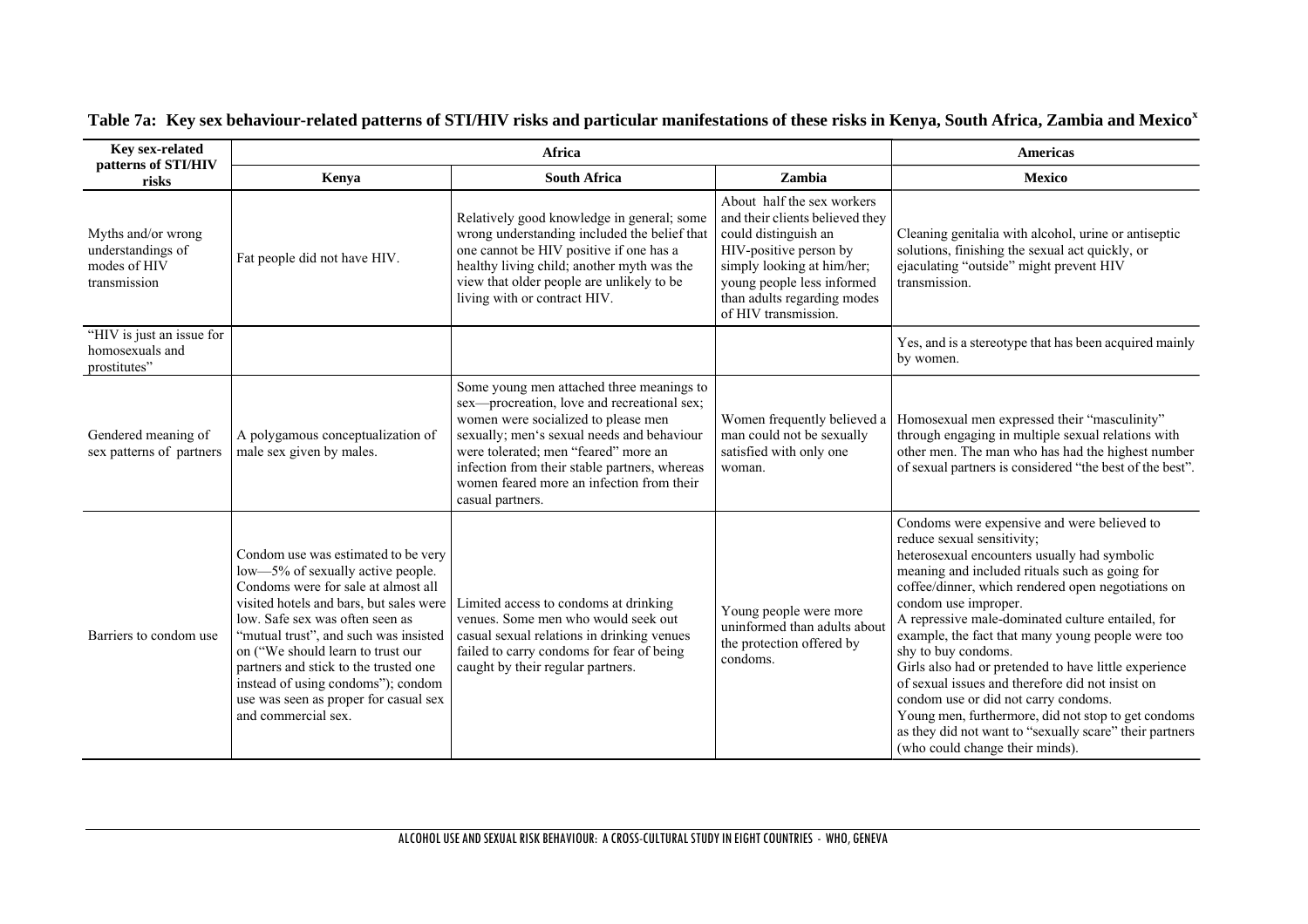| Key sex-related                                                                                      |       | <b>Americas</b>                                                                                                                                                       |                                                                                                                                            |                                                                                                                                                                                                                                                                                                              |
|------------------------------------------------------------------------------------------------------|-------|-----------------------------------------------------------------------------------------------------------------------------------------------------------------------|--------------------------------------------------------------------------------------------------------------------------------------------|--------------------------------------------------------------------------------------------------------------------------------------------------------------------------------------------------------------------------------------------------------------------------------------------------------------|
| patterns of STI/HIV<br>risks                                                                         | Kenya | <b>South Africa</b>                                                                                                                                                   | Zambia                                                                                                                                     | <b>Mexico</b>                                                                                                                                                                                                                                                                                                |
| Unwanted pregnancy<br>perceived as main risk;<br>condoms mainly/only<br>used to prevent<br>pregnancy |       |                                                                                                                                                                       |                                                                                                                                            | Yes, young women mainly associated unsafe sex with<br>unwanted pregnancy. The main perceived reason for<br>using a condom was to prevent unwanted pregnancy,<br>not STI/HIV. Family members who instructed young<br>people to use condoms did so out of aversion to<br>pregnancy, not fear of STI infection. |
| "Natural way of doing<br>it" as a barrier to<br>condom use                                           |       | Men wanted flesh-to-flesh sex.                                                                                                                                        |                                                                                                                                            |                                                                                                                                                                                                                                                                                                              |
| Casual and/or<br>commercial sex in<br>public places (bars,<br>toilets)                               |       | In commercial sex, intercourse was<br>performed on balconies, in toilets, corners,<br>even in the company of other visitors sitting<br>at the same table and bench.   | Yes, in rest rooms (not<br>toilets, but brothel-like<br>rooms) that were rented for a<br>few hours.                                        | Yes, sexual intercourse occurred, e.g. on the floors<br>and in rest rooms of restaurant bars. Oral sex was<br>tolerated in semi-dark areas of some bars, even<br>though this was officially forbidden.                                                                                                       |
| Homosexuality                                                                                        |       |                                                                                                                                                                       |                                                                                                                                            | Homosexual men are constructed as men and as<br>homosexuals, and in order to prove both these<br>identities (manhood and homosexuality) they need to<br>have many sexual relations and engage in risky<br>sexual behaviour.                                                                                  |
| Separate homosexual<br>venues                                                                        |       |                                                                                                                                                                       |                                                                                                                                            | Yes, some fitness centres were being used on certain<br>days for homosexual encounters. Condoms were<br>seldom offered for free or sold at homosexual venues<br>(e.g. in bars and discos).                                                                                                                   |
| MSMs engaged in sex<br>for the "adrenalin" surge                                                     |       |                                                                                                                                                                       |                                                                                                                                            | Yes, and occurred without the use of condoms and in<br>"dark rooms".                                                                                                                                                                                                                                         |
| Violence and unwanted<br>sex                                                                         |       | Frequently reported between partners, mostly<br>because of various fears and mistrust and<br>jealousy among men; unwanted sex reported<br>more by males than females. |                                                                                                                                            |                                                                                                                                                                                                                                                                                                              |
| Non-professionalism in<br>sex work                                                                   |       | Sugar daddy and sugar mummy relationships<br>were commonly engaged in for money and<br>gifts, and unsafe sex was often part of it.                                    | Sex workers with low<br>self-esteem took more risks<br>(less consistent condom<br>use);unprotected sex was<br>accepted for additional pay. | Frequently older men (sugar daddies) paid for drinks<br>and gave gifts to young men in exchange for sex.                                                                                                                                                                                                     |

<sup>x</sup> The data in the countries cited did not necessarily relate to the respective risk categories noted in the table, thus the empty cells.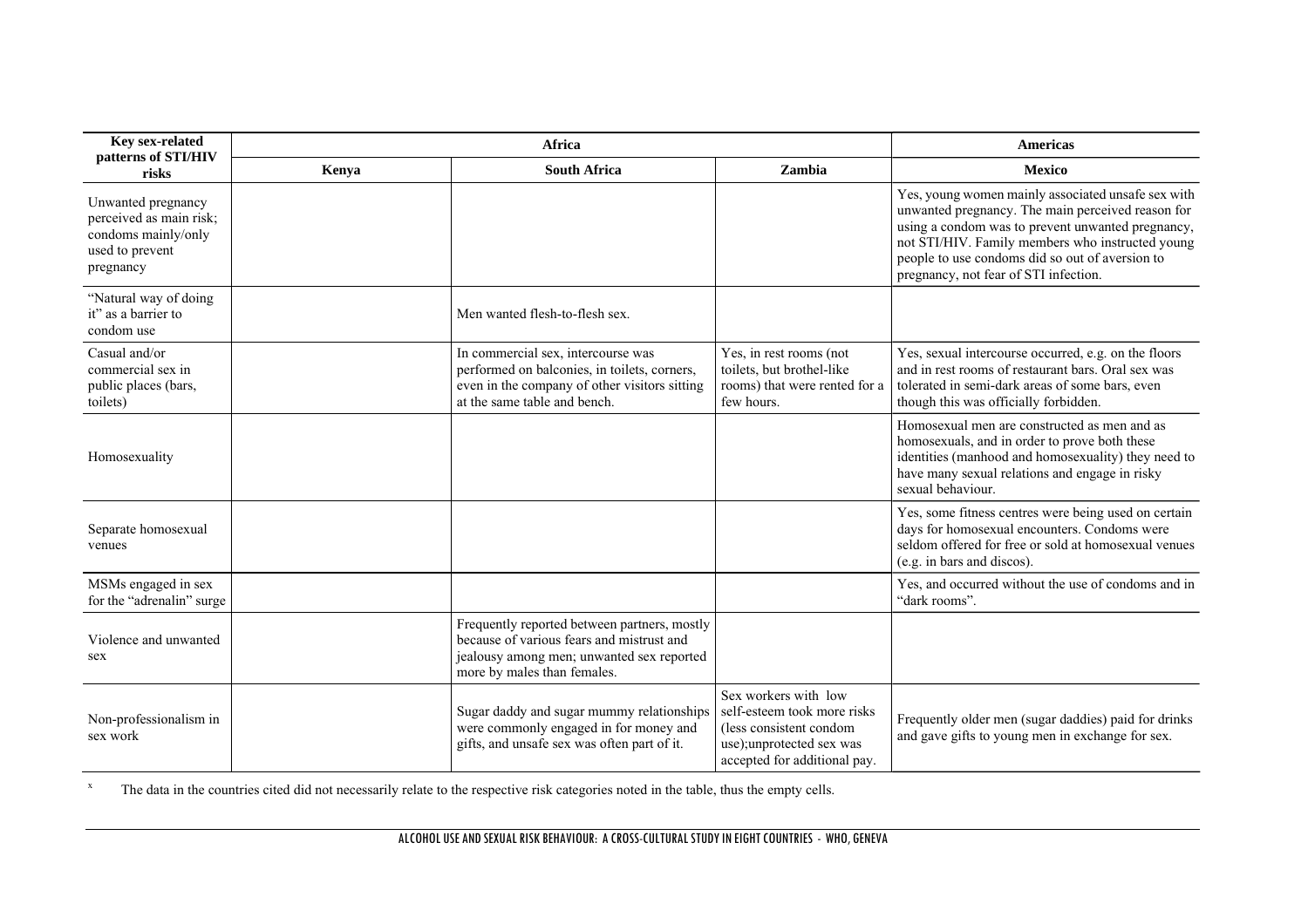**Table 7b: Key sex behaviour-related patterns of STI/HIV risks and particular manifestations of these risks in Belarus, Romania, the Russian Federation**  and India<sup>x</sup>

| Key sex-related patterns of                                                                       |                                                                                                                                                                                                          | <b>Central and Eastern Europe</b>                                                                                                                                                                                                                                                                                                                                                                                                                                         |                                                                                                                                                                                                                                                     | <b>South East Asia</b>                                                                                                                                                                                                                                                                                                                                    |
|---------------------------------------------------------------------------------------------------|----------------------------------------------------------------------------------------------------------------------------------------------------------------------------------------------------------|---------------------------------------------------------------------------------------------------------------------------------------------------------------------------------------------------------------------------------------------------------------------------------------------------------------------------------------------------------------------------------------------------------------------------------------------------------------------------|-----------------------------------------------------------------------------------------------------------------------------------------------------------------------------------------------------------------------------------------------------|-----------------------------------------------------------------------------------------------------------------------------------------------------------------------------------------------------------------------------------------------------------------------------------------------------------------------------------------------------------|
| <b>STI/HIV risks</b>                                                                              | <b>Belarus</b>                                                                                                                                                                                           | Romania                                                                                                                                                                                                                                                                                                                                                                                                                                                                   | <b>The Russian Federation</b>                                                                                                                                                                                                                       | India                                                                                                                                                                                                                                                                                                                                                     |
| Myths and/or wrong<br>understandings of modes of HIV<br>transmission                              |                                                                                                                                                                                                          | STI/HIV was considered bad fortune,<br>an attitude more prevalent among<br>superstitious men. Young people had<br>superficial and inconsistent knowledge<br>of sexual risks and STIs. Some people<br>believed that HIV/AIDS was a<br>phenomenon of Africa or the USA.                                                                                                                                                                                                     | "All diseases are curable".                                                                                                                                                                                                                         | Cleaning genitalia with alcohol, urine or<br>antiseptic solutions, finishing sexual act<br>quickly, or ejaculating "outside" might<br>prevent HIV transmission.                                                                                                                                                                                           |
| Gendered meaning of sex<br>patterns of partners                                                   | Premarital "purity" was expected<br>more of women than men; macho<br>construction of maleness; multiple<br>sex partners for men were tolerated;<br>girls often associated sex with<br>material hardship. | Frequent involvement in sex and having<br>multiple partners were considered male<br>behaviour.<br>Men were more superstitious and<br>women more realistic about sexual<br>risks.                                                                                                                                                                                                                                                                                          |                                                                                                                                                                                                                                                     | Faithfulness to partner an expected norm,<br>although males have more liberties than<br>females.                                                                                                                                                                                                                                                          |
| Barriers to condom use                                                                            | Condoms were expensive; were<br>never or seldom used by many; the<br>Church was against condom use.                                                                                                      | Limited discussion about sexual matters<br>(tabooed); limited use of condoms<br>among particularly older people.<br>Although condoms were sold in every<br>shop, people were too ashamed to buy<br>them; some people also refused to use<br>condoms because of the belief that it<br>reduced pleasure and hampered<br>spontaneity. Some people did not<br>believe HIV/AIDS was a reality in<br>Romania and never used condoms, even<br>though they had multiple partners. | Condoms were never used.<br>particularly during group sex, and<br>during oral and anal sex. Alcohol use<br>(including heavy drinking) is common<br>before sexual activity as alcohol is<br>believed to remove pressure,<br>inhibition and relaxed). | The belief that there is no necessity in using<br>condoms exists. A lack of time during the<br>sex act is also given as a reason for not<br>using condoms. Partners sometimes object<br>to condoms. The unavailability of condoms<br>is another barrier to usage. The use of<br>alcohol during commercial sex is also seen<br>as a barrier to condom use. |
| Unwanted pregnancy perceived<br>as main risk; condoms<br>mainly/only used to prevent<br>pregnancy | Yes, if condoms were used,<br>prevention of pregnancy was the<br>chief reason, and was offered as<br>motivation when women requested<br>men to use condoms.                                              | Yes, unwanted pregnancy was seen as<br>the major risk in sexual relations.                                                                                                                                                                                                                                                                                                                                                                                                |                                                                                                                                                                                                                                                     |                                                                                                                                                                                                                                                                                                                                                           |
| "Natural way of doing it" as a<br>barrier to condom use                                           |                                                                                                                                                                                                          | Yes, the main barrier to safe sex was the<br>insistence on "preserving the natural<br>way of doing it".                                                                                                                                                                                                                                                                                                                                                                   |                                                                                                                                                                                                                                                     | Some people do not like using condoms.                                                                                                                                                                                                                                                                                                                    |
| public places (bars, toilets)                                                                     | Casual and/or commercial sex in Wherever possible—apartments,<br>hostels, parks, public gardens,                                                                                                         |                                                                                                                                                                                                                                                                                                                                                                                                                                                                           | In a disco in Moscow there were<br>"individual video telephone"                                                                                                                                                                                     |                                                                                                                                                                                                                                                                                                                                                           |

ALCOHOL USE AND SEXUALRISK BEHAVIOUR: A CROSS-CULTURALSTUDYIN EIGHTCOUNTRIES - WHO, GENEVA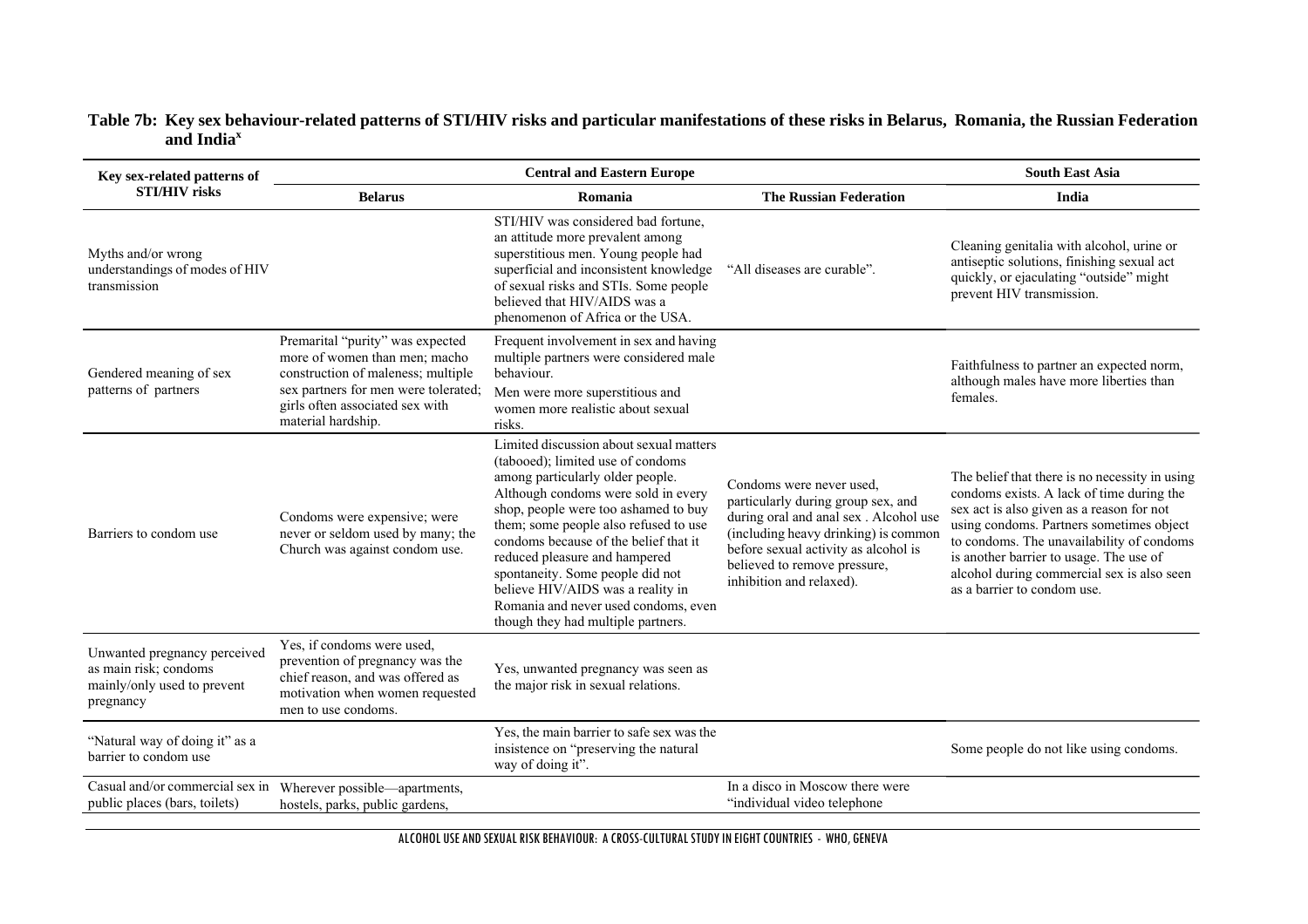| Key sex-related patterns of                   |                                                                                                                                                                                                                                                                                                                                                                                                                                                                     | <b>Central and Eastern Europe</b>                                                                                                                                                                                                                                                                                                                                                                                       |                                                                                                                                                                                                                          | <b>South East Asia</b>                                                       |
|-----------------------------------------------|---------------------------------------------------------------------------------------------------------------------------------------------------------------------------------------------------------------------------------------------------------------------------------------------------------------------------------------------------------------------------------------------------------------------------------------------------------------------|-------------------------------------------------------------------------------------------------------------------------------------------------------------------------------------------------------------------------------------------------------------------------------------------------------------------------------------------------------------------------------------------------------------------------|--------------------------------------------------------------------------------------------------------------------------------------------------------------------------------------------------------------------------|------------------------------------------------------------------------------|
| <b>STI/HIV risks</b>                          | <b>Belarus</b>                                                                                                                                                                                                                                                                                                                                                                                                                                                      | Romania                                                                                                                                                                                                                                                                                                                                                                                                                 | <b>The Russian Federation</b>                                                                                                                                                                                            | India                                                                        |
|                                               | benches, night clubs, basements,<br>porches, disco bars. Apartments<br>were leased for 24 hours or less. In<br>student hostels almost all sexual<br>activity occurred when visits were<br>allowed; the remaining roommates<br>had to leave the room. Discos were<br>seen as places for meeting sexually<br>willing persons.                                                                                                                                         |                                                                                                                                                                                                                                                                                                                                                                                                                         | relaxation" booths, where sex was<br>being performed, and on another floor<br>there was a long corridor with dark<br>rooms (illuminated only by screens<br>with porno films) where any sexual<br>activity was tolerated. |                                                                              |
| Homosexuality                                 | In boys' boarding schools 100% of<br>students engaged in homosexual<br>practices.                                                                                                                                                                                                                                                                                                                                                                                   |                                                                                                                                                                                                                                                                                                                                                                                                                         |                                                                                                                                                                                                                          |                                                                              |
| Violence and unwanted sex                     | Girls submitted to pressure to have<br>sex because of fear of jeopardizing<br>their relationships. Early sexual<br>debut, sexual activity under the<br>influence of alcohol and rape<br>particularly common among rural<br>people.                                                                                                                                                                                                                                  | Comments such as the following<br>occurred among research participants:<br>"When my father was drunk he was<br>rude and pushed my mother into having<br>sex neglecting that his children were<br>there. I first learned popular and vulgar<br>language about sex and then what were<br>appropriate and civilized words for<br>that." Girls in rural villages were<br>sometimes raped by acquaintances and<br>relatives. | Groups of young people "on the edge"<br>of criminal circumstances performed<br>"condom-protected rape".                                                                                                                  |                                                                              |
| Non-professionalism in<br>commercial sex work | Commercial sex workers attended<br>private hospitals/clinics when in<br>need of care because the treatment in<br>government institutions was<br>"inhumane". Self-treatment of STIs<br>occurred. Although prostitutes in<br>hotels and call girls refused<br>unprotected sex, street prostitutes<br>were more willing to engage in<br>unprotected sex. Frequently<br>promises of rewards in the form of<br>money, clothes, etc persuade young<br>people to have sex. | Commercial sex workers included call<br>girls, girls at motorways who worked<br>together with pimps and girls at<br>low-budget bistros and bars.<br>Street children (e.g. young girls at<br>railway stations) also engaged in<br>prostitution. Some taxi drivers allowed<br>their clients to pay them by having sex<br>with them. Taxi drivers and older men<br>frequently bought sex.                                  | Commercial sex was reportedly<br>performed with 100% condom use.                                                                                                                                                         | Brothel-based commercial sex workers are<br>in favour of protected/safe sex. |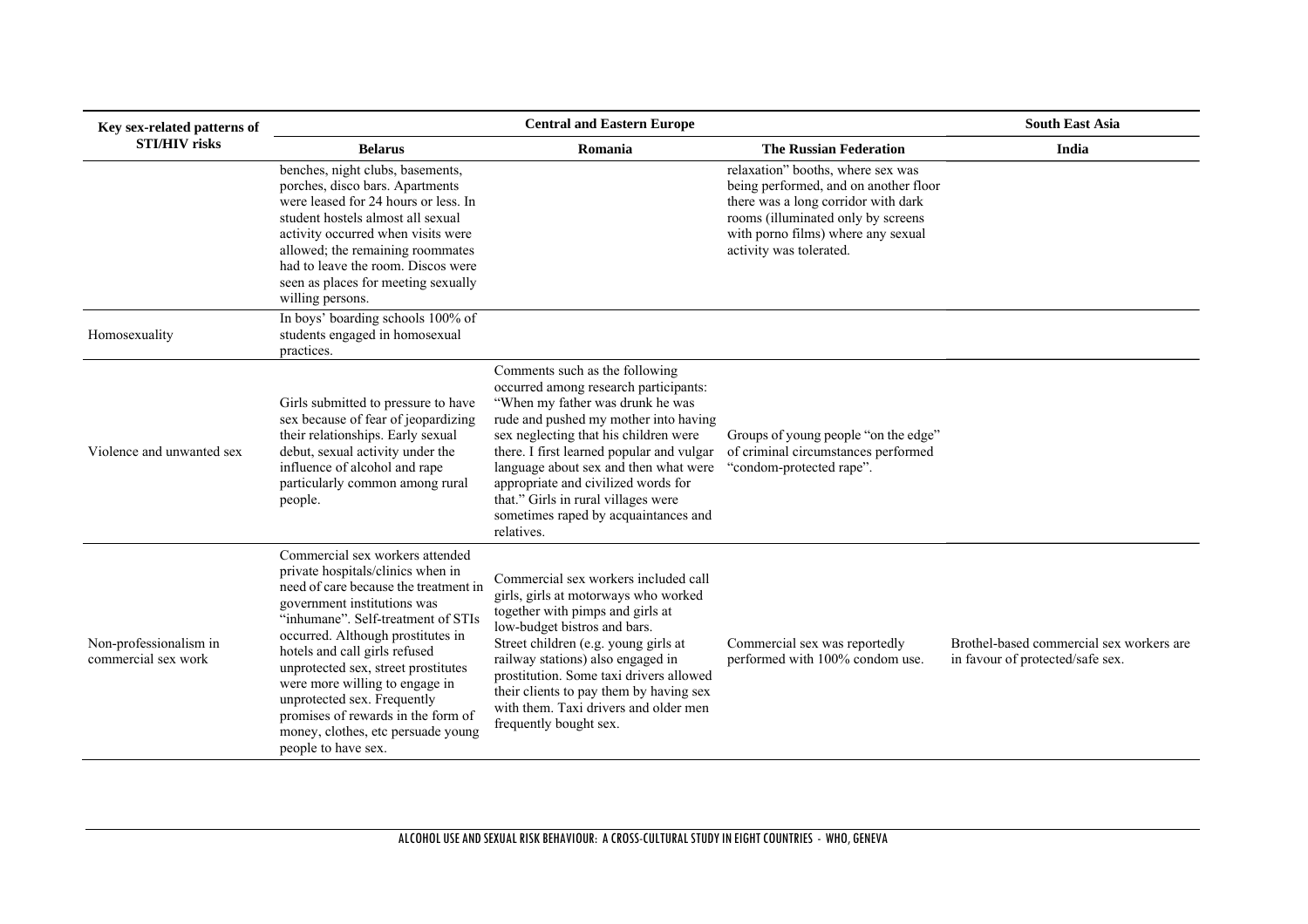| Key sex-related patterns of<br><b>STI/HIV</b> risks |                                                                                                                                                                                                                                                                | <b>South East Asia</b>                                                                                                                                                    |                                                                                                                                                                                                                                                                                                          |                                                                                                                  |
|-----------------------------------------------------|----------------------------------------------------------------------------------------------------------------------------------------------------------------------------------------------------------------------------------------------------------------|---------------------------------------------------------------------------------------------------------------------------------------------------------------------------|----------------------------------------------------------------------------------------------------------------------------------------------------------------------------------------------------------------------------------------------------------------------------------------------------------|------------------------------------------------------------------------------------------------------------------|
|                                                     | <b>Belarus</b>                                                                                                                                                                                                                                                 | Romania                                                                                                                                                                   | <b>The Russian Federation</b>                                                                                                                                                                                                                                                                            | India                                                                                                            |
| "Problematic" liberalization of<br>sexuality        | Liberalization (media, internet,<br>travel) occurred without any<br>effective health promotion or<br>discourse on sexual risks/effective<br>strategies on condom use support. A<br>lot of free time and unspent energy<br>contributed towards sexual activity. | Liberation of sexual activity, with<br>extramarital sexual relations becoming<br>more frequent; and differences between<br>rural and urban sex life were<br>disappearing. | Sex and sexual pleasure were<br>becoming the most sought pleasures<br>(including multiple partners), and<br>casual sex with alcohol was a norm;<br>the "older" group seemed to take<br>consistently more risks, although they<br>also had more developed<br>risk-preventing skills (e.g. condom<br>use). | Changing social values/attitudes towards<br>sex, especially among young people and<br>adolescents in particular. |

 $\overline{X}$  Empty cells relate to the fact that the data that were collected in the countries cited did not necessarily relate to the respective risk categories noted in the table.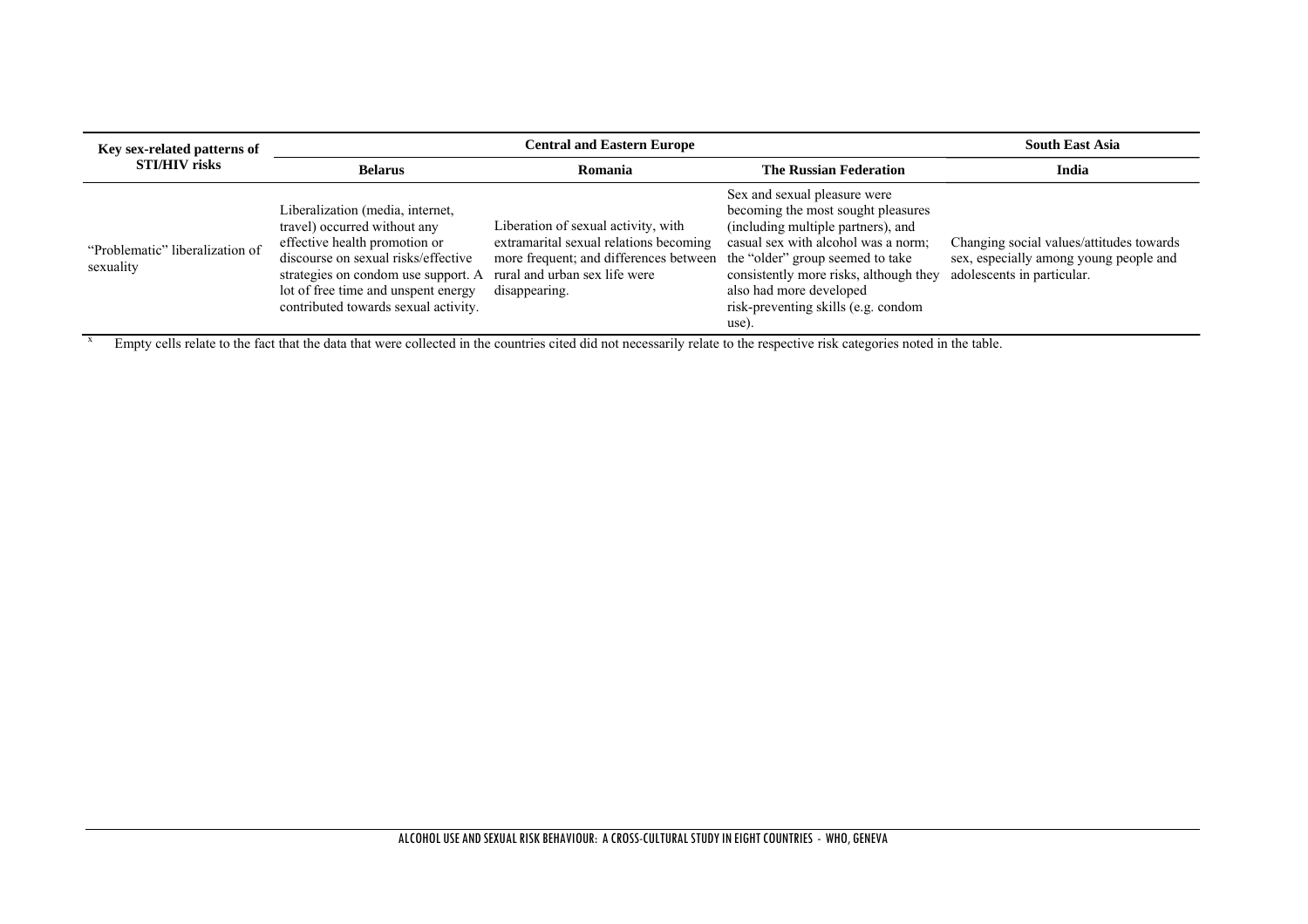#### **3.4.3 Key patterns of the interaction between alcohol use and sexual behaviour that pose risks for STI/HIV infection**

Analysis of the data collected in the project sites also showed that not only did alcohol use and sexual behaviour separately pose risks for STI/HIV infection, but also collecively. In a number of ways alcohol use and sexual behaviour and beliefs actively "supported" one another, with alcohol use and beliefs acting as both precursors and outcomes of sexual behaviour. The particular manner in which alcohol use and sexual behaviour interacted, however, varied to some extent across the eight countries. Furthermore, the key patterns of risky alcohol use-sex interaction that emerged in the course of the analysis related to the following matters that were consistent with the issues noted in earlier discussions: (cultural) acceptance of alcohol as a facilitator of sexual encounters and maleness, and/or a reliever of sex-related stress, and/or an enhancer of the sexual experience, and/or an excuse for irresponsible behaviour such as risky sex; the use of alcohol-serving venues as contact places for sexual encounters; and the promotion of alcohol at venues catering for pornography.

More specifically, and with regard to the contribution of alcohol consumption to sexual activity, Tables 8a and 8b show, for example, that "being under the influence of alcohol was culturally accepted as an excuse for irresponsible behaviour, including risky sex" in Kenya and South Africa, in Mexico, as well as in Belarus, Romania and the Russian Federation. In Romania, alcohol consumption was not only culturally accepted as an excuse for irresponsible behaviour but also as an excuse that specifically applied to men, implying that alcohol use-related irresponsible behaviour was culturally accepted as an assertion/manifestation of maleness.

Tables 8a and 8b, furthermore, show that alcohol was consumed to attract sexual partners and initiate sexual encounters. For example, in Zambia "buying alcohol for women showed that a man had money". In Belarus in particular "alcohol use was conventional and an essential part of sexual relations"; and "at discos alcohol was much more consumed by those who showed up single and searched for a partner than those who came with a partner". In Russia "it was typical to invite a woman to a restaurant and treat her with alcoholic drinks".

Beliefs that alcohol facilitated or enhanced sexual intercourse contributed towards consumption before or during sexual intercourse. For example, Table 8a shows that in Kenya it was observed that "alcohol use was believed to reduce fears connected to sex and encouraged risky sex, and to provide extra power for sex"; and in South Africa some research participants noted that "alcohol use and sex were a match made in heaven". In Mexico "young people and homosexual men used alcohol to build courage to approach a possible sexual contact". Table 8b also indicates that in India "alcohol's positive effect on arousal and pleasure was particularly reported by high-risk groups". In Belarus "alcohol use was perceived as very important in sexual activity", with some persons noting that alcohol use during sexual intercourse made "them become more attractive". It was also found in Belarus that alcohol use was the third most frequent reason for girls to have sex the first time. In Romania it was noted that, as a rule, "alcohol was taken as a socializer and a facilitator of sex". In the Russian Federation "there was a common misconception that a person without alcohol was incapable of engaging in sex".

Tables 8a and 8b also indicate that alcohol consumption occurred as an outcome of (stressful) sexual encounters in some project countries. For example, in Kenya it was reported that some commercial sex workers "drank to cope with dirty clients" (Table 8a), and in India female commercial sex workers reported that alcohol was used "to cope with" commercial sex (Table 8b).

Finally, situational factors such as the promotion of alcohol consumption at venues for drinking and sex-related demonstrations "strengthened" the active contribution of alcohol use to risky sexual behaviour. Table 8a, for example, notes that in Mexico homosexual encounters particularly occurred in bars and discos, drawing attention to the finding that "the best seats in bars/discos (near the dance floor) were bound to purchasing a whole bottle of alcohol, not just a drink".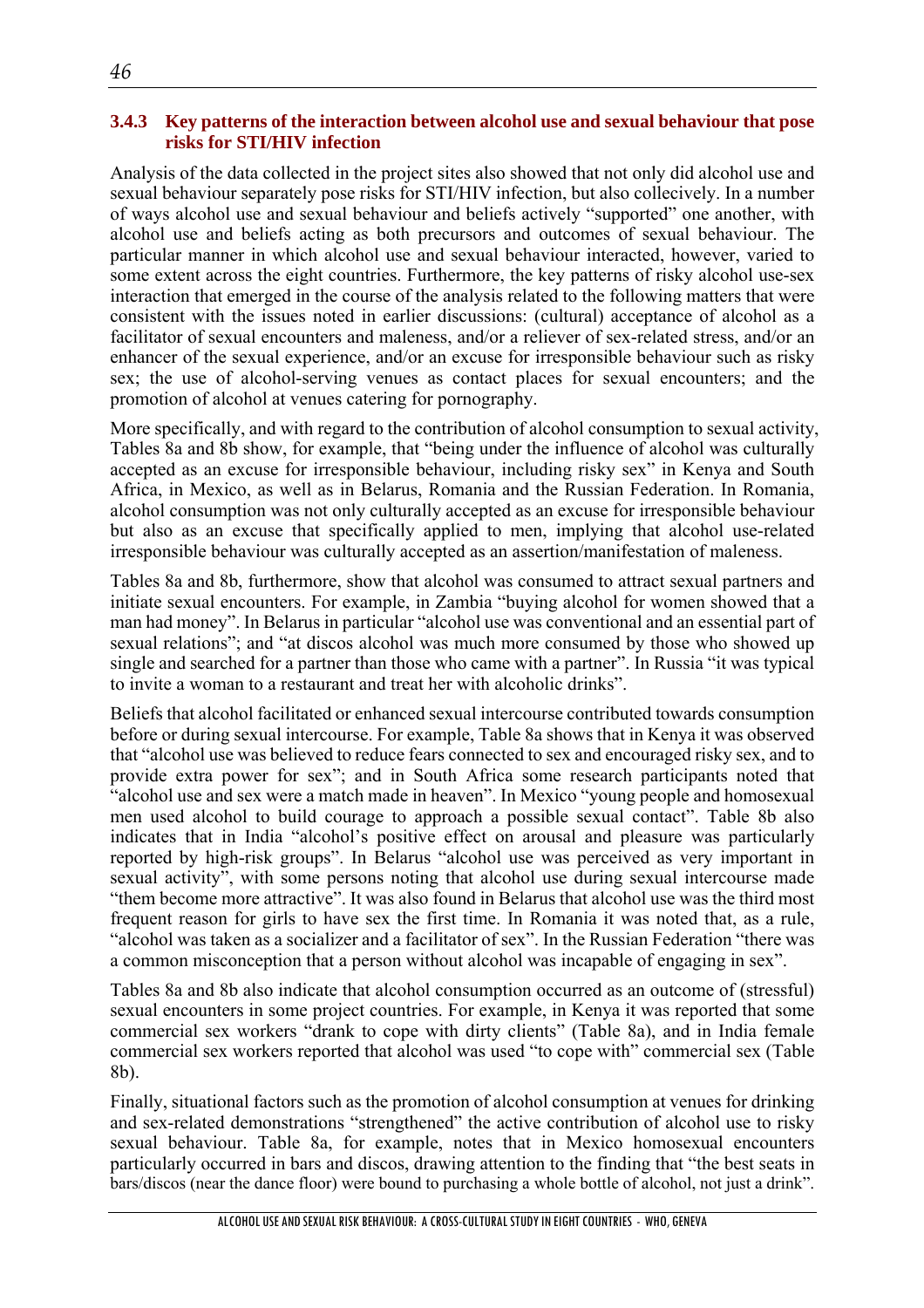| Risky patterns of alcohol-sex                                                                                                                                                                                                                                  |                                                                                                                     | Africa                                                                                                                                                                                                                                                                                                            |                                                                                                                                                                                                                                                                                                                                        | Americas                                                                                                                                                                                                                                                                                                             |
|----------------------------------------------------------------------------------------------------------------------------------------------------------------------------------------------------------------------------------------------------------------|---------------------------------------------------------------------------------------------------------------------|-------------------------------------------------------------------------------------------------------------------------------------------------------------------------------------------------------------------------------------------------------------------------------------------------------------------|----------------------------------------------------------------------------------------------------------------------------------------------------------------------------------------------------------------------------------------------------------------------------------------------------------------------------------------|----------------------------------------------------------------------------------------------------------------------------------------------------------------------------------------------------------------------------------------------------------------------------------------------------------------------|
| interaction                                                                                                                                                                                                                                                    | Kenya                                                                                                               | <b>South Africa</b>                                                                                                                                                                                                                                                                                               | Zambia                                                                                                                                                                                                                                                                                                                                 | <b>Mexico</b>                                                                                                                                                                                                                                                                                                        |
| Being under the influence<br>ofalcohol was culturally<br>accepted as an excuse for (any)<br>irresponsible behaviour;<br>construction of malenness in<br>terms of alcohol consumption;<br>acceptance of alcohol as a<br>means for attracting sexual<br>partners | Yes, culturally, alcohol use served as an<br>excuse for any incorrect behaviour, a<br>warranty for irresponsibility | Under the influence alcohol, men<br>could be guaranteed meeting<br>women who would be willing to<br>engage in sexual encounters with<br>them.<br>A high visibility of drunken people<br>performing sexual activities, e.g. in<br>parks and pubs.<br>Some women were sexually abused<br>by their drunken husbands. |                                                                                                                                                                                                                                                                                                                                        | Yes, alcohol and other psychoactive<br>substance use was considered an excuse<br>to engage in sexual risk behaviour                                                                                                                                                                                                  |
| Buying alcohol for women<br>showed that a man had money                                                                                                                                                                                                        |                                                                                                                     |                                                                                                                                                                                                                                                                                                                   | Sex was paid for with money/gifts and<br>with drinks, particularly in the case of<br>commercial sex work.                                                                                                                                                                                                                              |                                                                                                                                                                                                                                                                                                                      |
| Commercial sex workers and<br>alcohol use                                                                                                                                                                                                                      | Some drank to cope with dirty clients.                                                                              | Commercial sex workers would<br>often visit drinking venues which<br>were mainly frequented by men.                                                                                                                                                                                                               | Commercial sex workers frequently<br>reported enjoying their commercial<br>sex, particularly when combined with<br>alcohol use. In fact, many sex workers<br>and clients indicated that they enjoyed<br>sexual intercourse most when they<br>were drunk.<br>Some commercial sex workers<br>pretended being drunk to seduce<br>clients. | Older visitors to night bars and discos<br>generally bought alcoholic drinks for<br>younger visitors in order to persuade<br>them to have sexual intercourse                                                                                                                                                         |
| Alcohol-serving venues were<br>important contact places for<br>homosexuals/MSMs                                                                                                                                                                                |                                                                                                                     |                                                                                                                                                                                                                                                                                                                   |                                                                                                                                                                                                                                                                                                                                        | Yes, because of the repressive attitude<br>towards homosexuality in society; and<br>because of a lack of places other than<br>bars where homosexuals could meet<br>and have sex. The best seats in<br>bars/discos (near the dance floor) were<br>bound to purchasing a whole bottle of<br>alcohol, not just a drink. |
| Low awareness of alcohol<br>use-related sexual risk<br>behaviour                                                                                                                                                                                               |                                                                                                                     |                                                                                                                                                                                                                                                                                                                   |                                                                                                                                                                                                                                                                                                                                        | Yes, especially among young people.<br>When young people asked about<br>possible riks of alcohol intake, sexual<br>risks were seldom mentioned.                                                                                                                                                                      |

Table 8a: Key patterns of the interaction between alcohol consumption and sexual behaviour that pose risks for STI/HIV infection<sup>x</sup>

<u> 1989 - Johann Stoff, fransk politik (d. 1989)</u>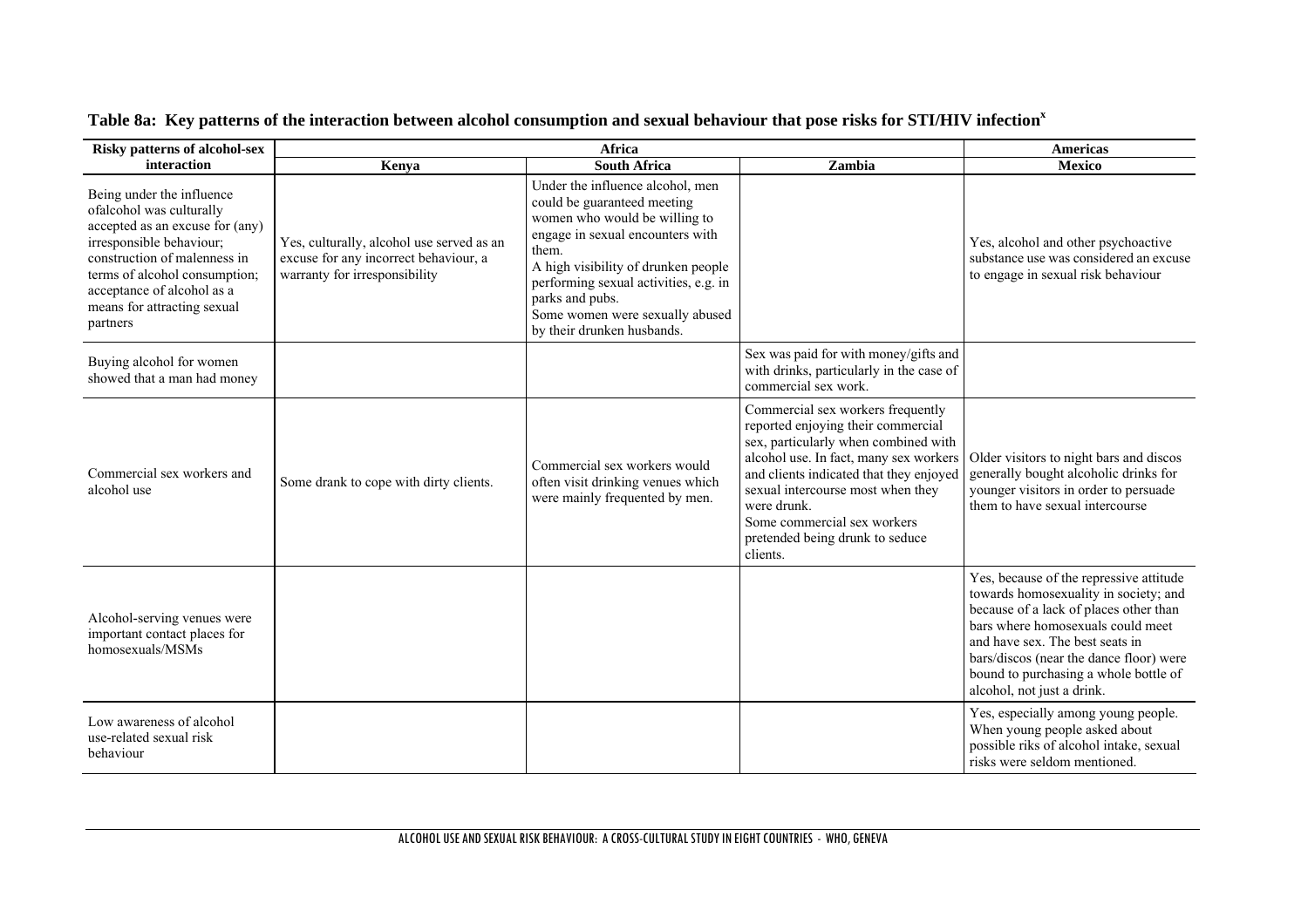| <b>Risky patterns of alcohol-sex</b>                                              |                                                                                                                                 | Americas                                                                                                                                                                                                                                                                                                                                                                                                                                  |        |                                                                                                              |
|-----------------------------------------------------------------------------------|---------------------------------------------------------------------------------------------------------------------------------|-------------------------------------------------------------------------------------------------------------------------------------------------------------------------------------------------------------------------------------------------------------------------------------------------------------------------------------------------------------------------------------------------------------------------------------------|--------|--------------------------------------------------------------------------------------------------------------|
| interaction                                                                       | Kenya                                                                                                                           | <b>South Africa</b>                                                                                                                                                                                                                                                                                                                                                                                                                       | Zambia | <b>Mexico</b>                                                                                                |
| Subjective or psychological<br>importance of alcohol use in<br>sexual intercourse | Alcohol use reduced fears connected to<br>sex, and encouraged risky sex; alcohol use<br>believed to provide extra power for sex | High prevalence of people drinking<br>and involved in erotic/sexual<br>behaviour in public.<br>"Alcohol with sex" increased with<br>social status.<br>Alcohol use and sex were a "match<br>made in heaven"-inseparable.                                                                                                                                                                                                                   |        | Yes, young people and homosexual<br>men use alcohol to build courage to<br>aproach a possible sexual contact |
| Alcohol intake during first sex                                                   |                                                                                                                                 |                                                                                                                                                                                                                                                                                                                                                                                                                                           |        |                                                                                                              |
| Alcohol use was expected to<br>improve quality of sex and<br>pleasure             | Yes, alcohol use was expected to increase<br>power for sex and keep mind fixed on the<br>act                                    | Repeatedly and very frequently<br>reported.<br>Included numerous myths<br>concerning particular alcoholic<br>drinks and their specific positive<br>effects on sex.<br>Various alcoholic drinks were<br>expected to improve sex, and<br>women reported this more<br>frequently.<br>There was a positive correlation<br>between satisfaction with partner<br>and having sex under the influence<br>of alcohol.                              |        |                                                                                                              |
| Influence of alcohol intake upon<br>condom use                                    |                                                                                                                                 | In commercial sex, unprotected sex<br>was performed in public places<br>(balconies, toilets, corners, even in<br>the company of people sitting at the<br>same table and bench).<br>Alcohol intake correlated positively<br>with several sex-risk indicators, but<br>the correlation with condom<br>non-use was negative, suggesting<br>that when under the influence of<br>alcohol people would become more<br>vigilant about condom use. |        |                                                                                                              |

<sup>x</sup> Empty cells relate to the fact that the data that were collected in the countries cited did not necessarily relate to the respective risk categories noted in the table.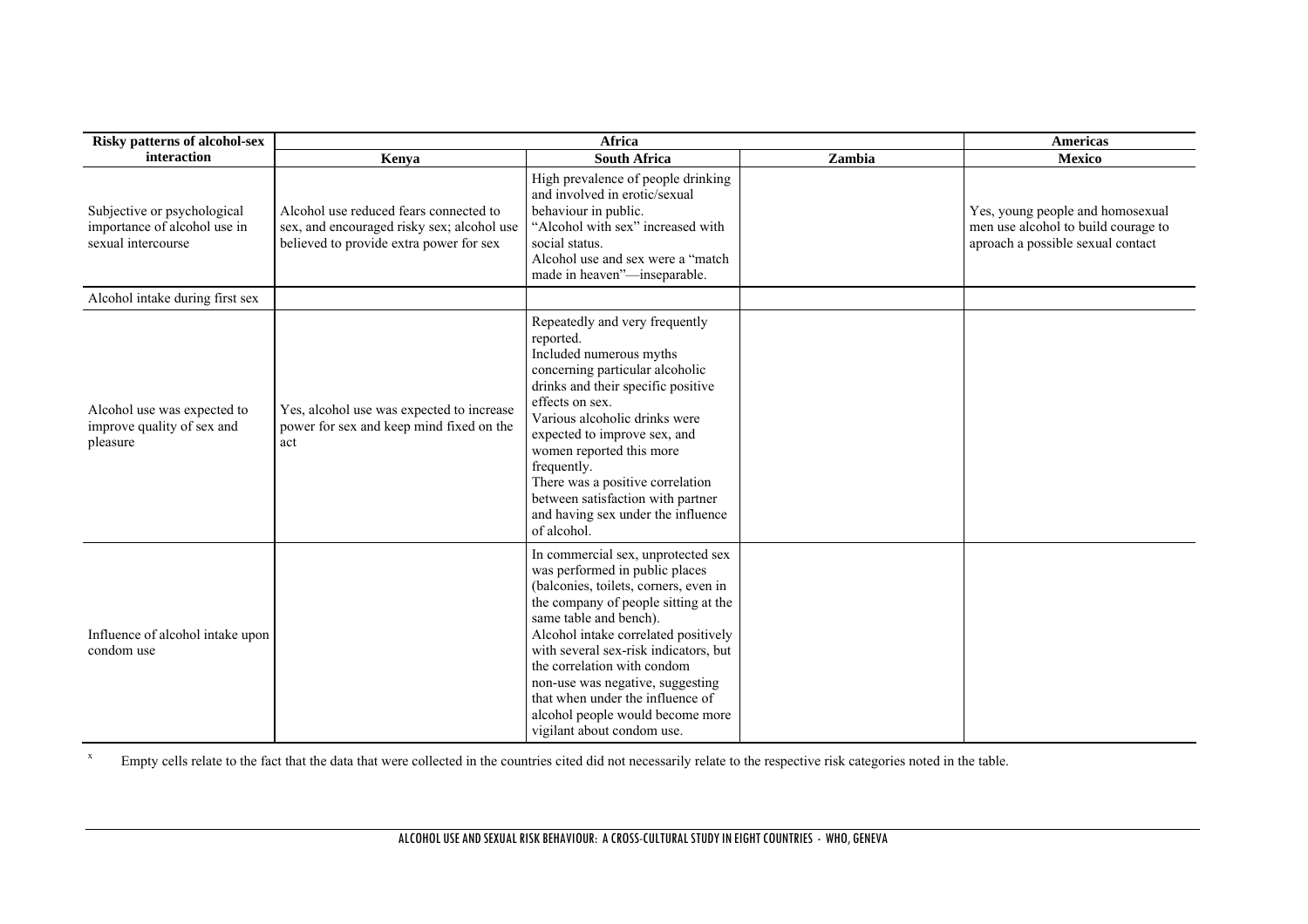| Table 8b: Key patterns of the interaction between alcohol consumption and sexual behaviour that posed risks for STI/HIV infection <sup>x</sup> |
|------------------------------------------------------------------------------------------------------------------------------------------------|
|                                                                                                                                                |

| <b>Risky patterns of alcohol-sex</b>                                                                                                                                     |                                                                                                                                                                                                                                               | <b>Cental and Eastern Europe</b>                                                                                                                                                                                                                                                                                                                                                               |                                                                                                                                                                | <b>South East Asia</b>                                                                                                                                                                                                                            |
|--------------------------------------------------------------------------------------------------------------------------------------------------------------------------|-----------------------------------------------------------------------------------------------------------------------------------------------------------------------------------------------------------------------------------------------|------------------------------------------------------------------------------------------------------------------------------------------------------------------------------------------------------------------------------------------------------------------------------------------------------------------------------------------------------------------------------------------------|----------------------------------------------------------------------------------------------------------------------------------------------------------------|---------------------------------------------------------------------------------------------------------------------------------------------------------------------------------------------------------------------------------------------------|
| interaction                                                                                                                                                              | <b>Belarus</b>                                                                                                                                                                                                                                | Romania                                                                                                                                                                                                                                                                                                                                                                                        | <b>The Russian Federation</b>                                                                                                                                  | India                                                                                                                                                                                                                                             |
| Being influenced by alcohol was<br>culturally accepted as an excuse for<br>(any) irresponsible behaviour;<br>construction of maleness in terms of<br>alcohol consumption | In some cases alcohol use was<br>conventional and an essential part of<br>sexual relations.<br>At discos alcohol was much more<br>consumed by those who showed up<br>single and searched for a partner<br>than those who came with a partner. | The public aware of a connection<br>between alcohol use and deviant<br>sexual behaviour and that family<br>violence (mainly by men)<br>occurred under the influence of<br>alcohol. It is believed that women<br>had a stronger censor than men,<br>thus their behaviour under the<br>influence of alcohol was not so<br>"disturbed", i.e. women took more<br>responsibility for what happened. | In the development of sexual partnerships it<br>was typical to invite a woman to a<br>restaurant and treat her with alcoholic<br>drinks.                       |                                                                                                                                                                                                                                                   |
| Commercial sex workers and alcohol<br>use                                                                                                                                |                                                                                                                                                                                                                                               |                                                                                                                                                                                                                                                                                                                                                                                                |                                                                                                                                                                | FCSWs reported that alcohol use<br>was part of their lifestyle; alcohol<br>use increased business; alcohol was<br>also used to keep clients company,<br>to increase sexual pleasure, to<br>prolong the sex act, and to cope with<br>the situation |
| Alcohol-serving venues were<br>important contact places for<br>homosexuals/MSMs                                                                                          |                                                                                                                                                                                                                                               |                                                                                                                                                                                                                                                                                                                                                                                                |                                                                                                                                                                | Generally "no"; "yes", in some high<br>risk groups                                                                                                                                                                                                |
| Low awareness of alcohol use-related<br>sexual risk behaviour                                                                                                            |                                                                                                                                                                                                                                               |                                                                                                                                                                                                                                                                                                                                                                                                | The lower the social status, the more the<br>alcohol use and the less safe the sex.                                                                            |                                                                                                                                                                                                                                                   |
| Subjective or psychological<br>importance of alcohol use during<br>sexual intercourse                                                                                    | Alcohol use was perceived as very<br>important in sexual activity.<br>"I become more attractive".                                                                                                                                             |                                                                                                                                                                                                                                                                                                                                                                                                | There was a common misconception that a<br>person who has not taken alcohol was<br>incapable of engaging in sex.<br>Alcohol use was typical during casual sex. | "Yes" in risk groups                                                                                                                                                                                                                              |
| Alcohol intake during first sex                                                                                                                                          | Occurred among especially men<br>(20% of cases). Alcohol use was the<br>third most frequent reason for girls<br>to have sex the first time. Initiation<br>into sexual activity facilitates<br>initiation into alcohol use and vice<br>versa.  | Almost as a rule. Alcohol was<br>taken as a socializer and a<br>facilitator of sex.                                                                                                                                                                                                                                                                                                            |                                                                                                                                                                | 12% among alcohol users in general<br>population                                                                                                                                                                                                  |
| Alcohol use was expected to improve<br>quality of sex and pleasure                                                                                                       |                                                                                                                                                                                                                                               |                                                                                                                                                                                                                                                                                                                                                                                                |                                                                                                                                                                | Alcohol's positive effect on arousal<br>and pleasure was particularly<br>reported by high risk groups                                                                                                                                             |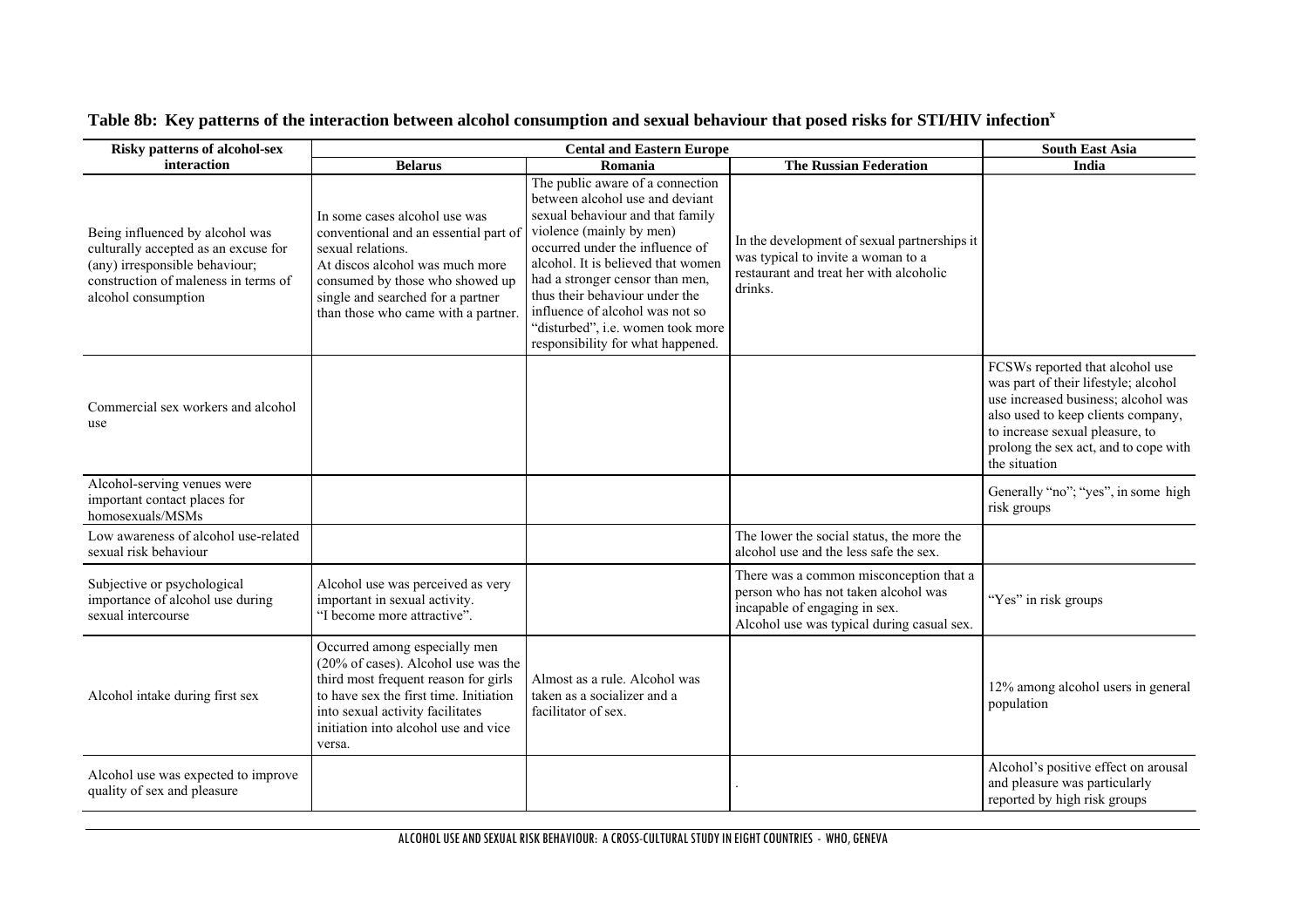| Risky patterns of alcohol-sex                         | <b>Cental and Eastern Europe</b>                                                                                                                         |         |                                                                                                                | <b>South East Asia</b>                                                                                                                                                           |
|-------------------------------------------------------|----------------------------------------------------------------------------------------------------------------------------------------------------------|---------|----------------------------------------------------------------------------------------------------------------|----------------------------------------------------------------------------------------------------------------------------------------------------------------------------------|
| interaction                                           | <b>Belarus</b>                                                                                                                                           | Romania | <b>The Russian Federation</b>                                                                                  | India                                                                                                                                                                            |
| Influence of alcohol intake upon<br>condom use        | "High" alcohol use was related to<br>having had more sex partners and<br>and more risk indicators.<br>Alcoholism was related to a high<br>STI incidence. |         | The lower the social status, the more the<br>alcohol use and the less safe (condom use)<br>neglected) the sex. | Condom use was high during paid<br>sex among FCSWs despite alcohol<br>use.<br>Among transport workers and the<br>general public condom use was<br>higher when drinking occurred. |
| Pornographic films promoted alcohol<br>use before sex |                                                                                                                                                          |         | Yes, with discos providing alcohol,<br>pornographic material and places for sexual<br>activity                 |                                                                                                                                                                                  |

<sup>x</sup> Empty cells relate to the fact that the data that were collected in the countries cited did not necessarily relate to the respective risk categories noted in the table.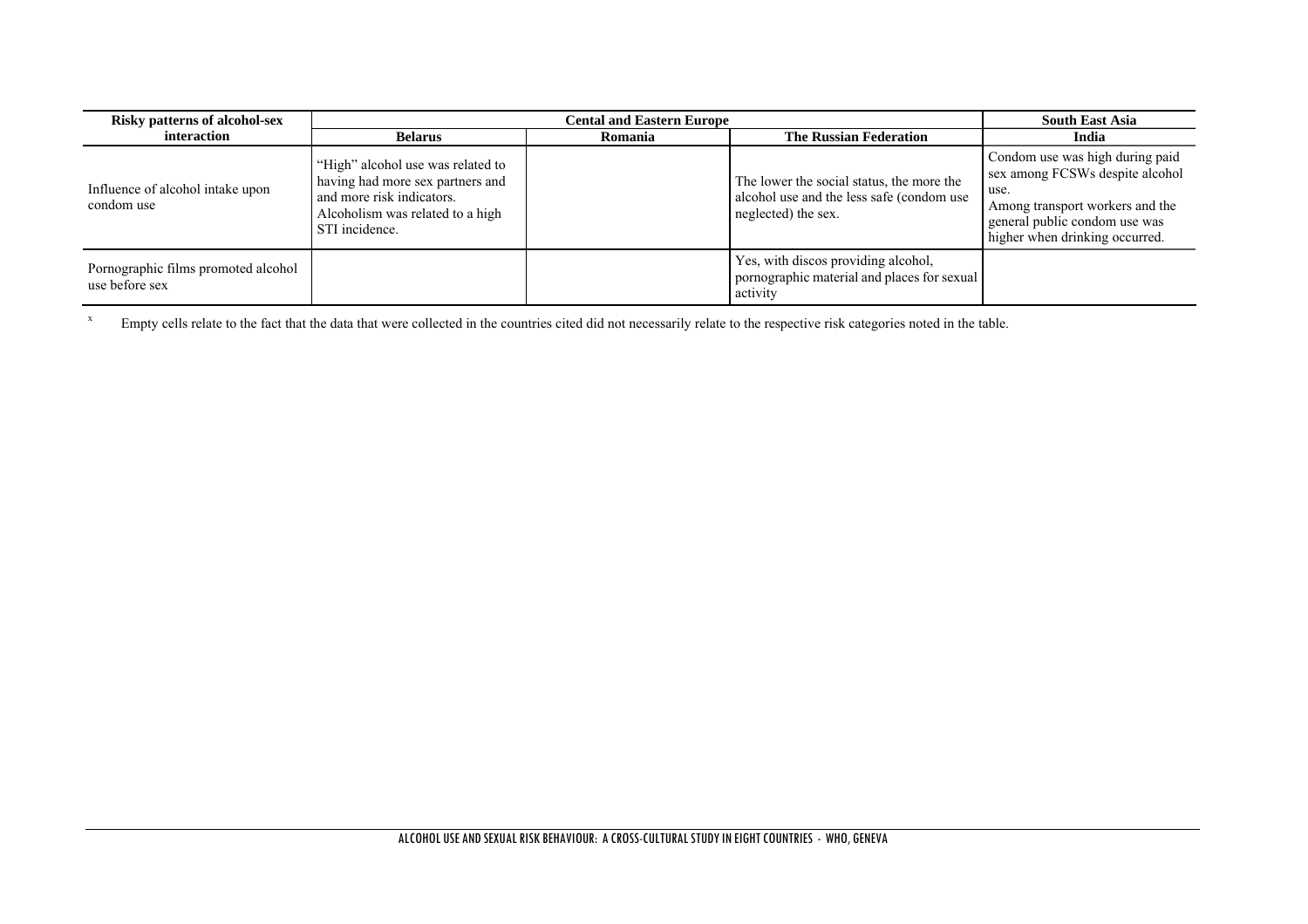## **3.5 Individual-related behaviour patterns**

Exploring the views, norms and expectations related to alcohol use and sexual behaviour in the eight countries was expected to highlight factors that increase the risk of contracting STI/HIV. The previous section showed, as expected, that these factors differentiated into *country-specific, culture-specific* and *"universal" or cross-cultural constructions or patterns*. However, and as expected, certain *individual patterns* arising from interactions between specific traits and specific contexts—at the level of specific individuals, small groups or the general population in a country—also showed up in the analysis. This section illustrates the key patterns/regularities in the manner in which alcohol use-related sexual risk behaviour manifested in terms of individual behaviour at the level of specific individuals, the small group and the general population by drawing attention to the data collected in Belarus, Romania and the Russian Federation.

#### **3.5.1 Behaviour patterns manifesting at the level of the individual (the Russian Federation)**

The analysis showed differences in individuals' risky sexual behaviour related to alcohol use, namely behaviour with a significant degree of risk, risky behaviour and behaviour with a minimal degree of risk. These three behaviour patterns are illustrated in Tables 9-11 in terms of the data collected in the Russian Federation.

| Age at sexual debut (SD)                                | Early: 13-15 years.                                                                                                                                                                                                                      |
|---------------------------------------------------------|------------------------------------------------------------------------------------------------------------------------------------------------------------------------------------------------------------------------------------------|
| Reason for SD                                           | Curiosity, violence, intoxication.                                                                                                                                                                                                       |
| Use of a condom during SD                               | Seldom.                                                                                                                                                                                                                                  |
| Duration of communication with the<br>first sex partner | Practically absent: "one day", "one night", "one hour", "three<br>minutes " etc.                                                                                                                                                         |
| Sex partners                                            | Both steady and random. A condom was seldom used with steady<br>partners, but with random partners almost always, to prevent STIs.<br>Random partners could be persons known before or strangers.                                        |
| Kinds of sexual contacts                                | All kinds of contacts: vaginal, oral, anal, group. Also contacts with<br>prostitutes and people with venereal diseases.<br>As a rule, condoms were used mainly during group sex or when<br>partners were known to have an STI.           |
| Contraction of venereal diseases                        | Present throughout life.                                                                                                                                                                                                                 |
| Use of alcohol                                          | Typically throughout life in great amounts, the alcohol being strong<br>alcoholic drinks and beer. Direct relationship between the use of<br>alcohol and sex. There was no doubt that the partner was under the<br>influence of alcohol. |
| Estimation of level of knowledge of<br>alcohol and STIs | From "satisfactory" up to "very good", arising from personal<br>experience.                                                                                                                                                              |

| Table 9: First pattern: Behaviour with a significant degree of risk |  |  |  |
|---------------------------------------------------------------------|--|--|--|
|                                                                     |  |  |  |

The following narrative (extracted from semi-structured in-depth interviews in the Russian Federation) illustrates the particular manner in which the behaviour in Table 9 manifested in the recorded empirical data:

A 21-year-old man from a military establishment was interviewed. He was also a student at an academic institution at the time of the interview. He had never been married, and had no children. He used alcohol in significant amounts, and replied "Yes" to the question as to whether he had practised sex in a state of strong alcohol intoxication. He first engaged in sex when he was 13 years old, and did so out of curiosity. His association with his first partner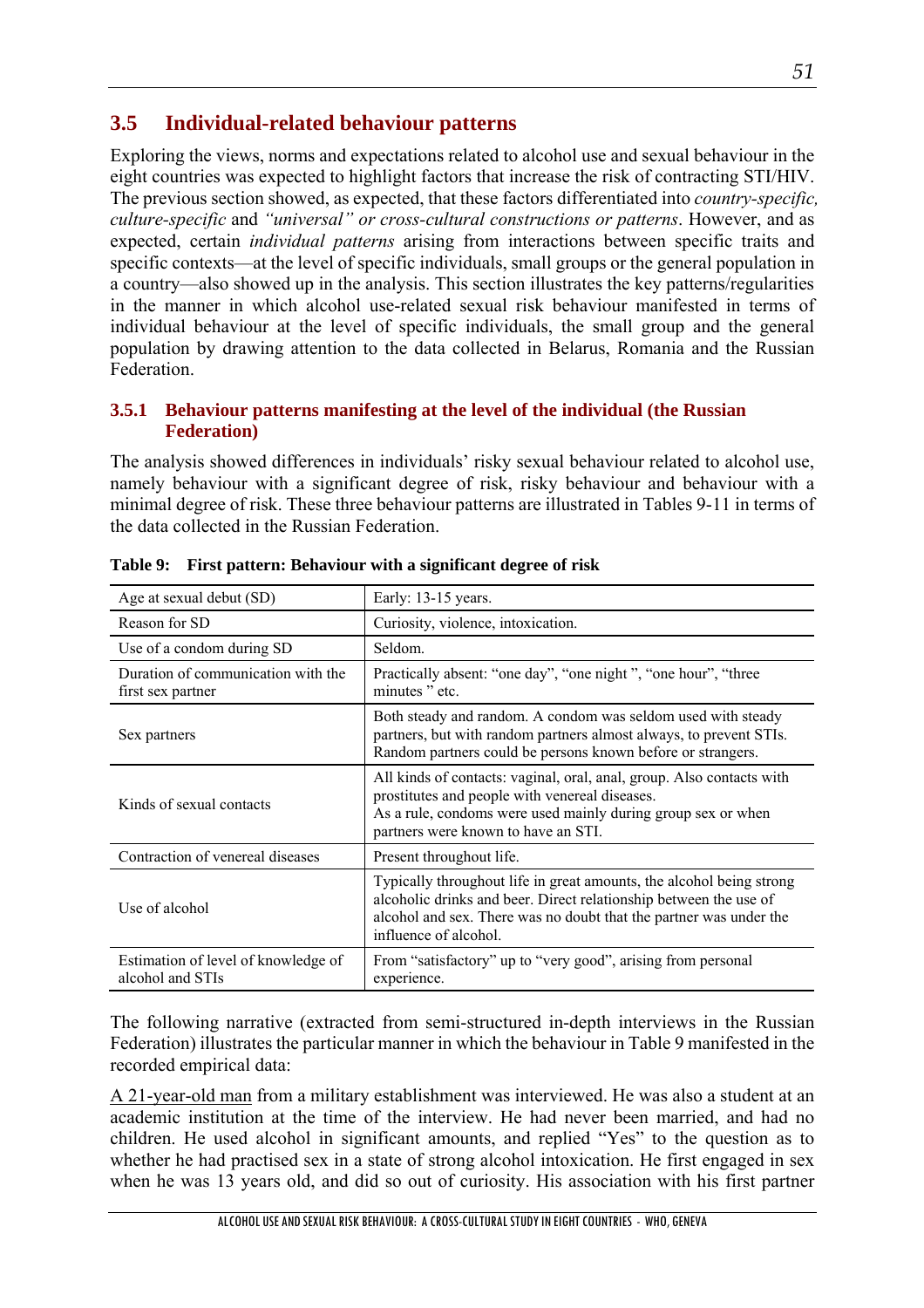lasted a day and did not involve condom use. He was heterosexual. After his first sexual encounter he had random sexual contacts with partners he knew before and with strangers. He also had some long-term partners. He never used condoms, except when the partner insisted on their use. Although he suffered from venereal disease, he tested negative for HIV/AIDS. As a rule, he and his partners used a significant amount of alcohol before sex. During the previous year he practised group sex several times, sometimes using a condom and always in a state of alcohol intoxication. In the previous month he practised sex four times and paid money for it but did not use a condom. He had had sex with persons suffering from venereal diseases, and also when he was sick himself. "Safe sex" for him meant "not to be infected", and "risky sex" meant "sex with women suffering from venereal diseases".

| Age at sexual debut (SD)                               | Average: 16-19 years.                                                                                                                                                                                                                                                      |
|--------------------------------------------------------|----------------------------------------------------------------------------------------------------------------------------------------------------------------------------------------------------------------------------------------------------------------------------|
| Reason for SD                                          | Curiosity, love.                                                                                                                                                                                                                                                           |
| Use of a condom during SD                              | Seldom.                                                                                                                                                                                                                                                                    |
| Duration of communication with first<br>sex partner    | $1-3$ years.                                                                                                                                                                                                                                                               |
| Sex partners                                           | Presence of several constant partners with whom there was an<br>emotional bond and confidential relations, which resulted in condom<br>use, mainly to prevent pregnancy. Casual sexual contacts were also<br>possible, but usually these were persons known before.        |
| Kinds of sexual contact                                | Vaginal, oral, less often anal. Group sex was practically excluded. No<br>contacts with prostitutes. If casual sex did occur, it did so in "their<br>company", i.e. among acquaintances.                                                                                   |
| Contraction of venereal diseases                       | Seldom occurred.                                                                                                                                                                                                                                                           |
| Use of alcohol                                         | Typically throughout life in big or average amounts, basically<br>consisting of strong alcoholic drinks, wine and beer. However, no rigid<br>link between alcohol use and sex. Women were generally dissatisfied<br>when their partner was under the influence of alcohol. |
| Estimation of level of knowledge of<br>alcohol and STI | Considered themselves informed enough.                                                                                                                                                                                                                                     |

| Table 10: Second pattern: Risky behaviour |  |  |  |  |  |
|-------------------------------------------|--|--|--|--|--|
|-------------------------------------------|--|--|--|--|--|

The following narrative (extracted from semi-structured in-depth interviews in the Russian Federation) illustrates the manner in which the behaviour in Table 10 manifested in the recorded empirical data:

A 27-year-old female nurse was interviewed. She had never been married and had no children. She lived in a municipal apartment with a sister of 29 years. She first engaged in sex when she was 17, and did so out of love. The first relationship lasted one year. Since then she had had some permanent and random sex partners. She had random sexual contact only with men whom she knew earlier. Usually she used a condom, and did so out of fear of contracting venereal diseases or falling pregnant. Therefore she always bought them herself, though her partners might also do so. She had never suffered from venereal diseases, but did not know whether her partners were healthy. She had never practised group sex and sex for money. Before sexual contact she and her partner might drink one to two measures of an alcoholic drink. However, she was averse to using plenty of alcohol because "the drunk person loses control over himself and is not protected". She estimated her level of knowledge about alcohol, venereal diseases and AIDS to be "satisfactory". She understood "safe sex" as "one constant partner of whom she is sure and the use of a condom". "Dangerous sex" meant "random partners, unprotected sex".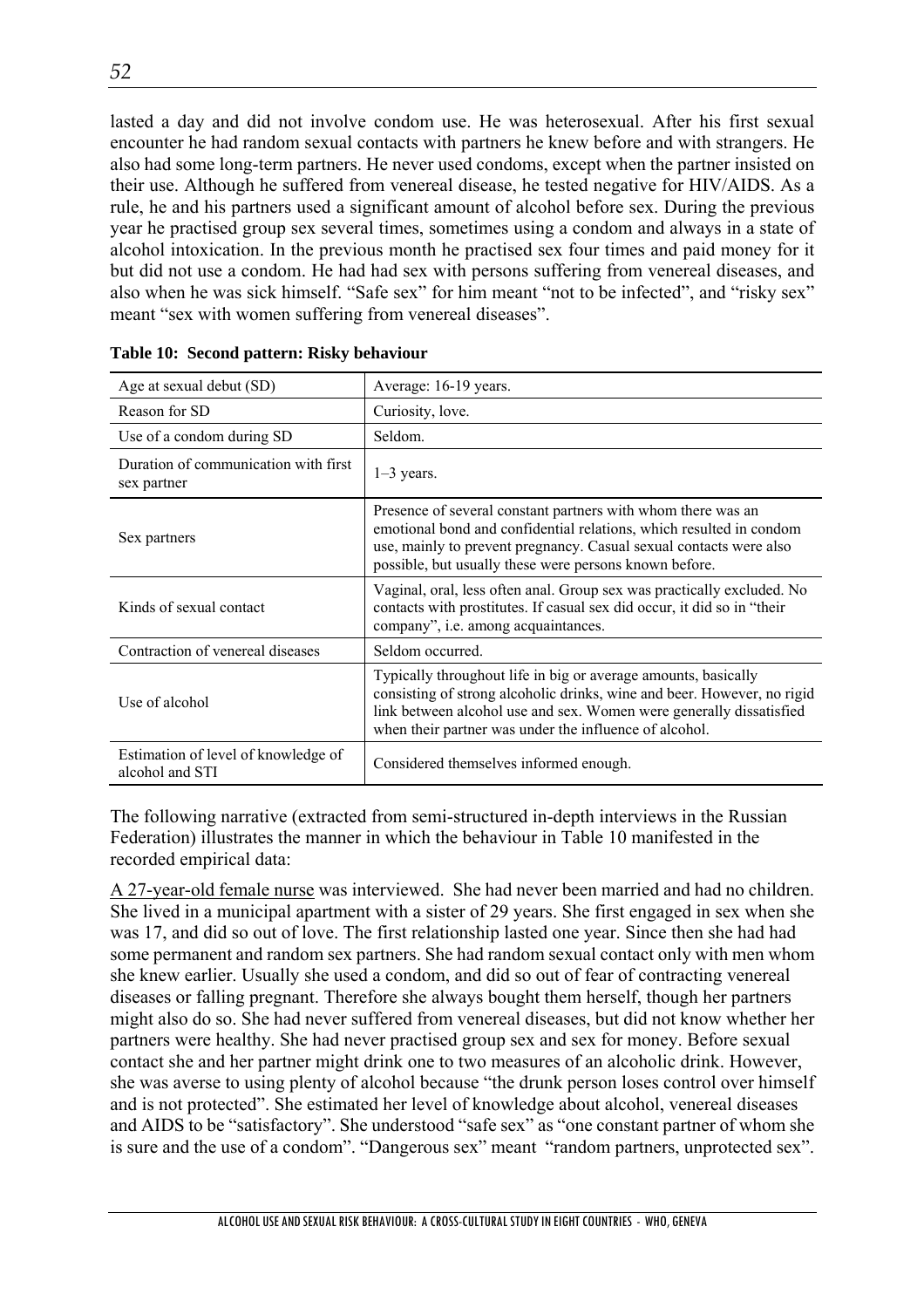| Age at sexual debut (SD)                                                | Late: 20-23 years.                                                                                                                                                                                                 |
|-------------------------------------------------------------------------|--------------------------------------------------------------------------------------------------------------------------------------------------------------------------------------------------------------------|
| Reason for SD                                                           | Curiosity, love, marriage.                                                                                                                                                                                         |
| Use of a condom during SD                                               | Used as a rule.                                                                                                                                                                                                    |
| Duration of communication with first<br>sex partner                     | More than three years. Frequently SD resulted in a long-term<br>relationship or marriage.                                                                                                                          |
| Sex partners                                                            | One constant partner. Condoms were used to prevent pregnancy if the<br>partners were not yet ready to have a child, but other contraceptives<br>were used more often. There was mutual trust between the partners. |
| Kinds of sexual contact                                                 | Basically vaginal and oral, less often anal.                                                                                                                                                                       |
| Contraction of venereal diseases                                        | None.                                                                                                                                                                                                              |
| Use of alcohol                                                          | Aversion to taking big doses of alcohol before sex. Small amounts of<br>light drinks (wine, champagne) to create "romantic atmosphere",<br>which was culturally accepted.                                          |
| Estimation of level of knowledge of<br>the alcohol use-STI relationship | Basically good.                                                                                                                                                                                                    |

**Table 11: Third pattern: Behaviour with minimal degree of risk** 

The following narrative (extracted from semi-structured in-depth interviews in the Russian Federation) illustrates the manner in which the behaviour in Table 11 featured in the recorded empirical data:

A 22-year-old woman. She had specialized secondary education, and was studying at a pedagogical university. Her first sexual contact took place when she was 19, and she did so out of love. She had been married four years, and did not have other sex partners. She had no children. She did not engage in random sex. She always used a condom as her partner and she were not ready to have a child. Neither her partner nor she had suffered from venereal diseases. Before intimacy they sometimes had 1–2 measures of alcohol. She considered it acceptable to have wine, champagne or beer for this purpose. She did not use strong drinks. According to her, if one had a child, alcohol should be banished from the home. She understood "safe sex" as sex with a beloved person whom she entirely trusted, and "risky sex" as sex associated with random contacts. She regarded her knowledge of alcohol as satisfactory, but her knowledge of venereal diseases and AIDS as unsatisfactory.

#### **3.5.2 Behaviour patterns manifesting at the level of the general population, the small group and the individual (Belarus and Romania)**

The following behaviour patterns that were extracted from the data collected in **Belarus** illustrate the finding that within countries alcohol use-related sexual risk behaviour differentiated into behaviour patterns on the level of the individual as well as the general population:

#### **1 At the national/general population and small group level**

- o Alcohol was used on any occasion.
- o Culturally, polygamy and casual sex relations were acceptable; the general attitude to sexual relations was irresponsible and "immoral"; and men typically had insufficient motivation for using means of protection and women typically felt ashamed to negotiate protection.
- o At society level, ideological and moral principles were partially destroyed by reforms (modernization/liberalization) and the stagnation of socially significant institutions in the previous ten years.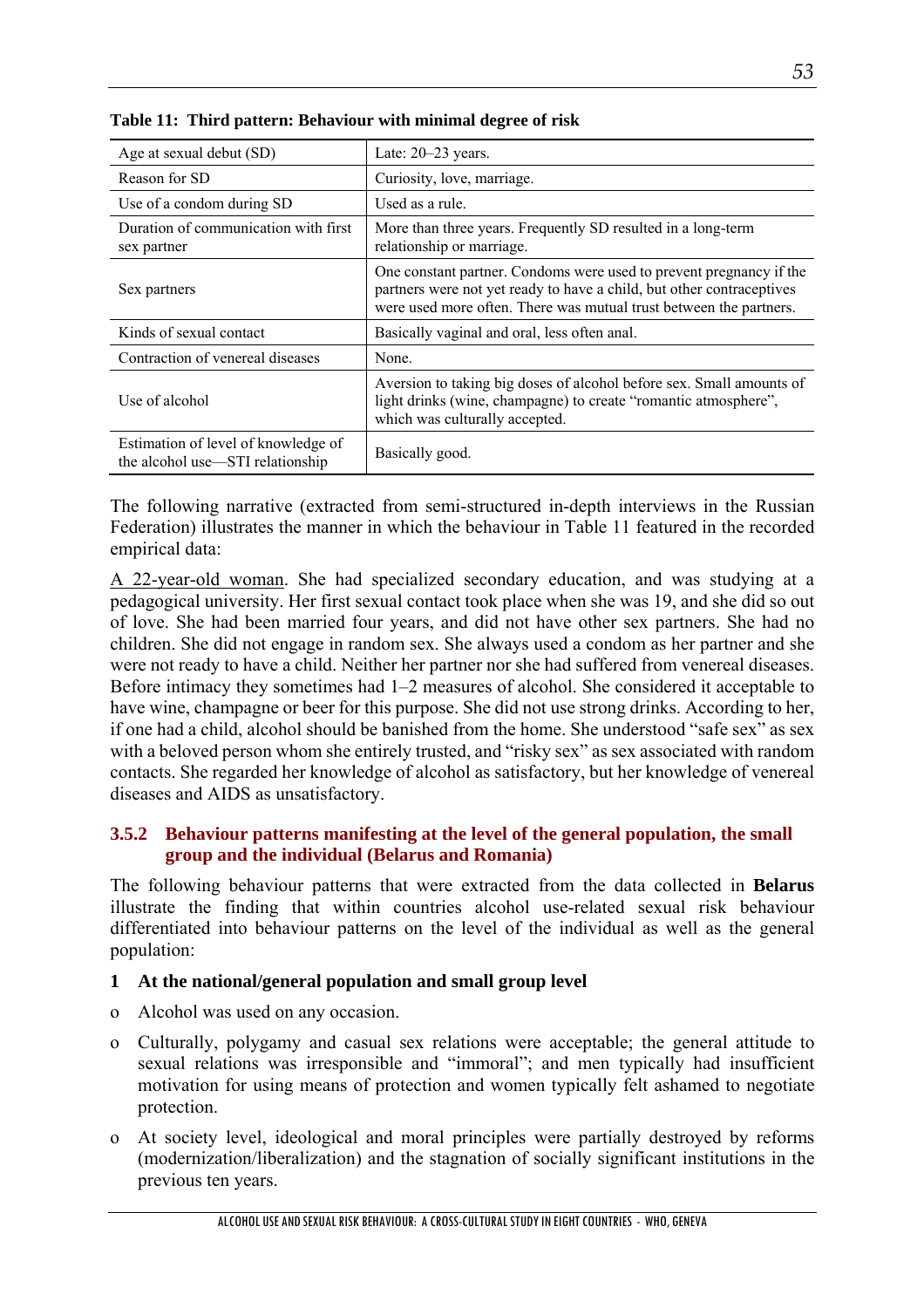## **2 At the individual level**

- o Little volition and therefore conformity with and inclination to imitate others, and accepting behavioural stereotypes.
- o Alcohol use-related sexual risk behaviour increased due to lack of social self-fulfilment, social maladaptation and the occurrence of hypo-depressive moods and conditions.
- o Alcohol use and risky sexual behaviour strongly correlated.

The empirical findings in **Romania** showed the following behaviour patterns:

## **1 At the national/general population and small group level**

- o Sexuality was getting more liberal while the existential financial "cruelty" of everyday life increased. At the same time extramarital relations were tolerated more, or were acceptable as long as they were not disclosed, or were accepted by wives as long as husbands brought money home. The values of honesty and chastity were fading.
- o Culturally, alcohol use was connected with almost all social activities, had a positive connotation, and was a symbol of maturity, happiness, power and hospitality. Many people believed in luck and trusted fortune to protect them against risk. Furthermore, "risk" mainly meant unwanted pregnancy. One participant explained the ignorance towards risks: "People in Romania got accustomed to confront a lot of [non-sexual, existential] risk and *to deny and neglect risks as a way of coping with life*." A major risk environment was the university campus, which seemed to be regulated by its own unwritten rules in the absence of police. Sex was sold for perfumes, costumes or dinner.

#### **2 At the individual level**

Table 12 illustrates behaviour patterns that manifested on the level of the individual in Romania.

| Taxi driver                | Alcohol use irrelevant, risk neglected, sexual behaviour highly risky, no protection.                                                                                     |
|----------------------------|---------------------------------------------------------------------------------------------------------------------------------------------------------------------------|
| DJ                         | Alcohol regularly and modestly used, awareness of risk, false sense of ability to distinguish<br>risky partners, sexual behaviour was risky, condom use was inconsistent. |
| Truck driver               | Alcohol use irrelevant, awareness of risk, sexual behaviour was highly risky, condom use was<br>consistent.                                                               |
| Casual sex<br>seeker       | Regular alcohol use, low awareness of risk, not controlling sexual urge, impulsive, sexual<br>behaviour was highly risky, inconsistent or no condom use.                  |
| "Objects" of<br>casual sex | Some women accepted being the "objects" of casual sex in the hope of beginning a romantic<br>affair (and, finally, meet a life-time partner).                             |

|  |  |  | Table 12: Individual-related sexual behaviour patterns in Romania |
|--|--|--|-------------------------------------------------------------------|
|--|--|--|-------------------------------------------------------------------|

# **3.6 Conceptualization of sexual risk**

As insight into the *subjective meanings of the concept of risk* among *individuals* in different groups, populations and communities is essential to counter unsafe sex, this section highlights key aspects that emerged in the course of analysis, using the empirical findings of selected countries as an illustration. Analysis generally showed that the conceptualization of sexual risk differentiated in terms of condom use, partner selection, pregnancy, STI and HIV, violence and rape.

In the **Russian Federation,** for example, understandings of or opinions on the meaning of "*safe sex*" could be classified into the following three categories: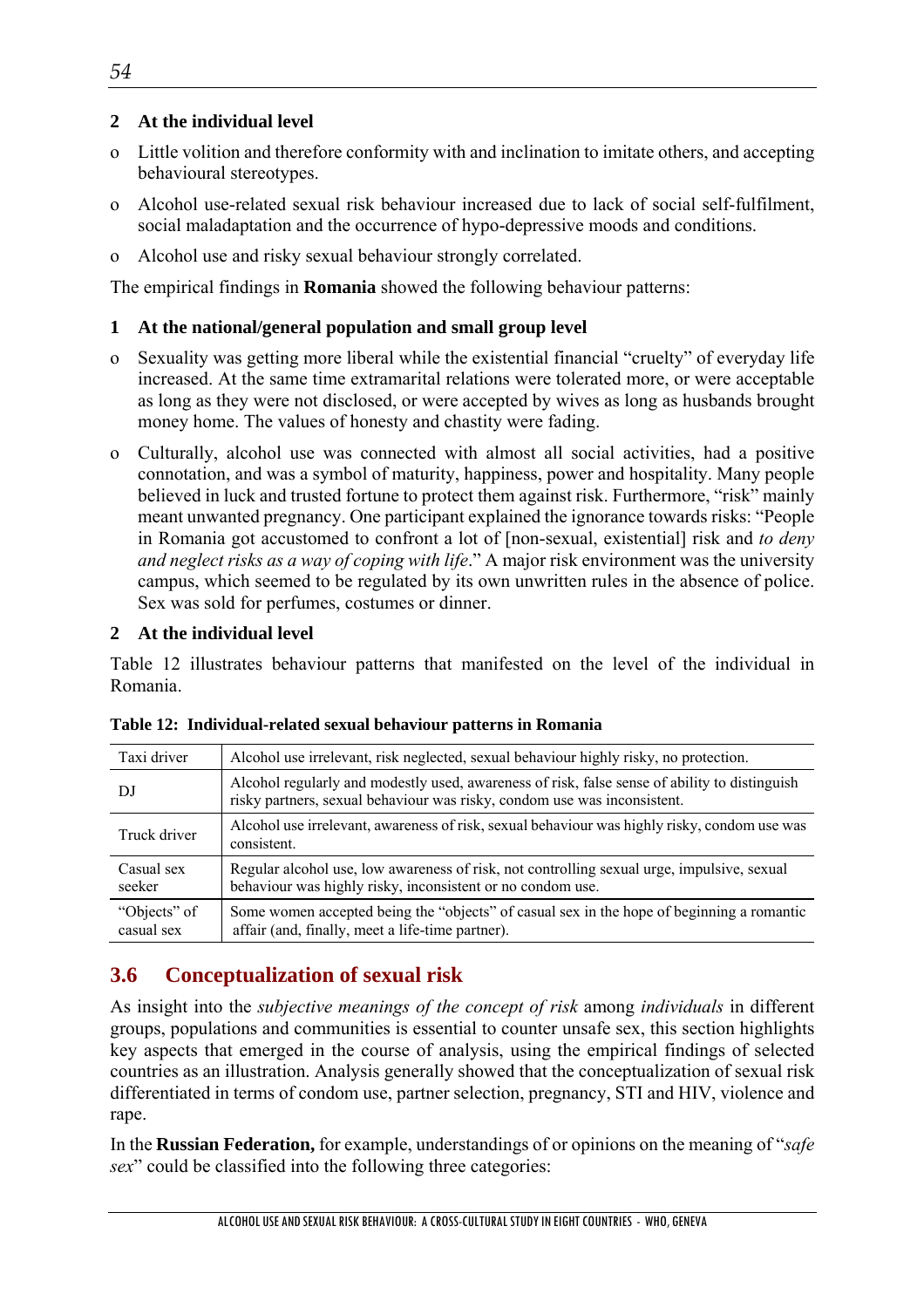- 1 Some participants mentioned *prevention of STI and HIV*, some only prevention of pregnancy.
- 2 Others defined safe sex by means of a certain *status or patterns of behaviour*, such as a constant partner, and matrimonial sex.
- 3 Finally there were definitions by *type of behaviour/device used*:
- o Sex without alcohol.
- o Sex with contraception (the spiral, tablets)

*Risky sex* seemed to entail engaging in sex without a condom or other contraceptives, sex with alcohol, and having numerous sex partners.

With regard to *condom use* the following issues emerged:

- 1 Men were unwilling to use condoms but little is known about women's willingness.
- 2 Condoms were not used in marriage and with regular partners, except for family-planning purposes. One female participant stated that she encouraged her boyfriend to use a condom despite his opposition.
- 3 Condoms were often used with casual partners, especially if a person had a casual partner(s) simultaneously with a steady partner.
- 4 Condoms were almost always used in paid sex (but only for vaginal intercourse); commercial sex workers used condoms with their clients as well as their steady partners.
- 5 Young people were keen to use condoms, but older people rejected them quite consistently.

In **Belarus** understandings of or opinions on the meaning of "*safe sex*" highlighted the following issues:

- 1 Using condoms—80% of the respondents.
- 2 Having one permanent partner—59% of the respondents.
- 3 Knowing your partner well enough—44%.
- 4 Using contraception—27%.

It should also be noted that there was an erroneous belief that oral sex was "safe" and protected one against STIs. Furthermore, the participants in the focus groups expressed several naive and/or bizzare opinions concerning safe sex such as the following: Safe sex is "when there is psychological readiness to have sex with a particular partner"; "sex with a beloved person"; "sex in marriage"; "*sex with cooks, doctors and representatives of other professions that are subject to regular medical supervision*". Based on these opinions, their recommendations were also naive. For instance, risk could be prevented by upbringing, self-education, awareness, children being informed of the harmful consequences of premarital sex from the beginning of their school years, keeping young people busy, the unavailability of cigarettes and alcohol, and boys and girls talking separately.

Regarding the meaning of *risky sex*, analysis identified the following nine opinions on what increased sexual risk:

- 1 Early age of sexual debut—at age 16 (70% of the 14–17 year olds had had sex).
- 2 Premarital sex—95% of first sex events were premarital.
- 3 Unfaithfulness of stable partners.
- 4 Attitude to safe sex—condom non-use.
- 5 Alcohol and other psychoactive substance use.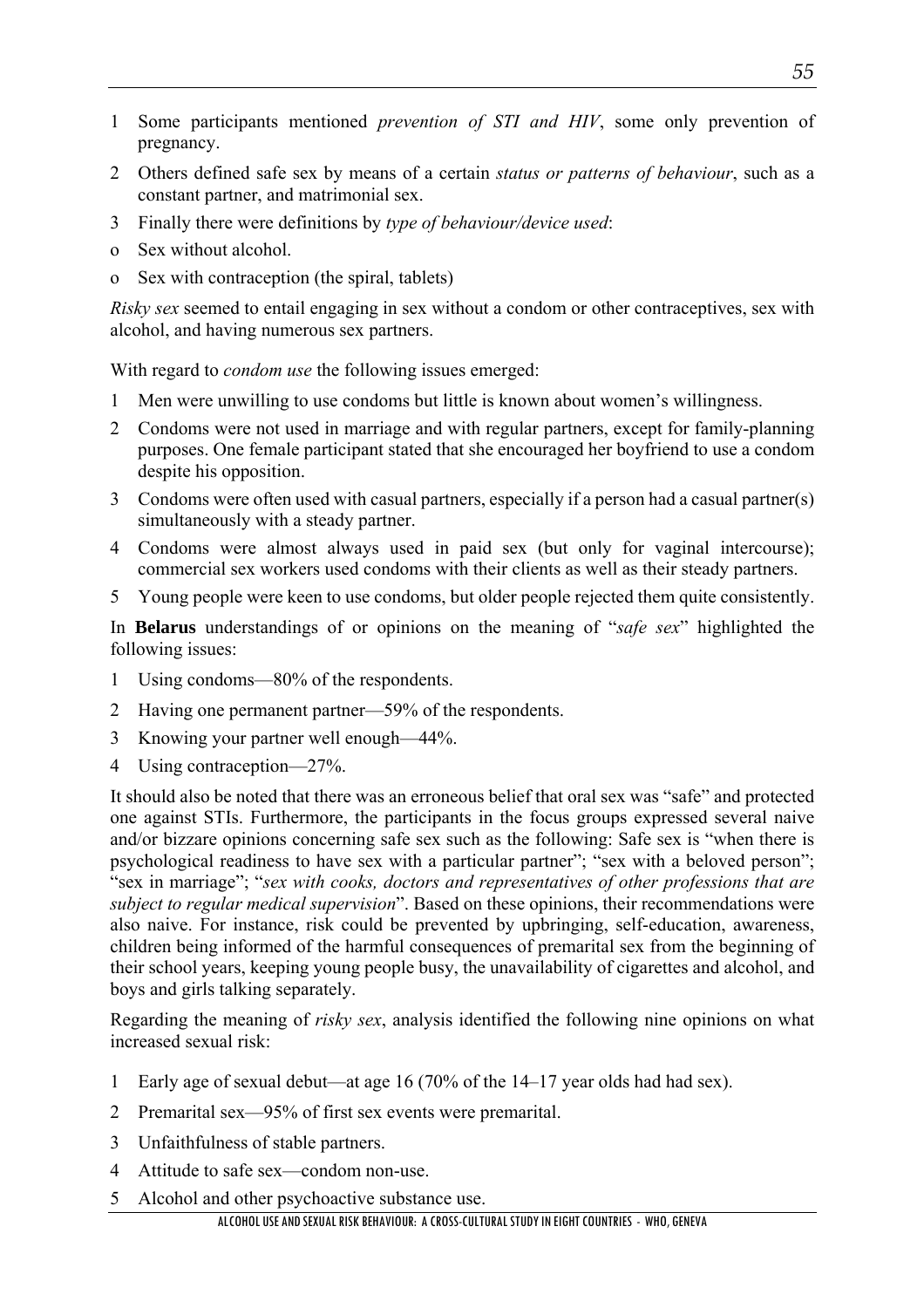- 6 Persons addicted to psychoactive substances.
- 7 MSMs.
- 8 Sex business.
- 9 Lack of HIV/AIDS awareness.

It seems that female partners of psychoactive substance users practised predominantly unprotected sex, the main motive for this being fear of hurting the partner's feelings or losing him.

In **Romania,** understandings of or opinions on the meaning of *risky sex* highlighted that men considered pregnancy as a women's issue. The following order of perceived importance of risks from casual sex also manifested:

- 1 Unwanted pregnancy and related expenditure, blackmail, new responsibilities, need to change one's way of life, a forced marriage.
- 2 STI.
- 3 Family problems.
- 4 Theft (e.g. of personal belongings).
- 5 Physical aggression.

Furthermore, *ignorance towards risks* was explained as follows: "People in Romania got accustomed to confront a lot of [non-sexual, existential] risk and to deny and neglect risks as a way of coping with them."

Analysis also showed that a social stereotype was attached to the concept "*risk group*": They were careless, excitable, impulsive, restless, took alcohol etc. The participants claimed that those who could not distinguish the "group at risk" were prone to engage in unsafe sex.

## **3.7 "Tricky issues"**

Analysis finally identifed some extremely risky behaviours that were very hard to address, change or challenge because of their complexity. These included the following:

In **Mexico** some members of NGOs with a health promotion mission were owners of venues that animated/encouraged high-risk sex, e.g. dark rooms (for anonymous sex). Furthermore, drinking venues posed particular problems in Mexico. There were places and particularly drinking venues and strategies that induced customers to engage in extremely risky behaviour, e.g. certain bars in Mexico City where one could get to the rest room only by passing the "dark room" (and there were only men's rest rooms). (In South Africa the drinking venues in certain sites had similar problems, such as shared toilets, poor lighting, sexual harrassment of women by owners and sellers, and very low levels of disapproval of risky sexual behaviours in the venues.) In Mexican beer halls, food was sometimes offered for free if a customer drank a certain number of beers. Moreover, drinking venues also hosted contests to see who was able to drink the most. The contests were organized by the owners and the reward was alcohol. Men and women participated. In some bars visitors were "forced" to drink by waiters walking among them and offering them tequila (for the competition).

**India** had a high proportion of illiterate people (7–17%) for whom written health messages meant nothing. Of the FCSWs, 68% were illiterate. Moreover, the general level of education was low or people were not educated at all. These people had specific values and types of reasoning and discourse that were non-rational.

In **South Africa** alcohol advertisements used seductive images of men and/or women. South African police officers were seen drinking in uniform at venues where they joined women, and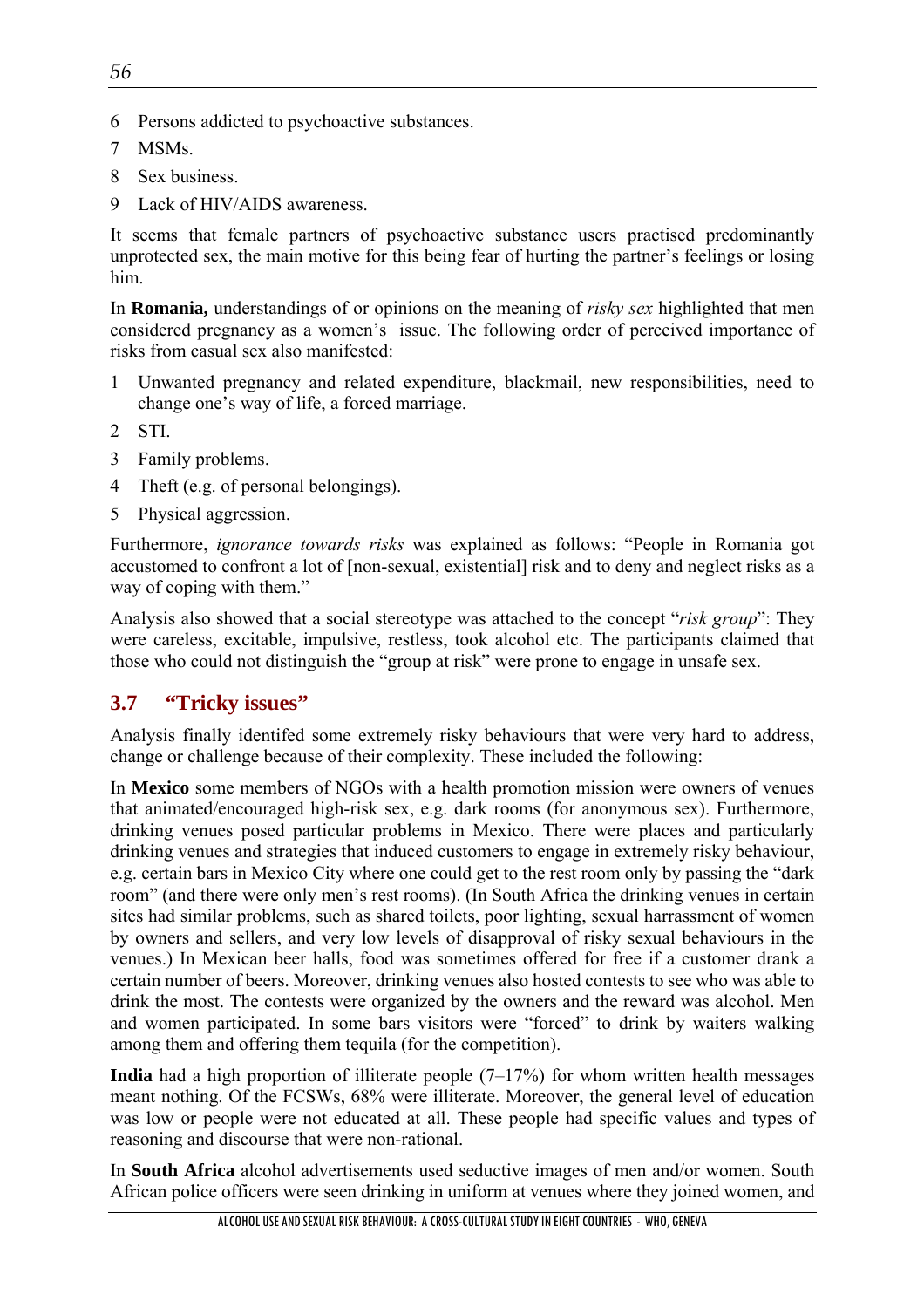were considered to be not very helpful in protecting these women in situations where police protection would be needed. Some South Africans believed sex with sugar mummies and sugar daddies was safe. South African parents who were unhappy about their children's promiscuity warned them that "Omo" (AIDS) would deal with them.

In **Russia** pornographic films promoted alcohol use before sex, thus creating a destructive sex norm. Furthermore, the **Romanian** country report implicitly called for normative instruments when noting that the country was experiencing a "lack of sexual restrictions to 'normalize' sexual behaviour". Thus desirable behaviour was "to be promoted" (e.g. setting limits for sexual intercourse, defining an "acceptable partner", limiting the number of spouses, outlining criteria for offensive sex etc.).

# **3.8 Conclusion**

Analysis of the data collected in the eight project sites revealed the key factors involved in alcohol use-related sexual risk behaviour regarding the contraction of STI/HIV. As expected, these included psychological factors, sociocultural factors and environmental or situational factors. Strong cultural, social and economic bonds were shown to exist between sex partners. The most striking risks seemed to stem from (a) the gendered meaning of sex which warrants free sex for males and approves sexual violence against wives/women, as well as (b) the chaotic disintegration of traditional norms and their mixing with the norms of urbanization and modernization, resulting in confusion. Also, the influence of alcohol use on sexual behaviour differed much between women and men, this being the result of different social norms for the two groups.

The factors involved in the alcohol use-related sexual risk behaviour with regard to STI/HIV infection were, furthermore, shown to differentiate on a cross-country/regional, country/culture-specific and individual level. This differentiation underlines the importance of initiating preventive programmes with not only a cross-cultural focus but also a culture-specific and individual-specific focus.

Finally, analysis highlighted that the link between alcohol consumption, sexual behaviour and STI/HIV infection was far from linear. The risks that various alcohol use and sex-related issues in themselves posed for the contraction of STI/HIV infection were shown to be intensified by various interactive links between alcohol use and sexual behaviour—alcohol consumption not only presented as a "precursor" of risky sex, but also as an outcome of it. Key patterns of the interaction between alcohol use and sexual behaviour that posed risks for STI/HIV infection related to the following issues: the construction of maleness in terms of alcohol use; a denial and neglect of risk as a way of coping with life; the use of alcohol-serving venues as contact places for sexual encounters; the use of alcohol at/during (first) sexual encounters; and the promotion of alcohol use in pornographic material.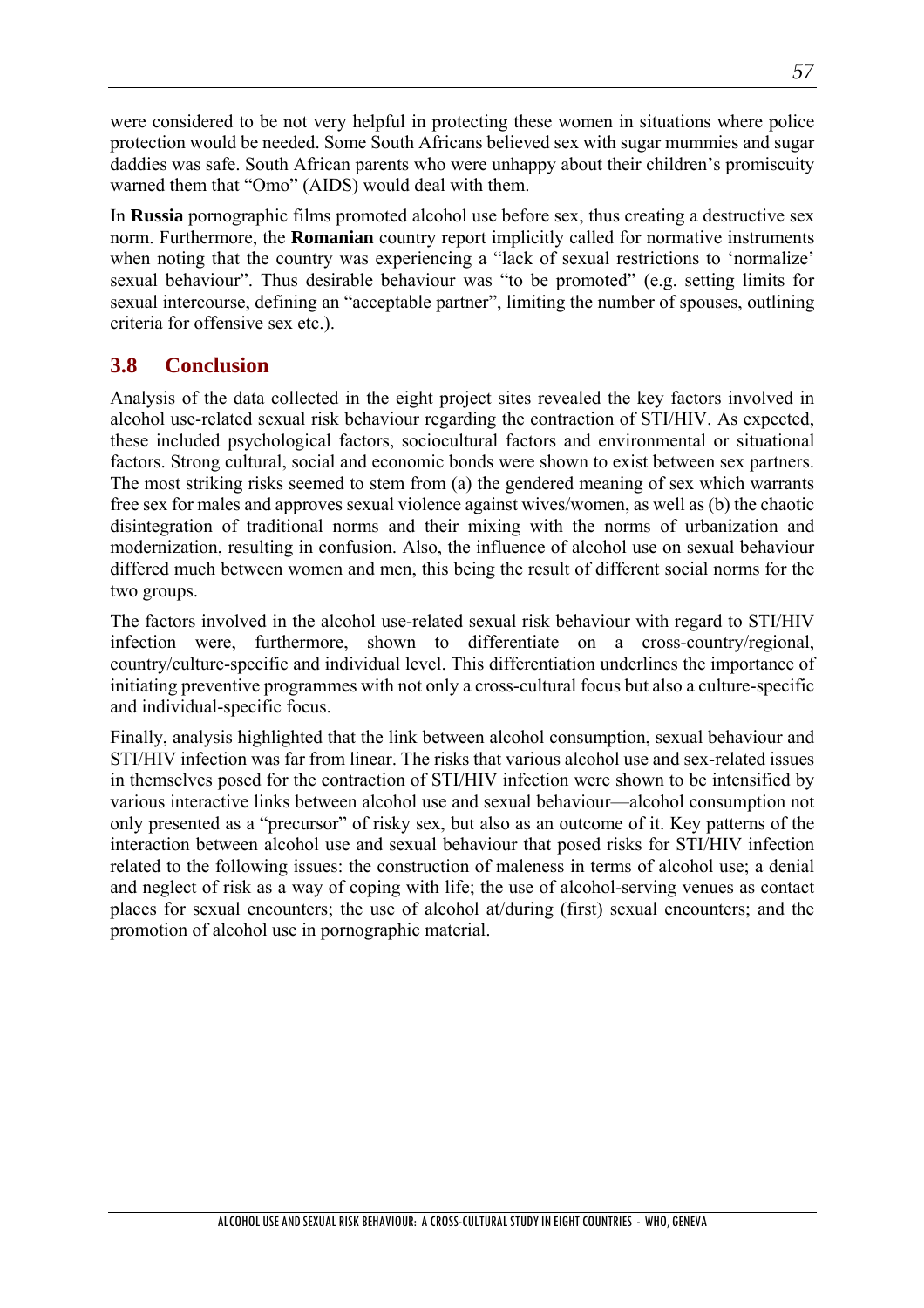# **CONCLUSION: PREVENTIVE IMPLICATIONS**

# **4.1 Introduction**

Effective prevention of health risks (including HIV) requires systematic planning (Reddy  $\&$ Meyer-Weitz, 1999:5-20). Instead of "jump[ing] from a perceived problem to an intervention", it is essential to carefully investigate the issues concerned as well as assess the nature and quality (evidence base) of available options before deciding to implement particular interventions (Reddy & Meyer-Weitz, 1999:15).

In view of the importance of scrutinizing the existing evidence base on ways of preventing risk behaviour and, in fact, of facilitating behaviour change, this chapter briefly reviews (1) theories of behaviour change as well as (2) evidence on ways of preventing health risks related to psychoactive substance use (including alcohol use). It then draws attention to the key findings of the empirical study in the overall project and in particular to the preventive focuses implied by these findings before concluding with recommendations for preventive efforts. The latter recommendations are based on the reviews of existing theories of behaviour change, the preventive recommendations offered by the respective research teams in the project countries, as well as the results of the empirical study. Methodological recommendations are also made.

# **4.2 Theories of behaviour change**

There are numerous theories upon which intervention aimed at behaviour change may be built. These theories include the work of, for example, Kegeles et al. (1996), Sweat and Dennison (1995), Auerbach et al. (1994), and Fishbein et al. (1992). Characteristic of the respective theories is that they tend to focus on a particular level rather than multiple levels of social behaviour. However, the multi-levelled manifestation of risky behaviour suggests that a number of the available theories on behaviour change should be considered in the development of interventions. A basis for developing multi-levelled interventions is provided in Dubois-Arber and Carael (2002). These scholars note the following theories of behaviour change that are generally considered in intervention programming, their main features and (main) proponents:

The **Theory of Diffusion of Innovation** (proposed by for example Kegeles) highlights the mechanisms of the gradual acquisition of new behaviour mainly due to media influence mediated by the participation of prominent personae (celebrities) who support the new behaviour. This role-model related theory has been proven effective, as in the case of the increase in condom use.

The **Social Influence or Social Inoculation Model** (proposed by Howard and McCabe) presumes media and culture pressures towards performing unhealthy behaviour and formulates a strategy for learning skills to withstand these pressures. Skills training includes teaching assertiveness and, concerning sexuality, encompasses guidance to expressing authentic sexual needs. One example of a positive outcome is postponed sexual debut.

The **Social Networks Theory** (proposed by for example Auerbach) views social behaviour through relationships and in particular the manner in which these relationships are constructed and maintained, that is, the selective mixing of partnership patterns in a dyad, the smallest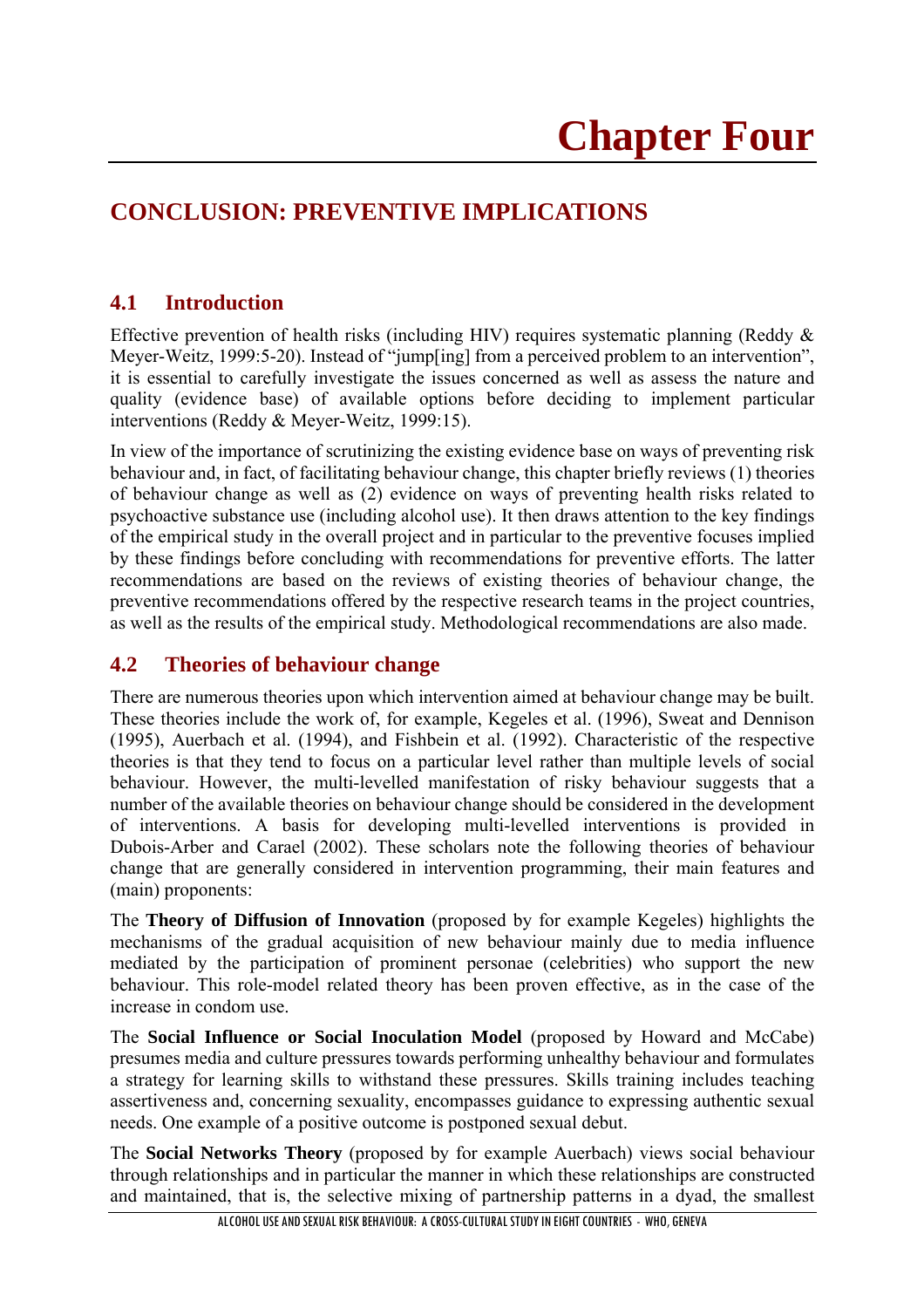social unit, and the resultant partnership variation. Therefore the very processes of constructing a partnership need to be addressed directly if behaviour is to be changed.

The **Theory of Individual and Social Change or the Empowerment Model** (proposed by Parker) considers evidence that participatory action increases problem-solving capacity and empowers individuals to take action to improve their situation because they learn to understand the personal, social, economic and political forces in their lives better. This empowerment features in persons/individuals, organisations or communities. This theory has proven to be effective, e.g. in the adoption of positive condom use habits/skills.

In contrast to the above theories, the **Theory of Gender and Power** (proposed by Connell), a sociostructural theory, addresses the wider social and environmental issues surrounding individuals and in particular women, such as the distribution of power and authority, affective influences, and gender-specific norms within heterosexual relationships. This theory asserts that commitment to a relationship and lack of power can influence one's (mostly the woman's) risk reduction choices and the ability to negotiate safe sex and conduct an effective family-planning strategy.

In line with the previous theory, the **Theory of Structural and Environmental Factors** (proposed by Sweat and Denison) takes cognizance of multiple evidence that civil and organisational elements as well as policy and economic issues influence behaviour and may be crucial for behaviour change. This theory is also about being sensitive to concepts such as "risky situations", "risky environments", "environments facilitating vulnerability" etc.

The **Social Ecological Model of Health Promotion Theory** (proposed by for example Laver) acknowledges the importance of the interplay between the individual and the environment, and considers multi-levelled influences on unhealthy behaviour. The importance of the individual is thus to some extent de-emphasized in the process of behaviour change. This theoretical "reminder" is especially important when designing programmes that teach new skills/behaviour to indivuals. Without creating a behaviour-change friendly, accepting (or at least tolerant) social environment, individual behaviour change will be significantly obstructed.

## **4.3 Prevention of health risks related to psychoactive substance use (including alcohol use): Effectiveness of existing strategies**

Based on a substantial review of current literature on prevention of harm (including illness) associated with psychoactive substance use (Hawks, Scott & McBride, 2002), the following generalizations may be made as to the effectiveness of existing preventive strategies:

The *regulation of the physical and economic availability* of alcohol is a significant intervention aimed at reducing alcohol consumption. Increasing the costs of alcohol has been found to be one of the most effectvie though least popular means of reducing problems associated with alcohol. Increases in availability generally lead to higher consumption. However, it is useful to distinguish between consumption in general and risky consumption. Nevertheless, these two forms of consumption are strongly related as is shown in an increase of both when alcohol becomes more available. To reduce drinking, multiple targeted programmes should be introduced. This is obvious from the finding that the introduction of zero blood alcohol tolerance in drivers resulted in the reduction of the proportion of young drivers involved in motorcar accidents, but failed to reduce general or even risky consumption in other environments. Furthermore, the regulation of the physical and economic availability of *illicit psychoactive substances* by means of policing has been found to affect mostly the shape of the market, the purity of the substances available and their price, but has as yet not been able to eradicate the problem. The use of the *mass media* on its own, particularly in the presence of countervailing influences, has not been found to be an effective way of reducing different types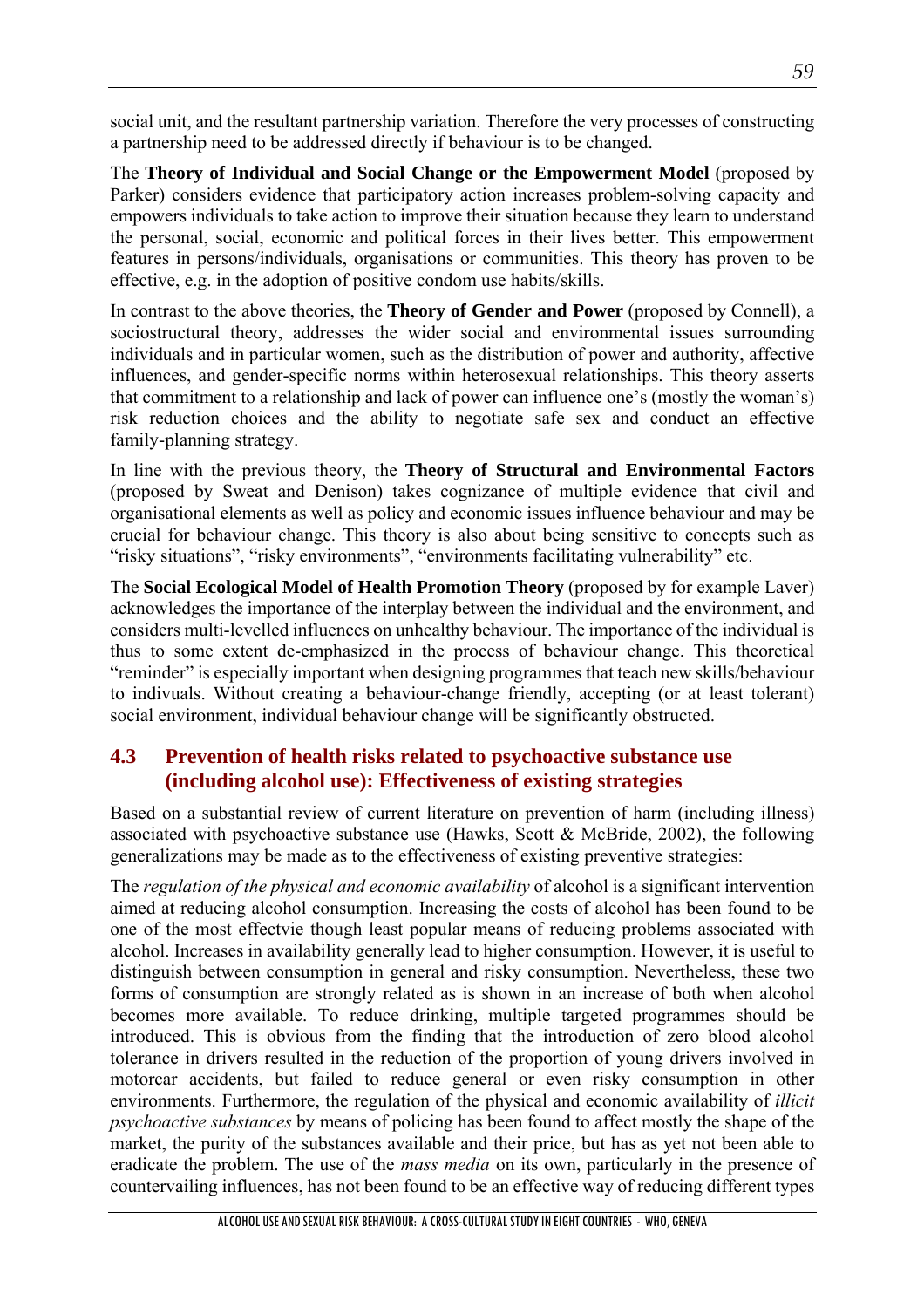of psychoactive substance use. It has however been found to raise information levels and to lend support to policy initiatives. Combined with reciprocal and complementary community action, particularly environmental changes, media campaigns have proven more successful in influencing attitudes towards psychoactive substance use. Health warnings associated with licit psychoactive substance use have been an effective way of communicating the hazards of such use, particularly to heavy users and when combined with other economic and environmental initiatives. A media production may include health advocacy that enhances incentives as well as removes disincentives for healthy behaviour. Bans on the broadcast of alcohol advertisements have been shown to be associated with lower per capita consumption. Thus, any reduction in psychoactive substance use advertisements may be expected to contribute to a reduction in consumption.

Scare tactics in media messages are usually ineffective, except for audiences who are little aware of the problems connected to substance use; with high-awareness audiences, strategies modelling beliefs about non-use or normative use seem to work better.

Changes resulting from *community-based interventions* were observed more often than changes resulting from health-oriented policies and increased knowledge. All such community initiatives, however, need to be supported by the relevant community agencies. A decisive aspect of success is the involvement of key stakeholders of the community and participatory development of the programme. Links with governmental and non-governmental programmes may increase the effects of community programmes.

For *school-based interventions* there is evidence that programmes aiming at abstinence consistently fail to produce behavioural effects, suggesting that there is a need to develop programmes with outcomes other than abstinence as their goal. School programmes must match the developmental psychological phases. Basically there are *three critical periods***:** (1) the inoculation phase (before real substance use begins); (2) the initial exposure period; and (3) the later period of increasing consumption. *General health/life skills programmes* can produce greater change than programmes that teach skills to avert substance use only. It is thus necessary to provide teachers with professional training on health/life skills. The knowledge provided to students must be "utility" knowledge, i.e. knowledge directly linked to, for example, the negative effects of alcohol use. The main focus, however, should be on behaviour change—not knowledge and attitudes. Education should be interactive and invite students to create and discuss their own opinions and attitudes.

# **4.4 General preventive focuses arising from the empirical study**

As suggested by the pre-project review of literature on alcohol use-related sexual risk behaviour with regard to the contraction of STI/HIV, the results of the analysis of the empirical data collected in the eight project countries underline the importance of multi-levelled and multi-perspective preventive programmes. Such programmes need to have an individual and/or a specific culture/country perspective as well as a cross-cultural/cross-country perspective. Consideration also has to be given to sociocultural, psychological and environmental or situational issues such as the following: patterns and settings of alcohol use and sexual behaviour and in particular the risks that these pose for STI/HIV infection; attitudes and beliefs regarding alcohol use and sexual behaviour (including perceptions of risk related to sexuality) within the context of STI/HIV infection; and interactions between alcohol use and sexual risk behaviour.

More specifically, regarding the risks that alcohol consumption poses for STI/HIV infection, prevention initiatives have to take cognizance—to a varying extent across the project countries/regions—of issues such as the following: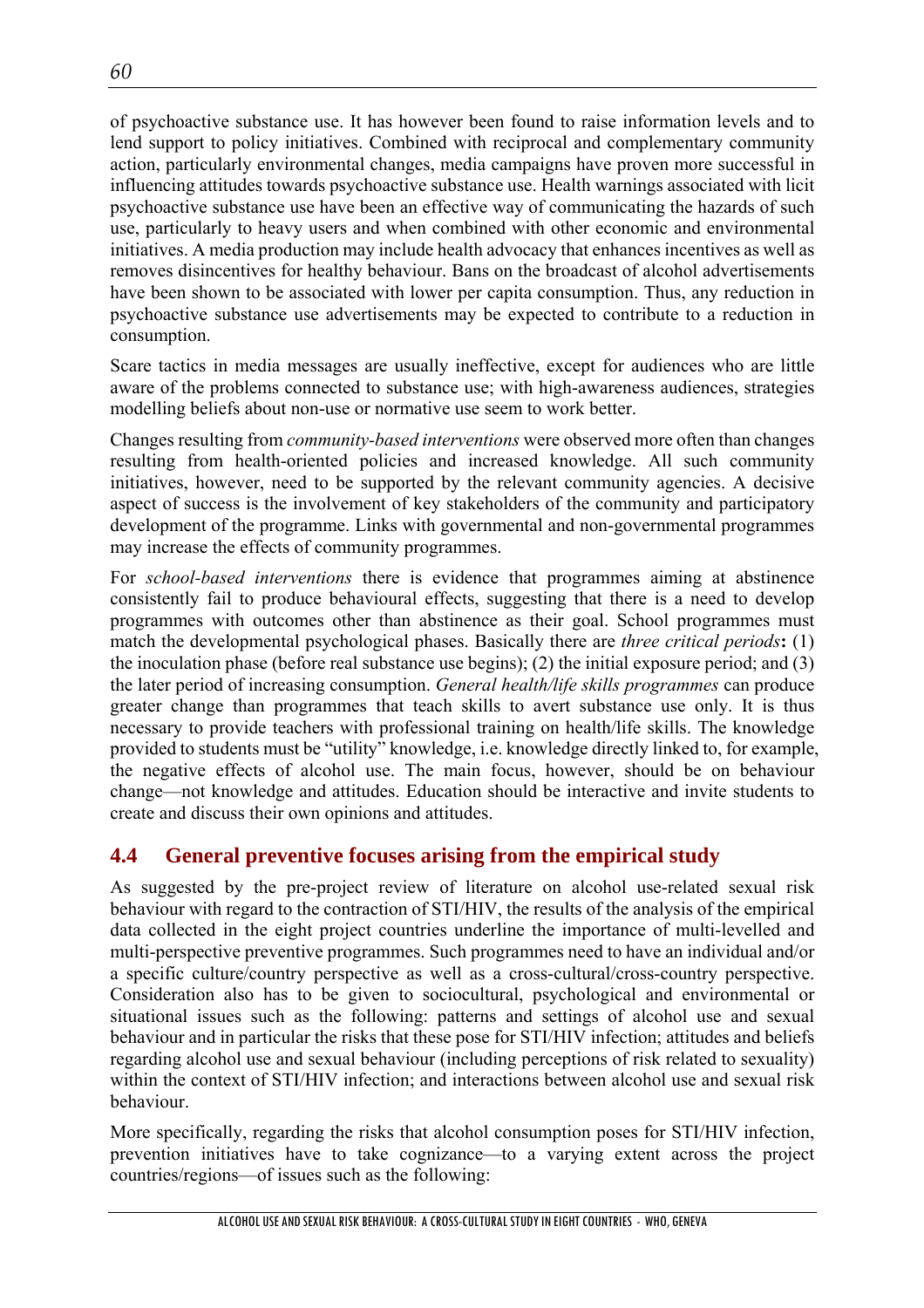- 1 The manifestation of drinking as "a lifestyle"; as occurring at places (bars, pubs) and times (weekends) when the focus is on such activities (e.g. in the form of drinking competitions); and as being "encouraged in family settings and by peers", particularly in the case of males.
- 2 The belief that alcohol use is "normal" and signifies "maturity" and, more particularly, "maleness or masculinity"; that beer is a non-alcoholic drink; and that alcohol consumption is "integral in partnership development" and functional in sexual encounters.

Regarding the risks that sexual behaviour poses for STI/HIV infection in the eight countries, preventive initiatives have to address—to a varying extent across the project sites—issues such as the following:

- 1 A poor understanding of the transmission of STI/HIV, e.g. that HIV infection could be prevented through "cleaning genitalia with alcohol, urine or antiseptic solutions", through "finishing the sexual act quickly", or through "ejaculating 'outside'";
- 2 Risky sexual orientations, e.g. a tendency to prefer material gain or sexual pleasure to safe sex, and the belief that "condoms reduce sexual sensitivity";
- 3 Sexual violence against women;
- 4 Opportunities to engage in casual/commercial sex at public places of entertainment;
- 5 Inadequate access to condoms; and
- 6 An increase in traditionally tabooed sexual practices.

The metanalysis, furthermore, draws attention to the importance of preventive initiatives taking cognizance of the social process of sexual "liberalisation" that prevails to a varying degree in the project countries, and which is facilitated by increased travelling and the (electronic) media as well as free time. The process is characterized by changing values/ attitudes and practices with regard to sex, such as increased tolerance of practices such as multi-partner sex (e.g. extramarital partnerships) and casual sex, and a regard for "sex and sexual pleasure" as "the most sought after pleasures".

Preventive initiatives also have to note the key patterns of alcohol use-sex interaction that emerged in the course of the metanalysis. These patterns relate to the following issues that are consistent with the issues noted in earlier discussions: (cultural) acceptance of alcohol as a facilitator of sexual encounters and maleness, and/or a reliever of sex-related stress, and/or an enhancer of the sexual experience, and/or an excuse for irresponsible behaviour such as risky sex; the use of alcohol-serving venues as contact places for sexual encounters; and the promotion of alcohol use at venues catering for pornography.

Finally, cognisance needs to be taken of the finding that a wide variety of conceptualizations of risk related to sexuality exist in the project countries, with an individual's subjective conceptualization of risk (e.g. unwanted pregnancy, STI, or losing a partner) significantly correlating with his/her willingness to engage in "safe" sex, indeed with his/her behaviour-change potential.

### **4.5 General strategies for preventing alcohol use and sexual behaviour risks for STI/HIV infection**

Against the background of the results of the metanalysis, the following generalizations seem appropriate with regard to the development of strategies for preventing alcohol and sexual behaviour risks for STI/HIV infection:

1 In countries with a traditionally strong Christian religion (e.g. Romania, the Russian Federation, Belarus) and currently undergoing rapid social change (recovering from the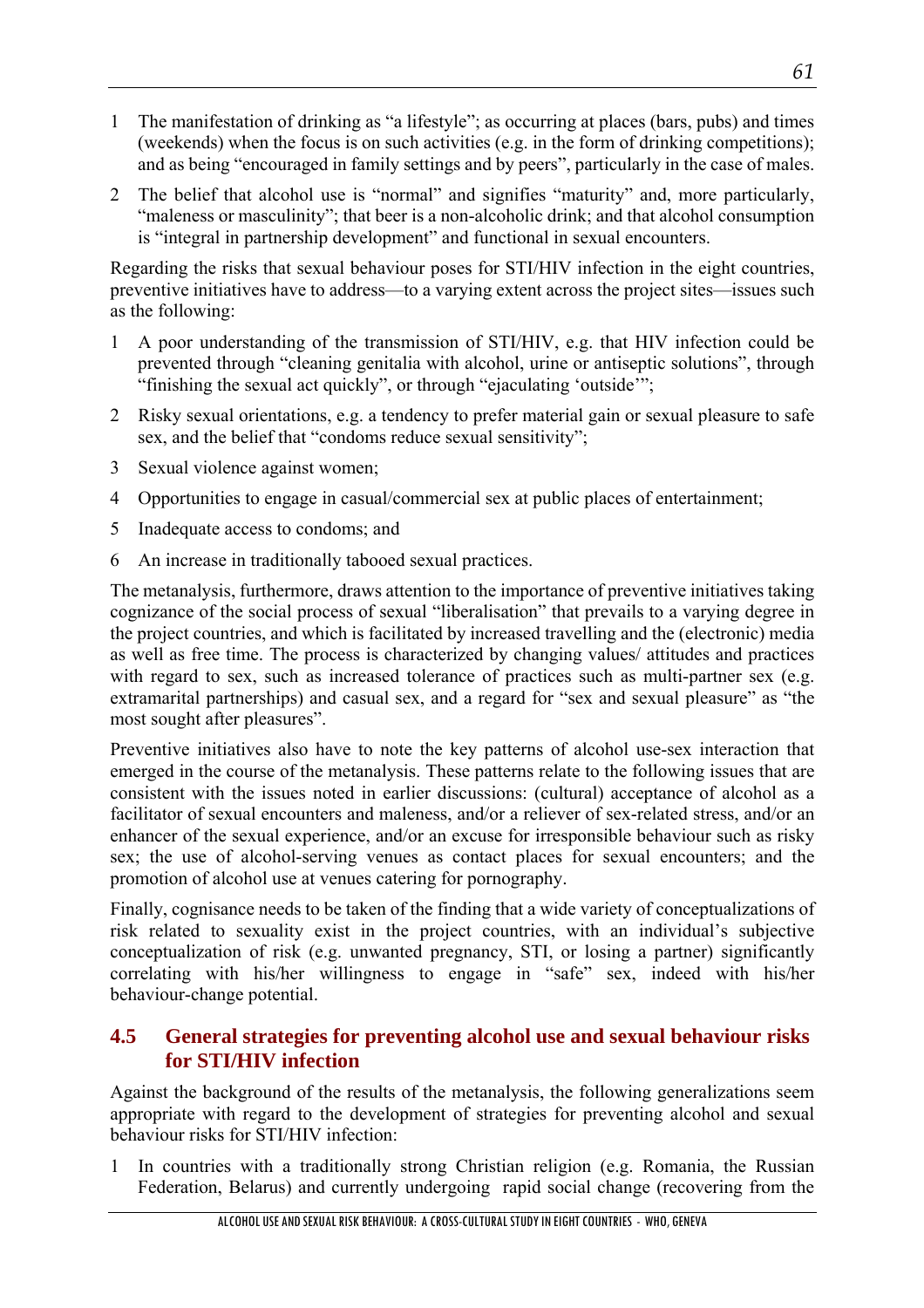communist totalitarian period when sexuality and intimacy were not publicly discussed) there is insufficient public discourse on the intimate aspects of the liberated forms of sexuality such as casual and non-marital sex. Parents and teachers refrain from offering advice on these issues, as the topic is tabooed and constructive education on healthy/safe casual and non-marital sex is absent. Thus there are only "prohibitory" regulations focusing on marital sex as a norm, which regulations are irrelevant to the current reality of young people's sex life.

- 2 Before any preventive efforts are put in place, the context in which sex and psychoactive substance use coincide and varieties in these behaviours should be thoroughly analysed. The preventive efforts must be informed in the following three areas in order to match the particular population/behaviour (Bell, 2002:293-303):
- o Exhaustive knowledge on the behaviour patterns of sexual partners, e.g. regarding first intercourse, the selection of a partner for marriage, casual sex, multiple partners, commercial partners (e.g. who drinks with whom and why);
- o Full-scale mapping of the content of sex and substance use (e.g. vaginal, oral, anal, heterosexual, MSM, commercial sex, loving relationship involved or not, drinking what, where, when); and
- o Knowledge on the subjective meaning of sex (e.g. for pleasure, for procreation, for power/status, for pleasing the partner), and reasons for drinking (e.g. for pleasure, out of sorrow, habit, addiction).

The above generalizations and the earlier review of theories of behaviour change as well as strategies for preventing psychoactive substance use suggest the following decision-making matrix (Table 13) as guideline for developing interventions with regard to the prevention of alcohol use-related sexual risk behaviour with regard to STI/HIV infection. It is essential to bear in mind that the matrix offers only a broad framework for designing interventions and, thus, will have to be adjusted to the conditions in a particular region or community at a particular point in time. Consideration also has to be given to the particular preventive strategies recommended by the research partners in the project countries and noted in the conclusion to this chapter.

| <b>Issue to be addressed</b>                      | <b>Reason</b>                          | <b>Recommended</b><br>intervention/messages                                                                                                                           | <b>Matching theory/model</b>                                                                        |
|---------------------------------------------------|----------------------------------------|-----------------------------------------------------------------------------------------------------------------------------------------------------------------------|-----------------------------------------------------------------------------------------------------|
| Commercial sex—clients                            | Without protection                     | Campaign with well-known<br>personae                                                                                                                                  | Diffusion of Innovation<br>Theory                                                                   |
| Commercial sex<br>workers—"professional"          | Without protection and<br>with alcohol | Peer-group workshops,<br>promoting self-protection and<br>building skills for assertive<br>safe sex negotiation                                                       | Theory of Individual and<br>Social Change or<br><b>Empowerment Model;</b><br>Social Networks Theory |
| Commercial sex<br>workers—"occasional/amat<br>eur | Without protection and<br>with alcohol | Preventing this form of<br>"unwanted" commercial sex<br>work by rendering<br>institutional social support to<br>underprivileged and<br>disadvantaged<br>women/mothers | Theory of Structural and<br><b>Environmental Factors</b>                                            |
| Casual sex                                        | Without protection and<br>with alcohol | Addressing the values of<br>sexuality, partnership and<br>parenthood in public                                                                                        | Social Networks Theory;<br>Social Ecological Model<br>of Health Promotion;                          |

**Table 13: Framework for developing interventions related to alcohol use-related sexual risk behaviour regarding STI/HIV infection**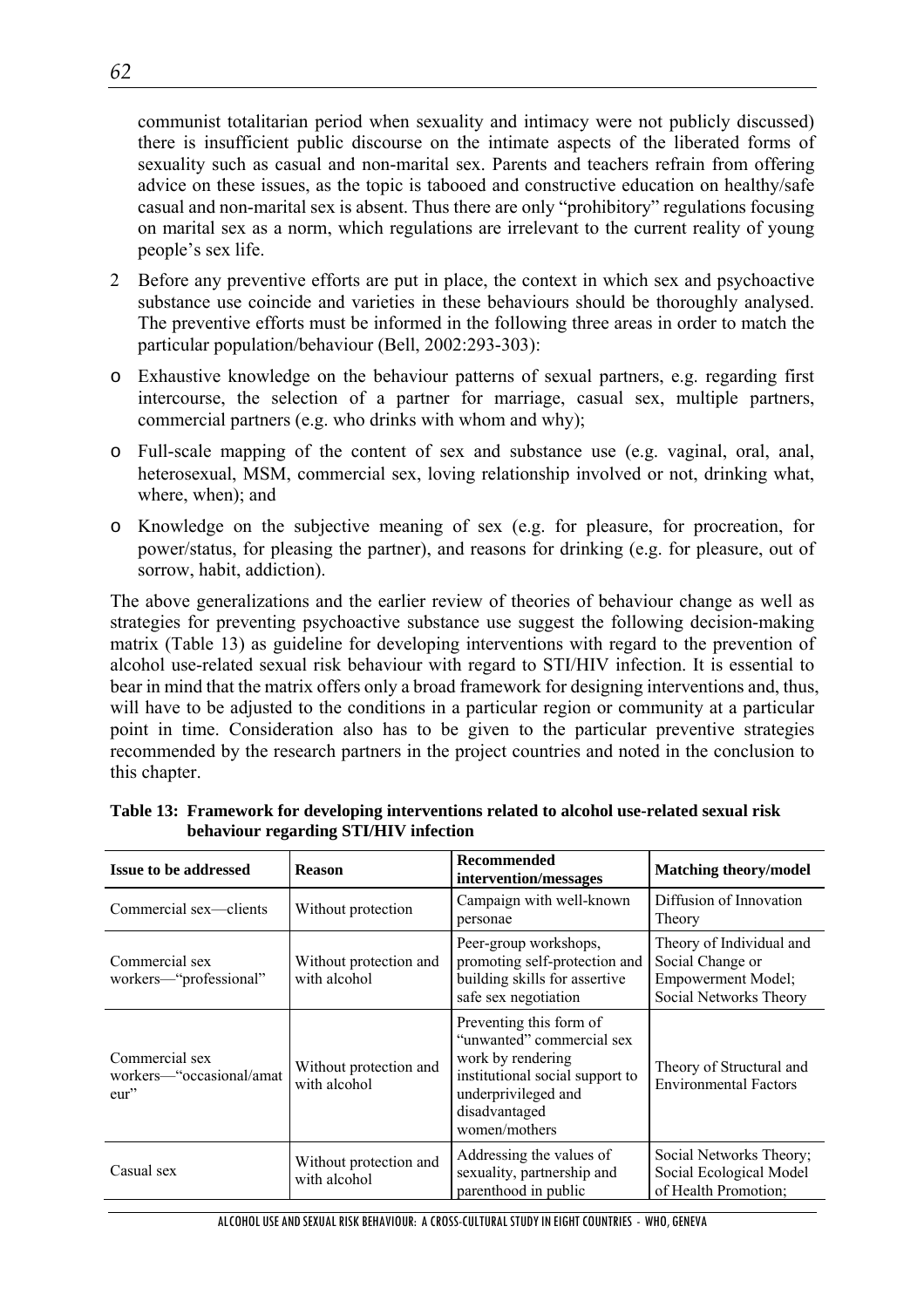| <b>Issue to be addressed</b>                                                                                    | <b>Reason</b>                                                                                                                                                                        | <b>Recommended</b><br>intervention/messages                                                                                                                                                                                                                                                                                                  | <b>Matching theory/model</b>                                                                                                                                                              |
|-----------------------------------------------------------------------------------------------------------------|--------------------------------------------------------------------------------------------------------------------------------------------------------------------------------------|----------------------------------------------------------------------------------------------------------------------------------------------------------------------------------------------------------------------------------------------------------------------------------------------------------------------------------------------|-------------------------------------------------------------------------------------------------------------------------------------------------------------------------------------------|
|                                                                                                                 |                                                                                                                                                                                      | discourse; providing sexual<br>education (schools), teaching<br>skills to resist male pressure<br>and emotional and material<br>blackmail; running campaigns<br>and involving popular<br>personae                                                                                                                                            | Diffusion of Innovation<br>Model; Theory of Gender<br>and Power                                                                                                                           |
| Casual sex-MSMs                                                                                                 | Without protection                                                                                                                                                                   | Promoting safer sex;<br>campaigns with famous<br>personae                                                                                                                                                                                                                                                                                    | Social Networks Theory                                                                                                                                                                    |
| Sexual debut                                                                                                    | Without protection and<br>with alcohol                                                                                                                                               | Prevent peer pressure towards<br>sexual debut; address values<br>of sexuality; provide secular<br>health and culture-oriented<br>sexual education (school)                                                                                                                                                                                   | Social Influence or Social<br>Inoculation Model;<br>Theory of Gender and<br>Power; Social Ecological<br>Model of Health<br>Promotion                                                      |
| (Marital) sex with risky<br>partner                                                                             | Extramarital<br>unprotected sex among<br>(mainly male) partners,<br>which endangers<br>spouses                                                                                       | Public campaigns to highlight<br>power differences between<br>men and women and<br>dependence of women;<br>workshops for women should<br>empower them and increase<br>awareness and skills                                                                                                                                                   | Theory of Gender and<br>Power; Theory of<br>Individual and Social<br>Change or Empowerment<br>Model                                                                                       |
| (Marital) sex with violent<br>partner                                                                           | Traditional tolerance of<br>man-to-woman<br>violence;<br>conceptualization of<br>women as "sexual<br>servants" to please the<br>partner any time;<br>economic dependence<br>of women | Public campaigns to highlight<br>power differences between<br>men and women and<br>dependence of women;<br>workshops for women should<br>empower them and increase<br>awareness and skills;<br>campaigns against domestic<br>violence with celebrities to<br>increase public awareness and<br>thus facilitate individual<br>behaviour change | Social Ecological Model<br>of Health Promotion;<br>Theory of Gender and<br>Power; Theory of<br>Individual and Social<br>Change or Empowerment<br>Model; Diffusion of<br>Innovation Theory |
| Family planning/sexual<br>health in general population                                                          | Traditional barriers to<br>family planning,<br>negotiating sexual<br>health issues between<br>spouses/partners                                                                       | Creating a macro discourse in<br>society about sexual health<br>itself, about health promotion,<br>protection, family planning,<br>facilitating conditions for<br>individual behaviour change                                                                                                                                                | Social Ecological Model<br>of Health Promotion                                                                                                                                            |
| Entertainment<br>venues/settings (including<br>drinking places); general<br>employment conditions in<br>country | Opportunities for risky<br>sex                                                                                                                                                       | (Government) mechanisms<br>(e.g. policy) for facilitating<br>the institution of<br>entertainment structures that<br>promote health; constructive<br>employment initiatives                                                                                                                                                                   | Theory of Structural and<br><b>Environmental Factors</b>                                                                                                                                  |

# **4.6 Preventive recommendations offered within project countries**

Although the results of the analysis of the data collected in the empirical study in eight countries and four world regions on alcohol use-related sexual risk behaviour regarding STI/HIV infection underline the importance of devising general and cross-country/ cross-cultural preventive strategies, the results at the same time remind preventive agencies to tailor preventive initiatives in terms of the particular circumstances in countries. It, thus, seems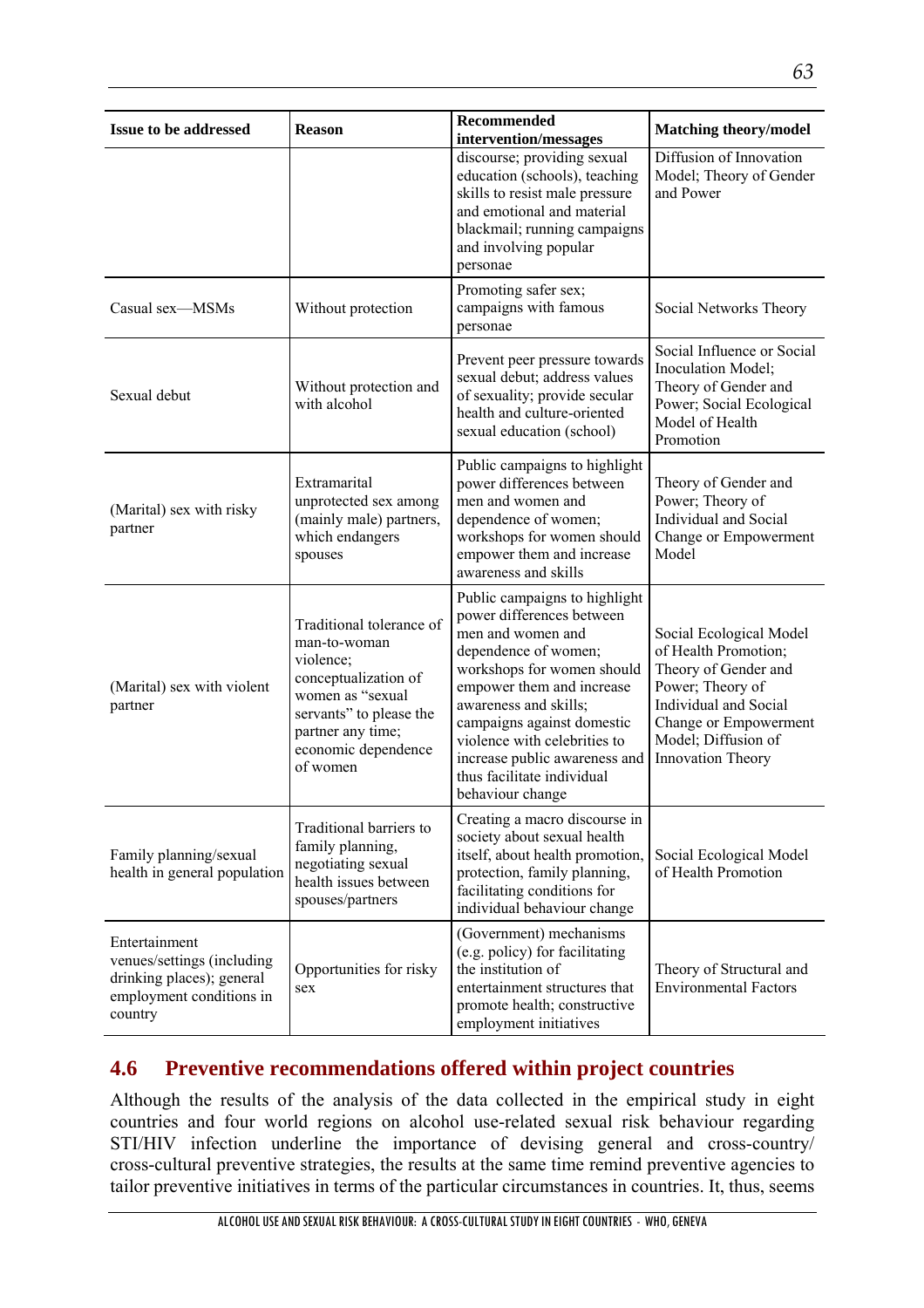appropriate to note the preventive recommendations offered within the respective project countries. In fact, participating researchers in the project countries offered the following country-specific preventive recommendations and comments, based on the findings of the empirical study:

### *Belarus*

- 1 Civil marriage should be "recommended" as a feasible model of monogamy. (This recommendation is based on the argument that civil marriage is an alternative to church marriage, which induces risky sexual behaviour through the prohibition on condom use.)
- 2 Alcohol advertising and particularly the message that having a good time—even finding a partner of one's dreams—go hand in hand with alcohol use.
- 3 The social acceptance of alcohol-intoxicated persons needs to be addressed.
- 4 "Celebration" needs to be disconnected from alcohol consumption, especially the practice of "binging for three" at all festive occasions (personal, family, public).
- 5 Free and anonymous venerological services should be introduced in order to prevent non-treatment of venereal infections among sex workers.
- 6 The extremely restrictive attitudes and opinions regarding sexual behaviour among education, health and security agencies need to be addressed (simultaneously with running health promotion programmes for young people) if positive change in sexual health is to be achieved. The restrictive attitudes contribute to promiscuity ("sex for the sake of satisfying one's desires") among young people, indeed towards young people being misinformed as to what constitutes appropriate/healthy sexual behaviour.
- 7 The macho construction of maleness (e.g. the view that "it is prestigious to have several partners, especially for a man") needs to be addressed.
- 8 Sex education needs to be broadened to education on family life/relationships ("start teaching subjects related to family life in secondary school and stop teaching sexology"), and commercial sex work should be strictly controlled ("establish control over the sphere of prostitution").
- 9 Family-planning clinics, providing both medical and psychological assistance to young people, have to be established.

### *India*

Within the broader framework of the National AIDS Control Organization of the Ministry of Health, emphasis should be placed on the establishment of school and community-based prevention (non-) government programmes, focusing on:

- 1 health and sex education, inter alia addressing the link between risky sex and psychoactive substance use (including alcohol use);
- 2 promotion of condom use among males and females within risk groups (commercial sex workers, transport workers, migrant populations, and psychoactive substance users) as well as the general population;
- 3 anti-needle-exchange programmes in some parts of the country.

### *Kenya*

1 Young people should be educated on sexual risk prevention and this should be the responsibility of the family (e.g. parents) and the school (e.g. teachers).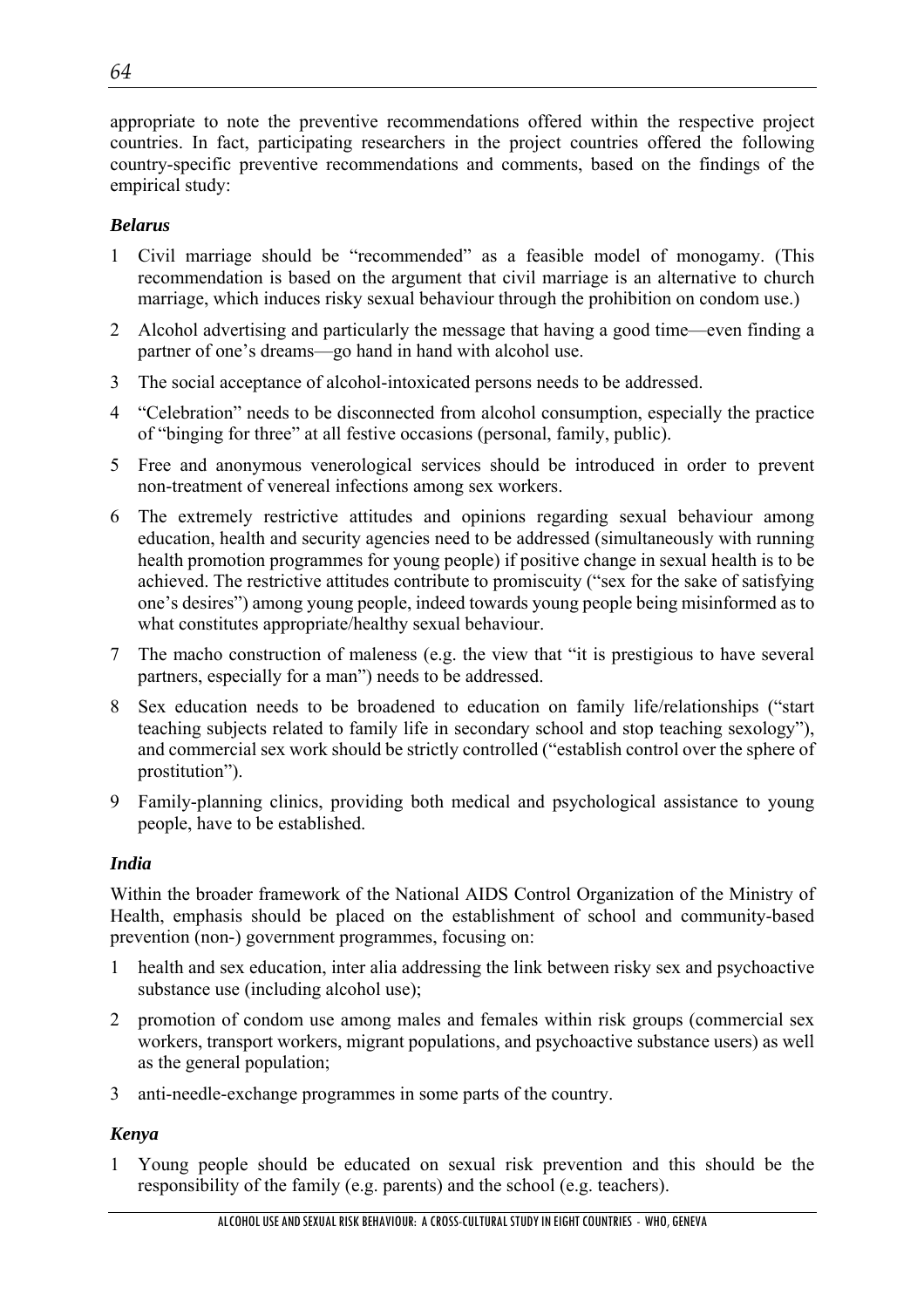- 2 Health risk education programmes for commercial sex workers are needed, especially since such programmes among these individuals have been effective. (Female commercial sex workers who passed an HIV prevention programme, for example, refused sex if the partner refused to use condoms.)
- 3 The myth that a married partner is (sexually) safe needs to be addressed/ challenged in educational programmes. The focus should be on young people and especially women.
- 4 As condoms are expensive, easier access should be facilitated.

### *Mexico*

- 1 As peer pressure is a signifcant trigger for alcohol drinking, the psychological maturity of the adolescent personality is of crucial importance; a person with low self-esteem, with an urgent need to be accepted/loved by someone, or with any other psychological frustration, has less capacity to resist peer pressure. This finding is consistent with results from other studies (Popper et al., 1998) and supports general psychological knowledge on individual risk-behaviour management. Therefore, health promotion efforts need to consist of two very distinct branches:
- o Specific approaches addressing particular issues (e.g. alcohol risk, sexual risk); and
- o General educational efforts to increase the psychological maturity of young people and provide special support to the underprivileged strata of the population.
- 2 A shift of focus is required from "homosexual men" to "men having sex with men" (MSMs) because numerous men do perform sex with men even though they do not regard themselves as homosexual.
- 3 The preventive measures need to focus on especially security/safety promotion, and only after that on condom use promotion and more liberal environments for homosexual entertainment.
- 4 Schools should give more information on harm related to psychoactive substance use.

### *Romania*

- 1 Men's unwillingness to use condoms (as in other countries) needs to be addressed.
- 2 Preventive efforts need to build on the positive outcomes of previous campaigns regarding condom use, and especially the emerging willingness of at least young women to carry condoms.
- 3 The belief that "women have a stronger censor than men and for this reason their behaviour under the influence of alcohol is not so disturbed" needs to be addressed.
- 4 Irrationality and superstition need to be addressed, and in particular the strong belief—mainly among the male population—that all problems related to sex (STIs, unwanted pregnancy) are due to fate and bad fortune, as this belief operates as an excuse for irresponsible behaviour and leans on female rationality and care.
- 5 The belief in the mediating role of alcohol use in sexual intercourse needs to be addressed, and in particular the issue of alcohol being an accompaniment in all stages of a partner relationship—in courtship, during dating, asking the partner to marry you, engagements, weddings, ceremonies and in negotiating commercial sex (e.g. when a man invites a woman for a drink, accepting the drink may be interpreted as agreement towards a sexual relationship).
- 6 The "main barrier to safe sex in Romanian culture is the mentality to preserve the natural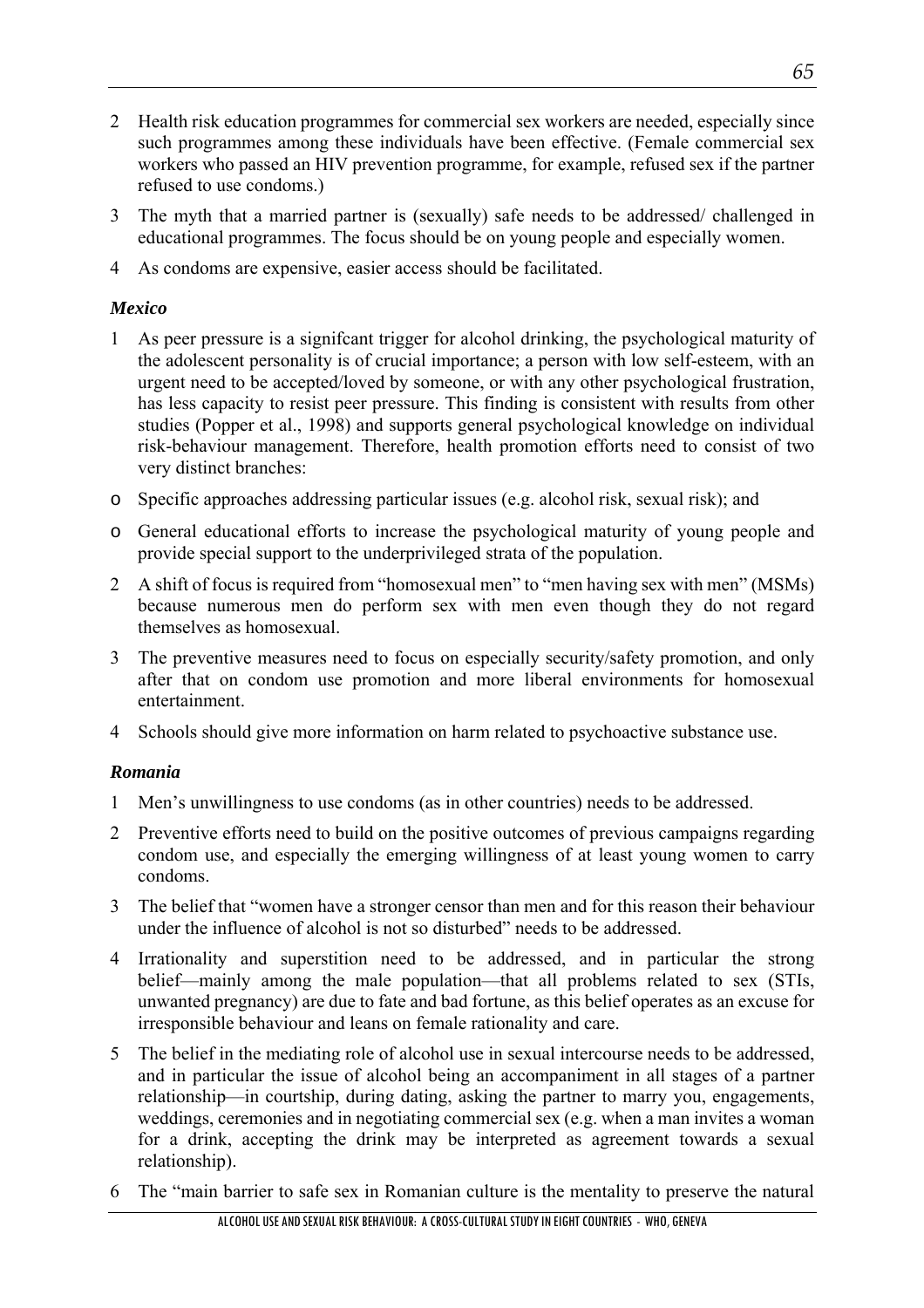way of doing". Moreover, some people consider it easier to quit alcohol use than change sexual behaviour. Cognizance needs to be taken of the following belief: "Propaganda [health promotion] is for gentlemen, i.e. well-educated people who work in offices and have a good salary ... It is difficult to change habits of individuals if they do not change their life or jobs."

- 7 In schools a curriculum on sexual education should be introduced.
- 8 HIV awareness should be raised by public campaigns.
- 9 Information centres for prevention of sexual risks and promotion of safe sex should be set up.
- 10 Professionals should be recruited and trained for work in schools, information centres and prevention programmes.
- 11 Research programmes should be supported.

### *The Russian Federation*

- 1 The issue of pornographic films that promote alcohol use before sex needs to be addressed.
- 2 The family, school and church should cooperate with regard to sexual matters, with special attention being given to value system differences among these agencies (e.g. the fact that the Orthodox Church opposes condom use).
- 3 The conception that safe sex is equal to preventing pregnancy needs to be addressed.
- 4 A variety of educational initiatives are recommended, e.g. the provision of ethical education with the aid of films (movies) and books, ensuring that parents set an appropriate example, and ensuring "moral education".
- 5 The following sources of health risks need to be addressed:
- o Use of alcohol
- o Non-use of condoms
- o Numerous sexual partners
- o Casual partners
- o Sex with prostitutes
- o Sex with STI patients
- o Practising oral, anal and group (unprotected) sex
- o Early start of sexual life
- o Little knowledge of risk factors

### *South Africa*

- 1 There is a need for government-supported initiatives towards establishing health-promoting recreational opportunities.
- 2 Preventive programmes need to focus on poverty alleviation, "sugar mummies", and the social acceptability of heavy alcohol use or binge patterns of drinking as part of a city lifestyle.
- 3 More employment opportunities are needed (seen as the best way of overcoming drinking problems, as drinking seems to be a way of coping with difficult times).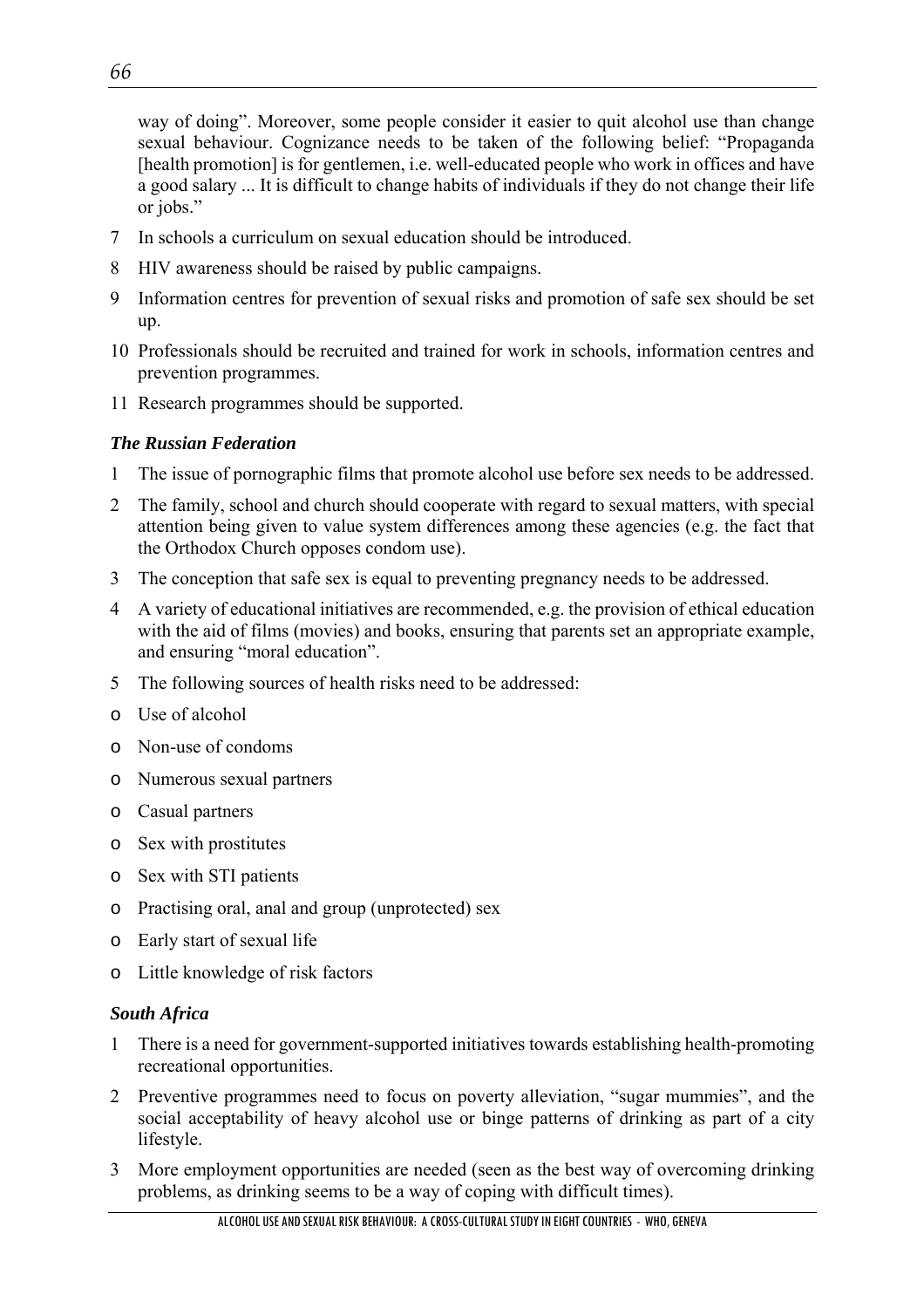### *Zambia*

1 Commercial sex workers should be economically empowered. (Cognizance is taken of the fact that sex work in Zambia is presumably still not part of "organized crime" and more than 50% of sex workers still work without pimps. This is an advantage, as safety measures can be introduced without being "contaminated" by pimp dependence and power abuse. In Zambia 55% of sex workers are also known to be willing to stop sex work if they can find a job or start another business. Also, 25% would stop sex work once they get married.)

# **4.7 Research methodology: Recommendations**

Analysis of the actual research process in the project countries highlighted the usability of the methodological premises that directed the process. However, the following reminders to future users are appropriate:

- 1 Existing knowledge on the subject (sexual risk) points to the need for researchers to focus on a *wide range of persons/groups* vulnerable to sexual risk, instead of concentrating on, for example, commercial sex workers and young people.
- 2 The overall qualitative approach to data gathering and analysis requires researchers to be *open to new and unexpected questions* arising during research.
- 3 The qualitative research approach implies that special care needs to be taken to *record the discursive material* on which analysis is based and not to lose this material in the reporting of analysis results, e.g. by reporting identified categories of data in terms of percentages. Where machine recording is prohibited for confidentiality reasons, a useful approach is the drafting of case vignettes (e.g. in focus group discussions).
- 4 Care must be taken to *respect the right of interviewees*/respondents to confidentiality, indeed to not feeling "threatened" by having to divulge (in detail) personal experiences and views to "strangers" and peers. Researchers, for example, need to take care not to ask participants in focus group discussions to talk about "what they personally would do".
- 5 Data collection and analysis should strive towards optimal and systematic exploration of the subject (e.g. in the integration of the data), while taking care to avoid biased recording/interpretation (e.g. researchers need to avoid imposing personal views and particularly values onto the data; they should strive towards *ethical "neutrality"*).
- 6 Concerning research *instruments*, and in view of developing integrated knowledge, an *interactive approach* should be followed in the use of multiple methods/data sources, with individual instruments informing one another (e.g. using the information of the interviews and observations to design a survey instrument). In this respect care must be taken to synchronize the choice of instruments, e.g. in terms of persons/groups sampled.
- 7 In the use of in-depth interviews, the emphasis should be on *depth rather than width*, i.e. on exhausting the categories that emerge in the course of the interviews.
- 8 As the aim in focus group discussions is to gain insight into the nature and social construction of behaviour norms, interviewees should *include representatives of the target population* (young people) and not only agents/agencies working with young people in the area of risky sexual behaviour and alcohol use.
- 9 Care must be taken to *avoid inhibiting open discussion* in focus group context through (1) rigid pre-structuring that prohibits the introduction of discussions during the administration of self-completed questionnaires, and (2) including persons in treatment in discussions (besides ethical reservations, the sensitivity of the subject can be expected to inhibit truthful responses).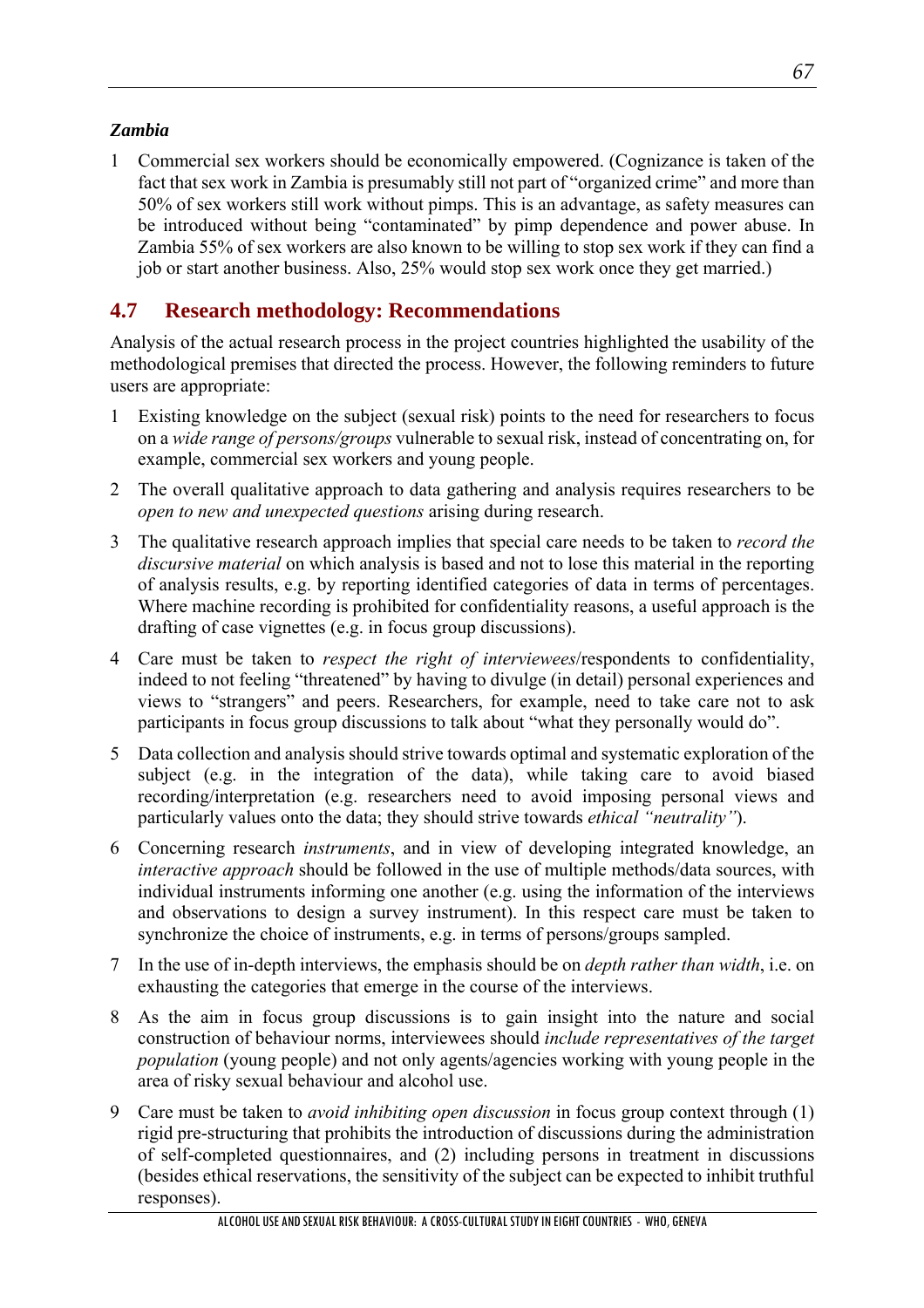10 In the analysis of data, researchers need to be sensitive to the identification of *behavioural patterns around three distinct degrees of risk*: significant risk, risk and minimal risk.

### **4.8 Closing remarks**

Against the background of HIV/AIDS being at present the leading cause of death in sub-Saharan Africa and the fourth-biggest killer globally, and indications that alcohol consumption and sexual behaviour have the potential to increase vulnerability to HIV/AIDS, the present project deepened insight on the subject.

The link between alcohol consumption, sexual behaviour and STI/HIV infection was shown to be complex. Apart from various alcohol use and sex-related issues in themselves posing risks for the contraction of STI/HIV infection, these risks were intensified by various interactive links. Alcohol consumption not only presented as a "precursor" of risky sex, but also as an outcome of it. Furthermore and as expected, the results showed that the social dynamics that surround alcohol use-related sexual risk behaviour require alternative ways of dealing effectively with the problem in diverse sociocultural settings, besides cross-cultural initiatives. The importance of a public health preventive emphasis was underlined, i.e. a concern with individuals as well as the environment (settings) within which these individuals find themselves. The contextual dimensions of alcohol use-related sexual risk behaviour also underlined the importance of developing research-based preventive initiatives.

Finally, numerous more specific recommendations for health promotion and prevention of alcohol use-related sexual risk behaiour have been extracted from the findings of the study. These, however, have to be translated into effective preventive action, e.g. preventive media messages, campaigns and regulations. The process of developing and testing the methodology to study factors related to risky sexual behaviour among alcohol users in diverse cultural settings has also been completed. The methodology proved to be useful, apart from pointing out areas that require improvement such as (a) the provision of additional training to fieldwork teams in (selected issues of) qualitative research design and methods, if required; (b) close coordination of activities before and during the fieldwork, including efforts to ensure regular contact between participating partners/teams; and (c) close coordination of the process of analysing the qualitative empirical data.

### **REFERENCES**

- Auerbach JD, Wypijewska C, Brodie KH. editors (1994) *AIDS and behaviour: An integrated approach*. Washington DC, National Academy Press.
- Bell R. (2002) Unconventional sexual lifestyles. In: Miller D, Green J. editors. (2000) *The psychology of sexual health*. Oxford, Blackwell Science.
- Blaikie N. (2000) *Designing social research*. Cambridge, Polity.
- Dubois-Arber F, Carael M. (2002) Behaviour change for STD prevention and sexual health. In: Miller D, Green J. editors (2000) *The psychology of sexual health*. Oxford, Blackwell Science.
- Fishbein M, Bandura A, Triandis HC, Kanfer FH, Becker MH, Midlestadt SE, Eichler A. (1992) *Factors influencing behaviour and behaviour change: Final report—Theorist's workshop*. Rockville MD, NIMH.
- Hawks D, Scott K, McBride N. (2002) *Prevention of psychoactive substance use: A selected review of what works in the area of prevention*. Geneva, World Health Organization.
- Kegeles SD, Hays RB, Coates TJ. (1996) The M-Powernent project: A community-level HIV prevention intervention for young gay men. *American Journal of Public Health*, 86:1129-1136.

Mason J. (1996) *Qualitative researching*. London, Sage.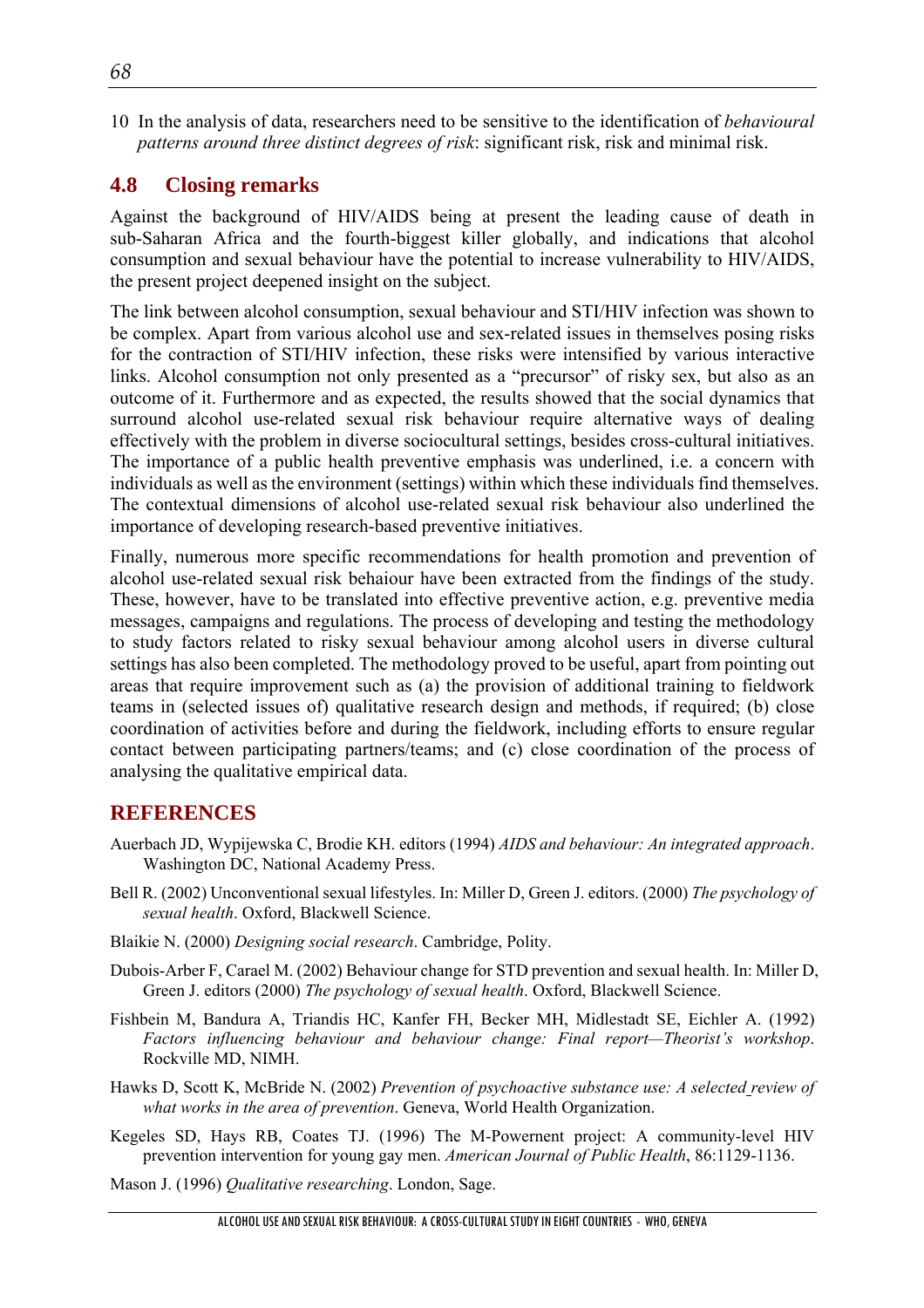- Murray CJL, Lopez AD. editors. (1996) *The global burden of disease—a comprehensive assessment of mortality and disease, injuries and risk factors in 1990 and projected to 2020*. Cambridge, Harvard University Press.
- NACO. (2002) *National Behavioural Surveillance Surveys (Female sex workers and their clients; MSM & IDU)*. New Delhi, Ministry of Health and Family Welfare.
- Popper M, Bianchi G, Lukšík I. (1998) Sociálne ospravedlnenia rizikového sexuálneho správania. In: Sarmány-Schuller I, Košč L, Jaššová E. editors. *Človek na počiatku nového tisícročia*, SPS, ČMPS, MOSR, Bratislava, 1997, pp. 109-111.
- Reddy SP, Meyer-Weitz A. (1999) *Sense and sensibilities: The psychological and contextual determinants of STD-related behaviour*. Tygerberg, Medical Research Council.
- Riley L, Marshall M. (1999) *Alcohol and public health in 8 developing countries*. Geneva, World Health Organization.
- Saxena S. (2000) Alcohol problems and responses: Challenges for India. *Journal of Substance Use*, 5:62-70.
- Sweat M, Dennison J. (1995) Reducing HIV incidence in developing countries with structural and environmental interventions, *AIDS*, 9(Supplent A):225-257.
- UNAIDS, WHO. (2001) *AIDS Epidemic Update 2001 revised*. Geneva, UNAIDS/WHO.
- UNAIDS, WHO. (2002) *Report on the global HIV/AIDS epidemic, 2002*. Geneva, World Health Organization.
- World Health Organization. (1999) *Global status report on alcohol*. Geneva, World Health Organization.
- World Health Organization. (2000) *The Rapid Assessment and Response Guide on Psychoactive Substance Use and Sexual Risk Behaviour*. Geneva, World Health Organization.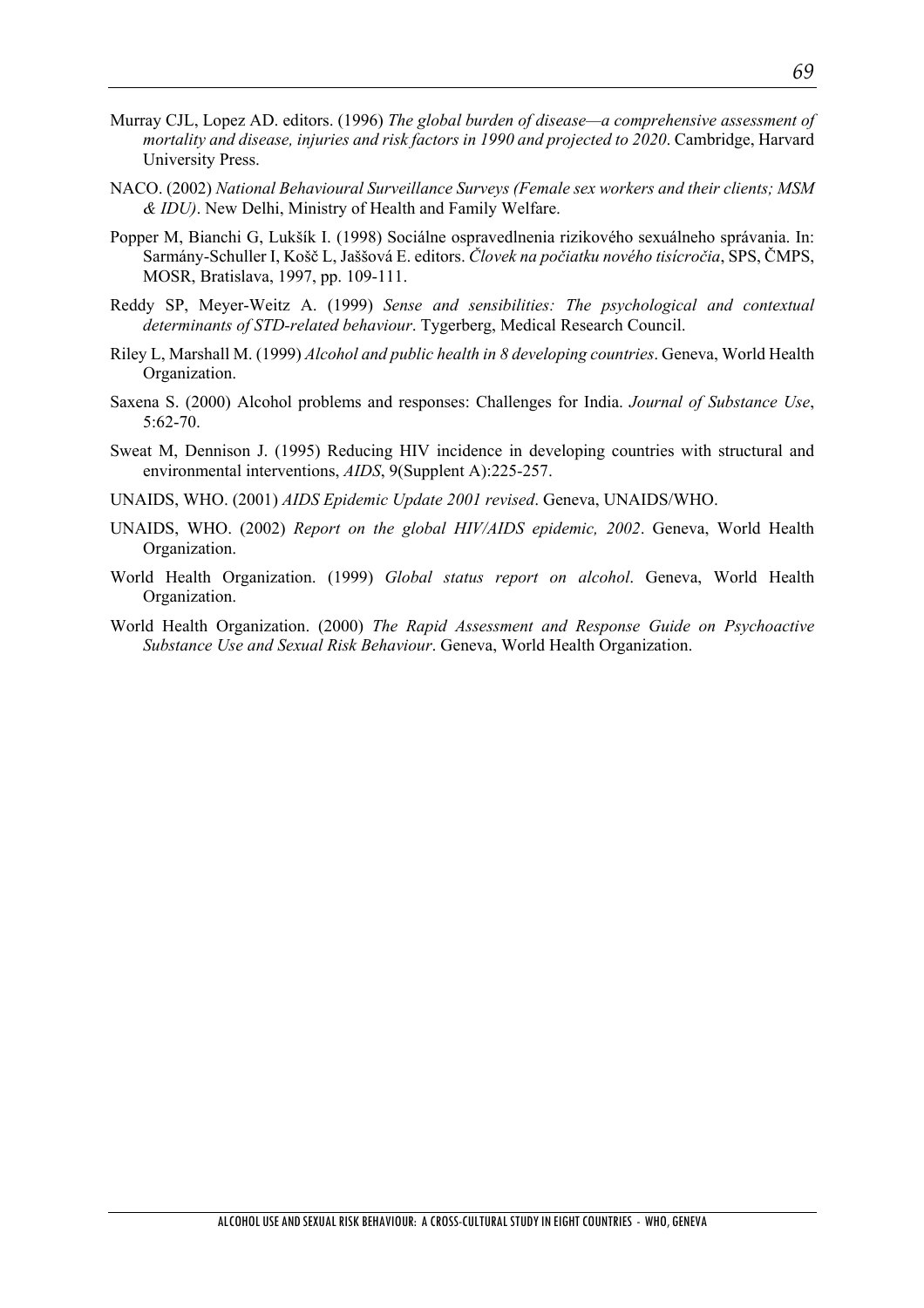## **THE DEVELOPMENT OF A METHODOLOGY TO STUDY FACTORS RELATED TO RISKY SEXUAL BEHAVIOUR AMONG ALCOHOL USERS IN DIVERSE CULTURAL SETTINGS**

### **INTRODUCTION**

This annex provides an overview of the methodological premises—and the underlying theoretical-epistemological assumptions—that directed the empirical studies in the eight project sites. These guidelines facilitated the standardization of the fieldwork procedures—at least generally—and thus comparisons of datasets across the research sites. However, in the development of the guidelines cognizance was also taken of the particular conditions within the respective project countries.

The annex is divided into the following five sections:

- 1 Section A: an outline of the methodology that guided the empirical studies in the project countries;
- 2 Section B: the theoretical-epistemological premises that anchored the methodology;
- 3 Section C: prototypical examples of the main subject of the study, namely behaviour patterns, which were expected to manifest on a general (cross-cultural), cultural, social as well as individual level;
- 4 Section D: another expected research "product", namely the subjective meanings that research participants attached to a key concern in the study, namely the concept of "risk" within the context of HIV/AIDS, sexual behaviour and psychoactive substance use;
- 5 Section E: examples of informed consent sheets that research participants were expected to complete to ensure ethically responsible research.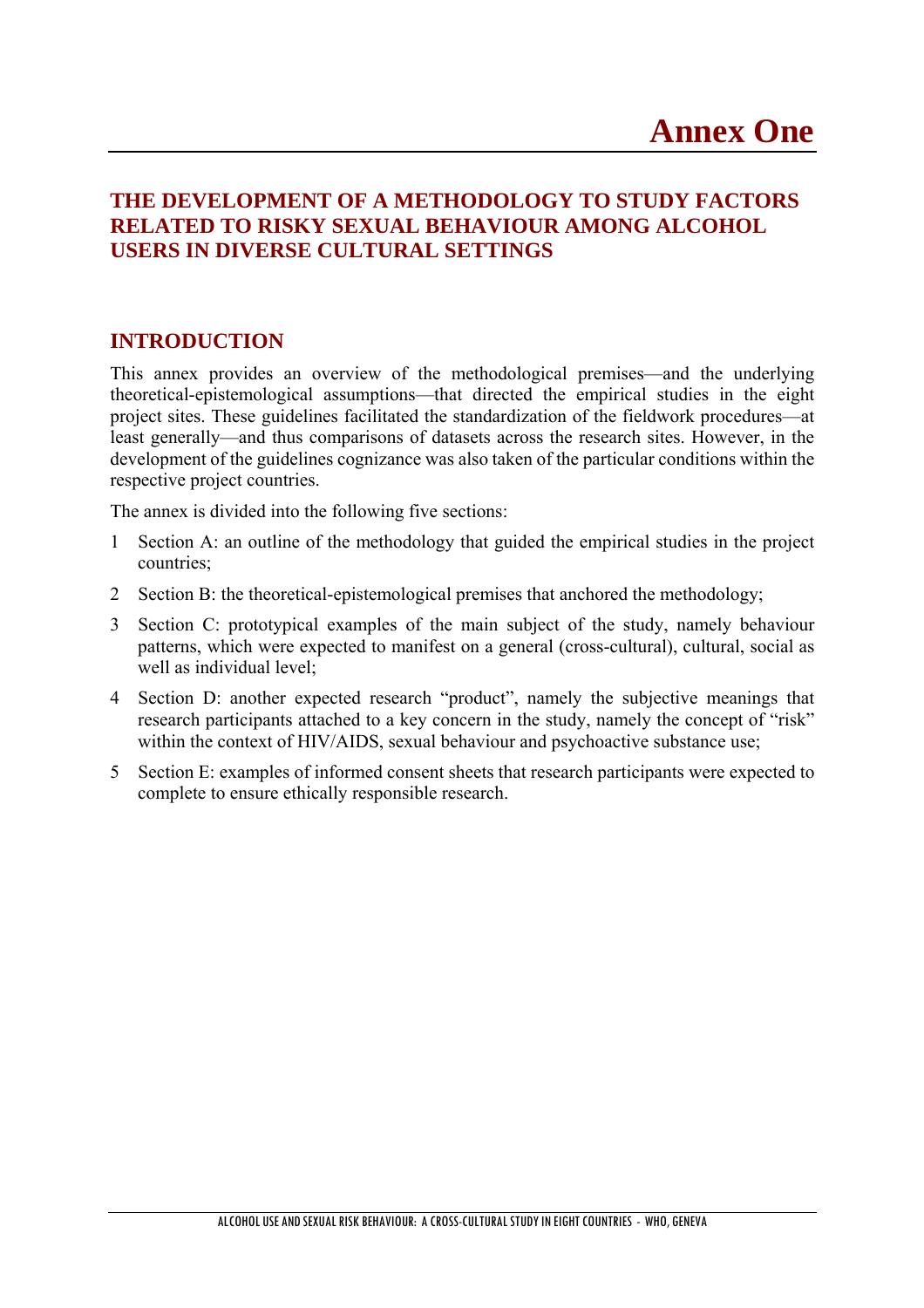# **Section A**

## **THE DEVELOPMENT OF A METHODOLOGY TO STUDY FACTORS RELATED TO RISKY SEXUAL BEHAVIOUR AMONG ALCOHOL USERS IN DIVERSE CULTURAL SETTINGS**



**World Health Organization Department of Mental Health and Substance Abuse**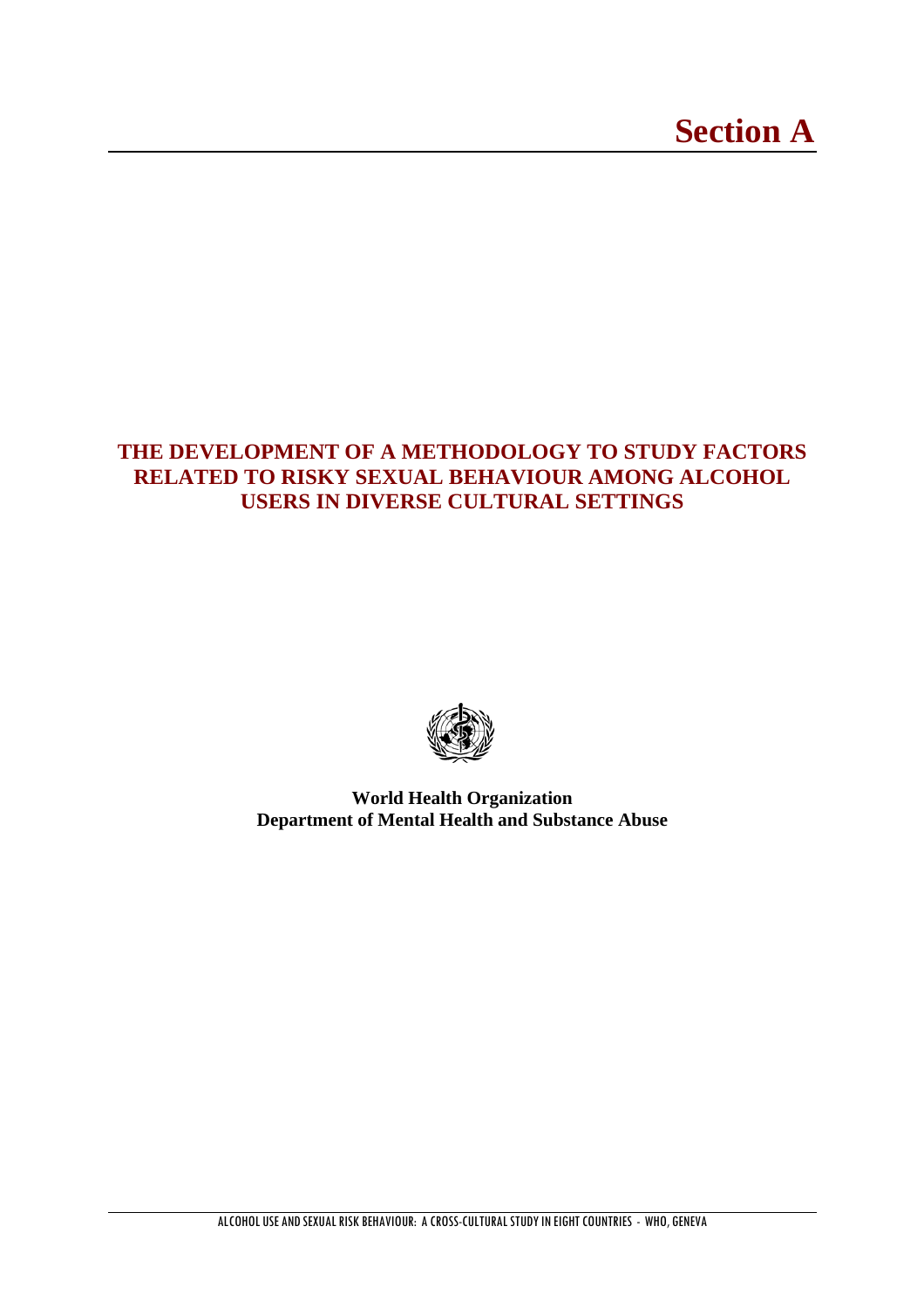# **Acknowledgements**

The World Health Organization (WHO) acknowledges the contribution of Dr Gabriel Bianchi of the Department of Social and Biological Communication, Slovak Academy of Sciences, Slovakia, in drafting these guidelines. The sustained commitment to this project of all principle investigators in the eight participating countries is also gratefully acknowledged.

### **Secretariat**

| Dr Shekhar Saxena  | Coordinator, WHO MSD/MER       |
|--------------------|--------------------------------|
| Mrs Mwansa Nkowane | Technical Officer, WHO MSD/MER |

# **Background**

The social dynamics that surround alcohol use-related sexual risk behaviour warrant a search for alternative ways of dealing with the problem in diverse sociocultural settings, if the problem is to be addressed effectively. Sexual risk behaviour accounts for a large number of opportunities for the acquisition of HIV infection, and alcohol use has been shown to increase risky sexual behaviour. It is therefore important to establish what enhances alcohol use-related sexual behaviour that could result in the acquisition and transmission of HIV infection. The body of knowledge acquired through scientifically sound research methods will not only highlight the relevant **preventive measures** to be adopted but will bring out relevant clinical and experimental research questions for all disciplines interested in curbing the problem of alcohol use-related sexual risk behaviour. International collaboration in this project is expected to promote the exchange of knowledge and experience that are required to design and test intervention instruments based on culture-sensitive studies.

# **Project design**

The project design involves four phases:

- 1 Concept clarification and item generation;
- 2 Development of research instruments;
- 3 Consolidation of methodology; and
- 4 Research application to intervention development.

# **Overall objective**

The overall aim was to itemize possible predictors and/or contributors to alcohol use-related sexual risk behaviour in order to develop a methodology for studying them in diverse cultural settings.

# **Introduction to the methodology**

The methodology was meant to facilitate work on the second phase of the project, which involved use of *qualitative methods among some groups of predisposed persons in an attempt to identify specific factors related to alcohol use-related sexual risk behaviour, as well as to clarify concepts.* Please note that the envisaged ultimate outcome of this project is an integrated document on the methodology for studying factors associated with alcohol use-related sexual risk behaviour in diverse cultural settings. Although it was anticipated that there would be some cultural variations in the various settings, the basic foundation of the process was meant to be similar in all participating sites. In terms of the overall objective of the project, the guide is aimed at facilitating the process of: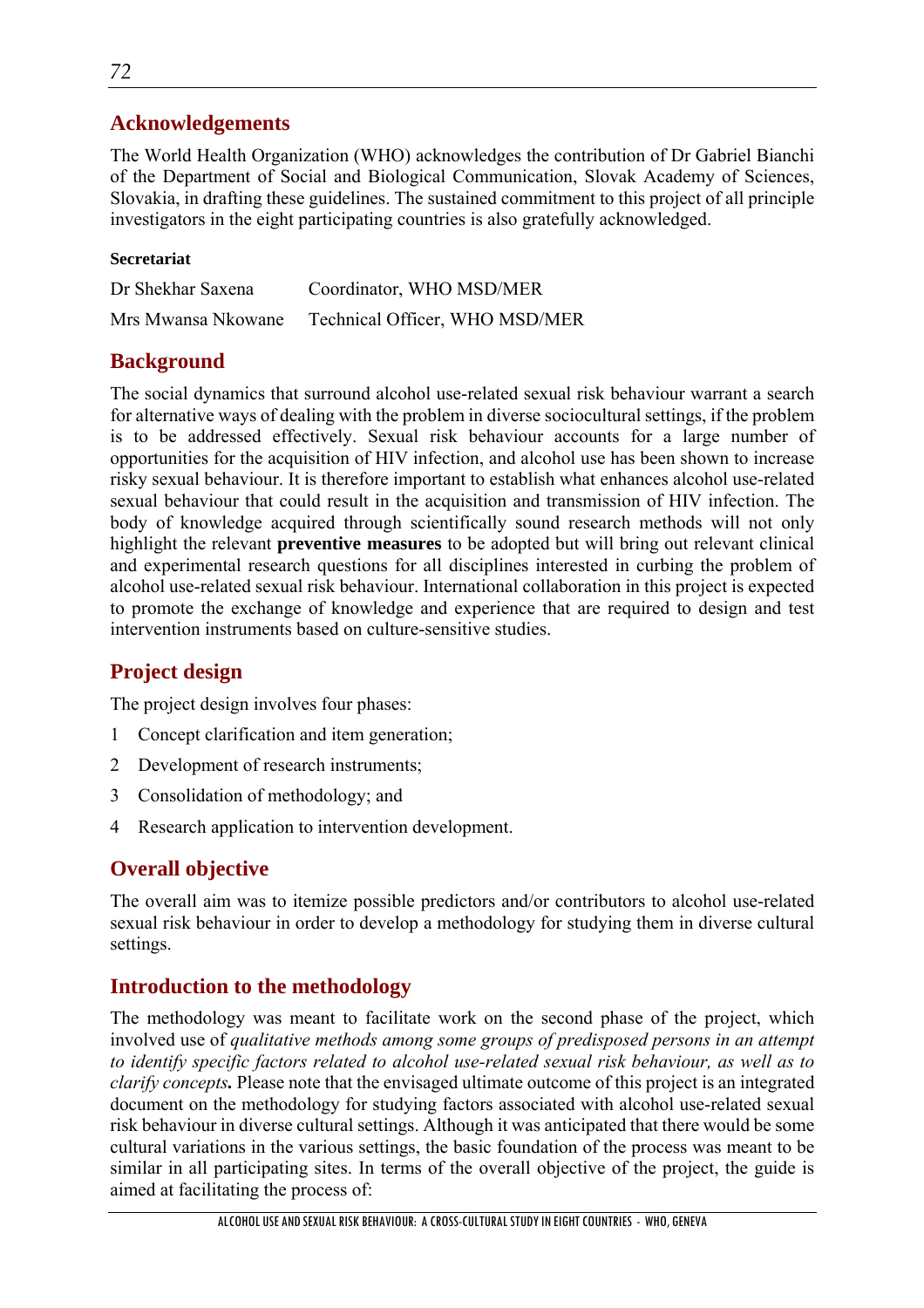- 1 Exploring collective views about cultural conditions;
- 2 Determining communication patterns in the community, and the language used in respect of the topic under study;
- 3 Gathering basic knowledge about aspects of cultural conceptualizations on alcohol use relative to risky sexual behaviour;
- 4 Identifying key social contexts in which beliefs and values are turned into actions, and establishing conditions that strengthen the risk factors or encourage protective factors;
- 5 Determining the key symbolic and communication conditions imposed by cultural systems that relate to health behaviour, behaviour change and decision-making; and
- 6 Developing a conceptual framework as well as determining the structure and relationships among elements of that conceptual domain.

To review the theoretical basis of this process, see Section B of this annex.

# **The main steps/activities**

The flow chart<sup>\*</sup> below illustrates the general activities involved.



<sup>∗</sup> Please note that this flow chart includes the survey, but the qualitative data-gathering phase of the work could be completed in step 9. Further direction needs to be given with regard to steps 10 and 11.

ALCOHOL USE AND SEXUALRISK BEHAVIOUR: A CROSS-CULTURALSTUDYIN EIGHTCOUNTRIES - WHO, GENEVA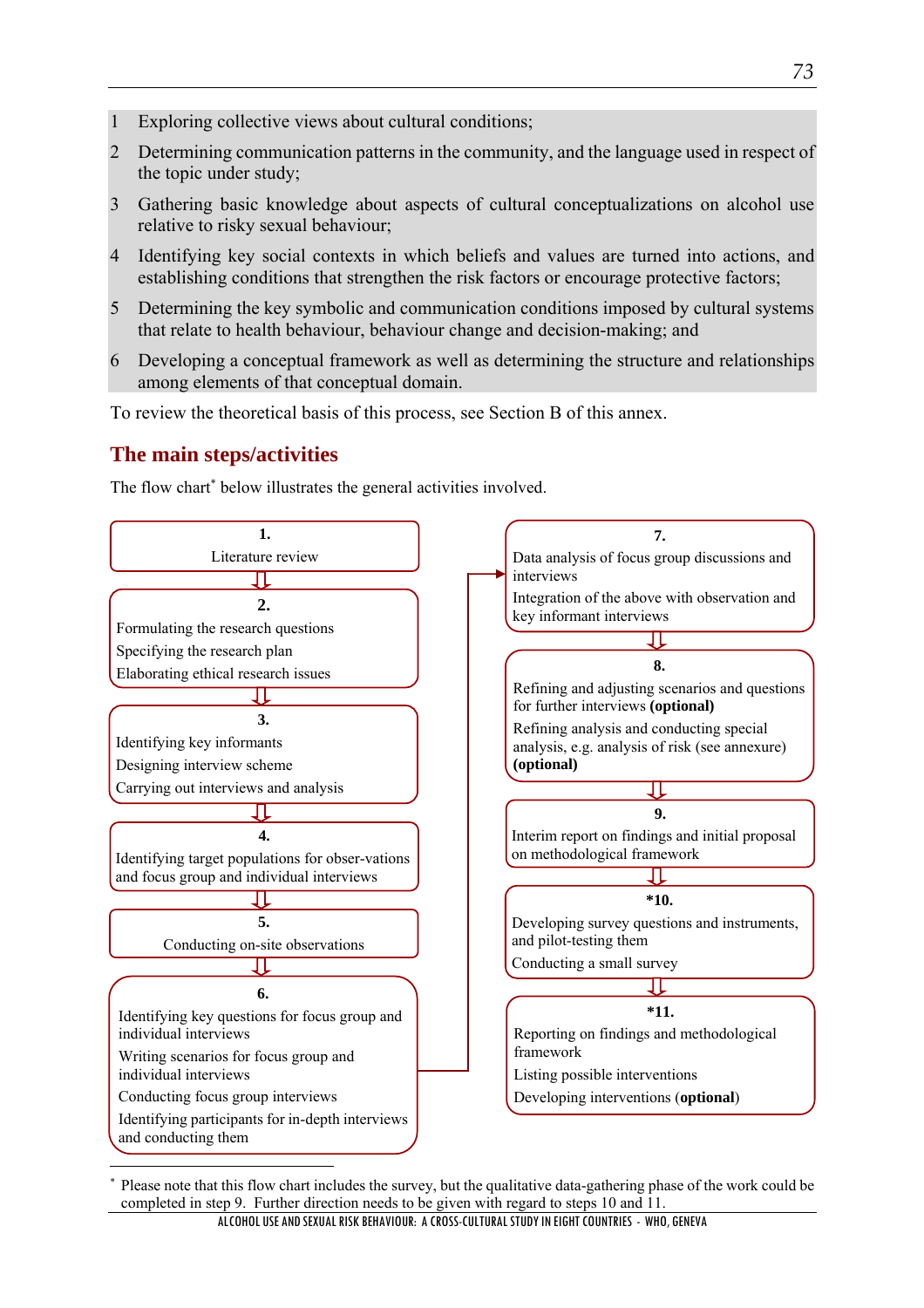### **The formulation of research questions**

The research questions **(**RQs) address the current actual state of the problem in theparticular cultural and social settings of concern. (Why do young people drink? Who do young people drink with? What do they do after drinking?) The literature review should help answer the following **general questions that concern the assessment**:

- 1 What "area" of alcohol use will be studied? (Regular users, occasional users, addicts or …?)
- 2 Which types of sexual behaviour will be studied? (Casual sex, commercial sex, marital sex or …?)
- 3 Which type of risk to health will be studied? (Unplanned pregnancy, HIV/STI, rape, violence, pressure to have sex, psychic terror or …?)
- 4 Which alcohol-sex interactions will be studied? (Effects on: pressure, condom use, satisfaction, STI/HIV infection, unplanned pregnancy, violence or …?)
- 5 What is the target population for the project? (Young people in general, a specific target population, alcohol addicts, unemployed people, persons of a particular education level and social "class" or ...?)

\* Please note that all population groups are to be subjected to these considerations. The study needs to focus on not only one population group but on a variety of alcohol users within a given cultural context/site.

Examples of **possible RQs** for this project:

- 1 What are the most risky interactions between alcohol use and sex?
- 2 How can these interactions be prevented or positively challenged?

**Recommended framework for RQs** for this project:

1 What are the general, cultural, social and individual patterns of risky sexual behaviour including alcohol consumption?

A detailed explanation as to why behaviour patterns need to be studied is given below.

### **Behaviour patterns**

Behaviour patterns are an extremely useful framework for any behaviour-change oriented initiative. Compared to just measuring traditional psychological variables as attitudes or motivation, behaviour patterns are complex expressions of cognition, emotion, attitudes, values, skills, social relationships, moral aspirations, etc. Moreover, they also express the dynamics of human behaviour—decision-making, self-reflection, satisfaction, etc.

There are at least four levels of **behaviour patterns that need to be taken into account: individual, social, cultural and** "**general**" (examples are also given in Section C). These four levels overlap to a large extent. The distinction between them is driven mainly by the need to get a more schematic view upon which responses/interventions may be designed. The four levels of behaviour patterns are shown in the box below.

**"General" behaviour patterns** represent scenarios of relevant behaviour (e.g. alcohol consumption patterns related to sexual behaviour) that are applicable to a wider population, including various cultures/sub-cultures. At this level the patterns relate more to specific aspects of risky/unhealthy behaviour that may be observed in a country (e.g. alcohol use is included in all celebrations; whether to drink or not is decided by men; it is impolite to refuse an alcoholic drink; erotic initiative is expected to come from men).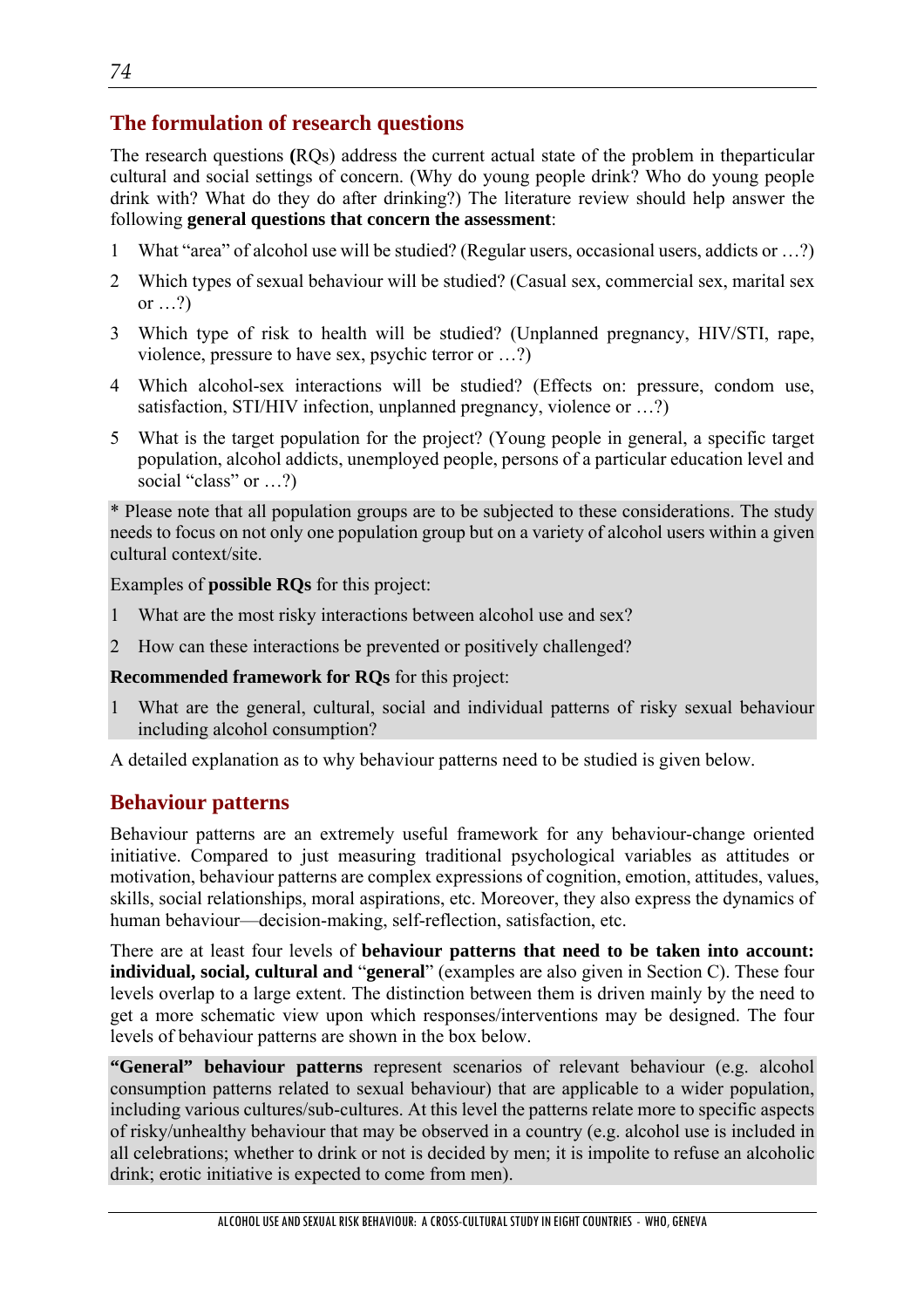**Cultural patterns** express scenarios of relevant behaviour that are typical for particular cultures/sub-cultures (ethnic, regional, ideology-based groupings, etc.), e.g. the marital partner is selected by the parents; sexual education is absent or restricted; strict role-division occurs between spouses; tolerance of certain forms of sexual pressure exerted by the husband; alcohol use considered as an excuse for violence; serial monogamy as a cultural norm of "moral" behaviour, etc.

**Social patterns** express scenarios of relevant behaviour that are typical in particular social settings, in which people may be, or have to be, involved (school, youth organizations, the military, work, sport clubs, etc.), e.g. ritualized grief (group drinking after the girlfriend of one of the soldiers deserts him); celebrations in sport clubs; "initiation" rituals in youth groups; indirect teenager peer pressure to have sex; and drinking in the workplace as a sign of obedience to the authority offering the drinks.

**Individual patterns** express relevant behaviour—typically comprehensive, although virtual "cases" also occur. The material for drawing an individual pattern does not necessarily come from just one participant. It is more the focus on the individual that makes this level of pattern an individual one. An individual pattern may synthesize facts for several similar participants in order to make a strong illustration of what a risk-taking/safety-conscious individual is like. The usefulness of these complete individual "stories" lies in their illustrative potential. They can be used as images of typical behaviour when communicating health-promoting messages to the public (e.g. first intercourse without condom and under influence of alcohol; engaging in casual sex with the first possible partner after being left by boyfriend; perceiving the proposal of a sexual partner for condom use as proof of being unreliable).

Apart from identifying risky behaviour patterns (at all four levels), the identification of **positive behaviour patterns** is also important. The identification **of risky patterns** is mainly aimed at itemizing factors that predict and/or contribute to alcohol use-related sexual risk behaviour. Risky behaviour patterns are also **useful indicators of a need for particular preventive measures, interventions and services, and of where intervention is needed.** On the other hand, **positive (low-risk) patterns are useful** for disseminating, promoting and facilitating positive forms of behaviour. Both types of patterns—risky and positive—should be looked for.

In order to facilitate the identification of particular "items" of behaviour that may be observed in the abovementioned patterns, a list of possible items is provided in Table 1. These items may point to cultural and contextual differences within and/or between research sites. As the list of items is not exhaustive, you are invited to add those items you identify during the study.

| Possible items to be identified in:                       | <b>General</b><br>behaviour<br>pattern | <b>Cultural</b><br><b>behaviour</b><br>pattern | <b>Social</b><br><b>behaviour</b><br>pattern | <b>Individual</b><br>behaviour<br>pattern |
|-----------------------------------------------------------|----------------------------------------|------------------------------------------------|----------------------------------------------|-------------------------------------------|
| Number of sexual partners                                 | <b>Yes</b>                             | <b>Yes</b>                                     | <b>Yes</b>                                   | Yes                                       |
| Casual sexual partners-if ever had                        | <b>Yes</b>                             | <b>Yes</b>                                     | Yes                                          | Yes                                       |
| Number of casual sexual partners within<br>last 12 months |                                        | <b>Yes</b>                                     |                                              | Yes                                       |
| Cultural acceptance of extramarital sex                   |                                        | Yes                                            |                                              |                                           |
| Drinking alcohol before sex                               | Yes                                    |                                                |                                              | Yes                                       |
| Drinking alcohol before last casual sex                   |                                        |                                                |                                              | Yes                                       |
| Condom use in steady relationships                        | Yes                                    |                                                |                                              | Yes                                       |
| Condom used in last casual intercourse                    |                                        |                                                |                                              | Yes                                       |
| Rejecting condom use                                      |                                        |                                                |                                              | Yes                                       |

#### **Table 1: Possible behavioural factors**

ALCOHOL USE AND SEXUALRISK BEHAVIOUR: A CROSS-CULTURALSTUDYIN EIGHTCOUNTRIES - WHO, GENEVA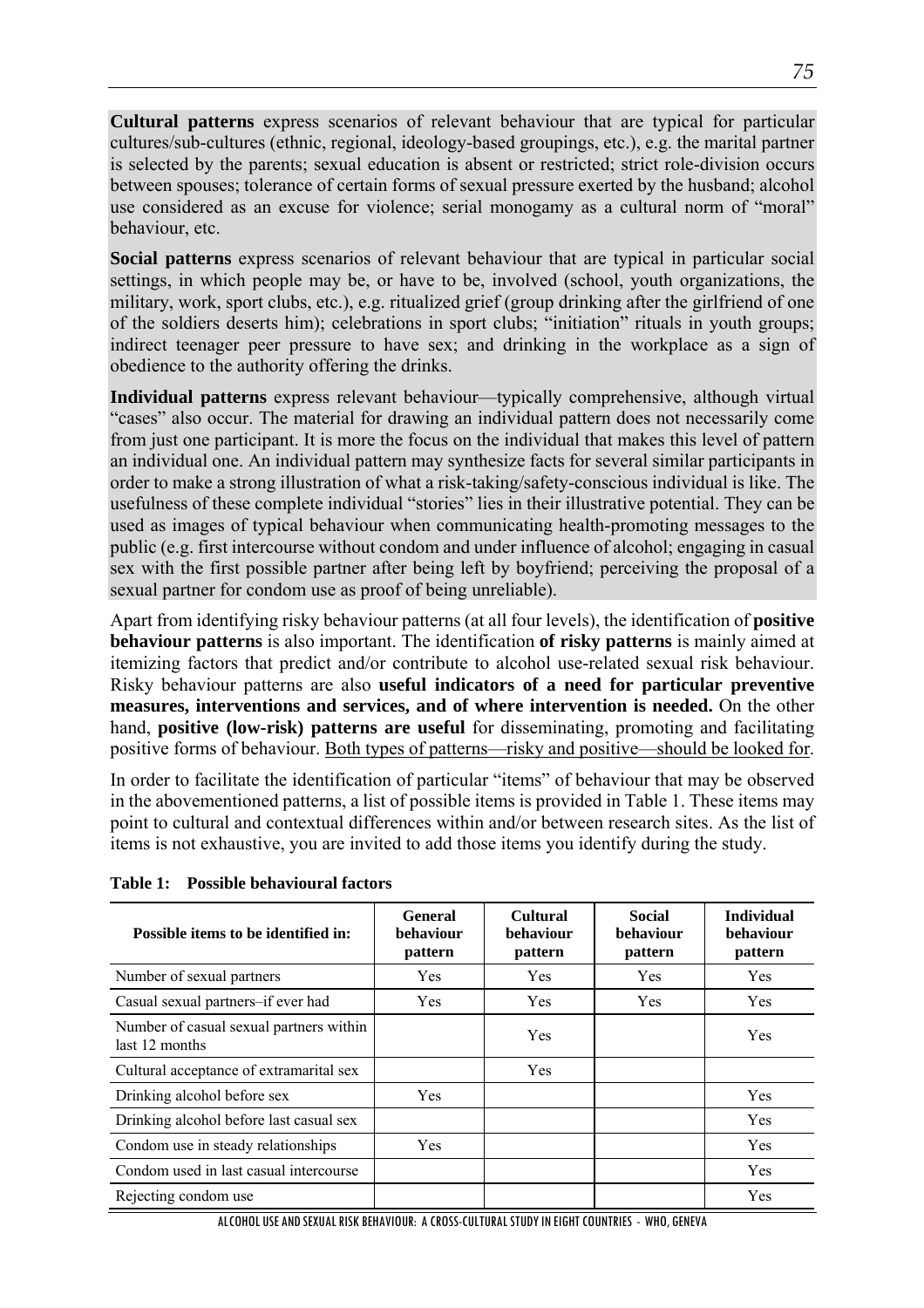| Possible items to be identified in:                               | <b>General</b><br>behaviour<br>pattern | <b>Cultural</b><br><b>behaviour</b><br>pattern | <b>Social</b><br><b>behaviour</b><br>pattern | <b>Individual</b><br><b>behaviour</b><br>pattern |
|-------------------------------------------------------------------|----------------------------------------|------------------------------------------------|----------------------------------------------|--------------------------------------------------|
| Warranties/excuses for non-use of<br>condoms                      | Yes                                    | Yes                                            |                                              | Yes                                              |
| Talking with sexual partner about<br>protection BEFORE having sex | Yes                                    | Yes                                            | Yes                                          | Yes                                              |
| Other                                                             |                                        |                                                |                                              |                                                  |

# **Recommended qualitative methods**

The following **methods for data collection** are recommended for use in this phase of the project:

- 1 Key informant interviews
- 2 Observations
- 3 Focus group discussions
- 4 Individual in-depth interviews

### **Key informant interviews**

A key informant (KI) is a person who has more or less direct access and contact with the target population. A KI may not or may be a member of the target population, or an ex-member. There are many examples—a prostitute, an ex-prostitute. It should be stressed that the KI is not an expert and therefore the information needs to be verified (e.g. by comparing the information of several KIs). This person can provide a significant portion of information and knowledge on the behaviour or the target population, on the rules and regulations within the target population, recommendations on who, how, where and when to recruit participants for interviews and focus group discussions. The KI may either be/remain in a confidential position, or may serve as a bridge between the researcher and the target population. The interviews with the KIs are usually aimed at identifying social and cultural contexts of risk behaviour. This may include specific cultural/sub-cultural norms of what is considered as appropriate behaviour and what is likely "in-group" behaviour. Some examples of possible KIs are:

- 1 Bar keepers
- 2 Drug dealers, (ex-) prostitutes, specific alcohol users
- 3 Medical staff, social workers
- 4 Teachers, police

\*There is no criterion as to the number of KIs to involve. Their number is determined by the number of different positions that can be identified in the relevant social environment. Usually there is no need to have more than one KI of the same category. More important is to enroll as many different KIs as possible. KIs should be interviewed personally. Only when face-to-face interviews cannot take place should a questionnaire with predominantly open-ended questions be applied. Examples of areas to be covered in the interviews are:

#### **Social and cultural context:**

- 1 Habits/practices (patterns) in sexual behaviour—what is considered as appropriate in the target population
- 2 Gender factors that influence the adoption or non-adoption of protection in a sexual context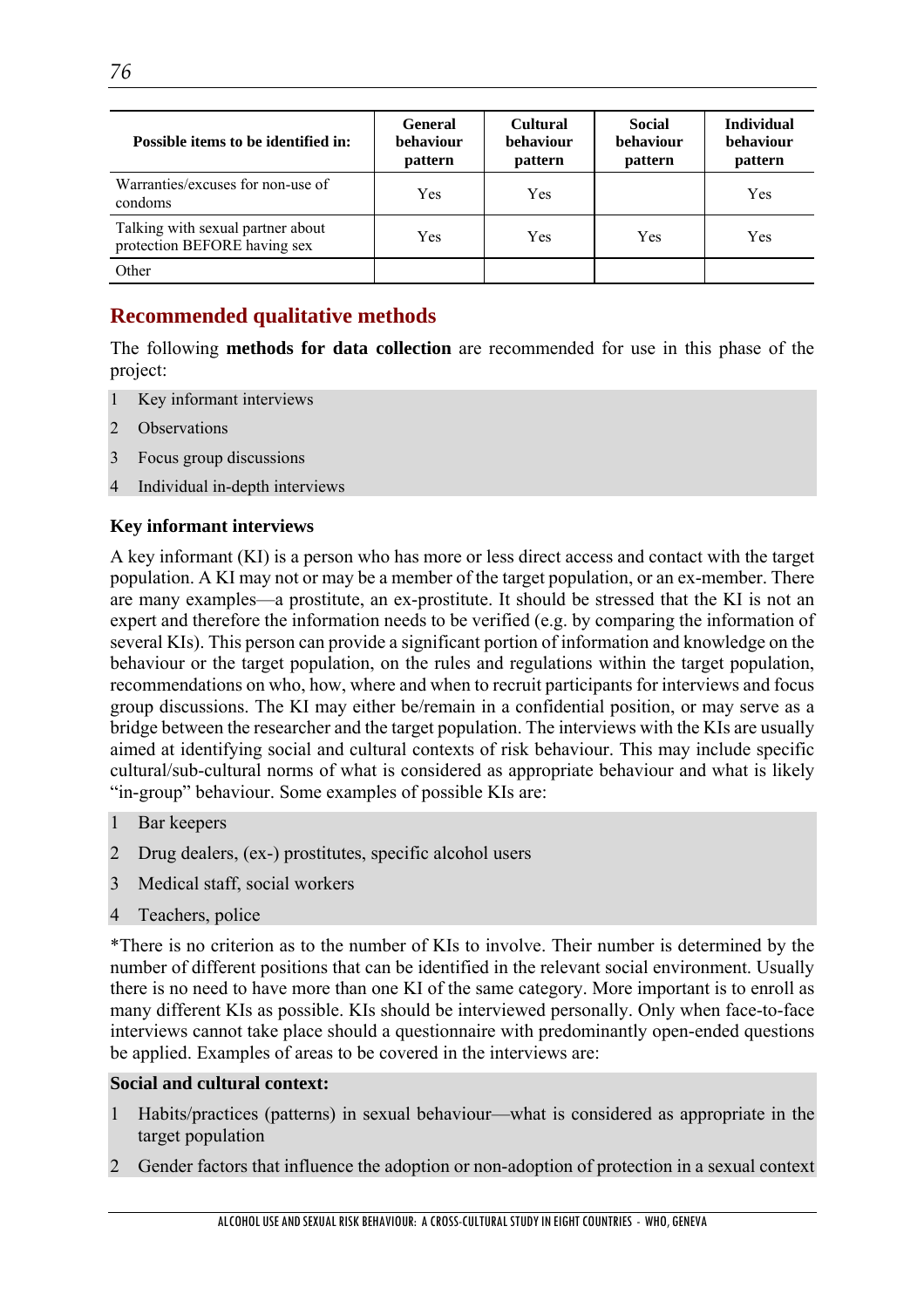- 3 Habits/practices/usual forms (patterns) of substance use including alcohol—how, when, where, with whom and what in the target population are considered as normal
- 4 Influence of peer groups with respect to alcohol use and risky sexual behaviour
- 5 Venues for alcohol use and risky sexual behaviour

### **Risks:**

- 1 Knowledge of risks and risk perception—sexual risks, risky psychoactive substance use
- 2 What is considered as "acceptable risk" in the target population
- 3 Condom accessibility—condom machines, etc.

### **Intervention:**

The main impediments to the introduction of strategies targeting alcohol use prevention and sexual risk reduction.

\*It is recommended in this project that at least 10 KIs be interviewed, each from a different category.

### **Observations**

This part of the study is to be conducted through field observations at venues where alcohol use and related sexual risk behaviour occur. These sites may be country specific. The field notes gathered as a result are collated with the data collected from other sources. The observations should take place in the following settings:

- 1 Venues where alcohol use is likely to take place
- 2 Venues where opportunities for risky sexual behaviour may occur

\*The observations within this project should be scheduled before the focus group discussions (FGDs) and in-depth interviews (IDIs) with individuals (see flow chart on page 6). The role of observation here is to assist in identifying/ specifying the target population and research questions. However, observations may be conducted again after the FGDs and IDIs in order to validate the findings. In this project mainly unstructured observation is recommended. The observer should gain access to the particular venue; for effective observation, unobtrusiveness is crucial. Therefore contact persons need to be approached first, especially if sensitive places (e.g. where commercial sex and illegal trafficking of psychoactive substances occur) are to be observed.

The observation should follow the natural stream of everyday life. The observer should be alert to concepts or categories that appear meaningful to the subjects, broader trends, patterns and styles of behaviour.

\*It is recommended that observations be carried out before and after FGDs and IDIs in this phase of the project.

Observation—in an optimal situation—should be performed (repeatedly) until researchers achieve knowledge saturation, that is, when the generic features of their findings consistently replicate earlier ones. Multiple observers or teams, diverse in age and including males and females, are recommended so as to validate observations. The validation may also be achieved by testing emerging propositions against negative cases. In this way grounded and "universal" assertions can be formulated.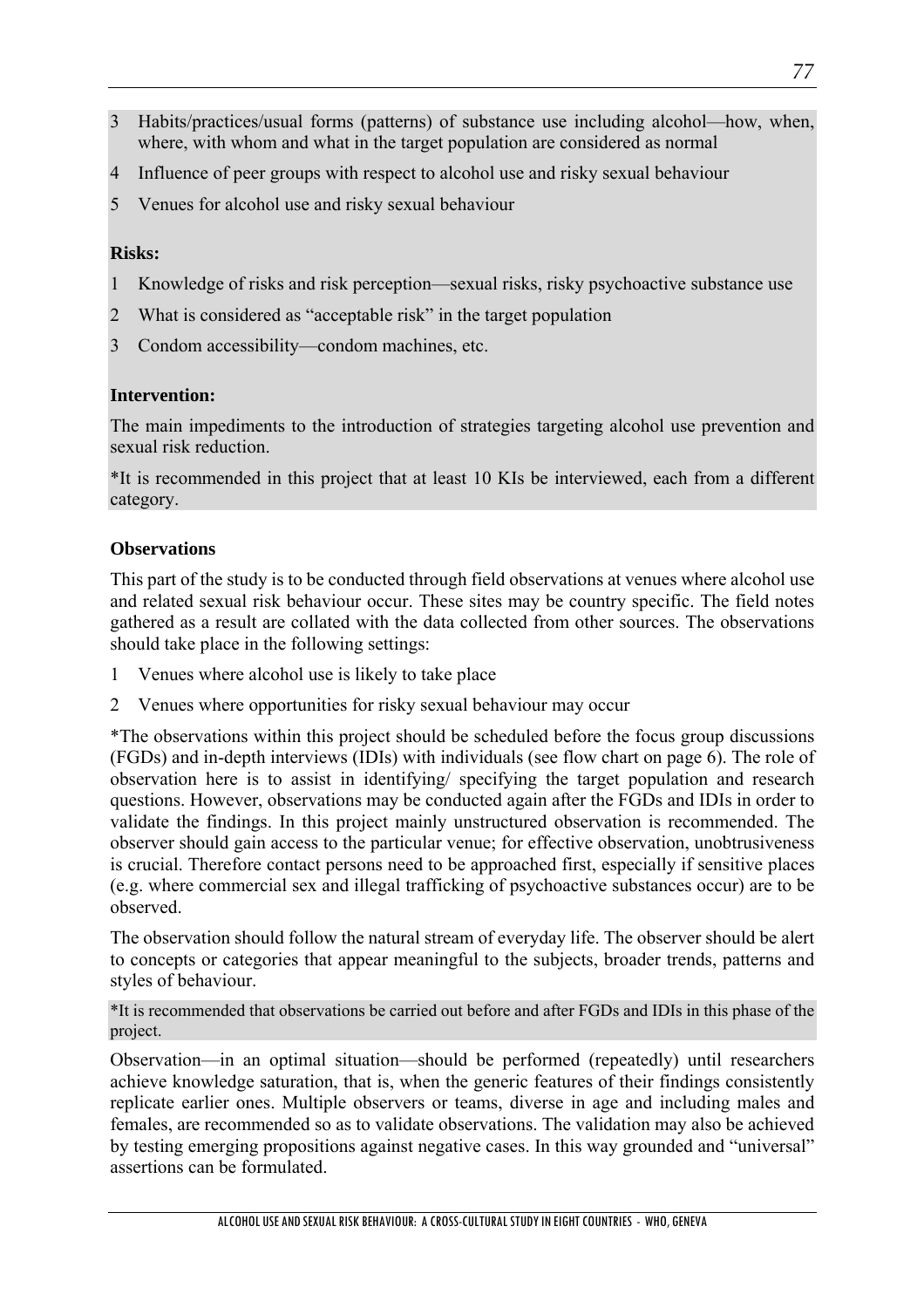Observations need to be recorded—preferably soon after they have been carried out. If multiple or team observation is performed, all observers should complete their own record immediately after the observation without discussing it with other observers. Observations should only be discussed after the recording in order to prevent excision of differing impressions from the body of dominant observations. Some recommendations on WHAT can be observed follow:

- 1 People involved (who, sex involved, social class, etc.)
- 2 Types of behaviour
- 3 Language and/or dialects used
- 4 Interpersonal interaction
- 5 Social hierarchy and power structure in the observed community
- 6 Signals of spontaneous approach towards non-group members/researcher
- 7 Environment (safety, hygiene, condoms, needles, etc.)
- 8 Indicators of previous preventive measures and health promotion messages

### **Focus group discussions**

Invite a group of alcohol and non-alcohol users to participate in focus group discussions **(**FGDs). Each group consists of between six and eight participants.

\*A total of four FGDs should be conducted per site/country. These discussions are also meant to provide an opportunity to follow up any questions arising from key informant interviews. FGDs should be conducted in an environment that guarantees group confidentiality. Separate male and female and mixed-sex groups are recommended for FGDs; if not possible, mixed-sex groups are the most important.

There are two types of discussion themes:

- 1 Descriptive issues
- 2 Dilemmas

\*Although it was initially communicated that three FGDs be conducted, we recommend that four be carried out in this phase of the project.

Below are examples of descriptive questions for FGDs:

- 1 In which scenarios could alcohol use be associated with sexual relations?
- 2 Why do people drink alcohol before sex?
- 3 What are the advantages of drinking alcohol before sex?
- 4 What are the disadvantages of drinking alcohol before sex?
- 5 What are the facilitators and barriers to practice safe sex?
- 6 What is the understanding of sexual risk and safe sex?
- 7 Which intervention approaches to sexual risk reduction are considered feasible?
- 8 What opportunities for preventive interventions exist?

Creating dilemmas for FGDs:

FGDs are most useful when presenting a dilemma to the group. This "projective" situation stimulates discussion among the participants and helps to expose "below-surface" arguments, expectations, attitudes, myths, etc. A fictitious story or a role-playing exercise may be presented to the participants.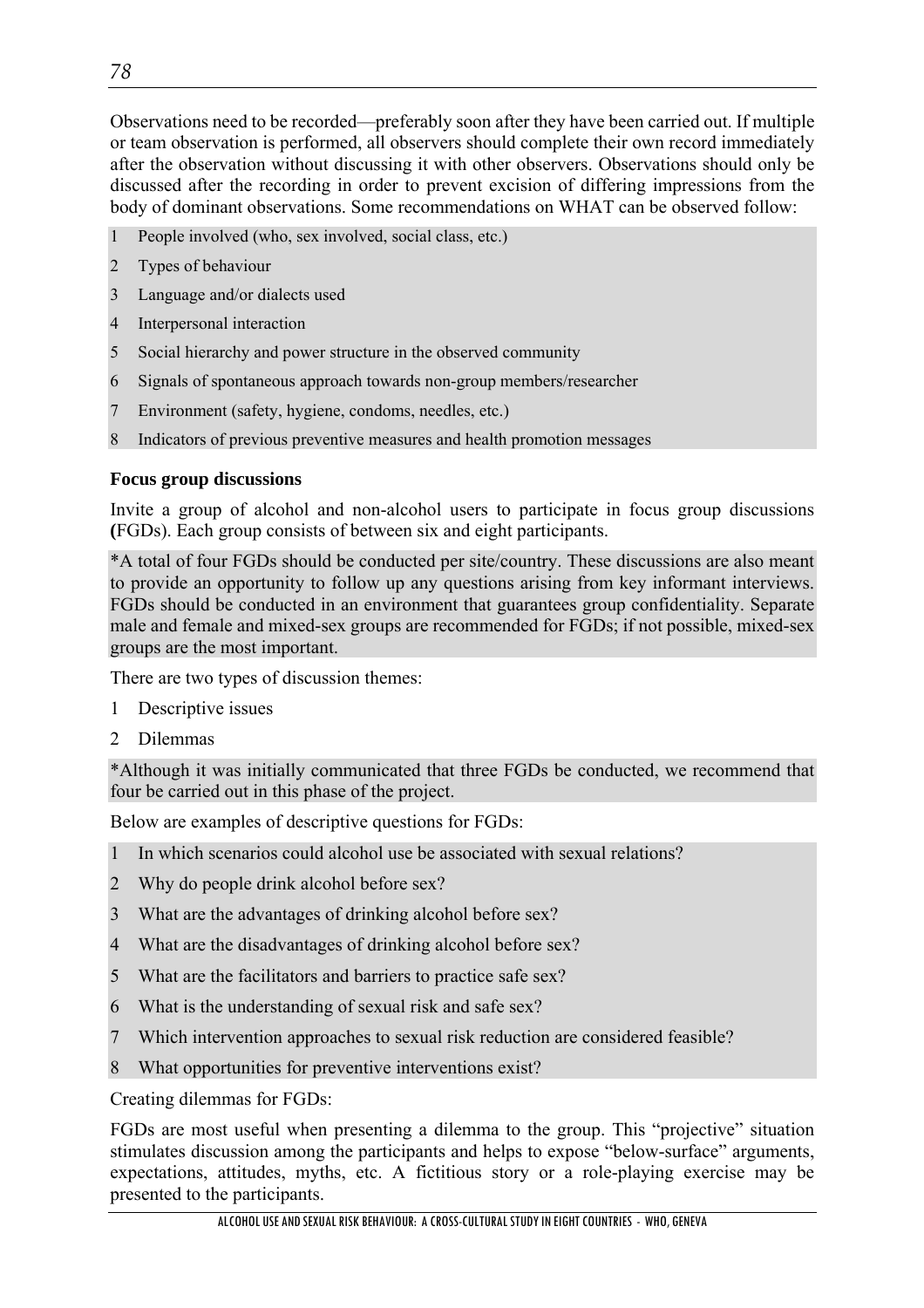Fictitious story: The story presented below is aimed at stimulating the expression of different aspects of health, sexuality and alcohol use.

### **Story (read out to the group):**

Silvester has served three months as a soldier in the military service. He has a girlfriend Hermina at home, with whom he has been going out for half a year before entering the military service. Since few soldiers have a sufficient level of education in the garrison, the commandant repeatedly puts on duty those who are able to carry out complicated techniques. Silvester is one of those soldiers and except for one furlough immediately after joining the army, he has not been permitted to go home for a visit. During his furlough, Silvester could only see Hermina for a few hours. Hermina's parents are very strict and they would not allow her to visit Silvester because he is too far away and it is dangerous. Once, visiting a pub with his friends, Silvester gets a little drunk. After some time, two girls enter suddenly. They are awfully cold and soaked to the skin. They do not refuse alcohol to warm up and after a while one of them shows interest in Silvester. She asks him to accompany her home and on the way her affection for him arouses him sexually. This leads to spontaneous sexual intercourse without any discussion. The girl manages to whisper, "Be careful."

Ask the following questions:

### **Needs in the field of sexuality**

- 1 What does casual sex mean to the target population in comparison to sex in a steady relationship?
- 2 What types/strategies of protection do people from the target population use? What are the differences between people?
- 3 What is the effect of alcohol/other psychoactive substance ("drug") use on decision-making about protection?

Role-playing exercise: "Suppose you were a boy/girl (from the target population) facing an indirect offer for sex from an attractive girl/boy at a disco party. Both of you have had some drinks and there are no condoms at hand. What would you do?"

Try to focus the ensuing discussion on:

- 1 How far is risk considered in this situation?
- 2 What risk-reduction strategies would be used by the "actors"?
- 3 How could the safety of that sexual encounter be increased?

NOTE: The fictitious story and the role-playing exercise should be adapted to the particular target population in each country.

### **In-depth interviews**

Participants should be selected from the focus groups or the key informants. \*Between 10 and 15 in-depth interviews **(**IDIs) should be carried out in each site/country. IDIs are good for obtaining:

- 1 In-depth information about motivations for the behaviour in question;
- 2 Insight into decision-making processes and internal conflicts;
- 3 Subjective evaluations of particular forms of behaviour (satisfaction, feelings of guilt); and
- 4 Other specific and/or intimate information that participants would not disclose in group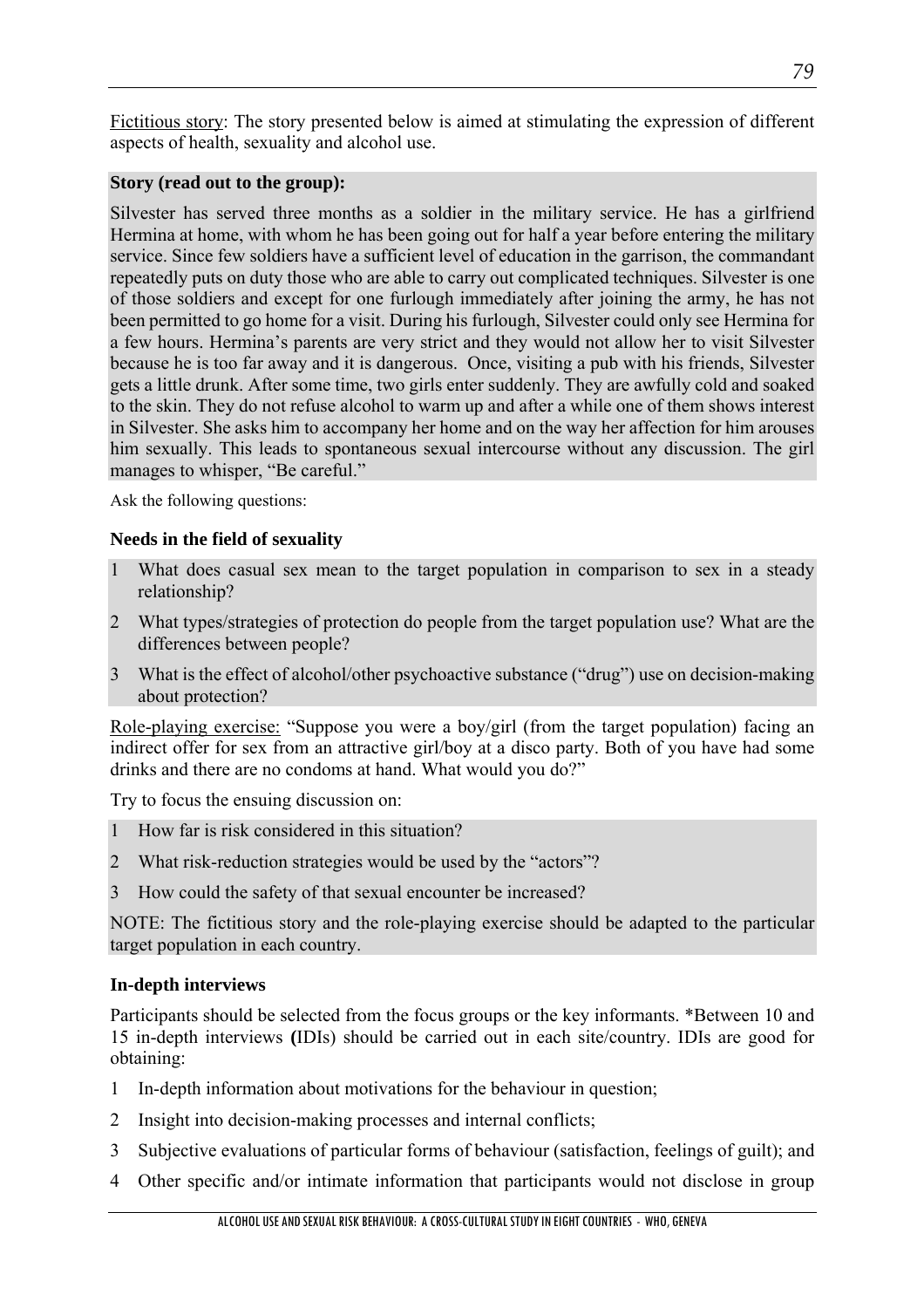settings or that would be non-ethical to ask in groups.

All IDIs should take place at a venue where confidentiality can be guaranteed. Participants for IDIs may be identified either directly, by snow-balling, or some focus group participants with greater experience or more well-considered opinions may be asked for a follow-up in-depth interview. The interviewers must be trained to respond to any sensitive information volunteered and possible feelings of distress and embarrassment expressed by the participants. If necessary, the interviewer must provide support to the participant or recommend a professional.

\*For the purpose of this project we expect at least 10 to 15 IDIs were to be conducted. These IDIs are a natural follow-up to the FGDs and hence very important.

Key areas to be covered by the IDIs include:

- 1 Reasons (motives) for intercourse
- 2 Communication before/during/after intercourse
- 3 Alcohol/other psychoactive substances used before/during intercourse—why, expectations from, real effect
- 4 Protection during intercourse
- 5 Satisfaction (each partner separately)
- 6 Personal history of intercourse
- 7 Patterns of relationships (casual, steady, combined)
- 8 Protection used in various situations
- 9 Alcohol/other psychoactive substances used before and/or during intercourse—why, expectations from, real effect
- 10 Changes—relation between changes in sexual behaviour and changes in social life
- 11 Possibilities of introducing safe sex/ condom use in the situations described, according to the experience of the subject
- 12 Perceived opportunities for preventive interventions
- 13 Possibilities for negotiating safe sex with the partner, according to the experience of the subject

### **A note on ethics**

These guidelines relate to research on sexuality and alcohol use, both socially sensitive issues. Disclosure of personal information on sexuality and/or alcohol may lead to psychological discomfort or crisis. The IDIs may offer the first opportunity for some participants to talk (and directly think) about these issues. Therefore, the following ethical measures have to be applied:

- 1 Provide full anonymity to all participants and key informants.
- 2 Ensure that key informants and participants in FGDs and IDIs sign consent forms.
- 3 Support participants and their opinions during IDIs and provide a psychologically secure atmosphere.
- 4 Produce a list of accessible services in respect of sexual health and psychoactive substance use (telephone numbers, addresses, working hours); the list should be offered to participants on request or if they show signs of discomfort.

#### **Qualitative analysis**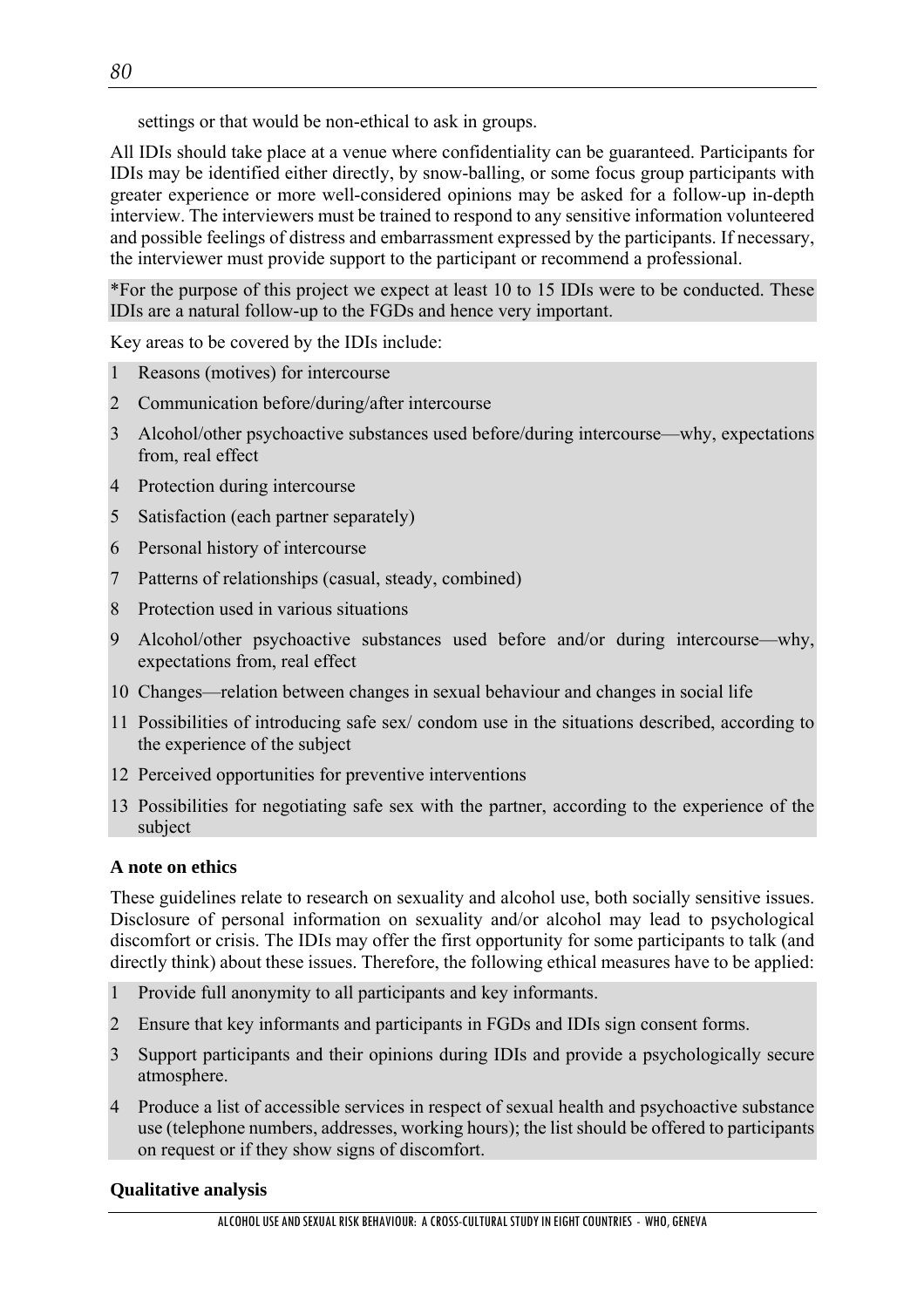For the purposes of data analysis and method selection the following two questions are critical:

- 1 What did we learn by **manifest/descriptive analysis** from the interview text/factual information about alcohol use and risky sexual behaviour? This kind of analysis yields **descriptions** of what was reported by the participants/interviewees. Within the framework of this project the following descriptions may be of particular interest: narratives (episodes) of drinking; narratives (episodes) of sexual encounters; and identification of key issues/concepts in the behaviour patterns of the participants. These key issues may then be subjected to a thematic/conceptual analysis (see further).
- 2 Why are things being described in this way and what does it mean? This question is answered by means of a **thematic/ conceptual** approach and an **immersion/ crystallizing**  approach. Also, if communication patterns are to be studied, **interaction analysis** may be applied. Finally, the analysis may be completed by an **idiographic analysis** (yielding biographic (linear) or trajectory (key) episodes) or interpretative phenomenological analysis (J. Smith). This will produce comprehensive narratives (case studies) of typical behaviour.

Each of the following types of qualitative analysis is to be used to identify all the behaviour patterns (general, cultural, social, individual). In other words, by using descriptive, thematic, immersion, interaction or idiographic analysis indicators of a particular risky cultural behaviour pattern may be identified. However, a particular form of analysis may be more applicable than another for obtaining qualitative material from respectively key informant interviews, observations, focus group discussions and in-depth interviews. Table 2 presents an overview.

|                                     | <b>Descriptive</b><br>analysis | Thematic/conceptual<br>analysis | <b>Immersion</b><br>analysis | <b>Interaction</b><br>analysis | <b>Idiographic</b><br>analysis |
|-------------------------------------|--------------------------------|---------------------------------|------------------------------|--------------------------------|--------------------------------|
| Key informant<br>interview          | Yes                            | Yes                             | Not much                     | Not much                       | N <sub>0</sub>                 |
| Observation                         | Yes                            | Not much                        | N <sub>0</sub>               | Yes                            | N <sub>0</sub>                 |
| Focus group<br>discussion           | Yes                            | Yes                             | Yes                          | Yes                            | Yes                            |
| In-depth<br>individual<br>interview | Yes                            | Yes                             | Yes                          | Yes                            | Yes                            |

**Table 2: Applicability of specific types of analysis for obtaining qualitative material** 

### **Thematic analysis**

The purpose of thematic analysis is to study in more depth particular key issues that may have crucial importance in the development of risky patterns of behaviour. Within this project, key issues might be first alcohol drinking ever; most frequent company for alcohol drinking; casual sexual intercourse when both partners are under the influence of alcohol; and condom use practice in casual sex. Thematic analysis has three aims:

- 1 Categorization of various types of a particular behaviour;
- 2 Identification of links to other issues/ concepts, e.g. which type of company for drinking is connected with which type of condom use in casual sex; and
- 3 Determination of why particular types (i.e. categories) of the particular behaviour occur.

### **Why particular types of the particular behaviour occur should be determined by disclosing the following:**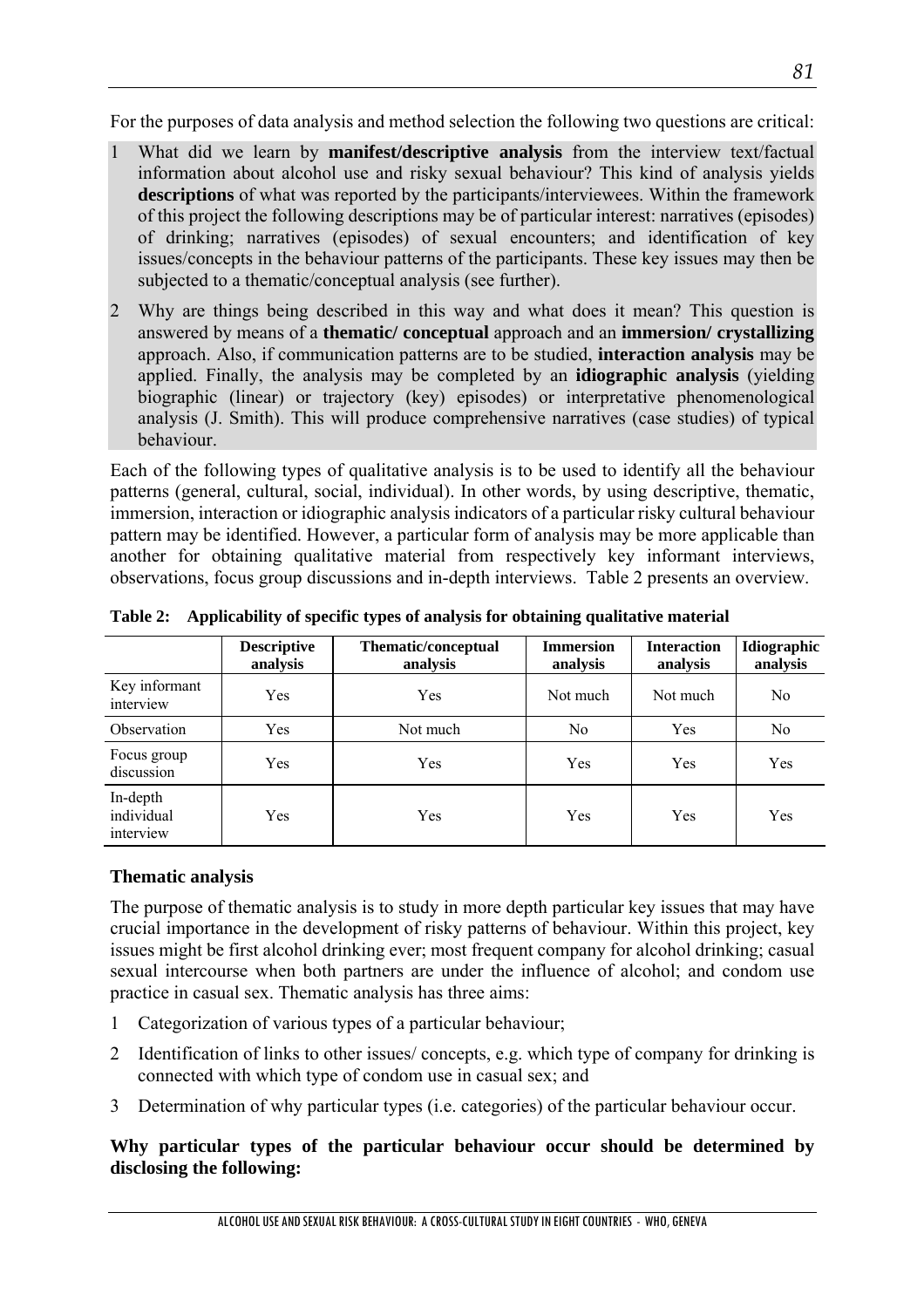- 1 **General, cultural and social specific patterns of behaviour,** mainly by analyzing the macro aspects of discourse. (Why do people in a specific cultural and/or social setting generally behave in a particular way?)
- 2 **Individual patterns of risky behaviour** (observable in general, but also in specific settings), mainly by doing a "Verstehen" analysis of discourse. (What is a good example of a particular person behaving in a risky/safe way?)
- 3 **Individual excuses for unsafe behaviour**, mainly by analyzing the micro aspects of discourse. (How do people excuse their unsafe/risky behaviour?) The excuses may be targeted in preventive messages later on.

#### **Immersion/crystallizing analysis**

When applying a rapid research approach, immersion may be unfeasible due to lack of time. However, if time is available, this approach can yield deeper insight into problems and new ideas for intervention/responses. Immersion occurs when you do a repeat, delayed and "untargeted" reading of all transcribed interview material in order to allow unexpected knowledge to surface.

### **Interaction analysis**

This is an analysis of the communication patterns between participants involved in the risky behaviour (e.g. sexual partners). Interaction analysis is aimed at disclosing the dynamism of mutual expectations, offers, pressures, negotiation, etc. It may be performed even if only one partner was interviewed. However, if interaction analysis is required, it should be thoroughly planned in advance of the interview to ensure that the interactions of the participants and their partners are the focus of attention.

### **Idiographic analysis**

Focus group discussions and in-depth interviews should be tape-recorded in order to perform this analysis. The participants' consent for recording the interviews must be obtained (see Section E). For an optimum analysis, full transcripts of the recordings are required. In the transcripts, names must be replaced by symbols and full anonymity of participants must be ensured. After transcription the tapes/minidiscs must be destroyed/deleted.

If material or human resources for transcription are limited, the analysis may be performed also directly from the tapes/minidiscs, although this may pose significant limitations. Transcripts are extremely important if several experts analyze the material to prevent subjective bias. Usually at least the most important segments of the interviews/discussions are transcribed.

#### **Note on reporting of results**

All collaborating sites are expected to produce comprehensive reports on the activities and outcomes of this phase of the project. Note that the ultimate aim of this phase is concept clarification and item generation. We propose that the report be submitted in the following general format:

- 1 **Summary**. To include the scope of the activities, methods used, participants, geographical coverage, findings and major conclusions.
- 2 **Introduction**. To cover the general introduction to the activities of this phase in detail, including the scope, location and target group and the justification of specific decisions given the particular cultural conditions. Any other preparatory work done should be described, including limitations encountered and attempts to overcome them.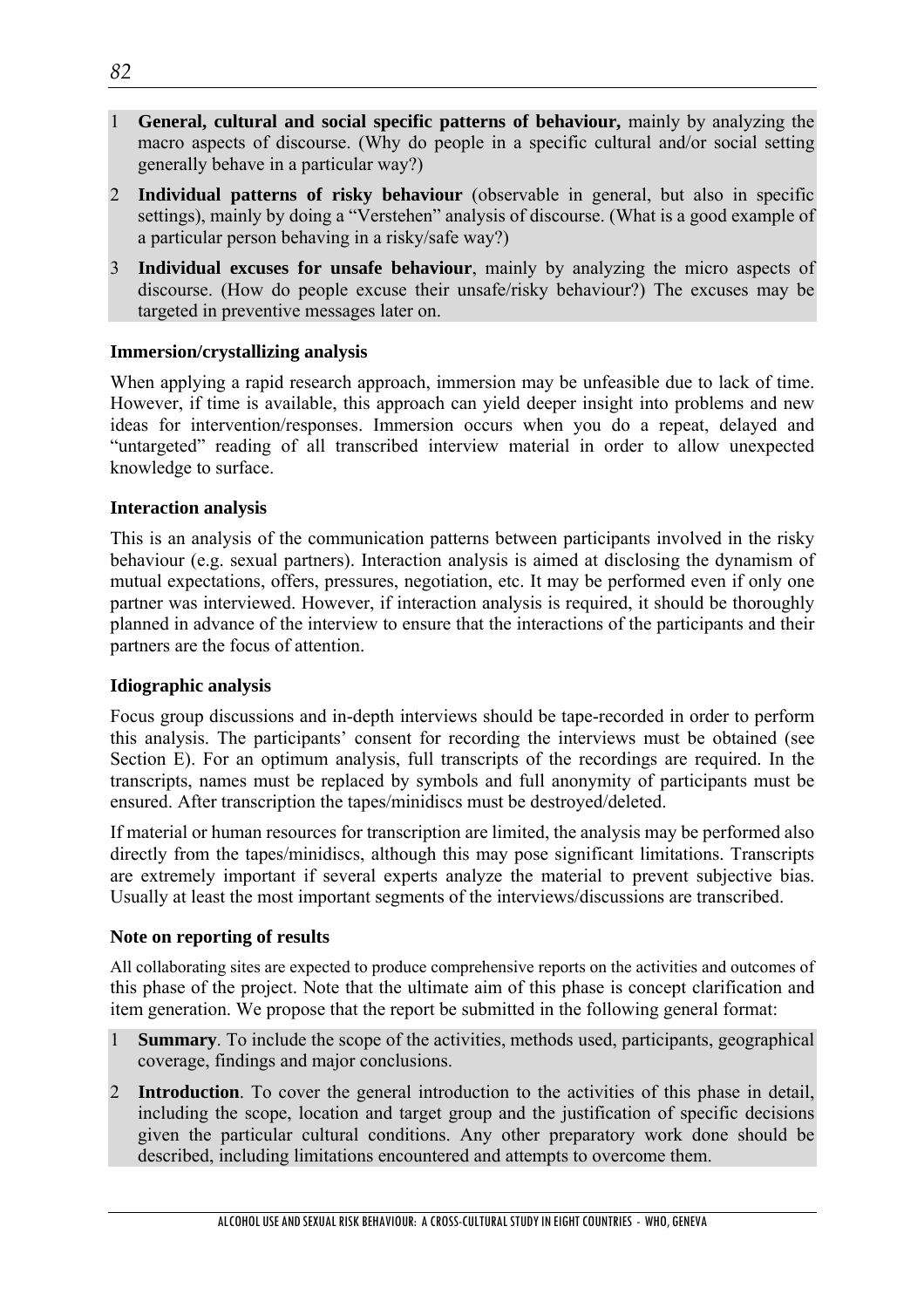- 3 **Qualitative assessments**. Each qualitative assessment method used should be given equal weight in describing the use, process, when and on whom it was used, and the specific questions asked.
- 4 **Analysis and findings**. These should be described for each method used.
- 5 **Conclusion**. To present the salient features of alcohol use-related sexual risk behaviour pertaining to the cultural and social context under study. The conclusion should also include a table that summarizes the identified factors involved in alcohol use-related sexual risk behaviour in all the groups studied.
- 6 **Annexes.** These should include all questions asked in each group, all observations made, consent forms used, and any other materials of importance used in the assessment. In addition, there should be a one to two-page proposal on possible survey questions and a suggestion for a target group for the next phase of the study.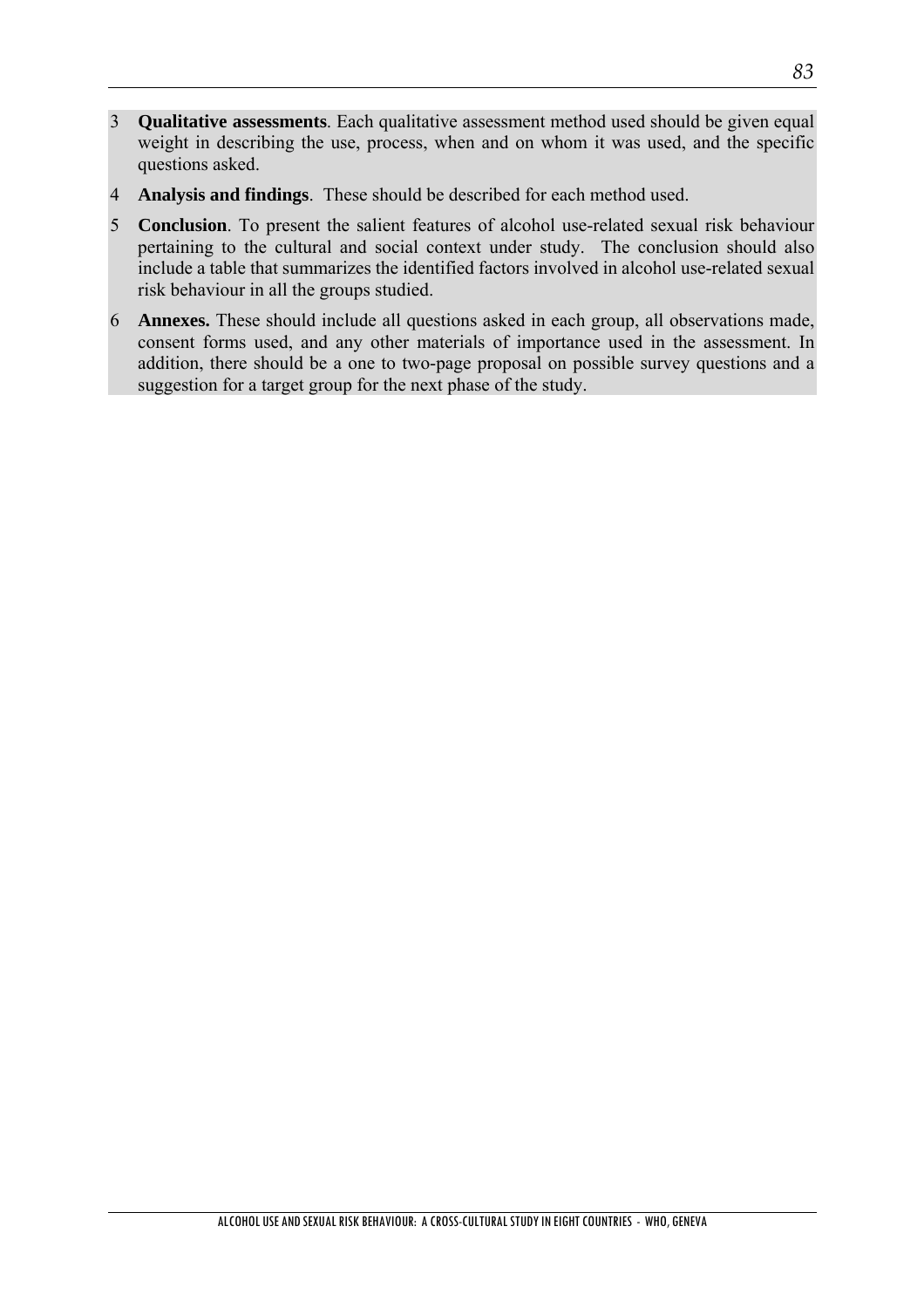# **THE THEORETICAL-EPISTEMOLOGICAL BASIS OF THE RESEARCH PROCESS**

The overall research process is to be understood as an endeavour to improve the understanding of the issues, their interrelatedness, contexts and consequences (mainly health consequences). With certain reservations, the epistemological concept of this project may be taken to be a quasi grounded theory approach (grounded theory being the paradigm introduced by Glaser and Strauss (1967) in opposition to the deductive positivist way of creating theory and knowledge). Thus an inductive, bottom-up process of stepwise knowledge construction was proposed for this study. During each step evidence should become more reliable, and new and unexpected research questions should arise. To address these, further tools needed to be utilized.

In addition to the theoretical argument for a predominantly inductive approach, the study is supposed to abide by an ontological presumption about the social construction of our being: Important issues in our lives (concepts, norms, expectations, plans, satisfaction, success, etc.) are constructed socially in people's interactions, mainly language interactions.

Qualitative methods/tools (semi-structured interviews, focus group discussions, observations) are recommended for this inductive and social interactionist research; knowledge from qualitative methods is to be extracted by **interpretative** methods and not by statistical methods (which is the case when using quantitative methods). Note that both the participants (whose behaviour is of interest) and the researcher engage in interpretation, which informs the outcome of the research. Interpretative knowledge means:

- 1 The researcher is looking for **subjective meanings** of issues relevant to the research problem—how participants understand what they are doing and what is going on around them (in relation to health, risk, happiness, pleasure, sex, etc.). As these subjective meanings are expressed in language, a substantial portion of qualitative research is based on analyzing language/dialogue.
- 2 The researcher tries to understand **how people in their interaction create the network of meanings that constitute their culture and social reality.**
- 3 The researcher determines **how cultural and social contexts or norms are reflected in people's subjective perceptions, expectations and behaviour.**

This approach matches with the concept of an **emic (idiographic) perspective**, which is the expression of internal, subjective views by actors/participants. This perspective is opposed to the traditional scientific **etic (nomothetic) perspective**, expressing the logic of a theory-derived, empirically verified and (more or less) universally valid knowledge applicable to all. However, through the methodological paradigm of **hermeneutics** the social sciences generally accept both perspectives.

Hermeneutics originates from the interpretation of religious texts, e.g. the Bible. It uses knowledge derived from a theory as well as interpretative work with meanings; researchers are "invited" to use all levels of applicable knowledge in order to understand most adequately the particular issues. They may use everyday/lay theories, scientific theories and narratives collected from participants (from interviews, discussions, observations). The use of theories in a hermeneutic approach is, however, different from the use of theories in a positivist approach.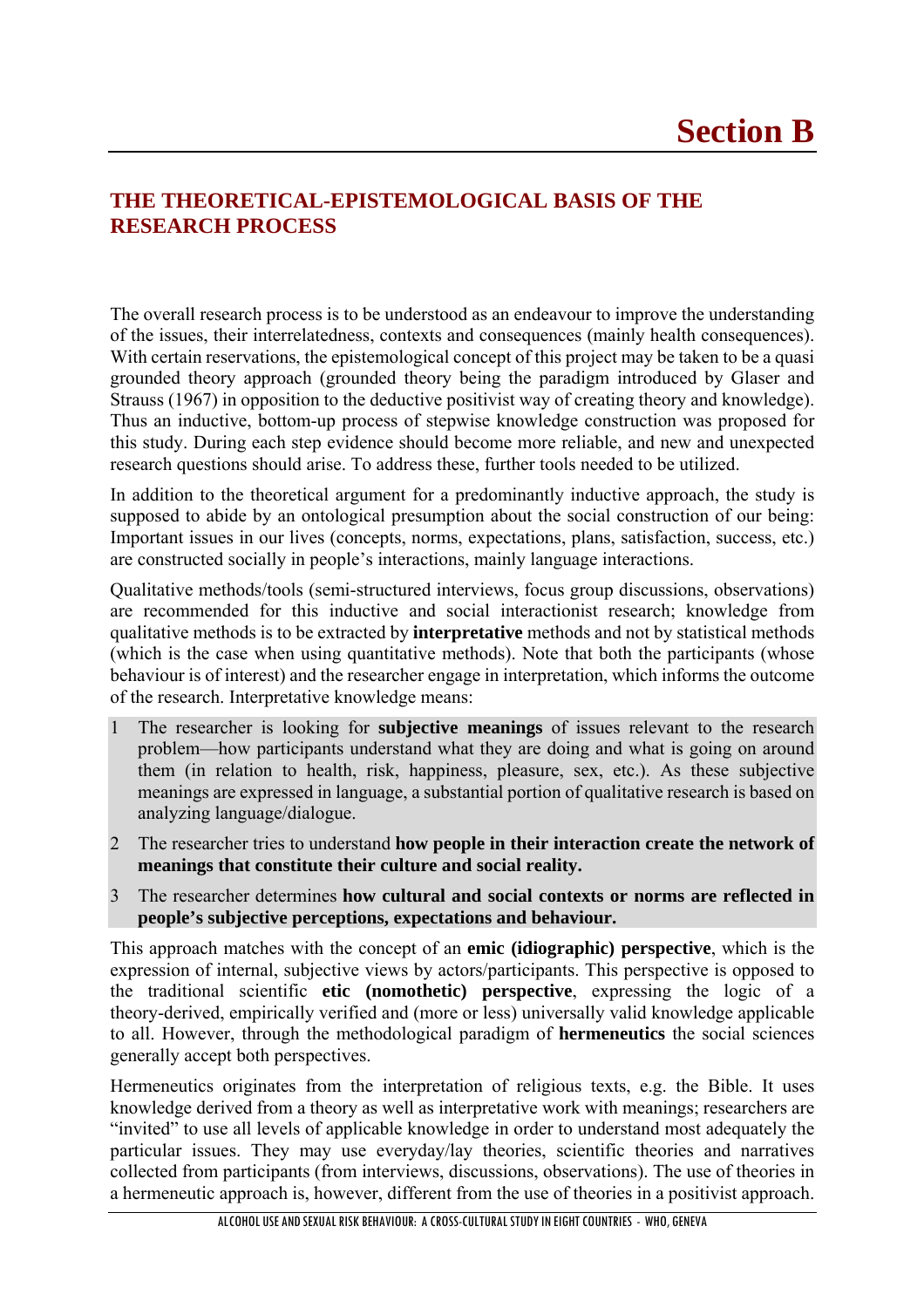Hermeneutic researchers do not seek confirmation or negation for a single theory in order to explain a particular issue; in contrast, they critically use, compare and/or integrate several theories (their elements) and find supporting evidence for them in the empirical narratives in order to maximize the understanding of the studied issues. This type of hermeneutics can be best labelled as **phenomenological hermeneutics**, meaning an attempt to understand the meaning of issues (in this case of risky behaviour) by the critical (or careful) use of all accessible sources of knowledge.

The main advantage of using an interpretative epistemology (and within it qualitative methods) is in the **high validity** of the produced knowledge. What we learn by this kind of research (1) is closely connected to real-life issues and (2) can directly be used for designing effective prevention/intervention actions. The frequently doubted reliability of "subjective interpretations of subjective interpretations" may be satisfactorily countered by comparing various sources of information (participants, key informants, documents) and various interpretations of the results by several researchers (in or outside the team). Glaser and Strauss (1967) also support the use of **qualitative methods** by stressing that qualitative instruments are crucially important if we seek to identify *consequences of a particular behaviour, deviations from the norm, processes and systems*; all these are at the core of this research project. Moreover, qualitative methods contribute to the formulation of hypotheses even for quantitative surveys.

The multi-site/multi-culture approach of this research allows for comparative confirmation of evidence and the explanation of (at times) obscure national specifics. Therefore the effect of this study should be maximized by international co-operation—not only technically, but also methodologically and at the level of analysis of empirical materials.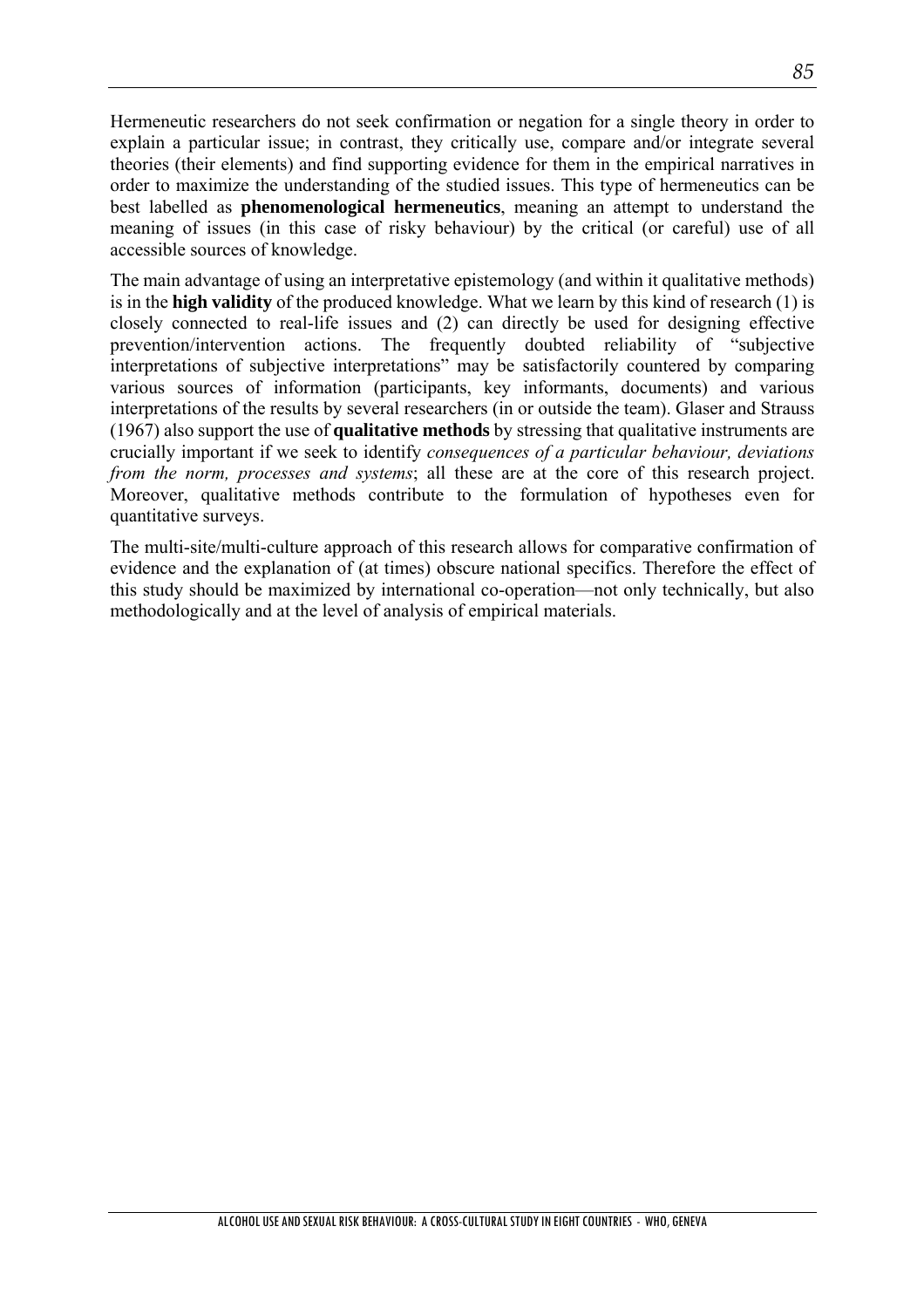# **EXAMPLES OF BEHAVIOUR PATTERNS**

The following pages present examples of general, sociocultural and individual behaviour patterns that have been identified within the WHO sponsored SEX-RAR project conducted in the Slovak Republic among soldiers in mandatory military service (MMS) (Bianchi, G. et al., 2000; Bianchi, G. & Popper, M., 2000).

### **Interaction of psychoactive substance use and sexual risk behaviour**

The data obtained from a questionnaire were collated with information gained from focus group discussions and in-depth interviews. The findings on the interaction between psychoactive substance use and sexual risk behaviour, based on qualitative material, are presented in the form of behaviour patterns at three mutually complementary levels:

- 1 General behaviour pattern during MMS
- 2 Specific sociocultural behaviour patterns reflecting particular types of military camps
- 3 Individual behaviour patterns during MMS, compared to civil life before entering MMS

### **1. Risky behaviour—a general behaviour pattern**

A pattern of high-risk behaviour**—**having unprotected casual sex under the influence of alcohol**—**was found in less than 20% of our sample of 432 soldiers. However, they nevertheless constituted a significant health risk sub-group, which sub-group is present in all military locations. We therefore treated this as a general behaviour tendency. Soldiers have limited opportunities to visit their steady partner at home or to build a steady relationship with a local partner, and a shortage of opportunities for meaningful leisure activities. This leads to their spending leisure time mostly in local pubs and discos, where both alcohol and casual sex are readily available.

- *1 "Actually, it is almost the same with boozing as with sex; when you are 'locked up' for a week and you can't go out, and then you go out for a weekend after being stuck here for a week, then it's worth it [boozing]."*
- *2 "When you are not permitted to go home for seven months, then … [you look for casual contacts]."*
- *3 "You have a drink, and when you do that, it somehow ... girls–pub-goers–come and join you at the table ... and then it [casual sex] happens."*

Alcohol is known to not only diminish sexual inhibitions, but also to undermine the ability to adequately evaluate risks (for example, of unwanted pregnancy, STIs, HIV/AIDS). Moreover, the overwhelming majority of soldiers doing their MMS are only conscious of unwanted pregnancy as a threat in relation to casual sex. STIs and HIV/AIDS are mostly perceived by soldiers as a threat that does not apply to them:

- *1 "I don't go there thinking that I'm going to have sex, so I don't have protection with me. Casual means that the sex happens without protection."*
- *2 "... It won't be me that will have the kid. She will, it's her problem. I'm an unknown soldier."*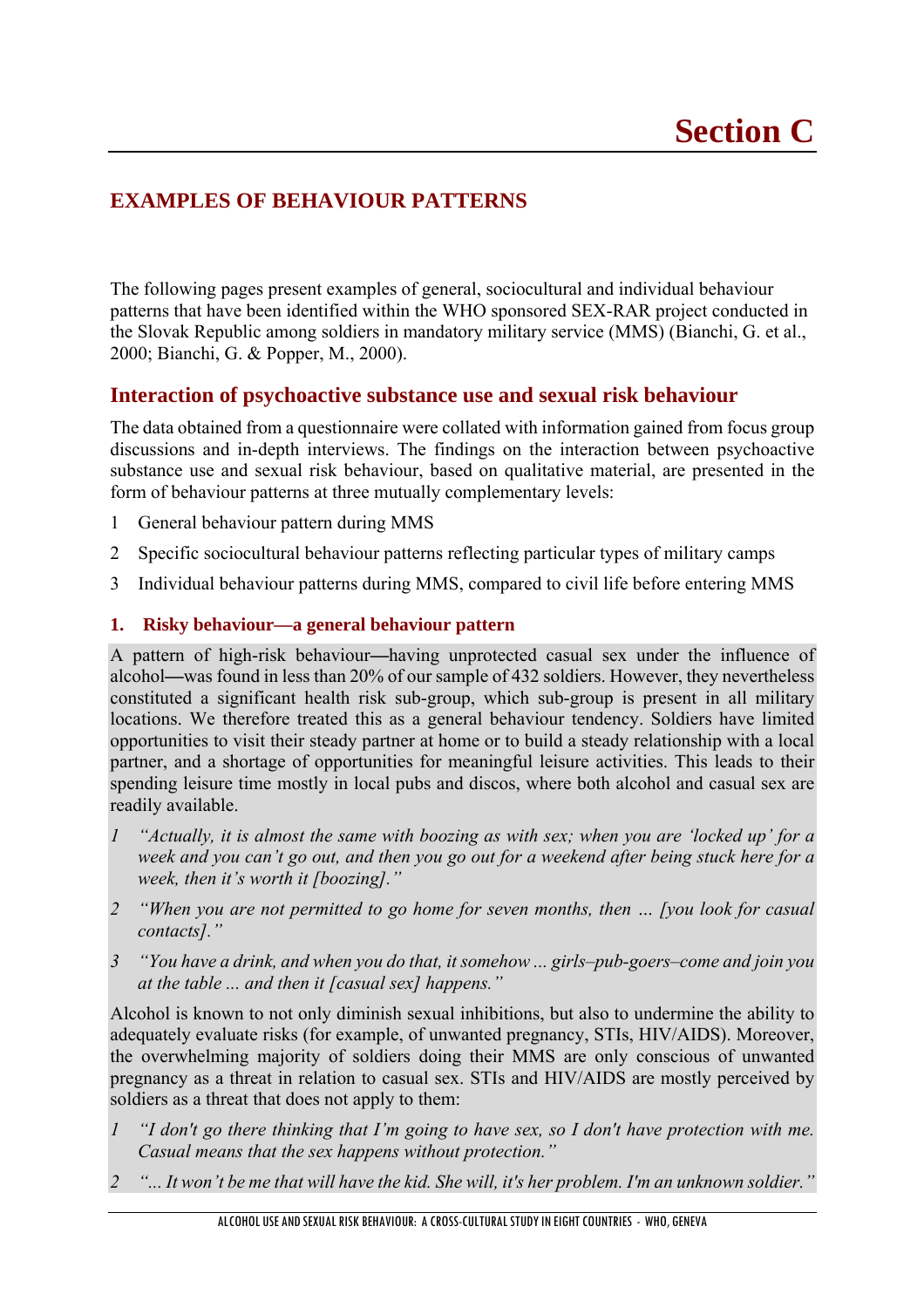3 *"... in Slovakia, who has AIDS? Mostly drug users, maybe Ukrainians, men who screw with African women. I don't know who they are, maybe Arabs, mostly those who use needles in Bratislava. There they are all of them*."

### **2. Specific sociocultural behaviour patterns**

In addition to the general pattern of risky behaviour, examining the different types of army environments yielded two more specific sociocultural behaviour patterns. First, in Bratislava, the capital of Slovakia, the attitude to casual sex among MMS soldiers tends to be more sophisticated, more opportunities exist for stable relationships and high-risk behaviour is relatively uncommon. Second, and in contrast, in certain more rural settings, the tendency to engage in high-risk behaviour is strong.

# **Limitations on high-risk behaviour**

There are many university graduates among the conscripts in the military camp in Bratislava, and the soldiers tend to be from families of higher social, economic and educational level. The majority of these soldiers report having ample free time, permanent residence in the town and opportunities to meet their steady partners. While it is also easy to find a casual sex partner, condoms are almost always used when engaging in commercial or casual sex. Bratislava is the city with the highest incidence of drug use and HIV-positive persons in Slovakia. The soldiers' responses show they are well aware of the risks and protect themselves:

- *1 "I personally wouldn't go with a girl without a condom."*
- *2 "In my opinion, it [a condom] is used."*

# **Exacerbation of high-risk behaviour**

In two locations we observed that high-risk behaviour tended to be strengthened by local conditions. The first location, Ruzomberok, is a town known for having a large number of secondary schools, mostly for girls, and factories where mainly women work. Soldiers can relatively easily have casual relations with two sets of women:

Girls aged 12 to 16 who are keen to make contact with soldiers in pubs. According to the soldiers, the majority of these girls merely want to be bought drinks, but as soon as sex is about to occur, they usually make an excuse and go away. However, because of their age and lack of experience—or even because they have had too much to drink— they are not always able to resist soldiers who see them as "fair game".

*"She [local girl], as long as the soldier is paying, she kisses him and hints something. And if the soldier then wants something, she disappears and comes back the following day."* 

1 Women aged 30 to 40 who are single, divorced or sexually unsatisfied in their marital relationships, who actively seek out casual sex with soldiers.

In the second location, Jelšava, the military camp is situated in an extremely small district and there are limited opportunities for soldiers to go to the neighbouring villages and spend their free time there. However, there are local girls and women who are willing to have casual sex. These are mostly Romanians who, in Slovakia, are the objects of considerable racism and have very low socioeconomic status. The soldiers also see them as "fair game"—as willing to drink with soldiers who will pay for them, and "willing to pay for it". The soldiers use them for sex, but when they are sober, the soldiers avoid them.

The soldiers' perception that there are women locally who are "fair game" (because they are prepared to exchange sex for alcohol) leads to a culture in which there is a close association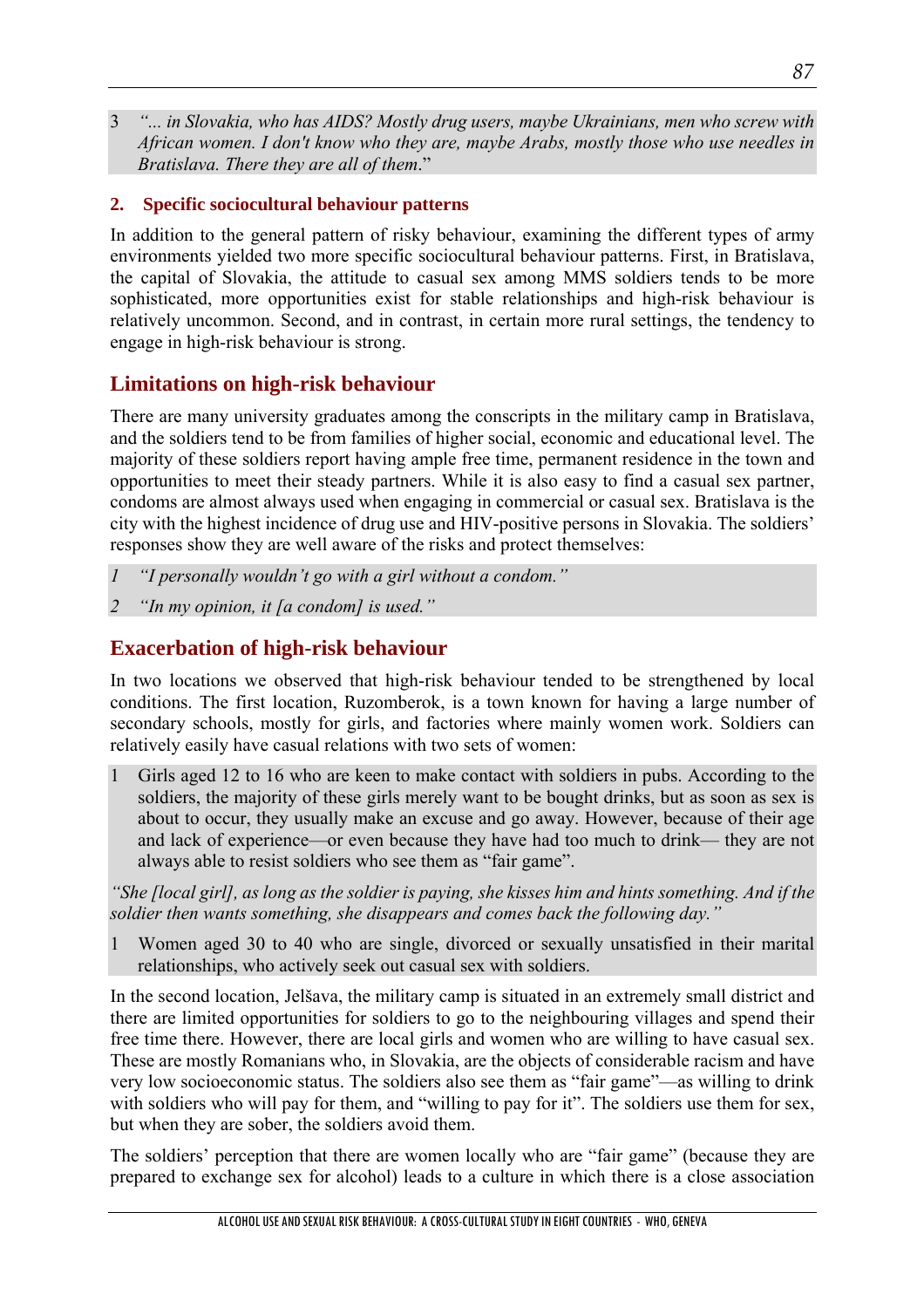between the use of alcohol and having casual sex without protection among both the soldiers and the girls/women concerned.

### **3. Individual behaviour patterns**

Finally, the high-risk patterns were analyzed at an individual level with the aid of an example of low, moderate and high-risk behaviour. Each illustrates a more generally applicable pattern of individual behaviour, and each could apply to many individuals. The individual behaviour of the soldiers during MMS was consistent with their individual behaviour before it, and there were similarities between individual behaviour and general behaviour before and during MMS. The results show that persons whose behaviour was more risky in the nexus of **(casual) relationships-alcohol-unprotected sex** before MMS behaved more risky also during MMS, although some specifics occurred in the military setting too**.** In contrast, persons with less risky behaviour before MMS behaved also less risky during MMS. We use extracts from the three selected interviews for illustration.

The first interview reflects a low-risk lifestyle, the second a medium-risk lifestyle and the third a high-risk lifestyle.

### *3.1 Small-risk behaviour*

Interview in Presov, code name "3"

| Relationship                   | Steady, without casual partners       |
|--------------------------------|---------------------------------------|
| Alcohol use                    | Rarely during sex and in small amount |
| Protection                     | At first none, later hormones         |
| Changes compared to civil life | None                                  |

#### **Sexual relations before MMS**

First sexual intercourse: 20 years, one one-week relationship, without protection, both partners without alcohol.

Sexual history: Steady relationship with the partner with whom he had his first sex; lasts till today  $(4\frac{1}{2}$  years).

Casual relationship: None.

### **Sexual relationships during MMS**

Steady relationship: Throughout MMS person concerned had a steady partner (relationship lasted  $4\frac{1}{2}$  years).

Casual relationship: Person concerned had no casual contacts, and did not search after any.

*"No, I didn't go to disco [during MMS]. When I go, in principle, it is for beer. I mostly go with the graduates like myself from the neighbouring unit, and as for girls, we naturally look at the pretty ones, but it is rather impossible that we would chase after girls."*

*"I would definitely not try to search for [a casual contact] ... if there were a nice girl who would try to put pressure on me … if she were very provoking, I don't know, I can't say a hundred percent that I would be able to withstand something like that."*

### **Pychoactive substance use before MMS**

General drinking: Average drinking in small amount and never completely drunk.

*"... we didn't indulge [in alcohol], that our performance [in drinking alcohol] would be rising, that we would drink a bit more ... During my studies, mostly, when we went, we drank so, that*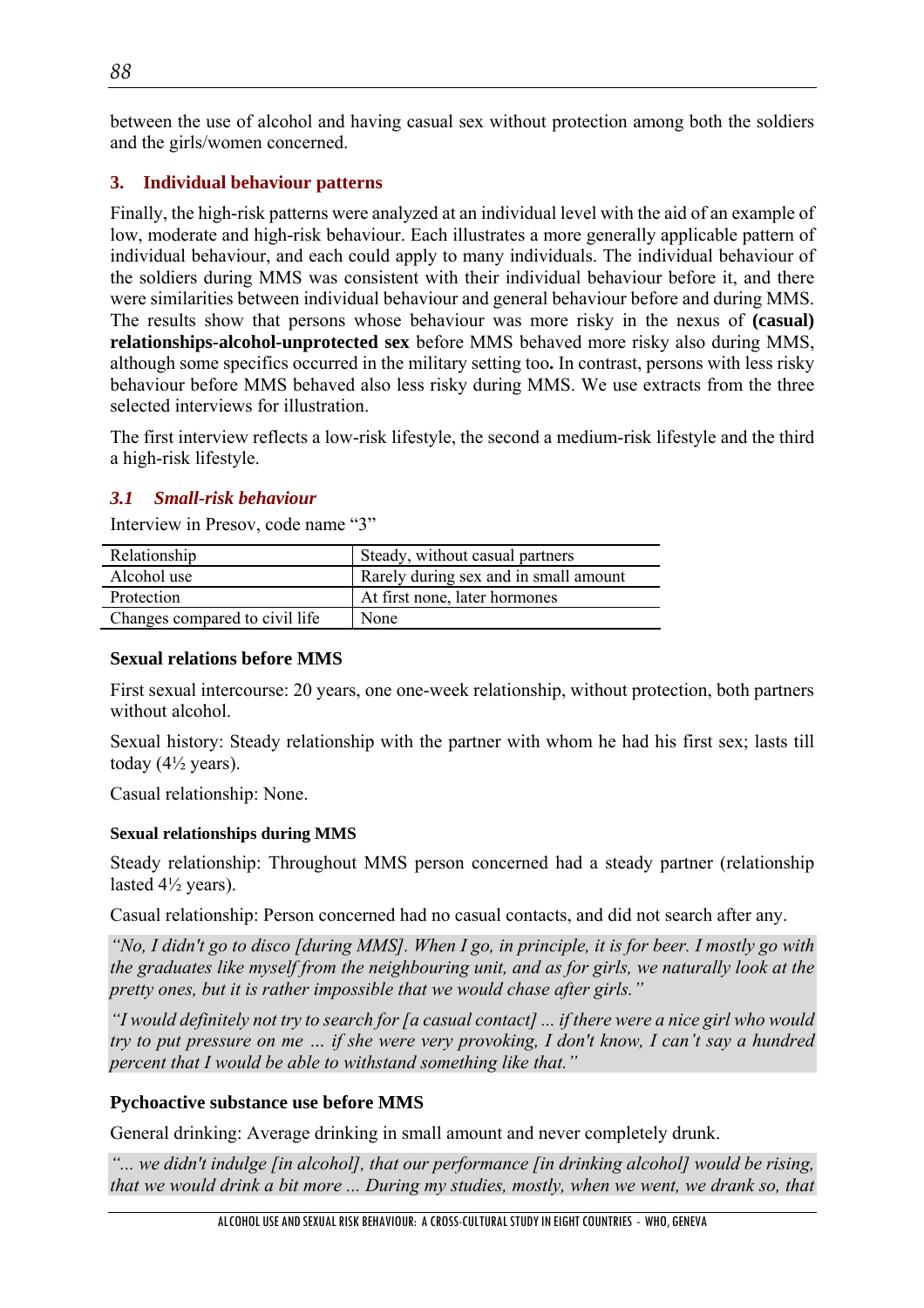*we drank wine or a wine with soda while playing billiards, for example, but it was not a great amount either ... It was such a period, that we had two semesters for example, that we went to play billiards twice a week."* 

Alcohol use during sex: Now and then under the influence of alcohol, but sex was not a result of being drunk:

*"It happened several times, but it wasn't a rule, it was rather rare, that we simply went out for dinner and we had a drink or some wine."* 

Illicit psychoactive substance use: Marijuana twice during university studies.

#### **Psychoactive substance use during MMS**

General drinking: Irregular drinking, about the same amount as before MMS.

During sex: Rarely, only a glass, e.g. with dinner.

Illicit psychoactive substance use: Marijuana once.

#### **Protection before MMS**

Steady relationship: The first half year of the relationship without protection, the partner was on the pill that day.

#### **Protection during MMS**

Steady relationship: The partner was on the pill.

#### *3.2 Medium-risk behaviour*

Interview in Bratislava, code name "Anonymous"

| Relationship                   | Steady and casual partners                                           |
|--------------------------------|----------------------------------------------------------------------|
| Alcohol use                    | During sex (mostly non-coital), more during MMS                      |
| Protection                     | Steady partner: Different kinds. Casual partners: Without protection |
| Changes compared to civil life | Increased amount of alcohol consumption during non-coital sex        |

#### **Sexual relations before MMS**

First sex: Intercourse at 16 years, one-year relationship, without protection.

Sex history: Steady relationship with a partner with whom he had first sex. Lasted to date, with two breaks. During this relationship he had had a spontaneous sexual relationship for two years (lasted to date).

Casual relationships: Four other partners during the primary relationship (always friends, known). Had had sex with two of them, only non-coital activities with the other two.

Aware of the difference between the encounter with the steady partner and with the spontaneous partner:

*"It is more emotional and more gentle with the [steady] partner; with the [simultaneous] partner it is in principle just sex."* 

#### **Reasons:**

*"A man lives here in principle as a priest the whole week, then he goes home and tries to compensate for it—alcohol, discos, the women of course. When the girlfriend is not at hand, it is a good involvement, although even if there is another one, or the longer lasting acquaintance."*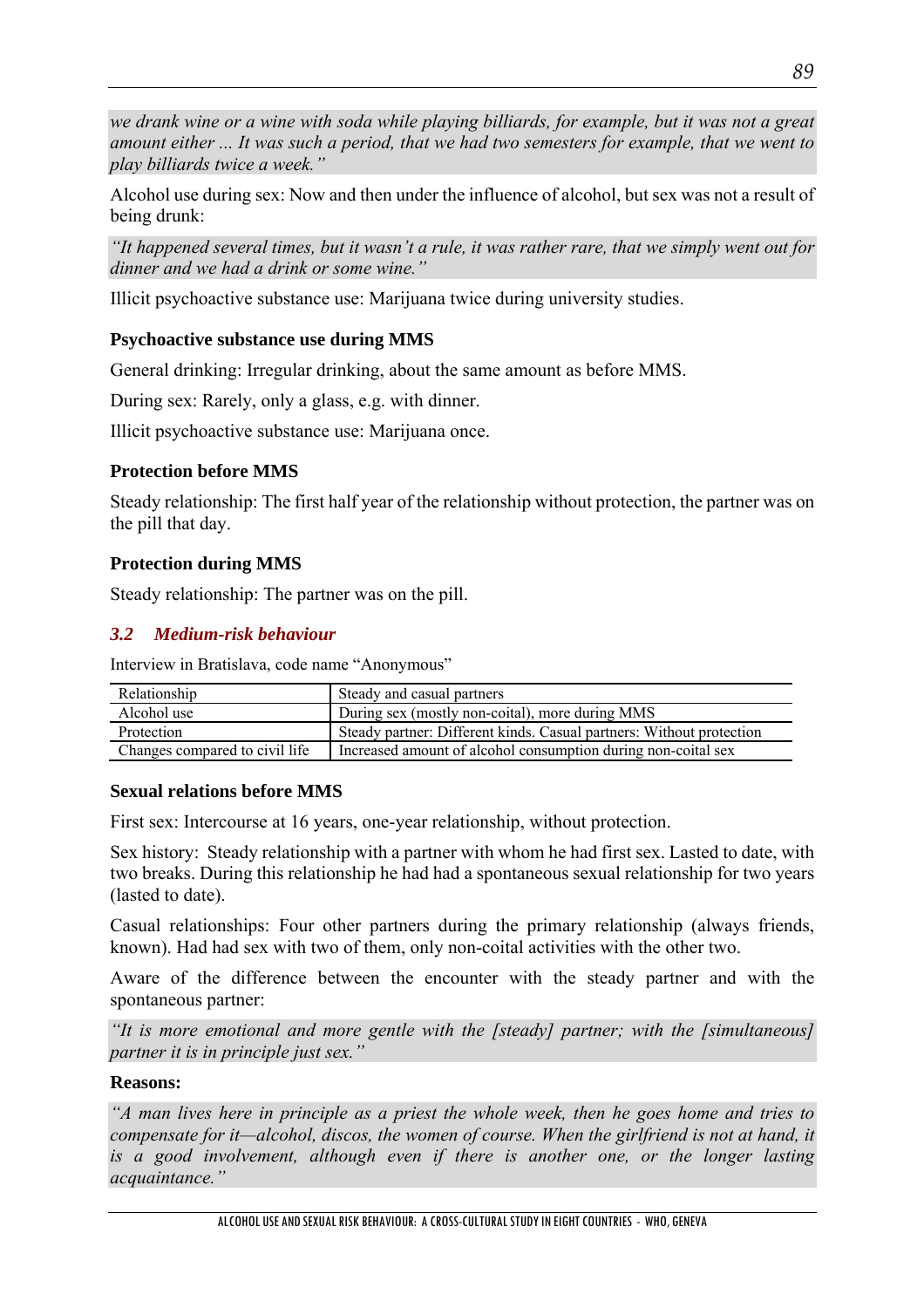### **Alcohol use before MMS**

During sex**:** Rarely (he was drunk once during one casual sex encounter).

#### **Alcohol during MMS**

General consumption: Effort to compensate for the lack of opportunities during weekends**,**  with friends.

During sex: Alcohol use at discos during weekends, looking up girls mostly for non-coital activities.

### **Protection before MMS**

Steady relationship: At first condom, then contraception, later coitus interruptus.

Casual relationship: Sex without protection in all casual contacts.

#### **Protection during MMS**

Steady relationship: Coitus interruptus.

Casual relationship and spontaneous sex: No protection.

### *3.3 High-risk behaviour*

Interview in Lešť, code name "Mirkovce"

| Relationship                   | Steady and casual partners (casual only during MMS)                                                         |
|--------------------------------|-------------------------------------------------------------------------------------------------------------|
| Alcohol use                    | During sex often (both before and after MMS)                                                                |
| Protection                     | With steady partner: First time condom, later hormonal contraception<br>With casual partners: No protection |
| Changes compared to civil life | Only casual partners during MMS                                                                             |

#### **Sexual relations before MMS**

First sexual intercourse: 15 years, casual, without protection, a little alcohol used by him.

Sex history: Steady relationship for 14 months.

Casual relationships: About three, mostly friends, known, pick-ups at discos.

*"They were mostly from my circle of friends, we often went out together or, well, mostly, it was from discos."* 

*"... we simply were making acquaintance [with casual girls], began talking together, drank something, began dancing. It was sort of getting closer, of course–those touches and such things–and we went to the second, third disco, and that [sex] happened then. We simply slept together. Then many times, when my friends' parents were out, then we left the disco–we did not wait, we took girls and we took them to the flat. There we had some more drinks, put a cassette on, we put something erotic or porno on purpose, to show what we were there for. Each took a girl into a room, and we had sex with them there."* 

#### **Sexual relations during MMS**

Steady relationship: None.

Casual relationship: Five girls, no repeated sex with any of them, pick-ups, mostly at discos (but when he was in another barracks or at home, on leave).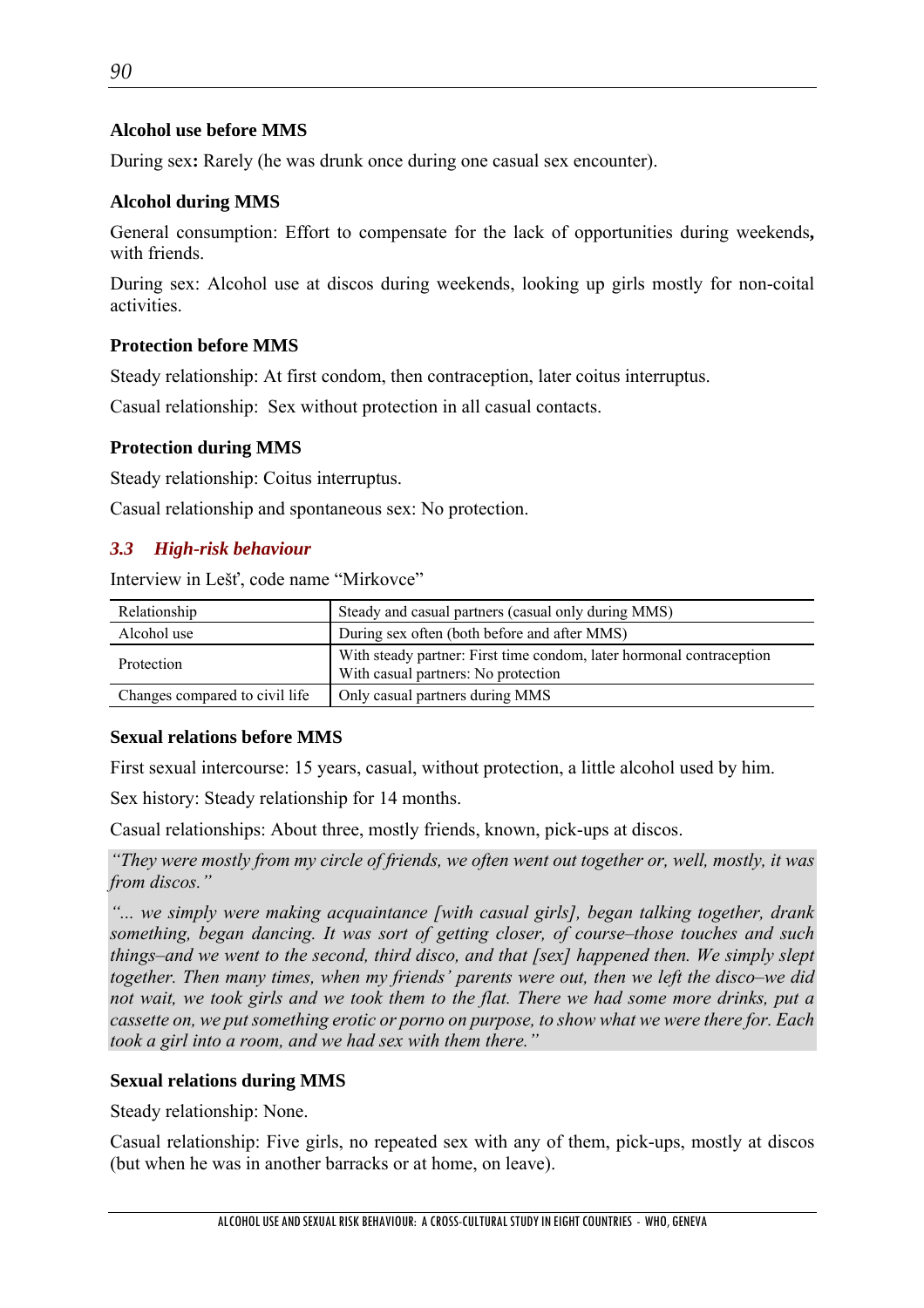*"... I had only three girls during the whole MMS, and I had another two when I was on leave and that was with two friends of mine whom I knew well."* 

#### **Pychoactive substance use before MMS**

General drinking: Above average.

During sex: Often.

Illicit psychoactive substance use: Marijuana several times.

*"One could say that it headed for regularity."* 

#### **Alcohol use during MMS**

Less than before.

#### **Protection before MMS**

Steady relationship: Condom used only once in life, the partner was on the pill.

*"I used a condom for the first and the last time when I had been with my girlfriend for some time and I wanted to try it. She took no contraception, she had no reason to, because we didn't sleep together [first three months of relationship]. Then she started using contraception and about a week later I bought condoms to try it ..."* 

Casual relationship: Did not use any protection.

#### **Protection during MMS**

Casual relationship: No protection.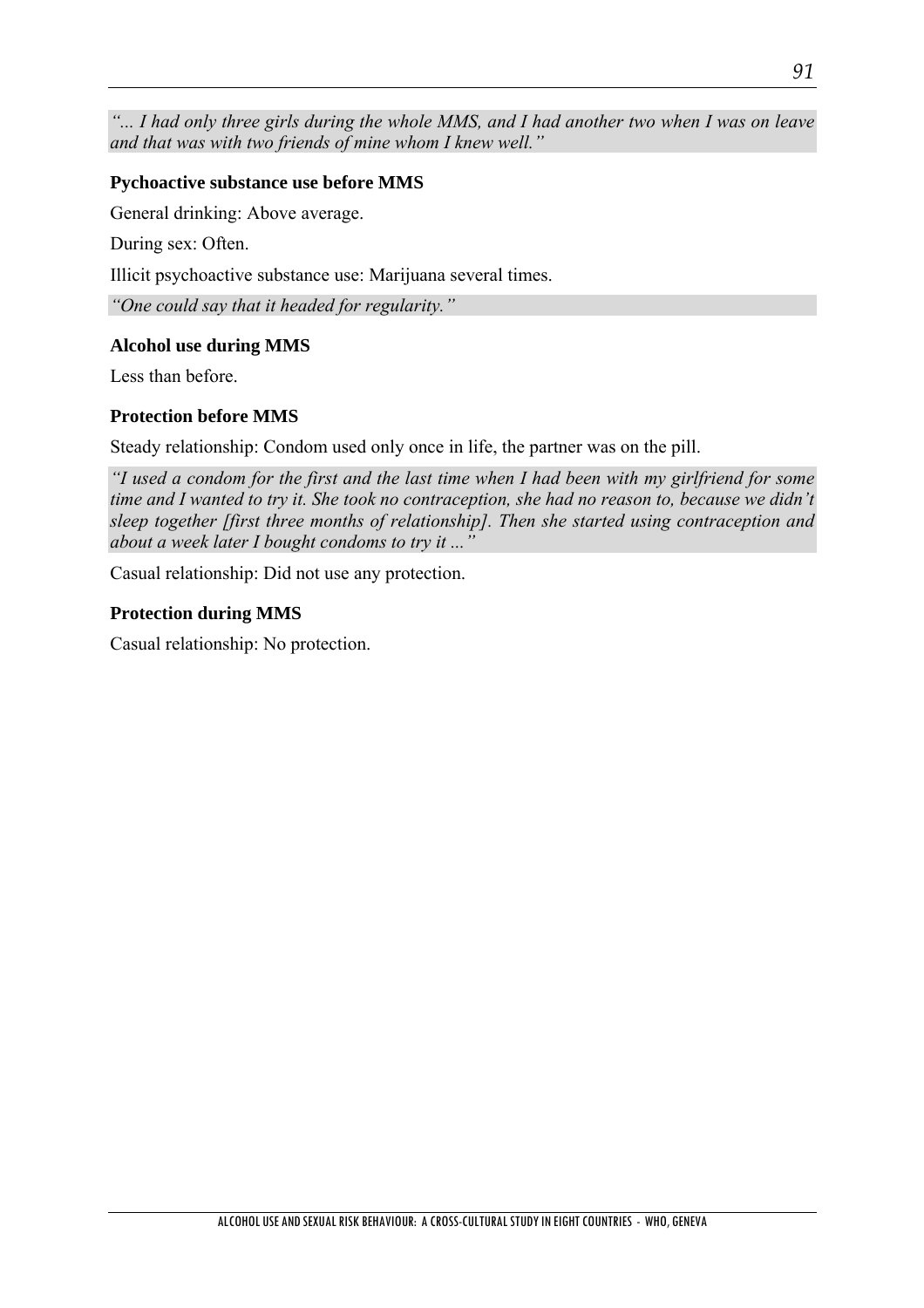# **RISK PERCEPTION ANALYSIS**

This analysis supplements the analysis of behaviour patterns illustrated in the previous appendix. An optional analysis, it represents a "Socratic dialogue" around a particular concept relevant to the area of interest, in this case "risk". It can be described as a deep and systematic exploration of the particular concept from the variety of perspectives of participants, and a search for the **common meaning** of the concept. Below is an example taken from Bianchi et al. (2000). "Health", "sex" and "responsibility" may also be fruitful concepts for analysis.

### **Summary of risk perception related to casual sexual intercourse**

- 1 The overwhelming majority of soldiers participating in mandatory military service (MMS) perceive only unwanted pregnancy as a real threat in casual sex; the risk of getting infected with STDs and HIV/AIDS is overlooked. Their more frequent approach to solving the problem of unwanted pregnancy is to shirk responsibility. This is often facilitated by soldiers' non-disclosure of their names to their casual partners, so the latter can hardly identify the father of the child should they fall pregnant.
- 2 STDs and HIV/AIDS are mostly perceived by soldiers as abstract threats. Although some of them fear HIV/STD infection, they generally argue that HIV concerns drug addicts and foreigners and is a problem in large cities, and that STD can be cured.
- 3 Risk perception also transpires from MMS soldiers' level of knowledge about the transmission of diseases and risk avoidance (e.g. that oral sex is not risky and that to have a steady partner (serial monogamy) protects one against risks). In addition, desire to have sex often overrides knowledge about risk and its prevention. It appears that the more limited the opportunity for having sexual intercourse (Lest, Jelsava), the more risky the behaviour.

The main risks are listed below and illustrated with authentic quotations from focus group discussions.

Regarding casual sex, soldiers are more aware in general of the risk of unwanted pregnancy than the risk of STD/HIV, regardless of the locality of the military camp where they live.

#### **B FB/13/15**

*"I think that we still live in a period when a young couple or the two young people are afraid more of getting pregnant than of infectious diseases."* 

*"I don't know how it is that people do not realize it. I don't know whether it is so because there was silence on it [HIV/AIDS] so long. People think about it simply. Pregnancy is primary for them and they forget about the diseases."* 

### **L\_FB/12/18**

*"... the point is not so much any more a sort of protection [against HIV/STD], but about not to get pregnant. I would rather say that it is so in several cases."*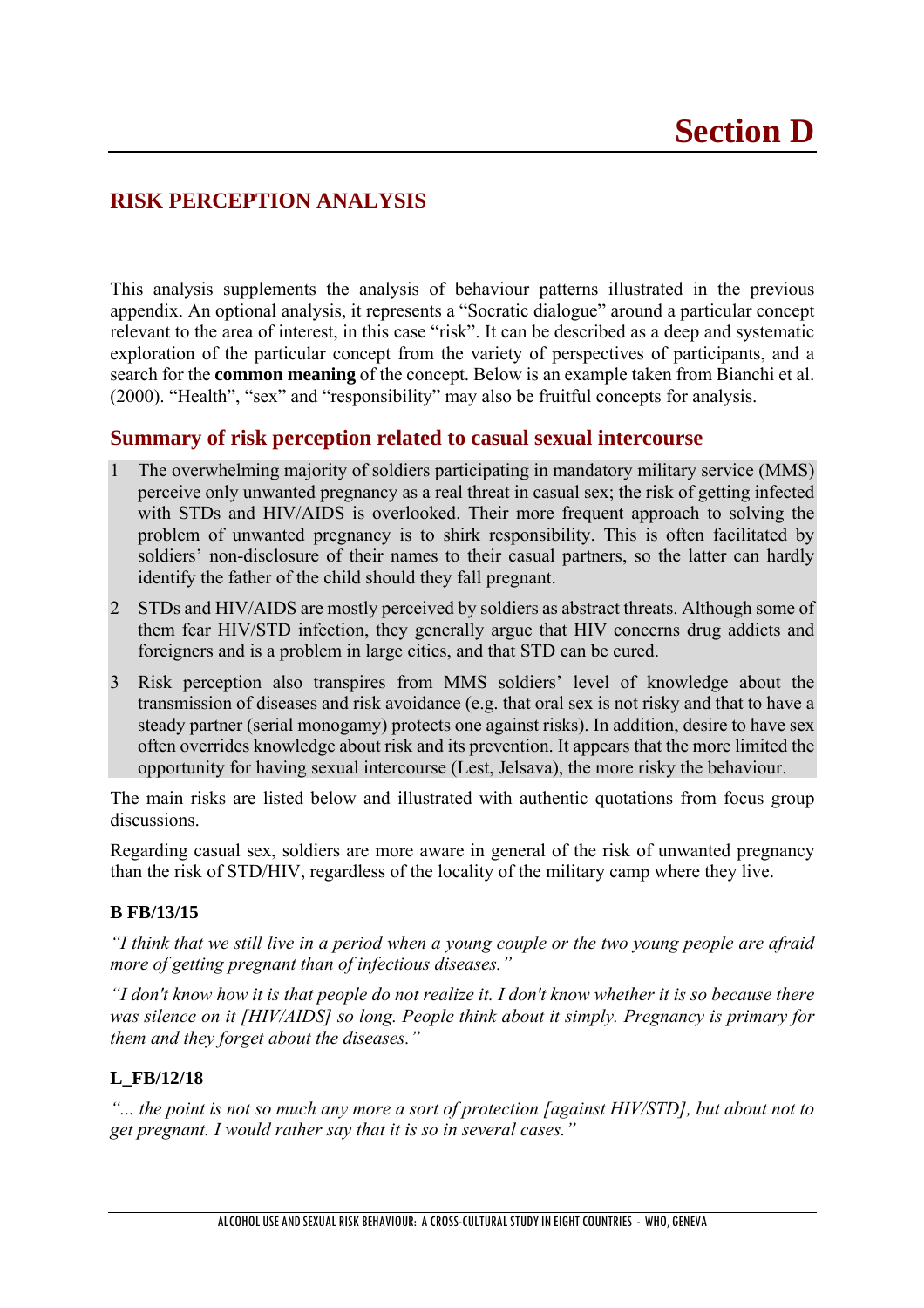### **Jel\_FB/7/12 (reply to the question about what risk they used condoms for)**

*"Of course against conception. It could also be without protection in a partner relationship but in such a case [in casual sex] not."*

Regarding the possibility of unwanted pregnancy during casual sex, some soldiers would deny their responsibility or would not disclose their names. As far as they were concerned, unwanted pregnancy was the casual partner's problem.

### **Ba \_FA/9/14**

*"These are one-night stands, they [casual partners] sometimes even don't know their names ... It's her problem [unwanted pregnancy]."*

# **B\_FB/12/18**

*"… if she would get pregnant, all are dressed in green ... He [soldier] doesn't care in fact. The soldier is clean, isn't he?"*

# **J\_FA/4/12**

*"... they don't know one another [soldier and casual partner]. Maybe they know each other's name, the first one, Peter or so. She has no idea. She probably knows his face … as we now have half a year and I go with a girl now, and I will be in civil life and she, if she has a baby, till she finds me ..."*

Very few soldiers are aware of their own risk of STD and HIV infection in casual sex. HIV/ AIDS in particular does not concern them. Since the number of HIV-positive persons is relatively low in Slovakia, the risk of HIV/AIDS infection is an abstract rather than a real threat.

# **B\_FB/13/15**

*"One doesn't think that something might happen. One would be crazy to say that this would happen and that would happen …"* 

*"One doesn't admit that in our times … still not much of it [AIDS], so one doesn't admit that one could get infected himself. If some foreigner, there one could think about it ... other diseases are curable."*

# **R\_FA/7/1**

*"... I will not have any kid. She will, it's her problem. I'm an unknown soldier."* 

*"... in Slovakia, who has AIDS? Mostly drug users, some Africans, or Ukrainians, who screw with these African women–I don't know who they are. Or Arabs, and thus mostly those who have, who use needles in Bratislava. They all are there."*

# **P\_FB/7/12**

*"I know in the village, a village girl, she has never been anywhere, then what should I be afraid of?"*

# **L\_FB/11/18**

*"… it [STD/HIV] has not been seen by anybody yet, or nobody believes that some really ... that somebody really ...[would get STD/HIV]."*

Insufficient information about the prevention of possible risks is another reason for the low perception of risk of contracting STD/HIV. The conviction of one soldier that if a casual partner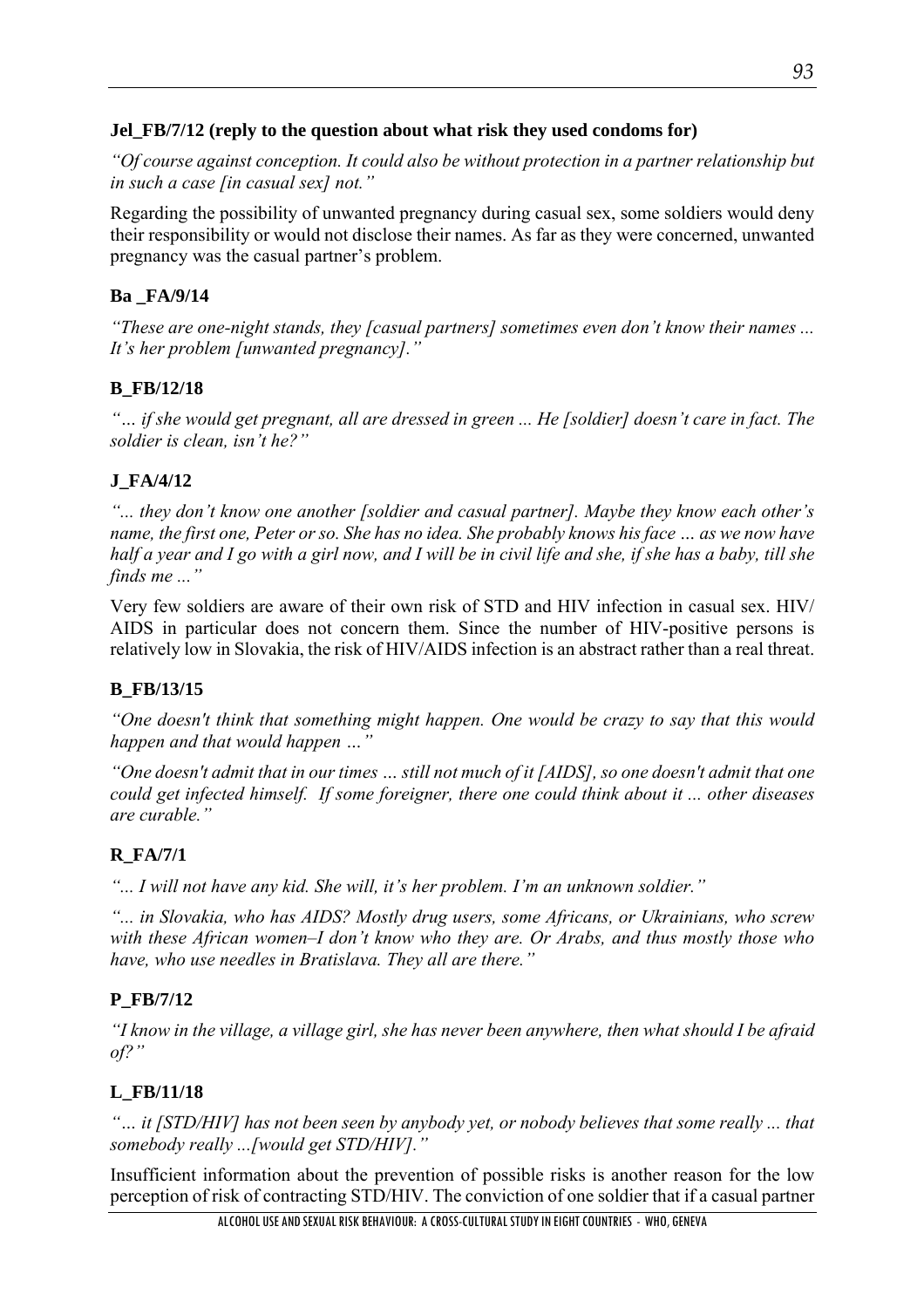has had sex with several soldiers who are healthy till today—which means that there is no threat on her side—can serve as illustration.

### **L\_FB/8/18**

*"I would say that we know one another and they [soldiers] know with whom has she [casual partner] been before. I think that this is also why he is not afraid of sleeping with [a casual partner]."*

*"And there is another thing, that sex need not be in a classical way, classical act, but there are various forms, e.g. oral sex, or ..."*

### **P\_FB/6/12 (reply to the question about what risk they use condoms for)**

*"Because of infection. Well, rather against the disease. Because who knows how many [sexual partners] has she had before you and who knows what disease she has ... A child isn't such a great problem, but to live one year and die, it is a rather great problem. With that AIDS, mainly, that syphilis and gonorrhoea ..."*

### **J\_FB/7/12 (reply to the question about what risk they use condoms for)**

*"Against AIDS disease. There [in casual contact] is no confirmation that I don't get a disease."*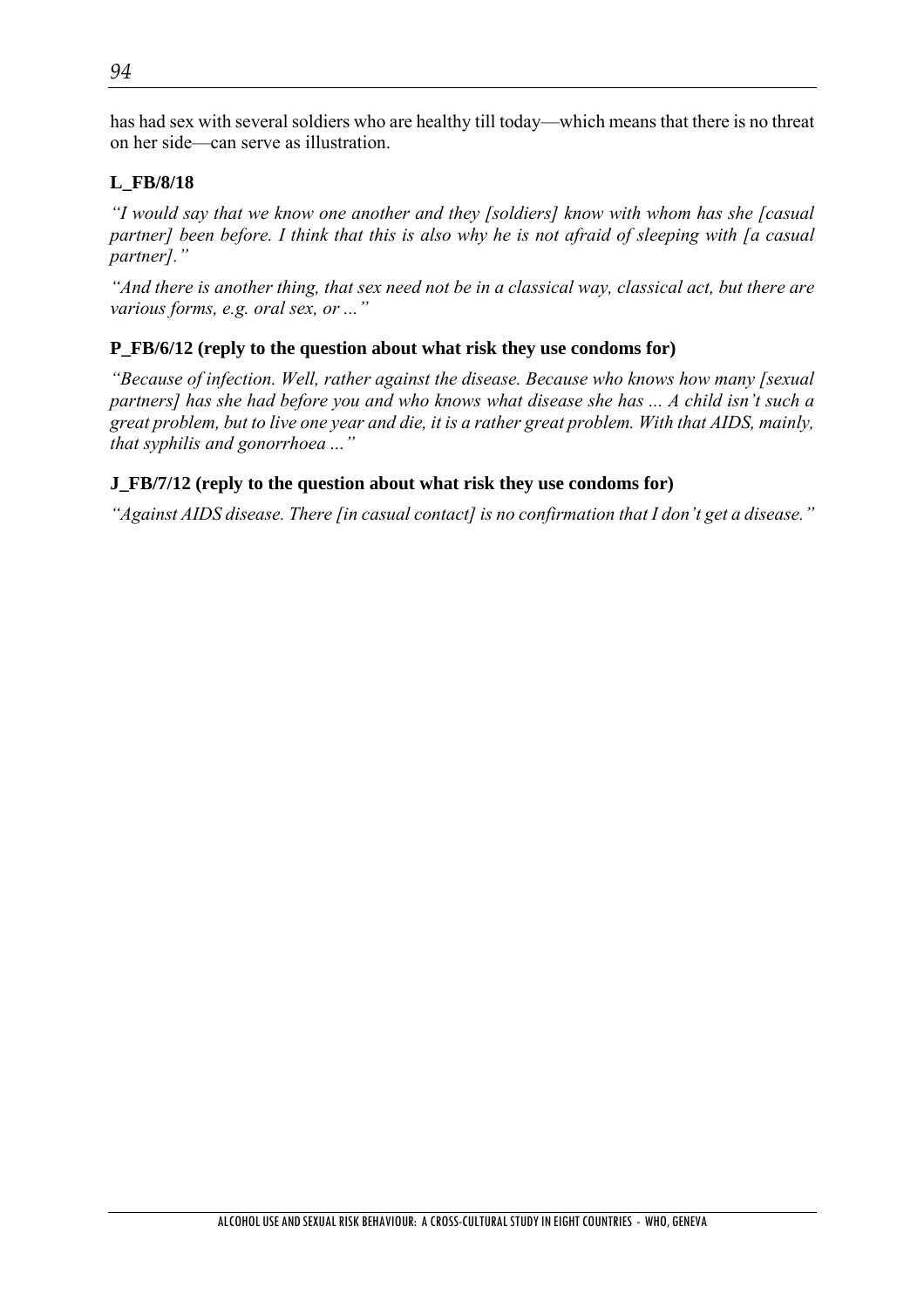### **INFORMED CONSENT SHEETS**

### **Consent form for key informant interviews**

We have contacted you in order to carry out a personal interview for a study that aims to assess the relationship between alcohol use and sexual risk behaviour in order to devise interventions to reduce the risk. This project encourages community participation and partnership that should lead to an action plan for the development of interventions at the local level.

Before commencing, we require you to sign, if you agree to participate, this form of consent. Therefore please read the following carefully:

*One of the issues that you must bear in mind is that your participation in the interview to follow is totally voluntary. We have taken all the necessary measures to maintain confidentiality, so that your name cannot be identified with what you have said. If, after reading this note, you decide that you do not wish to go through with the interview, you can indicate this to the person interviewing you and the interview will be discontinued and that will be the end of the matter. If you do however decide to go ahead, you should be aware that the interview data will be recorded on a computer for subsequent analysis without your name appearing at any moment. If you are in agreement, please sign this form of consent with a fictitious name that will be erased and changed into a number after the interview. The team will undertake all measures to prevent breach of confidentiality.*

The most important objective of the study that we are carrying out is to help us understand how the use of alcohol influences sexual behaviour. We need to collect data about this subject in order to be able to design prevention programmes to reduce alcohol use related sexual behaviour that leads to the acquisition of HIV and other sexually transmitted diseases.

The interview will take about half an hour (30 minutes) of your time.

Some participants may feel uncomfortable during the interview, since the topics to be discussed are sensitive. But it is important for you to know that your collaboration can help to reduce alcohol use related problems such as sexual risk behaviour that could lead to the acquisition of HIV infection. If something is unclear, or if you have any doubts whatsoever, you may contact any of the following people: XXXX.

I agree to participate in the study and my fictitious name (pseudonym) is:

 $\mathcal{L}_\text{max}$  and the contract of the contract of the contract of the contract of the contract of the contract of the contract of the contract of the contract of the contract of the contract of the contract of the contrac

 $\text{Date}^{\cdot}$ 

I certify that in my presence the participant has been informed about the possible benefits and risks of participation in the research and has been given the opportunity to ask any questions.

Representative of the research team:

Date:

Place: \_\_\_\_\_\_\_\_\_\_\_\_\_\_\_\_\_\_\_\_\_\_\_\_\_\_\_\_\_\_\_\_\_\_\_\_\_\_\_\_\_\_\_\_\_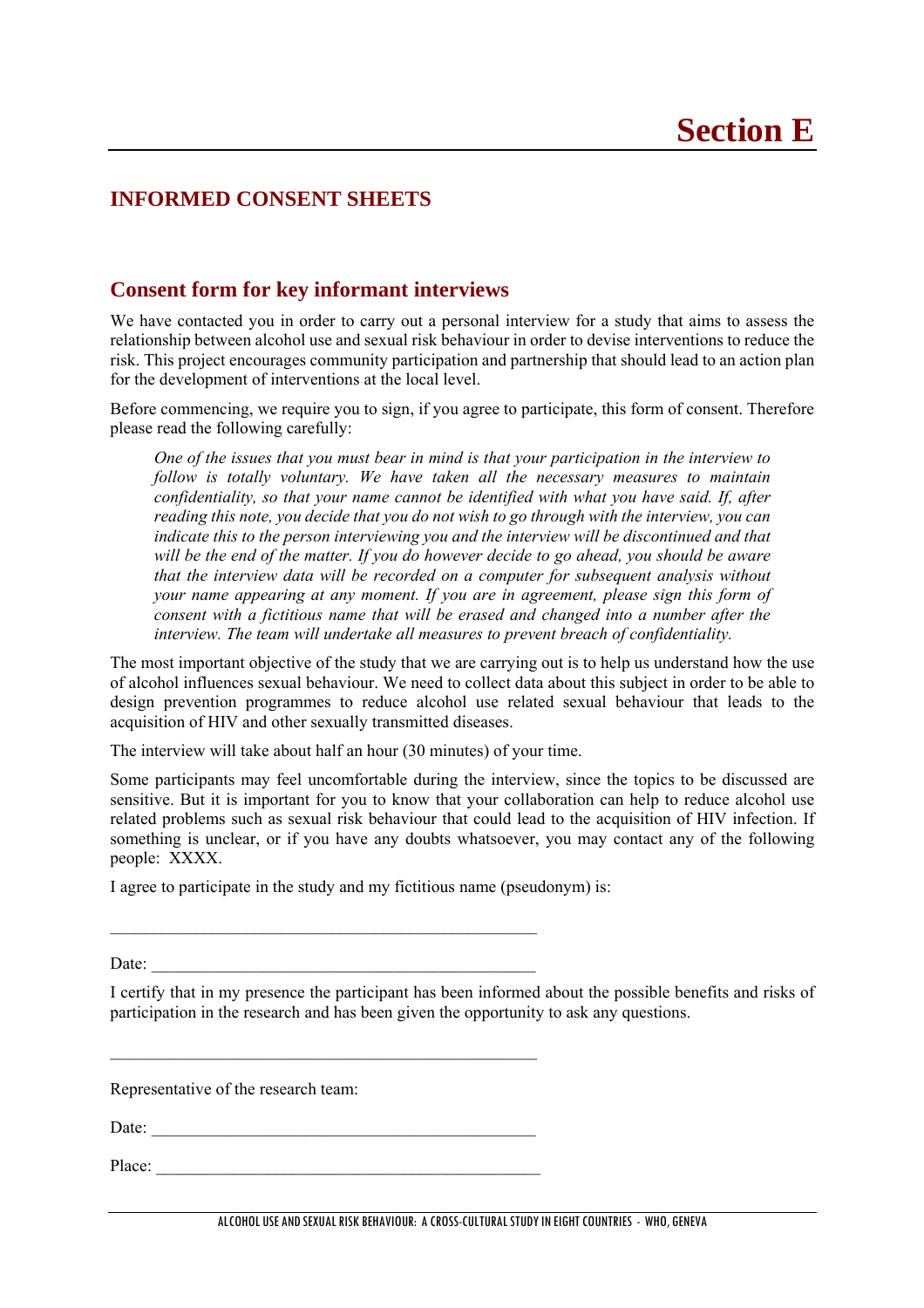We have contacted you in order to carry out a group discussion for a study that aims to assess the relationship between alcohol use and sexual risk behaviour in order to devise interventions to reduce the risk. This project encourages community participation and partnership that will lead to the development of an action plan for intervention at the local level.

Before commencing, we require you to sign, if you agree to participate, this form of consent. Therefore please read the following carefully:

*One of the issues that you must bear in mind is that your participation in the discussion to follow is totally voluntary. We have taken all the necessary measures to maintain confidentiality, so that your name cannot be identified with what you have said. If, after reading this note, you decide that you do not wish to go through with the interview, you can indicate this to the person interviewing you and the procedure will be discontinued and that will be the end of the matter. If you do however decide to go ahead, you should be aware that the interview data will be recorded on a computer for subsequent analysis without your name appearing at any moment. If you are in agreement, please sign this form of consent with a fictitious name that will be erased and changed into a number after the interview. The team will undertake all measures to prevent breach of confidentiality.*

The most important objective of the study that we are carrying out is to help us understand how the use of alcohol influences sexual behaviour. We need to collect data about this subject in order to be able to design prevention programmes to reduce alcohol use related sexual behaviour that leads to the acquisition of HIV and other sexually transmitted diseases.

The group consists of six to eight people. The group discussion will be co-ordinated by a member of the research team and will take about one and a half hour (1 hour and 30 minutes) of your time.

We know that not all members of the group will feel comfortable during the discussion, since the topics to be discussed are sensitive. But it is important for you to know that your collaboration can help to reduce alcohol use related problems such as sexual risk behaviour that could lead to the acquisition of HIV infection.

If something is unclear, or if you have any doubts whatsoever, you may contact any of the following people: XXXX.

I agree to participate in the study and my fictitious name (pseudonym) is:

 $\mathcal{L}_\text{max}$  and the contract of the contract of the contract of the contract of the contract of the contract of the contract of the contract of the contract of the contract of the contract of the contract of the contrac

 $\mathcal{L}_\text{max}$  and the contract of the contract of the contract of the contract of the contract of the contract of the contract of the contract of the contract of the contract of the contract of the contract of the contrac

 $\text{Date}^{\cdot}$ 

I certify that in my presence the participant has been informed about the possible benefits and risks of participation in the research and has been given the opportunity to ask any questions.

Representative of the research team:

Date:

Place: \_\_\_\_\_\_\_\_\_\_\_\_\_\_\_\_\_\_\_\_\_\_\_\_\_\_\_\_\_\_\_\_\_\_\_\_\_\_\_\_\_\_\_\_\_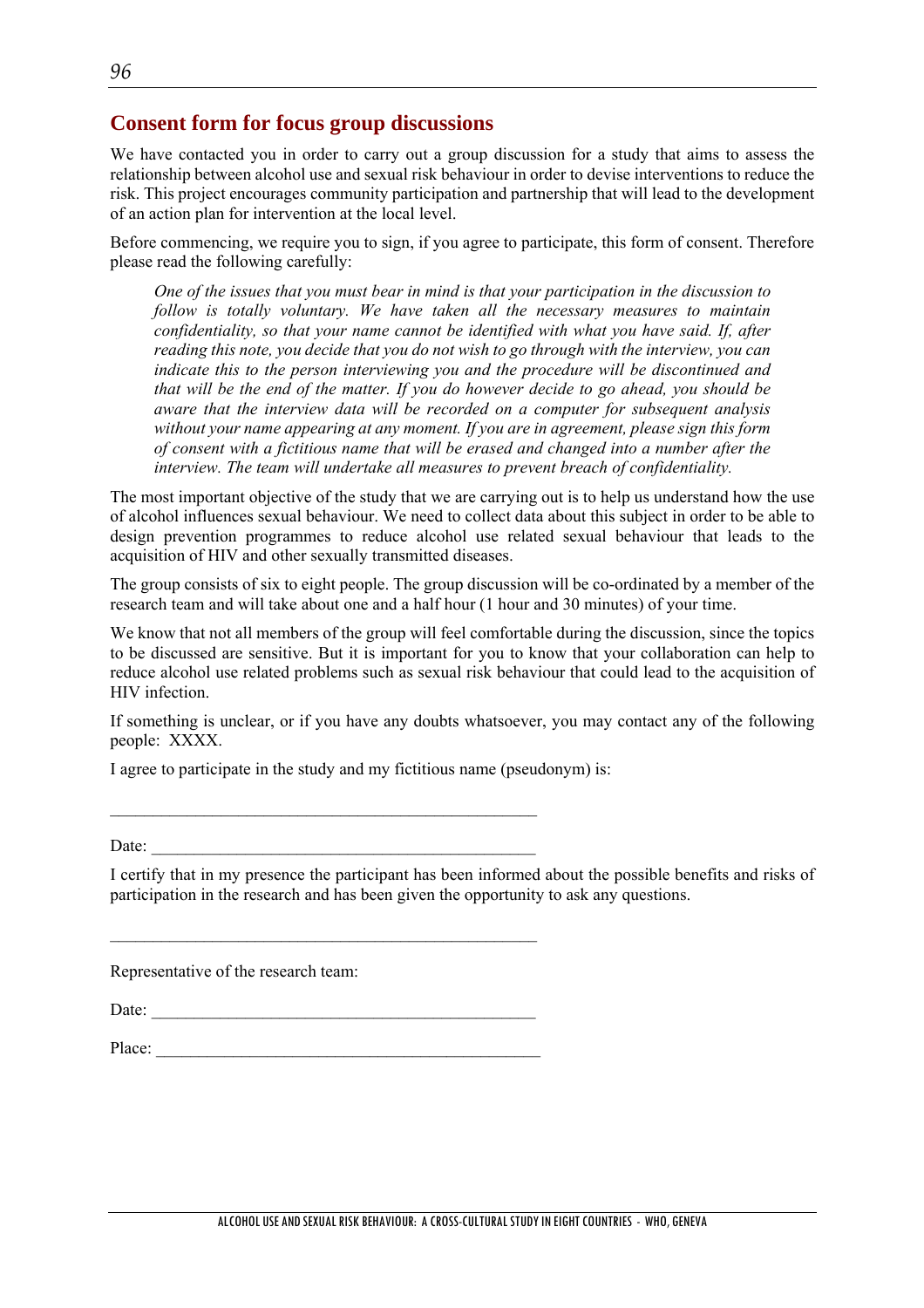## **Consent form for in-depth interviews**

We have contacted you in order to carry out a personal interview for a study that aims to assess the relationship between alcohol use and sexual risk behaviour in order to devise interventions to reduce the risk. This project encourages community participation and partnership that will lead to the development of an action plan for intervention at the local level.

Before commencing, we require you to sign, if you agree to participate, this form of consent. Therefore please read the following carefully:

*One of the issues that you must bear in mind is that your participation in the interview to follow is totally voluntary. We have taken all the necessary measures to maintain confidentiality, so that your name cannot be identified with what you have said. If, after reading this note, you decide that you do not wish to go through with the interview, you can indicate this to the person interviewing you and the interview will be discontinued and that will be the end of the matter. If you do however decide to go ahead, you should be aware that the interview data will be recorded on a computer for subsequent analysis without your name appearing at any moment. If you are in agreement, please sign this form of consent with a fictitious name that will be erased and changed into a number after the interview. The team will undertake all measures to prevent breach of confidentiality.*

The most important objective of the study that we are carrying out is to help us understand how the use of alcohol influences sexual behaviour. We need to collect data about this subject in order to be able to design prevention programmes to reduce alcohol use related sexual behaviour that leads to the acquisition of HIV and other sexually transmitted diseases.

The interview will take about one hour (60 minutes) of your time.

Some questions may make you feel uncomfortable, since the topics to be discussed are sensitive. But it is important for you to know that your collaboration can help to reduce alcohol use related problems such as sexual risk behaviour that could lead to the acquisition of HIV infection. If any question makes you feel uncomfortable, please indicate it; you do not have to answer any unpleasant questions if you do not wish to.

If something is unclear, or if you have any doubts whatsoever, please tell me.

I agree to participate in the study and my fictitious name (pseudonym) is:

Date:

 $\mathcal{L}_\text{max}$  and the contract of the contract of the contract of the contract of the contract of the contract of the contract of the contract of the contract of the contract of the contract of the contract of the contrac

I certify that in my presence the participant has been informed about the possible benefits and risks of participation in the research and has been given the opportunity to ask any questions.

Representative of the research team:

Date:

Place: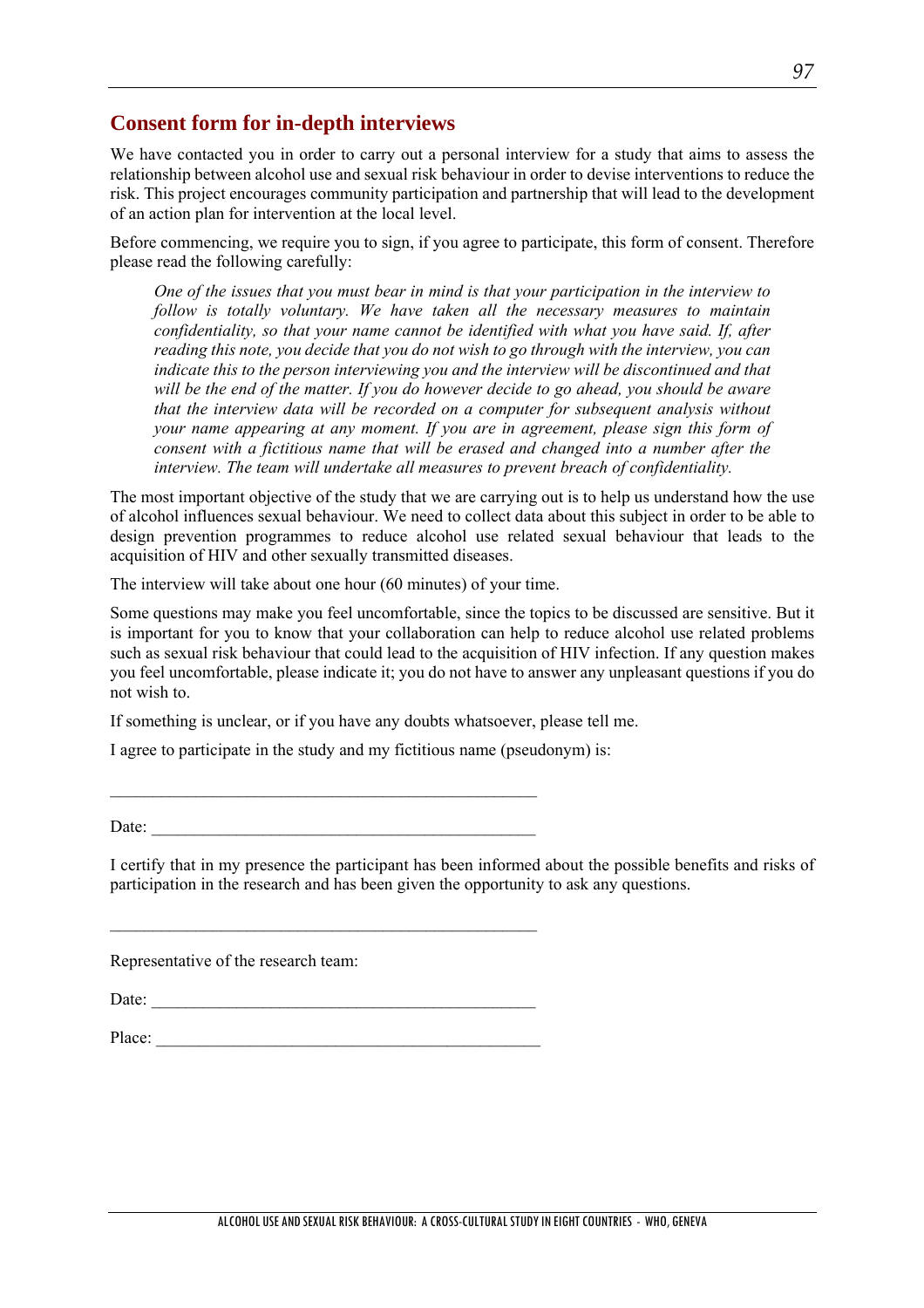## **References**

- Bianchi, G., Popper, M., Lukšík, I. & Supeková, M. (2000). *A Rapid Situation Assessment of Substance Use and Sexual Risk Behaviour in Slovakia*. Final Report. Geneva: WHO.
- Bianchi, G. & Popper, M. (2000). Interaction of substance use and risks to sexual health in the Slovak army: General, sociocultural and individual behaviour patterns. *AIDS CARE*, 12 (6):757-766.

Glaser, B.G. & Strauss, A. L. (1967). *The discovery of grounded theory*. New York: Aldine.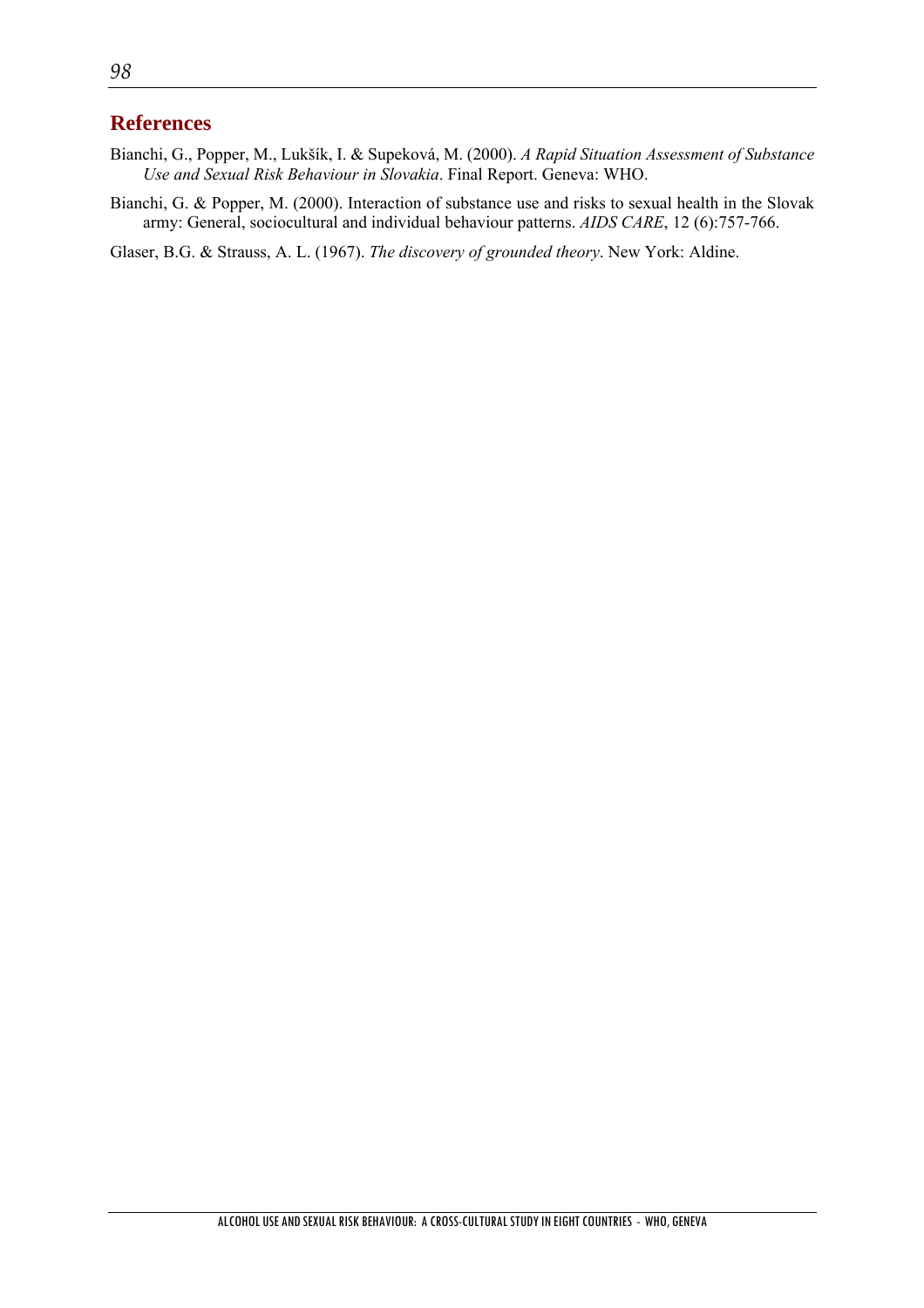# **QUESTIONS USED IN THE EMPIRICAL STUDY BY DATA COLLECTION METHOD**

## **INTRODUCTION**

In addition to what was presented in Chapter 3.2 of this publication, this annex indicates the main questions in respect of which data were collected in the project countries. The questions are sorted by research instrument (key informants, observations, focus group discussions, in-depth interviews and surveys), as well as in terms of subject matter (general issues, alcohol consumption, sexual behaviour, interaction between alcohol intake and sexual behaviour, entertainment venues). The sets of questions that were used in the respective research sites were largely identical—specifically to facilitate comparisons across sites—and are thus not sorted by country.

Apart from illustrating the range of research issues that were explored in the study, it is hoped that these questions will inspire further research.

## **1. Key informant interviews**

#### **1.1 General**

- 1 What are the customs/practices that prevail within the main groups in your community/ country?
- 2 How do you feel about this interview? Was it worth it? How can we improve this tool?
- 3 Please tell me of other venues to visit in order to learn more about people's drinking behaviour.

#### **1.2 Alcohol consumption**

- 1 What stereotypes/customs regarding alcohol consumption exist (e.g. where, who with and when)?
- 2 What are the drinking patterns/habits here?
- 3 To what extent do people use alcohol?
- 4 Where do people drink alcohol and why do they go there?
- 5 What types of alcoholic beverages do people drink?
- 6 Can you name some of the alcoholic brands that people drink?
- 7 What are the main types of alcoholic beverages used?
- 8 How do people drink (e.g. how often and how much)?
- 9 When do people drink (e.g. what time of the day/week/month)?
- 10 Describe the differences in drinking patterns among males and females.
- 11 Why do people drink?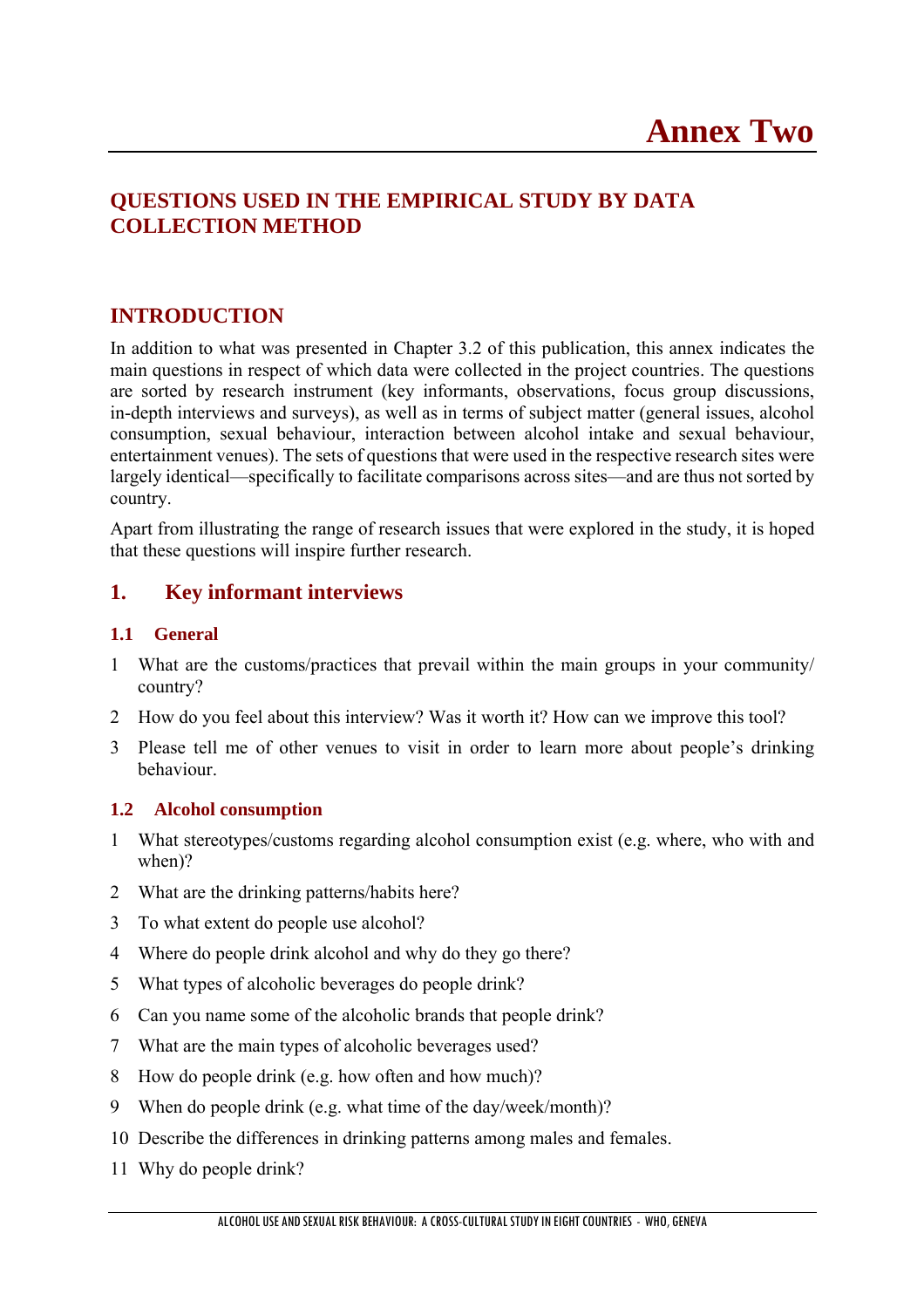- What are the ages of those who abuse alcohol (or those who, in your opinion, drink too much)?
- What do alcohol users think about their own drinking?
- When do they see it as the abuse of alcohol?
- What are the signs of alcohol abuse?
- What kinds of personalities are susceptible to risky alcohol use?
- What do people expect of alcohol?
- When under the influence of alcohol, how do people characteristically behave?
- How do you feel about alcohol use in this community?
- What do people (generally) think about drinking?
- What role does the culture or lifestyle of people play in their drinking?
- Is alcohol used together with other psychoactive substances ("drugs")?
- Do you see alcohol as a "drug"?
- Can you tell me what people think about under-age drinking (i.e. the use of alcohol by persons younger than 18 years)?
- What factors can reduce the use of alcohol in your community?
- Can you tell me about alcohol advertising in this community?
- What are the main positive/negative consequences of drinking?
- What should be done to prevent alcohol abuse?

## **1.3 Sexual behaviour**

- To what extent do stable and casual partnerships in sexual relations feature in your culture?
- What stereotypes/customs regarding sexual behaviour exist in your community (e.g. where, with whom, when, etc.)?
- Is there a typical model of sexual behaviour among people living here?
- Do people talk before/during/after intercourse?
- What is "risky sexual behaviour"?
- How does the youth understand "safe sex"?
- What is your understanding of sexual risk and safe sex?
- What risks and protective measures are taken during sexual encounters?
- Do people use protective measures during intercourse? When?
- To what extent are young people/adults aware of health risks in sexual encounters?
- To what extent do people have the option to adopt protective measures in sexual encounters?
- What factors affect the adoption of protective measures in sexual encounters?
- What are the facilitators and barriers to practising safe sex?
- What are the features of a personality susceptible to taking sexual risk?
- What are people's attitudes towards taking sexual risks?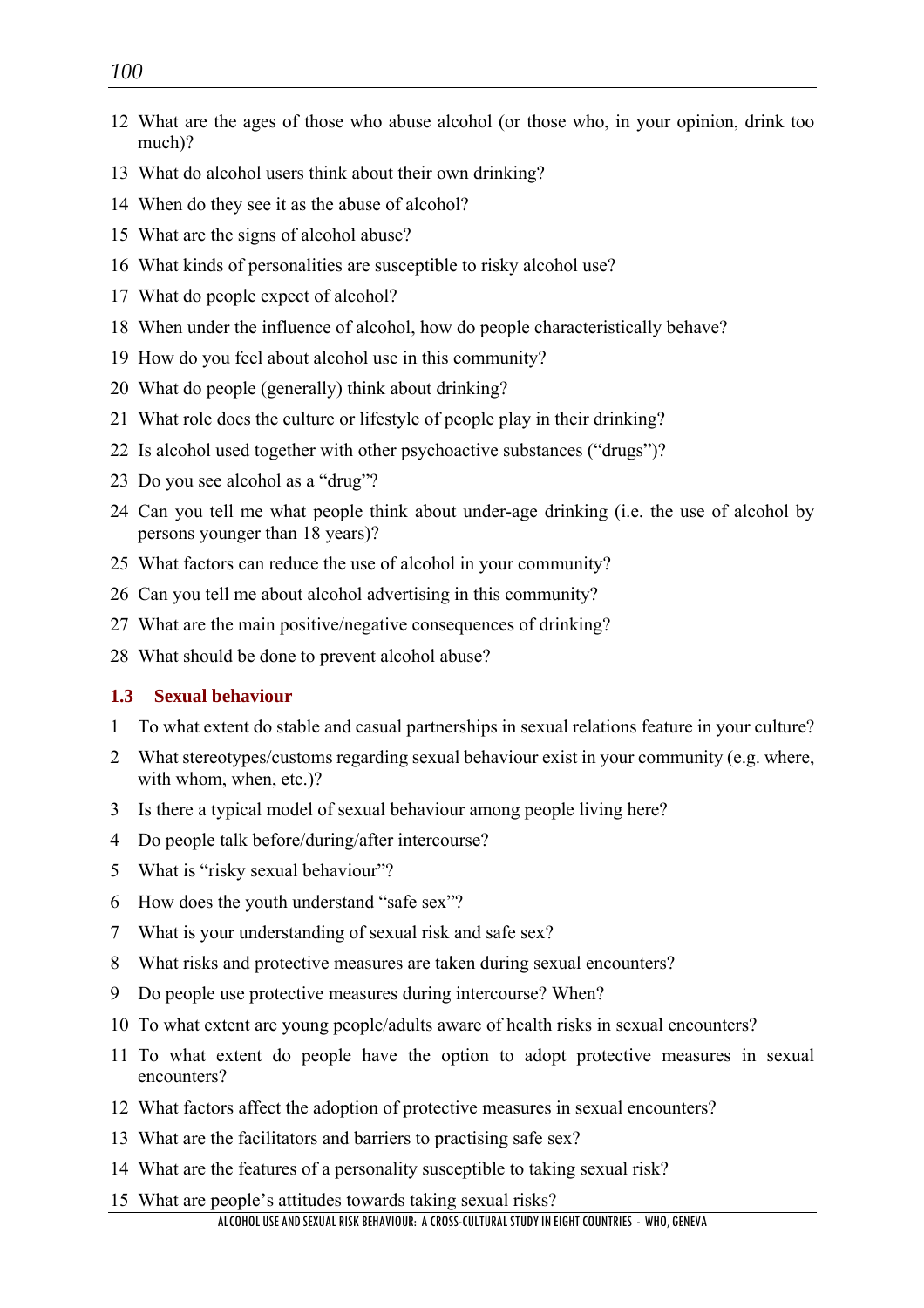- How do people respond to sexual problems?
- What measures can be implemented to prevent risky sexual behaviour?
- What kind of preventive information/ education should be given and how should it be given?

### **1.4 Alcohol and sexual behaviour links**

- What are the cultural and personal determinants of alcohol and sexual behaviour risks for sexually transmitted illnesses, including HIV infection?
- What views do people have on the role of alcohol in risky sexual behaviour? Are they aware of a link between alcohol and risky sexual behaviour?
- What cultural expectations exist concerning the role of alcohol in sexual encounters?
- How does alcohol influence sexual behaviour?
- Is alcohol related to seeking sexual partners and, if so, in what way?
- What role does alcohol consumption play in commercial sex?
- Where does alcohol-related risky sexual behaviour typically occur?
- Are alcohol/other psychoactive substances used before/during intercourse?
- Why do people drink alcohol before/during sex?
- What are the advantages/disadvantages of drinking alcohol before/during sex?
- In your opinion, what effects does drinking have on people's sexual behaviour?
- Are there any visible changes in sexual behaviour after people have been drinking alcohol?
- Are the effects of alcohol on sexual behaviour the same for all people?
- How do people feel about these effects?
- Why do young people use alcohol before sexual contacts?
- What are the positive/negative expectations that youth/adults have regarding the use of alcohol before/during sexual contacts? Are these expectations justified?
- Does it happen that young people experience shame/embarrassment about their sexual behaviour after sobering up?
- Do young people think about "safe sex" when intoxicated?
- Who are the people most affected by risky sexual behaviour as a result of alcohol use?
- Does the drinking environment contribute to a change in sexual behaviour after alcohol use?
- How can risky alcohol use and sexual behaviour be prevented?
- Is there anything else we should know about drinking in this community and/or the effects of alcohol use and/or abuse on people's sexual risk behaviour?

#### **1.5 Entertainment venues (including drinking places)**

- What kind of things do people do here?
- What do they take/drink?
- About how many drinks do they have if their friends press them into taking alcohol?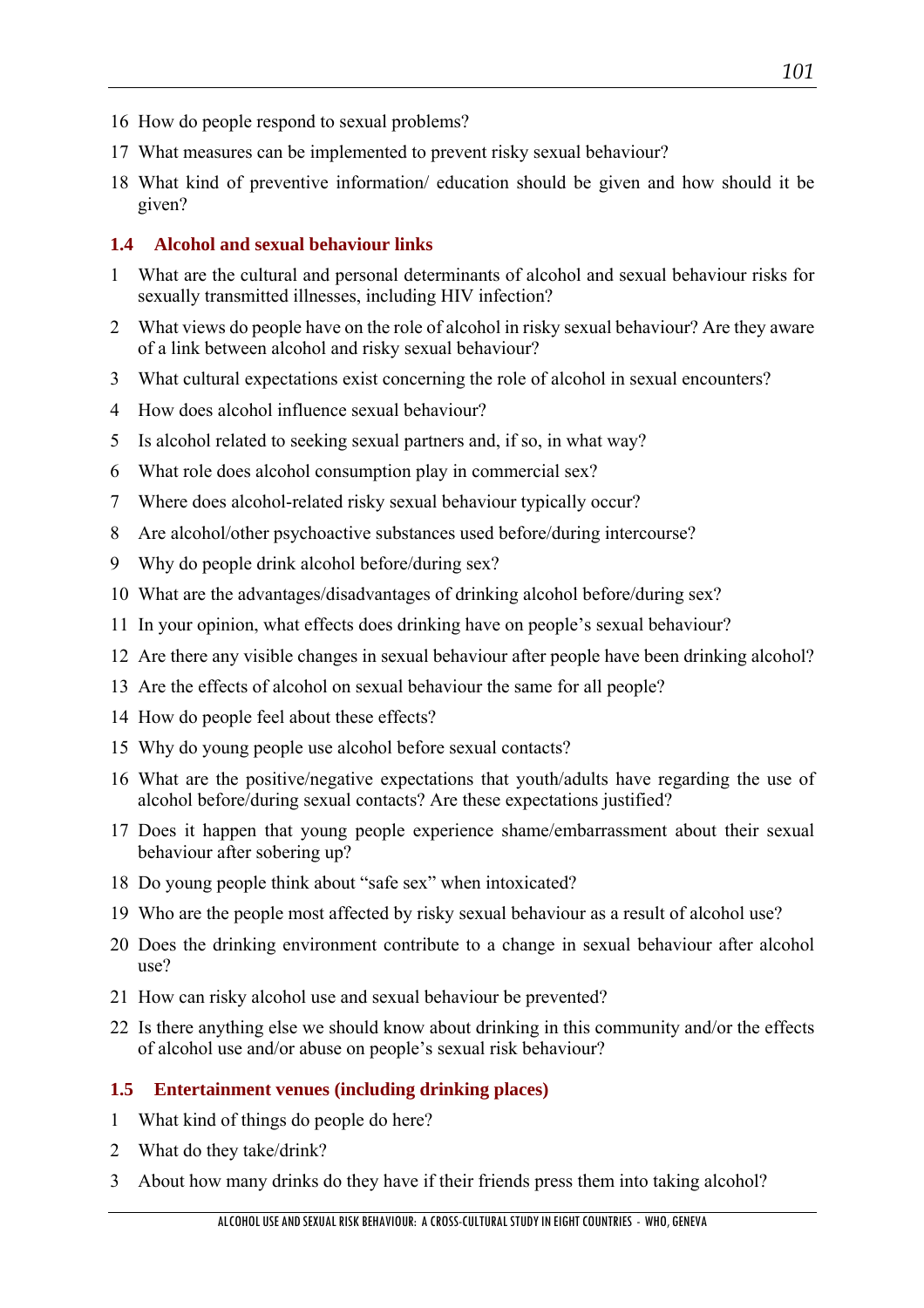- Do all people who come here drink?
- Those who do not drink, what are they like and what do they do?
- Besides taking alcohol, do they use any other psychoactive substances ("drugs")?
- Do they drink until they get drunk?
- Does people's behaviour change after drinking?
- Do men and women behave in the same way while/after drinking?
- Where do you think kids go after they leave this place? And other customers?
- What types of people come to this place?
- Have there been instances where people have had sexual intercourse at this place?
- Do you know whether they use a condom during sexual intercourse?
- Can customers get any condoms on the premises? Are any for sale?
- Do you have regular customers (people who come here often)?
- What are regular customers like?
- Do they behave differently when they are sober and when they are drunk?
- What kinds of risks do alcohol/other psychoactive substance ("drug") users run?
- Do you think kids who drink are more at risk than those who do not?
- Do you think this place could facilitate/ stimulate risky behaviour with regard to contracting HIV/STI? Why?
- Can this place help in preventing HIV/STI? How? What are the obstacles?
- Is the use of alcohol and other psychoactive substances ("drugs") regulated/controlled here? And if so, in what way?
- Have you heard of customers with HIV/ STI? How did it happen? Do you think this is related to their alcohol/other psychoactive substance ("drug") use? Why?
- Do customers regularly use condoms? How do you know? When do they use/do they not use condoms?

# **2. Observations**

## **2.1 General**

- What type of social hierarchy (including subordination/power structure) exists in the community?
- Are there indications of spontaneous communication with people not belonging to the group under observation or with an observer/researcher?
- What does the place look like in terms of security (e.g. bouncers), hygiene, means of protection against unsafe sex (e.g. condoms), injecting drug use, availability of sex workers, accommodation, transport services, communication services (e.g. public phones), type of music/food, etc.?
- To what extent are health risks considered in this place?
- What risk-reduction strategies are used?
- ALCOHOL USE AND SEXUALRISK BEHAVIOUR: A CROSS-CULTURALSTUDYIN EIGHTCOUNTRIES WHO, GENEVA Are there indicators of health promotion measures (e.g. messages) in the place?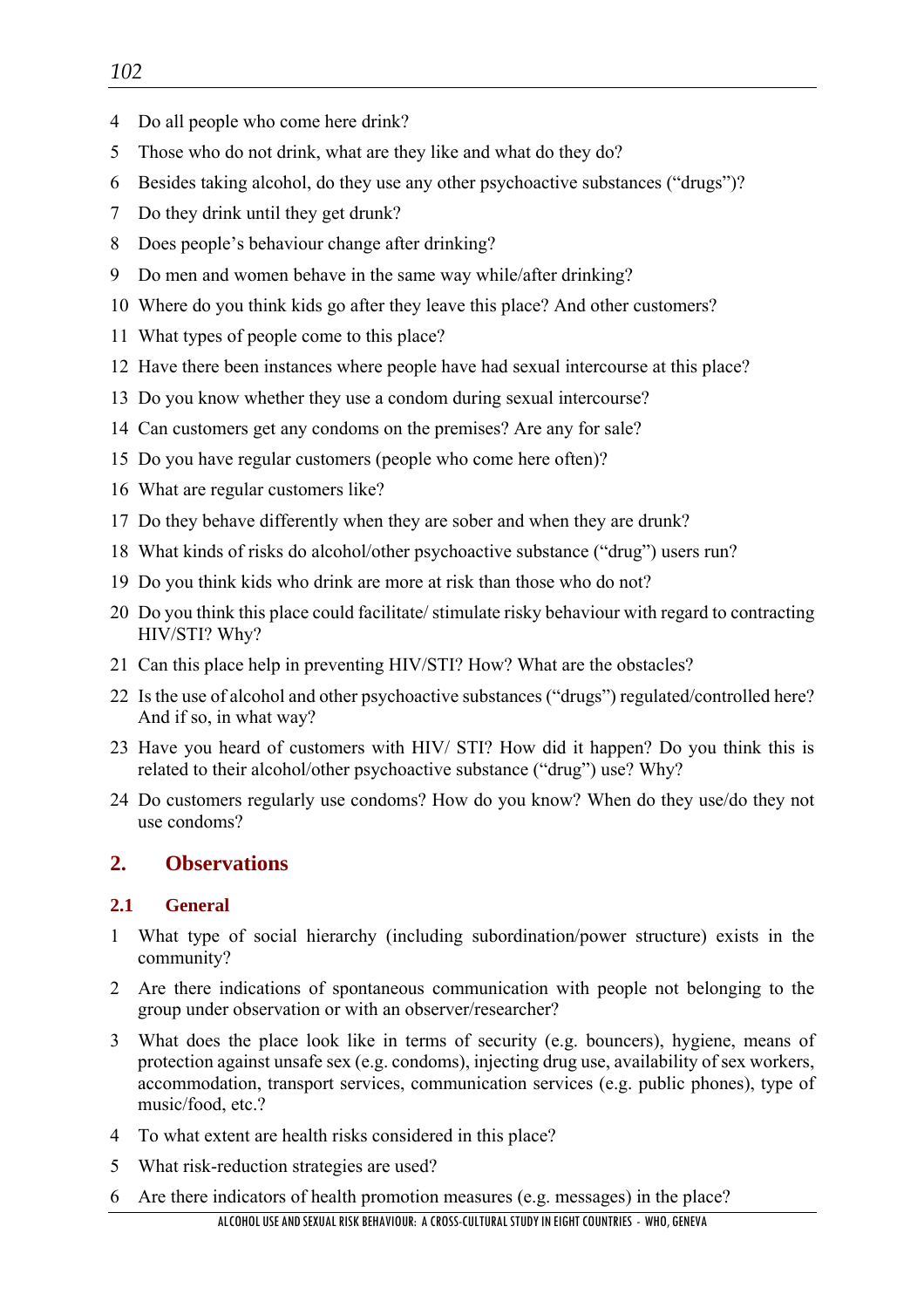#### **2.2 Alcohol consumption**

- Who are the drinking partners (girl/boyfriends, wives/husbands)?
- What kinds of drinks are taken?
- About how much alcohol is consumed at a time?

## **2.3 Sexual behaviour**

- Who (e.g. age, socioeconomic status, race, gender) are the people involved in sexual behaviour/encounters?
- What types of behaviour are they exhibiting?
- What attitudes and behaviour do the proprietor exhibit?
- What language/dialect is commonly used?
- What language is used when a person is intoxicated (e.g. vocabulary, tone)?
- What characterizes behaviour when a person is intoxicated?
- What are the effects of intoxication on behaviour?
- What non-verbal cues (signs, contact, provocative gestures, petting and pinching) prevail?
- What are the features of interpersonal interactions?
- What types of people interact (their age, gender, marital and social status, and style of dress)?
- Are there indications/evidence that protective measures against unsafe sex are used?
- How can the safety of sexual encounters be increased?
- When do activities take place most (e.g. weekdays, weekends, public holidays, end of the month)?

## **3. Focus group discussions**

## **3.1 Alcohol consumption**

- What alcohol use patterns exist in the target population (e.g. who drinks, gender, age groups; frequency of drinking, kinds of drinks consumed, time of drinking, how alcohol is consumed (e.g. bottles or glasses or sponging), where does drinking take place)?
- What factors (e.g. culture, availability, access, advertisement) encourage drinking?
- Do people experience pressure to drink and, if so, what types of pressure?
- What activities accompany alcohol use?
- Is alcohol, or is alcohol not, associated with fun?
- Are psychoactive substances ("drugs") other than alcohol used?

## **3.2 Sexual behaviour**

- Who are sexually active?
- What kinds of sexual partnerships (e.g. sugar daddy/mummy, homosexuality, casual sex) occur?
- Do multiple sexual relationships/polygamous relationships occur?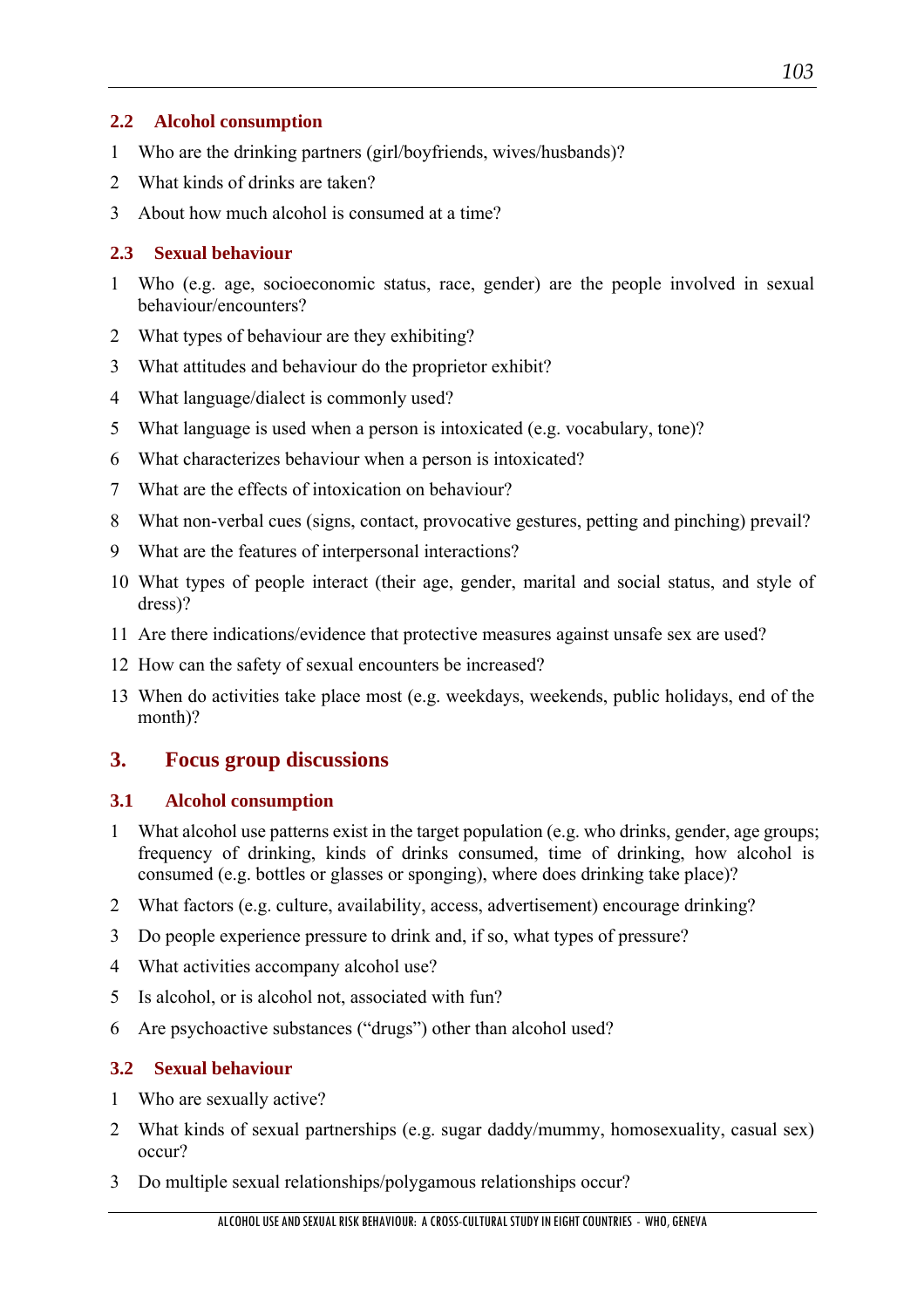- What types of sexual intercourse (e.g. oral, anal) occur?
- What do people say about the various kinds of sexual relationships (acceptable or unacceptable)?
- What is risky sexual behaviour?
- What is safe sex?
- What are the implications of casual sex for sexual partnerships in the target population?
- Do people find casual sex acceptable?
- Do people accept premarital sex?
- Does the number of sexual partners influence risky behaviour?
- What are the facilitators and barriers to safe sex practices?
- Are condoms used in sexual contacts and, if so, when?
- In what circumstances do people experience sexual arousal/satisfaction?

### **3.3 Links between alcohol and sexual behaviour**

- Can you describe the situations in which the use of alcohol may be associated with sexual behaviour?
- What types of sexual contacts occur and what, if any, is the role of alcohol use in each case?
- Why do people use alcohol before sexual intercourse and what do they expect from this practice?
- Can you list the typical features of a person who usually drinks before sex?
- Is drinking alcohol before sex a common practice in the target population?
- What are the advantages/disadvantages of drinking alcohol before sex?
- What positive/negative expectations do people have of alcohol use before/during sex?
- Do these expectations ever come true? When?
- Is sexual performance better if accompanied by alcohol use, or is it frustrating?
- Does a person feel ashamed of his/her sexual behaviour after sobering up?
- What are your views on the issue of drinking-induced sexual disinhibition?
- Why does some people's use of alcohol not lead to risky sexual behaviour?
- Does a person in the state of alcohol intoxication give any consideration to safe sex?
- What can you tell me about alcohol use among sex workers and their clients?
- Does the use of alcohol affect the sexual behaviour of the clients of sex workers?
- Does alcohol use affect condom use during sex between the client and sex workers?
- What measures are likely to prevent risky sexual behaviour?
- What can enhance the efficiency of (existing) preventive measures?
- What opportunities exist for preventive interventions in the target population?
- What types of "safe sex" strategies/ measures do people use?
- Does psychoactive substance use (including alcohol use) affect decision-making about taking precautions against STDs/HIV/ AIDS/pregnancy?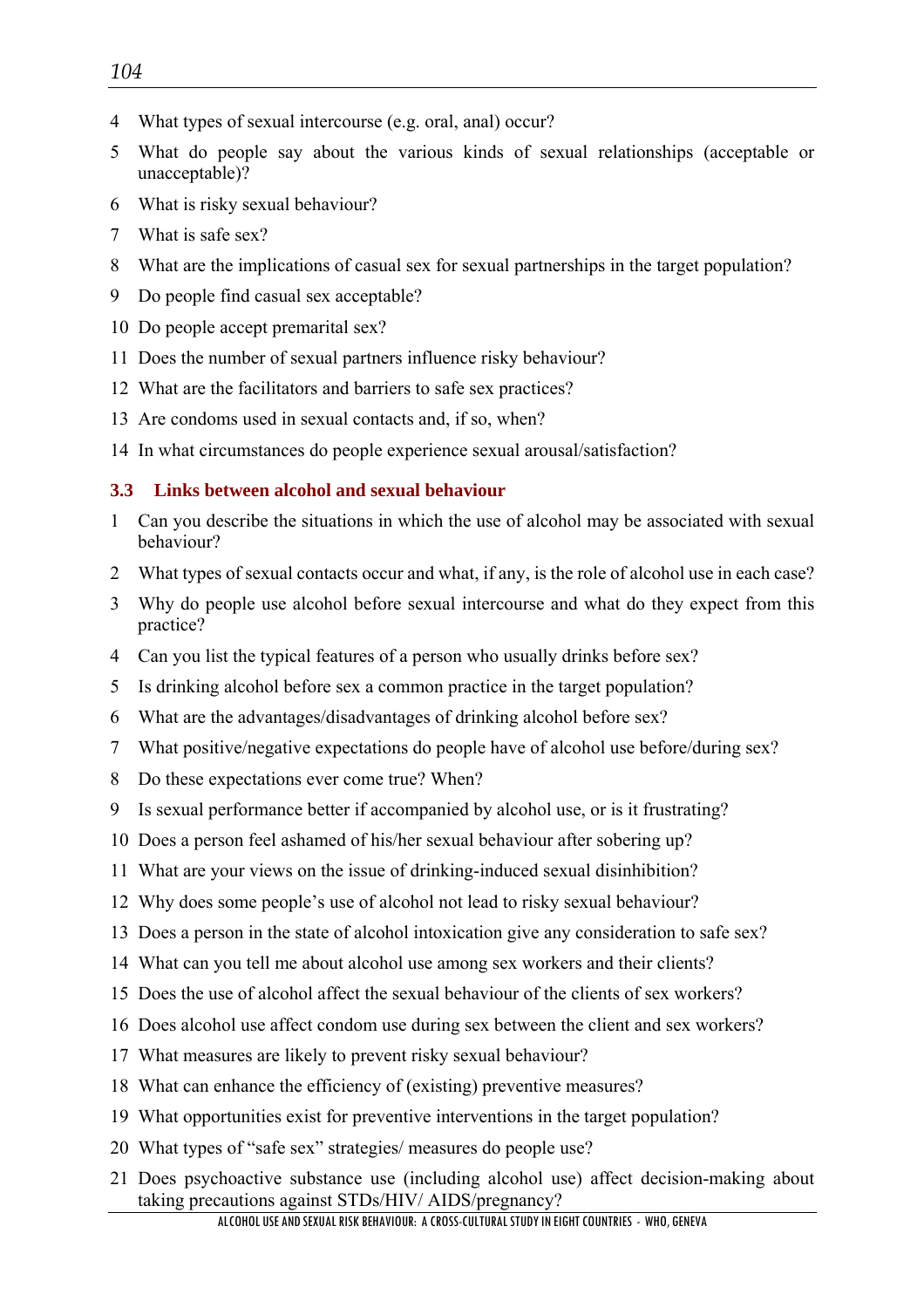Is there an association between alcohol use, sexual behaviour and HIV/AIDS?

## **4. In-depth interviews**

## **4.1 Alcohol consumption**

- Have you ever taken alcohol and/or other psychoactive substances ("drugs")?
- How old were you when you first took alcohol and/or other psychoactive substances?
- What did you take and how much?
- Who were you with? What were you doing?
- Were you pressed into doing it?
- Was there any specific reason to take alcohol/other psychoactive substances?
- Where do you go now to take alcohol/other psychoactive substances?
- How often do you go to these places?
- In the case of alcohol, what kind of drink do you take and about how many drinks?
- Is there anything that helps you to know when it is time to stop drinking/taking other psychoactive substances?
- Does your behaviour change when you drink/use any other psychoactive substance? In what way?
- Is drinking, or is it not, a serious problem in your life?
- Do you have any (positive/negative) family experiences related to alcohol use?
- Do you think alcohol use should be controlled/regulated and, if so, how?

## **4.2 Sexual behaviour**

- What motivates the decision to enter into a sexual relationship?
- Do sexual partners experience psychological/spiritual bonding before, during and after sexual contact?
- How do people typically behave when building sexual partnerships?
- What types of sexual partnerships (e.g. casual, permanent) commonly occur?
- When do people experience sexual contact positively/negatively?
- To what extent do changes in a person's sexual life correlate with changes in his/her social life (e.g. self-esteem, relations with people around him/her)?
- What changes in sexual behaviour come about with changes in age, marital status, etc?
- Can you please tell me about your present sex life (e.g. feelings about sex, level of satisfaction, use of contraception, reason for sex, risk protection, etc.)?
- Can you please tell me about your personal history with regard to sexual intercourse?
- What characterized your first sexual intercourse (e.g. age, feelings, risk protection, partner)?
- How often does sexual intercourse currently occur? With whom?
- What motivates intercourse?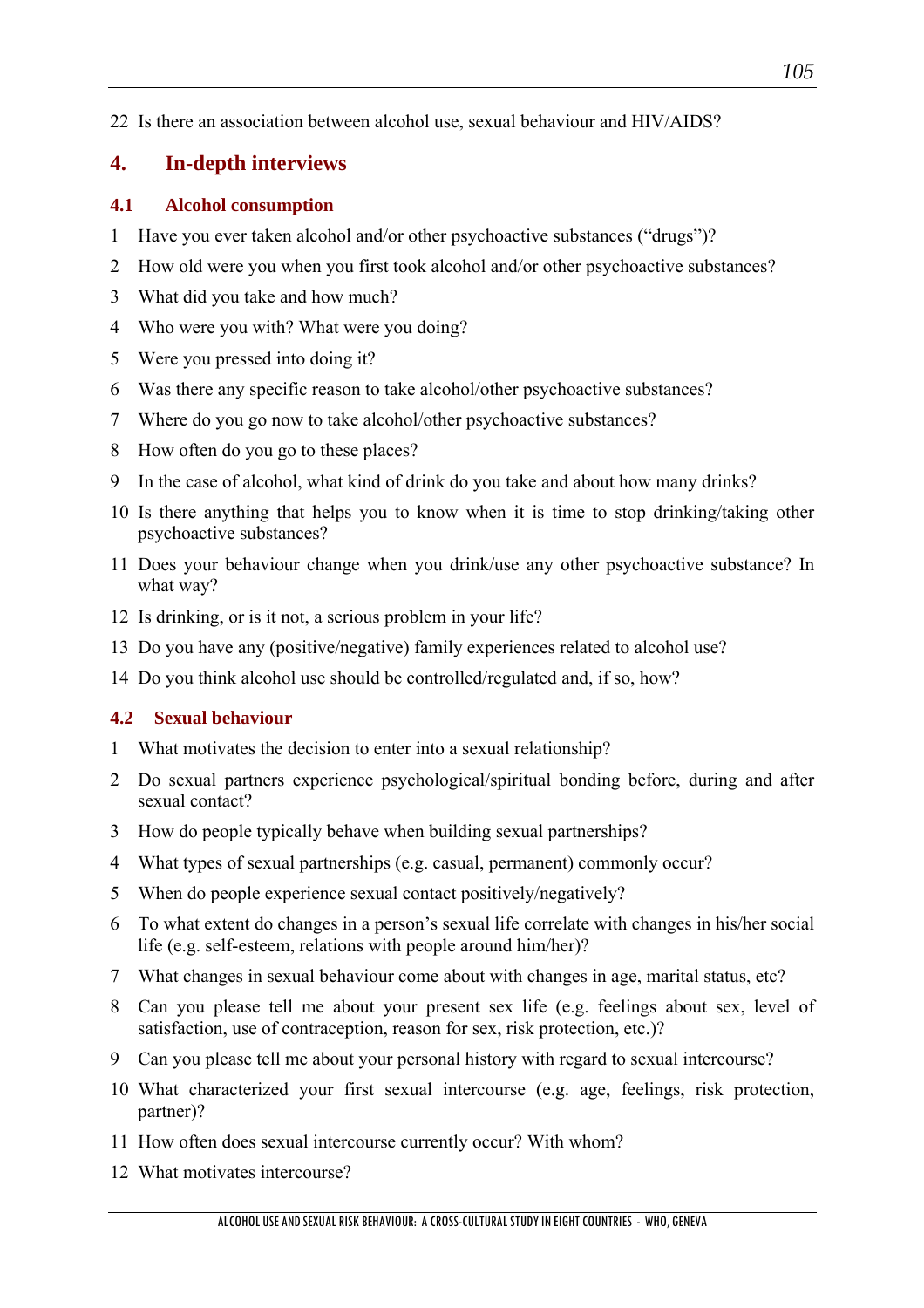- Does communication occur before/during/ after intercourse?
- What types of sexual relationships (casual, steady, combined) are you involved in?
- How frequent do you have extramarital/ multiple sexual partners? In which circumstances, why, when, where?
- Do you go to certain places in order to flirt?
- What do you do to flirt?
- Do you consider using protection during intercourse?
- Do you feel satisfied with using a condom during intercourse? What about your partner?
- What, if any, protection do you use in the various sexual relationships (casual, steady, combined) in which you are involved? When and why do you not use such measures?
- Can and do you negotiate ways of taking precaution against unsafe sex with your sexual partner?
- Are you embarrassed to talk to your partner about using a condom before sex?
- Who decided to use a condom when you last had sex?
- Do you use a condom when you have sex with clients, casual partners, extramarital partners, private regular partners, etc.?
- How often does condom use occur? With whom? Why?
- Are there any STI/HIV prevention posters at the (drinking) places you go to?
- Have you received sex information/ education in your family and/or at school/ work and, if so, when?
- How do you evaluate the level of your information/education about sexual risks with regard to HIV/AIDS, STDs? Have you ever had an STD?
- Please tell me more about your health in general?
- Have you ever suffered any sexually transmitted infection? Which one(s)?
- Please tell me about your own sexuality (e.g. arousal, impotence, premature ejaculation, orgasm, rigidity, size, sexual aggression/passiveness, satisfaction with own sexuality/manhood/womanhood, etc.)?
- What are your personal beliefs about condom use (e.g. initiation of condom use) and ability to negotiate safe sex?
- How easy/difficult is it to change sexual behaviour?
- What do you think can be done to prevent risky sexual behaviour?

## **4.3 Alcohol and sexual behaviour links**

- To what extent is alcohol used before sexual contacts?
- What do people expect from alcohol use?
- What expectations about alcohol do not come true and why?
- Are psychoactive substances (including alcohol) used before/during intercourse? Why?
- What are the real effects of using psychoactive substances (including alcohol) before/during intercourse?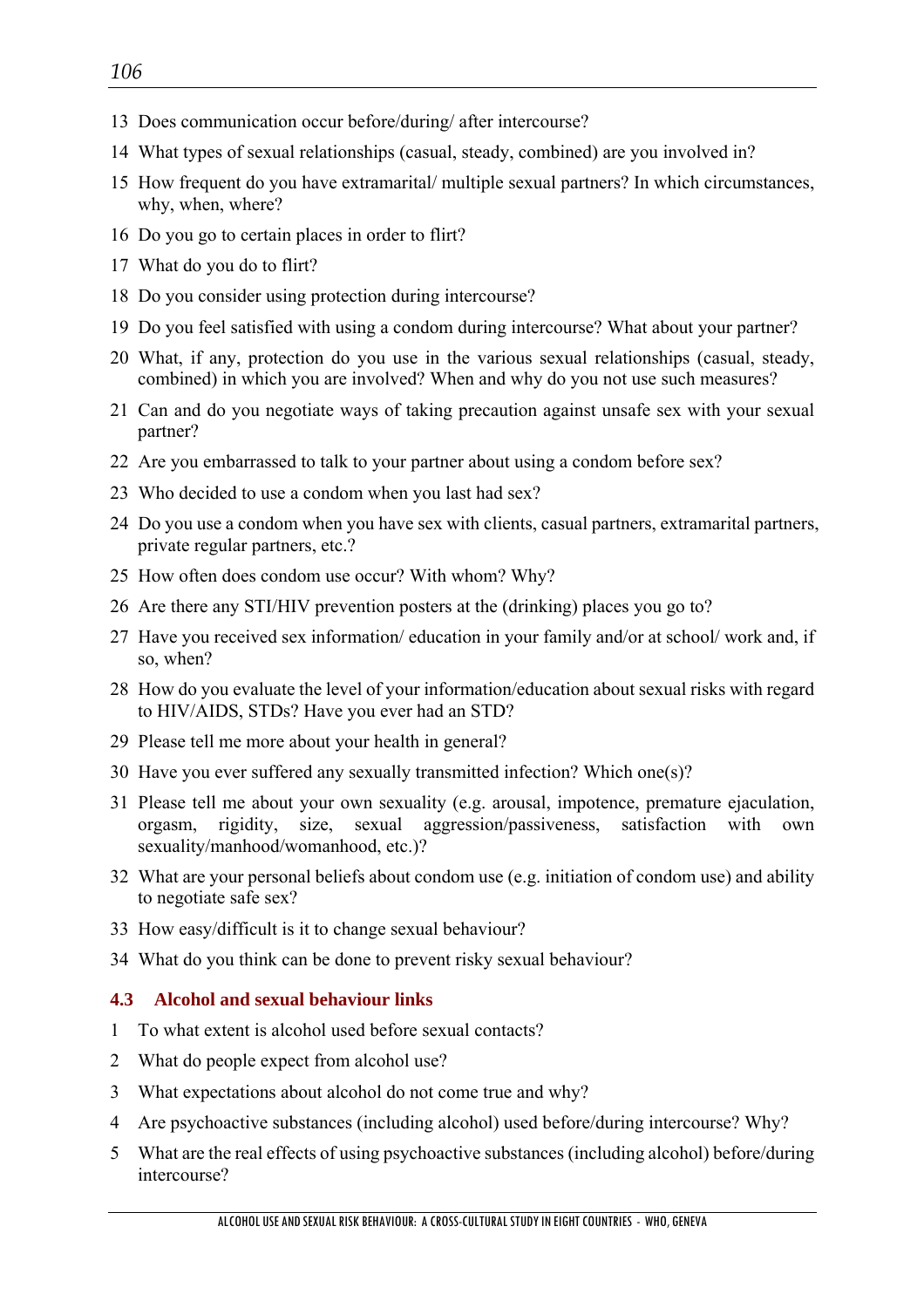- Did you take any alcohol/other psychoactive substances before/during your first sexual encounter?
- When you take any alcohol/other psychoactive substances, how often do you have sexual intercourse? How often do you use a condom in these instances? Where do you get the condoms?
- How does alcohol use influence sexual activity?
- After how many drinks do you start flirting?
- Which sexual risk practices are most common amongst alcohol users?
- How do you feel about sex when you have taken alcohol (e.g. satisfaction or dissatisfaction)?
- To what extent are you able to obtain professional/medical help if needed?

#### **5. Survey questions**

#### **5.1 Use of alcohol and other psychoactive substances**

- Are there recreational facilities in your community? What types of facilities (e.g. drinking places)?
- Can you easily use the recreational facilities (e.g. drinking places) in your community?
- Is it easy for you to buy alcohol in your community if you want to?
- Are there people who drink heavily in your community? Many?
- Does your community accept the abuse of alcohol?
- Have you seen advertisements of alcoholic drinks in your community? Many?
- Who among your family members has had an alcohol problem?
- Have you ever taken alcohol?
- Have you taken alcohol in the past 12 months?
- In which types of venues or at which events do you usually take alcohol?
- Have you ever been told that you drink too much?
- Have you ever used substances ("drugs") such as cannabis, mandrax, cocaine, etc?
- Have you ever used substances such as cannabis, mandrax, cocaine, etc. while drinking alcohol?
- Remember THE LAST 30 DAYS. On how many days have you taken alcohol?
- How many times did you use any of the following beverages: beer, champagne, alcopops, wine and hard liquor?
- What type(s) of alcoholic beverages did you mostly take?
- How many alcoholic drinks did you usually take on a typical occasion when you were drinking? (Please note that one drink is equivalent to one can or bottle of beer, cider or cooler, or one glass of wine, or one tot of hard liquor.)
- With whom did you usually drink?
- At what time of the day did you usually drink?
- ALCOHOL USE AND SEXUALRISK BEHAVIOUR: A CROSS-CULTURALSTUDYIN EIGHTCOUNTRIES WHO, GENEVA Remember the last day when you used alcohol. Where were you drinking, and when did you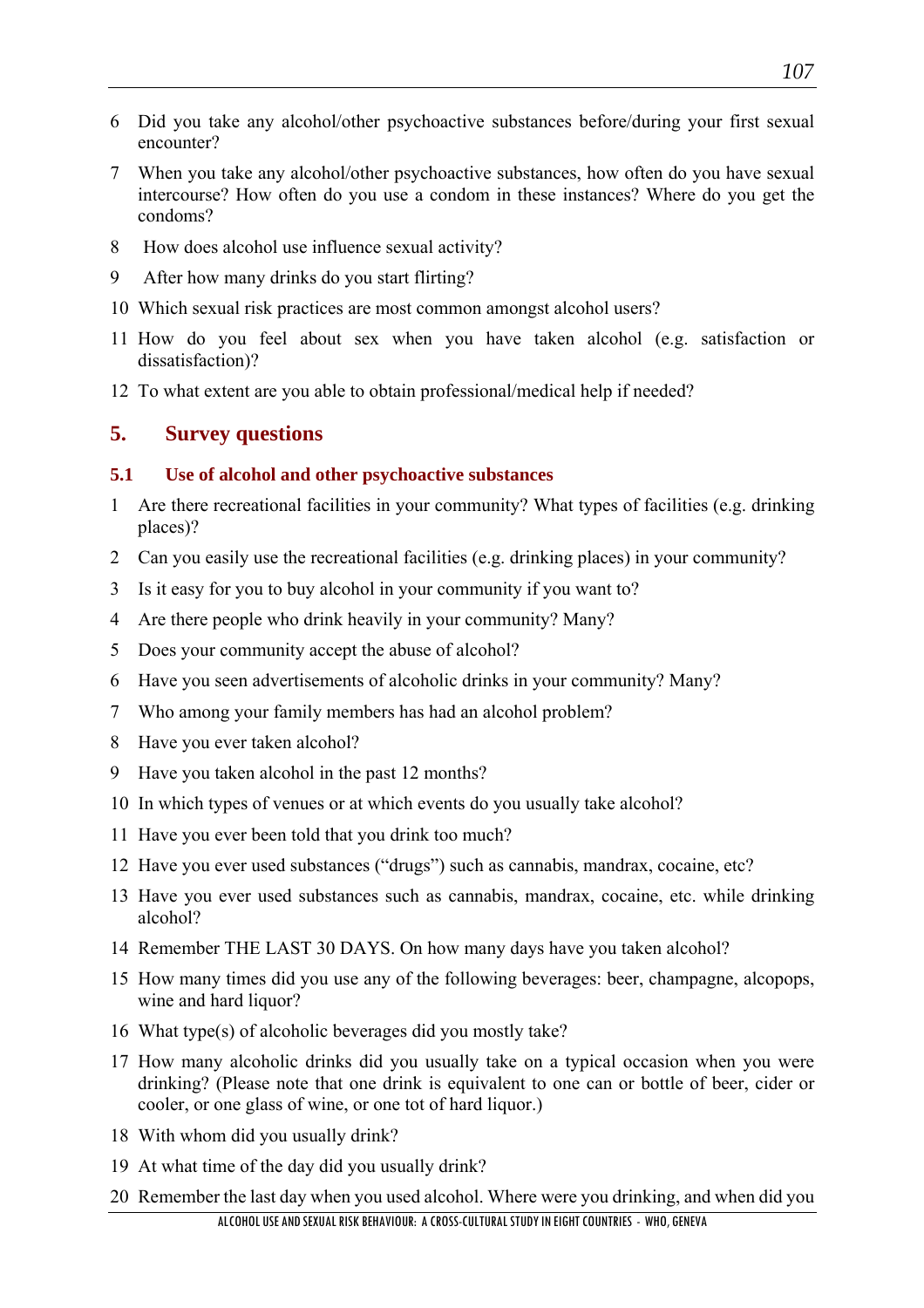drink?

- Remember THE LAST 30 DAYS. How many times (if ever) did you have five or more drinks in a row? (A "drink" is a glass of wine (150 ml), a bottle or a can of beer (500 ml), a shot/tot of hard liquor (50 ml) or an alcoholic cocktail.)
- How many times (if ever) have you been drunk?
- How many drinks do you need to get drunk?
- Did you have sex when BADLY DRUNK?
- Why do you usually drink? (Personal, social, economic, cultural, religious reasons?)

#### **5.2 Sexual behaviour and related alcohol use**

- According to your culture is it always, usually, sometimes or never wrong for men to have sexual intercourse with their female partners whenever they want to have sex with them?
- According to your culture, is it always, usually, sometimes or never wrong to hit your spouse or partner?
- According to your culture, is it always, usually, sometimes or never wrong for you to use condoms when you have sexual intercourse with your spouse or regular partner(s)?
- According to your culture, is it always, usually, sometimes or never wrong for you to use condoms when you have sexual intercourse with your casual partner(s)?
- How old were you when you first had sex?
- Was it with your spouse?
- What was the age of the person with whom you had first sex? Was there an age difference between you? If so, what was the difference?
- What was the reason for your first sexual contact? (Marriage, love, curiosity, violence, state of alcohol or other drug intoxication?)
- Did you use a condom during your first sexual contact?
- How long did you stay with your first sexual partner?
- How many partners have you had?
- Have you ever had occasional sex contacts?
- Did you have occasional sex contacts in the last 12 months?
- Did you usually use a condom?
- Under what circumstances did you use a condom? (Always, if your partner agreed to use it, if your partner insisted, with your constant partner, with casual partners, in paid sex, never, if a partner seemed unreliable to you?)
- You USE a condom because …?
- If you DO NOT USE a condom, why don't you?
- Does alcohol influence condom use?
- Where do you get condoms?
- How easy is it for you to buy condoms in your community?
- How easy is it for you to get free condoms in your community?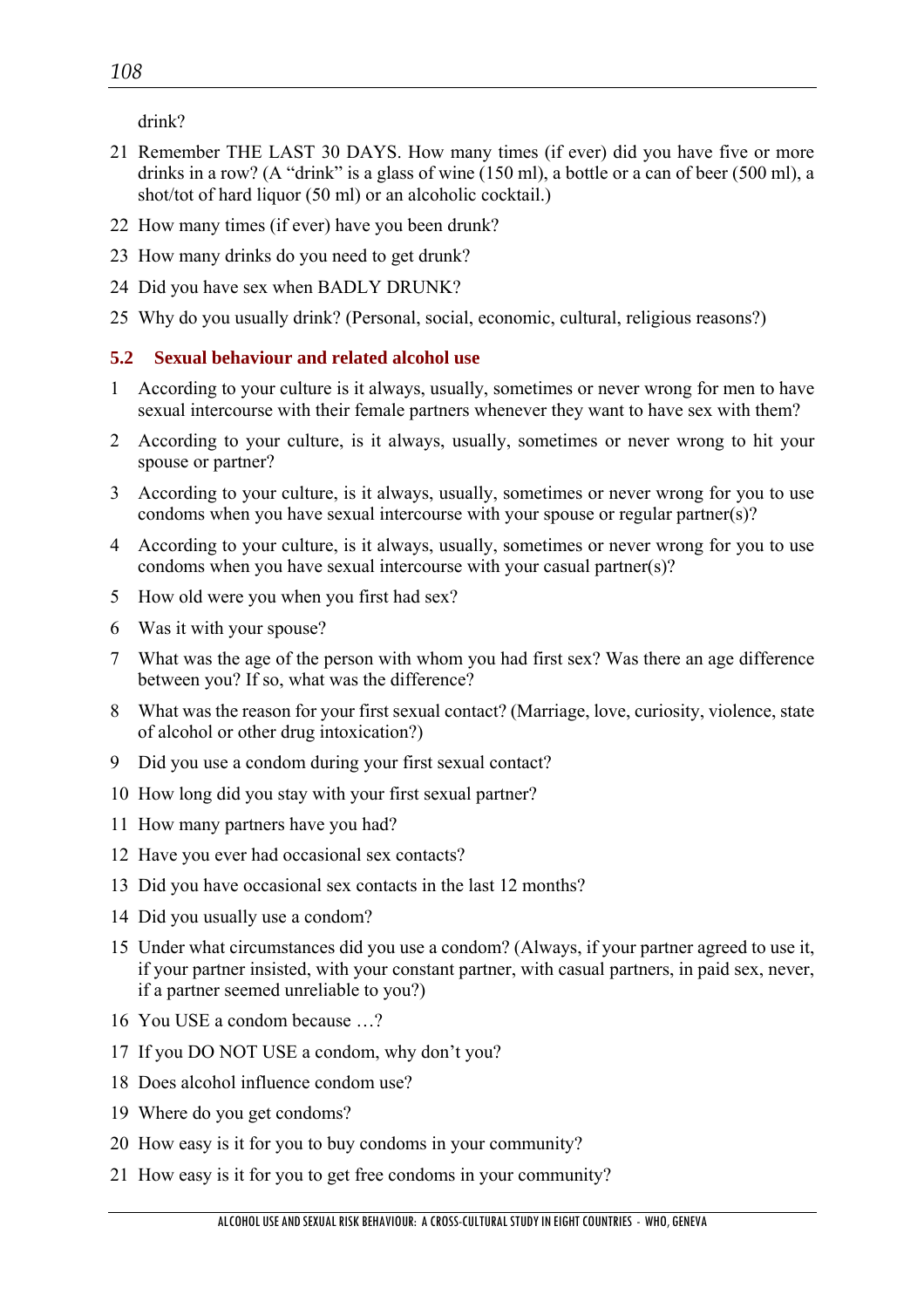- How important is it for you to use condoms when you have sexual intercourse with a casual partner?
- How important is it for you to use condoms when you have sexual intercourse with your regular partner?
- Have you had venereal diseases?
- Have you passed/not passed an AIDS (HIV) test?
- How many contacts did you have during the last 12 months? (With one regular partner, with several regular partners, with occasional partners, with regular and occasional partners?)
- Did you use a condom during sex with a REGULAR partner during the last 12 months?
- Did you take alcohol before sex with a REGULAR partner during the last 12 months?
- Did your REGULAR partner use alcohol before sex during the last 12 months?
- How many drinks did you have before sex with your REGULAR partner?
- Did you use a condom during sex with OCCASIONAL partners in the last 12 months?
- Did you take alcohol before sex with OCCASIONAL partners during the last 12 months?
- Did your OCCASIONAL partners take alcohol before sex during the last 12 months?
- How many drinks did you take before sex with your REGULAR partner(s)?
- Did you have ORAL SEX during the last 12 months?
- Did you use condoms during oral sex?
- Did you take alcohol before oral sex?
- Did you have ANAL SEX during the last 12 months?
- Did you use a condom during anal sex?
- Did you take alcohol before anal sex?
- Did you have GROUP SEX during the last 12 months?
- Did you use a condom during group sex?
- Did you take alcohol before group sex?
- How many drinks did you take before group sex?
- Did you have PAID SEX (sex for money, food or shelter) during the last 12 months?
- Did you use a condom during paid sex?
- Did you take alcohol before paid sex?
- How many drinks did you take before paid sex?
- Did you have sex with a person infected with venereal diseases?
- Did you have sex with HIV-infected persons?
- Did you have sex when you were infected with venereal diseases yourself?
- How often have you had sex under the influence of alcohol in the last three months?
- How often have you had sex under the influence of illicit substances such as cannabis, mandrax (methaqualone) or cocaine (crack or powder) in the last three months?
- How often have you had sex that you regretted having had it in the last three months?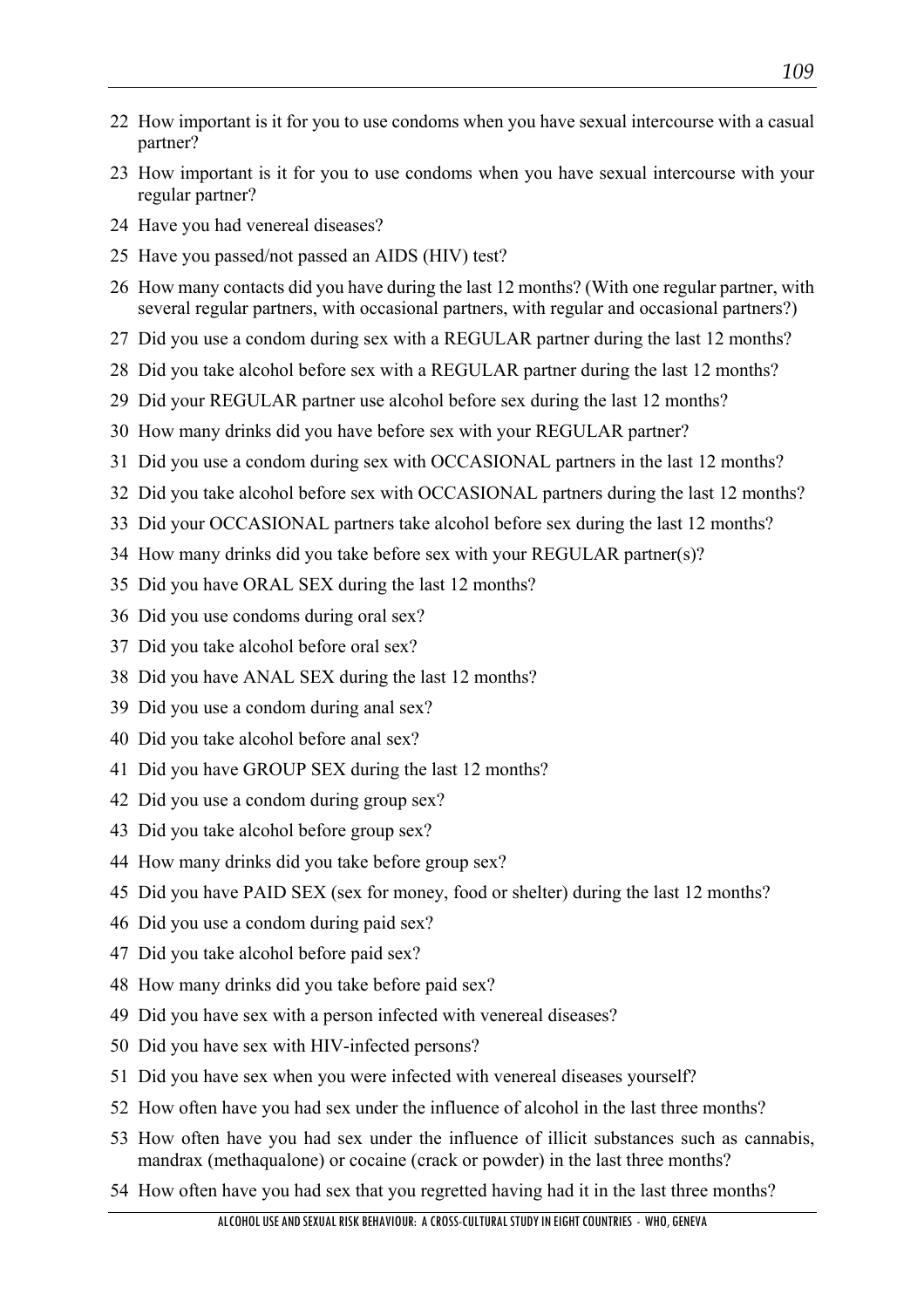- When was the last time you used a condom?
- How frequently did you use condoms with your spouse or regular partner(s) in the last three months?
- How frequently did you use condoms with casual partners in the last three months?
- How do you evaluate the level of your own knowledge about alcohol, venereal diseases and AIDS/HIV infection?
- What does "safe sex" mean to you?
- What does "unsafe sex" mean to you?
- How do you feel, or would you feel, about having more than one sex partner in your life?
- What may happen if you do or do not have sex with your sex partner?
- Which is safer: sex with an older woman or sex with a younger woman?
- Which is safer: sex with an older man or sex with a younger man?
- How likely are you to become infected with HIV?
- How likely is it that your spouse or regular sexual partner is infected with HIV at present?
- How likely is it that any of your casual sexual partners are infected with HIV at present?
- Do you know any places where alcohol use facilitates occasional sex contacts?

#### **5.3 Commercial sex workers**

- How many (total) paying/non-paying clients did you have in the last seven days?
- How many (total) sexual partners did you have in the last seven days (including spouse)?
- On the last day that you worked, how many clients did you have?
- The last time you had sex with a client, how much money did you receive? (Cite amount of money in local currency.)
- The last time you had sex with a client, did you take drinks?
- Did you take an intoxicant other than alcohol to enhance sexual pleasure?
- The last time you had sex with a client, did he/she take drinks?
- Did your partner force you to take drinks?
- Why did you take drinks before/during the sexual act?
- The last time you had sex with a client, did you and your client use a condom?
- Who suggested condom use then?
- Why didn't you and your client use a condom then?
- How many times did you and all your clients use condoms over the last 30 days?
- How many times did you drink before/ during the sexual act with your clients during (a) the last month, and (b) the last 12 months?
- When you were sober (had not taken drinks) how many times did you use condoms, during (a) the last month, and (b) the last 12 months?
- Do you enjoy sex when you are drunk?
- Do you use condoms when you have sex and why?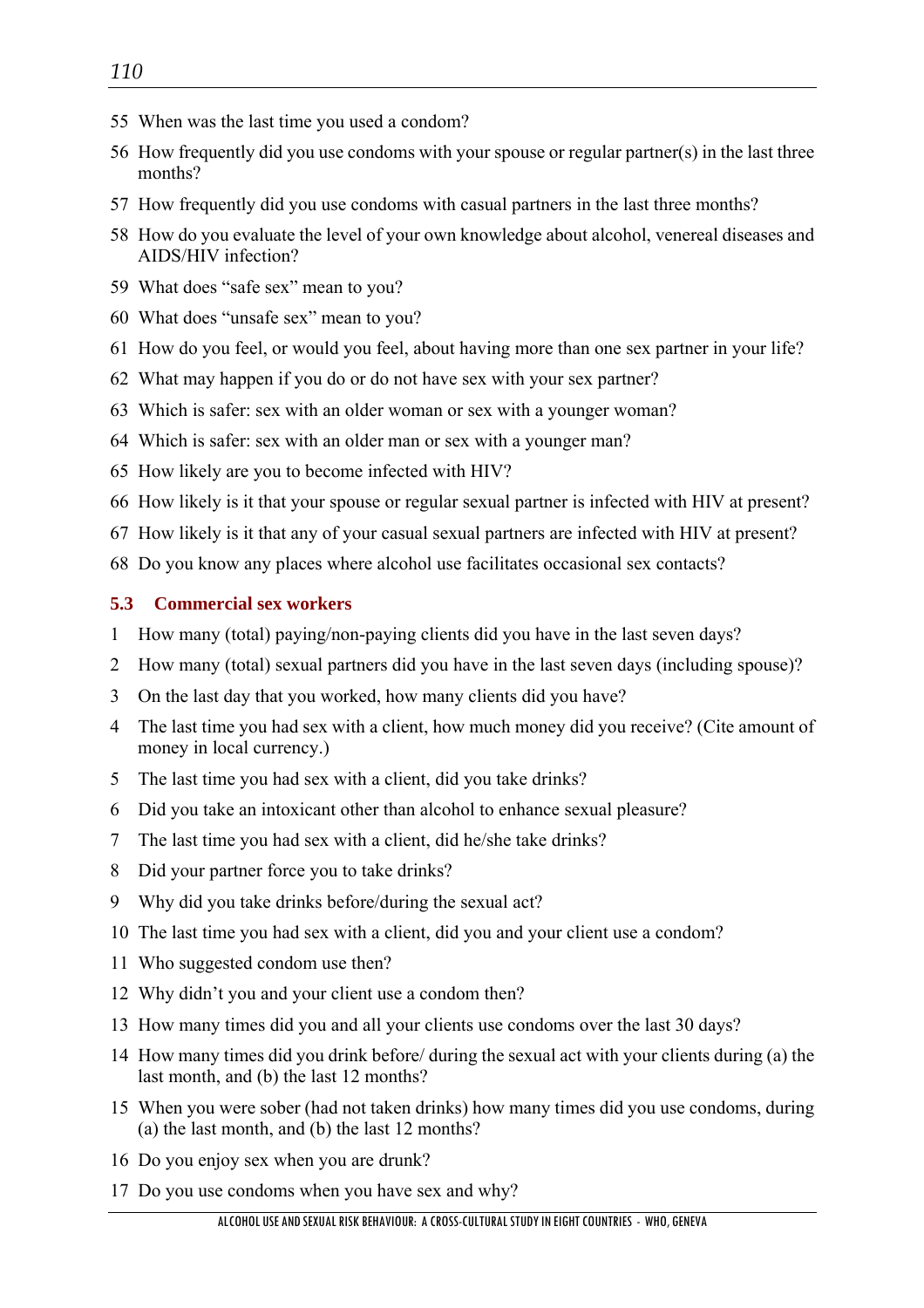- Who decides on the use of condoms?
- Do you personally insist on the use of condoms during sex and why?
- Under what circumstances would you agree to have sex with a client without using condoms?
- Where do you usually get your clients?
- What things do you look for in a client?
- What class of clients do you usually target/attract?
- How do you manage to attract your clients?
- Do you have any agent/person who organizes clients for you and takes care of your safety?
- How much do you usually make from each client?
- How many clients do you usually handle per outing?
- Do you negotiate the amount with the client?
- When is payment made?
- Do men demand/request sex without condoms?
- What do you do in such cases?
- In which way does your use of alcohol affect your sexual behaviour?
- What kind of behaviour do you engage in when you have taken alcohol?
- What do you like/enjoy about what you do?
- What don't you like about what you do?
- What would it take for you to stop what you are doing?
- Is it possible for you to tell whether or not a client has HIV/AIDS?
- Do people consider you a prostitute/sex worker?
- How do you feel about it?
- Do you consider yourself a prostitute/sex worker?
- If your answer to the above question is NO, whom do you consider to be a prostitute/sex worker?
- Have you ever heard of diseases that can be transmitted through sexual intercourse?
- Can you describe any symptoms of STDs in women/men? Any others?
- Have you had a genital discharge during the last 12 months?
- Have you had a genital ulcer/sore during the last 12 months?
- Did you take any measure to prevent STDs in the last 12 months?
- Does alcohol enhance sexual pleasure?
- Does alcohol lead to risky sexual behaviour (casual, commercial, unprotected sex)?
- How does alcohol influence sexual behaviour (casual, commercial, unprotected sex)?
- Does alcohol have an effect on sexual behaviour in the following circumstances:
- o Casual sex (relatives, neighbourhood or other acquaintance)?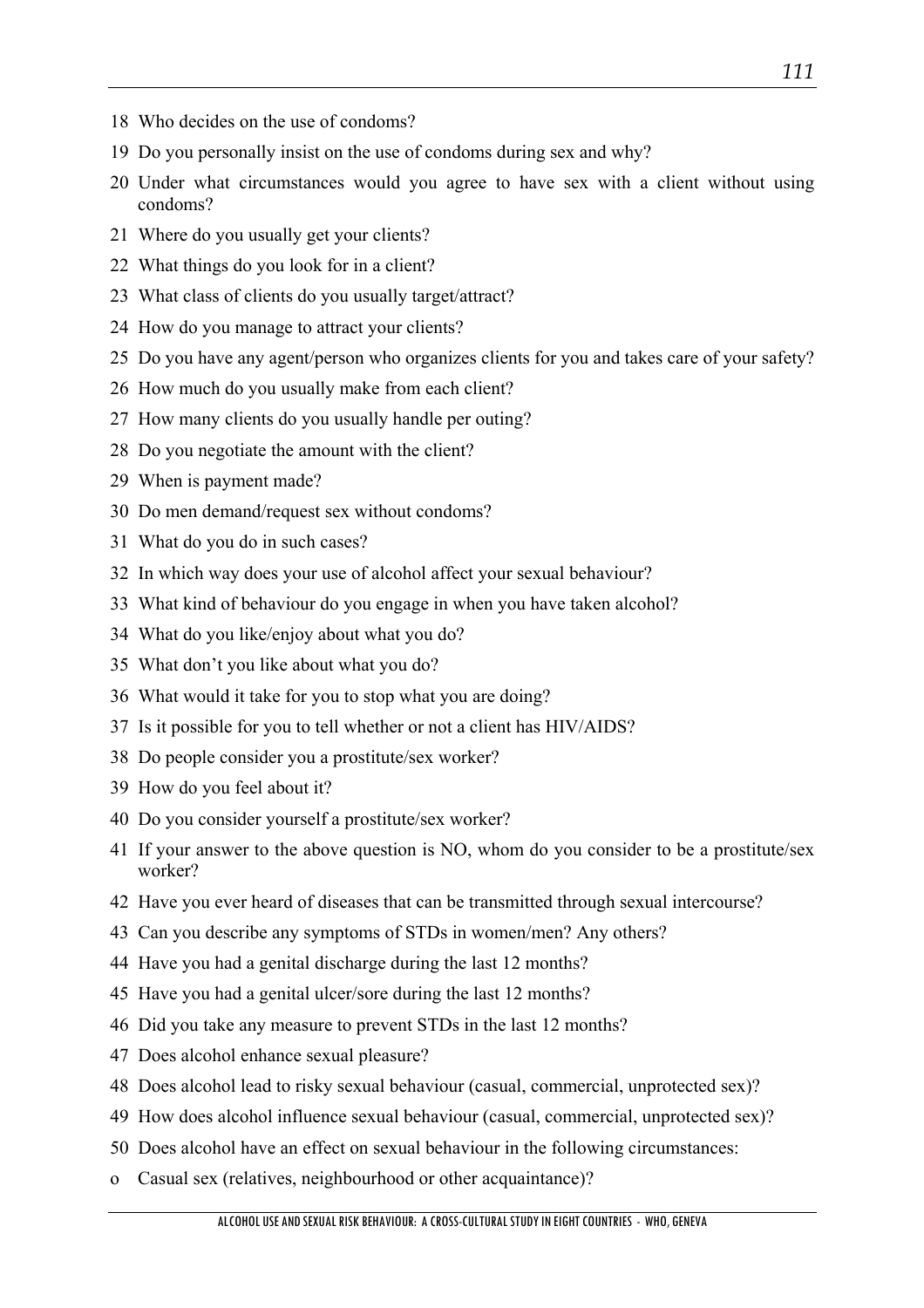- o Commercial sex?
- o Man to man?
- o Unnatural sex (with a minor, other types of gratification)?
- o Sexual frenzy ( a group activity, changing of partners)?
- o Sexual assault (unwilling partner, impulsive sex)?
- 51 Have you ever heard of HIV or the disease called AIDS?
- 52 Do you know anyone who is infected with HIV/AIDS?
- 53 Can you go out with a client you suspect has HIV/AIDS and why?
- 54 If you were to be diagnosed with HIV/AIDS, what changes would you make to your sex life?
- 55 How many of your friends who were doing what you do have died of AIDS?
- 56 How many of your friends who do what you do, do you suspect of having HIV/ AIDS?
- 57 HIV/AIDS is transmitted through:
- o Unprotected sexual contact?
- o Kissing?
- o Sharing razors?
- o Sharing meals?
- o Sharing towels/clothes?
- o Sharing injections?
- o Pregnancy?
- o Childbirth?
- 58 Does alcohol use increase the risk of STDs and HIV/AIDS?
- 59 Does alcohol use affect condom use?
- 60 Is it possible in your community for people to get a confidential test to find out if they are infected with HIV?
- 61 Have you ever had an HIV test?
- 62 Did you voluntarily undergo the HIV test, or were you required to have the test?
- 63 Do the following measures prevent HIV/ AIDS:
- o Abstaining from sexual intercourse?
- o Having an uninfected faithful sexual partner?
- o Not sharing needles/injection tools?
- o Cleaning with soap and water after sex?
- o Applying an antiseptic solution after sex?
- o Cleaning with alcohol/spirits after sex?
- o Cleaning with urine after sex?
- o Applying cream/medicinal preparation?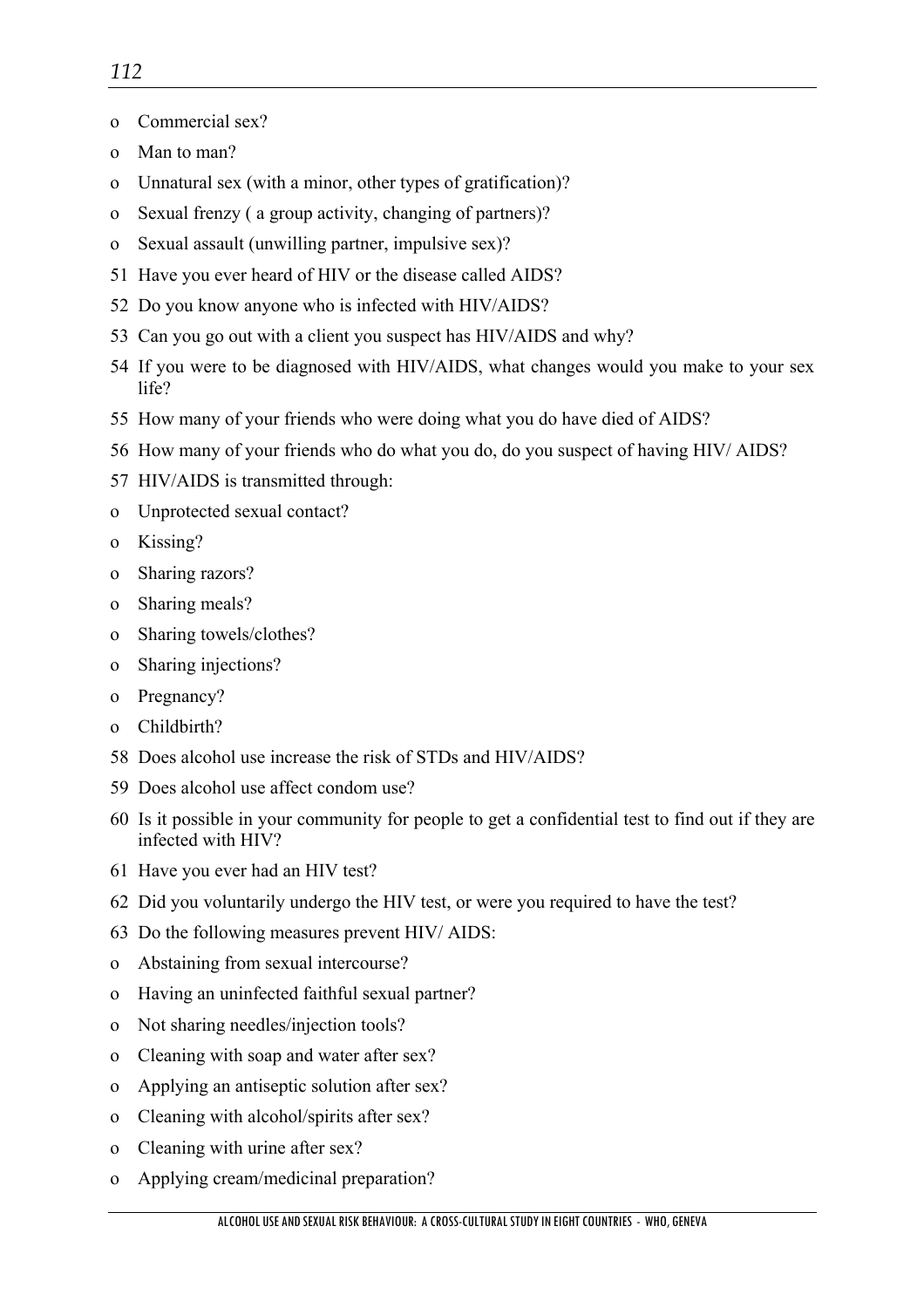- o Finishing the sexual act quickly?
- o Ejaculating "outside"?
- o Condom use?
- o Taking medicines before/after sex?

### **5.4 Clients of commercial sex workers**

- What type of alcoholic beverage do you usually take, if any?
- What type of alcoholic beverage do you prefer? Why?
- Why do you drink?
- How often do you drink? (Daily, weekly, monthly, etc.?)
- How many alcoholic drinks do you usually take on a typical occasion when you are drinking? (Please note that one drink is equivalent to one can or bottle of beer, cider or cooler, or one glass of wine, or one tot of hard liquor.)
- How many drinks do you need to get drunk?
- How often do you get drunk? (Daily, weekly, monthly, etc.?)
- When do you usually drink and why?
- Where do you usually drink and why?
- Where would you prefer to drink and why?
- Do you use the services of sex workers/ prostitutes?
- How often do you use the services of sex workers and why? (Daily, weekly, monthly, etc.?)
- At what age did you have your first sex with a sex worker and why did it happen?
- Was a condom used?
- Was money/gifts involved?
- How did you feel afterwards?
- Do you have a regular sexual partner?
- How often do you have sex? (Daily, weekly, monthly, etc.?)
- With whom do you usually have sex?
- Under what conditions (under the influence/ sober)?
- When do you enjoy sex more: when drunk or when sober?
- Do you usually remember what happens during sex when you are drunk?
- Where do you usually have sex?
- Who decides on where to have sex?
- Have you always used condoms when having sex with sex workers?
- If the answer to the above question is NO, under what circumstances haven't you used condoms when having sex with a sex worker?
- Under what circumstances would you have sex with a sex worker without using condoms?
- Where do you usually get sex workers?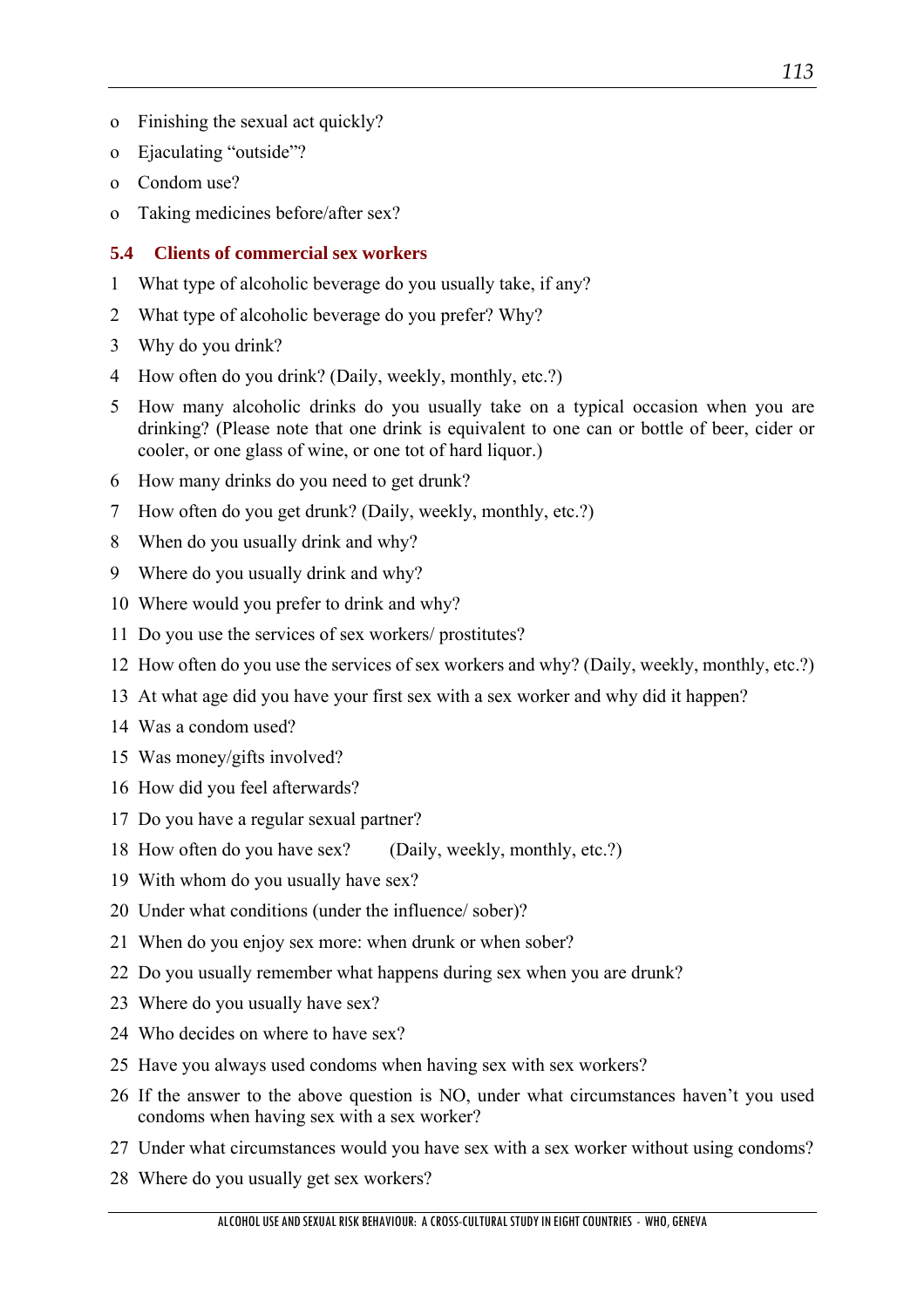- What things do you look for in a sex worker?
- What class of sex workers do you usually target?
- What class of sex workers do you usually manage to get?
- How do you manage to attract sex workers?
- Do you negotiate payment with the sex workers?
- When is payment made?
- How much do you usually pay sex workers?
- How often do you have the desire to seek the services of a sex worker when you go out drinking? (Every time, sometimes, etc.?)
- How often do you have the desire to seek the services of a sex worker when not drinking?
- In what way does your use of alcohol affect your sexual behaviour?
- Have you heard of HIV/AIDS?
- Are you scared of contracting HIV/AIDS?
- Do you know your HIV status?
- Would you like to know your HIV status? Why?
- Is it possible for you to tell whether a sex worker has HIV/AIDS?
- Can you go out with a sex worker you suspect has HIV/AIDS? When?
- If you were diagnosed with HIV/AIDS, what changes would you make to your sex life?
- How many of your friends who have died of AIDS do you suspect contracted the disease from their involvement with sex workers?
- Do you think your drinking puts you at risk of contracting HIV/AIDS? Why?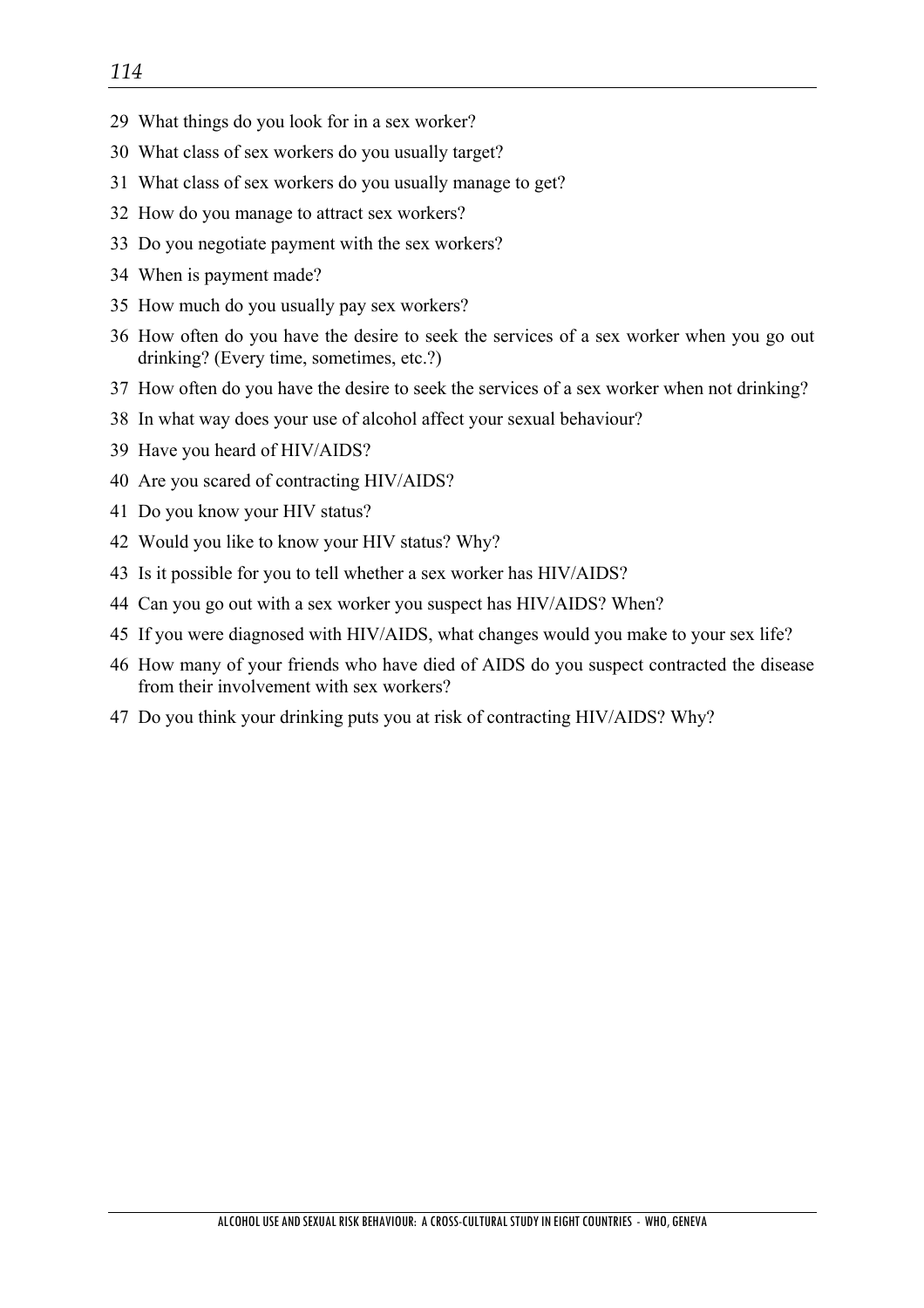## **DETAILED FINDINGS ON (1) ALCOHOL USE, (2) SEXUAL BEHAVIOUR AND (3) INTERACTIONS BETWEEN STI/HIV, ALCOHOL USE AND SEXUAL BEHAVIOUR**

## **INTRODUCTION**

The core findings of the research conducted in the eight sites in this study are reported in Chapters 3.4 to 3.7 of this publication. However, an extensive pool of additional data was collected in the project countries on the issues concerned, namely alcohol intake, sexual behaviour and interactions between alcohol use and sexual behaviour. In view of completeness, and on behalf of those readers who may have a special interest in the additional data, this annex lists these data by project country and research topic.

## **1. Specific findings on alcohol use**

#### **1.1 Belarus**

- 1 The official consumption figure was 9*l* per capita of pure alcohol per year. The total consumption, including illegaly produced and/or distributed alcohol, was estimated at about 13*l*.
- 2 An overwhelming majority of the population, including young people, were *regularly intoxicated by alcohol*.
- *3 During 2000*
- o 17 100 people died of trauma and poisoning related to alcohol intake.
- o Of all "narcologically supervised" persons (18 613), 10.1% were women.
- o Of crimes under investigation, 30% were committed under the influence of alcohol.
- o Anti-alcohol legislation was violated 880 831 times (e.g. appearing in public in a state of intoxication, alcohol use in public places, at the workplace, being put into a medical sobering-up station, driving under the influence of alcohol).
- o There was a high incidence of "alcohol-caused" incidents, traumas, diseases and STI transmission.
- 4 Substance use was *increasing*, especially among women and teenagers.
- 5 People with alcohol dependence problems were mainly those with low *education*—working-class people, vocational students (students from lower secondary education schools).
- 6 Those who *believed in God* drank alcohol significantly less frequently.
- 7 Alcohol **"***initiation***"** mostly took place at home—with parents.
- 8 Initiation into alcohol and other substances "through curiosity" was reported by between 62 and 72% of 14-16 year olds. Peer pressure was another important reason for starting to take alcohol.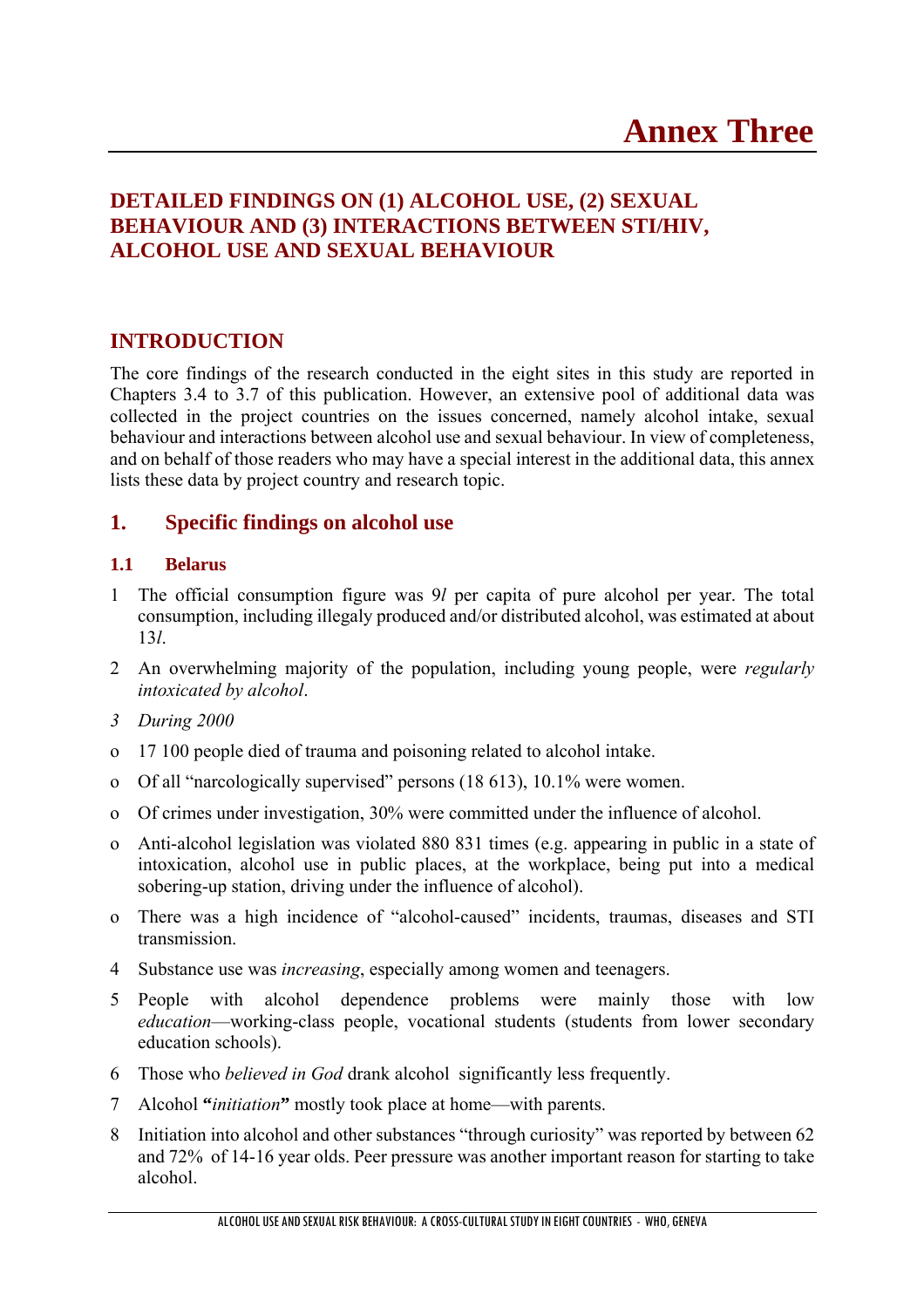- 9 The most *preferred drinks* were vodka, then wine and beer among boys, and "champaign", then wine and then beer among girls.
- 10 *Beer* was mostly considered *a non-alcoholic drink.*
- 11 *Places* where young people used alcohol were mainly those where supervision was impossible—parties, sport events, discos and bars.
- 12 "No holiday without alcohol" was an *established slogan* in Belarus.
- 13 "Binge for three" was a new form of the traditional binge drinking and was engaged in at every possible "celebration" (personal, family, public). "Celebration" had become an important aspect of the sociocultural context of alcohol use and a synonym for bingeing together. This may have much to do with alcohol use patterns in the context of weakened social and moral values.
- 14 Alcohol intoxication was *not considered scandalous* by most people and therefore nobody stopped to consider the risks associated with sex under the influence of alcohol.
- 15 At *student hostels* all celebrations occurred over weekends and were accompanied by alcohol use.
- 16 *Discos* were predominantly attended by students from vocational schools. Alcohol was much more used by those who showed up single at parties and were looking for a partner than those who came with a partner.
- 17 Among *homosexual* men there was little intravenous drug use; instead, the use of soft psychoactive substances, including alcohol prevailed.

## **1.2 India**

- 1 Alcohol use was common among *men*, but very rare among *women*, except for tribal/ traditional folk artists and sex workers.
- 2 The degree to which alcohol was *accepted* varied across socioeconomic and cultural group, and might be linked to an overall *lifestyle* that includes the consumption of non-vegetarian food and liberal sexual attitudes.
- 3 The complementary occurence of alcohol use and group sex or homosexuality should be seen as an indicator of strong cultural barriers to any *sexual "otherness"*, which could only be broken under the *facilitating effect of alcohol*.
- 4 All participants from risk groups were alcohol drinkers.
- 5 The majority drank alcohol alone at home or at the workplace in the evening.
- 6 Cannabis/other psychoactive substances was used by half the participating transport workers and by 15% of the FCSWs. Opiates were used by 3% of the general population sample but by 13% of the transport workers.

## **1.3 Mexico**

- 1 Families encouraged *children* to drink alcohol at the young age of 10-12 years (boys were being more encouraged than girls).
- 2 The main *drinking pattern* was excessive drinking on weekends, none or little during weekdays.
- 3 The *average intake* in beer halls was ten beers, which is very high.
- 4 *Peer group pressure*, which was typical of the adolescent environment, was particularly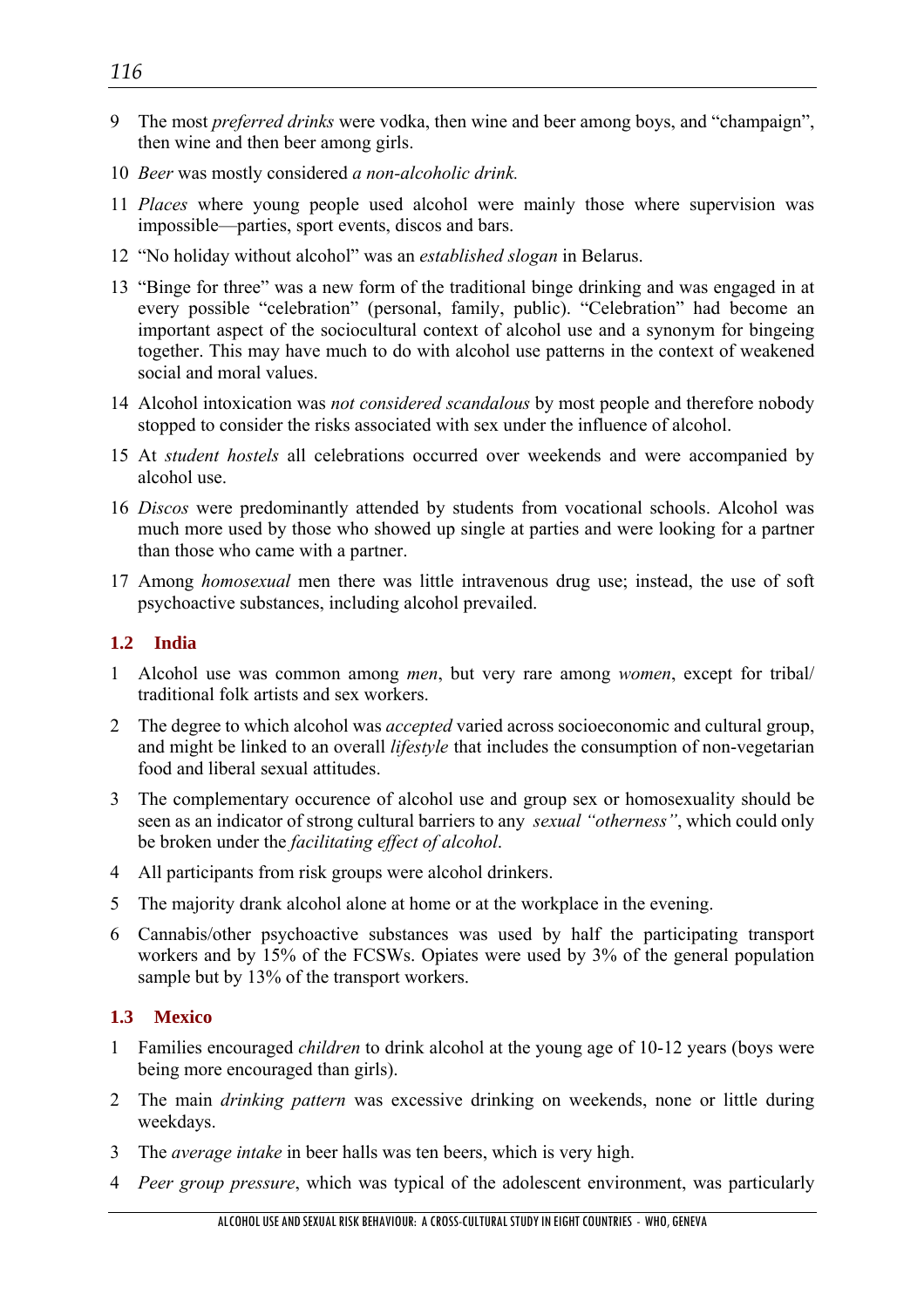strong in the venues frequented by young people.

- 5 *Social gatherings* constituted an excuse to drink.
- 6 The *social construction of masculinity* involved drinking—male status depended on ability to drink. Therefore any *male* behaviour under the influence of alcohol tended to be excused. A man was expected to drink whenever he was offered a drink so as to prove his masculinity and social independence.

Men also had higher *expectations of alcohol* as concerns the facilitation of social interaction, sexuality and feelings of power. Furthermore, men expected women to experiment with alcohol in order to stimulate sexual behaviour. Another specific justification for male alcohol use in heterosexual relations was disclosed: "Women do not need alcohol to cry and feel melancholic, but men do." Therefore a man "had to" drink in order to get in tune with his partner.

- 1 There was strong social stratification, almost segregation, in *venues* for entertainment and alcohol consumption; the stratification was also expressed by the type of music played in the venues. (Some venues catered for high income and "nice" young people who listen to rock and pop music while taking beverages; others catered for low income young people who listen to folk music while drinking beer.)
- 2 *Teenagers* drank beer—mainly because it was cheap—in groups, often at parties in one of the parents' houses. A common party saying was: "Where no one drinks or gets drunk there is no fun" and "If there is no beer or other alcoholic drink, that's a reunion, not a party". Young people consistently competed to see who could drink more and remain standing longer.
- 3 While visiting *reggae* concerts, young people frequently smoked *marihuana*, which was associated with reggae music.
- 4 *Other substance use* was tolerated in most of the venues (in beer halls mainly inhalants, in discos and bars cocaine, LSD, marihuana, acid, ecstasy).
- 5 Young people agreed that the most important reason for young people to start drinking was (1) lack of attention from their families and parents, and (2) conforming with other young people who drank.
- 6 Young people were being "*bombarded with alcohol advertisements*".
- 7 *Homosexual environment*: Drinking facilitated socialising/meeting and talking to acquaintances. In other words, here alcohol was an instrument.

## **1.4 Romania**

- 1 More than one-fifth of people claimed that psychiatric clinics were there for alcohol-related problems.
- 2 More alcohol was used in rural than urban areas.
- 3 More men than women used alcohol.
- 4 Men drank beer and spirits, women wine and sweet liquor.
- 5 Young people usually drank spirits and poor people usually drank beer and cheap wine.
- 6 No formal control policy concerning sales, availability, consumption and advertising was being applied.
- 7 Home-made (illicit) alcohol was considered more healthy than alcohol sold legally.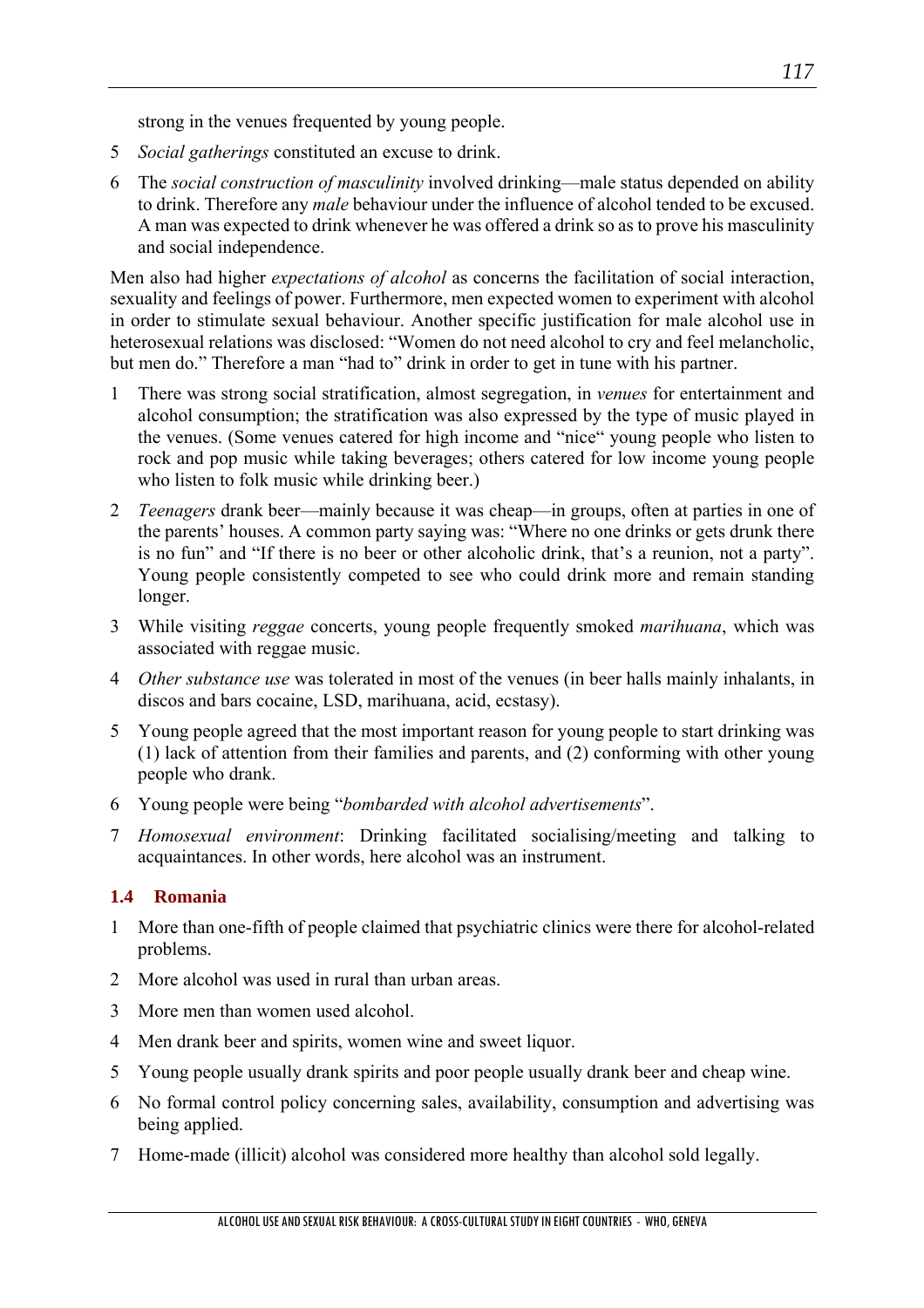- *8* The Romanians had the following national saying: *"Tell me what kind of alcohol you drink and I will tell ymu who you are."*
- 9 Alcohol use was not expected to have any *negative effect***.** Expected positive effects were happiness/a "high"; relief from problems, frustrations and worries; and gaining power and potency (not in a sexual sense).
- 10 There were gender-specific *expectations* concerning the influence of alcohol upon behaviour: Men were expected to be more rude and aggressive than women, and stopping drinking may result in a man becoming more gentle in his sexual behaviour.
- *11* There was a belief that women had *"a stronger censor than men and for this reason women's behaviour under alcohol is not so disturbed".* This myth placed the responsibility for all safety/health issues on the shoulders of female partners.
- 12 Frequently the *wife accepted anything as long as her husband brought money*.
- 13 Another belief was that the type of behaviour following drinking depended on the *quantity* of alcohol used; this encouraged "easy" drinking.
- 14 Alcohol drinking had social labels/ meanings: Drinking alcohol was a *sign of maturity*, omnipotence, happiness, humour.
- 15 Alcohol use accompanied *all important events in life*.
- 16 *"Normal drinking"* meant knowing your own limits of drinking.
- 17 The "abnormal drinker" was seen to be a person who had developed a medical illness or had legal problems. Moreover, these consequences were often seen as *"bad luck"* or the result of sin.
- 18 Alcohol use was only perceived as a vice when the person was in the later stages of developing alcoholism.

#### **1.5 Russia**

- 1 The most frequent *place for using alcohol* was reported to be "in the street", followed by "on a visit"; only 9.5% of the 88 respondents indicated drinking alcohol in clubs, restaurants etc.
- 2 Young people in discos preferred *beer* because it was cheaper and because spirits was diluted by bar tenders.

#### **1.6 South Africa**

- 1 Alcohol was used mostly on *weekends*, except for the unemployed who drank on weekdays, mornings or afternoons.
- 2 Drinking alcohol was a kind of *lifestyle,* mainly in the urban environment.
- 3 Enjoying a party meant using alcohol.
- 4 Monday was a day for hangovers and Tuesday a day for cleaning by vomiting induced by drinking salt water.
- 5 *Drinking alcohol was proof of "maleness"*. Some women stated that partners who did not drink, tended to complain and nag around the house, or "had a problem".
- 6 *Men* tended to drink from 17:00–22:00, *women* from 17:00–05:00, and in some instances women drank more than men. (Applicable to men and women who frequent shebeens and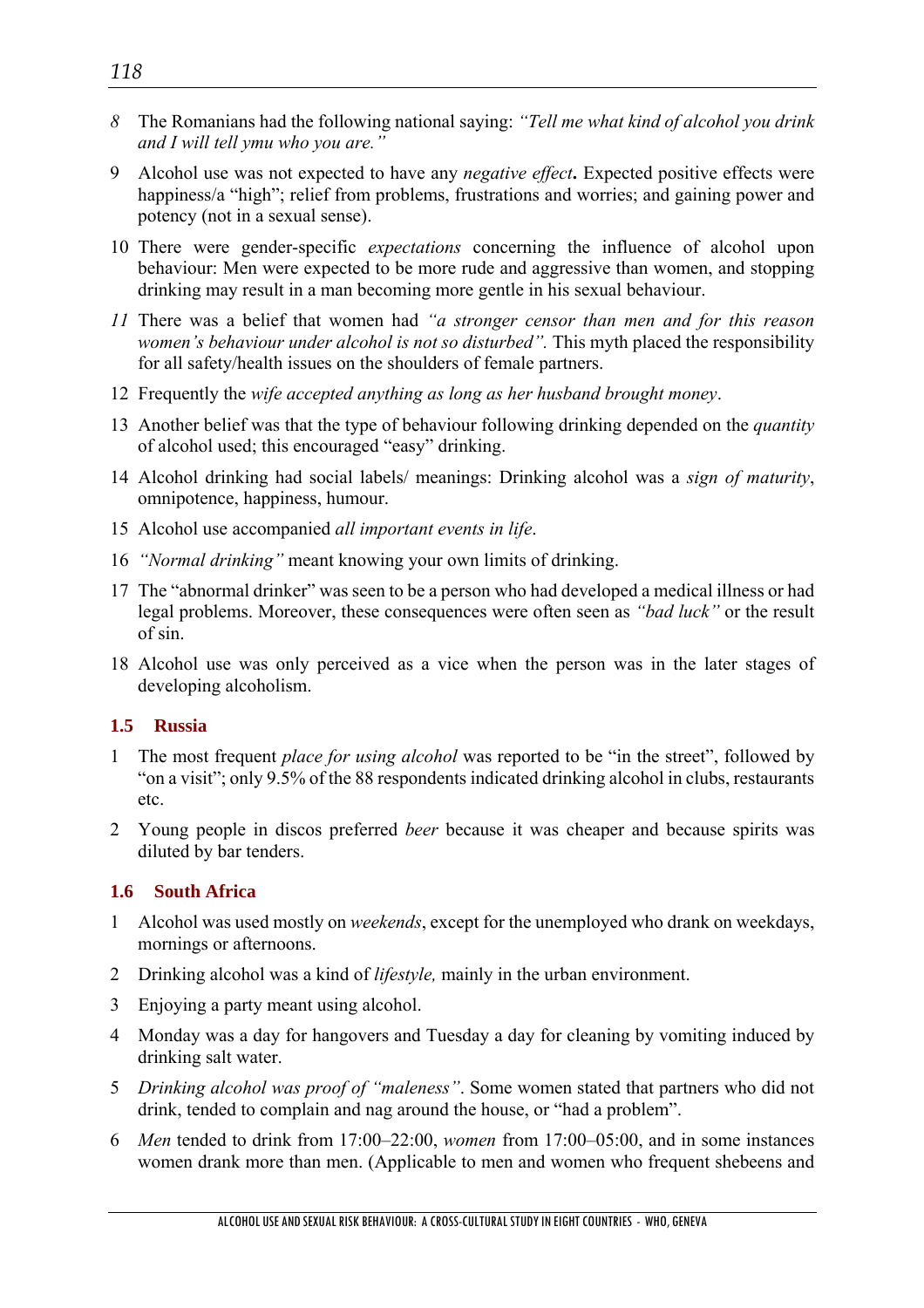bars very often, spend much of their leisure time drinking, are regular and heavy drinkers, and sometimes are unemployed.)

- 7 Among the identified *risky drinkers*, there seemed to be a higher proportion of women than men. However, this might have been an artefact produced by the particular type of research; other forms of male alcohol use might have remained hidden. Moreover, the concept of "risky drinkers" might have been a problematic category per se.
- 8 Some women started drinking after experiencing *violence* from their heavy drinking partners because they felt that the drinking would help them cope with the violence. Another group of women reported that since drinking together, their lives with their partners had improved as it meant that they spent more social time together and visited drinking venues together. However, men often spoilt the flow of social interaction during outings by their jealousy and mistrust of their partners.
- 9 Only half of the women in the survey reported ever having drunk alcohol. This put in question the reliability of all the data.
- 10 Younger men reported enjoying *drinking competitions* (the "last man standing" was awarded).
- 11 The younger *women* who were reporting drinking from early morning till sunset tended to be those who were unemployed and heavy drinkers, and were recruited from shebeens and other drinking venues.
- 12 *Police* in uniform took alcohol at drinking venues.

#### **1.7 Zambia**

- 1 The alcohol used most frequently by sex workers and their clients was *mosi*. It was used on a daily basis "*because they mainly like it*"*.*
- 2 Sex workers drank because they had to "*earn a living*" and to forget problems.

## **2. Specific findings on sexual behaviour**

#### **2.1 Belarus**

#### *Statistical data from previous studies*

- 1 There was an increase of children born to minor mothers.
- 2 The proportion of abortions in families with fathers who were dependent on alcohol was 2–2.5 times higher than in other families.

#### *Sexual debut*

- 1 The most frequent motives for engaging in sex for the first time were: (1) sexual drive and desire; (2) love, feeling of being in love; and (3) curiosity and desire to get sexual experience.
- 2 Age of first intercourse among 14–17 year olds:
- At age 14: 15%
- At age 15: 25%
- At age 16: 20%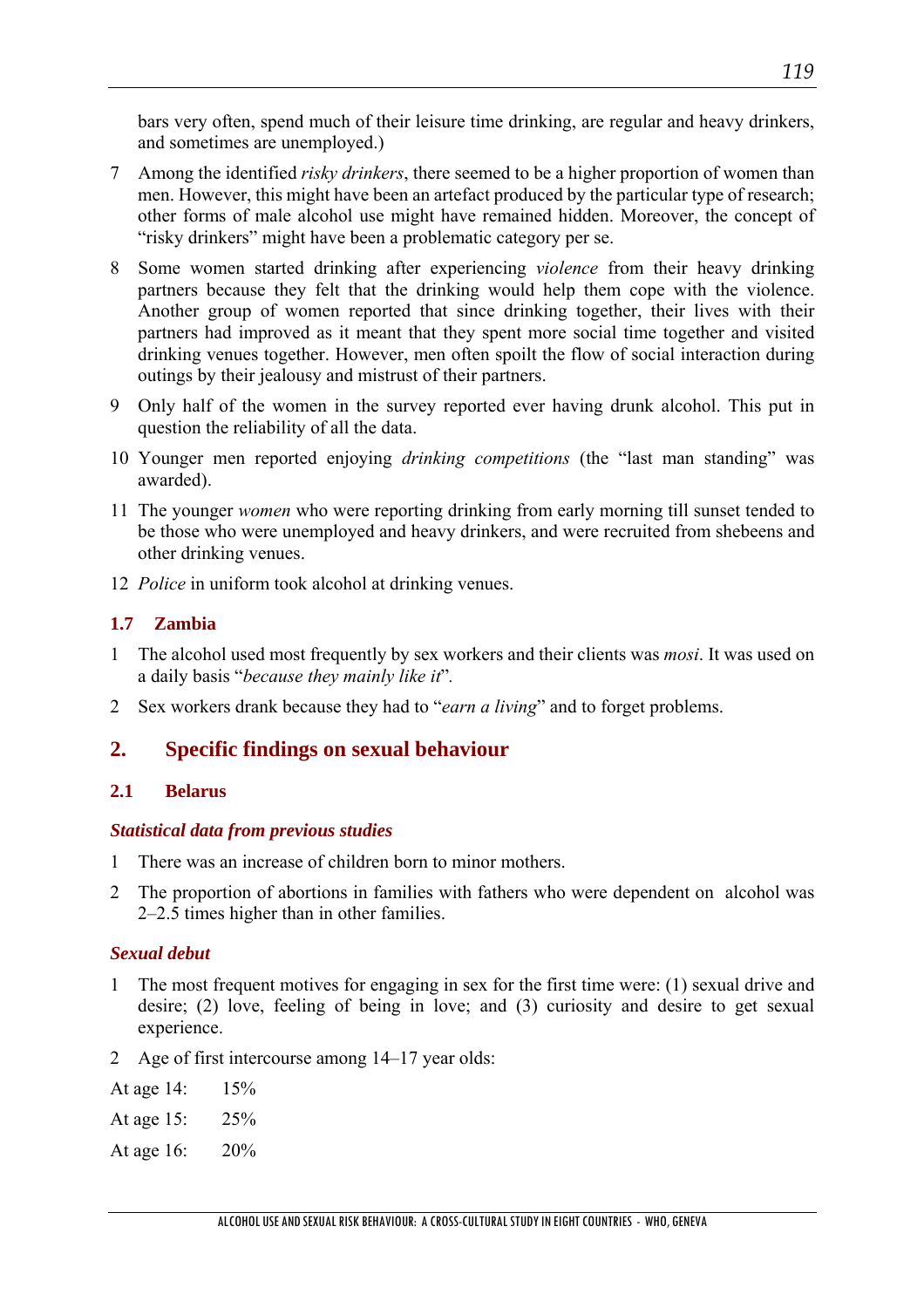Other data showed that 19% of sexually active young people started their sexual life *before age 16* (data from 189 medical school students aged 17–25 years).

1 Extremely early sexual debut (under age 13), as well as other negative parameters (alcohol use, rape), was much more frequent among the *rural population*.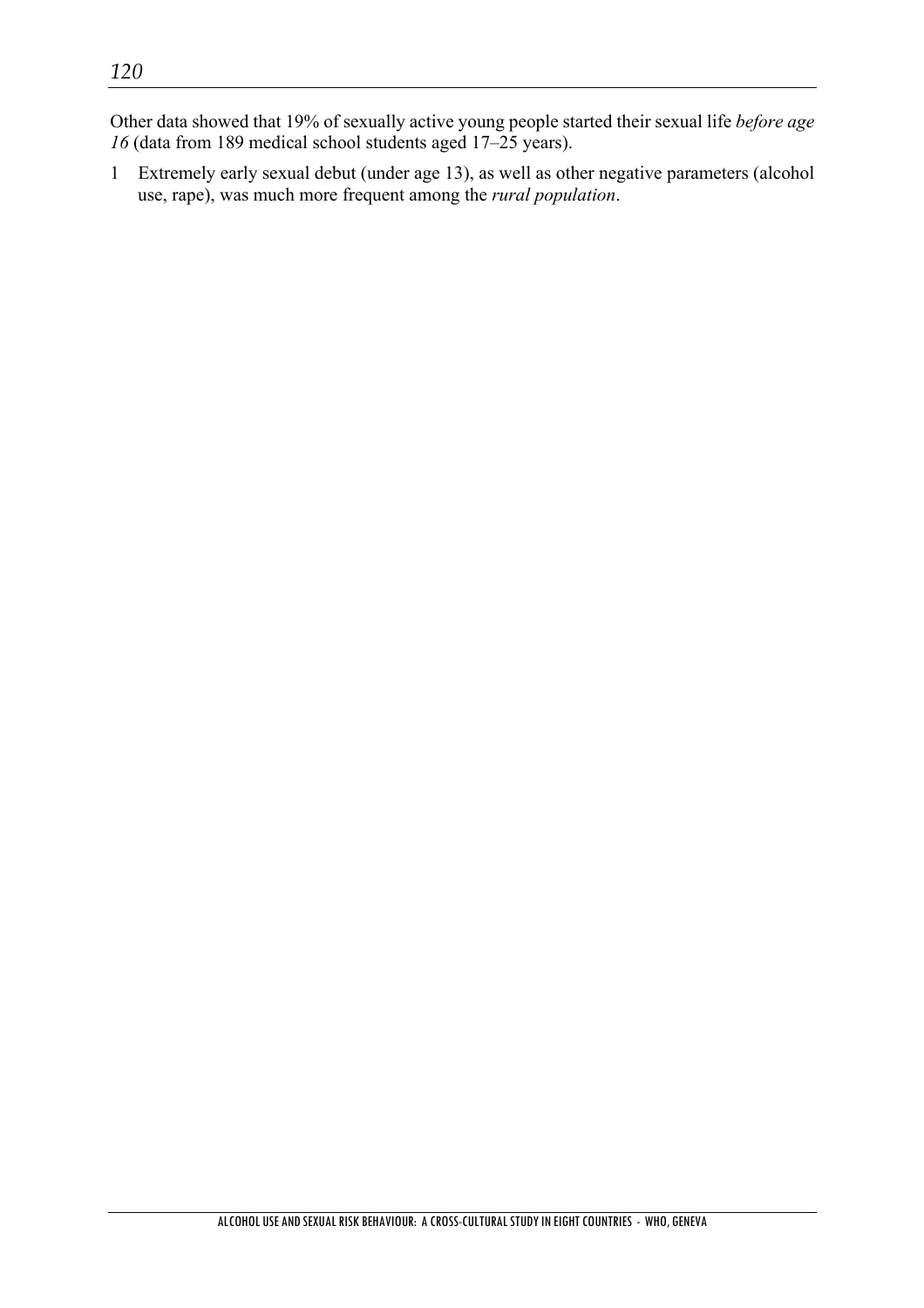### *Conceptualization of sexuality*

- 1 The behaviour of teenagers has been changing significantly in recent years. A more *liberal*  sexual outlook and increased sexual activity were also combined with low contraceptive use, leading to numerous teenage abortions and deliveries, as well as the spread of STIs.
- 2 In spite of the more liberal approach to sex, one-fifth of women and one-third of men expressed aversion to their future husband/ wife's engagement in premarital sex.
- *3* Typical comments of key informants on sexual promiscuity among young people:

*Reason for promiscuity:* The media supported and the youth accepted promiscuity, fashion stimulated sexual desire, commercial advertisements were based on sexuality and affected attitude to sexual behaviour significantly, familial relations were unsatisfactory, and sexual debut was frequently associated with violence.

There was a lot of free time and unspent energy which were vented through sex.

The decision to have sex was often made under the influence of alcohol or under pressure of the partner.

Promises of rewards in the form of money, clothes etc might persuade young people to have sex.

The majority of teenagers were spoiled, had few interests and hobbies, and read little.

*Sex was therefore satisfying one's desires.* 

*It was considered prestigious to have several partners, especially for a man.* 

Girls often associated sex with material hardship.

- 1 The parishioners in the focus group discussions expressed rejection of premarital sex, but whereas *men often blamed their wives for their premarital sexual relations* women did not do the same in connection with their husbands.
- 2 *Irresponsibility in sexual relations was typical among young people in Belarus.*
- 3 The majority of young people engaged in sexual intercourse under the influence of *psychoactive substances***,** mainly alcohol.
- 4 *Young girls often yielded to psychological pressure* from their young male partners in fear of jeopardising their relationship.

## *Places where people had intercourse*

- 1 Wherever possible—apartments, hostels, parks, public gardens, benches, night clubs, basements, porches, disco bars.
- 2 *Apartments were leased for 24 hours or less*.
- 3 In student hostels almost all sexual activity occurred between 19:00 and 21:00, the time when visits were allowed; the remaining roommates had to leave the room.
- 4 Discos were seen as places for meeting "sexually loaded" acquaintances (sexually willing partners).
- 5 Bars were less perceived as places for meeting intimate acquaintances.

## *Homosexuality*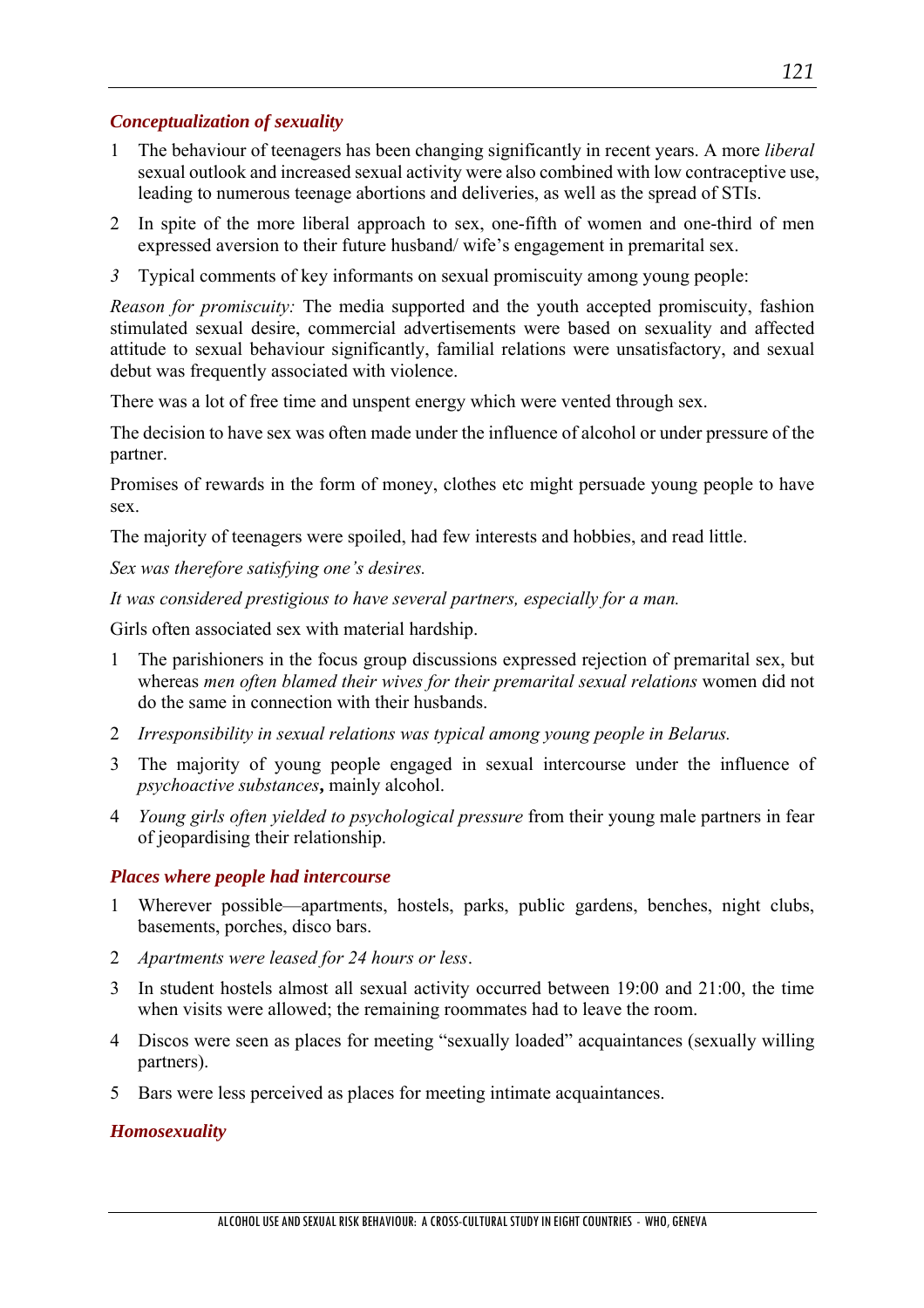1 The prevalence of homosexuality among people younger than 14 years in boarding schools was about 10%, which rate increased 100% for young people 14 years and older. They ususally had sex with mates from the same boarding school.

## *STI/HIV*

- 1 Belarus had the third highest *syphilis* morbidity rate in Europe. In 1996, 2 per 1 000 of the population were infected with syphylis; in 2000, 1 per 1 000 were.
- 2 STI/HIV prevalence was the highest among women aged 18–19 years. In the age group 15-19 years, syphylis morbidity was three times higher among women than men.
- 3 In January 2001, 3 857 cases of HIV infection were registered, but only 23 of them were acknowledged as homosexual cases. This small figure might reflect a general rejection of homosexuality and fear of disclosing sexual orientation.

## *Condom use*

- 1 Condom use was not looked upon as a steady safety precaution: 29% of respondents never used it and 44% used it quite frequently.
- 2 Survey data collected from young people showed *severely insufficient knowledge* of STD, HIV and sexual risk taking.
- 3 Condoms were available in shops, but were *expensive* for young people and residents of boarding schools, who were seldom given money and had many other financial needs.
- 4 Condom use was highly inconsistent, even in casual sex. If condoms were used, *prevention of pregnancy* was the chief reason, and was offered as motivation when women requested men to use condoms.
- 5 Both dominant *churches of the country* (the Catholic and the Orthodox Church) *were against condom use*.

## *Sex business*

- 1 Sex workers preferred to attend private medical services where the approach/ attitude of the personnel was more humane and anonymity was ensured. Self-treatment of gonorrhoea occurred frequently.
- 2 Prostitutes working in hotels and call girls refused unprotected sex. However, street prostitutes might agree to *unprotected sex***,** especially with regular customers.
- 3 *"Covert"* or hidden *prostitution* occurred.

## *Pertinent survey findings*

[The sample consisted of 300 participants (200 men, 100 women, average age 22 years, 70% practising Christianity—90% were from the Orthodox Church—and 21% were atheists).]

- 1 The average value (on a scale of 1–5) for *"importance of alcohol in sexual relations"* was 2.01, the value for "importance of religion in sexual relations" being 1.73.
- 2 In recent years 16.3% of the sample had had venereal disease.
- 3 Condoms were never used by 19.4% and seldom by 25%, which totalled almost *45% for seldom to never use of condoms* (for women only the figure was 58%). These figures differred little from the figure for the question on whether a condom was used in the last intercourse under the influence of alcohol: 50% of the respondents answered "No". Thus alcohol seems to have influenced condom non-use only marginally. One feasible

*122*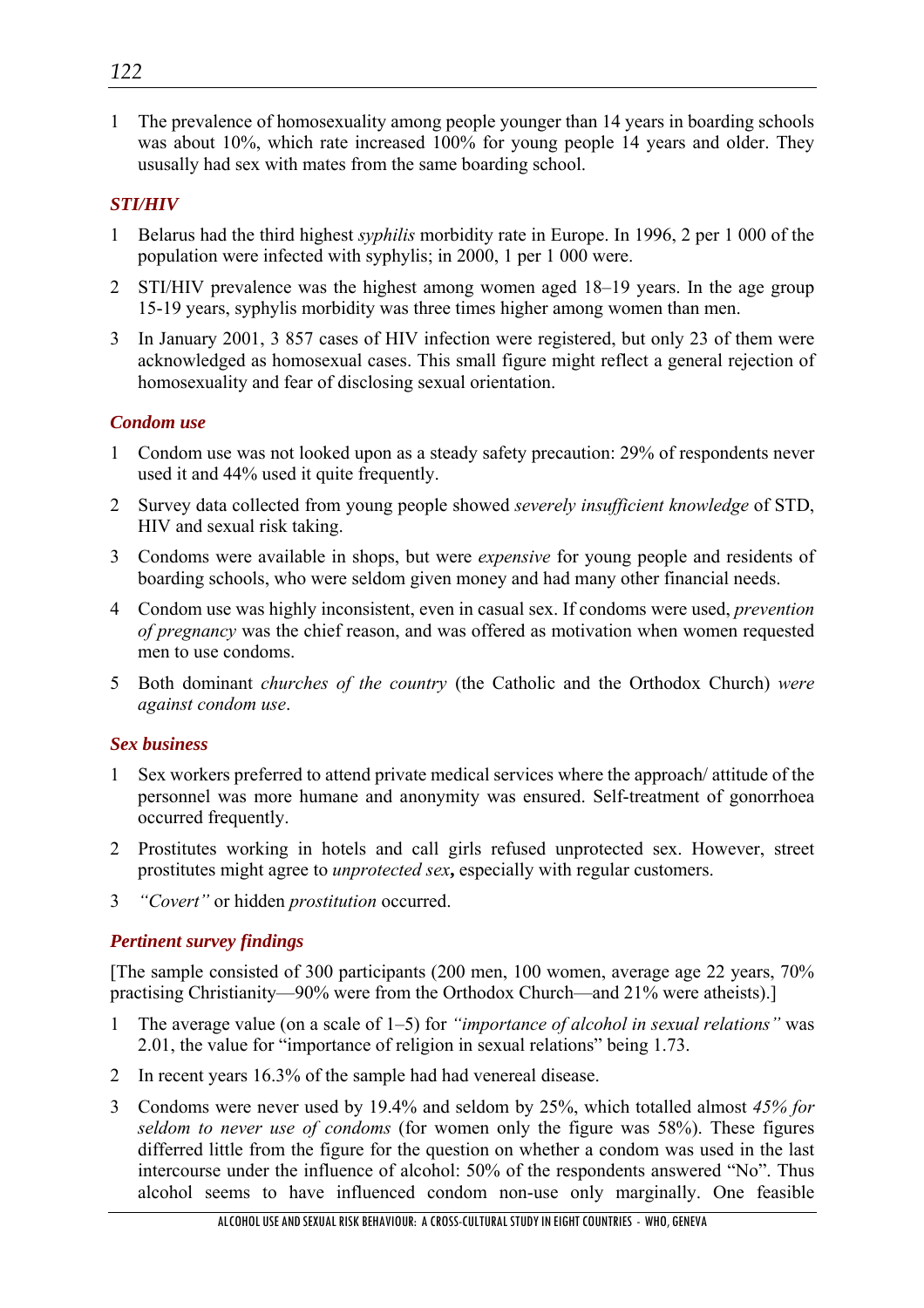explanation might be the high non-use figure (45%), pointing to the fact that those who finally did use a condom, habitually did so.

- 4 Condoms were always used by 18% of the respondents (for women only the figure was 8%).
- 5 Having or not having had an STD differentiated significantly between the respondents on the following items: STD was related to a significantly higher frequency of having had more than five sex partners, to a higher divorce rate, to lower condom use (overall as well as during the last intercourse), and to lower overall satisfaction.
- *6* Inverted correlations between "inclination to risk" and "satisfaction level" occurred among respondents who had and who did not have an STD. Among those with STD, the higher their inclination to risk, the lower their satisfaction; among those with no STD, *the higher the inclination to risk, the higher the satisfaction.*

### **2.2 India**

#### **1 General population sample (alcohol users)**

- 2 Alcohol at first intercourse: 20%
- 3 Premarital sex: 20%
- 4 Man-to-man sex (lifetime experience) among 8.5% of general population, and 9% among transport workers
- 5 Non-regular non-commercial sex among general population: 18%
- 6 MSMs in general population frequently engaged in anal sex, always without condoms
- 7 Condom use during last intercourse with regular sex partners: 11-15%
- 8 Condom used during last intercourse with non-regular partners: about 66.6%
- 9 Condom use was low except among FCSWs (79% during last intercourse), although they reported *low condom use during sex with non-paying clients*, who were partners for whom intimacy was reserved. Condom use with commercial clients ensured FCSWs of a sort of psychological protection.
- 10 Some people still believed in the traditional myth that *HIV transmission could be prevented* by cleaning the genitalia with alcohol, urine or antiseptic solutions, finishing the sexual act quickly, or ejaculating "outside".

#### **2.3 Kenya**

- 1 *Conceptualisation of male sex*: "As a man I still have to go out with other women. You cannot stick to one woman, and this is true of other men." This pointed to promiscuity and casual sex. Nevertheless, not everyone engaged in it.
- 2 People *who looked fat were believed not to have HIV*.
- *3* "People have stopped talking about pregnancy*. We fear HIV the most*."
- 4 *Condom use* was estimated to be very low—5% of sexually active people.
- 5 *Condoms were sold* at almost all visited hotels/bars. Unfortunately, sales were low.
- 6 *Safe sex* was often conceptualised as "mutual trust", which conceptualisation exposed one to risk in a country with a high HIV prevalence, as was the case in Kenya. Condom use was seen as proper for casual sex and commercial sex, though.
- ALCOHOL USE AND SEXUALRISK BEHAVIOUR: A CROSS-CULTURALSTUDYIN EIGHTCOUNTRIES WHO, GENEVA 7 There was also a tendency to *substitute caution with trust*: "We should learn to trust our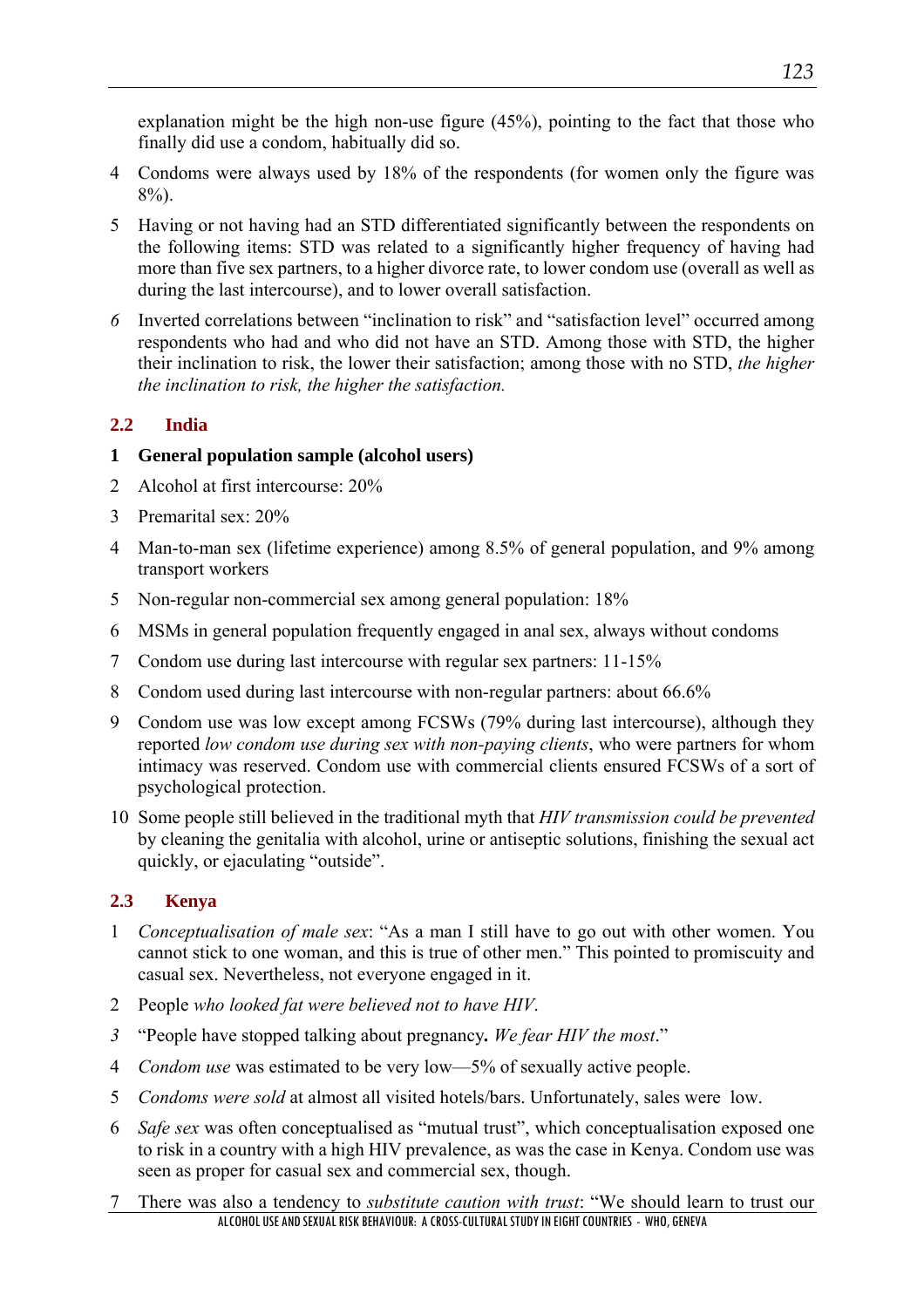partners and stick to the trusted one instead of introducing condoms." This attitude militated against the promotion of sex health.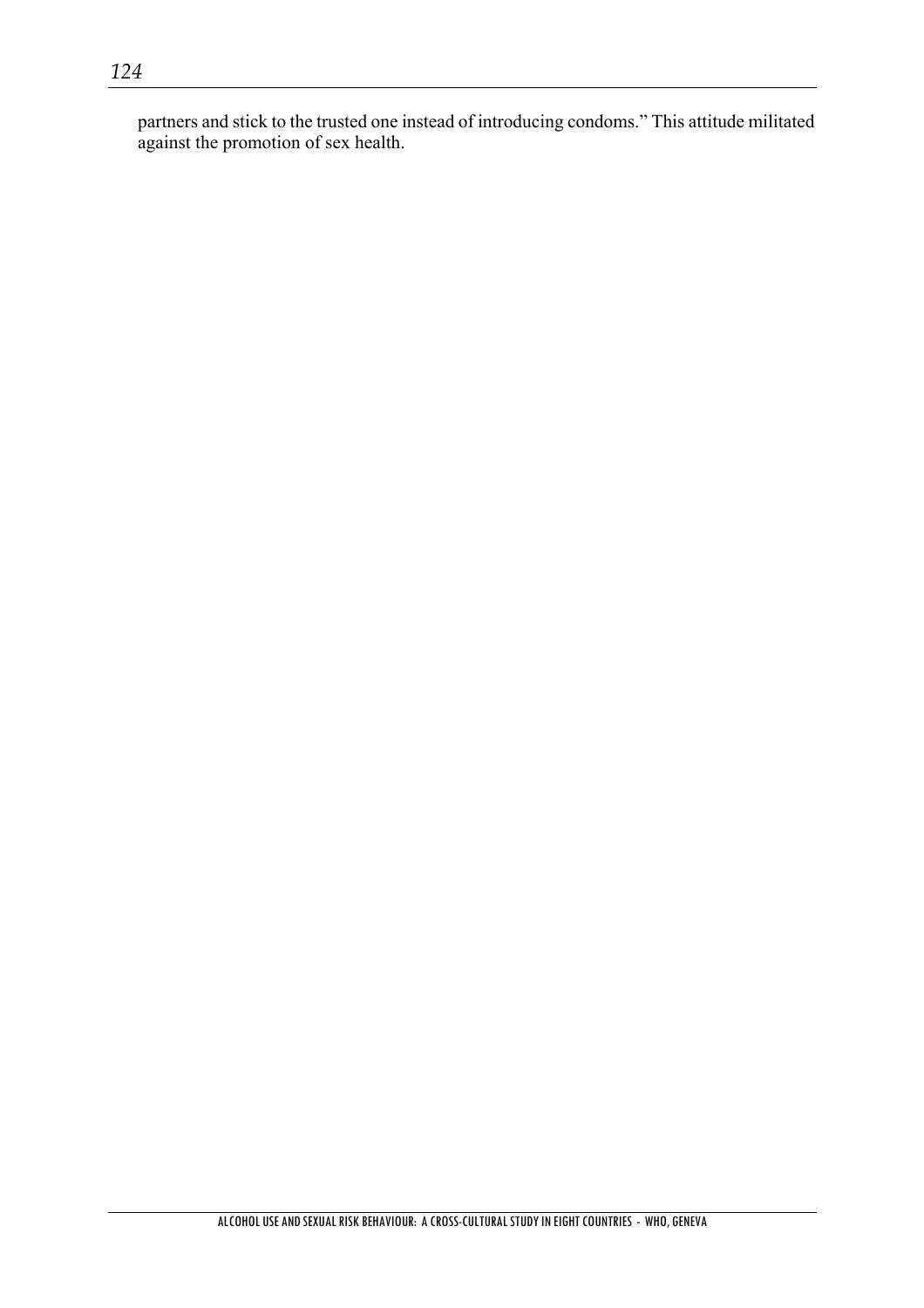#### **2.4 Mexico**

#### *1 Heterosexual venues*

- 2 Sexual intercourse occurred on the floors and in rest rooms (e.g. a restaurant bar in the south of Mexico City).
- 3 Oral sex was tolerated in semi-dark areas of a bar in the north of Mexico City (even though this was officially forbidden).

### *4 Homosexual venues*

- 5 A fitness centre in Mexico City was being used on Saturdays/Sundays for sexual encounters—entrance was allowed only for those in underwear and with a towel.
- 6 Condoms were seldom offered for free or sold (only in homosexual venues) and were seldom promoted in bars and discos.
- 7 Homosexual men expressed their wish to use condoms openly, whereas partners in heterosexual relationships attached symbolic meaning to their encounters and therefore *could not negotiate condom use directly*. Nevertheless, the dominent route of HIV transmission in Mexico was through MSMs.
- 8 The *repressive male-dominated culture* prevented safe sex:
- 9 Many young people were shy to buy condoms.
- 10 Girls had or pretended to have little experience of sexual issues and therefore did not insist on condom use or did not carry condoms.
- 11 Young men did not stop to get condoms as they did not want to "sexually scare" their partners (who could change their minds).
- 12 Condoms were rarely used in casual sex among MSMs, not even in "dark rooms". It seems that *overall safety* was more important than safety during sexual intercouse (friends wrote down the registration number of a taxi in which someone was leaving for a sexual adventure).
- 13 Young women perceived *STI/HIV as a homosexual and prostitute problem***—**they themselves associated unsafe sex with unwanted pregnancy.
- 14 The main perceived reason for using a condom was to prevent *unwanted pregnancy*, not STI/HIV. Family members who instructed young people to use condoms did so out of aversion to pregnancy, not fear of STI infection.
- 15 All the interview participants had practised at least some *unprotected anal or oral sex***,** mainly in the early stages of their sexual life, in spite of prevention campaigns and the promotion of condom use.
- 16 Condoms were believed to *reduce sexual sensitivity*.
- 17 Condoms were *expensive* for young people.
- 18 Moreover, some MSMs claimed that sex without a condom induced a "*surge of adrenalin*", and the risk involved in unprotected casual sex gave additional pleasure.
- 19 *Chichifeo* occurred frequently, that is, older men paid for drinks and gave gifts to young men in exchange for sex.
- 20 Even *with steady partners* MSMs engaged in sex without condoms.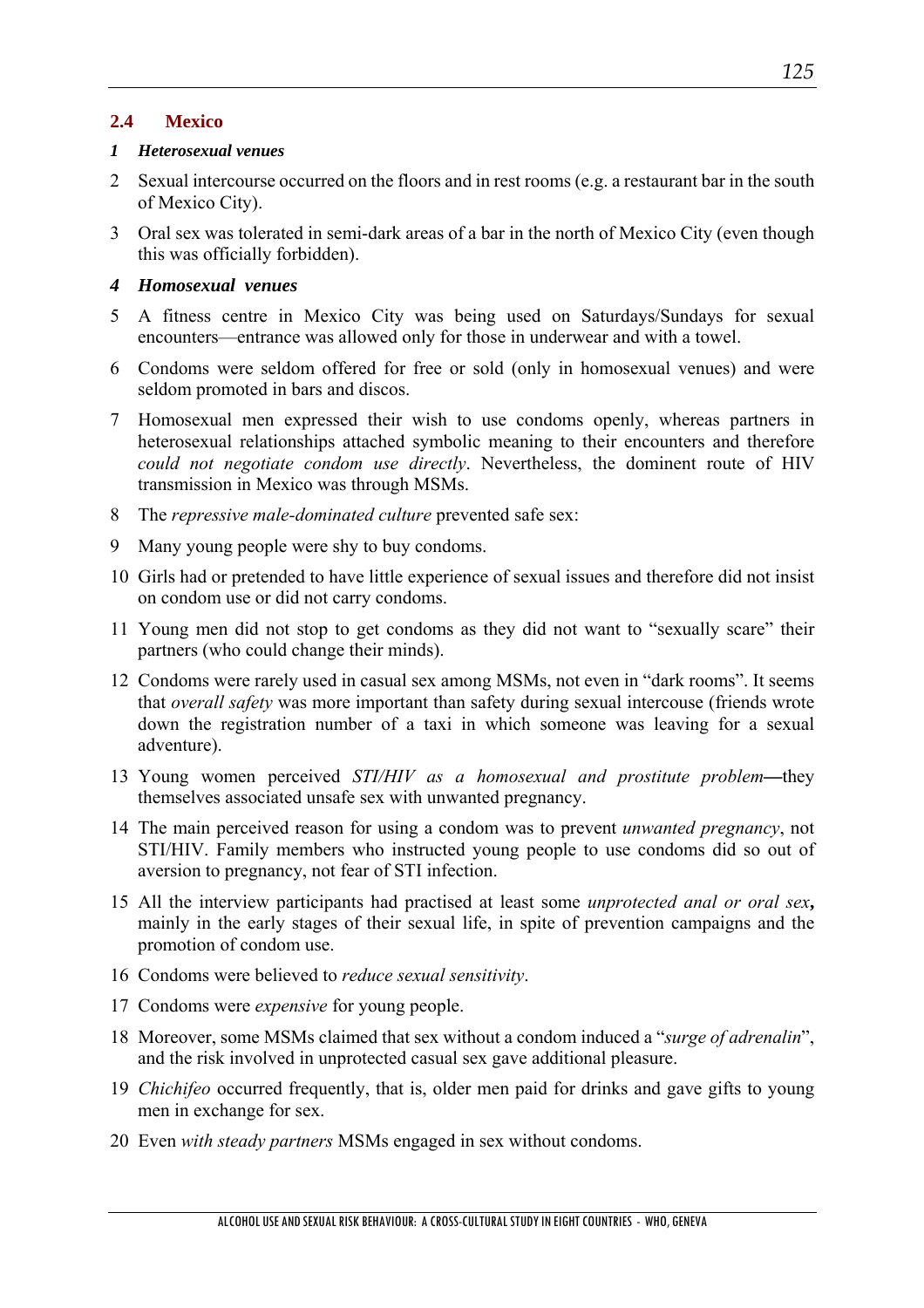## **2.5 Romania**

- 1 Young people had superficial and inconsistent knowledge of sexual risks and STIs.
- 2 Informants were unable to distinguish particular "models" of sexual relations, but the following *trends* manifested:
- 3 The differences between urban and rural sex life were disappearing among young people.
- 4 Gender relations were becoming more liberal, and extramarital relationships were more frequent.
- 5 "Marriage is not a norm for living together anymore."
- 6 Marital values like honesty and chastity were declining.
- 7 Engaging in sex frequently and having multiple sex partners were considered as masculine characteristics, although both sexes showed stronger sex-oriented behaviour.
- 8 Unwanted pregnancy was seen as the major risk in sexual relations. STI was denied and seen as fate or bad fortune.
- 9 Men's and women's perceptions of sexual risks differed: Men were more superstitious and women more realistic. ("Young men are very detached and consider it fate or bad luck if things go wrong. On the contrary, girls have condoms with them at many occasions.")
- 10 Young people used condoms much more than older people, probably because of their greater exposure to the mass media and campaigns. However, statistical data showed that condoms were used infrequently (in 1996 only 2.4% of the population used condoms).
- 11 *No sex education* was provided at school or at home, and talking about sex at home was tabooed and punished:
- 12 "My mother avoided discussing this subject with me."
- 13 "My mother never stopped threatening me if I should have sexual contacts with boys."
- 14 "I think my mother was afraid of my becoming homosexual or practising masturbation."
- 15 "When my father was drunk he was rude and pushed my mother into having sex, neglecting that his children were there. I first learned popular and vulgar language about sex and then what were appropriate and civilised words for that."
- 16 Reasons for engaging in first sex:
- 17 Woman: An uncle who lived in the village where she spent her summer vacations with her grandparents *forced* her to have sex when she was 14, rewarded her with new clothes, which she appreciated as she would not get such presents from her parents, and this happened regularly every summer vacation thereafter.
- 18 Woman: "To have sex in our breaks at school meant *glory*. Thus I was ready to say yes to the first solicitor." (She was 17.)
- 19 Man: He went for walks in the town and an *"experienced" girl took him by the hand* into the darkness under the trees and they had sex. She never spoke to him after that, even when they met again. (He was 17.)
- 20 Man: When he was 16, an *older friend took him to a woman* for commercial sex. She taught him "all-inclusive" oral sex, and they used condoms consistently.
- 21 Condoms were sold in every shop, but people were ashamed to buy them, and refused to use them because they would reduce pleasure and hamper spontaneity. However, young *women* were more and more *carrying condoms with them***.** Women were apparently more aware of sexual risks than men.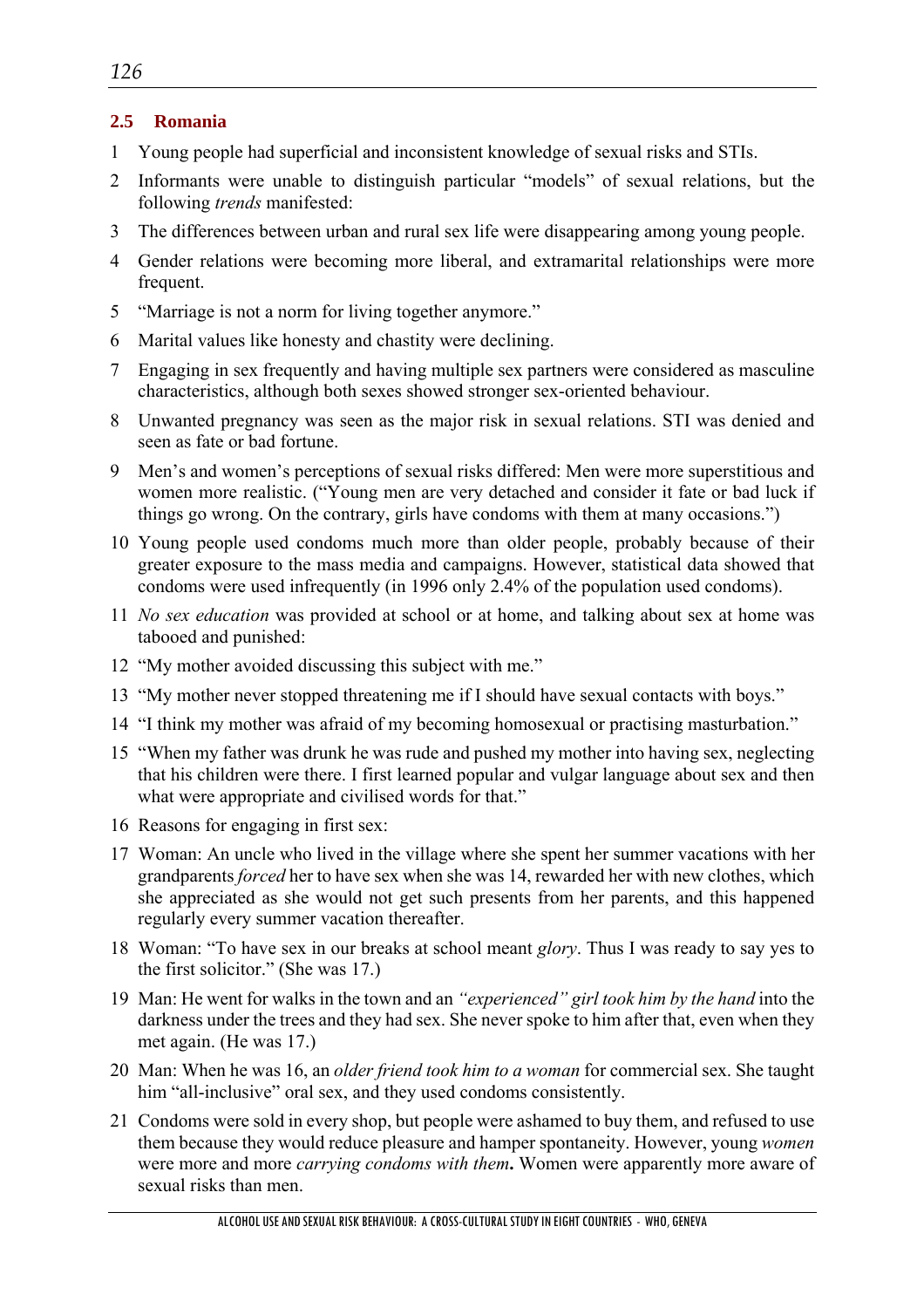- 22 The main barrier to safe sex was the insistence on "*preserving the natural way of doing it*".
- 23 There seems to have been a wide range of individual *strategies* for lowering sexual risk, but the local culture was also influenced by the level of exposure to the world outside:
- 24 Some people relied on traditional beliefs and thus ignored risk, saying that "AIDS is very infrequent here" and "I heard that in Africa or the US there are a lot of AIDS cases ... here it is not often ... maybe children of the street ... *I could recognise a person with AIDS*, a vagabond, a homeless person, dirty and ragged, a wreck ... I never read something about such illnesses." The participants never used condoms even though they had sex with several unknown partners. (A taxi driver allowed his clients to pay him by having sex with him.)
- *25* Another participant expressed a *risky attitude but used a condom*: "I avoid having sex with unknown girls; all girls I have, frequently visited my disco or were introduced by one of my friends. Anyway, I used condoms when intuition told me to do so, because I am aware of the risk of STDs."
- 26 People who were *careful and used condoms* for casual sex had *experience of other countries, cultures and travelling*.
- 27 *Types of sex workers* in Romania:
- 28 Call girls;
- 29 Girls at motorways working in association with pimps, the latter being called "fish";
- 30 Girls at low-budget bistos and bars (considered to be the most risky sex partners);
- 31 Girls at markets being directly sold by "fish" to farmers from the rural areas who were seeking casual sex with an anonymous person (a "drink ritual" always accompanied negotiations on this type of sex).
- 32 Taxi drivers and older men frequently bought sex, and at railway stations customers bought sex from young girls (*street children*); sex was performed in toilets or in dark places.

## **2.6 The Russian Federation**

- 1 Out of the 88 interviewees (university students and graduates; sub-group 1 aged 22 years and younger, sub-group 2 aged 23–30 years):
- 2 Sexual debut occurred before 16 years among 26.2% and 49.9%.
- 3 Condoms were used by 57.1% and 30.4% at first intercourse.
- 4 9.5 % and 2.2% indicated interest in both hetero and homosexual intercourse.
- 5 23.8% and 50% practised sex while under the influence of alcohol.
- 6 Sexual intercourse with unfamiliar persons was reported by 14.3% and 45.7%.
- 7 Casual intercourse occurred among 38.1% and 78.3%.
- 8 "Always used" a condom was reported by 24% and 13%.
- 9 "Always used" a condom during casual sex occurred among 43.5% and 70%.
- 10 "Never used a condom" was reported by 43% and 26.7%.
- 11 "Never used condom in oral sex" was reported by 88.6% and 66.7% (oral sex was reported by 57.1% and 69.6%).
- 12 Anal sex was reported by 14.3% and 19.6%; out of these, condom use was reported by 22% consistently always, and by 18% "sometimes", thus allowing for about 60% who presumably never used a condom with anal sex.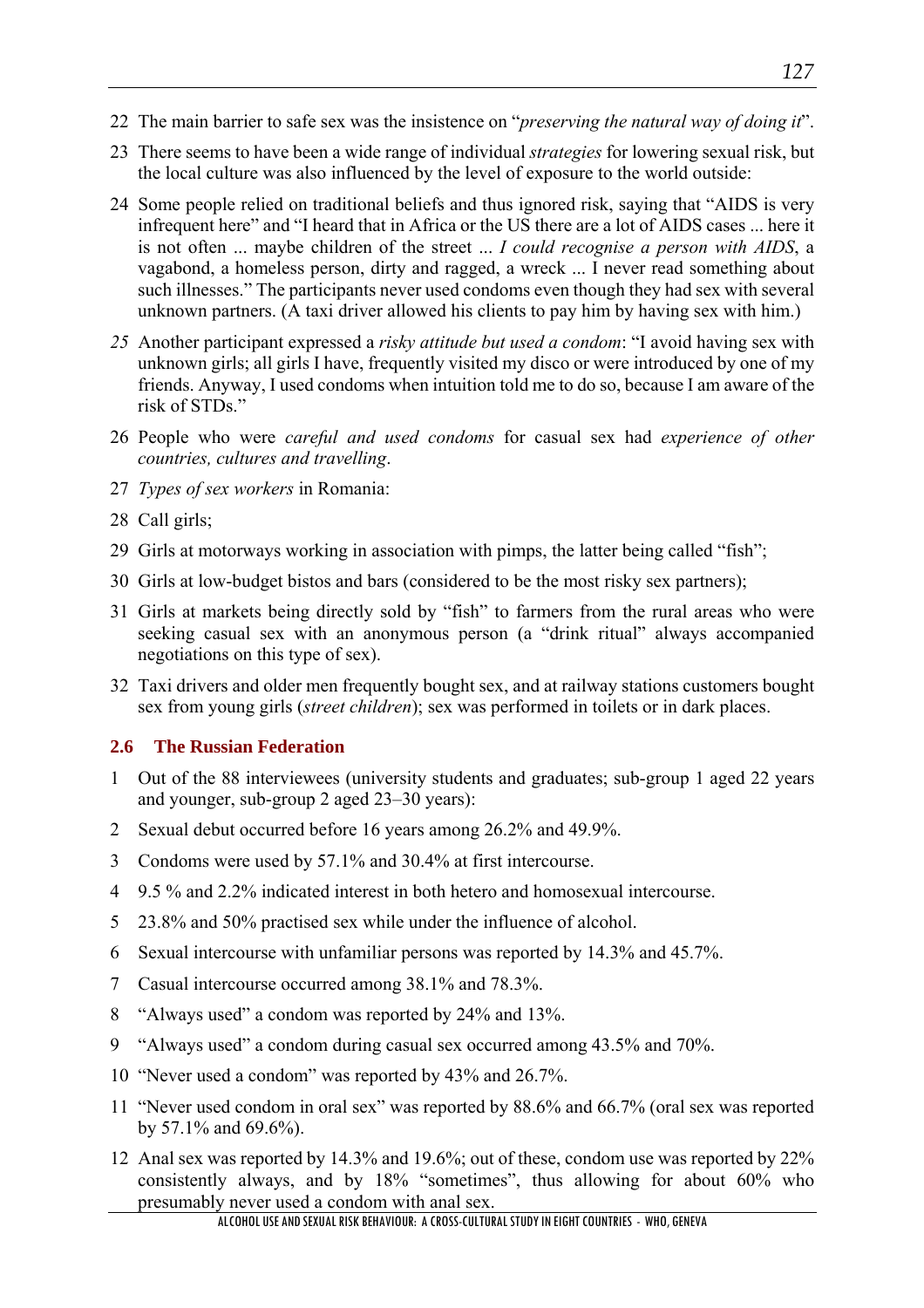- 13 Group sex was reported by 45% and 47.8%. Of these participants, 89.5% and 54% "never used" a condom.
- 14 Commercial sex (reported by about 7.3% and 11%) was always performed with a condom and with alcohol.
- 15 Ever having had an STI was reported by 11.5% and 28.3%.
- 16 Having been *tested for HIV* was reported by 58.5% and 65.9%.
- 17 An *HIV-positive status* was reported by one participant in each group.
- 18 Alcohol intake before sex was reported by 90.5% and 89.1%.
- 19 In sub-group 2 *heavy drinking* (6–10 drinks) *before sex* was reported by 15.6%.
- 20 *The "older" group seems to have been consistently more at risk, although they also had more developed risk-preventing skills* (mainly condom use in casual and group sex) and had less liberal attitudes.
- 21 *Alcohol* was believed to remove pressure, inhibition and "*complexes induced by wrong norms of sexual behaviour in the family*"*.* Alcohol was a cultural tradition, relaxed a person before sex and made sexual contact easier.
- 22 The *meaning of sex* was changing and sexual pleasure was greatly superseding all other pleasures (multiple partners, casual partners and sex with alcohol were the norm).
- 23 The two age groups had *different conceptualisations*:
- 24 The 14–22 year olds used condoms, expected a high number of partners, expected group sex and expected to relax and have pleasure when they combined sex with alcohol.
- 25 The 23 year old and older group were conservative about condoms—they did not use them except for casual sex. Pleasure was placed above health, and they were not afraid of STI because they were sure that it was curable. Pleasure and emotions were the chief concerns.
- 26 According to expert key informants, sexuality was getting more aggressive in Russia, mainly among groups of young people living "on the edge" of criminal circumstances. *"Condom-protected rape*" occurred*.*
- 27 In "Disco 1" in Moscow no sex was allowed in dark places or toilets—these were watched by security. "Casual" couples left the facility usually soon after some dances in order to find an appropriate place for sex. Condoms were sold from machines in toilets in this disco and boys used to buy them.
- 28 In another disco there were 14 "individual video telephone relaxation" booths where sex was being performed, and on another floor there was a long corridor with dark rooms (illuminated by screens with porno films) where any sexual activity was tolerated.

## **2.7 South Africa**

- 1 Young men seemed to *divide sex* into:
- 2 Sex for procreation
- 3 Love-making, involving emotions
- 4 Having sex for recreation.
- 5 *For a man it was acceptable to have many sex partners*, for a woman it was not. Men having many sex partners was perceived as "normal". However, for a woman to have multiple sexual partners was considered to be morally wrong. The term "nava" was used to describe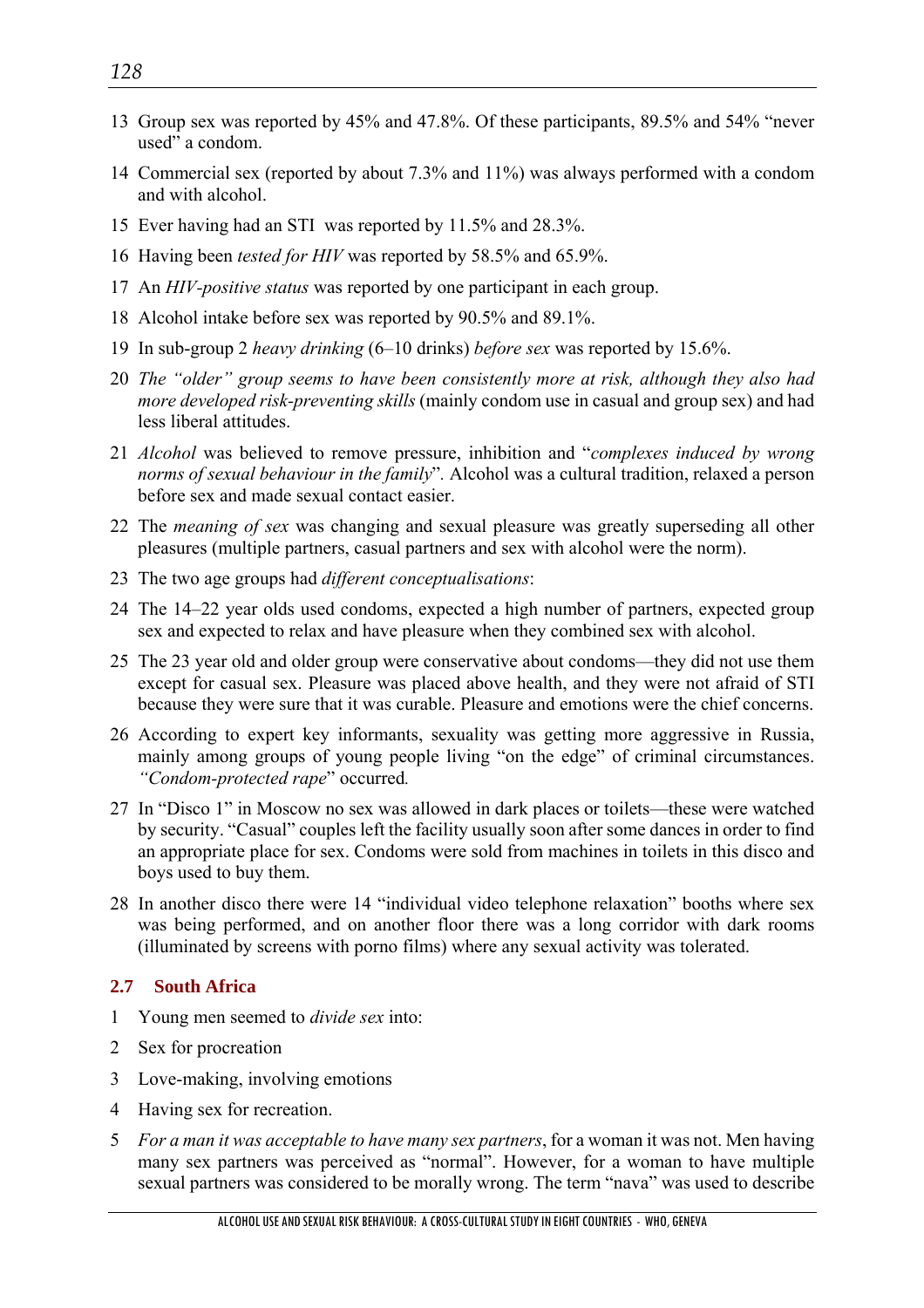an uncontrollable desire to have sex or being strongly aroused sexually. (The ...condition of of having nawa was mentioned by women in one focus group to describe a very specific group of women in a very specific township.)

- 6 *Women* were socialised to please men sexually.
- 7 Women were expected *to satisfy their male partners sexually* whenever the man wanted this. Some women reported on the use of antiseptics and a white stone to tighten their vaginas (i.e. engagement in so-called dry sex). However, in the long term this resulted in less friction and discouraged men from sexual relations with them. (The reference to dry sex was made by women during the focus groups mainly about other women and did not refer to their own behaviour.)
- 8 *Sugar daddies and sugar mummies* were older people who engaged in heterosexual relations with young people by providing them with benefits (expensive presents). The older people were supposed not to have HIV/AIDS, so youngsters believed they would not get infected through intercourse with their older sex partners.
- 9 Condoms might be used in casual sex but in sex with a regular partner people (mainly men) were more likely to want "*flesh-to-flesh*" sex. They believed that regular partners were safer because previous experiences of unprotected sex with them had not resulted in health problems, such as infection with HIV.
- 10 *Safe sex* seemed to be associated with condom use, but knowledge about the interconnectedness between STI, HIV and sexual intercourse seemed to be quite basic, almost superficial.
- 11 *Knowledge* about HIV, HIV status and related issues was apparently quite restricted. (A participant argued that, as he had a three year old child, he could not be HIV positive.)

#### *General population data (questionnaire)*

- 1 There seemed to be less *satisfaction* with the sex partner in the highest income cohort.
- 2 More women than men reported sometimes engaging in *unwanted sex* because of fear to refuse (27% versus 15%), fear of financial consequences (15% versus 11%), emotional consequences (12% versus 8%), verbal abuse (26% versus 17%) and physical consequences (9% versus 5%). More men than women (42% versus 37%) reported having sex with a partner "because the partner expected it". The above data on fear of refusing sex point to data "contamination" by the male construction of sex—"doing it whenever I want to". The fear of refusing sex was higher in the high-income cohort (33%) than the medium and low-income cohort (both 18%). Fear of the financial consequences of refusing sex dominated in the low-income cohort (18%, compared to 9% and 12%).
- 3 Surprisingly, the same frequency of *violence in the relationship* was indicated by men and women (13%), which might "prove" the reliability of this figure, particularly as it differs little from the violence frequency in other countries. The highest frequency of violence occurred, not surprisingly, in the lowest income cohort (17%) as compared to the 9% and 13% for the medium and high income cohorts. However, in the lowest income cohort the cultural acceptance of spousal abuse was the lowest (13%) and 18% among the medium and high income cohorts. The cultural acceptance of spousal abuse was much higher among men (26%) than women (9%), which acceptance found expression in their actual behaviour.
- 4 Trust in the partner was reported by about 78% of the participants, which figure may account for an overall low level of condom use.

#### *Attitudes to condom use and safety*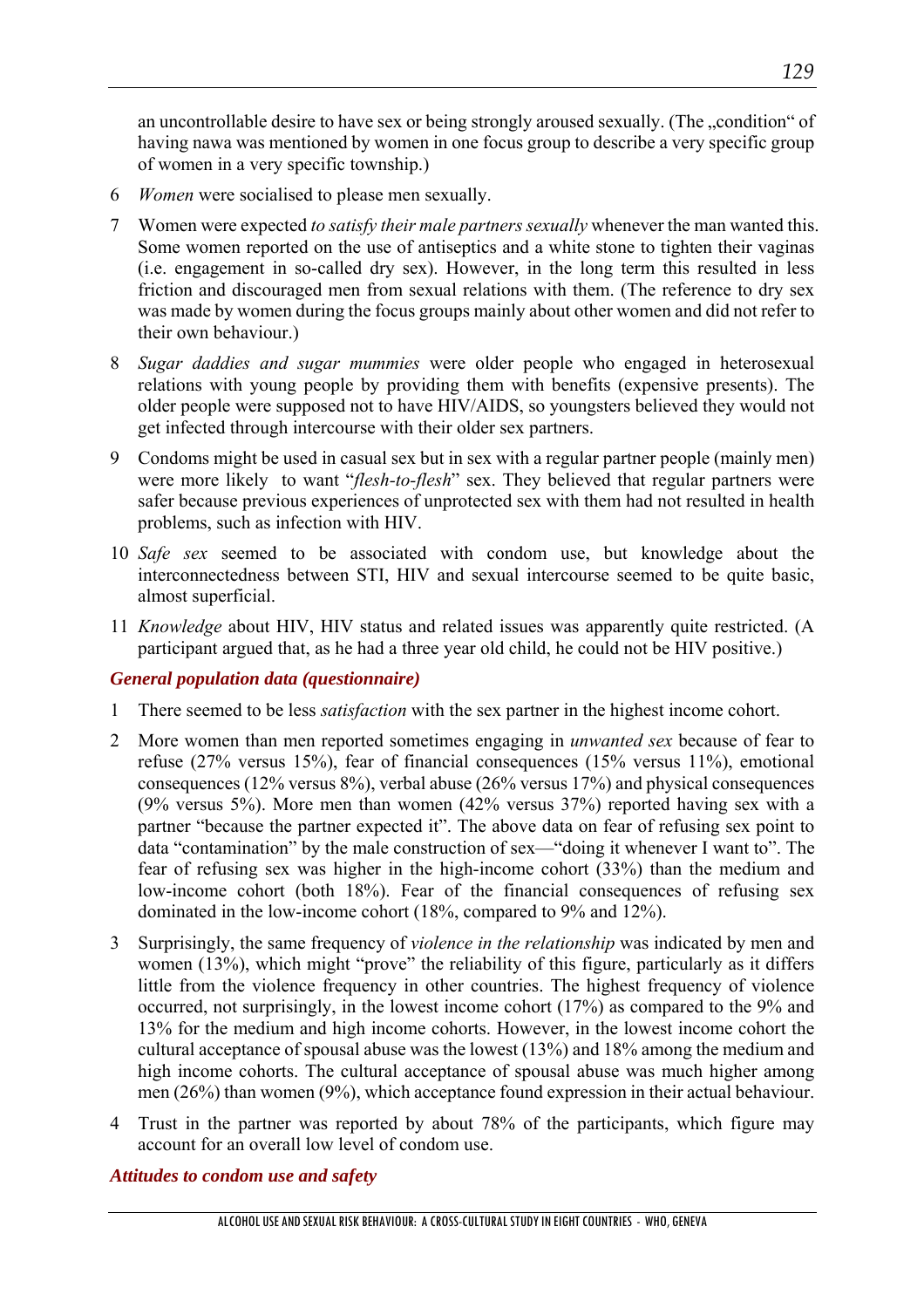- 1 More than *five sex partners in the lifetime* was reported by more men (38%) than women (26%), and more often in the high than the low-income cohort (37% average for both sexes in the high-income cohort versus 29% in the low and medium income cohorts). Having multiple sex partners was reported to be "healthy" more by men (18%) than women (7%), and mainly by the high-income cohort. It was also much more culturally acceptable for men (46%) than for women (14%). Both sexes, however, saw it as a significant HIV risk (95% of women and 91% of men).
- 2 Not surprisingly, data on multiple sex partners differed strikingly between the qualitative and quantitative set. This is likely to be due to the difference in the sample, since the target groups of the qualitative assesments involved risky drinkers and their partners only, while the quantitative study sampled members of the general population. In addition, the difference could also be due to a social desirability bias in the survey data.
- 3 Some of the data on *condom use* were difficult to interpret as they were derived from a question about "last year's condom use", which was vague. However, two questions asked about condom use with a regular and casual partner in the past three months. Male condom use was higher than female condom use, and a strong linear gradient occurred in increased "consistent" condom use with a casual partner from the low (40%) to the high-income cohort (92%), indicating an *economy-related* interpretation of this item (condoms were expensive).
- 4 Actual condom use was reported consistently less among women than men, with both regular and casual sex partners, despite the differences in attitudes described above.
- 5 Excuses for not using condoms, based on the qualitative assessments:
- 6 "You get pushed into sex and you forget condoms."
- 7 Not going to get a condom was frequently motivated by fear of losing "the catch" while chasing a woman, or losing the opportunity to have sex with her.
- 8 Men (35%) perceived themselves more at risk of acquring HIV than women (29%). However, men "feared" infection from their stable partners more than infection from their casual partners; among women the opposite was true.
- 9 Survey data supported women's conception of sugar daddies as being less risky partners, but did NOT support the qualitative information on men's perception of sugar mummies as less risky partners. (This pattern was the strongest in the medium-income group.) This inverted relationship (*interaction between sex and risk perception*) between men and women was highlighted in the responses to the question on the importance of condom use with regular and casual partners: With regular partners condom use was considered important by more women than men (61% versus 49%), whereas with casual partners condom use was seen to be important by more men than women (92% versus 82%). The same distinction also occurred in respect of cultural acceptance of condom use in casual sex (condom use was accepted by fewer women than men). In other words, women feared their stable partners more than men did; but women feared casual partners less than men did.

## **2.8 Zambia**

- 1 Age at *first sex* among female sex workers occurred mainly between 14 and 15 years.
- 2 The myth that *men could not be satisfied with only one partner* prevailed among 33.3% of women.
- 3 *Knowledge* about HIV/AIDS and condoms was lower among sexually active young people than among adults.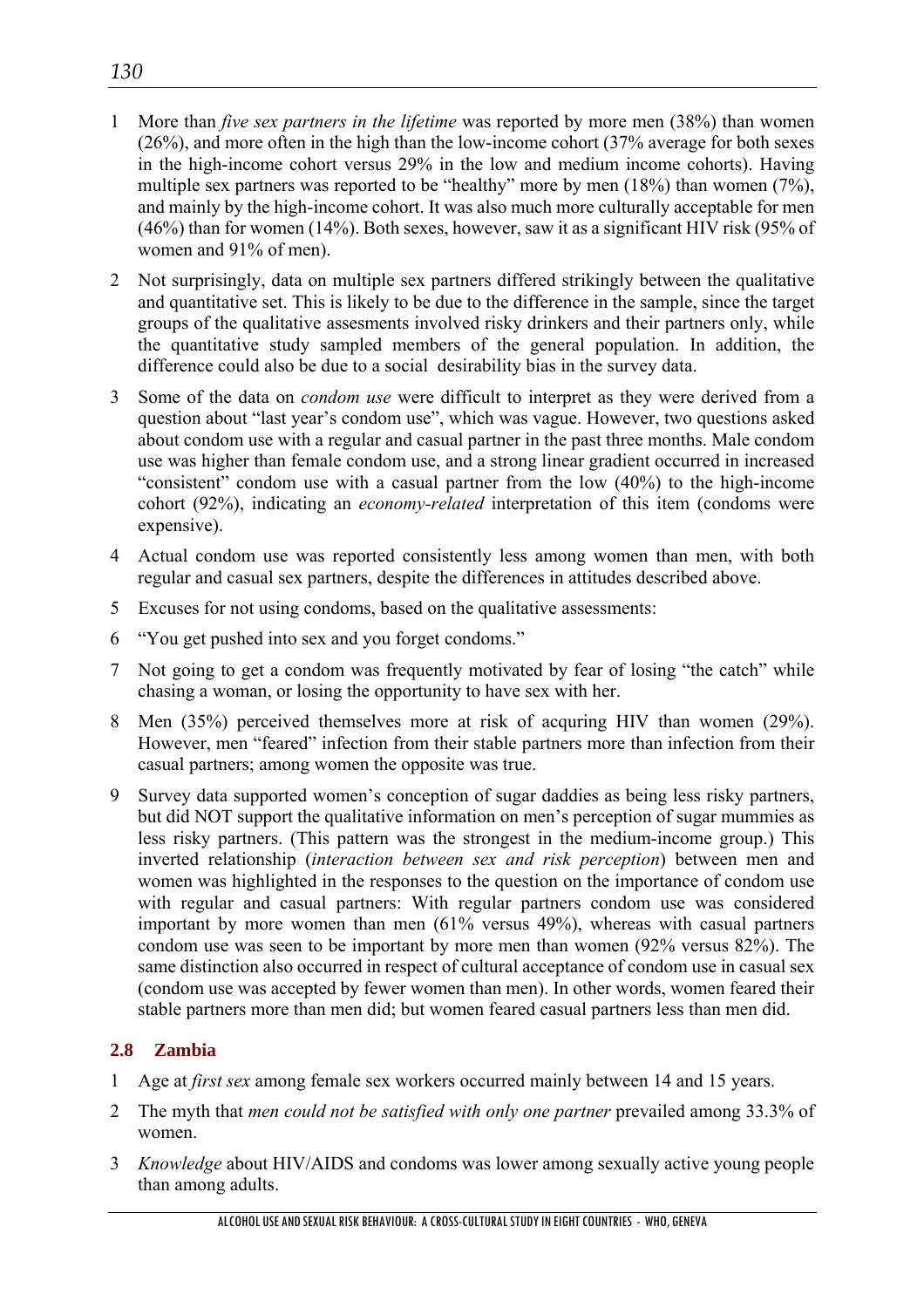- 4 *Self-accepting sex workers* (willing to publicly acknowledge their profession—82% of the sample) were distinguished from *self-rejecting sex workers* (18% of the sample) by the first group's more consistent use of condoms. However, in contrast to other countries, the self-accepting sex workers walked the streets, and the self-rejecting sex workers worked in the night clubs.
- 5 *Condoms were used in commercial sex* by 15% to 22% to 66% of sex workers (as indicated by sex workers at different occasions); 48% of clients admitted condom use.
- 6 The main reason for *accepting unsafe sex* was the additional pay to be obtained from the client, which indicated the exploitation of sex workers.
- 7 *Places for commercial sex* were mostly rest rooms (not toilets, but brothel-like rooms that were rented for a few hours).
- 8 Of sex workers, 44% believed *they could spot a person with HIV/AIDS* simply by looking at the person.
- **9** *STI* occurred among 37% of sex workers**.**
- 10 *"Any lady was picked for sex"* according to 35% of clients.

## **3. Specific findings on the interaction/synergy of risks related to alcohol and sex**

### **3.1 Belarus**

### *Culture-related behaviour in general and partner selection*

- 1 *Alcohol was the third most frequent reason for girls to have sex the first time*. An incomplete family seems to have correlated strongly with early sexual engagement.
- **2** Psychoactive substance users preferred *non-users of substances as sex partners,* which posed a significant potential health risk**.**
- 3 At discos *alcohol was much more consumed by those who showed up single* and searched for a partner than by those who came with a partner.

#### *Sexual intercourse per se*

- 1 There were significant differences between high and low alcohol use: *High alcohol use was related to having had more sex partners.*
- 2 "High" alcohol users had significantly *"worse" parameters* for the following risky sex indicators: age of sexual engagement (16 years for "high" alcohol users compared to 17.5 years for "low" alcohol users), assessing importance of alcohol for sex, assessing importance of love for sex, and assessing importance of morals for sex.
- 3 Some parishioners claimed that, after their conversion, they regretted all physical motivations/desires that featured before their conversion.
- 4 However, the social life of these parishioners was presumably harsh: "There was no sex without alcohol. Alcohol use was conventional. Alcohol was an essential part of sexual relations." Other parishioners revealed a completely opposite pre-conversion personal history of alcohol consumption: "I have never used alcohol before, during or after sexual intercourse" or "I have never tried alcohol"*.* Whether previous risky sex or religious conversion was the determinant of change was unclear.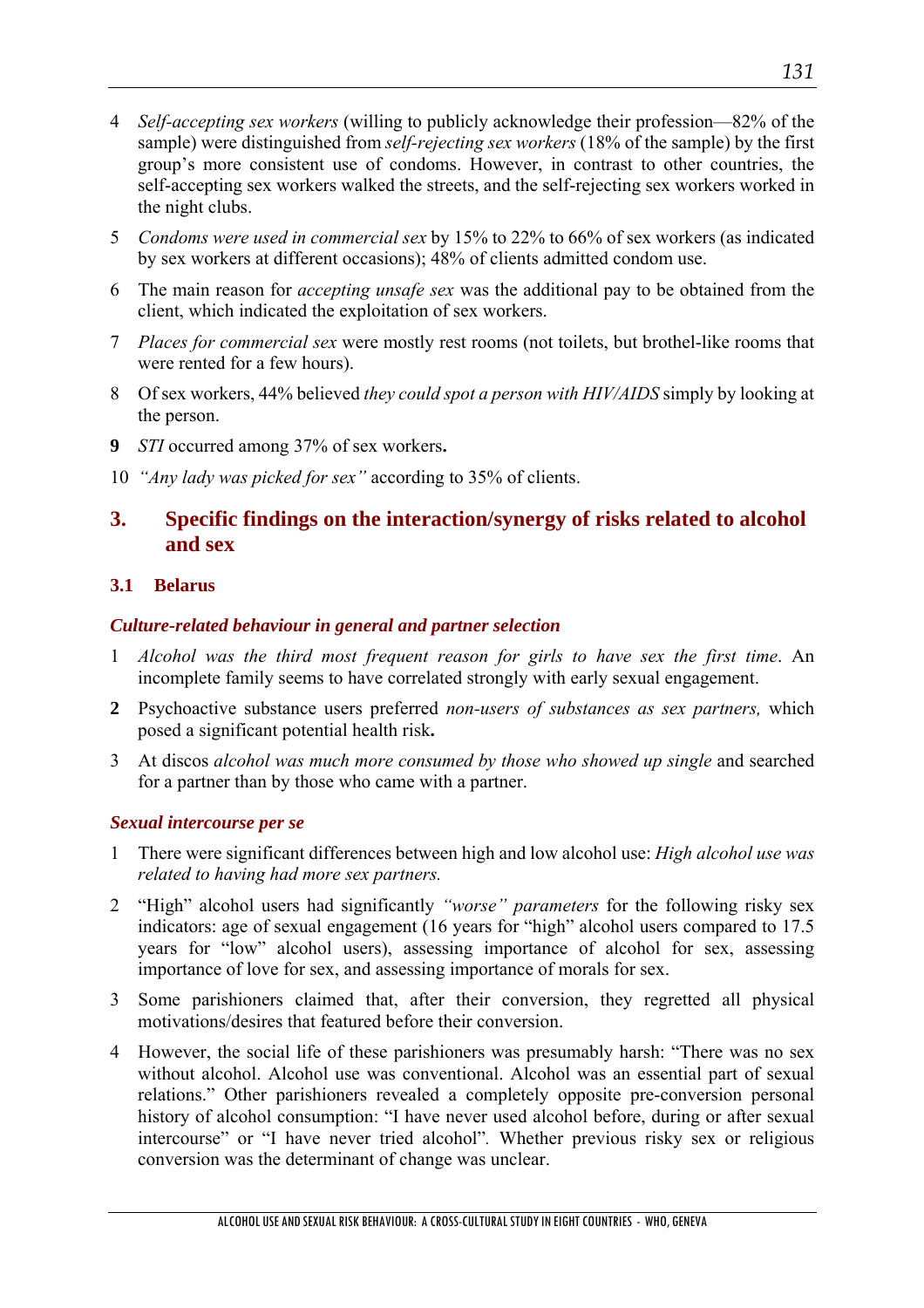- *5* The venereal disease patients revealed a much less dramatic connection between alcohol intake and sex: "I do not always use alcohol before sex", "Alcohol before sex is not a must", "If you know a person well already, you are bettter off without drinking" and "Use of alcohol is acceptable but it is not a rule".
- *6* One female participant mentioned the following expectation of alcohol in relation to sex: "I become more attractive*.* As the saying goes, there are no women who are not beautiful enough, but it can so happen that there is not enough vodka."
- **7** Teenagers who started early with sex usually started drinking alcohol and using other psychoactive substances the year after their sexual debut. This mainly occurred among women. Also, those who started using alcohol and other psychoactive substances more frequently got sexually active as well. This might indicate a mutual "facilitative" effect between sex and substance use—in this particular context a *facilitation of initiation into these behaviours.*

### *Condom use*

1 Fifty-nine percent (59%) of persons addicted to psychoactive substances from a project in the town of Vitebsk reported an STI.

## **3.2 India**

#### *Sexual intercourse per se*

- 1 *First sexual intercourse was connected to alcohol* use among 12% of the alcohol users in the general population.
- 2 *Casual sex* was frequently connected with alcohol use
- 3 In non-regular, non-commercial sex, women never used alcohol; condoms were used in two-thirds of such "last intercourses".

## *Condom use*

- 1 *Condom use among FCSWs was high (70–100%) despite alcohol use*. The study did not answer the question on amount of alcohol being drunk and thus actual condom use might be related to a relatively low dose of alcohol. Nevertheless, this indicated a pattern dominated by a focus on risk prevention.
- 2 Transport workers and people from the general population reported that they were more inclined to *use condoms when they were under the influence of alcohol than when they were sober*. Again, the amount of alcohol consumed was not established.

## **3.3 Kenya**

## *Culture-related behaviour in general*

1 Culturally, alcohol served as an excuse for any incorrect behaviour, a warranty for irresponsibility.

#### *Sexual intercourse per se*

- 1 A man reported taking alcohol in order to stay focused on sex with his partner. Another believed that *alcohol gives you extra power for sex*. "You only do what your mind tells you, you do not think twice."
- 2 Alcohol was commonly taken before or during sex *to encourage one to do risky things and*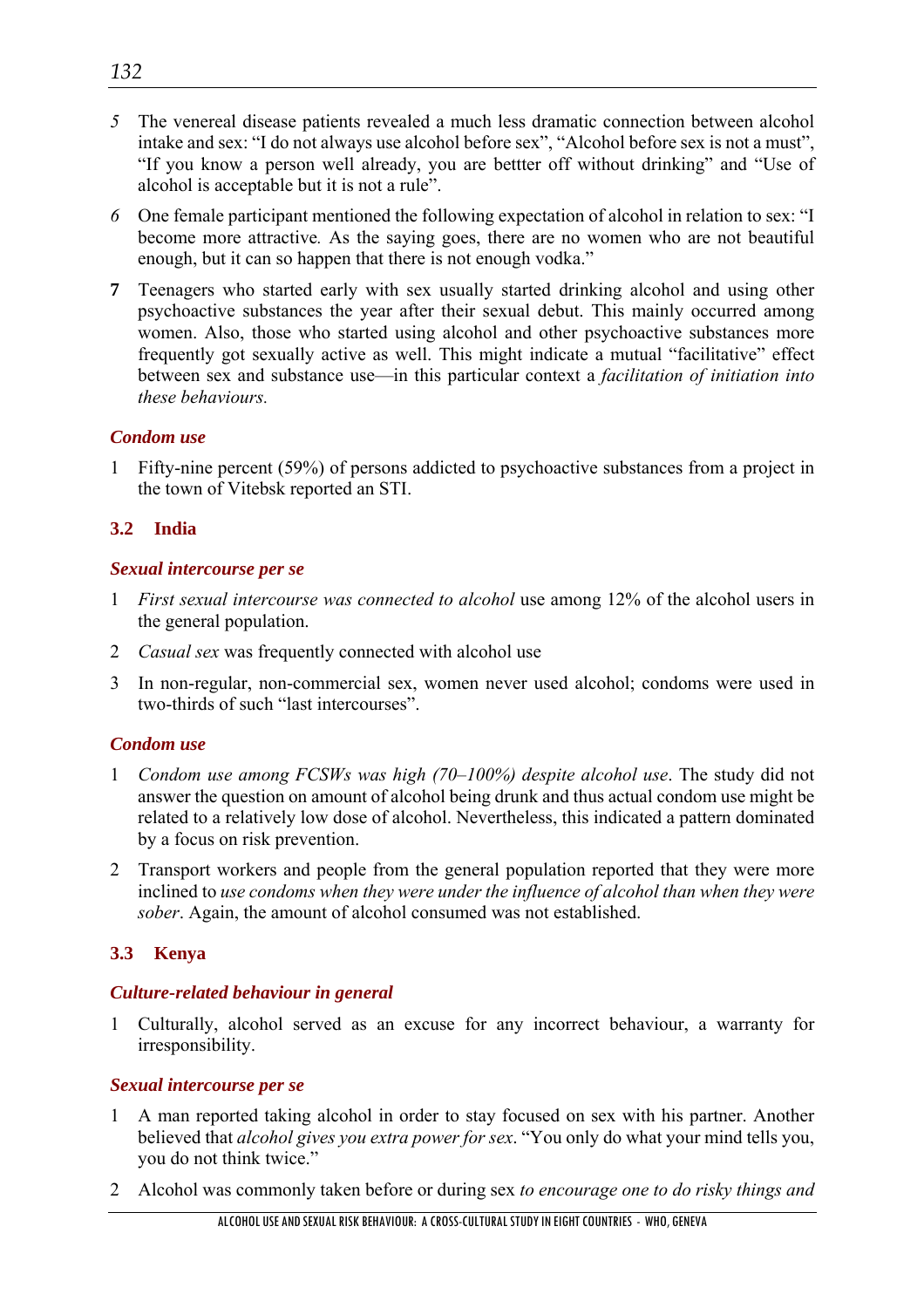*to reduce fear* of possible consequences.

3 Sex workers reported using alcohol in order to stand the *smell and dirtiness of some clients.*

# **3.4 Mexico**

# *Partner selection*

- 1 The *best seats* in bars/discos (near the dance floor) were bound to purchasing a whole bottle of alcohol, not just a drink.
- 2 The *sex-alcohol connection in homosexuals/MSMs* was partly due to lack of places other than bars where these people could meet and have sex, and to society's rejection of the homosexual way of life.

# *Sexual intercourse per se*

1 When young people asked about possible risks of alcohol intake, *sexual risks were rarely mentioned.*

2 *Older visitors to night bars and discos generally bought alcoholic drinks for younger visitors* in order to persuade them to have sexual intercourse.

# *Condom use*

1 A real threat for safe sex was *ecstasy*, a much more potent sexual stimulant than alcohol and thus significantly reducing the chance that a condom would be used.

# **3.5 Romania**

# *Culture-related behaviour in general*

- 1 The public was aware of the connection between alcohol and deviant sexual behaviour and that family violence (mainly by men) occurred under the influence of alcohol. However, the core interest of the study was "standard" rather than deviant behaviour, and in standard behaviour alcohol-induced problems were presumably hidden to the public.
- *2* It was believed that women had a stronger censor than men and for this reason women's behaviour under alcohol "was not so disturbed".
- 3 These myths need to be addressed, because it *took responsibility for safety/health issues from men* and placed them on the shoulders of women*.*

# *Partner selection*

1 Alcohol was involved *in sexual debut almost as a rule***,** but not purposively to make sex easier; alcohol was taken as a "socialiser", and only during that socialisation the decision was taken to have sex (facilitated by alcohol use).

# **3.6 Russia**

# *Partner selection*

1 According to a patient in an alcohol treatment clinic in Russia "*it is typical to invite a woman to a restaurant and to treat her with alcoholic drinks*". She always had three to five alcoholic "portions" before any sexual contact to make her forget her problems and relax.

# *Sexual intercourse per se*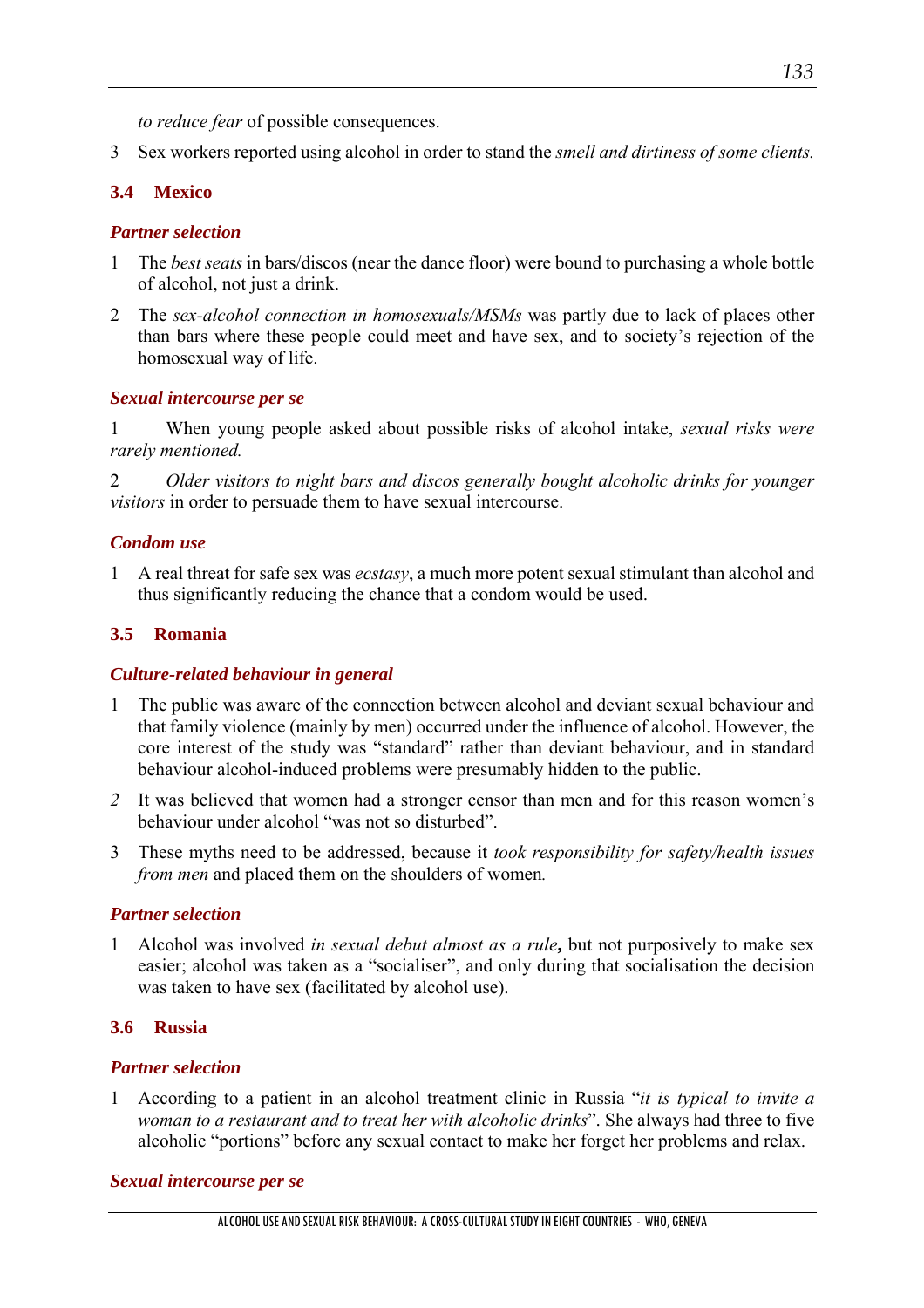- 1 The belief that a person without alcohol was incapable of making sexual contact had become established.
- 2 Pornographic films promoted alcohol use before sex.
- 3 Casual sex was strongly associated with alcohol use (significant amounts of alcohol among young people).
- 4 In Disco 1 in Moscow sex was not allowed in dark places or in toilets—these places were watched by security. "Casual" couples usually left the facility soon—after some dances—in order to find an appropriate place for sex.
- 5 In another disco there were 14 individual "video telephone relaxation" booths where sex was being performed, and on another floor there was a long corridor with dark rooms (illuminated only by screens with porno films) where any type of sex activity was tolerated.

## *Condom use*

The extent of alcohol consumption and risky sex was directly related to socioeconomic status: *The lower the social status, the more the alcohol use and the less safe the sex.*

# **3.7 South Africa**

### *Culture-related behaviour in general*

- 1 In the urban site there was some *visibility of drunken people* performing sexual activities (kissing, fondling, making love in cars, pubs, parks).
- 2 Men perceived *drunken women as stupid*, meaning to be unable to control their actions.

## *Partner selection*

1 Although *female partners of drinking men* were averse to their partners' drinking, it was convenient to stay with them for other reasons. Some refrained from having sex with their drunken husbands, indicating that "ownership" of a woman by a man could thus be challenged and deconstructed.

### *Sexual intercourse per se*

- 1 Sex was reportedly practised under the influence of alcohol during the previous three months by 28% of the respondents (2% reported being under the influence of illegal substances). *Alcohol use during sex* increased significantly from the low to the high-income cohorts (18%, 31% and 35%) in the general population sample.
- 2 There was a strong positive correlation between *satisfaction with a partner* and frequency of sex under alcohol.
- 3 Alcohol seems to have been a *facilitator of male casual sex***—**45% of men reported increased desire for casual sex when they had taken alcohol (18% of women did so) and 19% a decreased ability to "resist" (versus 7% of women) in the general population sample.
- 4 *According to the qualitative assessments, brandy, dry gin or milk stout mixed with milk* was believed to boost sexual performance. Sometimes rum was considered a sexual booster. Some women believed that drinking Black Label beer helped both women and men to become more sexually aroused and satisfied.
- *5* Young men considered *alcohol as the main driver of sex*. "When you are drunk you need it [sex]." Some even stated that "you could not have sex without alcohol" or that "alcohol and sex are a match made in heaven, you cannot separate these two".
- 6 *More women than men* in the general population sample (46% compared to 37%) *reported increased sexual pleasure after taking alcohol*.
- 7 Some women and men enjoyed sex in particular *when they were sober*.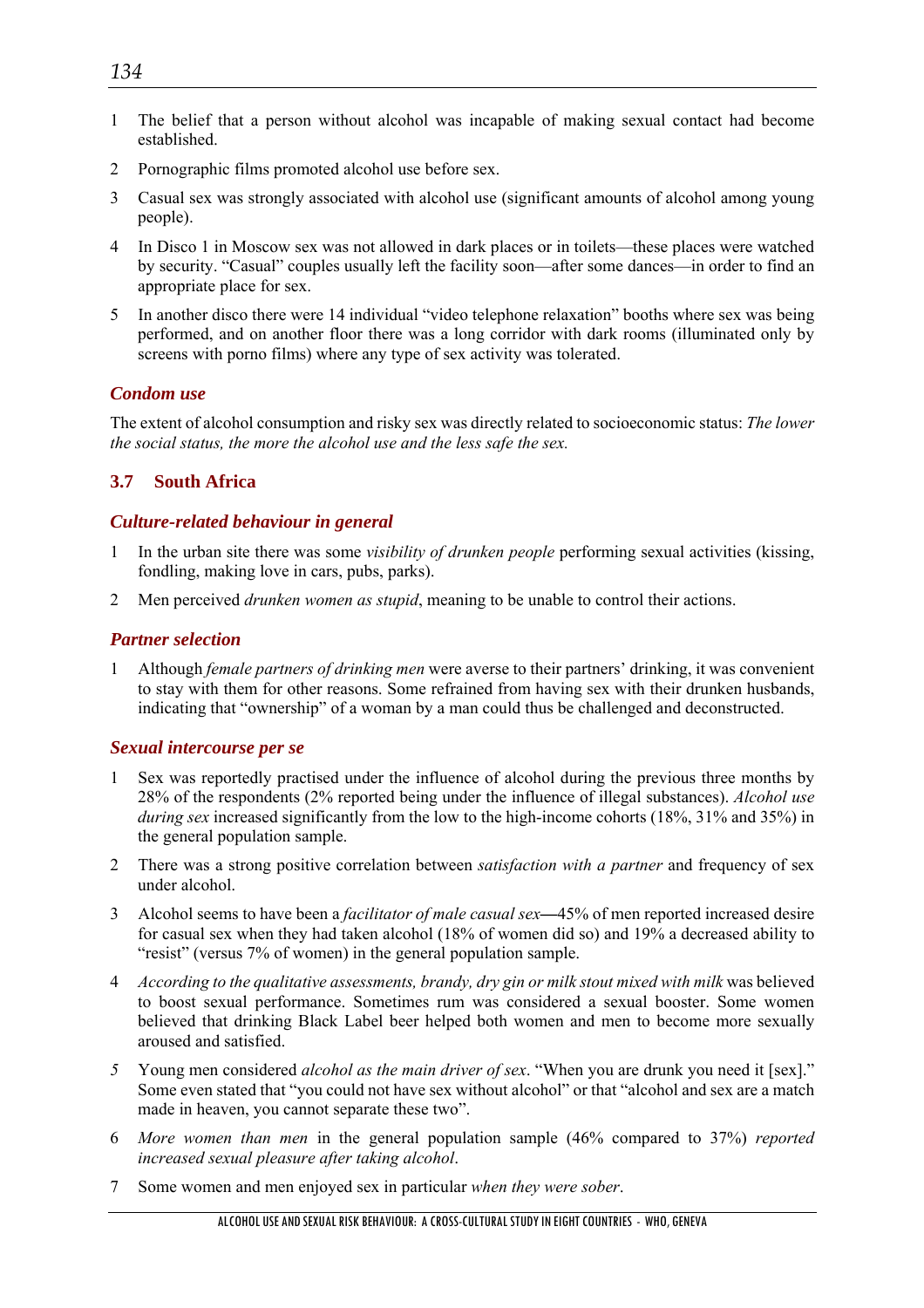- 8 Drinking helped or urged some participants to *experiment* with different styles of sexual intercourse.
- 9 When both partners were drunk, *oral sex* was more likely to occur.
- 10 Drinking made the participants *focus more on their own pleasure* than that of their partners.
- 11 Women frequently reported drunken men to be *abusive during sex*. One participant reported that her husband sometimes forced her to sleep on the floor while he was having sex with another woman in the same room. (Although she did not mention alcohol use, it was presumably used during such incidents.) Another woman was forced to have sex but "there is nothing I can do because he will tell me that he takes care of me".
- 12 In certain city pubs and drinking venues *sexual intercourse was performed on balconies, in toilets, even in the company of other visitors sitting at the same table and bench*. During none of these incidents were condoms used. Moreover, the research team was denied access to many venues that presumably offered even more unrestrained sex.

### *Condom use*

1 Correlational analysis showed a strong positive association between "alcohol use indicators" (frequency, quantity, problems) and risky sex indicators (regretted intercourse, number of partners). However, condom use was not consistently associated with these risky sex indicators; condom use was presumably "determined" by a complicated set of factors, which calls for more profound research.

Correlational analysis also showed a significantly positive association between two risky sex indicators: frequency of sex under the influence of alcohol and alcohol-increased sexual desire on the one hand, and recency of condom use on the other hand. In other words, *the higher the frequency of alcohol-based sexual desire and sex, the more recently condoms had been used*.

### **3.8 Zambia**

### *Partner selection*

1 Men sometimes bought beers in bars just to *show* women that they had money.

### *Sexual intercourse per se*

- 1 Between 30% and 80% (due to two different questions to sex workers in the report) of intercourse did NOT occur under the influence of alcohol. At the same time only 30% of the respondents stated that they had sex while sober.
- 2 *Sex was paid for with* money/gifts, but also with *drinks* (mostly) beer—this was the case among almost 40% of sex workers. This was confirmed by respondents who declared that they attracted sex workers mainly with money (39%) and lots of beer (35%). Thus the double dependence problems (to sex and alcohol) was a vicious circle.
- 3 Moreover, 40% of *sex workers felt "sexy" after taking alcohol*.
- 4 Over 70% of *sex workers indicated that they felt "nice" after (commercial) sex*. This contributed to their continued engagement in sex work despite the threat of HIV/STI. However, 60% of the sex workers and 56% of the clients indicated that *they enjoyed sexual intercourse most when they were drunk*. Also, almost 40% of the sex workers enjoyed "doing nothing" the most, and 40% enjoyed "making money" through sex the most (which 70% of them enjoyed, and 60% out of these 70% *enjoyed the most when drunk*).
- 5 Sex workers sometimes *pretended being drunk* to seduce clients.
- 6 For *commercial sex clients* beauty (48%) and neatness (22%) of the sex worker were the chief concerns, much less than sex itself (13%). Other international data on expectations of commercial sex greatly supported this finding—neatness was usually the dominating concern.